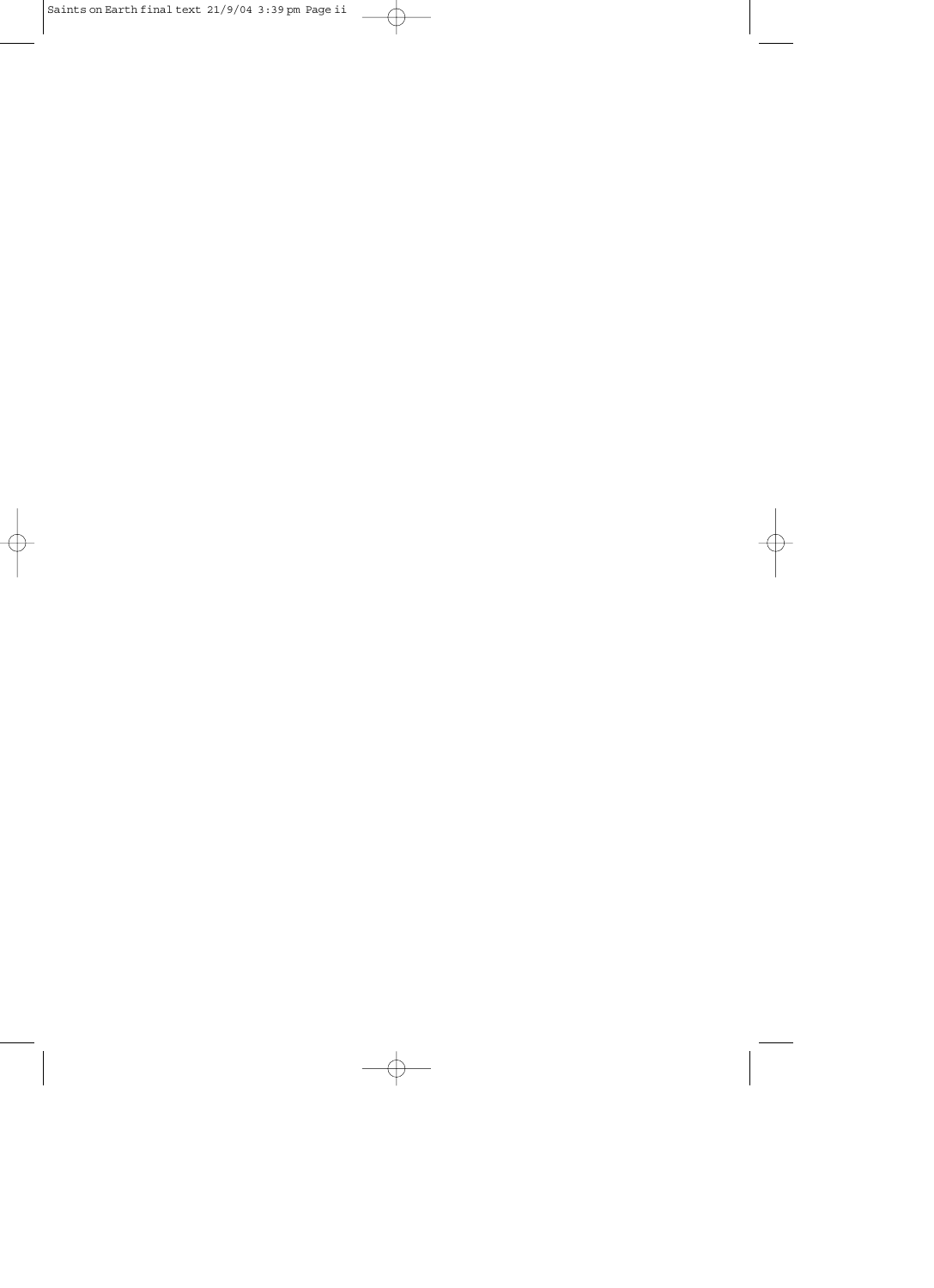# Saints on Earth

A biographical companion to Common Worship

> John H Darch Stuart K Burns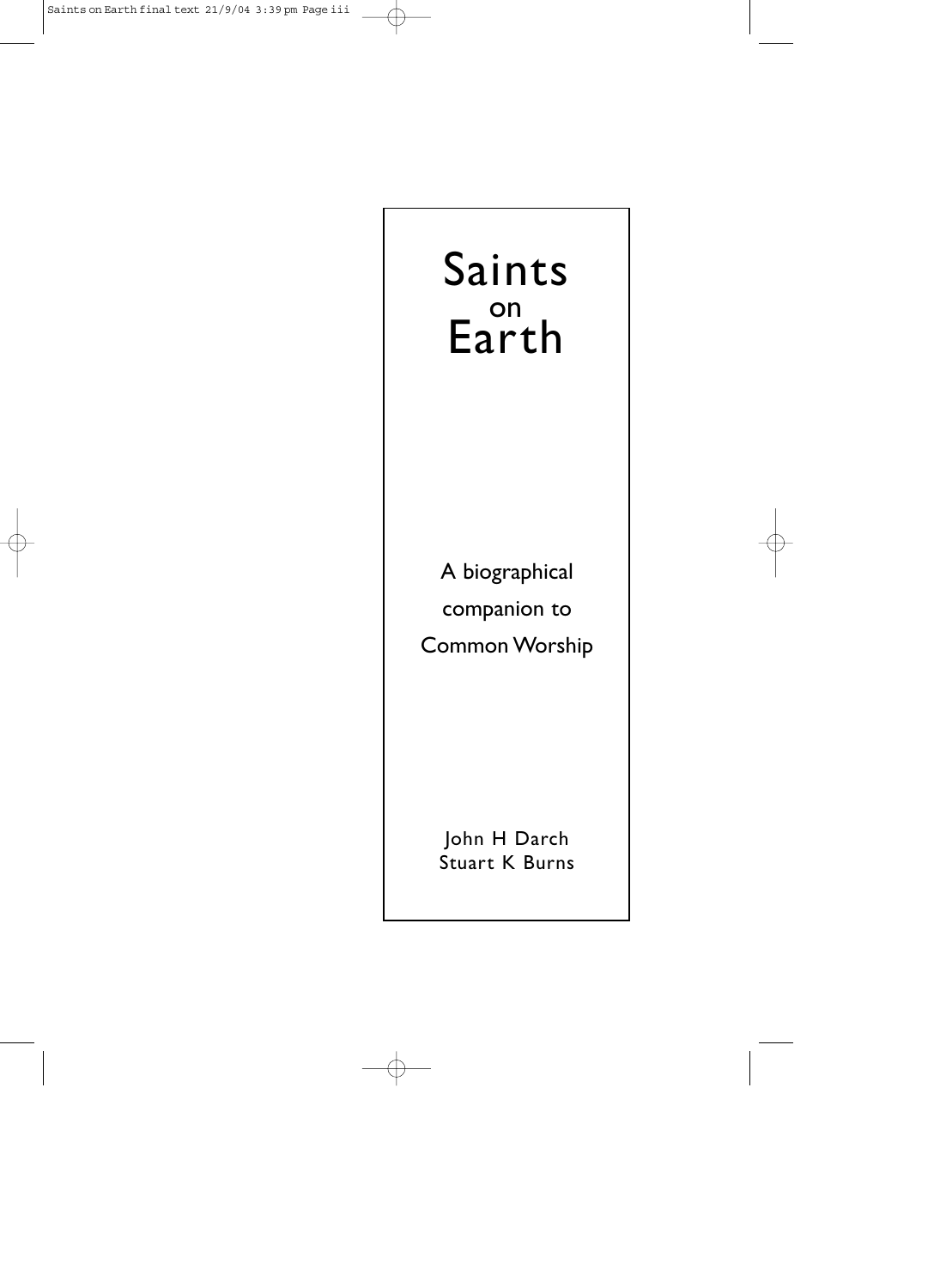Church House Publishing Church House Great Smith Street London SW1P 3NZ

Tel: 020 7898 1451 Fax: 020 7898 1449

ISBN 0 7151 4036 1

Published 2004 by Church House Publishing

Copyright © John H. Darch and Stuart K. Burns 2004

The *Common Worship* Calendar is copyright © The Archbishops' Council, 2000 – 2004

All rights reserved. No part of this publication may be reproduced or stored or transmitted by any means or in any form, electronic or mechanical, including photocopying, recording, or any information storage and retrieval system without written permission which should be sought from the Copyright Administrator, Church House Publishing, Church House, Great Smith Street, London SW1P 3NZ email: copyright@c-of-e.org.uk.

Printed in England by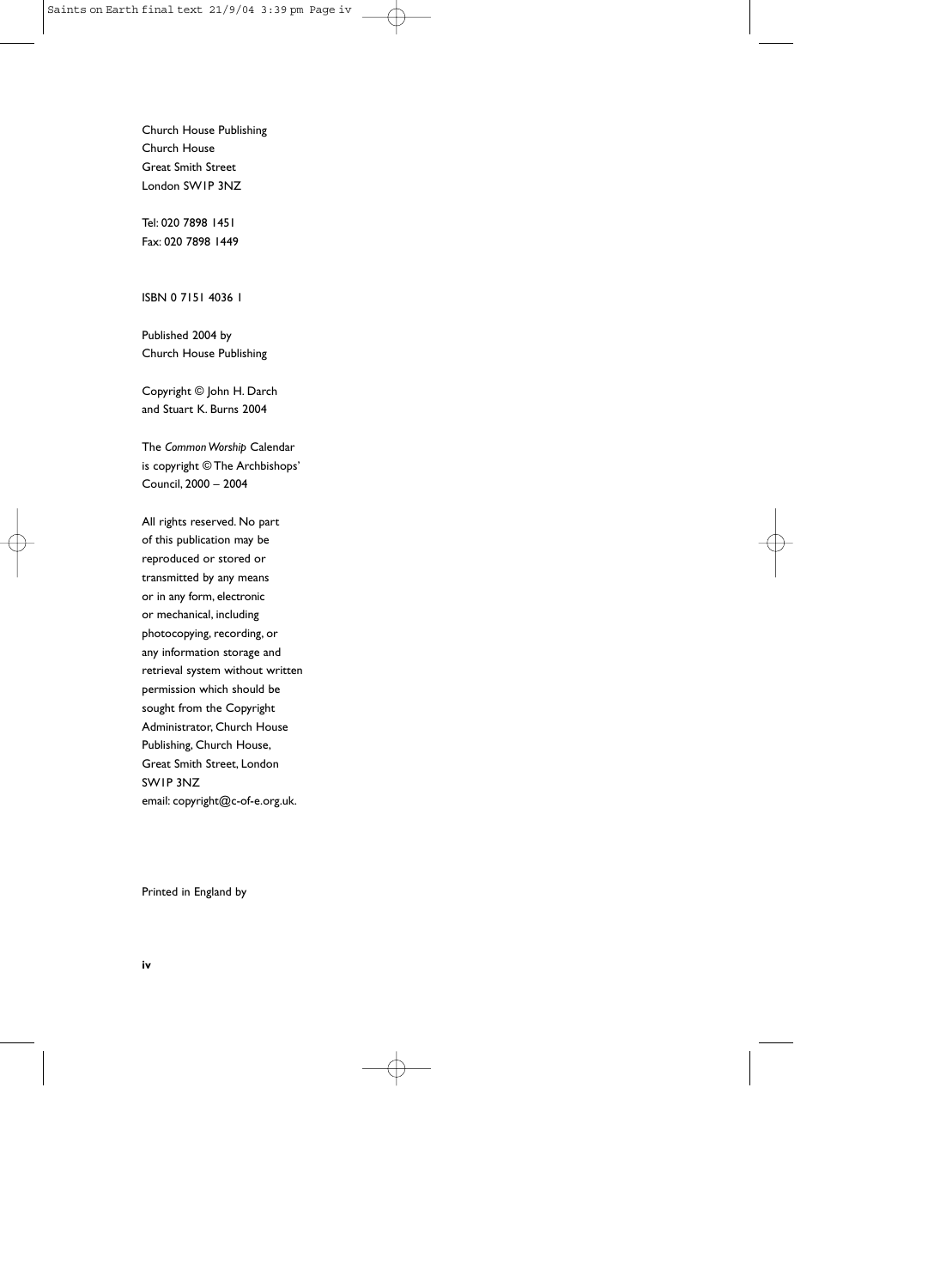# **Contents**

| Introduction                            | vii |
|-----------------------------------------|-----|
| Calendar of Saints                      |     |
| The Common Worship Calendar - Holy Days | 214 |
| Index of Names                          | 226 |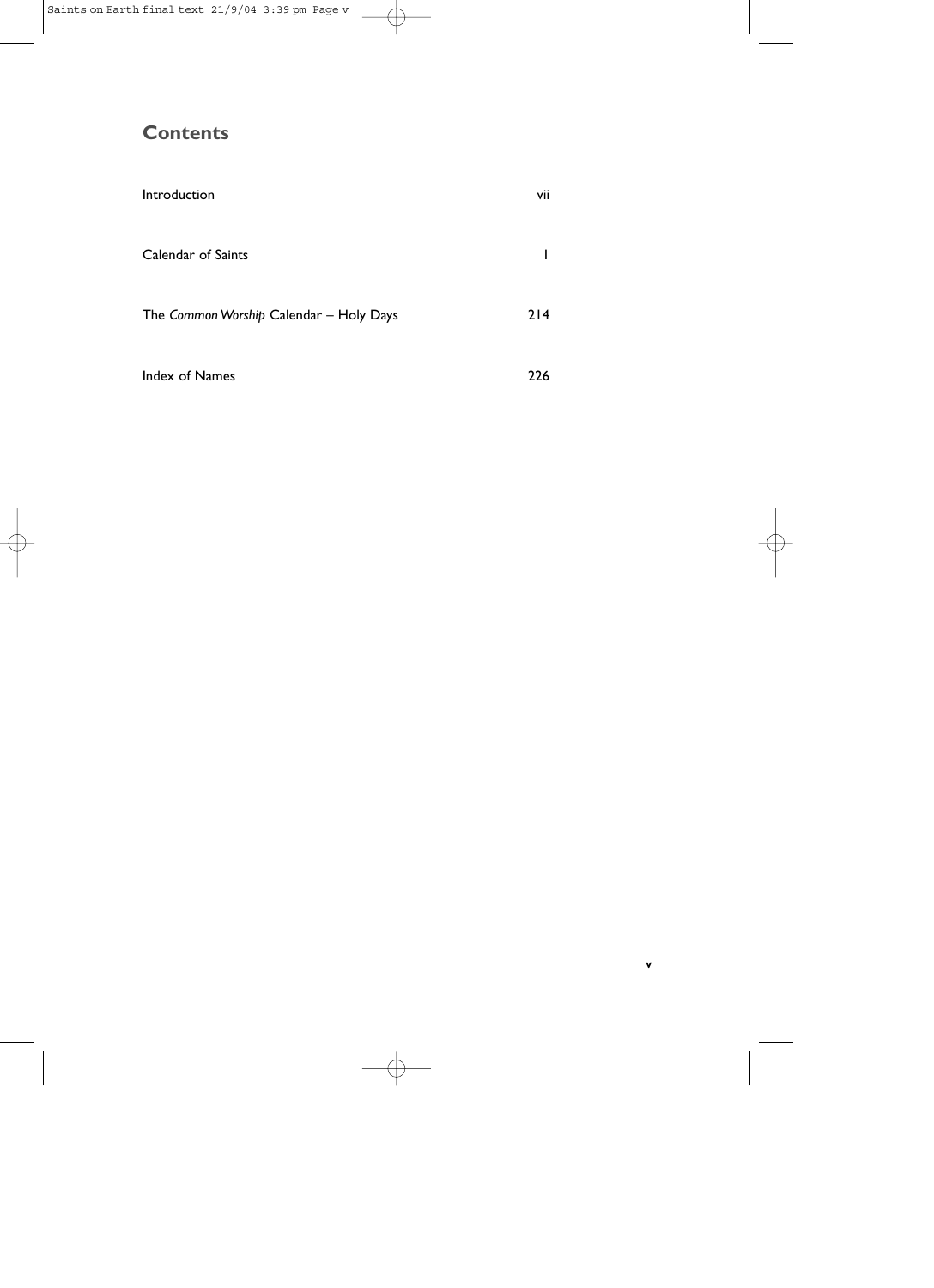To the staff and students of St John's College, Nottingham – past, present and future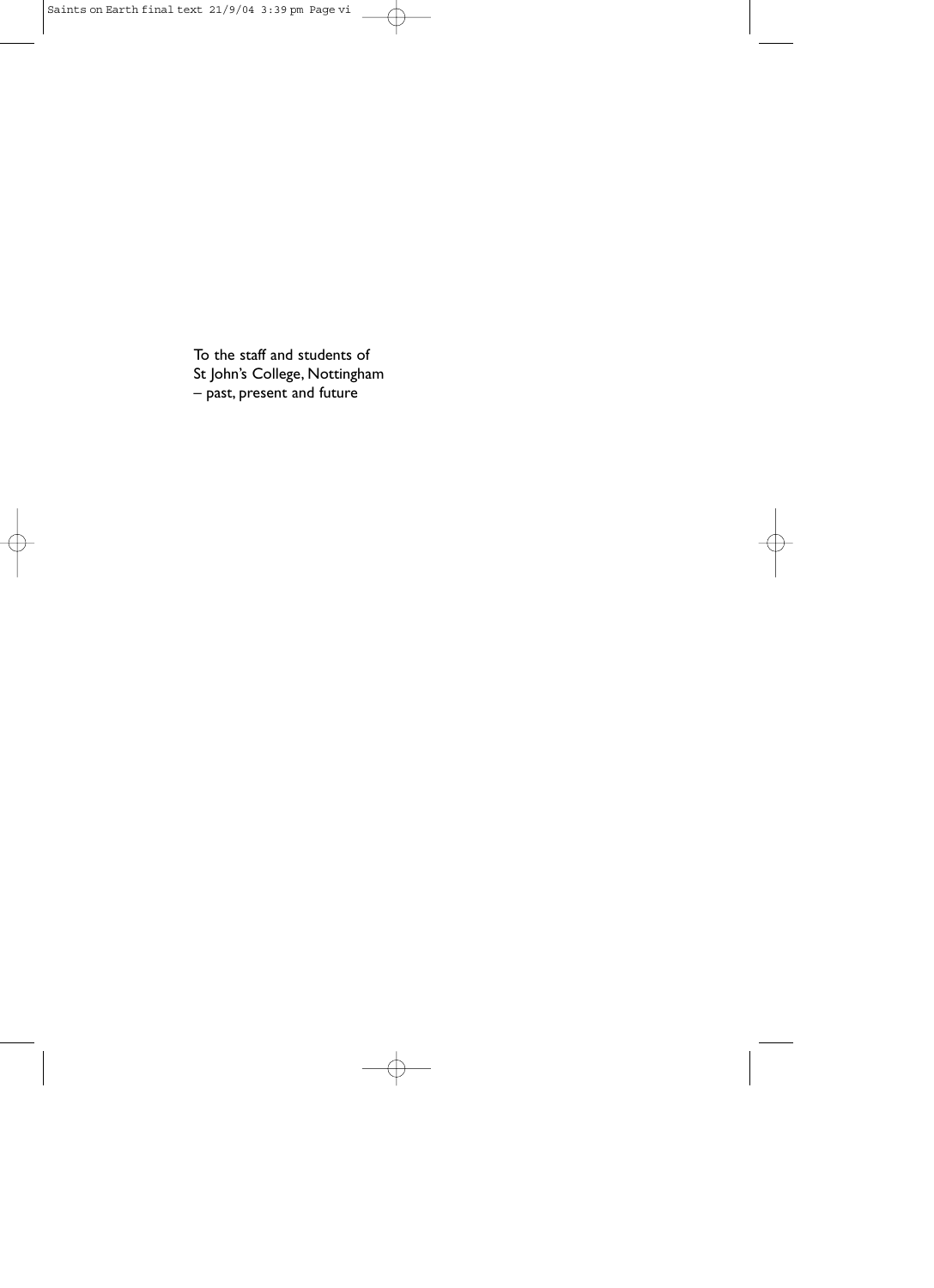# **Introduction**

In using the word 'saint' to described those commemorated in the Holy Days of the *Common Worship* calendar we are, of course, using it as a shorthand term. From a biblical perspective there is no difficulty in the use of the word, since it simply signifies those who are 'in Christ' – being dead is not a necessary part of the equation! In his epistles Paul uses the word extensively to refer to his fellow believers. But in common understanding 'saints' are exceptionally holy individuals who have been officially canonized by the Church.Yet, unlike the Roman Catholic Church, the Church of England has no machinery for doing this. Indeed, the very idea of the Church taking it upon itself to bestow 'sainthood' on some of its departed members is one that many Anglicans would find very difficult to accept. Even King Charles I, the only post-Reformation 'saint' to get into the 1662 Prayer Book (until removed in the nineteenth century), was never referred to as such, merely as a 'martyr'.

The increased profile given to the commemoration of the saints by the Oxford Movement created a difficulty in the nineteenth century. Since the 1662 provision was so inadequate, saints were borrowed from Roman Catholic and other sources. Responding to this need, the proposed Prayer Book of 1928 contained an Alternative Calendar with a much-improved selection of saints. Nevertheless these all came from the early days of Church history – the most modern being Catherine of Siena who died in 1380.The impression given was that 'saints' were those from the far distant past in the days when there were 'giants in the land'.We should not expect to see their like in the contemporary world! The unhelpful implication was that Christian holiness was an ancient, not a modern, phenomenon.

*The Alternative Service Book1980* introduced the concept of 'Lesser Festivals and Commemorations' as a means of commemorating individuals who had not been formally canonized by the Western Church before the Reformation.This enabled the commemoration of exemplary Christians from comparatively modern times and so, for the first time Anglican evangelicals, who had generally avoided all but the biblical saints' days (and sometimes not even those) began to relate to their own spiritual heroes from the Reformation onwards. A small but varied selection of 'saints' from all periods of church history and from differing Christian traditions made a welcome appearance. Saintliness, it seemed, was becoming both more modern and more relevant.

*Common Worship* incorporated many of the saints listed in *Celebrating Common Prayer* (published 1992 by the Franciscans and widely used by those of all traditions) along with a number of others. And the classification in ASB was further refined. After Principal Feasts (Christmas, Easter, etc.) and Principal Holy Days (Ash Wednesday, Maundy Thursday, Good Friday) came the Festivals, containing the biblical saints.Two new categories, the Lesser Festivals and the Commemorations were created (though the precise difference between the two is rather difficult to fathom) and these were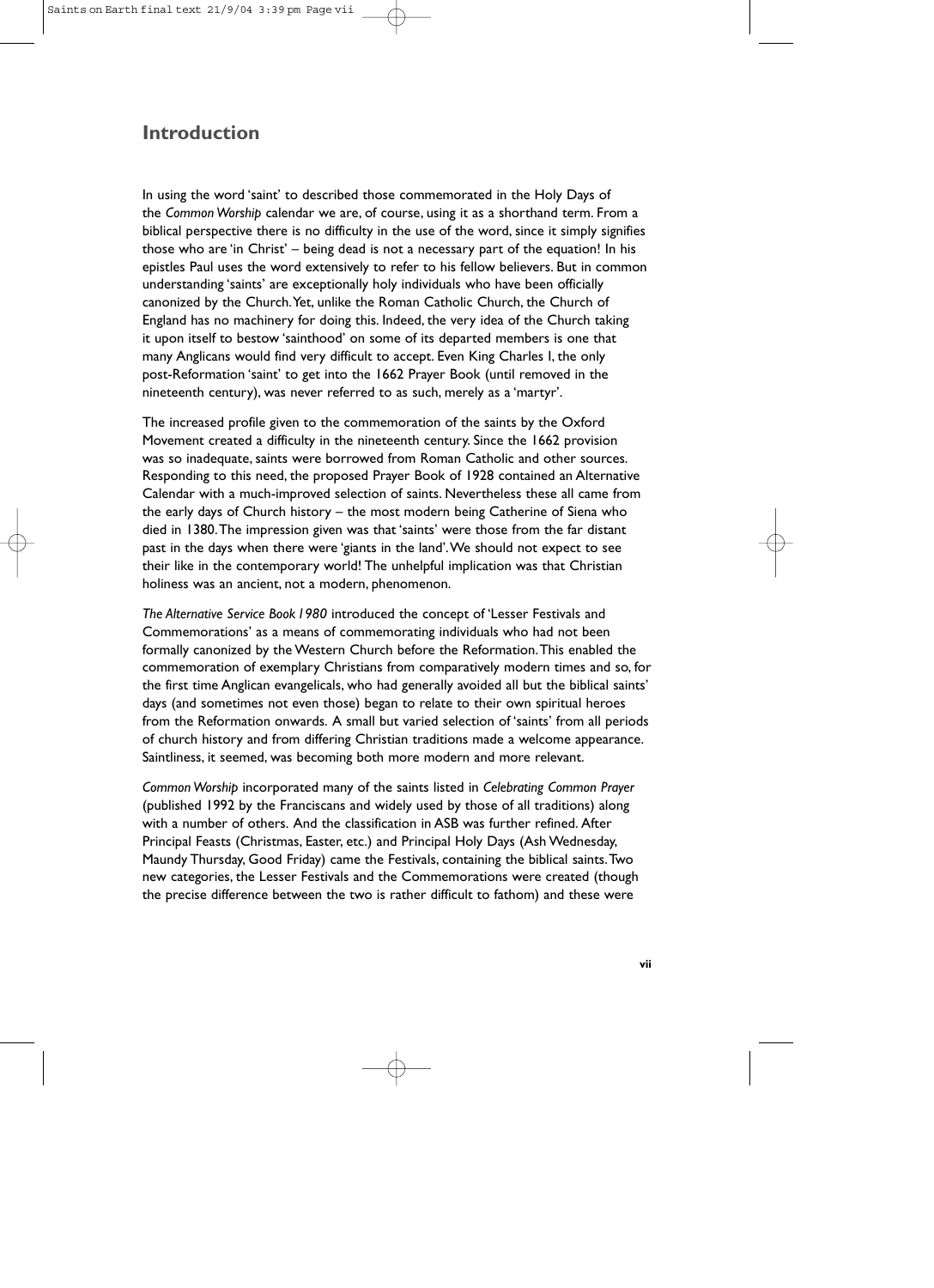concerned with heroes and heroines of faith from across the centuries of Church history, many comparatively modern (the most recent was martyred in 1980). It is those contained in these two latter categories with which this book is largely concerned.

Already Brother Tristam's *Exciting Holiness* (Norwich: Canterbury Press, second edition, 2003) has provided exhaustive liturgical provision for the saints' days and Robert Atwell's *Celebrating the Saints* (Norwich: Canterbury Press, 1998) is a most useful collection of additional readings. But the biographical information in these two volumes is, of necessity, very limited, and those in the latter 'largely reproduced' from the first edition of the former.

Our focus is purely biographical, seeking to aid those wishing to use the lives of these exemplary Christians for preaching and teaching purposes; indeed one of the proposed titles for this book was *Preaching the Saints*.We eventually settled on a more neutral title, however, since we did not want to give the misleading impression of providing a set of sermon outlines! It is for our readers to use the factual material in the way that God leads them. But it is designed to be used more widely than just for preaching and we hope that it will help to spark ideas for those leading intercessions on saints' days.

Also, since collective worship in church (and other) schools often focuses on the lives and achievements of inspiring individuals, our hope is that it will also prove a helpful source of material for teachers.With these purposes in the forefront of our minds we have tried to make the book as user-friendly as possible and to adopt narrative approaches to the brief biographies contained in this volume.

Our purpose is to make these men and women better known, for the *Common Worship* list of Holy Days includes, notably among the Lesser Festivals and Commemorations, many significant Christians whose stories are not widely known in the Church of England. Indeed, some are hardly known at all, for some it has been difficult to obtain information, and for some all that remains, like the smile of a long-faded Cheshire cat is the legend. But though we are both historians we certainly do not despise myth and legend, conveying as they do truths in different forms and from different ages. Nevertheless we attempt to offer not hagiography but history and biography. In some cases historically accurate information has revealed the hagiographical character of earlier biographies and the authors have had to face the choice of perpetuating a legend, or presenting verifiable history. For the most part we have chosen to rest with facts. Here are no plaster saints, but real flesh and blood human beings, warts and all, who despite the frailties of their humanity have much to teach us about the Christian life and the service and worship of God.

A word needs to be said on our choice of biographies since this book does not claim to be totally comprehensive.The major biblical saints are already very well known and with such a vast amount of easily accessible material available about them it would be superfluous to try to sum them up in short compass. On the other hand, some commemorations like the Week of Prayer for Christian Unity (18–25 January)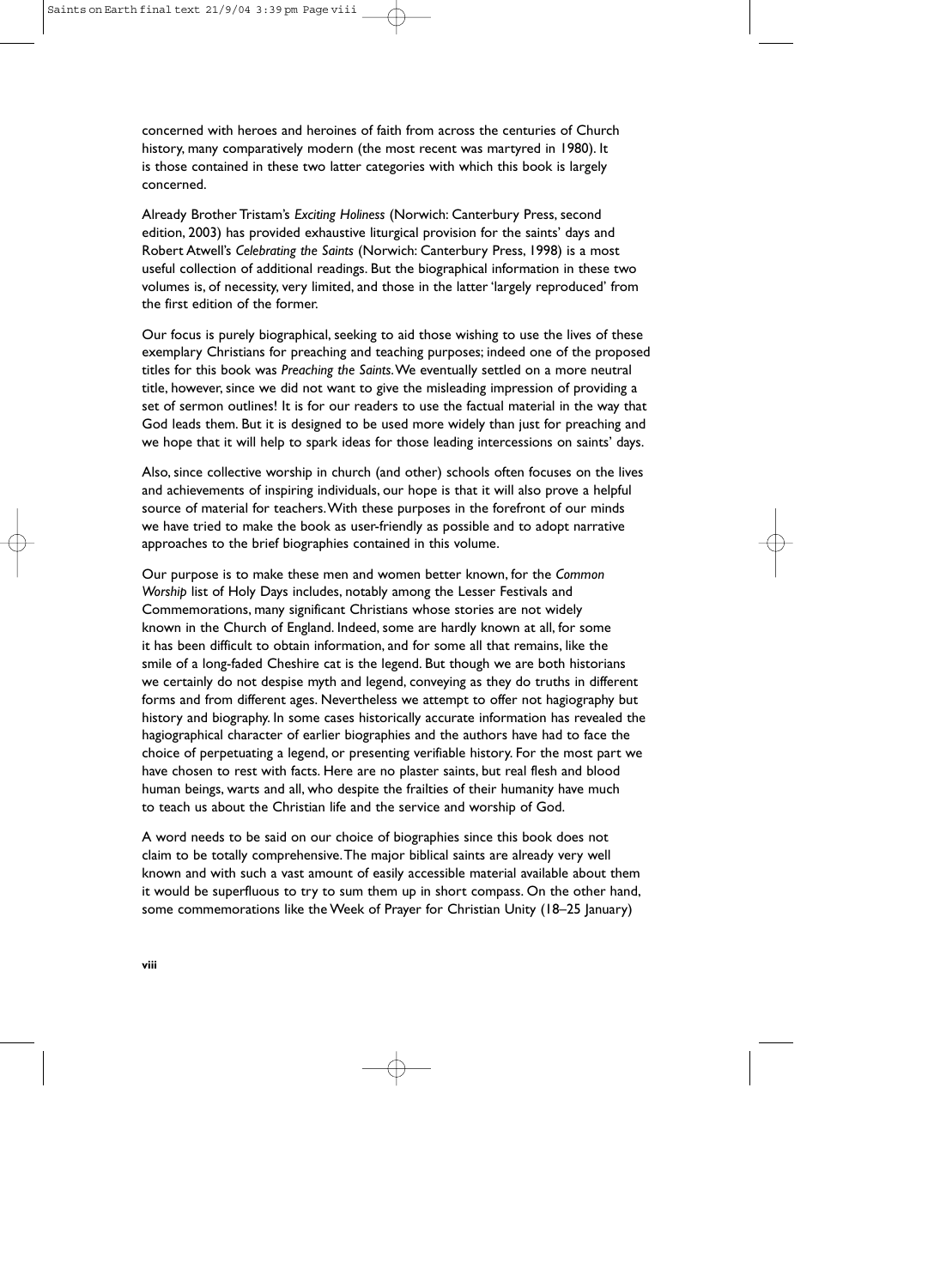and O Sapientia (17 December) defy biographical treatment altogether. Because of their largely non-biographical nature we initially decided to by-pass group commemorations, though we eventually modified this in the majority of cases – namely Japan, Uganda, and Papua New Guinea – since they are clearly defined and contain instructive stories of faith and sacrifice which deserve to be better known.

This book does not claim to be an original piece of research. All the information contained here is in the public domain – we have merely sought to collate and select that which is most helpful for the purposes of preaching and teaching. The authors have become increasingly aware while writing this book that acquiring information about all the people commemorated in *Common Worship* is a lengthy and timeconsuming task.The major benefit of this book is that we have done the spade-work of tracking down the multiplicity of sources and presenting the information in easily accessible form under one cover.

Our grateful thanks go to Dr Stephen Travis who, from the detached standpoint of a Methodist layperson, observed that the Church of England had equipped itself with a whole new pantheon of saints but without a single work of reference to assist those who wished to use them for teaching purposes.Without his original idea this book would never have been written.

We are also grateful to those who have helped us in unearthing appropriate material, notably the Reverend Mother Superior CSJB for providing information on Harriet Monsell, co-founder of the Community of St John the Baptist, and Hugh Sheldon of Lea Hall, Derbyshire for information concerning Florence Nightingale.Thanks are also due to the Reverend Dr Dee Dyas of the Centre for Christianity and Culture at St John's for her insightful comments on the medieval commemorations, and to Christine Ainsley and Evelyn Pawley of St John's College Library for their valuable assistance. Thanks also go to Ruth McCurry for her comments on early drafts of the text.

We are particularly grateful to Kathryn Pritchard, our ever-helpful editor, who immediately recognized the potential of this project and has encouraged and guided us through the writing and editing process without ever losing her sense of humour. Finally, we record our gratitude to our wives, Madge and Joyce, for their support, encouragement and unfailing patience during the writing of this book.

We have sought to avoid any infringement of copyright, but if we have inadvertently done so, we should be grateful if the copyright holders would inform us so that due acknowledgement can be made in any subsequent edition.The verse from the Dietrich Bonhoeffer poem on page 49 is taken from 'Powers of Good' in *Letters and Papers from Prison* (The Enlarged Edition, SCM Press 1971, p. 400) and is reproduced by permission of SCM-Canterbury Press Ltd.

The small print concerning the lists of those individuals to be commemorated by the Church is instructive. ASB noted that 'diocesan, local and other commemorations may be added to this list' and *Common Worship* gives permission for 'diocesan and other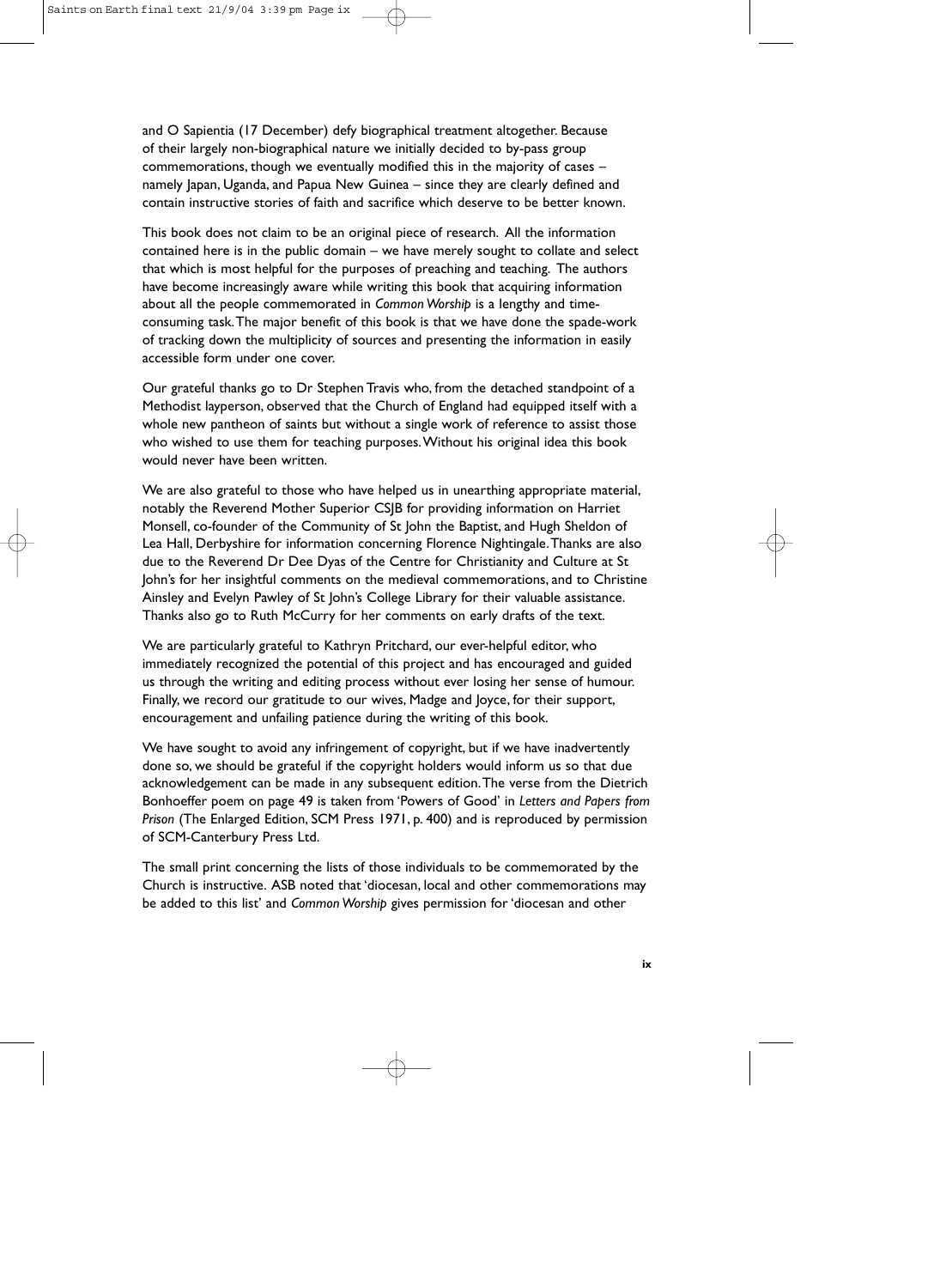local provision to supplement the national calendar'. In other words, the list is openended. Here are some examples of exemplary Christian lives – look out for others to celebrate, and be inspired by them also.

As members of a contemporary church with long roots in the past is the privilege of Anglicans, to celebrate the lives of those who have personally lived out the gospel, often at a great personal cost. Here is theology earthed in humanity. Our prayer is that, in some small way, this volume may help to unlock and enhance some of these rich resources for worship now provided for the Church of England in the Holy Days of the *Common Worship* calendar.

> *John Darch Stuart Burns* The Feast of St Philip and St James, 2004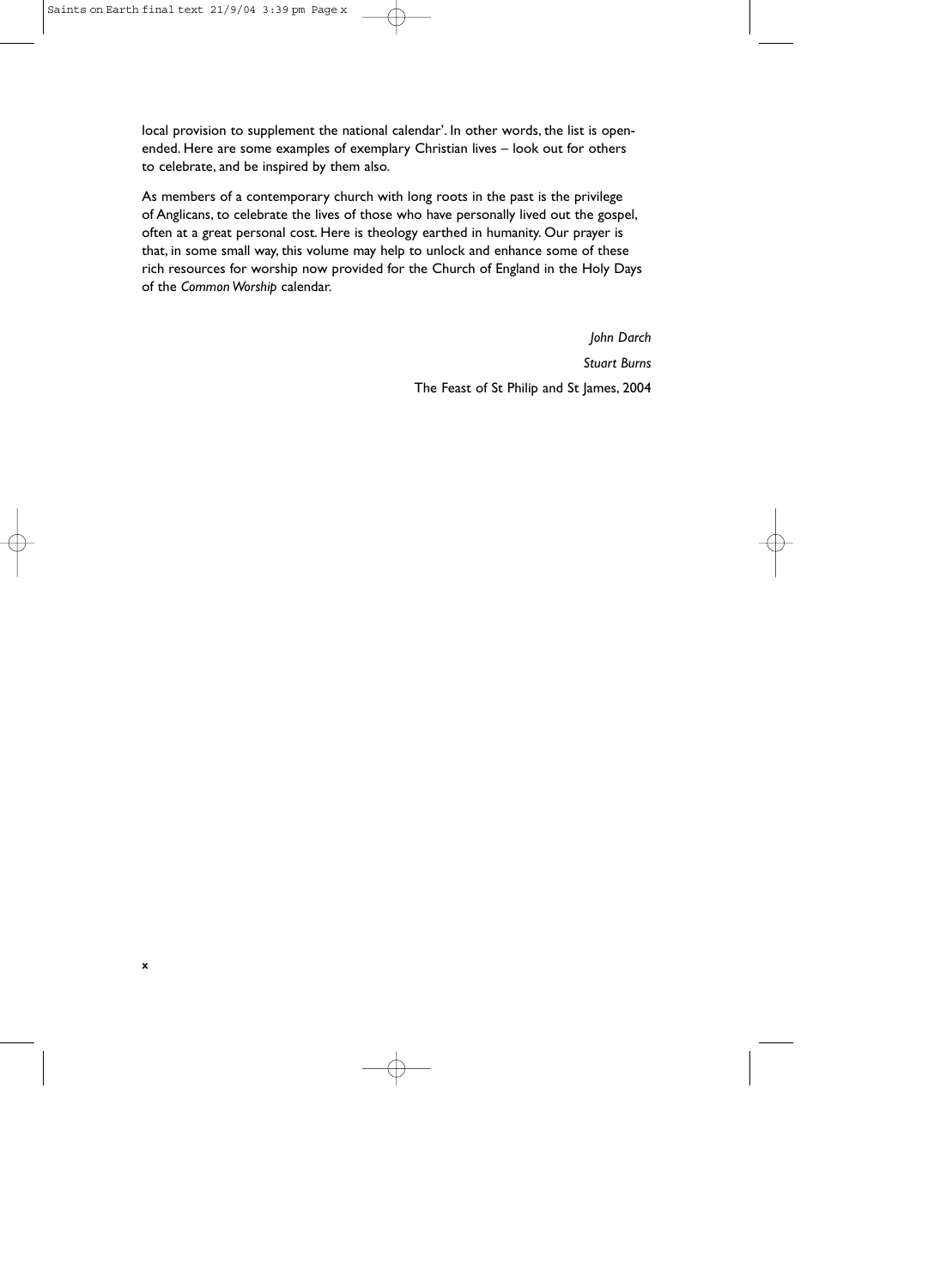#### **Basil the Great and Gregory of Nazianzus, Bishops,Teachers of the Faith, 379 and 389**

#### **Basil the Great, d.379**

Basil was a bishop, a monk and a theologian. Along with his brother Gregory of Nyssa (see 19 July) and Gregory of Nazianzus he is one of the three 'Cappadocian Fathers' whose thought developed the Church's doctrine of the Holy Spirit and of the Trinity. Basil is not only honoured by the Church for his theological contribution, but also for his pastoral heart and for his care for the poor. He is known for his defence of the orthodox Nicene faith, particularly of the Trinity, and for the way in which he organized Eastern monasticism, emphasizing community life, liturgical prayer and manual work. His two collections of 'Rules' or 'guidelines' for monastic life, many of which were written as answers to questions that Basil was asked as he travelled on pilgrimages, are still influential today.

Born into an educated and privileged family, Basil never lost the love of classical literature, rhetoric and philosophy that formed his early training. He viewed Christianity as a faith that encompassed the great philosophies and cultures of the day rather than one which fought against them. His theology drew from the advances in thought of those around him, but clearly held to Christian principles and doctrine.

Basil initially lived as an ascetic, touring the monastic sites and communities of the East, before being ordained presbyter in 364 and then in 370 becoming bishop of Caesarea. During his tenure as bishop, Basil was in conflict with Arianism (which denied the full divinity of Christ) and with those who denied the divinity of the Holy Spirit. Basil is responsible for the insertion of the phrase 'and the Holy Spirit' into the Doxology, and his Liturgy is still used in the Orthodox Church throughout Lent.

As bishop, Basil established hospitals for the sick, homes for the poor, and hospices for travellers and strangers. Alongside his theological stance he was ceaseless in his efforts to bring unity to the Church, not only in the East, but also between East and West. He died two years before the Second Ecumenical Council at Constantinople, which brought order and unity to the Church and which was indebted to Basil for the theological and institutional foundations that he had laid.

For contemporary Anglicans Basil's influence can be seen most clearly in Eucharistic Prayer F in *Common Worship*:

> Look with favour on your people and in your mercy hear the cry of our hearts. Bless the earth, heal the sick, let the oppressed go free, and fill your Church with power from on high.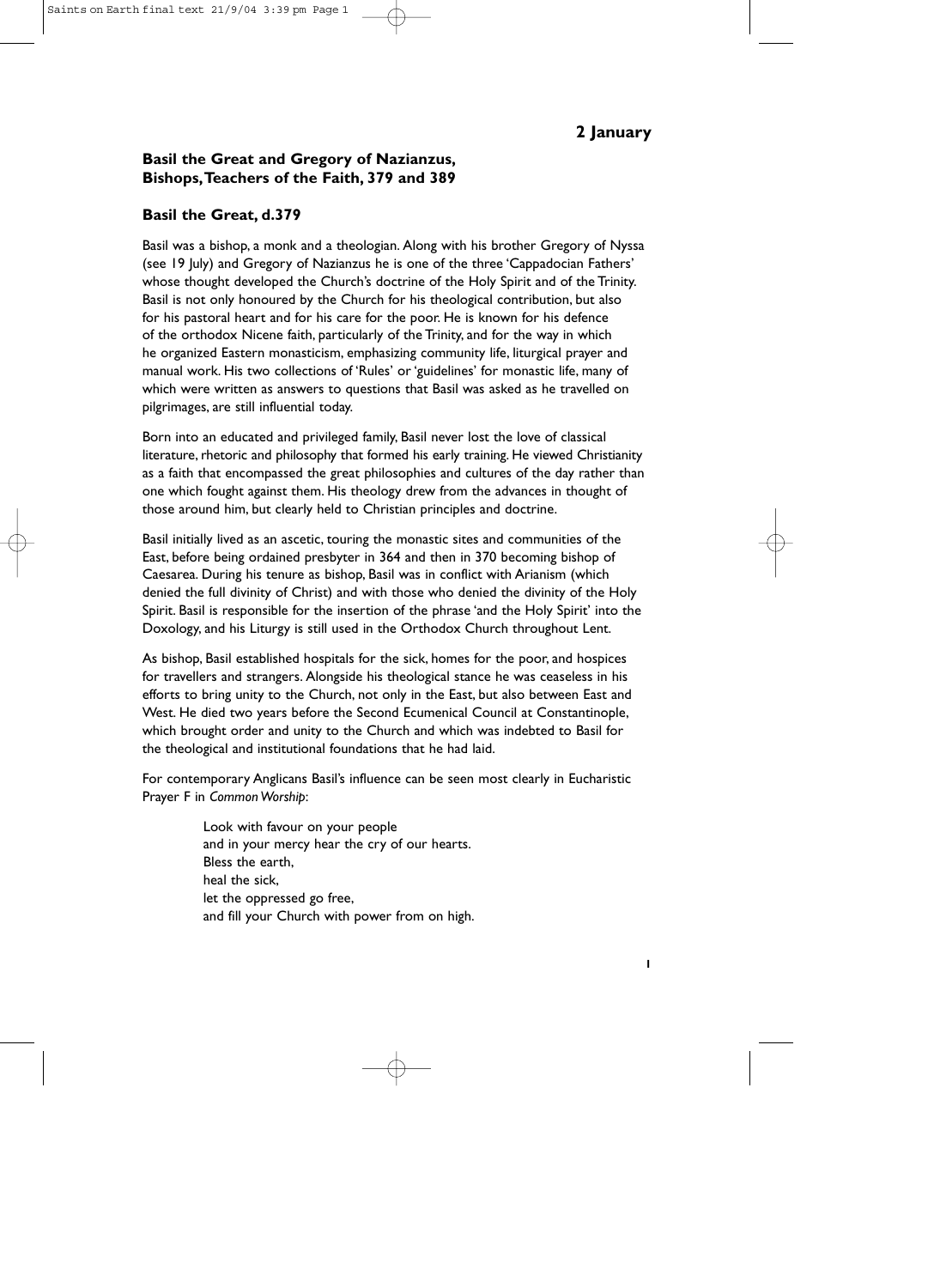#### **Gregory of Nazianzus, d.389**

Gregory of Nazianzus (or Nazianzen) was born in Arianzus (Cappadocia) in 329. Along with Gregory of Nyssa (see 19 July) and Basil of Caesarea he is one of the three 'Cappadocian Fathers' whose thought developed the doctrine of the Holy Spirit and of the Trinity. He is honoured by the Church as a theologian of great distinction. Gregory expanded the idea that salvation is a progressive journey into the Godhead and stressed that the agent of this journey is the Holy Spirit. He proposed the term 'procession' to distinguish the nature of the position of the Spirit in the Godhead, and demanded that the Holy Spirit receive full worship and equal honour.

Gregory started out as an orator and finished as a reclusive poet. In between he attempted to live a life of solitude and reflection but was continually pressured by others to be involved in church politics and theological disputes. His sensitive nature was not up to the task and he was unsuitable for the cut and thrust of political life, forever seeking a place where he could fulfil his desire for solitude and contemplation. Yet Gregory also longed for recognition and honour from his fellow Christians.

In 364 at the age of 34, Gregory was ordained priest at the insistence of his father. Such was his lack of enthusiasm for this calling that he initially ran away. In 372 he was consecrated Bishop of Sasima at the insistence of Basil of Caesarea. Once again he initially fled. In 380 Gregory was made Bishop of Constantinople.This time he made no attempt to avoid the appointment, perhaps considering that finally the honour was deserved. It was during his time at the small orthodox church there that he produced some of his best known and theologically important work on the nature of God and of the Trinity.

The greatest moment of Gregory's life occurred in 381, when, as bishop, he presided at the opening of the Council of Constantinople. Unfortunately Gregory's triumph at Constantinople did not last long. He was criticized for moving from one bishopric to another, he was ill-advised in key council decisions, and became a victim of inter-party rivalry. All this combined to result in Gregory resigning from his post. He returned to his family estate in Arianzus, wrote poetry, and lived the ascetic life of which he had dreamed for so long.

> And so, Father, grant to me, by spirit and soul by mouth and mind in purity of heart to give you glory. Amen.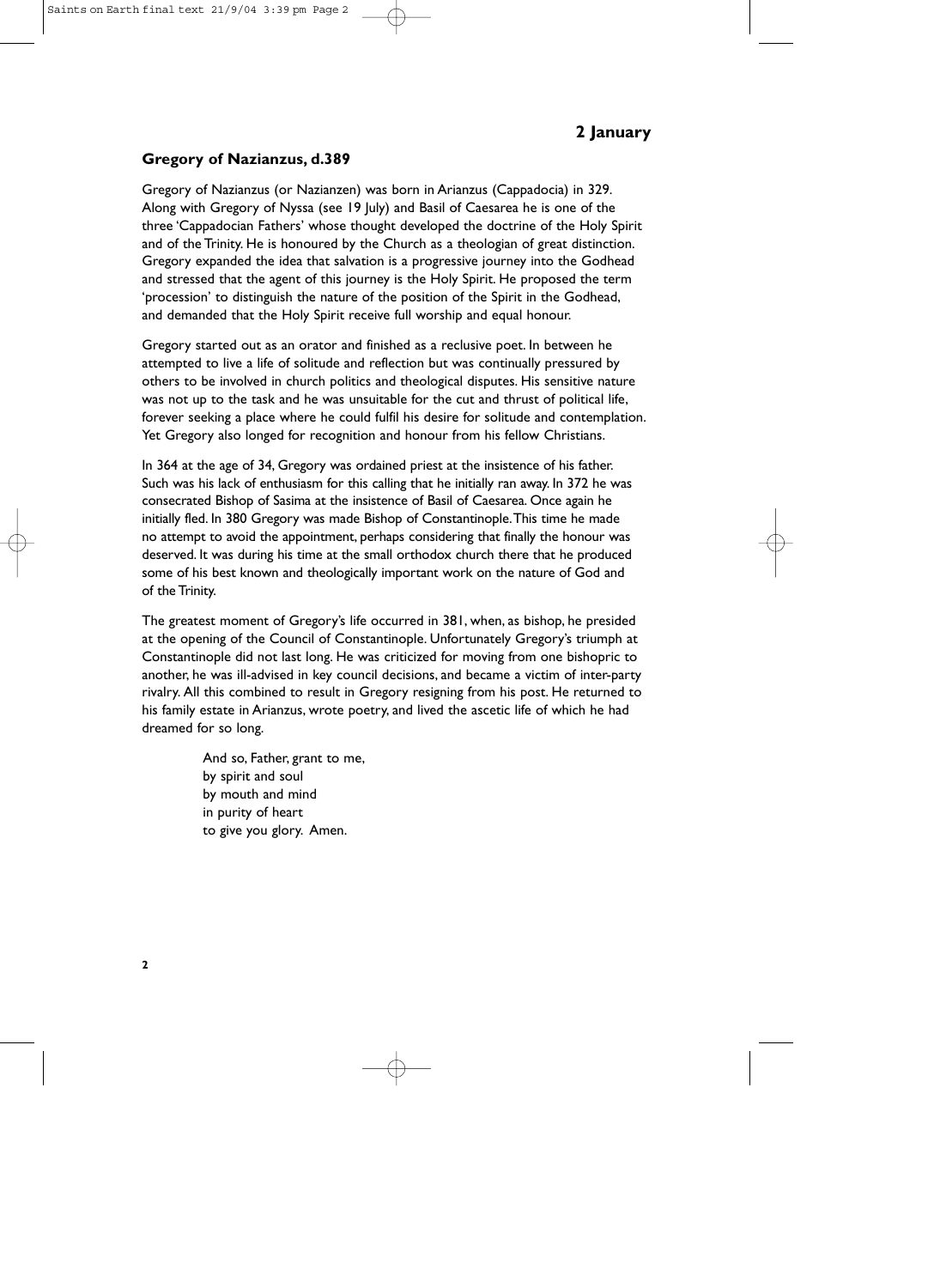#### **Seraphim, Monk of Sarov, Spiritual Guide, 1833**

In an age of industrialization, scientific progress and indifference to Christianity, Seraphim was revered as one who was clearly used as a vessel of the Holy Spirit, and whose life was fully devoted to God.

It was said of Seraphim that,

It is now, when our Spiritual wings have atrophied and we have forgotten what possibilities are concealed in our spirit, that St Seraphim was sent to us . . . that we might remember our divine sonship and strive towards the limitless perfection of our Heavenly Father.

Born in the Russian city of Kursk in 1759, Seraphim started to live an ascetic life at the age of 19. First he lived at a monastery in Sarov, sharing in the ordinary life of the community before starting to live a life of seclusion in 1794. In 1825, Seraphim opened both the door of his cell and of his life and devoted himself to guiding others into the presence of God. So many stories and myths have grown up surrounding the deeds of this spiritual guide and 'Holy Man' that sometimes it is hard to tell where the kernel of truth lies. However, it can be said that he possessed the gifts of healing, discernment and prophecy and would reveal to his visitors the innermost secrets of their hearts. There is no doubt that Seraphim lived a live fully given to God, and was a living example of the way in which the Holy Spirit lives in and works through those devoted to him. Many thousands of Russians are believed to have come to him for advice and prayer during the last eight years of his life.

It has been said that 'He proved that the Church does not grow old, and that the grace of God is equally effectual in all ages and in all places.' In the Orthodox Church he is recognized as a 'Starets' or 'Holy Man' (someone who owes his authority to spiritual gifts). He is remembered as one who was severe in his personal asceticism, yet who was gentle to others, stressing the need for joy in the Christian life.

His teaching is summed up in his exhortation that 'The purpose of the earthly life is the acquisition of the Holy Spirit', and in his prayer, 'Warm me with the warmth of Your Holy Spirit'.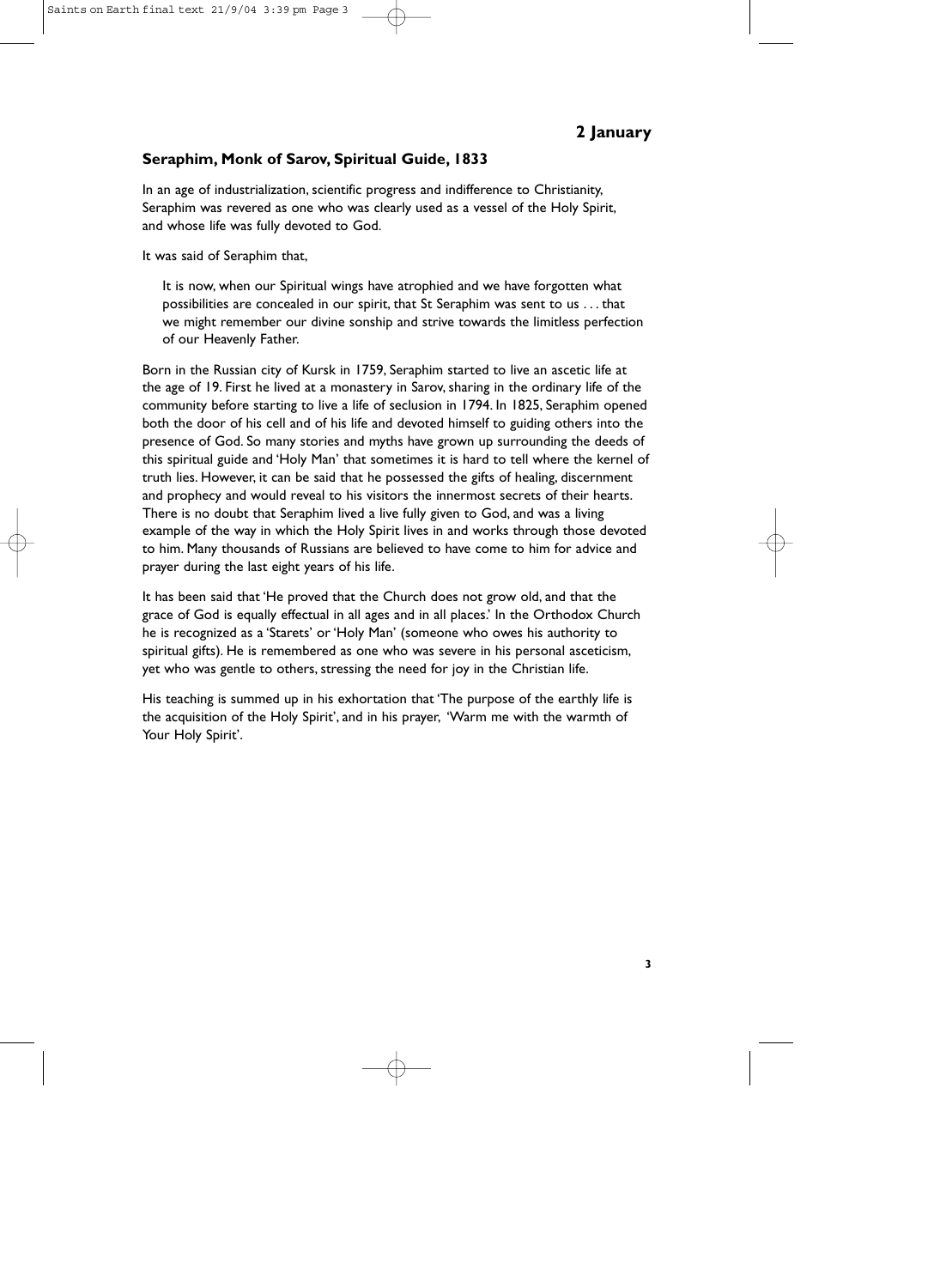#### **Vendanayagam Samuel Azariah, Bishop in South India, Evangelist, 1945**

Born in 1874 in Vellalanvillai, Madras State, the son of a village priest, Azariah became an evangelist with the YMCA in 1895, later becoming its national secretary in India.

The prevailing attitude of the time was that mission was something done by Europeans to Indians. Azariah did not subscribe to this view and in 1902 was among the founders of the indigenous Indian Missionary Society. He also saw a need for indigenous leadership of the white-led Anglican Church in India if native Indians were to forsake their local religions to be attracted to Christianity.

In his thirties he was ordained and before he reached 40 he was consecrated bishop, the first Indian to reach episcopal rank in the Anglican Communion. But his appointment as Bishop of Dornakal was not without opposition. Many Indians looked down on his humble origins and many Europeans, even some of those who saw the wisdom of advancing Indians to positions of authority in the Church, thought it a premature step. He was fortunate in having a series of gifted archdeacons who did the administrative work of the diocese and freed him to travel and to teach, to inspire and lead the rapidly growing Church. During his 30-year episcopate, it is said that 100,000 people were added to the Church. His spiritual work needs to be seen against the political backcloth of the struggle for Indian independence led by Mahatma Gandhi.

A firm believer in cooperation between foreign and Indian church workers (on which topic he addressed the 1910 Edinburgh World Missionary Conference, asking for more equal treatment, including love and friendship, from European missionaries), he supported the development of an indigenous leadership in a united Indian Church. To this end he ordained able village catechists to Holy Orders.Though he strongly repudiated syncretism, Azariah encouraged the use of Indian cultural forms by the Church in order to make it truly Indian and not a European subsidiary.

He took a leading role in the conference at Tranquebar in 1919 which began the process of forging the major Christian denominations in South India (Anglicans, Methodists and the existing united Church which had previously brought together Congregationalists, Presbyterians, Lutherans and Reformed) into a united Church. His death in 1945 just preceded two major developments for which he had long waited – the foundation of the united Church of South India in1947, and India's independence from Britain in the same year.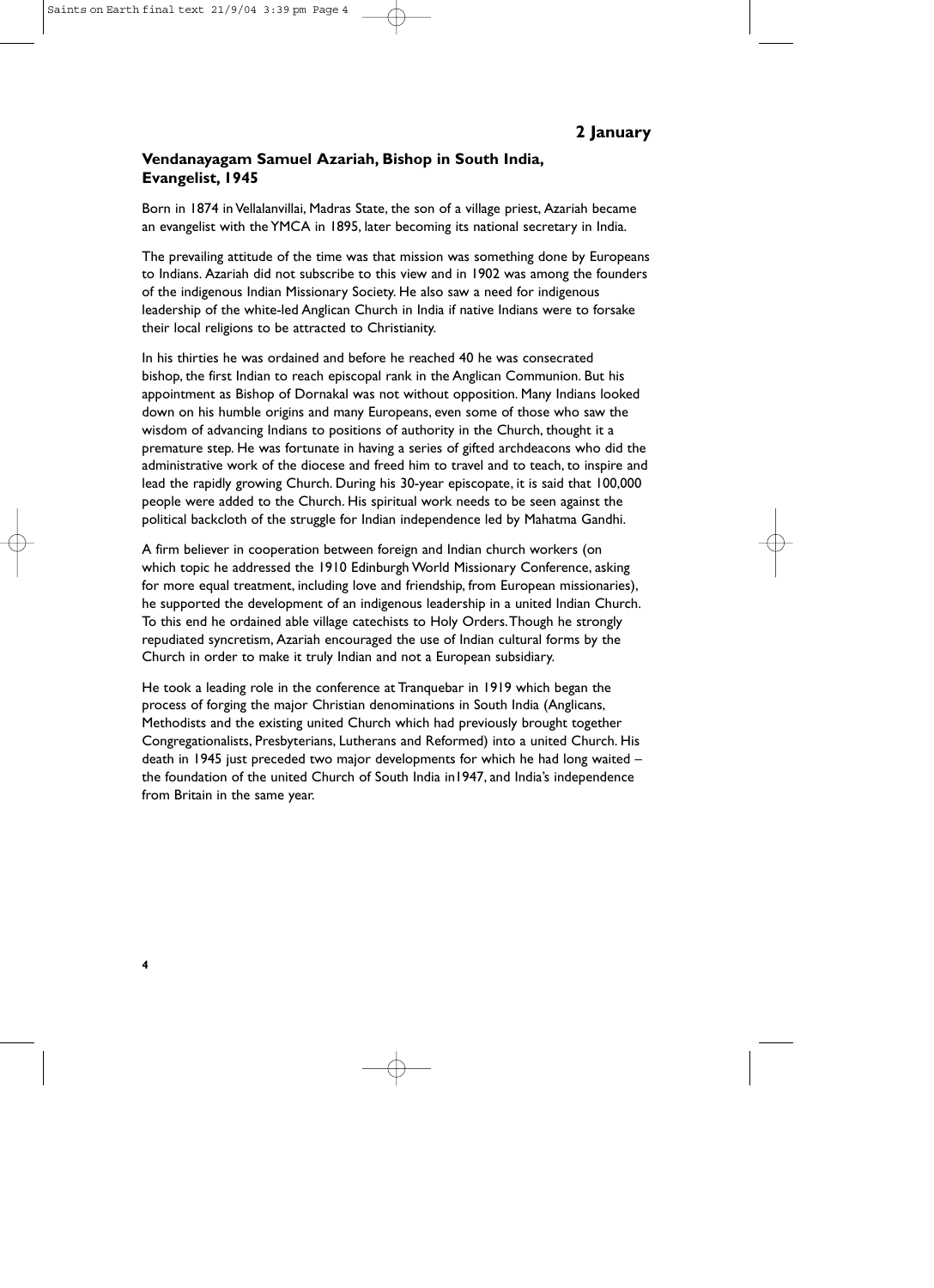#### **William Laud, Archbishop of Canterbury, 1645**

Laud was born in Reading in 1573, the son of tailor, and educated at St John's College, Oxford, becoming a Fellow in 1593. He was ordained in 1601 and in 1611 became president of the College.With powerful patrons in both Church (Bishop Neile of Durham) and State (the Duke of Buckingham), Laud soon rose to prominence. He occupied the following posts – Dean of Gloucester (1616), Bishop of St David's (1621), Bishop of Bath and Wells (1626) and Bishop of London (1628) – before becoming Archbishop of Canterbury in 1633.

Perhaps Laud was bound to be involved in conflict since he was an Arminian when the Church of England was overwhelmingly Calvinist in its belief, an advocate of greater sacramentalism in an age of preaching and a believer in the 'beauty of holiness' when plainness and simplicity in worship were the norm. Laud's belief that 'ceremonies are the hedge that fence the substance of religion from all the indignities which profaneness and sacrilege too commonly put upon it' did not seem so innocent to militant Puritanism. And when Laud encouraged the use of candles, frontals and copes, insisted on the use of surplices and holy tables set altarwise against the east wall of the church, and then used the full force of the law against any opposition, he put himself in the firing line.

Always a controversial figure, historians disagree on whether Laud or the Puritans were responsible for the religious (and later, civil) strife that engulfed England. And there is a real question as to how much Laud acted on his own initiative in his religious policy or how much he was simply implementing Charles I's wishes.

It was the destabilizing of Scotland after Laud's attempt to introduce an Anglican liturgy there in 1637 that led to revolt and war.Though impeachment for treason failed, Laud was condemned to death by a Parliamentary Act of Attainder and executed in 1645. He prayed on the scaffold:

Lord I am coming as fast as I can, I know I must pass through the shadow of death, before I can come to see thee . . . Lord receive my soul and have mercy upon me, and bless this kingdom with peace and plenty, and with brotherly love and charity, that here may not be this effusion of Christian blood amongst them, for Jesus Christ his sake, if it be thy will.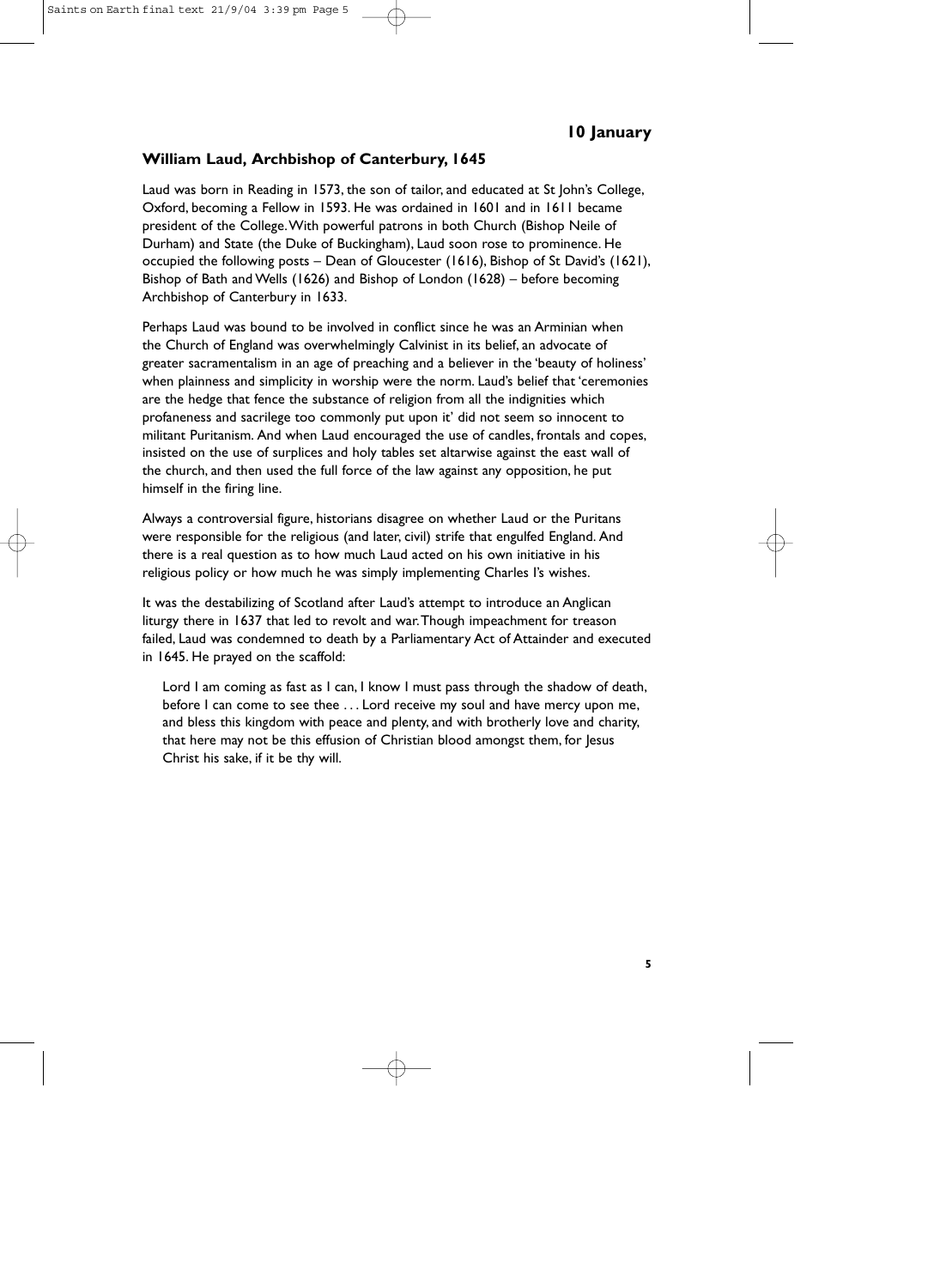#### **Mary Slessor, Missionary in West Africa, 1915**

Born to a poor family in Aberdeen in 1848, Mary Slessor came to faith as a teenager and engaged in outreach work amongst the deprived youth of Dundee. But she was already developing an interest in overseas mission work, still an unusual thing for a single woman in the mid nineteenth century. Like David Livingstone before her, Mary was born a Scots Presbyterian and spent her early life from the age of eleven working in the mills (in her case the linen mills of Dundee) for twelve hours a day, six days a week while at the same time studying in order to equip herself for mission work.

In 1876 she joined the Scots United Presbyterian mission, which had been founded by Hope Waddell at Calabar on the Niger Delta in West Africa. Able and independent, Mary became fluent in the local languages and showed both a humility and an understanding of Africans unusual in European missionaries of that generation. Instead of living in a European mission compound at a safe distance from the 'natives', Mary lived with her people. She gathered around her a household of outcast women and she adopted unwanted children, especially twins, who would otherwise be put to death according to the local superstitious practice. She also opposed other local practices, such as trial by ordeal, witchcraft and human sacrifice, eventually being successful in abolishing them altogether.

Unlike most missionaries of the nineteenth-century classical missionary societies, Mary adapted thoroughly to the culture of the people with whom she worked, eventually settling first with the Okoyong and later the Ibo people, in both cases doing much to assist their development. She encouraged the indigenous peoples with whom she worked to engage in trade, as much for its civilizing effects as for the financial benefits.

Mary earned the respect of both local leaders and the British colonial administration. She was often called upon to arbitrate in tribal disputes and in 1892 she was appointed as the British vice-consul – an unusual role for a missionary and a unique one for a woman. She was known as 'Ma Slessor' to her people, and became famous as 'the white queen of Calabar' to the British public, who read glamourized accounts of her exploits in books and magazines. Mary remained in Africa to the end of her life and died at Itu in 1915.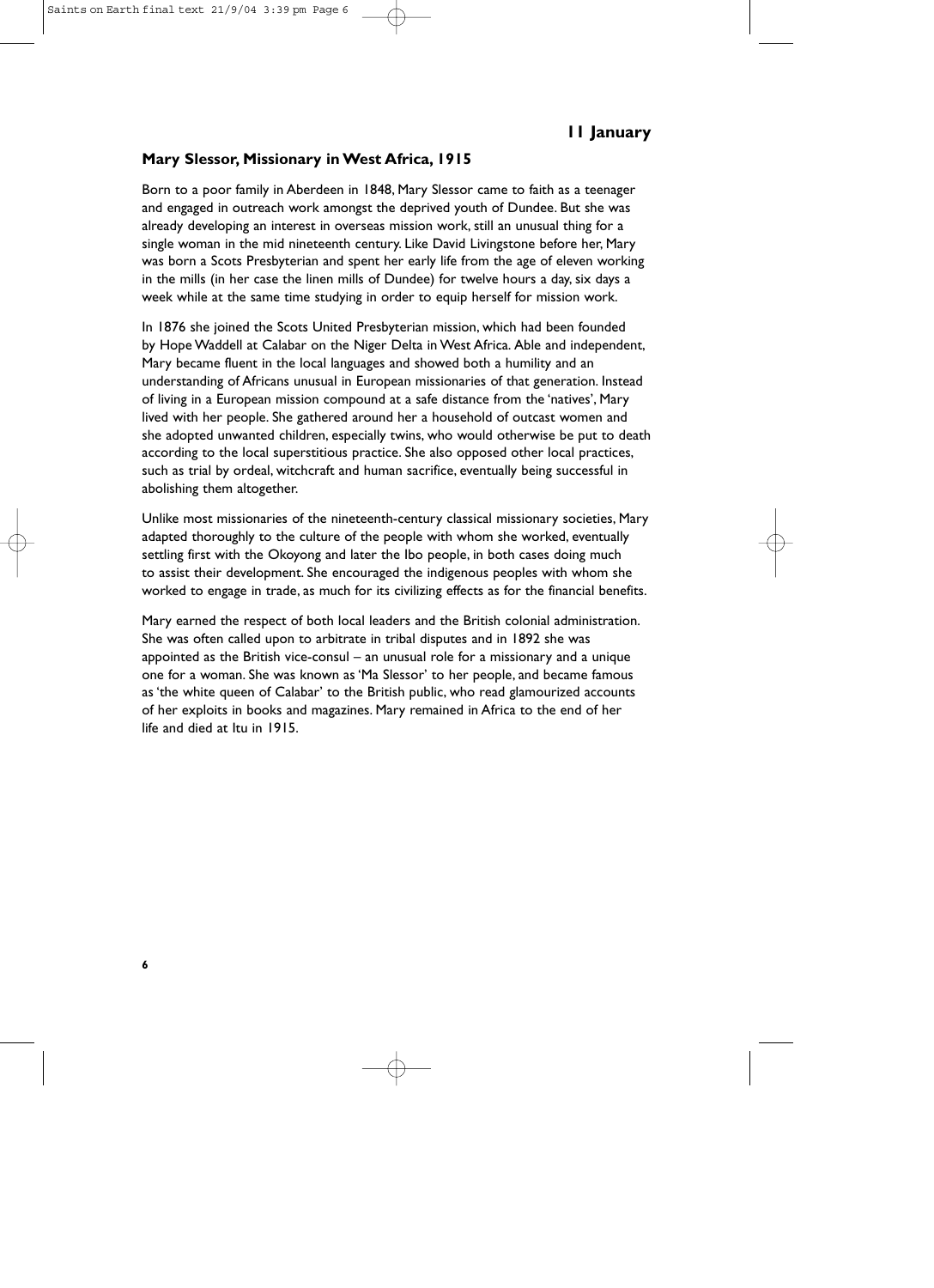#### **Aelred of Hexham, Abbot of Rievaulx, 1167**

Aelred was born at Hexham in Northumberland in 1109 the son and grandson of married priests (at a time when clerical celibacy was not universally practised in the Catholic Church). At an early age he was sent to the Scottish court for an education that would ensure his future as a noble and courtier. Here he acted as a page to the young Prince Henry. King David of Scotland saw Aelred's potential, promoted him in the royal household and, it is speculated, may already have had the intention of making him a bishop.

But at the age of 24 Aelred turned his back on the opportunities that awaited him at court and entered the religious life in the newly-founded Cistercian abbey at Rievaulx in Yorkshire. Soon he was appointed master of novices, and gained a reputation for the quality of the pastoral care he exercised to those under his charge. In 1143, when a new Cistercian abbey was founded at Revesby in Lincolnshire,Aelred was sent from Rievaulx to be the first abbot.

He did not remain at Revesby for long, however, for in1146 the Abbot of Rievaulx died and Aelred was elected abbot. He now found himself not just the superior of a community of 300 monks, but the head of the Cistercian order in England. His new responsibilities saw him travelling widely both in England and Scotland and also on the Continent – an ordeal for him as he suffered from a painful kidney complaint. But his influence was considerable and he is said to have been instrumental in persuading Henry II to attend a meeting with the Pope and King Louis VII of France in 1162.The following year he was present at Westminster Abbey, when Edward the Confessor's bones were re-interred there, and was inspired to write a biography of Edward.

Aelred's writings reveal a person of love and humanity who deeply valued, and encouraged among his monks, the cultivation of friendship, both with one another and with God. His two best-known works were *On Spiritual Friendship* and the *Mirror of Charity.* His writings and sermons (he left a considerable collection) indicated a love of Christ as Saviour and friend that was clearly the foundation of his faith and life. Aelred's writings constantly appealed to Scripture as his source of authority. His remarkable writings earned for him the epithet of 'the English St Bernard'.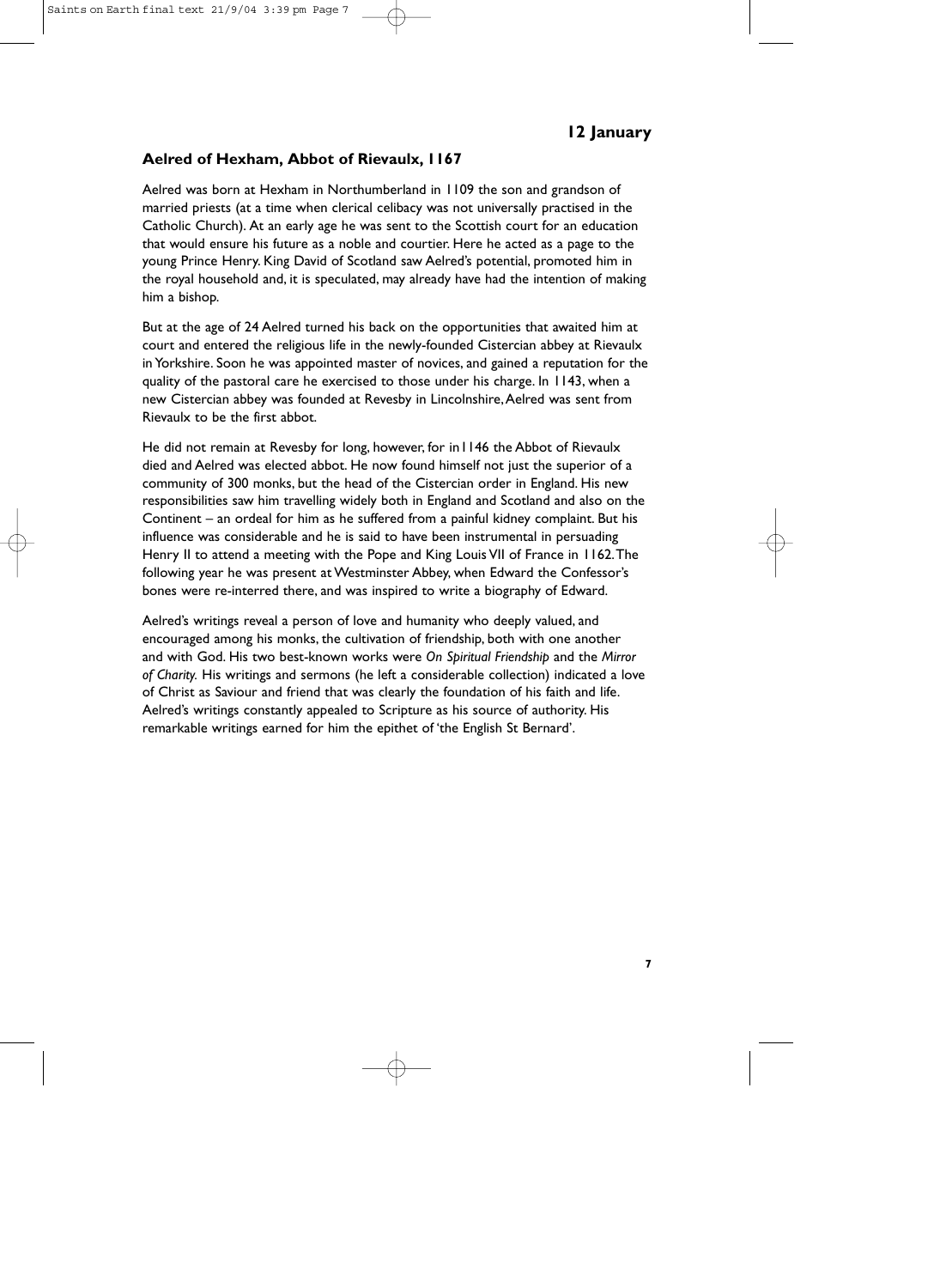#### **Benedict Biscop, Abbot of Wearmouth, Scholar, 689**

Benedict Biscop was a Northumbrian nobleman in King Oswy's court, who grew up under the influence of the Irish mission. At the age of 25, rather than accepting a land-grant from the king, he renounced his position in society, and began a life of travelling and pilgrimage.

Benedict visited Rome six times and stayed in 17 European monasteries, gleaning from them whatever he could about the monastic life. He finally returned to Northumbria where he founded the monasteries at Monkwearmouth (674) and Jarrow (682). The community at Monkwearmouth became very large (over 600) and very rich. Endowments were received from King Egfrith of East Anglia amongst others. Benedict imported masons and glaziers from Gaul, and on two further visits to Rome acquired books and pictures, building up the library at both his monastic communities.There was a great 'continental' flavour to the life of these communities. Benedict became totally loyal to the Roman Church, despite his upbringing in the Celtic tradition. He smoothed the transition from Celtic to Roman forms of worship and practice and, for example, he is recorded as having introduced a teacher of Roman chant. One of his students, Bede (see 25 May), was to become the foremost historian in the Saxon Church, and his learning shows the fruits of the library that Benedict established.

Benedict is one of the architects of the Romanization of the Church in Britain, accompanying Theodore, Archbishop of Canterbury (see 19 September) to Britain from Rome, and acting as abbot of his monastic community at Canterbury for a short time.

On his deathbed, Benedict reminded his monks of his 'rule of life'.These guidelines and principles by which he had lived his life were based upon the sixth-century Rule of St Benedict. He also stressed the requirement for his monks to select a new abbot on the basis of holiness of life rather than social class.

He made no secret of his zeal for religion, and showed what ecclesiastical or monastic instructions he had received at Rome and elsewhere. He displayed the holy volumes and relics of Christ's blessed Apostles and martyrs, which he had brought, and found such favour in the eyes of the king, that he forthwith gave him seventy hides of land out of his own estates, and ordered a monastery to be built thereon for the first pastor of his Church.

*Bede: The Lives of the Holy Abbots*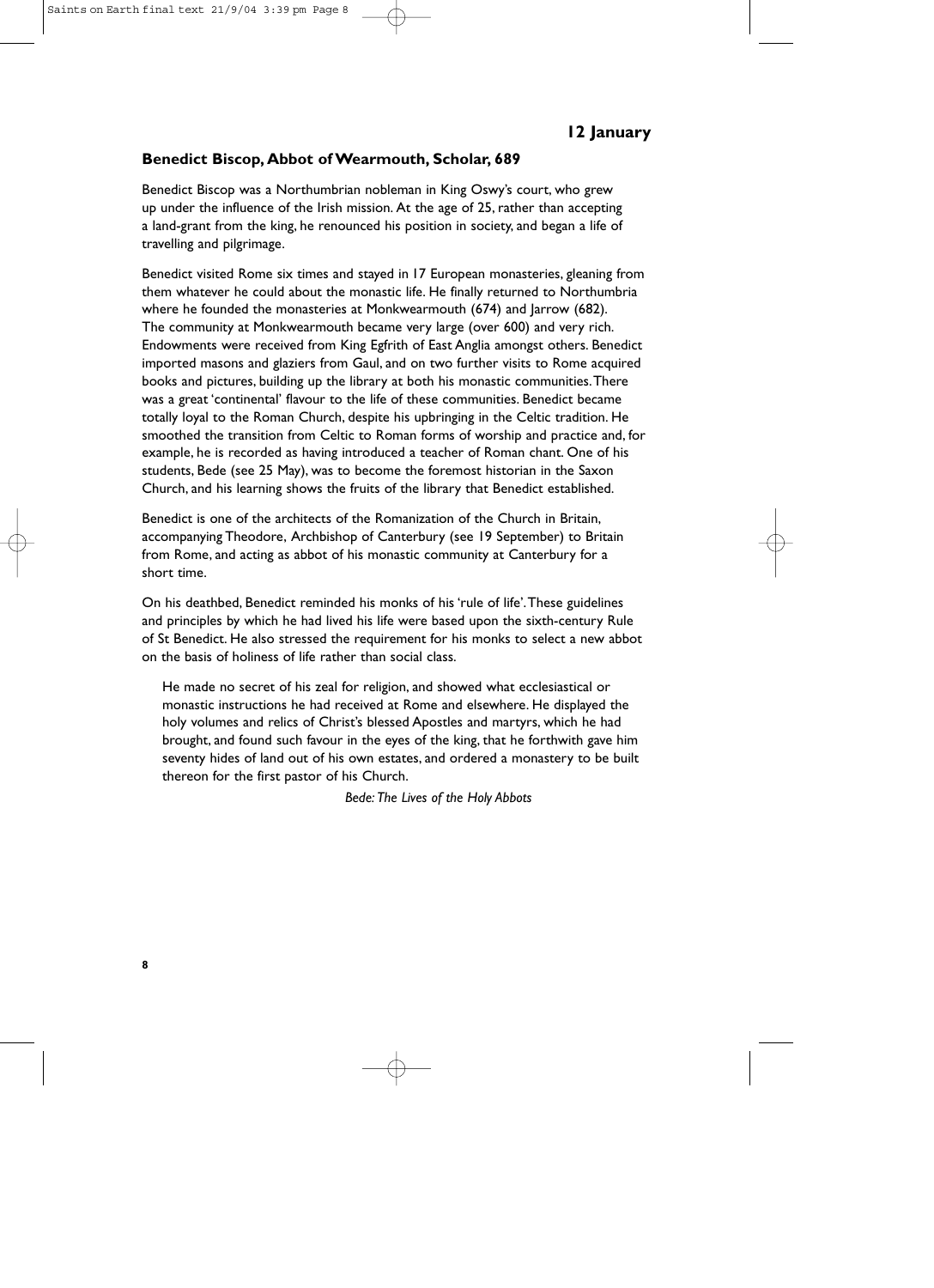# **Hilary, Bishop of Poitiers,Teacher of the Faith, 367**

Hilary became a Christian only after a prolonged period of study and enquiry. Initially an Orator, born of pagan parents, Hilary became disenchanted with pagan philosophy and started to investigate Christianity. He became a staunch defender of orthodoxy against Arianism, which denied the full divinity of Christ. He was made a bishop in 350.

As a bishop, Hilary was influential and vocal in theological debate, and many in the Western Church considered him to be a mischief maker and one who spread discord. Much of his reputation rests on his activity in councils and debates. On account of his teaching on the divinity of the Son, the Emperor Constantinus, an Arian sympathizer, had him excommunicated in 353. He was exiled to Phrygia in Asia Minor, albeit with freedom of travel.This resulted in him having the opportunity to encounter many Greek Christian theological writings for the first time, especially those of Origen, and this period saw him develop his theological understanding, strengthen his anti-Arian stance, and deepen his spirituality.

Hilary took part in the Council of Seleucia in 359, unsuccessfully campaigning against Arianism. In 360 he returned from exile to Gaul and was welcomed with great rejoicing, although he was not reinstated as bishop. He brought an orthodox theological understanding to the West, and was moderate in both discipline and doctrine, persuading many Western bishops of the validity of Eastern theology. He has been compared to Athanasius in the East, as a defender of faith and a campaigner against Arianism.

Hilary wrote many doctrinal and historical works, and also hymns. He is the first known writer of hymns in the Western Church, which before him sang only songs from a scriptural source. Hilary was impressed by the Eastern use of song as a means of spreading orthodox doctrine, and on his return to the West introduced such hymns to Western Christianity. Unsurprisingly Hilary's hymns develop Trinitarian themes and stress the relation of Christ to the Father. However, some of them are so intricate and precise in their theology that they were said to be difficult to sing!

Oh you happy and glorious ones in the Lord, you who keep your confession of the perfect apostolic faith in your hearts and until now knew nothing of any written creeds! You did not need the letter because you were overflowing with the Spirit. Nor did you desire to use your hands for writing because for your salvation you confessed with your mouths and believed in your hearts.

> *Hilary, to the Bishops of Gaul, Germany and Britain*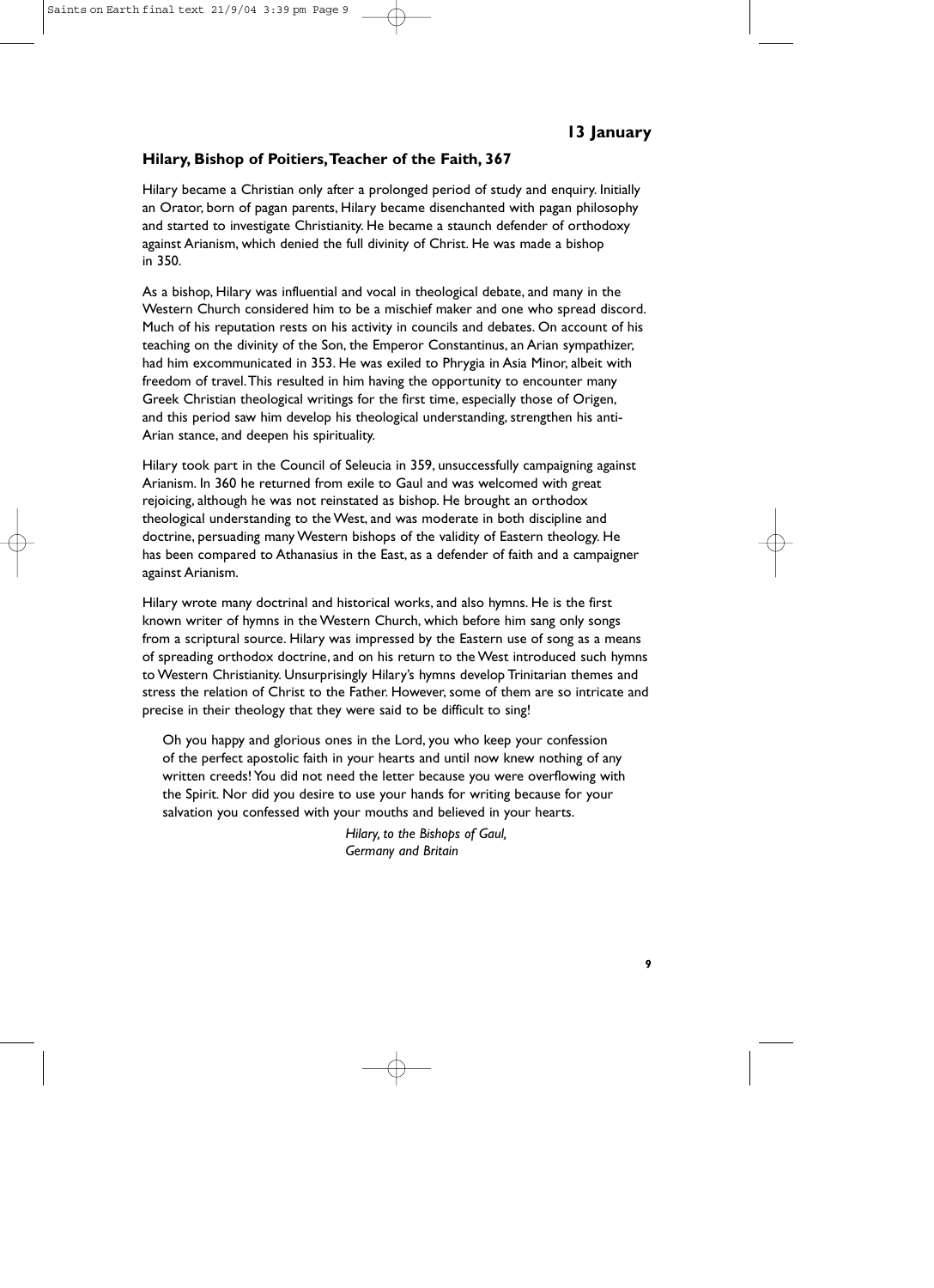## **Kentigern (Mungo), Missionary Bishop in Strathclyde and Cumbria, 603**

Kentigern, also known as Mungo, was Bishop of the Strathclyde region of Scotland in the late fifth century. He was born the illegitimate grandson of a Saxon prince from the south of Scotland, and was brought up in a monastic school, close to the Firth of Forth, where he was taught by a Scottish bishop.'Mungo' is a Celtic nickname, commonly given to those with the name Kentigern and it is said to mean 'darling'.The monastic way which he followed was of the Irish Celtic rather than Roman tradition, and when he was consecrated Bishop of Strathclyde it was by an Irish Celtic bishop, which served to emphasize Kentigern's freedom from Roman influence.

A casualty of the diverse and fragmented political landscape of Britain in the late fifth century, Kentigern spent time away from Scotland, possibly in Wales, where he is credited with the founding of the Church at St Asaph.This period away from Strathclyde has led to some historical confusion, and in the twelfth-century 'lives' that tell his story he is spoken of as being variously a native of Lothian, a Welshman and a Northumbrian.

When he returned to Strathclyde he lived in Dumfries, founded the Church in Glasgow, and re-established the memory of Ninian. Kentigern's legend includes the story of his comforting an unfaithful queen, who had given the king's ring to her lover. The king, on discovering the liaison, had thrown the ring into the sea, and demanded that the queen find it within three days, or face the consequences. As Kentigern comforted the queen, one of his monks caught a salmon, inside which was the ring. The work of Kentigern is acknowledged in the coat of arms of the city of Glasgow, which depicts the ring that was recovered from the salmon. Generally referred to as St Mungo's, the city's cathedral is dedicated to him.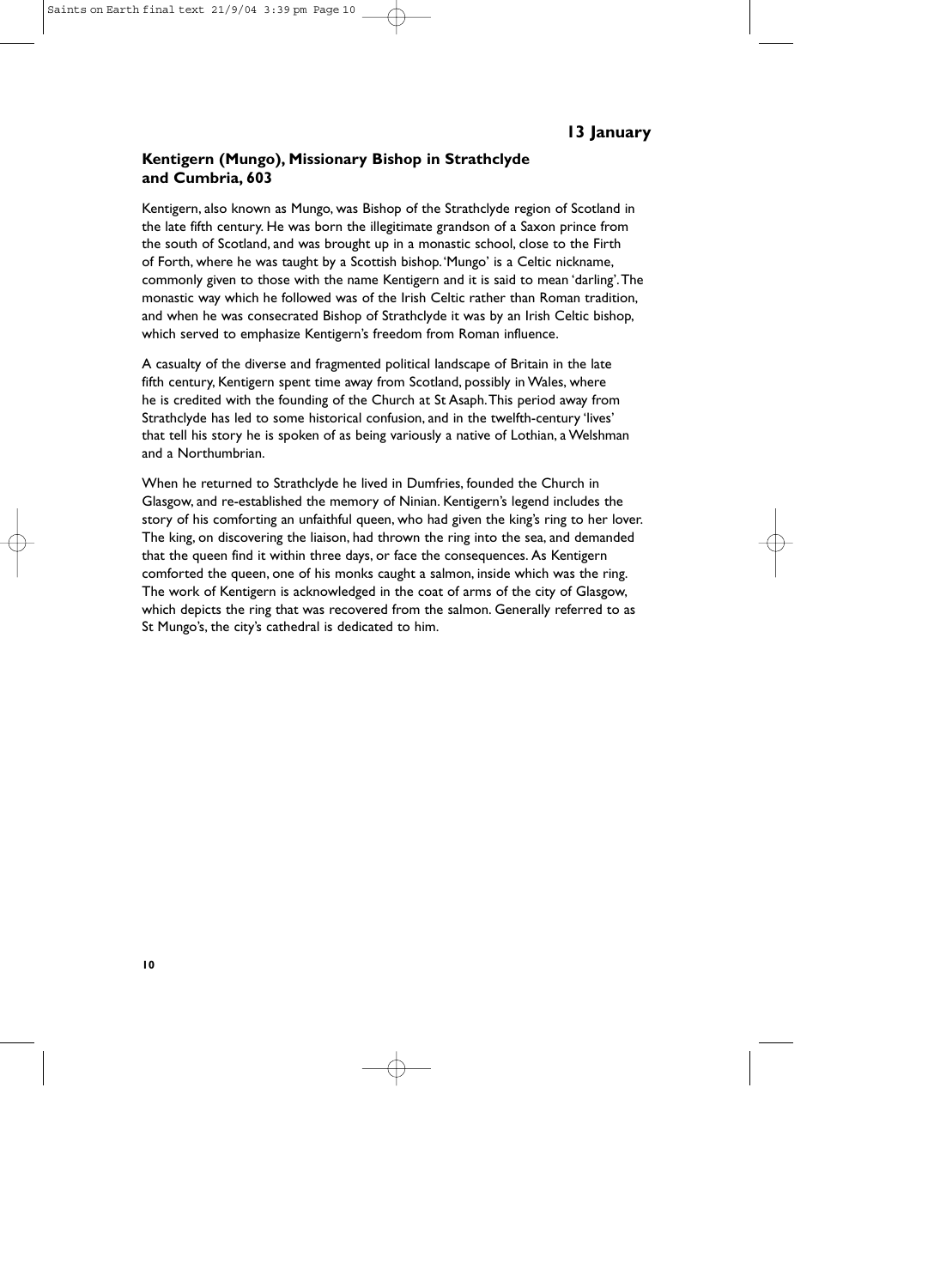# **George Fox, Founder of the Society of Friends (the Quakers), 1691**

George Fox was born in 1624 at Fenny Drayton, Leicestershire, the son of a weaver. In 1643, when Fox was 19, he said that he received mystical revelations in which the voice of God told him to be directed by Christ alone. He described these revelations, which he took as a sign that everyone should be guided by their individual 'inner light', as coming to him while he waited in an absolutely calm frame of mind and as being preceded by violent physical agitation. He felt called to give up ties of family and friends and travelled in search of spiritual enlightenment.

In 1646, after many dead ends in his quest, he heard a voice which told him,'There is one, even Christ Jesus, who can speak to thy condition.' In 1647 Fox began to preach openly his 'inner light' doctrine. He objected to political and religious authority, opposed war and slavery, and believed that all human actions should be directed by inner contemplation and a social conscience inspired by God.

On Pendle Hill in Lancashire George Fox experienced a vision of 'a people to be gathered to the Lord'. He made many converts and it was in the north-west that Fox's teachings had the greatest effect. In 1659 he made his home at Swarthmore Hall near Ulverston, owned by an influential supporter,Thomas Fell.When Fell died Fox married his widow, Margaret.

Fox's overt opposition to the established Church (whether Presbyterian or Anglican) resulted in frequent imprisonment – in 1649, 1650, 1653,1656, 1664–6, 1673–5 – and it was the judge who sentenced him at Derby in 1650 who contemptuously described Fox and his followers as 'quakers' – a name which was to come into widespread use.

In 1666, though weakened by hardship and the effects of imprisonment, Fox began to devote most of his time to the organization of the Quakers as a Church. He was greatly assisted by Margaret Fell, whom he married in 1669, the year of the first great Quaker meeting. He also made missionary journeys to North America, Germany and Holland.

Fox spent his final years founding Quaker schools and communities and lobbying for passage of the Toleration Bill, which granted freedom of worship to all except Roman Catholics and Unitarians, that was finally enacted by Parliament in 1689.The Quakers registered under the Act as the 'Society of Friends'. He died in 1691 and his *Journal* was published posthumously in 1694.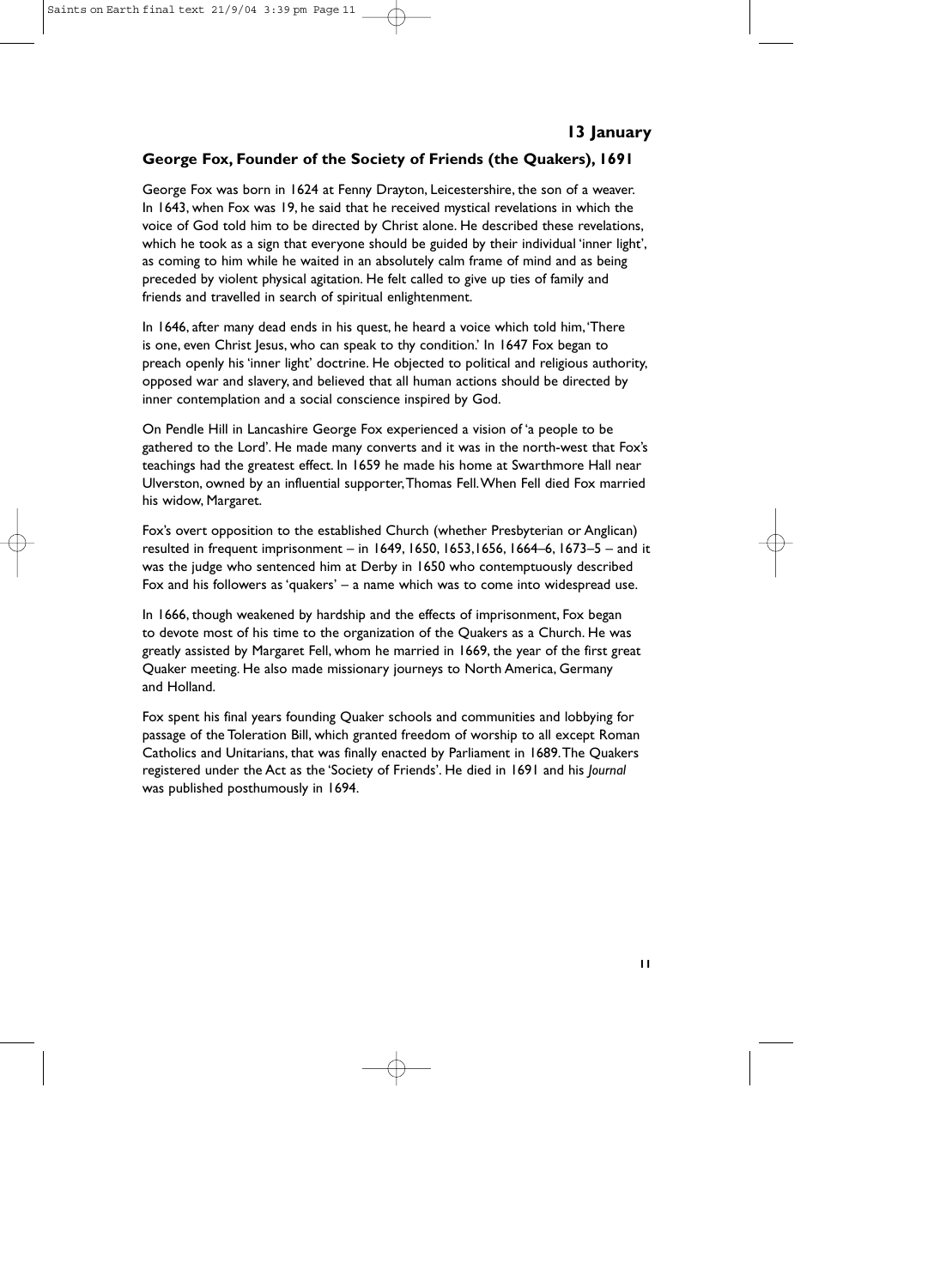#### **Antony of Egypt, Hermit, Abbot, 356**

Antony grew up in a wealthy family in Egypt, but at the age of 20, after the death of his parents, he gave all his possessions away and started to live as a recluse, among the local ascetics in his village. From 286 to 306 Antony lived in solitude, first in a tomb, and then in an abandoned desert fort. Later he moved to the Red Sea, where a monastery was formed, and he remained there until his death at the age of 105 in the year 356.

Antony did not spend all his life cut off from the world. In 311 he travelled to Alexandria to encourage Christians who had been imprisoned for their faith, and he journeyed there on a further occasion in 355 to confront the Arians whose teaching denied the full divinity of Christ. During this second trip he met Athanasius, who was so impressed by him that he wrote the story of his life.Within this *Life of Antony* Athanasius presents him as an example of the monastic way. His battles with demons in the desert, and the story of his great spirituality served to fuel the growing desire for an authentic Christian life which the Church, with her greater connections with the Empire and State, was beginning to lose.The *Life of Antony* was disseminated widely and was immensely influential in the growth of monasticism.

Antony was a leader almost by default. He sought a life of solitude and contemplation, but discovered that he became a beacon to others seeking an ascetic life. His retreat at Pispir, together with those at Nitria and Scete, quickly became colonies of monks, with Antony as their leader.

Although unable to read or write, Antony carried out correspondence not only with other monks, but also with emperors and officials. His replies to the letters he received (and which he never quite knew what to do with) reveal him as one who encouraged others to persevere, and stressed that the first obligation of the monk is to know himself, as only those that know themselves will be able to know God.The letters present the monastic life as a continual battle in which the believer is aided by the Holy Spirit, who guides him and opens the eyes of his soul.

Antony's fame spread far through his life and through his biography, and he is recognized as the founder of Western monasticism.

[Antony] called his two companions . . . and said to them, 'Let your very breath be always Christ'.

*Athanasius: Life of Antony XCI*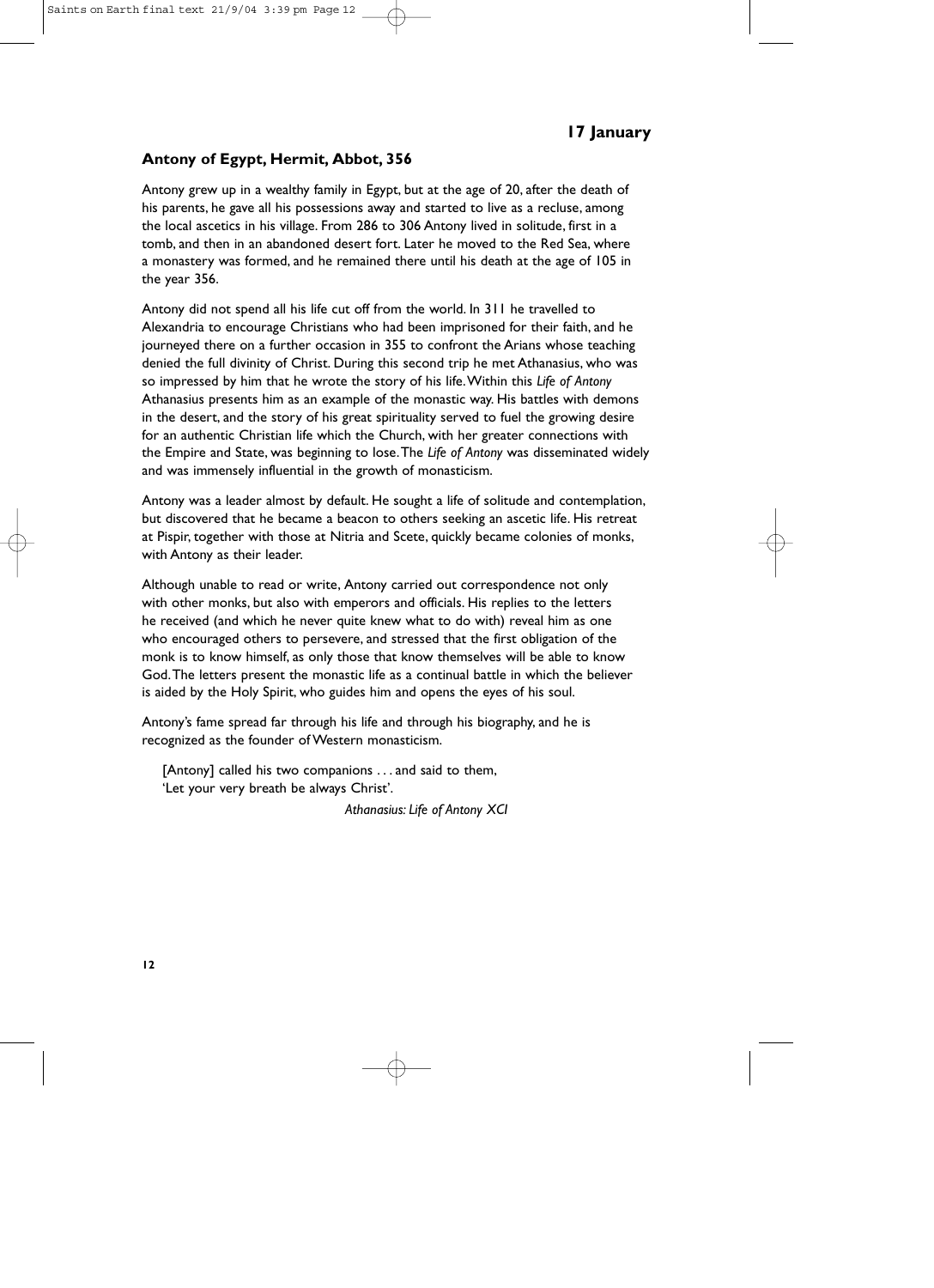# **Charles Gore, Bishop, Founder of the Community of the Resurrection, 1932**

Born in Wimbledon in 1853, Charles Gore was educated at Harrow (where he first encountered and adopted for himself Catholic spirituality and practice) and Balliol College, Oxford. He was elected to a Fellowship at Trinity College, Oxford in 1875 and ordained the following year. He initially served a curacy in and near Liverpool before returning to Oxford as Vice-Principal of Cuddesdon in 1880, then as first Principal of Pusey House in Oxford, which for six years he combined with a canonry at Westminster Abbey. In 1902 Gore was consecrated Bishop of Worcester, being translated first to Birmingham in 1905 as the first bishop of the new diocese, then to Oxford in 1911. He resigned in 1919 to devote himself to a life of preaching, lecturing and writing.

In 1892, while at Pusey House, Gore founded the Society (later the Community) of the Resurrection with the aim of adapting the religious life for men to the changed circumstances of the modern world. In 1898 the community moved from Oxford to Mirfield, near Huddersfield, which became its permanent home.

Gore was the author of numerous books, though perhaps the most influential and best remembered was *Lux Mundi*, which he edited in 1889. It reflected the views of the growing liberal wing of Anglo-Catholicism and was attacked by traditionalists whom he shocked by breaking with the more conservative views of the Oxford Movement. But this enforced demarcation allowed Gore to distance himself from the past and to give new direction to Anglo-Catholicism.

His achievement was to unite Anglo-Catholicism with a critical approach to the Scriptures and to give it a wider social conscience. Above all others Gore made Anglo-Catholicism 'respectable' and began the process by which a more eirenic and less extreme form of it became acceptable to a much wider constituency, capturing the middle ground of the Church of England and making it the normative expression of Anglicanism in the first half of the twentieth century.

On Gore's death in 1932, Hensley Henson, Bishop of Durham, and never one to bestow praise lightly, paid him this tribute:

I judge him to have been the most considerable English churchman of his time, not the most learned, nor the most eloquent, but so learned, so eloquent, so versatile, and so energetic that he touched the life of his generation at more points, and more effectively, than any of his contemporaries.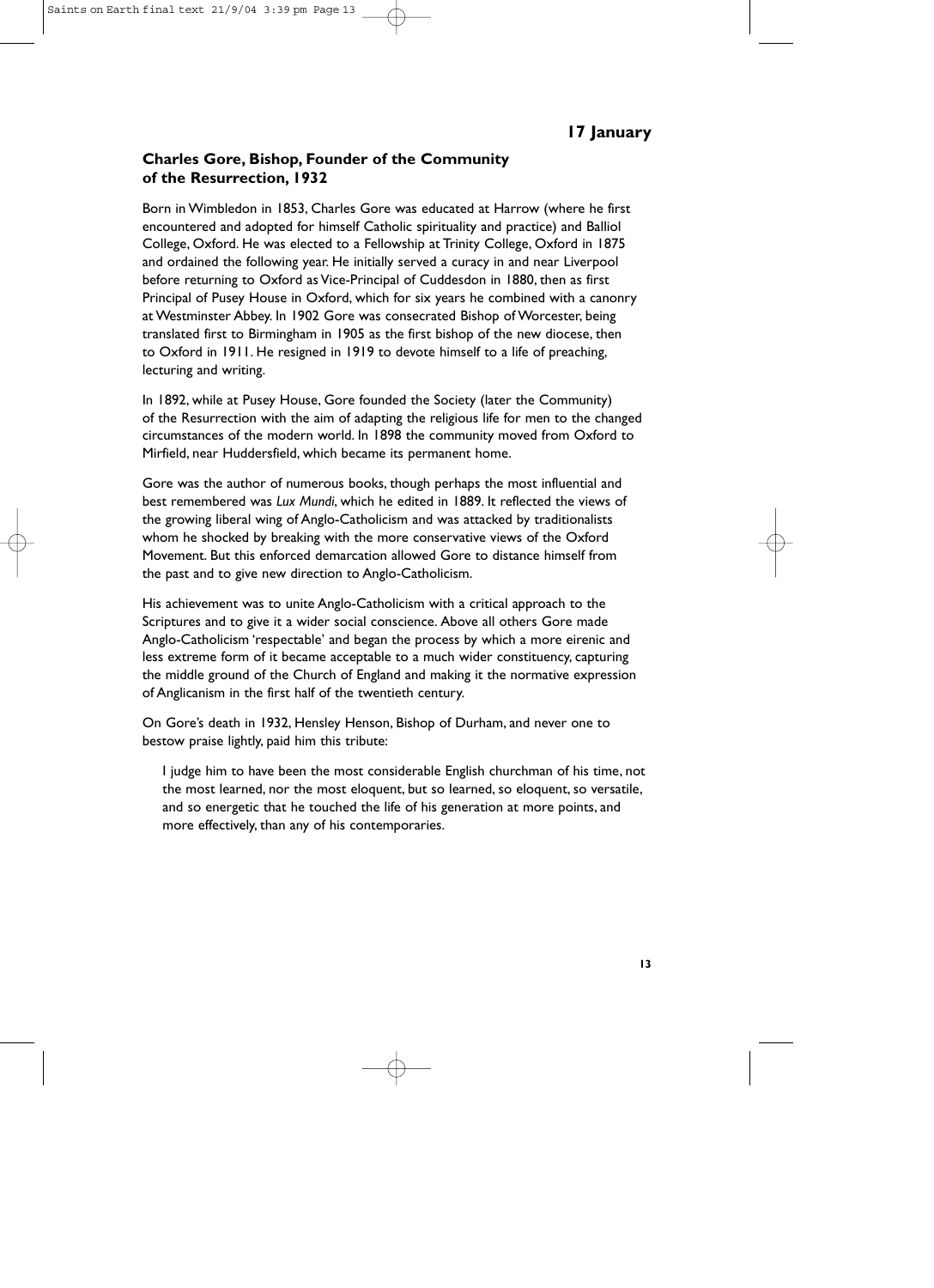#### **Wulfstan, Bishop of Worcester, 1095**

Wulfstan was born in Long Itchington in Warwickshire, and educated at the monasteries of Peterborough and Evesham. He became a Benedictine monk after refusing the offer of a richly endowed parish church on the occasion of his ordination. He settled in the small monastic community at Worcester Cathedral and in 1050 became prior.

In 1062 Wulfstan was consecrated Bishop of Worcester. He combined his roles as bishop and prior with great success, being passionate and vigilant in both.Thorough and systematic in his pastoral care, he is the first English bishop to be known to have made a complete visitation of his diocese.

Wulfstan was fully involved in the revitalization of monasticism in the second half of the eleventh century, building upon the work of Dunstan, Oswald and Ethelwold. As part of the second stage of that reform Wulfstan oversaw the introduction of laws and canons reforming the role and conduct of the clergy. He facilitated the relationships between the Church and the State. He was the first bishop to pay homage to William the Conqueror after the battle of Hastings, and he remained one of the few Saxons to keep his high office to the end of William's reign. In terms of administrative reform, Wulfstan increased the use and effectiveness of the archdeacons, particularly within large dioceses.

Wulfstan was influential in monastic reform. He encouraged a wider understanding of public penance, and brought up to date a full penitential system based on Frankish precedents. He also taught against the proliferation of pagan customs throughout the land.

Wulfstan was one of the most important church leaders of the eleventh century and the most renowned intellectual figure of the late Saxon Church. An energetic and powerful preacher, he was not only the mainstay of monastic reform but was also one of the most commanding figures of the monastic intellectual revival, having a great ability to clarify and explain the teaching of the Church. It was this ability to explain and challenge that saw abolition of the slave trade between Worcester diocese and Ireland (then under Viking rule), as Wulfstan persuaded the traders of Bristol of the sanctity of life and the human right to freedom.

According to tradition,Wulfstan died during his daily ritual of washing the feet of twelve of his parishioners.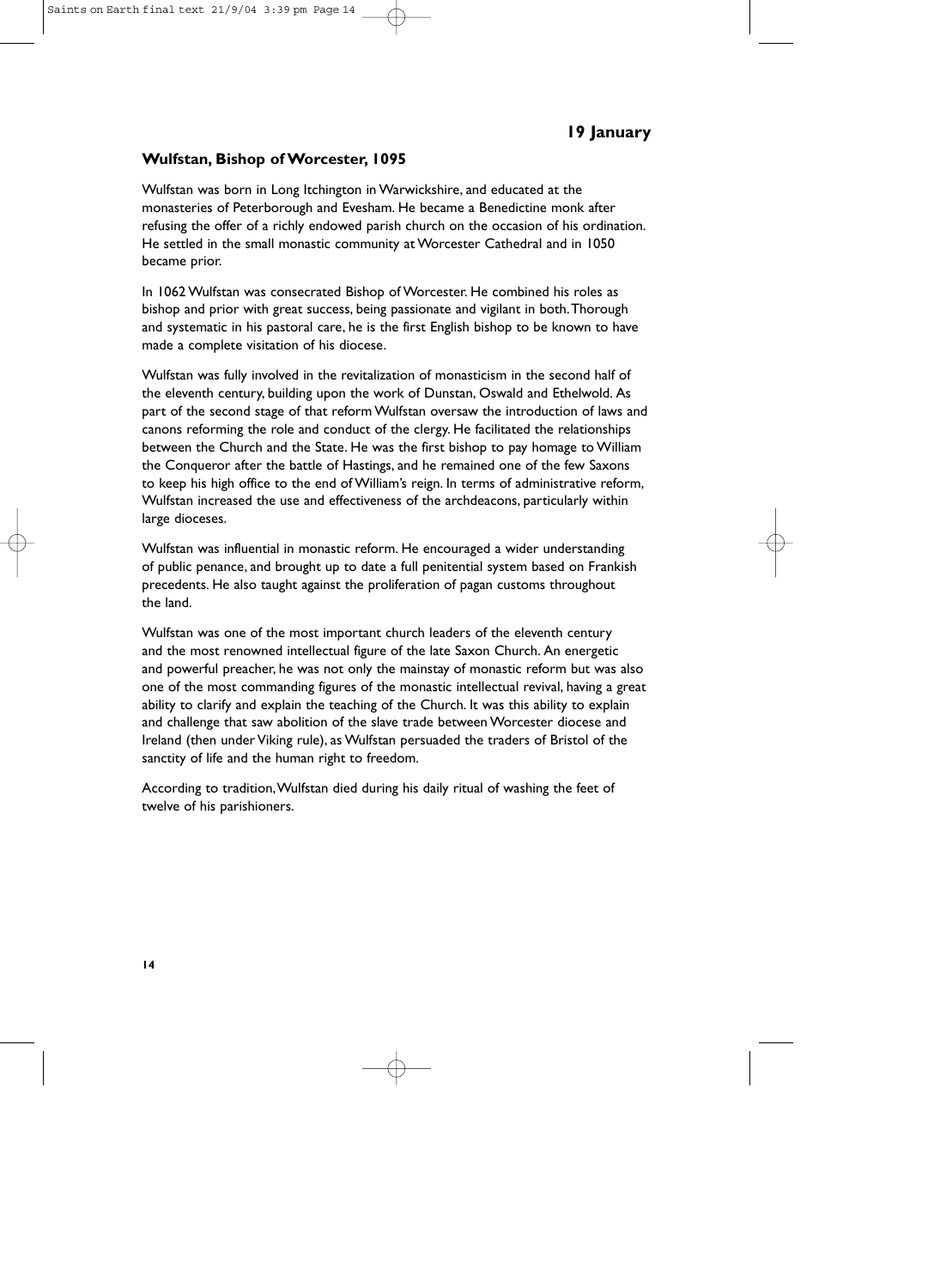### **Richard Rolle of Hampole, Spiritual Writer, 1349**

Richard Rolle was born at Thornton-le-Dale in the North Riding of Yorkshire in 1305. The age in which he lived was one of change and worry with seemingly unfathomable reasons for the success or failure of many communities and businesses.

Richard started a degree at Oxford, but never completed it, choosing instead to live the solitary life, settling close to the Cistercian nuns at Hampole, his base for the rest of his life. It was here that he wrote his most famous works: *The Mending of Life*, probably in the 1320s, and *The Fire of Love*, written about 1343.

Three themes dominated Richard's spirituality. He challenged any equation of Christianity with power and wealth. He stressed the journey of the self rather than that of the community, and he focused upon the suffering Christ.These themes turned upside down the prevailing attitude of the day towards the Christian life.

Richard sought to encourage individuals to think of their personal journey towards God, rather than to see faith only as a communal activity. He stressed personal experience, and regarded his spiritual experience as a validation of his authority.

Richard saw no reason why an individual should not reach the highest level of spiritual life that can be attained on earth. He tried to communicate the incommunicable experience of God within himself to others. He produced some of the most passionate writings about prayer, but was so enwrapped in his own vision of God and quest for perfection that he was removed from those around him. As a consequence he struggled to apply the experience of God that he sought so vividly to his relationships with others, or to those within the Church whom he saw as defective or in error. His approach seems to be one so focused on heaven that earth is intolerable. However, his contribution both to mystic writings and to theology is undeniable, and his thirst for the tangible experience of the Holy Spirit cannot be doubted.

O Holy Spirit, who breathes where you will, come into me and snatch me up to yourself. Fortify the nature you have created, with gifts so flowing with honey that, from intense joy in your sweetness, it may despise and reject all which is in this world, that it may accept (you giving them), spiritual gifts, and through melodious jubilation, it may entirely melt in holy love, reaching out for uncircumscribed Light. *Concerning the Love of God, Ch. 11*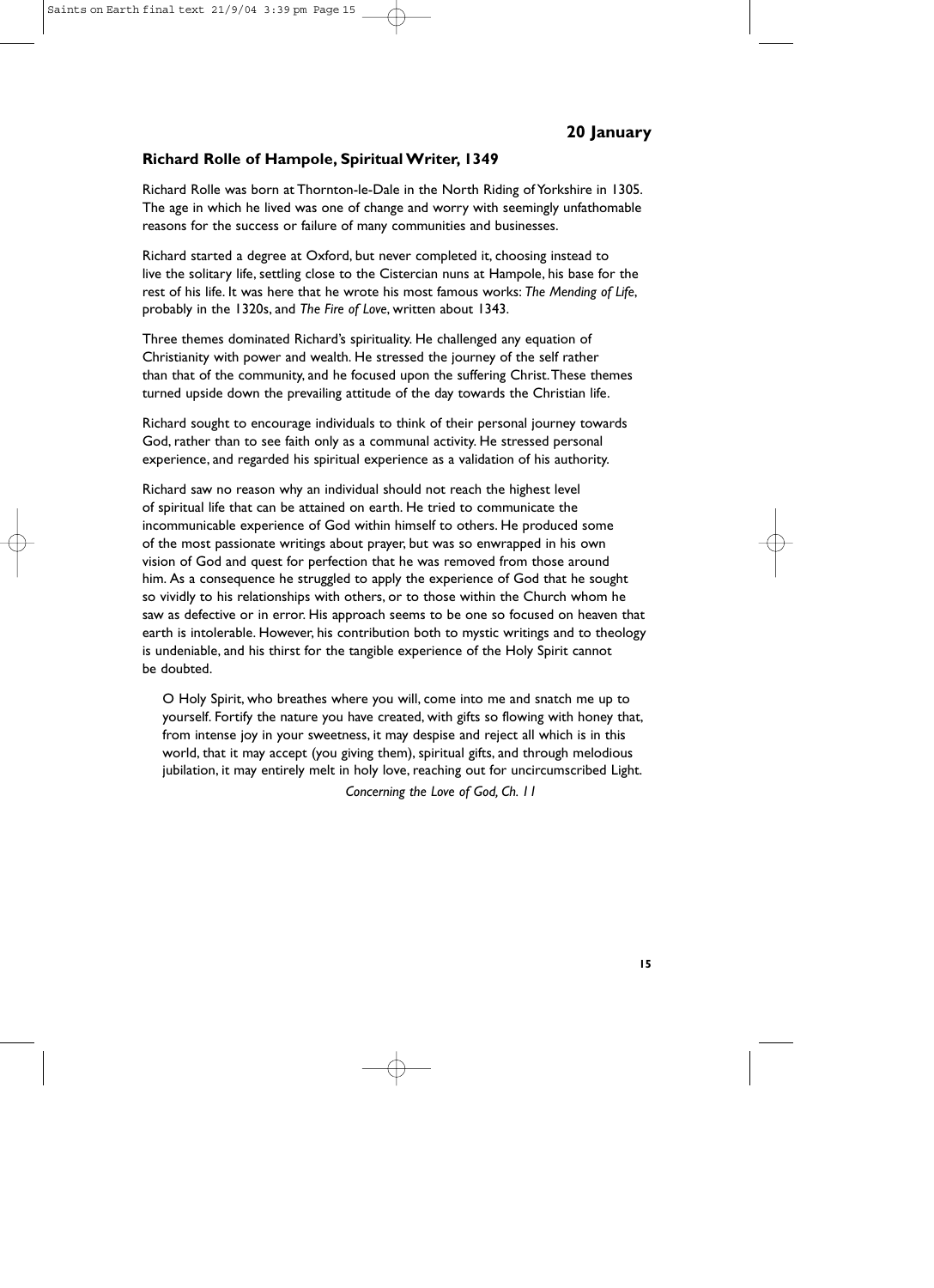#### **Agnes, Child Martyr at Rome, 304**

Known as the virgin martyr of Rome, Agnes has become one of the best known of the early Roman martyrs, despite uncertain information concerning her life. Early records state that she was 12 or 13 when she refused marriage in order to dedicate her life to Christ. She was martyred by being stabbed in the throat and was buried in the cemetery on the Via Nomentana in Rome in or around the year 304.

Agnes has been revered since the mid-fourth century as an example of faith under intense pressure, and of dedication to God. From the three accounts of her martyrdom it is known that she was either 12 or 13 when the Emperor Diocletian declared his persecution against the Christians.The Diocletian persecution of 303–4 was one of the most intense and well ordered attacks on the Church. Agnes openly declared herself a Christian and held to her faith and her virginity, despite being threatened with being sent into prostitution and ultimately to death. It is said that the ferocity of her martyrdom so shocked Roman society that she was one of the last martyrs of the Diocletian persecution.

Various hymns and works of art have been produced on the theme of Agnes' martyrdom and these illustrate the way in which she was venerated from a time very close to that of her death, although creative licence has added layers of myth to the kernels of truth that lie within her story. During the reign of Constantine, some 25 years after her death, a basilica was erected over her grave in the Via Nomentana in Rome and a relief of her is to be found on a marble slab that dates from the fourth century.

Although the later traditions embellish and at times fabricate her story, a few facts remain. Agnes was a young girl who died for her faith. She refused to trade her virginity for her life, and she died a martyr's death, alongside many others of the Early Church. She serves to remind us, not only of the cost of discipleship generally in the Early Church, but especially of the heroism and faith of children and families in many parts of the world today who continue to suffer persecution and even death for their faith.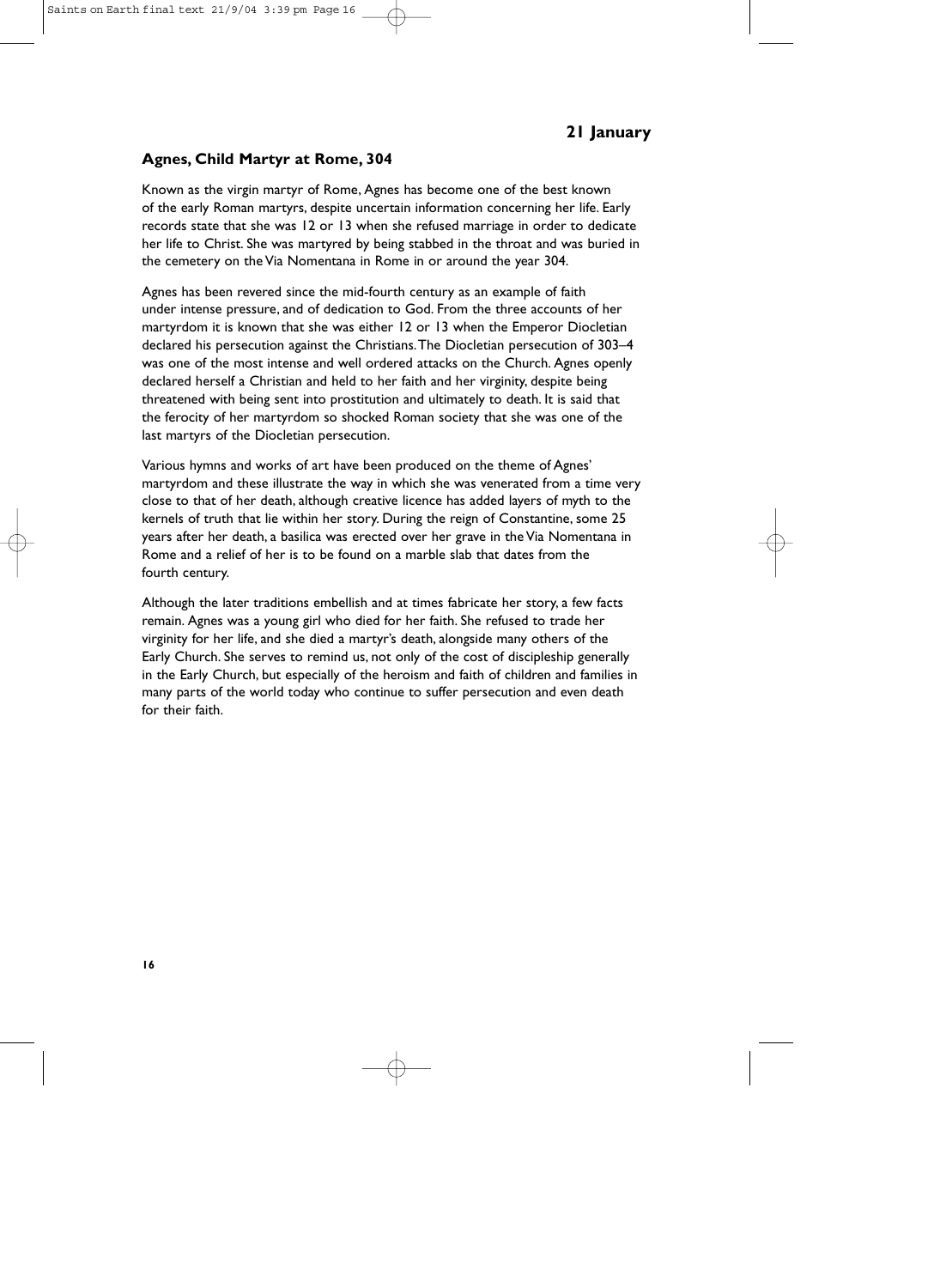#### **Vincent of Saragossa, Deacon, first Martyr of Spain, 304**

Vincent was another casualty of the Diocletian persecution of 303–4.The Emperor Diocletian issued a series of four edicts in two years, each designed to weaken and ultimately break the Church. His primary aim was to rid the Church of its leadership. As a deacon of Bishop Valarius of Saragossa,Vincent would have been in the group of people targeted at the outset of the persecution. Bishop Valarius suffered only imprisonment and exile, but Vincent was killed in January 304, between the third and fourth edicts.

A poem about Vincent, written by another Spaniard, Prudentius, has survived, and it is in this source that many of the details of the martyrdom of Vincent first appear.This legend of his martyrdom, written before the end of the fourth century, embellishes the story of his death, including great tortures, visions and heroic deeds. A word-play on his name allows for tales surrounding the defeat of demons.The legend tells how Vincent was arrested, imprisoned and weakened by starvation, then on his rejection of the command to sacrifice to the Emperor he was tortured to such an extent that he died of his injuries.

Whilst the legend of the martyrdom of Vincent has no direct historical evidence, it does fit with the general treatment of clergy throughout the Diocletian persecution. Clergy and other office holders within the Church were targeted by Diocletian on the basis that without leaders the people would simply dissipate.

Vincent is the first recorded martyr of Spain. Augustine, in a sermon commemorating his death, mentions that his death became known throughout the Empire.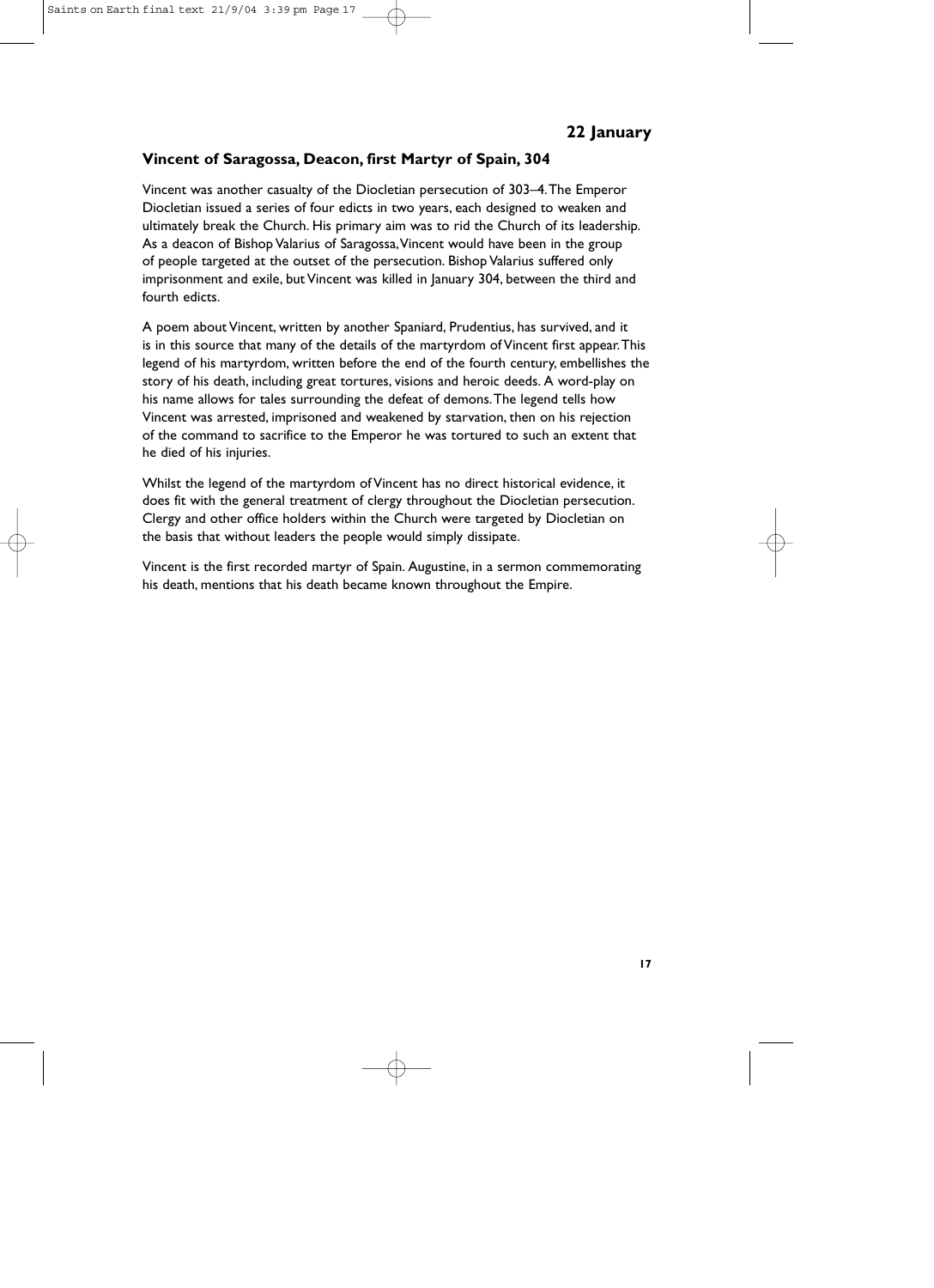# **Francis de Sales, Bishop of Geneva,Teacher of the Faith, 1622**

Born into an aristocratic family at Thorens in Savoy in 1567 and educated in Paris and Padua, Francis turned from the law to the ordained ministry despite opposition from his family.

Francis was appointed Provost of Geneva, but he was based at Annecy, where the seat of the Geneva Diocese had been transferred after the city of Geneva had rejected Roman Catholicism and embraced the Reformed faith. So, one of Francis' major tasks was to attempt the conversion of the Genevans to the Roman Catholic faith. At the Pope's request he even went into the city of Geneva to interview Calvin's successor, Theodore Beza. In theological debate he gained a reputation for his courtesy, civility and good manners.

Though many of the inhabitants of the Chablais region returned to the Roman fold, most Genevans remained firm in the Reformed faith. But their respect for Francis was diminished neither by his different understanding of the Christian faith nor by his attempts to convince them of its rightness. One Calvinist minister in Geneva said of Francis, 'If we honoured any man as a saint, I know no one since the days of the apostles more worthy of it than this man.'

Despite his personal opposition, Francis was appointed coadjutor (assistant) bishop in 1599 and three years later when the diocesan bishop died he succeeded him as Bishop of Geneva. He was a model bishop. He revised and implemented catechetical instruction. He was conscientious in parish visitation, despite the mountainous nature of his diocese. His goodness, patience and mildness became proverbial. He demonstrated a practical love for the poor, and kept his own food plain, his dress and his household simple.

He wrote a number of books and treatises, one of he best known being *An Introduction to the Devout Life* (1609), a work intended to make the principles of Christian piety available for all. Everyone should strive to become pious, and 'it is an error, it is even a heresy', to hold that piety is incompatible with any state of life. It was a book later read and valued by John Wesley.

Francis died on a visit to Lyons in 1622. Crowds flocked to visit his remains, which the people of Lyons were anxious to keep in their city.The compromise reached was that his body was brought back to Annecy, but his heart was interred at Lyons.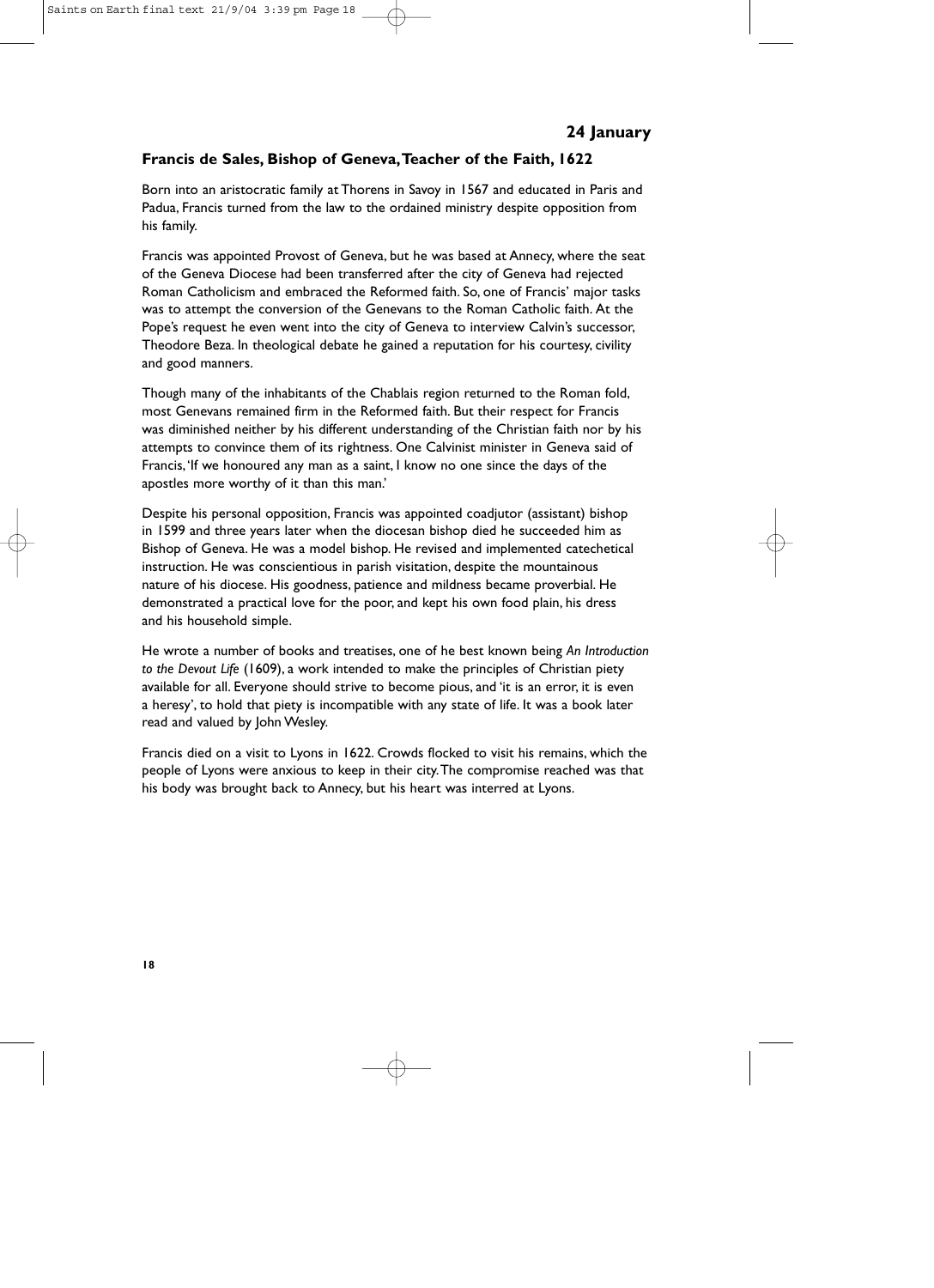# **Thomas Aquinas, Priest, Philosopher,Teacher of the Faith, 1274**

Thomas, born in 1225, was the youngest son of the Count of Aquina. He was, by all accounts, a large man, who moved slowly and serenely through his daily tasks. He studied at Naples University and his fellow students christened him the 'dumb Ox'.

In 1224 Thomas joined the Order of Preachers, otherwise known as the Dominican Friars. At this time the Dominicans were spreading rapidly throughout Europe, and in particular focusing their work within the universities.The Dominicans were a relatively new order, and Thomas' family would have preferred him to join the more established Benedictine order, membership of which opened doors into influential positions in society. In response to his decision to join the Dominicans Thomas' family kidnapped him in an attempt to make him change his mind. Although they detained him for two years they were unsuccessful.

Thomas also studied at Paris and Cologne, returning to Paris to lecture in 1252. From that time on he taught in both Paris and Italy until he died in 1274. He wrote '*Summary against the Gentiles*' between 1252 and 1255, and in 1266 began his most famous work, *Summa Theologiae*, in which he considered key aspects and doctrines of Christianity.

A clear challenge which faced Thomas was whether to integrate or challenge the philosophy of Aristotle which had begun to enjoy a resurgence in the universities. Thomas chose to integrate the philosophy, and combined Aristotle's teaching with Catholic doctrine, basing his theological considerations on an Aristotelian framework. Unsurprisingly his views aroused passions and debate, and did not go unopposed. Indeed after his death some of his teachings were relegated or ignored, and it was not until recent centuries (especially since Vatican II) that he has become more widely appreciated.

Thomas is well known for his teaching on the Eucharist in which he defended the doctrine of the Real Presence of Christ. His understanding of Christ continuing the work of redemption through the sacraments was highly influential for the development of Catholic ecclesiology and doctrine.

On 6 December 1273 Thomas announced that he would write no more, and that all he had written was straw.The reasons for this are unclear. It may have been the result of either an immense spiritual experience, or simply a breakdown from overwork. A prayer attributed to Thomas reveals the motives and desires of this forward looking theologian: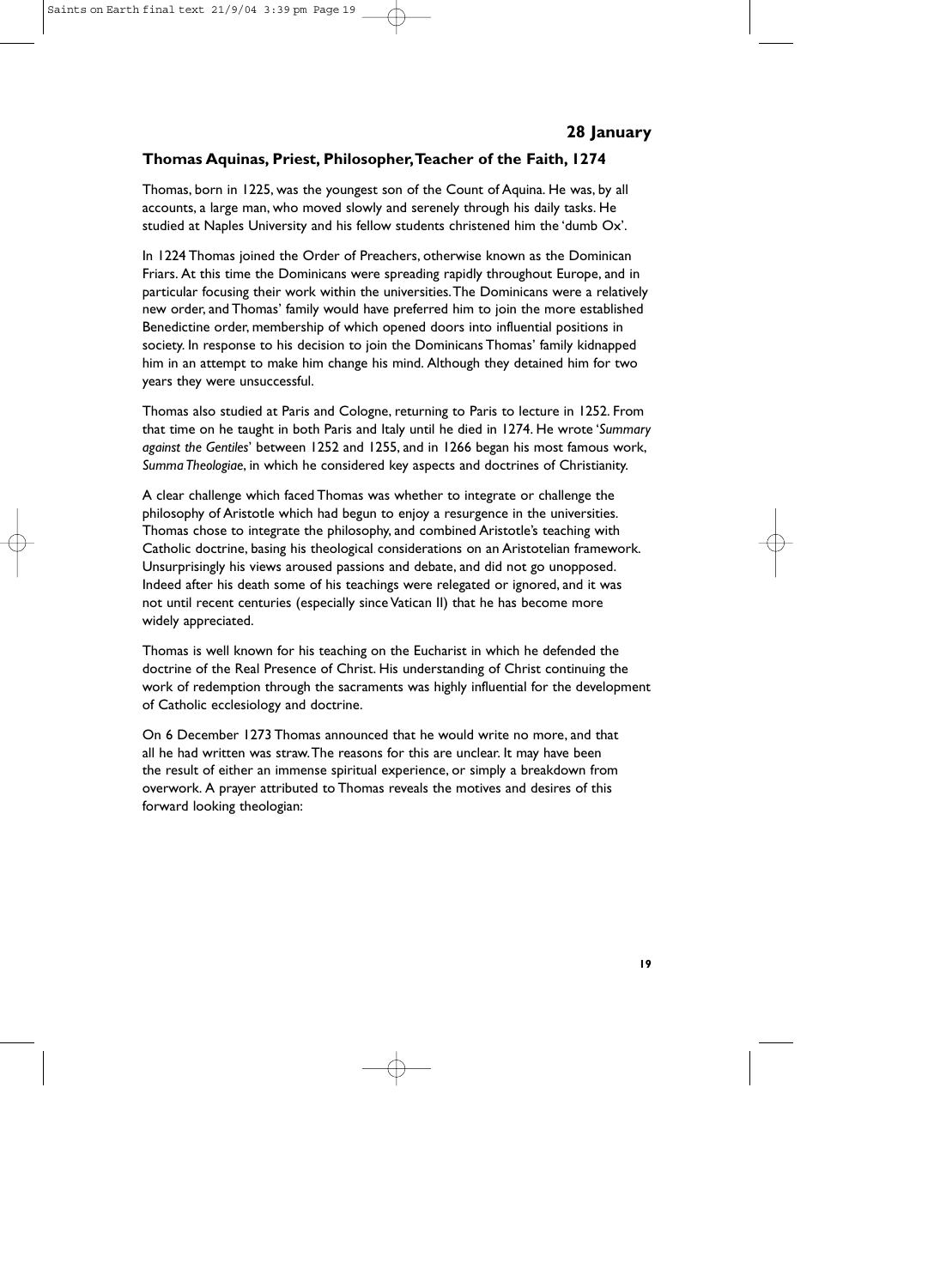Most loving Lord, grant me a steadfast heart which no unworthy desire may drag downwards; an unconquered heart which no hardship may wear out; an upright heart which no worthless purpose may ensnare. Impart to me also, O God, the understanding to know you, the diligence to seek you, a way of life to please you, and a faithfulness that may embrace you, through Jesus Christ my Lord. Amen.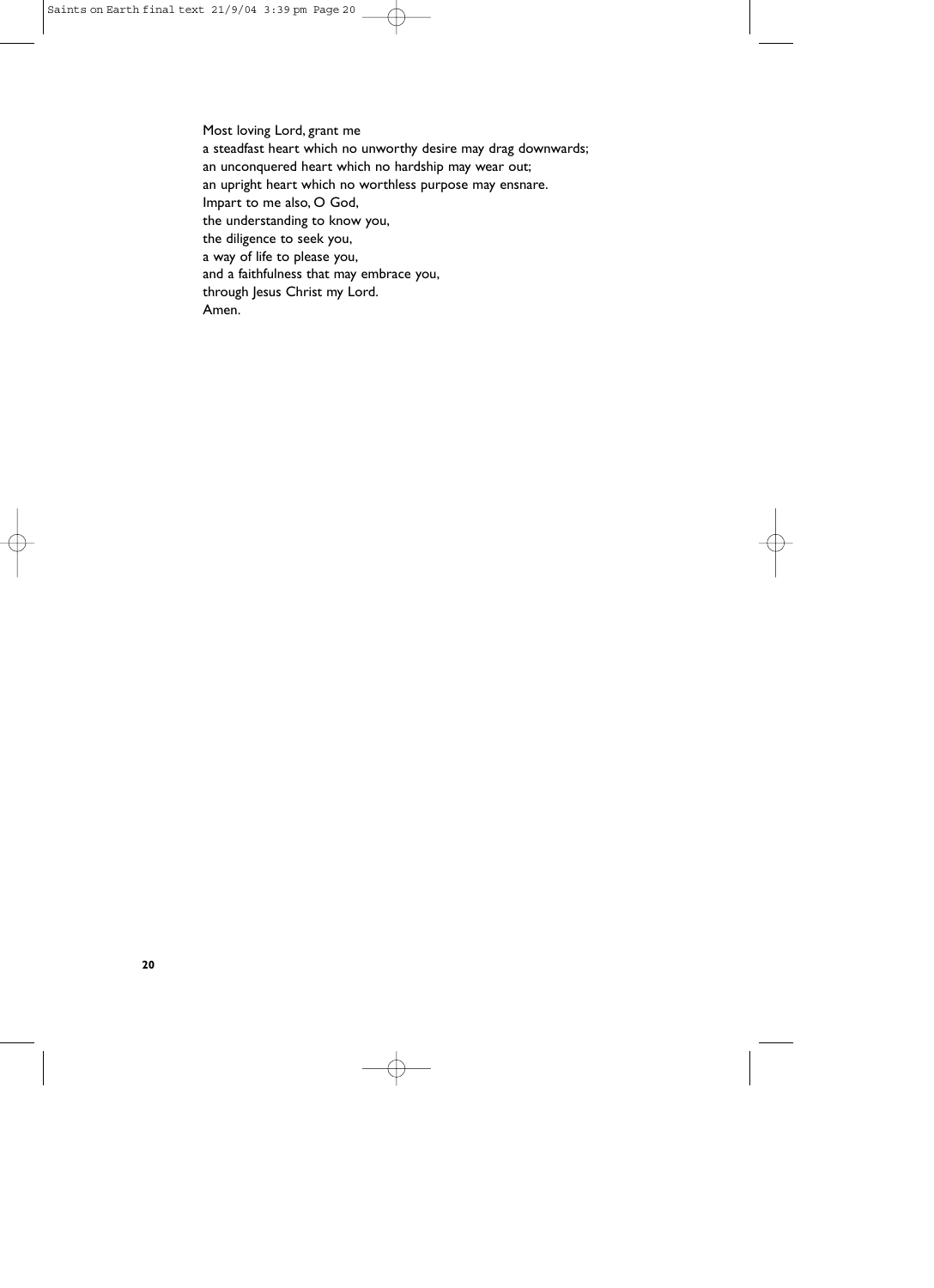#### **Charles, King and Martyr, 1649**

Born in Scotland in 1600, Charles moved to England at the age of three when his father, James VI of Scotland, succeeded Queen Elizabeth I. He was the first British monarch to be brought up in the Church of England and there is no doubt that his loyalty and attachment to the Church were entirely genuine on both an intellectual and spiritual plane.'He was punctual and regular in his devotions, so that he was never known to enter upon his recreations or sports, though never so early in the morning, before he had been at public prayers.' No one can doubt Charles' personal faith or his devotion to a church which provided 'the middle way between the pomp of superstitious tyranny and the meanness of fantastick anarchy'.

Unfortunately there was more to it than that. His promotion of High Church practices in an overwhelmingly Calvinist (and increasingly Puritan) Church did not increase his popularity, nor did his use of harsh methods (in both Church and State) to enforce the royal will. And Charles was no statesman. Handicapped by his belief in the 'divine right of kings' he stood on his dignity, habitually failed to take the peaceful option, and showed in his public dealings that his word could not be relied upon. Even Archbishop Laud, who had more reason than most to be grateful to him, described Charles as 'a mild and gracious prince who knew not how to be, or be made, great'.

The deterioration and breakdown in relations between Crown and Parliament showed Charles at his worst and the tragedy of the Civil War, the fate of the Church of England (it should not be forgotten that Charles was still king when episcopacy was abolished in 1645) and Charles' personal fate were all largely (though, of course, not entirely) his own fault.

Perhaps sensing that he could do more good in death than he had ever done in life Charles resolved after receiving the death sentence to meet his end in a noble and fearless way and, as he told his daughter, to die 'for the laws and liberties of this land and for maintaining the true Protestant religion'. If his life and reign were largely a failure, he redeemed them both by the manner of his death in Whitehall on 30 January 1649. Paradoxically, his execution was a triumph which left an enduring legend, cemented the relationship between Church and State and gave the Church of England a martyr.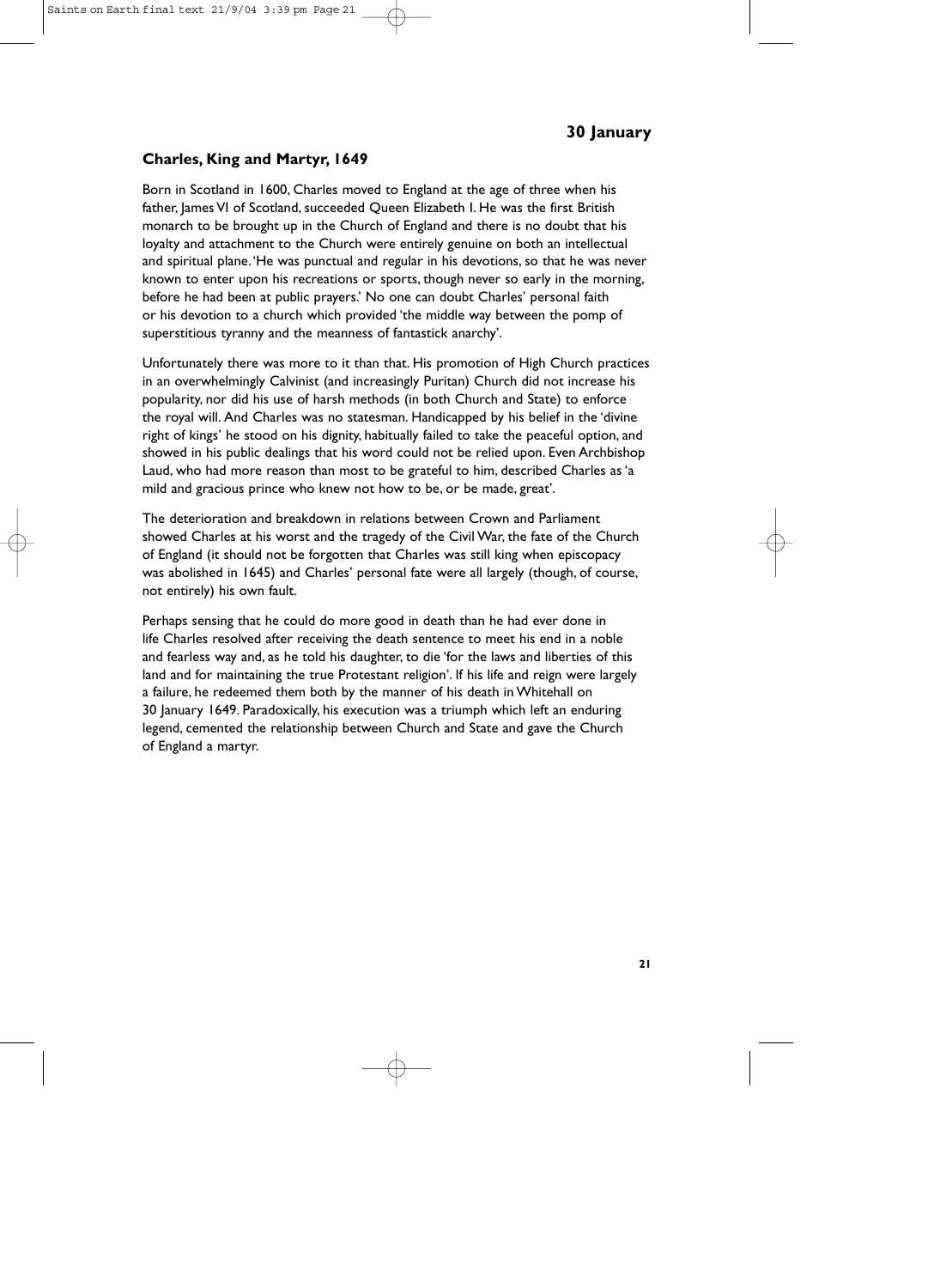#### **John Bosco, Priest, Founder of the Salesian Teaching Order, 1888**

John Bosco was born to a peasant family near Castelnuovo, in Piedemont, northern Italy in 1815. John's early years were spent as a shepherd, but in 1835 he entered the seminary at Chieri and was ordained priest in 1841.With a remarkable gift for working among boys and young men, he was greatly concerned for the fate of youngsters brought up in the slums of cities like Turin, where he began his ministry in the poor Valdocco quarter, all drawn by a kindness they had never previously known. As well as church services he ran evening classes with the young in mind. Then he developed a boarding house (with his mother as housekeeper) and workshops teaching various trades. His 'Oratory' grew from 20 boys in early 1842 to 400 only four years later. As the work grew he founded a congregation to develop the work and, in 1859 the 'Pious Society of St Francis de Sales', commonly known as the Salesians, came into being. It was initially opposed by the municipal authorities, but they soon came to recognize the importance of the work that Bosco and the Salesians were doing.

Bosco was said to have had a vision as a child in which it was disclosed to him what his life's work would be, and the words 'Not with blows, but with charity and gentleness must you draw these friends to the path of virtue', remained with him throughout his life. Certainly he always sought to make learning an attractive proposition for those in his care and his teaching methods were remarkably progressive for the nineteenth century, even to the extent of encouraging play as a means of arousing curiosity and thus furthering education. He was also far ahead of his time in relation to punishment:'As far as possible avoid punishing . . . try to gain love before inspiring fear'. Observance of rules was obtained by instilling a true sense of duty, by removing occasions for disobedience, and by allowing no effort towards virtue, how trivial it might be, to pass unappreciated.The teacher should be father, adviser and friend.

At the time of his death in Turin in 1888 there were 250 houses of the Salesian Society in all parts of the world, containing 130,000 children. By that date also the Salesians had provided the Roman Catholic Church with over 6,000 priests from among the boys they had cared for and educated.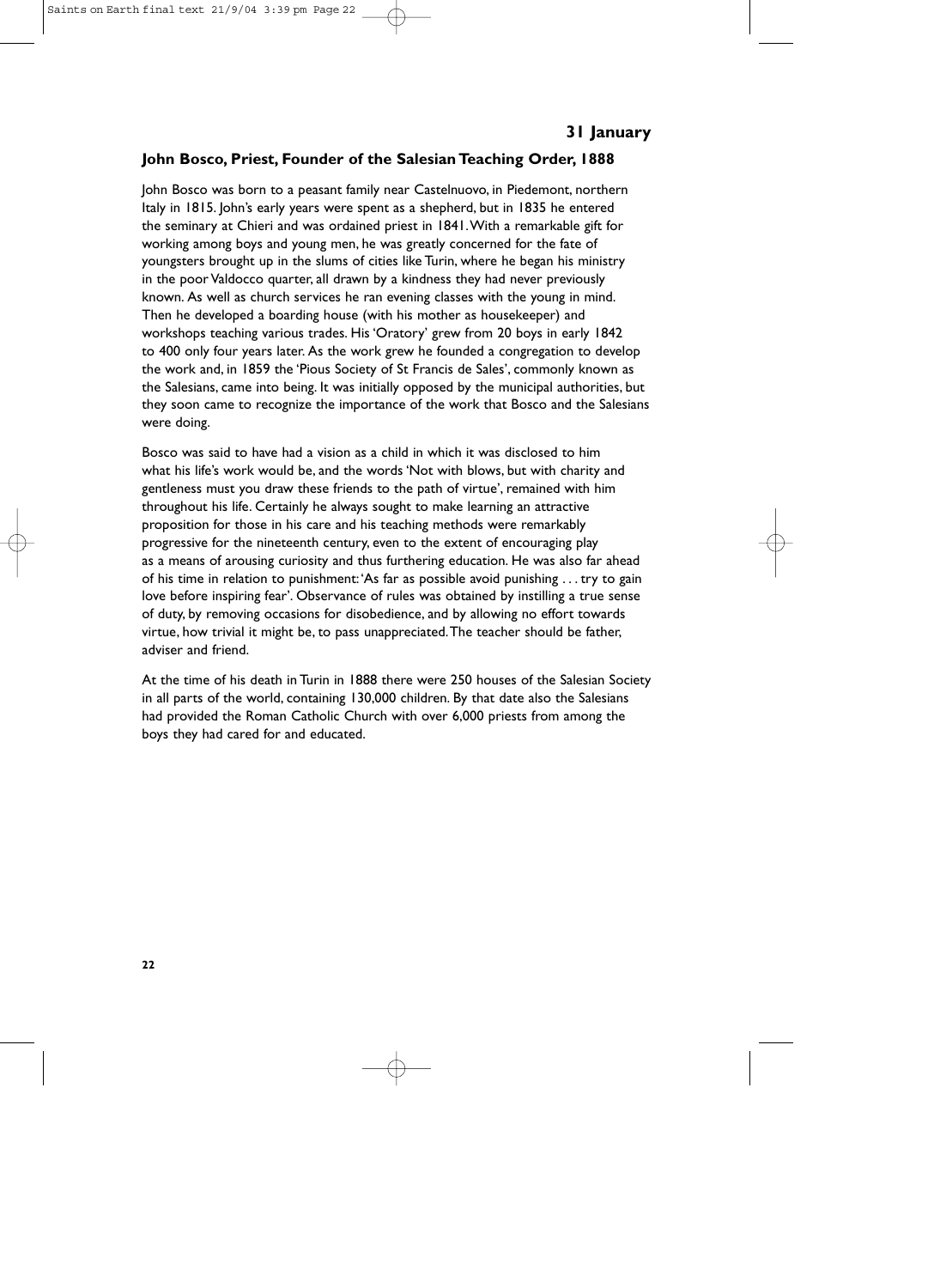# **1 February**

#### **Brigid, Abbess of Kildare, c.525**

Brigid is held to have founded the first female monastery in Ireland, at Cill-Dare: the Church of the Oak (Kildare) in 470.The monastery became a 'double monastery' for both men and women, and at Kildare this would have reflected the higher social standing of the nuns. Brigid became abbess of the monastery.

The monastery and town of Kildare became an important ecclesiastical centre and in an attempt to heighten religious standing and authority subsequent leaders of the region enhanced the life of Brigid to absurd levels. Consequently, Brigid is a figure shrouded in mystery and legend, and impossible to trace with any certainty. Indeed some doubt her existence at all; others see her legend as a way of Christianizing the pagan goddess Brig.

Details of her life that can be gleaned with some certainty show that she was born into a peasant family in Dundalk, and became a nun at an early age. Legend states that her parents were baptized by Patrick.

Brigid was greatly honoured in Ireland, as a second Mary, from the sixth century onwards, and is second only to Patrick in terms of popularity and in the number of churches consecrated in her honour. Her cult spread rapidly throughout the Middle Ages, when many different versions of her 'life' were recorded, each including stories of miraculous events surrounding her and of her compassion.

Her legend is found throughout medieval Irish literature:

It is she that helps everyone who is in danger: It is she that abateth the pestilences: It is she that quelleth the rage and storm of the sea. She is the Queen of the south: She is the Mary of the Gael.

*Book of Lismore, c.1200*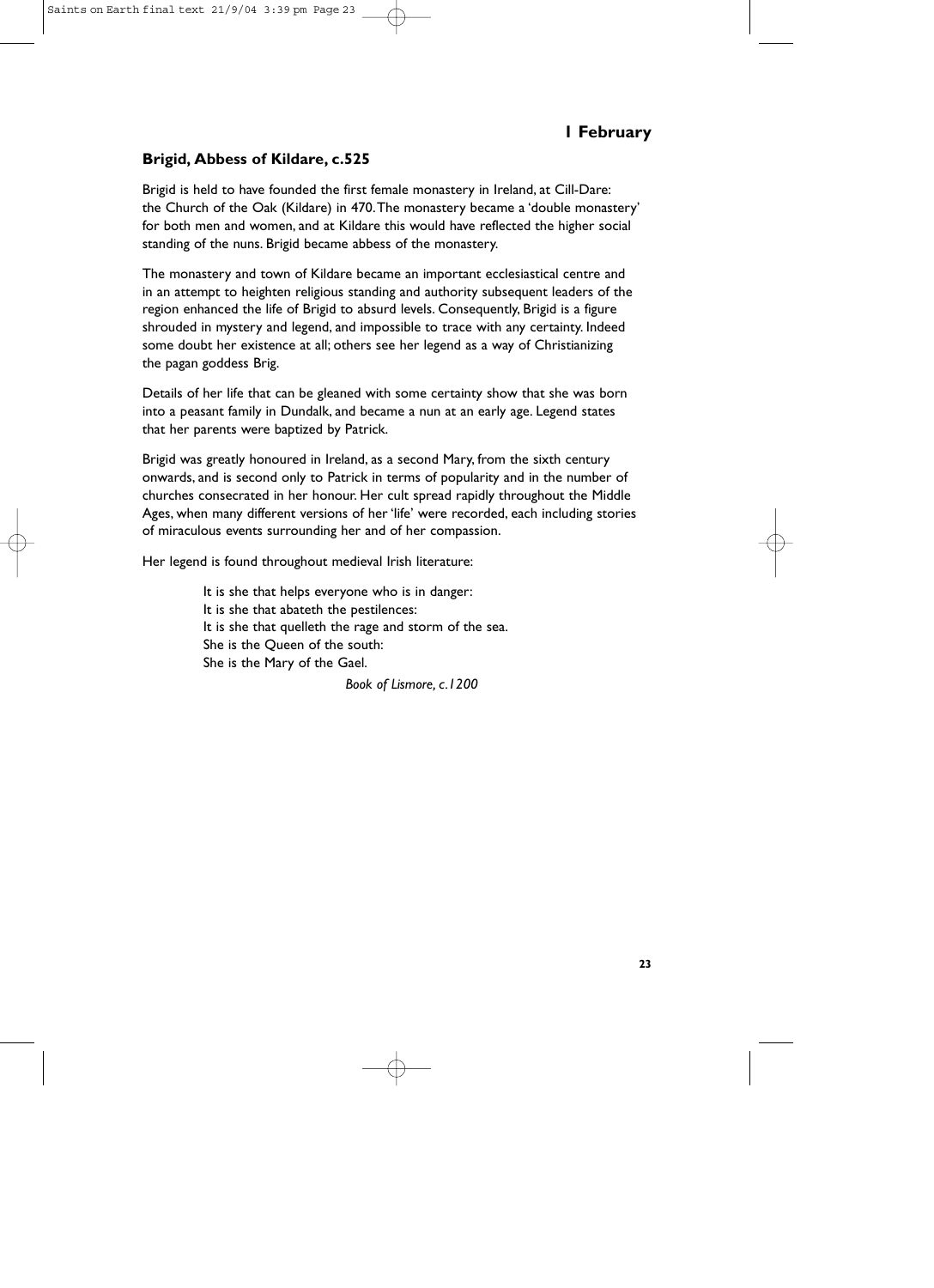# **3 February**

#### **Anskar, Archbishop of Hamburg, Missionary in Denmark and Sweden, 865**

Anskar, originally from Amiens, was educated as a monk at Corbie (Picardy), before moving to Corvey in Westphalia (North West Germany). After a period of travel he eventually settled in Denmark where King Harold had recently become Christian. Under the authority of Harold,Anskar worked to evangelize the Danes. His efforts also took in the surrounding countries and he travelled to Sweden where he was responsible for building the first church, and to North Germany.

In 832 Anskar was appointed Bishop of Hamburg by Pope Gregory IV and in 848 was consecrated Archbishop of Bremen and Hamburg. By 854 he had returned to Denmark and was influential in the conversion of Erik, King of Jutland.

Anskar is an example of persistence in often discouraging circumstances.The areas in which he worked were heavily pagan and highly resistant to the gospel. His successes were infrequent, and often short lived. In 845 all the gains that he had made for the gospel in Scandinavia were lost as that region was attacked by northern invaders and pagan beliefs and practices were re-established. His greatest impact was in the north of Germany and Denmark, and these were the only areas that remained Christian after his death.

Throughout his ministry Anskar established schools and preached on the necessity to care for the poor. He was praised for his commitment to equality in society and worked hard to reduce the influence and practice of the slave trade. His personal devotional practice of saying prayers after reading a Psalm became widely imitated.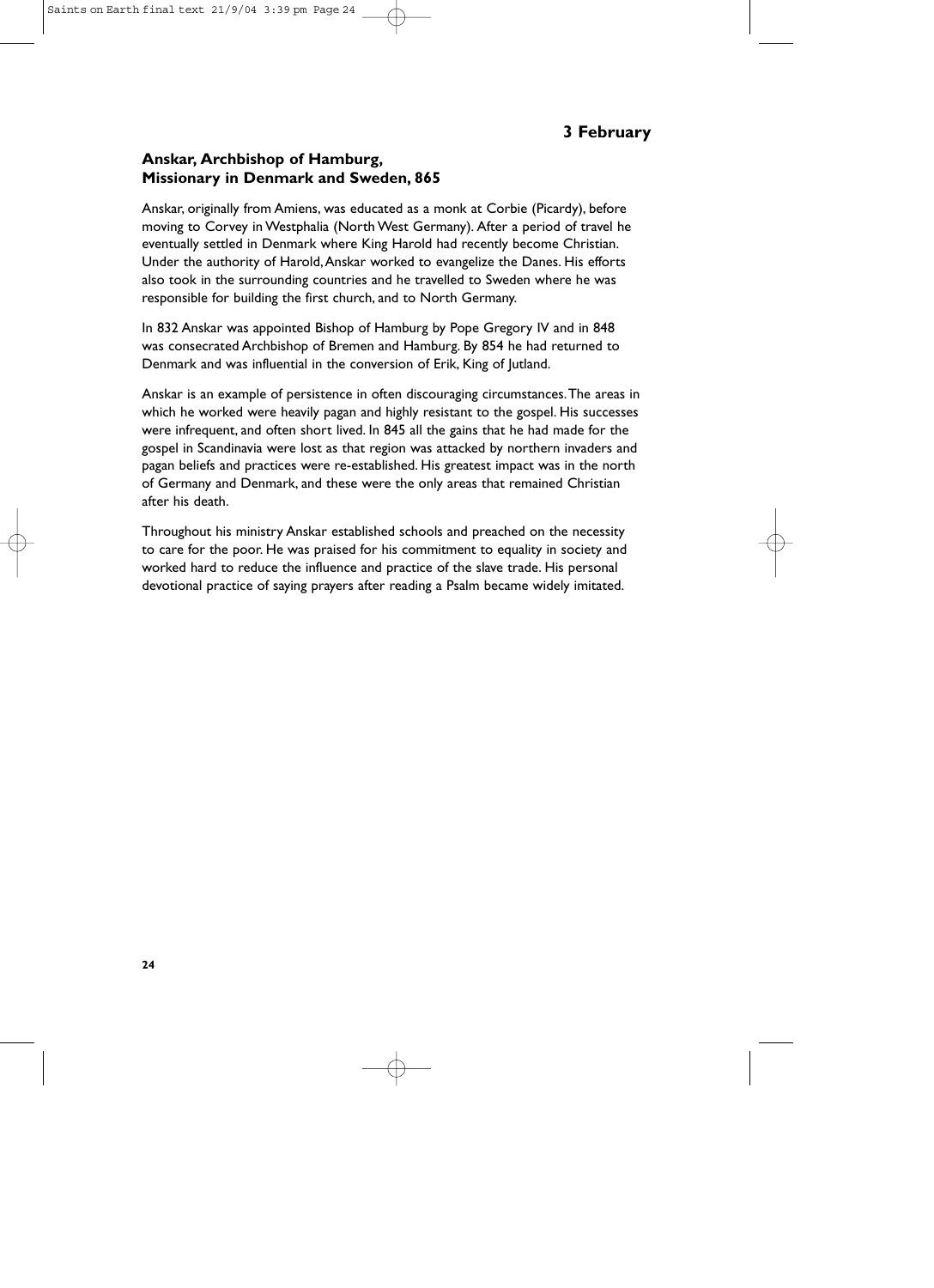# **Gilbert of Sempringham, Founder of the Gilbertine Order, 1189**

Gilbert was born at Sempringham (Lincolnshire). His father, Jocelin, was a wealthy Norman knight, his mother an Englishwoman of humble rank. Gilbert studied in France, eventually returning to England to work as a teacher near to his place of birth. His father, who had churches on his land, appointed him vicar, although he was not an ordained priest. However, Gilbert received the support of the Bishop of Lincoln and he became a member of the bishop's household. In 1123 the new Bishop of Lincoln ordained him priest.

Gilbert was offered the Archdeaconry of Lincoln, but he refused, saying that he knew no surer way to perdition. On the death of his father he returned to Sempringham and became Lord of the Manor. However, his newfound position in society did not change his austere lifestyle and he continued to give much of his income away.

It was at Sempringham that he renewed his acquaintance with a group of seven women, whom he knew from his earlier teaching career.They desired to live a life of devotion to God, but they were unable to form a monastery on their own. Gilbert presented the women with a 'rule of life' largely based on the Rule of St Benedict, and emphasized seclusion and solitude.Through the patronage of Gilbert the group received the support of the Bishop of Lincoln, and grew rapidly.

This growth required good government, and Gilbert applied to the Cistercians for oversight. Although his request was denied, the order grew rapidly and for two years he was continually founding new communities and houses.Thirteen houses were founded in Gilbert's life, four of which were for men only.There were approximately 1,500 members of his order at its height.

The Gilbertines were the only purely English monastic order and owed allegiance to no foreign superiors, unlike the Cluniacs and Cistercians.This brought them much support and financial assistance from the Crown. By the time of the Dissolution of the Monasteries in 1536 there were 26 communities throughout England.

Gilbert was a supporter of Thomas Becket, the Archbishop of Canterbury (see 29 December) and helped him escape from the king to the Continent after the Council at Northampton in 1164.Thomas, dressed as a Gilbertine monk, spent time in their houses before crossing the sea. Gilbert was summoned before the king to explain his actions, but obtained pardon and immunity for himself and his order.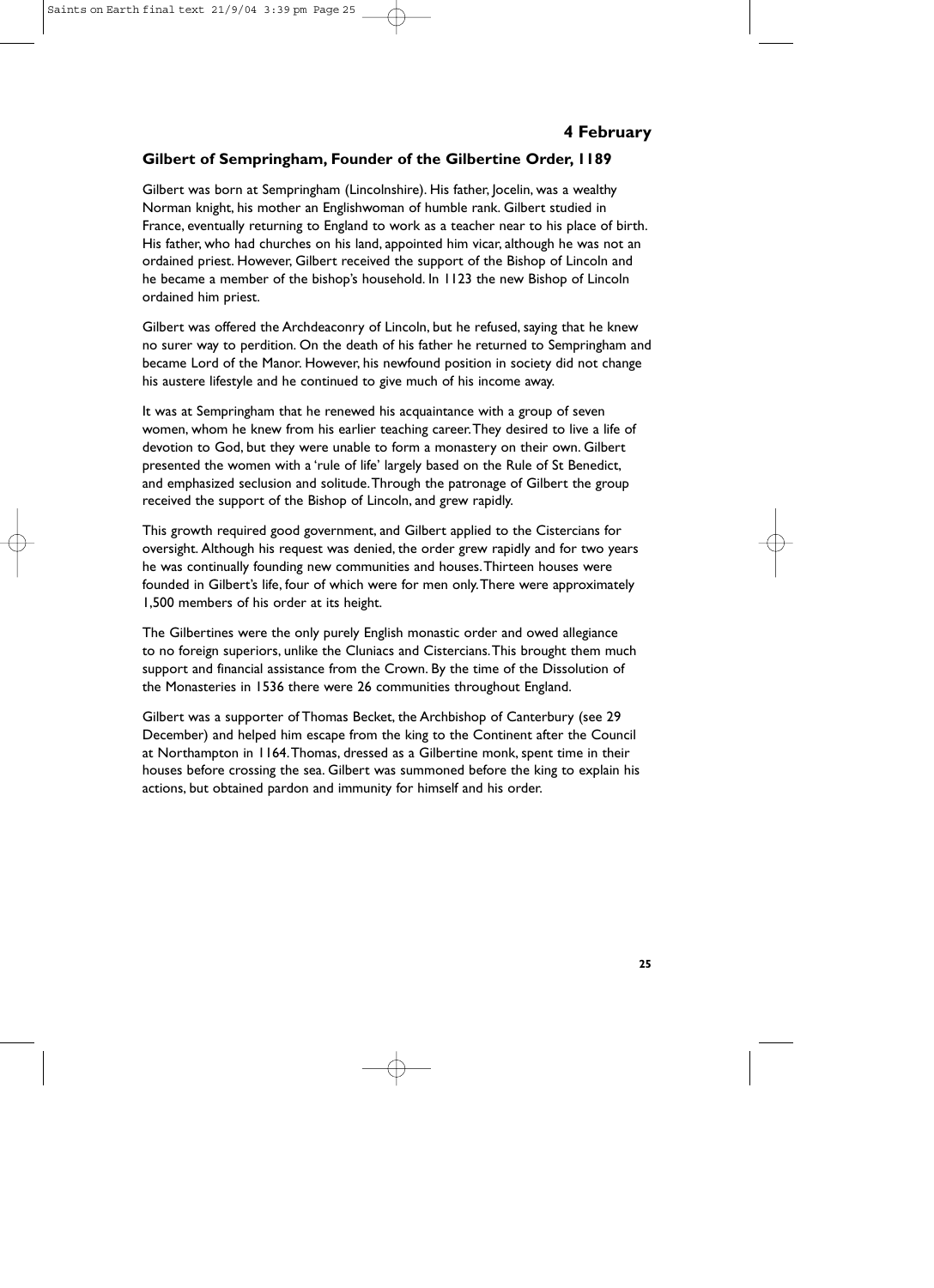# **6 February**

#### **The Martyrs of Japan, 1597**

In 1854 the American naval Commodore Matthew Perry was received by the new Japanese government of the reforming Meiji dynasty which was beginning the process of opening up that previously closed land to Western trade and influence. Yet among the people of this overwhelmingly Shinto and Buddhist nation Perry was surprised to find a small number of persecuted Japanese Christians who had survived underground, without Bibles or clergy for centuries, and, though somewhat hazy in their understanding of Christian doctrine, had a firm faith in Jesus as Lord.

The Christian faith had been introduced into Japan three hundred years earlier by Jesuit and later by Franciscan missionaries who first arrived in Japan with the Portuguese in 1543. The Jesuit priest Francis Xavier (see 3 December) landed at Kagoshima in 1549. He studied the Japanese language for a year and then preached in many of the principal cities. By 1551, when he left Japan, he had established a vigorous Christian community and laid the foundation for the future Christian Church in Japan.

Initially the mission progressed: the first baptism was in 1563 and the first church was built in Kyoto in 1576, but the first decree banishing the propagation of Christianity followed in 1587. Nevertheless, for ten years Christian missionaries experienced a form of relative toleration and by the end of the sixteenth century there were probably about 300,000 baptized believers in Japan. But after the arrival of Spanish Franciscan and Dominican priests at the beginning of the 1590s quarrels broke out between the different orders and between Spanish and Portuguese nationals. On 5 February 1597, 6 Franciscan friars and 20 of their converts were executed at Nagasaki, becoming the first martyrs in Japan.They were tied to crosses in a parody of the crucifixion and speared to death. But in spite of local persecutions, the mission continued to expand. After a short interval of relative tolerance, many other Christians were arrested, imprisoned for life, or tortured and killed; in 1614 an effective edict of persecution was issued and by 1630 the Church was totally driven underground. A peasant uprising under Christian leadership in Kyushu in 1637/38 was suppressed and, as a result of it, the government closed the country to European traders as well as to Christian missionaries. Contact with the West was strictly controlled and persecution of Christians continued until Commodore Perry's arrival in 1854.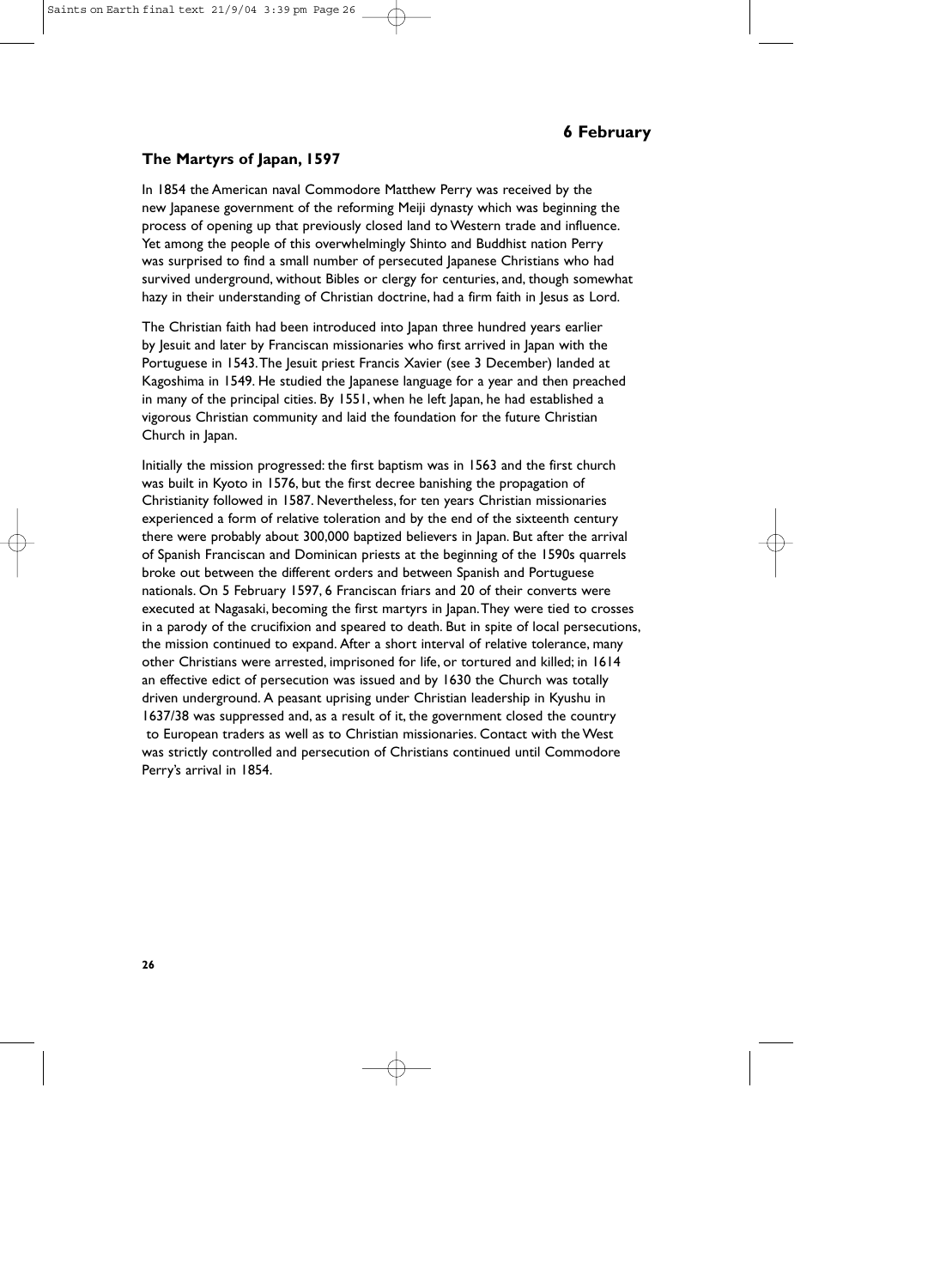# **Scholastica, sister of Benedict,Abbess of Plombariola, c.543**

Scholastica, whose name means 'learned woman', was the sister of Benedict, the founder of the Benedictine order. Gregory the Great tells us that Scholastica was consecrated to God from childhood, and that she established, and then led, an ascetic community that followed the Benedictine rule of life in Plombariola.The community was five miles away from the Benedictine community in Monte Cassino, which was led by her brother.We are also told by Gregory that it was Scholastica's practice to make an annual journey to a cottage just outside her brother's monastery at Monte Cassino where she would consult with him concerning spiritual matters and prayer.

Such scant evidence for her life has led to speculation about her existence at all.The first record of her life is found in the work of Gregory the Great (c.593), and is only brief. Gregory mentions the emotional last meeting between brother and sister, in which Benedict is prevented from returning to his monastery at nightfall by Scholastica praying for a storm to arise.Their last night together was then spent discussing heaven, before Benedict left the following morning. Scholastica died three days later, and Benedict is reported to have witnessed her soul rising to heaven in the form of a dove.

# **14 February**

# **Cyril and Methodius, Missionaries to the Slavs, 869 and 885**

Cyril and Methodius were brothers.They were born in Thessalonica (in 826 and 815 respectively) to a wealthy family.

Methodius, the elder brother, was initially governor in a Slav province of the Roman Empire, until he became a monk on Mount Olympus in Asia Minor.

Cyril, whose pre-monastic name was Constantine, studied in Constantinople and became a lecturer in philosophy and a librarian.

In 863 the Moravian ruler Rostislav requested some Christian teachers who could conduct services and teach in the Slavonic tongue for Moravia. Emperor Michael III sent Constantine and Methodius.

The Slavonic language had not yet been written down or recorded, and to help the Slavs teach and worship in their own language Constantine created an alphabet, which he called Glagothic and which eventually became the Cyrillic alphabet.The brothers used this written language to teach in Slavonic and they also translated much of the Liturgy and the Gospels to this form.Through their teaching the Slavonic language was widely spread and Constantine in particular became known as the 'Father of Slavonic Literature'. Slavonic eventually became the language of the Liturgy in the Russian Church.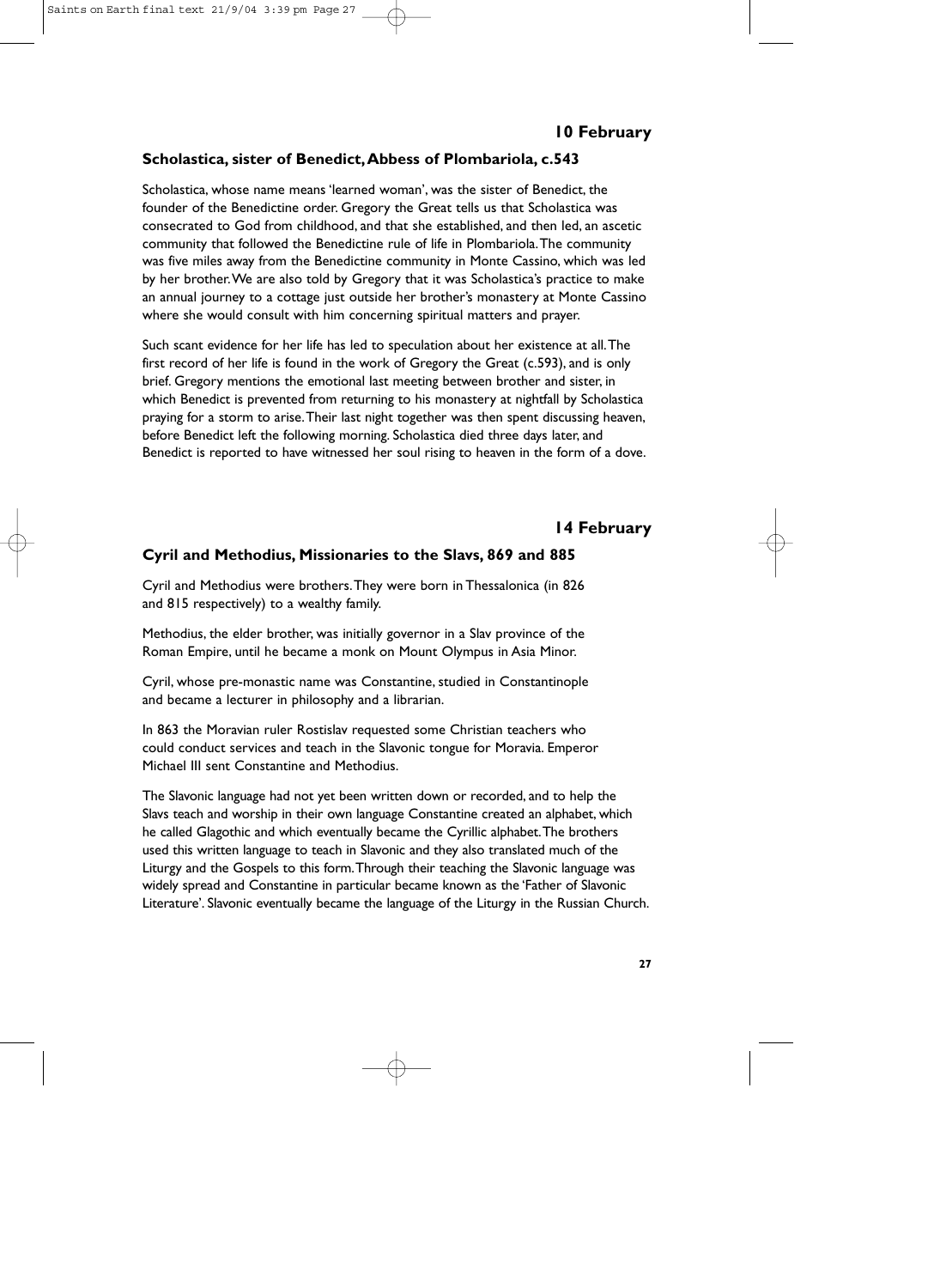During the brothers' time in Moravia missionaries from the German Church treated them with disdain and quickly grew to dislike the use of the new written Slavonic language in church services.They believed that the official languages of the Church should only be Hebrew, Latin and Greek. Constantine and Methodius were recalled to Rome to explain their actions and after examination by Adrian II were pronounced legitimate and orthodox, and consecrated as bishops. Constantine took monastic vows and the name of Cyril. Shortly after his consecration as bishop in 869, Cyril died and was buried in the Church of San Clemente in Rome.

Methodius returned to Moravia as Archbishop of the newly formed Archdiocese of Rastislav and Svatropluk. He was opposed by bishops from the German Church and due to their influence was imprisoned for two years. After his liberation Methodius continued to conduct church services in Slavonic. He was hounded by those who wanted to use only Latin in the Church and he was the subject of many false rumours and plots.

Both Cyril and Methodius are honoured and remembered as men who pioneered the use of the vernacular language in church services, and whose work had a great influence upon the emerging Church in ninth-century Russia.

# **14 February**

#### **Valentine, Martyr at Rome, c.269**

The commemoration and celebration of Valentine has nothing to do with lovers, doves or Roman courting rituals. However, it has much to do with two separate people both called Valentine, two separate basilicas and a single road – the Flaminian Way.

Valentine of Terni was a bishop in the third century who was taken to Rome and martyred in 273. His remains were taken back to Terni for his burial. An eighth-century basilica named after him is found on the Flaminian Way, a road linking Rome and Terni.

Valentine of Rome was a priest who was also martyred in the middle of the third century but under the authority of Claudius II. His death occurred on the Flaminian Way. A basilica bearing his name is also found on this road.This basilica was completed by Pope Theodosius between 642 and 649.

The two stories have understandably become confused over time, and whereas some have even suggested that the two Valentines are in fact one person, one source even suggests that three individuals may have been conflated.There has been much speculation and misunderstanding surrounding these martyrs. Indeed, *Common Worship*'s choice of 'c.269' as the date of death is at best highly speculative since the Valentine commemorated today is most probably Valentine of Terni.The two events have become in effect one commemoration amidst confusion caused by the paucity of historical information.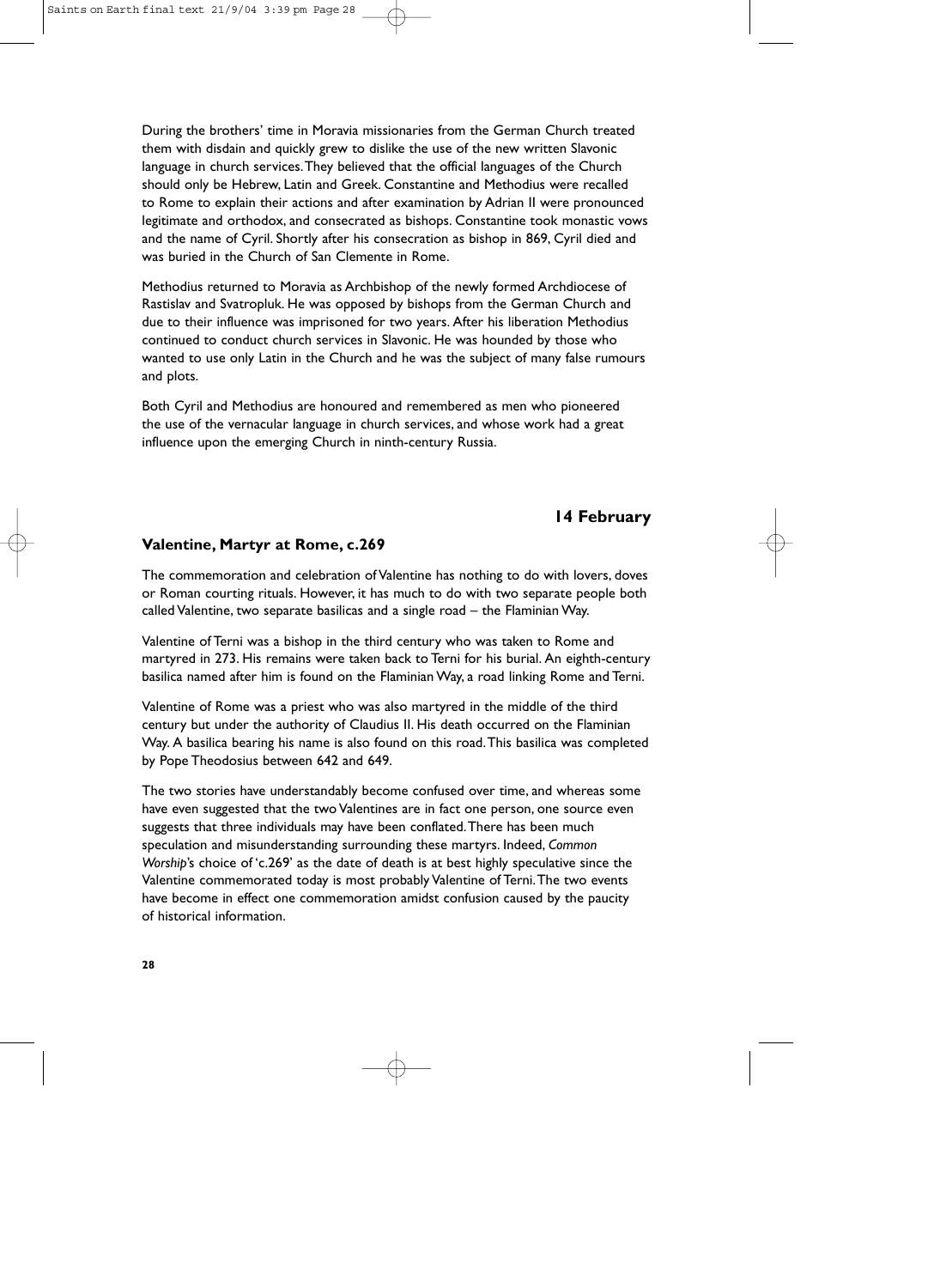Although few facts can be gleaned for either Valentine, it can be said that truth exists in both stories. Both Valentines serve as a reminder of the difficulty of living as a Christian in an era of persecution.

The present-day 'retail custom' of sending cards and flowers declaring love only clouds the commemoration and may owe its existence to John Donne (see 31 March). Donne wrote a marriage song for Princess Elizabeth, the daughter of lames I who married Frederick V, Elector Palatine on St Valentine's Day in 1632. His marriage song merged the religious commemoration of Valentine with fertility symbolism.The spring mating rituals of birds and possibly the pagan Lupercalia festival also add flavour to the reasons behind the current celebration of the day.

# **15 February**

# **Sigfrid, Bishop, Apostle of Sweden, 1045**

Sigfrid was an Englishman who became known as the Apostle of Sweden.

Along with three of his nephews, Unaman, Sunaman and Vinaman, Sigfrid was sent to King Olaf of Norway by the English King Ethelred in 995. Olaf had converted to Christianity whilst living in England during a period of exile from Sweden and on his return had requested the help of the English king in his attempt to bring Christianity to his household and country. It was the intention of Ethelred that Sigfrid would not only work for the conversion of Norway, but of Sweden too.

On arriving in Sweden Sigfrid built a church at Vaxjo. He consecrated his nephews as bishops, and left to evangelize Sweden.

Whilst he was away, his nephews were murdered, and the church burnt to the ground. Those responsible for their deaths were caught, but when Sigfrid returned to Vaxjo he pleaded with the king that they should not be killed as punishment. King Olaf agreed to his request, and instead ordered that a large fine be paid. Sigfrid refused to accept any of this money, preferring to rebuild the church without it.

Sigfrid died in 1045 in Vaxjo after a ministry in Sweden, Norway and Denmark. Tradition has ascribed many stories of miracles to Sigfrid, some apparently used dubiously to frighten pagan tribes into accepting Christianity.The history of the spread of the gospel throughout Sweden, Norway and Denmark is difficult to ascertain with any degree of accuracy or impartiality. However, what is not in doubt is the efforts of Sigfrid to bring Christianity to a region in which governments and royalty were constantly changing and battles for supremacy were the norm.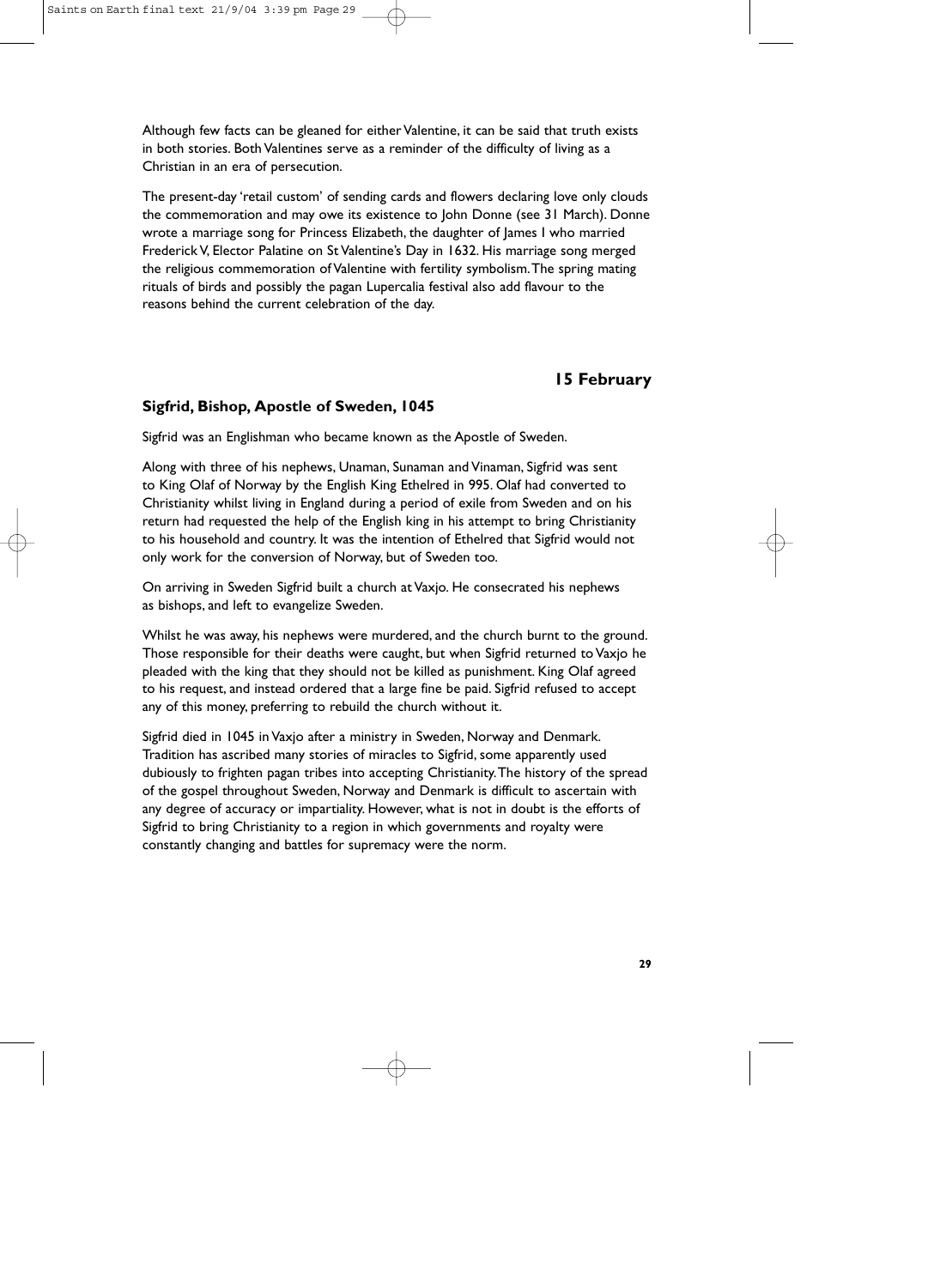# **15 February**

### **Thomas Bray, Priest, Founder of the SPCK and the SPG, 1730**

Born 1656 at Marton in Shropshire,Thomas Bray went from Oswestry Grammar School to All Souls College, Oxford, probably as a clerk or chorister – a recognized route for those from poor homes to gain a degree. He was ordained in 1681, quickly coming to the notice of influential patrons, and in 1690 was presented to the living of Sheldon, in Warwickshire.

By now a widower with two small children, he busied himself with a detailed teaching syllabus for the children and youth of his parish and in 1696 wrote and published a four-volume work on the Catechism.This filled a real need in the Church and brought Bray to the attention of Henry Compton, Bishop of London, who commissioned him to report on the condition of the Church in the colony of Maryland.

It was in investigating the needs of the colonial Church that Bray became aware of the chronic difficulty in accessing books which was restricting Christian teaching and making clergy reluctant to offer to serve in the colony. Consequently he hit upon the idea of providing both books and whole libraries for the benefit of the colonial clergy. This led to the foundation of the Society for Promoting Christian Knowledge in 1698, though SPCK quickly developed a dual focus both overseas and in Britain, as it sought 'to dispense, both at home and abroad, Bibles and tracts of religion; and in general to advance the honour of God and the good of mankind by promoting Christian knowledge'.The SPCK began commissioning tracts and pamphlets, something it has continued ever since, making it the third oldest publishing house still operating in England today.The Society's work in providing Welsh-language literature was a major contributory factor in kick-starting the evangelical revival of the eighteenth century.

In order to further the work overseas Bray and his associates also founded, in 1701, the Society for the Propagation of the Gospel (SPG).This was the Church of England's first overseas missionary society and had the twin objects of providing for the spiritual needs of Britons overseas and evangelizing those non-Christian races in territories subject to the Crown.

In 1708 Bray became Vicar of St Botolph,Aldgate, in the City of London, and until his death in 1730 continued to promote his vision of advancing Christianity through the power of the printed word.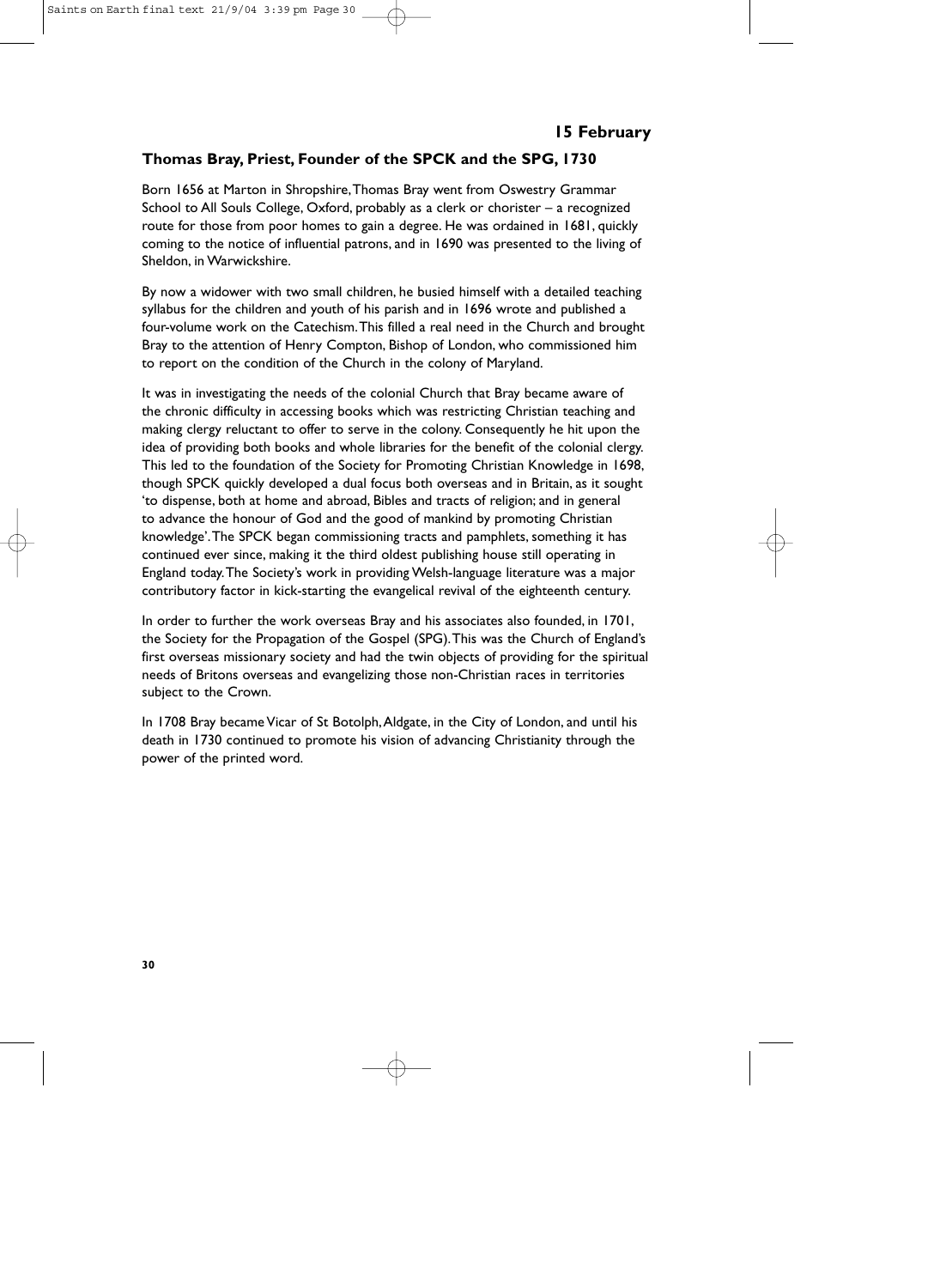### **Janani Luwum, Archbishop of Uganda, Martyr, 1977**

Born into a poor Christian family at Acholi in 1922, Luwum spent his youth as a goatherd, but gave this up when the opportunity arose to train as a teacher at Boroboro. Undergoing a conversion experience in 1948, he left teaching to study for the ministry at the new Buwalasi Theological College. He was ordained in 1955 and served as a parish priest for three years. He studied further in England at the London College of Divinity, and returned to Buwalasi as Principal for two years. In 1969 he was consecrated Bishop of northern Uganda. Five years later he became Archbishop of Uganda, Rwanda, Burundi and Bogo-Zaire. But primatial authority was to bring him into open confrontation with an anti-Christian state bent on destroying the Church.

In 1971, three years before Luwum became archbishop, the government of Milton Obote had been overthrown by the Ugandan army under General Idi Amin. Amin initiated a policy of repression which soon escalated into a reign of terror. In an example of what would become known in the 1990s as 'ethnic cleansing', over 50,000 Asians were expelled from Uganda and troops from tribes hostile to Amin's own were summarily shot. Amin, a Muslim, sought to convert to Islam by force and terror a population with one of the largest percentages of Christians (about 70 per cent) in Africa.

Early in 1977, a small revolt in the army was put down with few fatalities. But the increasingly paranoid Amin determined to stamp out all traces of dissent. His men killed thousands, including the entire population of former President Obote's home village. One bishop, Festo Kivengere, addressing a congregation including many government officials, accused the government of abusing the authority that God had entrusted to it. Amin responded by ordering a night-time raid on the archbishop's home, on the pretext of searching for hidden weapons. Showing considerable bravery, Luwum visited Amin to deliver personally a note of protest from the bishops at the arbitrary killings and the disappearances of many, particularly Christians. He never returned from the presidential palace and was later found dead, together with two Christian cabinet ministers, the three having ostensibly died in a car crash. Few in Uganda or abroad doubted that he had been murdered on the dictator's orders.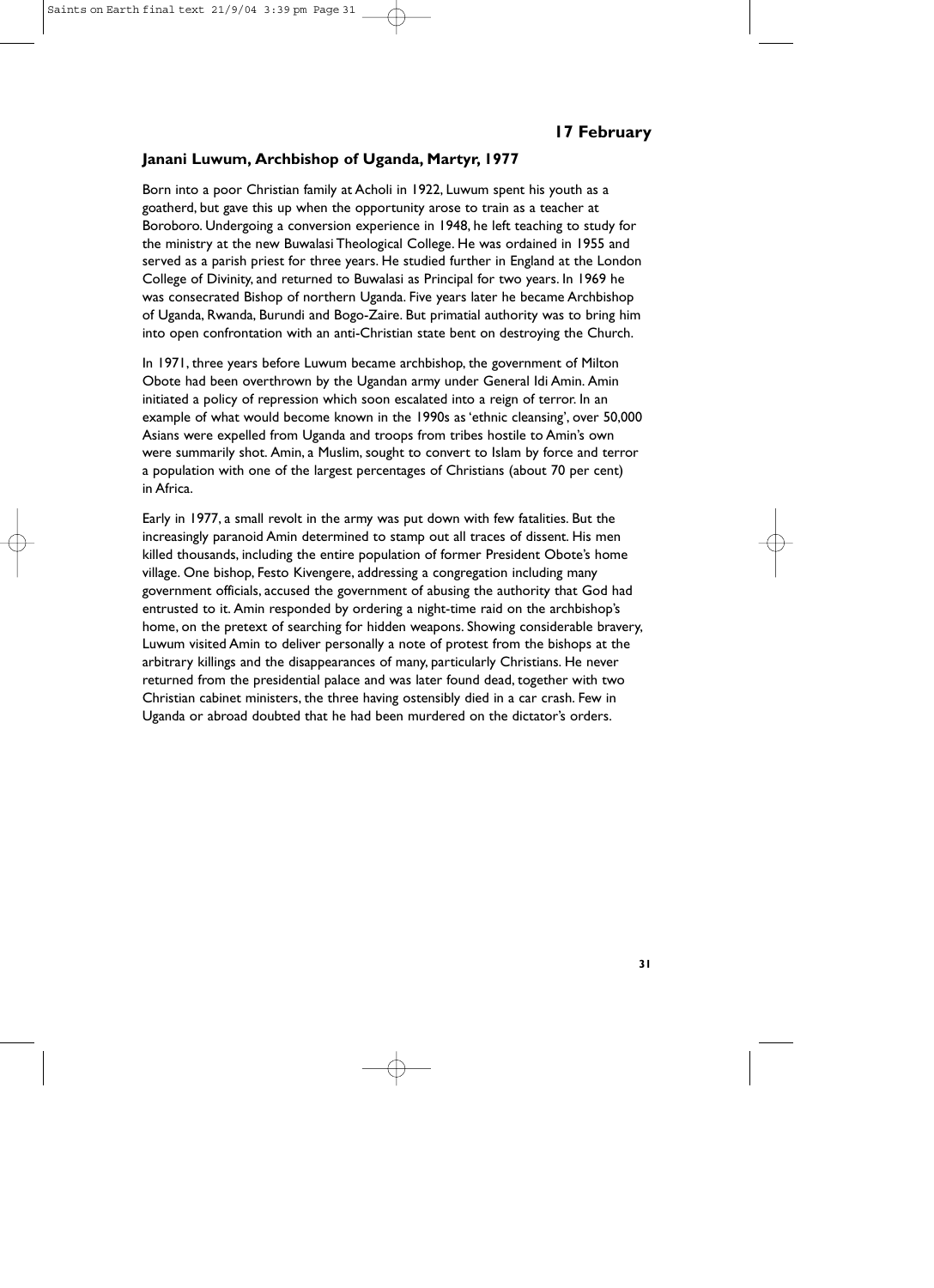# **23 February**

### **Polycarp, Bishop of Smyrna, Martyr, c.155**

When Polycarp was 86 years old, he was bound, slain by the sword, and his body burnt in the arena at Smyrna, in front of a crowd baying for his blood. He was one of the first Christian martyrs and, according to his own account, had been a believer since childhood. His words at his trial, when he was asked to swear against God, have echoed down through the centuries as a testimony of one man's obedience to Christ:

For eighty-six years I have been his servant and he has never done me wrong; how can I blaspheme my King, who saved me?

Originally one of the disciples of John, Polycarp is a link between the apostles and the earliest Church Fathers. Accounts of his martyrdom were circulated from very soon after his death and give witness to the Early Church tradition of venerating martyrs and saints.

As one of the first bishops of Roman Asia, he tried to set a date for celebrating Easter with Anicetus, Bishop of Rome, but they failed to agree a compromise between their two traditions.The Church at Rome always celebrated Easter on a Sunday, but in Asia it was celebrated according to the Hebrew calendar, on whichever day of the week it fell.This had been a burning issue within the Early Church, and remained so for a long time. However, a mark of the esteem in which Polycarp was held can be seen in that he presided at the celebration of the Eucharist at Rome at the end of the discussions.

Polycarp is also remembered for the way in which he defended Christianity against early attacks, particularly by the Gnostics who sought to dilute the Church's understanding of the nature and person of Christ. Much of his writing is concerned with correcting heretical ideas of the Incarnation, particularly those of Marcion. On one occasion when Polycarp was asked if he recognized Marcion in a room, he replied 'Of course; I recognize the first born of Satan.'

Polycarp is remembered as an example of humility under persecution, and as a man who showed true Christlike character throughout his life. In his letters he exhorts the Church to pray for those that persecute them, and are in authority over them:

Pray also for kings and powers and rulers, and for them that persecute you and hate you, and for the enemies of the cross, that your fruit may be manifest unto all, that you may be perfect in him.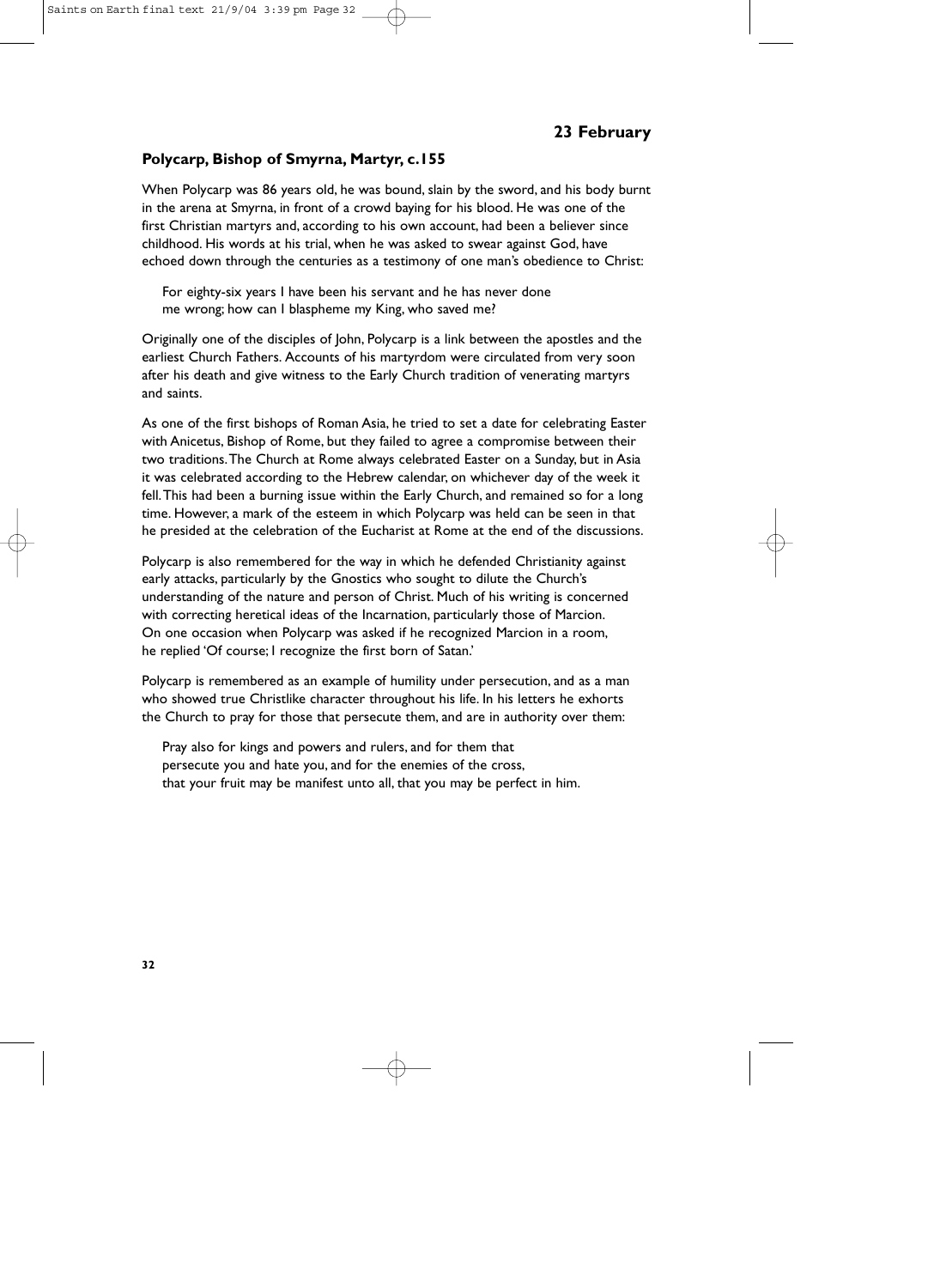# **27 February**

### **George Herbert, Priest, Poet, 1633**

Born at Montgomery in Wales in1593, George Herbert was educated at Westminster School and Trinity College, Cambridge. His original intention was to enter the Anglican ministry but this was overwhelmed by academic achievement and easy entry into the world of politics. He was elected a Fellow of Trinity and in 1618 he was appointed Reader in Rhetoric at Cambridge.Then in 1620 he was elected Public Orator of the university. In 1624 Herbert was elected to Parliament as MP for Montgomery.This brought him to the attention of King James I, who granted him an annual allowance and seemed likely to make him an ambassador. However, in 1625 the king died and Herbert, resolving to 'lose himself *in an humble way*' turned back from worldly ambition to his long-delayed vocation to ministry. Ordained deacon in 1626, he was priested four years later when he was presented to the living of Bemerton near Salisbury.

Though Herbert was suffering from tuberculosis and only lived for a further three years, he threw himself with vigour into the life of his parish, where he became known as 'Holy Mr. Herbert' because of his spiritual, pastoral and liturgical diligence. His book, *A Priest to the Temple*, *or the Country Parson,* was an attempt to share his insights of rural ministry with others. But privately he was a prolific writer of poetry and left his poems to his friend Nicholas Ferrar, to publish if he thought them suitable.

They appeared as *The Temple* in 1633. Herbert's poems, characterized by a precision of language and written as if to be read aloud, explore and celebrate the ways of God's love as he had discovered them from personal experience. Herbert was an unambiguously Christian and, some would say, a quintessentially Anglican poet. He wrote no secular verse and his poems are personal and intimate without being sickly, often revealing his own spiritual struggles and the strength and solace he found in the practical work of ministry.

Several of his poems, such as *Let all the world in every corner sing*, *Teach me, my God and King* and *King of glory, King of peace*, were later set to music and remain popular as hymns today. One example of his use of biblical themes in his poetry is *Redemption*:

> Having been tenant long to a rich Lord, Not thriving, I resolved to be bold, And make a suit unto him, to afford A new small-rented lease, and cancell th'old. In heaven at his manour I him sought They told me there, that he was lately gone About some land, which he had dearly bought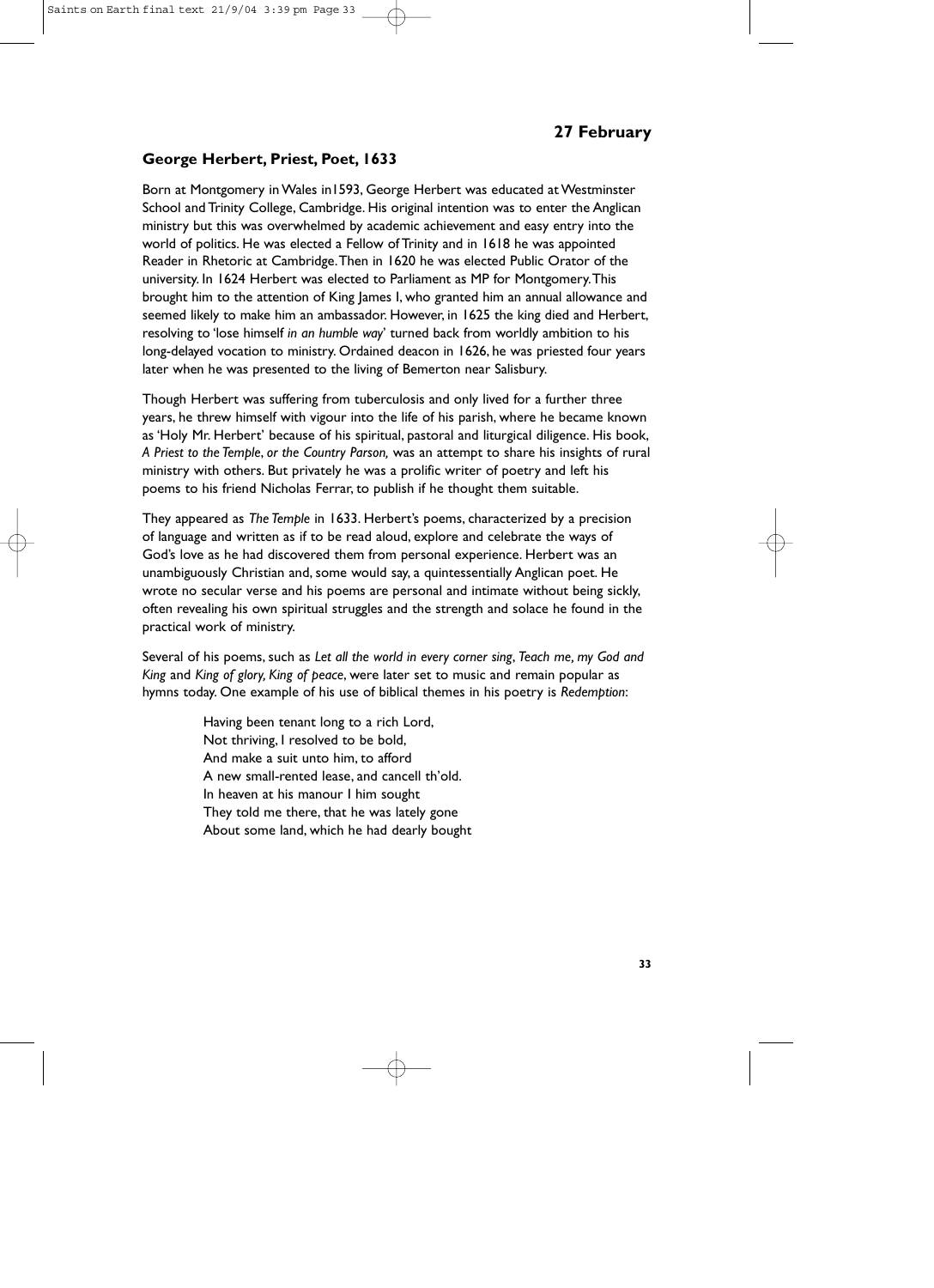Long since on earth, to take possession. I straight returned, and knowing his great birth Sought him accordingly in great resorts; In cities, theatres, gardens, parks, and courts: At length I heard a ragged noise and mirth Of theeves and murderers: there I him espied Who straight, *Your suit is granted* said, & died.

# **1 March**

#### **David, Bishop of Menevia, Patron of Wales, c.601**

Evidence concerning David (Dewi) dates from the late eleventh century and refers to his father being a chieftain from Ceredigion and his mother being St Non.

Facts concerning his life are few, but legends abound and it is virtually impossible to disentangle them. One of the few certain facts concerns his presence at the Synod of Brefi in 560, although the account of the eloquent speech he gave is in all probability fiction.The village of Llanddewi Brefi in Ceredigion still boasts the earth mound which was said to have miraculously risen beneath David's feet in order to make him more visible and audible as he denounced the Pelagian heresy. David became Patron Saint of Wales in the twelfth century. He was a representative of the Celtic Christian tradition, generally a non-hierarchical movement, with a distinct spirituality, whose bishops had freedom to roam across borders.

It is probable that the account of his life written by Bishop Rhygyfarch in the eleventh century was designed to support claims for the independence of Welsh bishops from the control of the Archbishop of Canterbury. According to this account of his life David was educated at Hen Vynyw (possibly modern Aberaeron) and studied under Paulinus. He founded up to ten monasteries which followed Egyptian monastic tradition involving a very rigorous regime.The monasteries were highly influential on both Welsh and Irish monasticism. David devoted himself to mercy and acts of charity, and was recorded as taking cold baths and eating only bread and water.

He became Bishop of Menevia – legend says that he was consecrated in Jerusalem while on pilgrimage – which later was re-named after him as St David's. He died in 601.

The commemoration of David is a reminder of the contribution of the Celtic tradition to the heritage of the Church, a tradition which has often been overshadowed by a historical bias to Rome, and a greater wealth of written material surviving from Canterbury.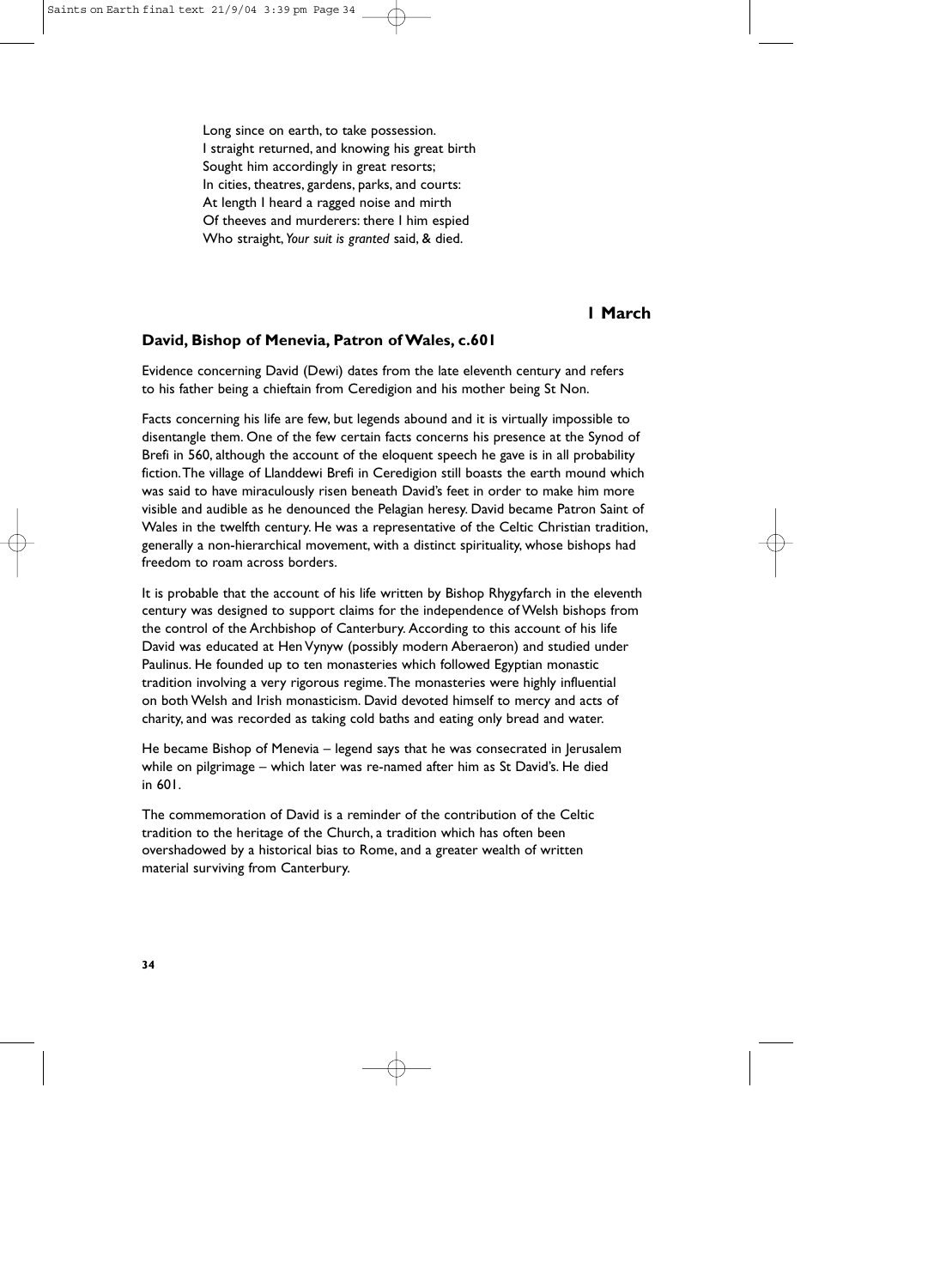# **Chad, Bishop of Lichfield, Missionary, 672**

Chad was a pupil of Aidan (see 31 August), who had established Christianity within Northumbria during the reign of King Oswald (634–42). Chad spent some time at the monastery of Lindisfarne, where, along with his brother Cedd (see 26 October), he was taught by Aidan. He also spent some time in Ireland as part of his education.

In 664 he succeeded his brother as Abbot of Lastingham in the North York Moors. Later that same year King Oswy of Northumbria decided to consecrate Chad as his bishop.This was a somewhat irregular move, as the only reason for his consecration was Oswy's impatience.The designated Bishop of Northumbria,Wilfrid (see 12 October), had travelled to France to be consecrated but was an exceptionally long time returning. Eventually Oswy tired of the delay and consecrated Chad bishop in a ceremony under the authority of the Celtic bishops, rather than those of the newer Roman tradition.

On his eventual return to Northumbria,Wilfrid discovered that his original nominator (Oswy's deputy) had died, and that another bishop had been consecrated in his place. To his credit,Wilfrid made no attempt to regain his position, but when Archbishop Theodore (see 19 September) visited the region in 669 and remarked upon the irregularity of the situation Chad voluntarily gave up his position and returned to Lastingham. Impressed by the humility of Chad,Theodore made him Bishop of Mercia. He repeated the entire consecration ceremony, as he considered the first ceremony invalid because of the overwhelming presence of Celtic bishops.

Chad fixed his residence at Lichfield, and led the diocese for two years. He travelled widely and established a monastery at Barrow, Lincolnshire. He oversaw the formation of Lichfield as an ecclesiastical centre before his death from the plague in 672.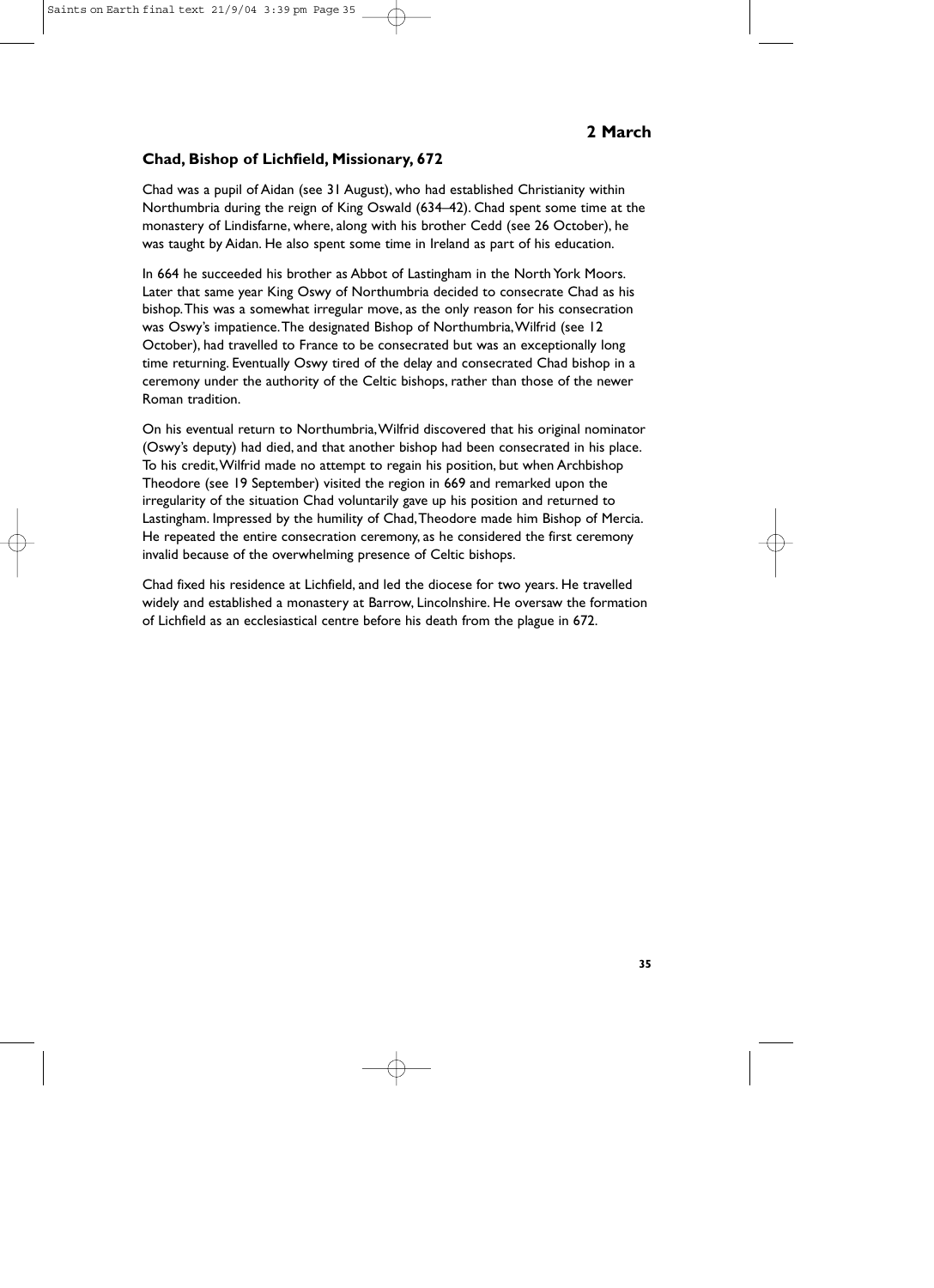# **7 March**

# **Perpetua, Felicity and their Companions, Martyrs at Carthage, 203**

Perpetua, Felicity and their companions are witnesses to the passion and suffering of the early African Church. North Africa frequently suffered sustained and vicious persecution throughout the Early Church period.The persecution in 203 was instigated by Septimius Severus.

Perpetua was a lady of some wealth and Felicity was her slave. Along with their three male companions they were catechumens (those undergoing preparation for baptism) when they were arrested and placed under guard in a private house. Perpetua was 22, married, and had borne a child just months before she was arrested. Felicity gave birth whilst in prison.

The account of their martyrdom is notable for the fact that it concentrates upon the women in the group and the visions and ecstasy received by the martyrs. It is one of the most beautiful and interesting pieces of ancient literature. Most of the account is taken from Perpetua's own diary, making this the earliest known example of Christian writing by a woman.The story is then completed by an observer, most probably Tertullian.The account of their martyrdom quickly became an example to the wider Church, and for a time was held in equal honour with the Book of Acts.

At her hearing Perpetua refused to offer the sacrifice to the Emperor. Her diary says:

Hilarianus the governor . . . said to me 'Have pity on your father's grey head; have pity on your infant son. Offer the sacrifice for the welfare of the emperors.'

'I will not' I retorted.

'Are you a Christian?' said Hilarianus.

And I said 'Yes I am'.

Perpetua and Felicity were lauded not only because of their suffering, but because of the visions that were revealed to them whilst in prison, and the ecstasy and fortitude that was shown on the occasion of their death. Perpetua, after being mauled in the amphitheatre, was reported to have been so wrapped up in heavenly joy that she had no knowledge of being attacked by the beasts.

Those, including Perpetua and Felicity, who had survived the lions, were then put to death by the sword, with Perpetua being recorded as guiding the point of the gladiator's knife to her own throat.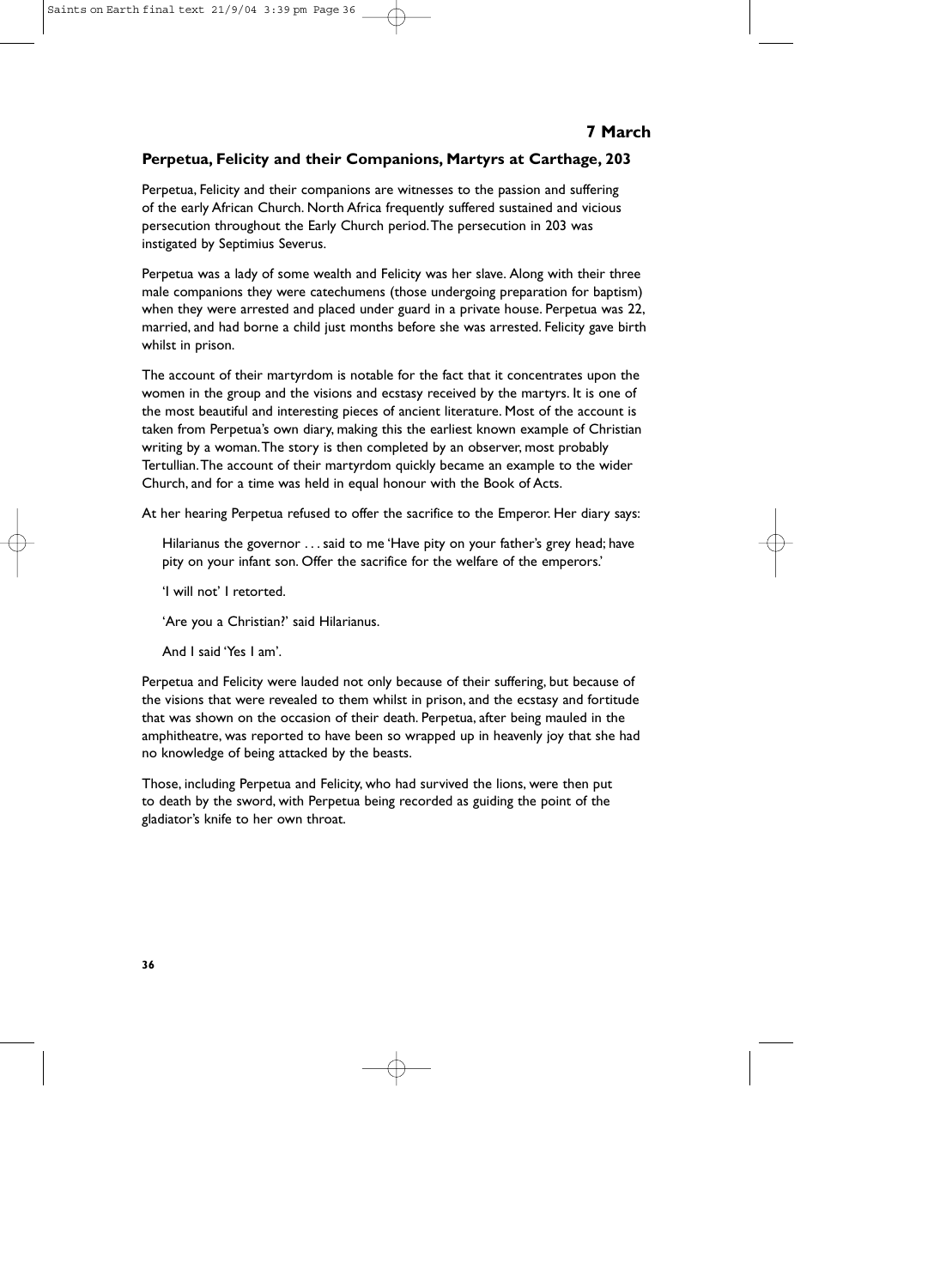# **Edward King, Bishop of Lincoln, 1910**

Born in 1829, the son of a clergyman who later became Archdeacon of Rochester, Edward King had a private education before going up to Oriel College, Oxford in 1848.

Inevitably he was influenced by the then fashionable Tractarianism and also by Charles Marriott, Newman's successor as Vicar of St Mary's, who set an example of prayer, pastoral care and practical concern for the poor that was to greatly influence the young King who came to see the moral and pastoral aspects of ministry as higher gifts than the intellectual and doctrinal ones.

King was ordained in 1854 and became curate of Wheatley, an Oxfordshire village. Four years later he moved to Cuddesdon Theological College as chaplain and his personal qualities quickly commended themselves to Bishop Wilberforce of Oxford. Consequently, despite his lack of academic pretensions (he had only managed a pass degree at Oriel) he was appointed Principal of Cuddesdon in 1863 and then Regius Professor of Pastoral Theology at Oxford ten years later.

Although King was an unambiguous High Churchman, he was never a Ritualist – ceremonial matters took a backseat to pastoral care and his deeply spiritual and loving manner made friends of those who would otherwise have disagreed with him on purely theological and ecclesiological matters. In 1885, when he was appointed Bishop of Lincoln, his response was 'I shall try to be the bishop of the poor. If I can feel that, I think I shall be happy.' Indeed, his episcopate was a model of inspiring prayerful and pastoral concern taking him from regular parochial visitations to the death cells of Lincoln Prison.

King was an early exponent of the practice, subsequently adopted by most modern bishops, of fitting in with local tradition when visiting a parish, rather than simply imposing his own preferences. It was therefore doubly ironic that this most saintly and eirenic of bishops, who was loved by those of all shades of churchmanship in his diocese, should be prosecuted by the ultra-Protestant Church Association in 1888 through showing consideration for the local tradition at St Peter-at-Gowts in Lincoln. King accepted Archbishop Benson's 'Lincoln Judgement' in 1890 and, though it was largely in his favour, he carefully refrained thereafter from those liturgical practices where the ruling went against him.

Subsequently described by Archbishop Cosmo Lang as 'the most saintly of men and the most human of saints', King remained at Lincoln until his death in 1910.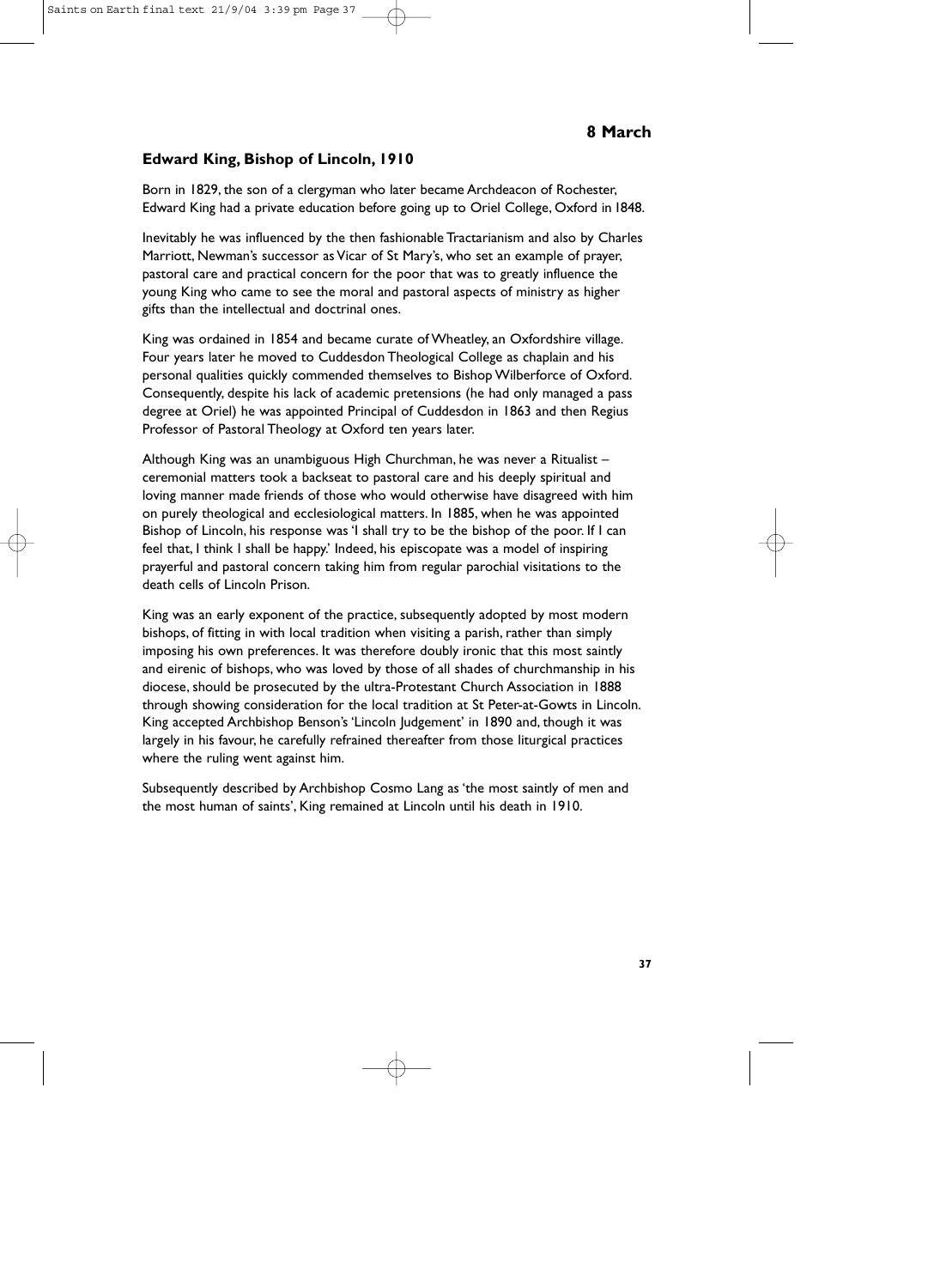### **Felix, Bishop, Apostle to the East Angles, 647**

Felix originated from Burgundy, and it was there that he met, and converted, the exiled East Anglian Prince Sigeberht.When Sigeberht, now a Christian ruler, returned to East Anglia as king in 631 Felix followed.

Honorius,Archbishop of Canterbury consecrated Felix as Bishop of Dunwich and apostle to the East Anglians. Under the guidance and authority of the archbishop Felix spent 17 years preaching the gospel in Norfolk, Suffolk and Cambridge. He founded a monastery at Soham, and co-operated with the Irish monk Fursey who also founded a monastery in the region. Felix located the headquarters of his diocese in Dunwich on the Suffolk coast, and his reign brought peace to the region.

Evidence of his influence can still be seen in the name of the town of Felixstowe. Felix is an important witness to the influence of Gaul in the conversion of the Anglo-Saxons to Christianity. His relics are preserved at Ramsey Abbey as Dunwich has since been swallowed up by the sea.

# **8 March**

#### **Geoffrey Studdert Kennedy, Priest, Poet, 1929**

Born in a Leeds vicarage in1883, Studdert Kennedy was educated at Leeds Grammar School and, in keeping with his Irish ancestry, took a degree at Trinity College, Dublin. He was ordained in 1908. After curacies at Rugby and Leeds he became Vicar of St Paul's,Worcester in 1914. In August that year Britain entered the Great War and, like many parish clergy, Studdert Kennedy volunteered for service as a military chaplain, serving in France from 1916 to 1919.

He became one of the best known of the Forces' chaplains, earning the nickname of 'Woodbine Willie' from the brand of cigarettes he distributed to the troops to whom he ministered (not so well known was the fact that he simultaneously distributed New Testaments). Noted for his bravery under fire, in 1917 he was awarded the Military Cross after entering 'no man's land' at Messines Ridge to comfort the injured. After the war he became chief missioner for the Industrial Christian Fellowship – a post which he combined with the living of the Wren church of St Edmund, Lombard Street in the City of London. Despite his indifferent health (he suffered from asthma from childhood) he wore himself out addressing meetings and leading missions across the country. He died, aged 45, in 1929.

Studdert Kennedy had the gift of communicating gospel truths to ordinary people who had little time for the Church as an institution. His unorthodox style of ministry and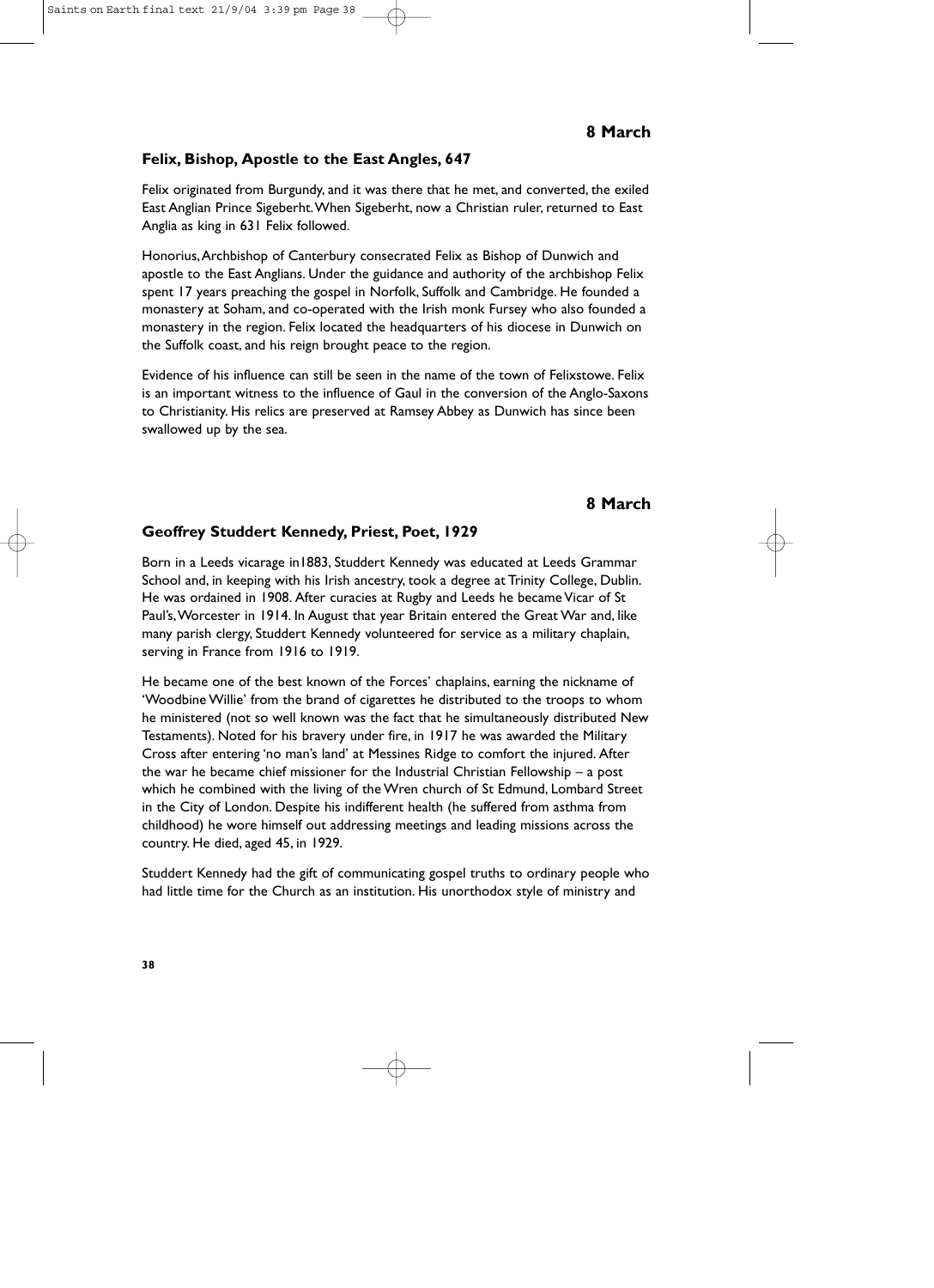preaching alienated him from some traditional Anglicans, though not King George V, who made him a royal chaplain and made a point of hearing him preach every year.

In his later years he turned to writing and produced several volumes of poetry, usually written in dialect, in an attempt to bring spiritual matters down to earth and to bring before God the sufferings of his people. An example is *Indifference*:

> When Jesus came to Birmingham they simply passed him by, They never hurt a hair of him, they only let him die; For men had grown more tender, and they would not give him pain, They only just passed down the street, and left him in the rain. Still lesus cried, 'Forgive them, for they know not what they do', And still it rained the wintry night that drenched him through and through; The crowds went home and left the streets without a soul to see, And lesus crouched against a wall and cried for Calvary.

# **17 March**

#### **Patrick, Bishop, Missionary, Patron of Ireland, c.460**

Patrick was born in Britain, in the region of Carlisle.The son of a deacon he was brought up a Christian although he was, at best, initially only nominal in his faith.

At the age of 16 he was kidnapped by pirates and forced to work as a shepherd in Ireland. During his captivity Patrick turned to God, eventually escaping his captors and returning to Britain. Details of his escape are sketchy, but it is known that he travelled 200 miles from his place of captivity to a seaport.The adventures and escapades of his journey home honed his reliance upon God, and when he finally returned to his family he felt that he should become a priest, and began a period of training that was to last for several years.

According to tradition, some years later in 431 Patrick, newly consecrated bishop, returned to Ireland. He devoted himself to evangelism, reconciliation amongst local chieftains, and the training of monks and nuns. He made frequent journeys throughout Ireland, and significantly influenced the island for Christ, laying the foundation for the Church for the years ahead.

At some point in his life Patrick was the subject of a vitriolic attack on his character. In response he wrote the *Confessions* – his personal account of his life. Patrick contrasted himself with learned and powerful men more concerned with political survival than in preaching the gospel. He is revealed as a man who experienced grace in a powerful way, and who chose to evangelize an unreached land in preference to Britain, whilst still remaining attached to his roots as a Romanized Celt, and thus to the Christians of Roman Gaul. Patrick is remembered as a man who trusted God against the odds.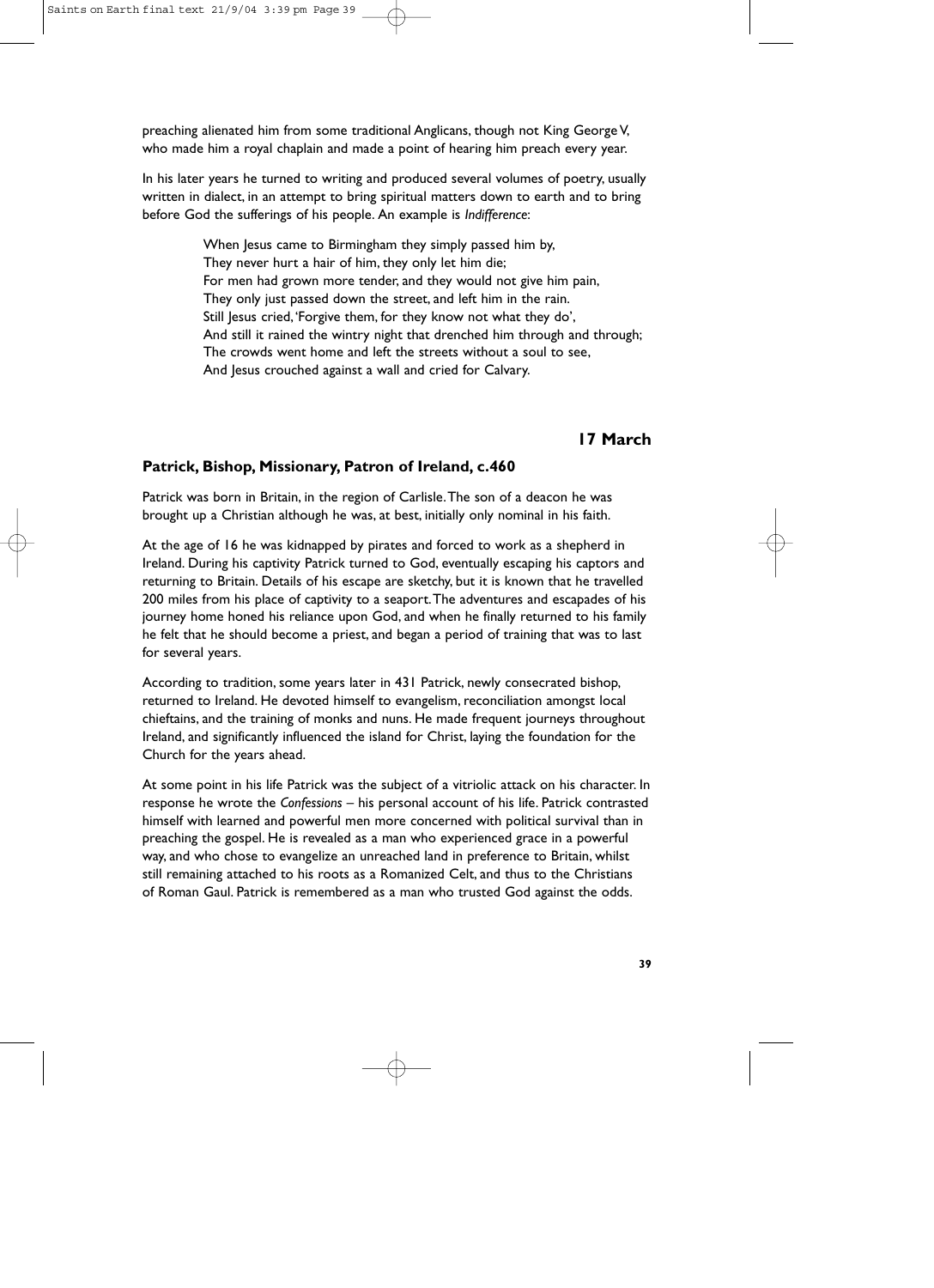I arise today Through a mighty strength, the invocation of the Trinity, Through belief in the threeness, Through confession of the oneness Of the Creator of Creation.

I arise today Through God's strength to pilot me: God's might to uphold me, God's wisdom to guide me, God's eye to look before me, God's ear to hear me, God's word to speak to me, God's hand to guard me, God's way to lie before me, God's shield to protect me, God's host to save me.

*Lorica (or 'Breastplate') attributed to Patrick, prob. c.8th century*

# **18 March**

#### **Cyril, Bishop of Jerusalem,Teacher of the Faith, 386**

A native of Jerusalem, Cyril was born in 315. Ordained priest in 348, he was soon consecrated as Bishop of Jerusalem in preference to Heraclius, his predecessor Maximus' designated successor. His period as bishop was turbulent and difficult. Cyril tried to establish his diocese's freedom from the control of Caesarea, and as a consequence found himself out of favour with the Bishop of Caesarea, Acacius. He was exiled three times, in 357, 360 and 367. In total he spent 16 years of his 35 years as bishop in exile.

Much of Cyril's exile was on account of his theological beliefs (which clashed with that of Acacius) and the lack of trust he showed in the ability of language to adequately convey doctrine. It has been said that he was probably always orthodox in thought, if not in language!

In the argument concerning the divinity of Christ, Cyril initially agreed with those who said that Christ was 'of a like nature' with God. He was suspicious of the influence of what he considered vague terminology in discussions about the presence of the divinity in Christ. Such disagreements in terminology led to misunderstandings and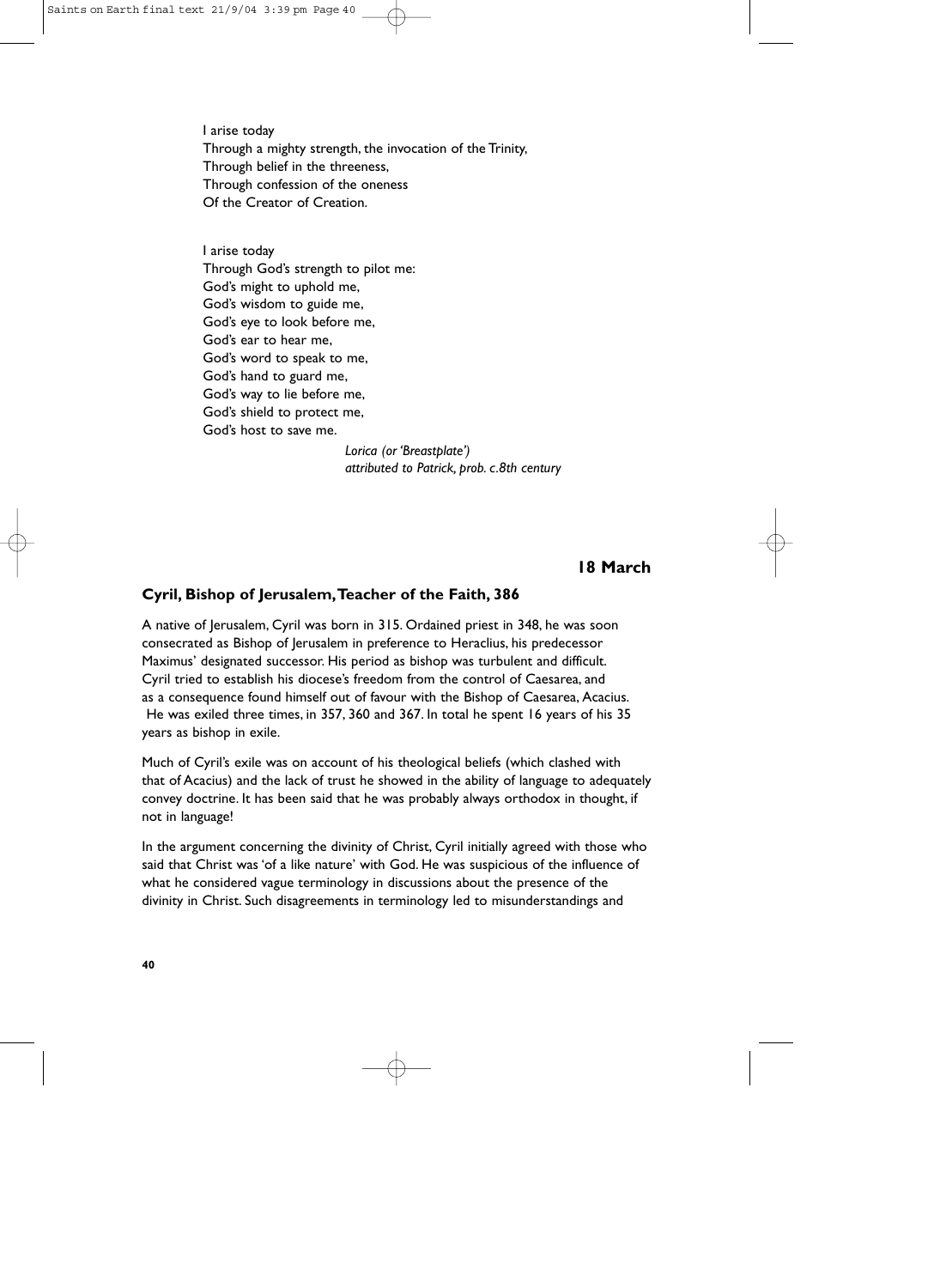mistrust between Acacius of Caesarea and Cyril.Their relationship was fraught with theological rivalry and tension, and Acacius was instrumental in the councils that sent Cyril into exile. Cyril was ultimately reinstated to full episcopal duties in 378, and took part in the Second Ecumenical Council at Constantinople in 381.

Cyril was a teacher, and was in charge of teaching those in preparation for baptism at Jerusalem. Indeed, it may have been his desire to communicate the Christian faith effectively and accurately that led him into doctrinal controversy. Cyril was seeking precision, in an age where diverse opinion was the norm.

Cyril was not only active in theological debate and teaching. He was known as a protector of the poor, who willingly sold church property (property that had often been bequeathed by emperors and their families) and used the money gained to feed the poor.These actions were held against him on more than one occasion.

Many of Cyril's sermons and lectures have survived, and they reveal much about the life and teaching of the Early Church. He is remembered as a teacher of the Church, and as one who, although orthodox in thought, sought clarification of doctrine. He is an early example of those Christian leaders whose lot was often to be misunderstood because of the questions that he asked rather than the answers that he gave.

An excerpt from one of his lectures illustrates his teaching skill and his drive for precision:

And why did He call the grace of the Spirit water? Because by water all things subsist; because water brings forth grass and living things; because the water of the showers comes down from heaven; because it comes down one in form, but works in many forms . . . Thus also the Holy Spirit, being one, and of one nature, and indivisible, divides to each His grace, according as He will: and as the dry tree, after partaking of water, puts forth shoots, so also the soul in sin, when it has been through repentance made worthy of the Holy Spirit, brings forth clusters of righteousness.

*Catechetical Lectures XVI*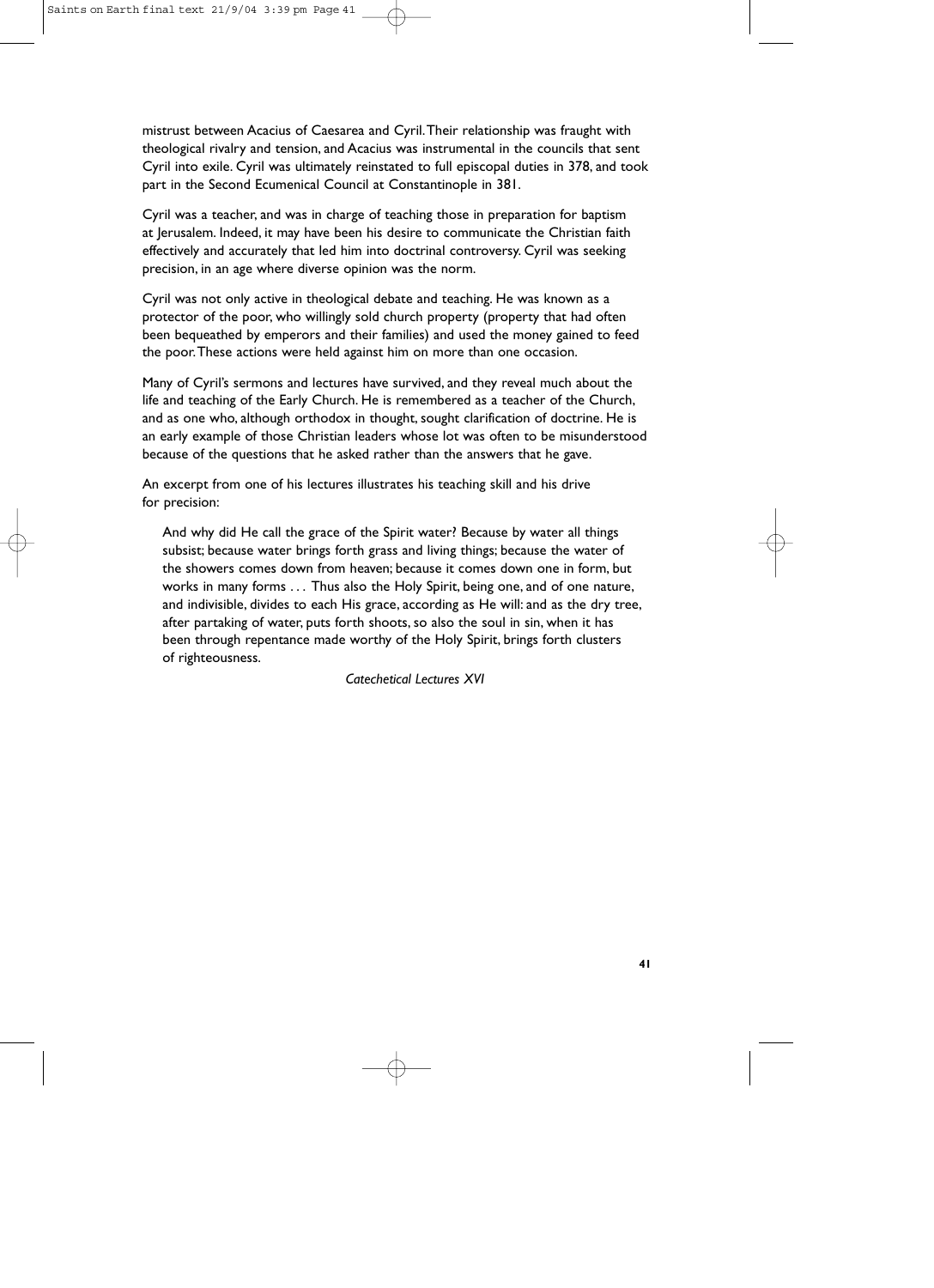#### **Cuthbert, Bishop of Lindisfarne, Missionary, 687**

Cuthbert was born about 635, either in Northumberland or the Scottish borders where he was a shepherd in his youth. In the year 651, while watching over his sheep, he is said to have had a vision, but for whatever reason he entered the religious life as a monk at Melrose Abbey. At Melrose Cuthbert soon became eminent for his holiness and learning and was greatly involved in mission work in Galloway.After ten years at Melrose a new monastery was founded at Ripon and Cuthbert was sent there to be the guest-master, but these were the years of disagreement between the Celtic and Roman traditions of Christianity (the date of Easter was one of the most contentious points at issue) and in 661, when Ripon adopted the Roman usage, Cuthbert and other monks who favoured the Celtic usage returned to Melrose. Shortly after his return he became prior.

In 664 the Synod of Whitby decided in favour of the Roman usage and committed the English Church to following the customs that had been introduced by Augustine. Cuthbert, who accepted the decision, was sent to be prior at Lindisfarne, in order that he might introduce the Roman customs into that house.This was a difficult matter which needed all his gentle tact and patience to carry out successfully, but he was able to minimize contention over the decision and the community remained united.

But Cuthbert felt a call to the solitary life and in 676, coveting a life of prayer and contemplation, he retired, with the abbot's permission, to a hermitage, first on the mainland (possibly near Howburn) then on Inner Farne, one of a small group of islands offshore from Bamburgh in Northumberland, where he gave himself up to a life of great austerity. Cuthbert was noted for the remarkable rapport he had with animals, both wild and domestic. Appropriately the island is today a bird sanctuary. In 684 he was elected Bishop of Hexham but refused to accept the post.The following year, however, he was he was elected Bishop of Lindisfarne, a post which he was eventually persuaded to accept. His brief episcopate of two years was marked with continuous missionary work and this almost certainly exhausted him. At Christmas, 686, foreseeing the approach of death, he resigned his see and returned to his cell on Inner Farne, where he died in 687.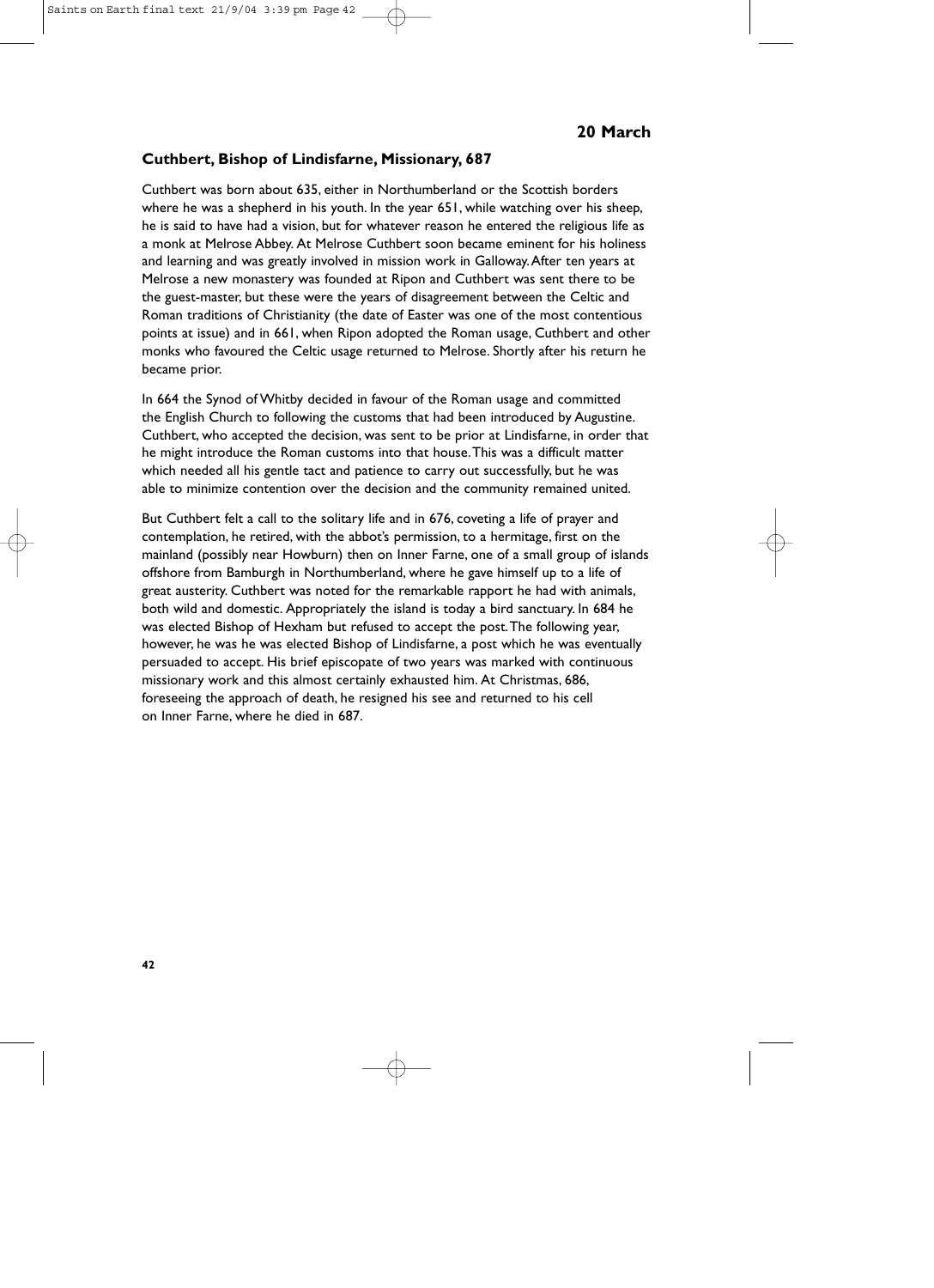# **Thomas Cranmer, Archbishop of Canterbury, Reformation Martyr, 1556**

Born in Aslockton in Nottinghamshire, in1489, Cranmer was educated at Jesus College, Cambridge. He became a Fellow and was ordained in 1523, receiving his doctorate in divinity in 1526.

As a Cambridge don Cranmer came to the king's notice in 1529 when he was investigating ways forward in the matter of the proposed royal divorce. His rise was rapid. He was appointed Archdeacon of Taunton, made a royal chaplain, and given a post in the household of Sir Thomas Boleyn, father of Anne. In 1530 Cranmer accompanied Boleyn on an embassy to Rome and in1532 he himself became ambassador to the court of the Emperor Charles V. His divergence from traditional orthodoxy was already apparent by his marriage to a niece of the Lutheran theologian Osiander despite the rule of clerical celibacy.

Returning to England to become Archbishop of Canterbury, he was in a dangerous position. Henry VIII was fickle and capricious and Cranmer was fortunate to survive where many did not.Yet Henry seemed to have a genuine affection for his honest but hesitant archbishop, even if he did (apparently in jest) describe him as the 'greatest heretic in Kent' in 1543. Four years later Henry died with Cranmer at his bedside and during the brief reign of Edward VI the archbishop now had an opportunity to put into practice his reform of the English Church.

He edited the *Homilies* (1547) and wrote those on salvation, good works, faith, and the reading of Scripture. He compiled the two Prayer Books of 1549 and 1552, and wrote the original 42 Articles of Religion (1552). But the young king's death brought Cranmer's phase of the English Reformation to a premature end. He was imprisoned first in the Tower then in the Bocardo prison in Oxford. Under great physical and mental pressure he several times recanted of his deviations from Roman doctrine. But at the last he re-found his courage and repudiated all his recantations before he was burned at the stake on 21 March 1556.

In later years it would become apparent that the seed Cranmer had sown had taken deep root and his 1552 Prayer Book (as amended in 1559 and 1662) clearly demonstrated his gift for both rhythmical fluency and memorable phrase. It was to become a lasting treasure of the English language and Cranmer's principle of liturgical worship in contemporary English has become a defining element of the Anglican Church.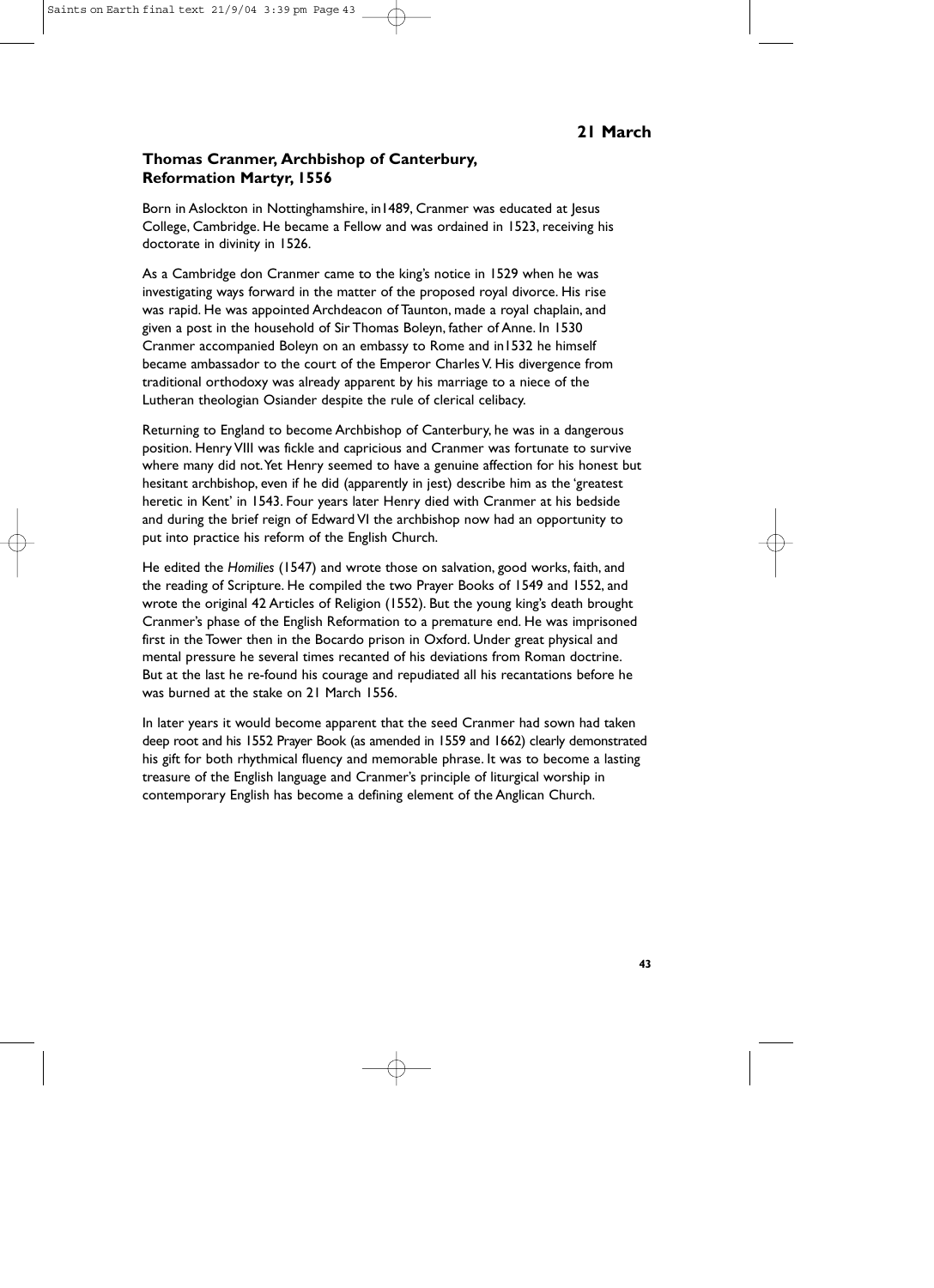# **Walter Hilton of Thurgarton, Augustinian Canon, Mystic, 1396**

Born in 1343,Walter was Canon of the Augustinian Priory of Thurgarton, near Nottingham. He studied law at Cambridge, practising both canon law and civil law, before becoming a priest. His writings on mysticism were highly valued in the Middle Ages, although much neglected after the Reformation.

Walter placed his mystical writings within ascetic theology, and saw mysticism as an essential journey for the soul. He presented to his readers the eternal truth of the gospel and the purifying work of the Holy Spirit, but he did so in a way which sought to bring clarity, not confusion.

His *Ladder of Perfection* was the first work of mystical theology in the English language. His efforts to bring mystical theology into everyday English (as opposed to Latin) often led to misunderstandings and confusion.The resulting uncertainty and ambiguity would have been frustrating for him, and Walter frequently attempted to clarify his pronouncements.Walter also wrote for ordinary people who lived 'in the world' but who wanted to dedicate their lives to God. In *The Mixed Life* Walter encouraged the contemplation of the passion of Christ, but recognized the difficulty of such devotion within a busy lifestyle. He suggested limiting time spent both in the contemplation of Christ, and in work, so that the soul may be eager for more of both.

The idea of progress in the spiritual life was a classic ascetic theme, taken by Walter and brought to an everyday level throughout his writings.Walter was not an academic removed from the real world by his books and thought. He wrote for anyone who sought to progress in the spiritual life.Though his world was one of suffering, disease, poverty and corruption his desire was a cleansing of the soul and an experience of grace for all who genuinely desired to move towards God. He stressed the role of the Church, the liturgy and particularly the Eucharist in the journey of the soul. In his writings can be seen a blend of both precision and love, reflecting his twin experiences as lawyer and pastor.

In like manner, it is said that God is fire.That is to say, God is not elementary fire, that heats and burns a body, but God is love and charity. For as fire wastes all bodily things, that can be wasted, even so the love of God burns and wastes all sin out of the soul and makes it clean, as fire cleans all manner of metals.

*Ladder of Perfection, Bk II part III, Ch. III*

When a soul is purified by the love of God, illumined by wisdom, and stabilized by the might of God, then the eye of the soul is opened to see spiritual things, as virtues and angels and holy souls, and heavenly things.Then, because it is clean, the soul is able to feel the touching, the speaking of good angels.

*The Angels' Song*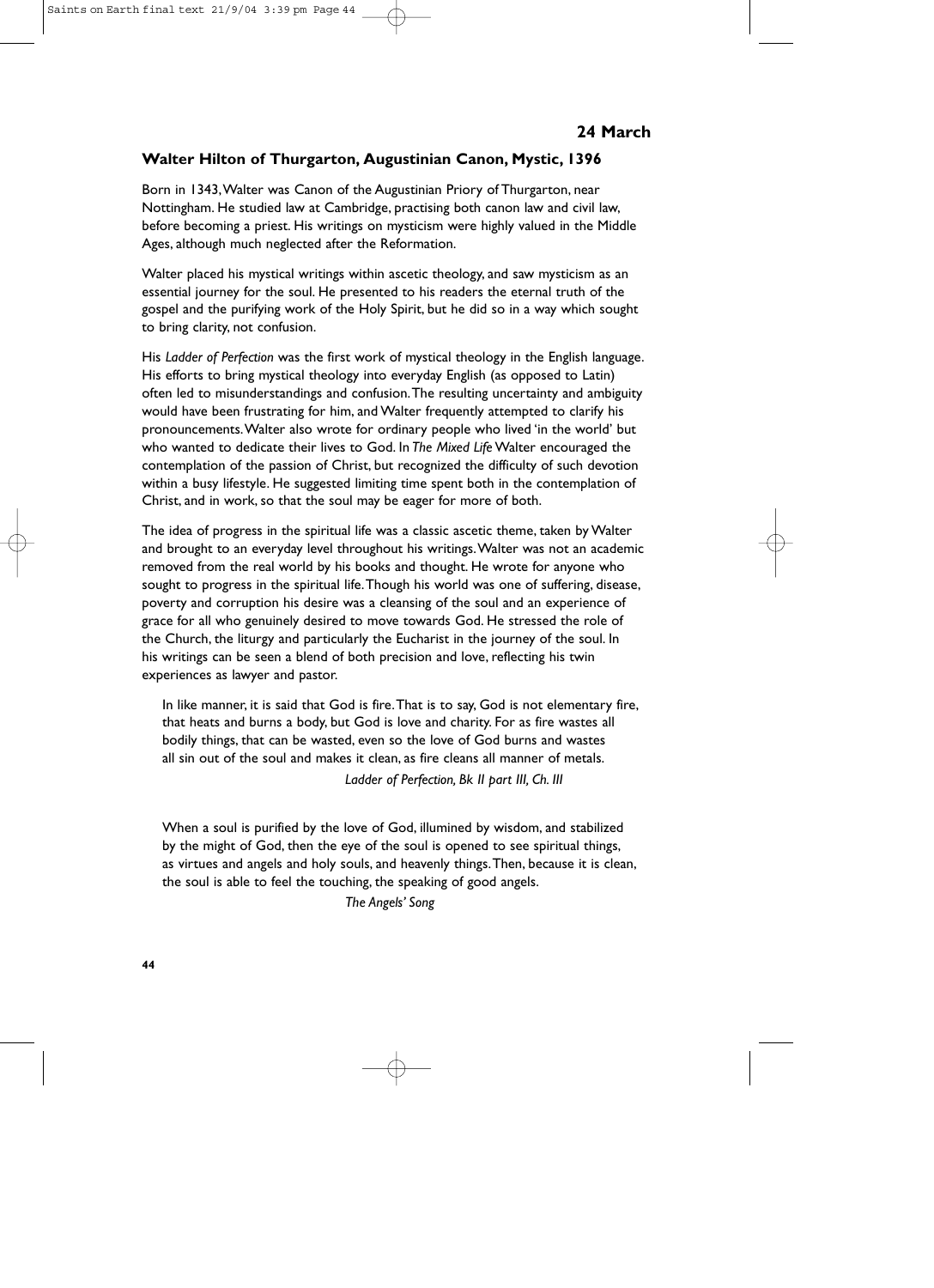# **Oscar Romero, Archbishop of San Salvador, Martyr, 1980**

Born in Cuidad Barrios in El Salvador in 1917, Oscar Romero was ordained to the Roman Catholic priesthood in Rome in 1942 before returning home the following year. As a parish priest in the diocese of San Miguel Romero gained a reputation as a hard worker in the traditional priestly mould with a taste for asceticism and a particular devotion to the Blessed Virgin Mary (his birthday was the Feast of the Assumption). Perhaps not surprisingly, after gaining considerable parochial experience he began, in 1967, to rise in the church hierarchy becoming Secretary to the Episcopal Conference of El Salvador. In due course he became Auxiliary Bishop of San Salvador and later Bishop of Santiago de Maria. Much influenced by the conservative Opus Dei movement, he was a staunch opponent of the increasingly popular school of liberation theology.

It was an irony that in an age of liberation theology, Romero was appointed Archbishop of San Salvador in 1977 precisely because of his conservative and traditionalist views and his personal devotion to the papacy. But like Thomas Becket seven hundred years earlier (see 29 December), Romero's new responsibilities made him look afresh at relations between Church and State. He began to see that social unrest and poverty were the result of government repression and the Church was not exempt from the spiral of violence in Salvadorian society. Several priests were murdered and the expulsion of a number of (allegedly Marxist) Jesuits forced Romero to speak out. Right-wing Latin American governments were accustomed to being criticized by parish priests who ministered to the poor and were influenced by liberation theology. But to be criticized by the nation's archbishop was a very different matter.

A convert to liberation theology, Romero condemned violence and championed the right of the poor to economic and social justice. He even went so far as to issue a pastoral letter from the Salvadorian bishops endorsing proportionate counter-violence to the oppressive policies of the right-wing regime. Nevertheless he sought to act as mediator between the rival groups and was nominated for the Nobel Peace Prize.

His achievement was to maintain a balance between extremist groups, receiving death threats from both left- and right-wing paramilitary groups and it was perhaps only a matter of time before he was murdered as he was celebrating Mass on 24 March 1980.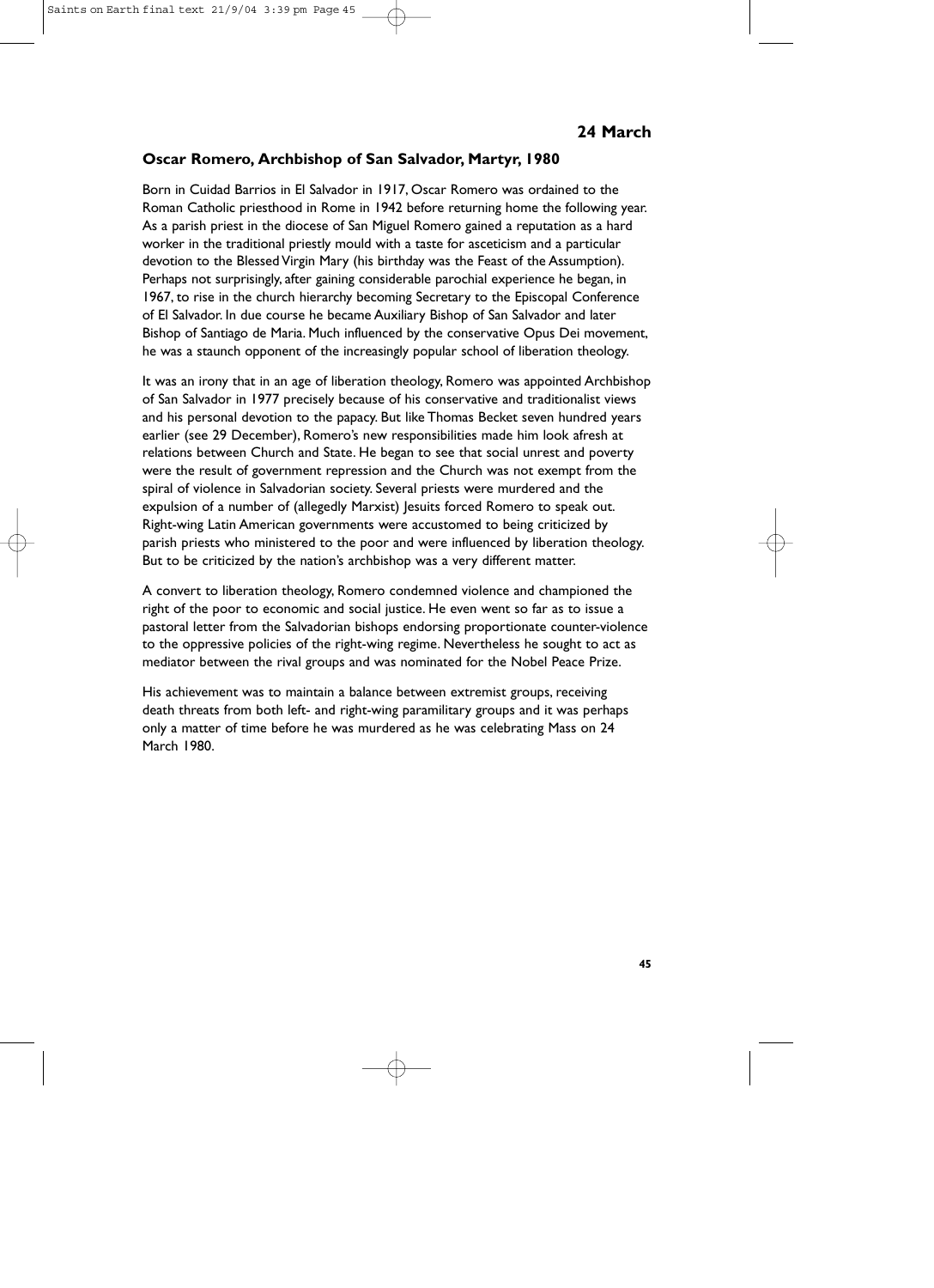# **Harriet Monsell, Founder of the Community of St John the Baptist, 1883**

Harriet O'Brien was born in 1811 at Dromoland, County Clare, the daughter of an Irish baronet. In 1839 she married Charles Monsell and accompanied him to Oxford where he studied for ordination. Inevitably, both were influenced by the spirituality and practice of the Oxford Movement.They returned to Ireland when Charles became Prebendary of Aghadoe near Limerick. But he was found to be suffering from tuberculosis and the couple spent four years in the warm climate of Naples before Charles died in 1851. Before the funeral service Harriet knelt by her husband's coffin and dedicated herself to God's service, a dedication she renewed each subsequent year on 30 January.

But how best to serve God was the problem. Opportunities for women were very limited in 1851. Returning to England she was put in touch with Canon T.T. Carter, Rector of Clewer near Windsor. He had founded a 'house of mercy' for former prostitutes, single mothers and other vulnerable women in his parish and was now in need of someone to take charge. Initially on a temporary basis Harriet offered her help but soon she knew clearly that this was the work to which God was calling her. On Ascension Day 1851 Carter admitted her as a 'Sister of Mercy'. But there was no community until two other women joined her the following year and the secular staff of the house of mercy withdrew, leaving the sisters in sole charge.

Consequently, on St Andrew's Day 1852 the Community of St John the Baptist came into being when Harriet was professed as a Religious in the presence of Bishop Samuel Wilberforce of Oxford and admitted as the first Mother Superior of the order.With Carter as Warden and Harriet as Mother Superior, the work of the order expanded to include orphanages and hospitals, with foundations being established in India and America by the 1880s.The sisters cared for orphans, ran schools and hospitals, and opened mission houses in parishes.The Community of St John the Baptist was a model Victorian Anglican sisterhood, and Harriet a perfect Mother Superior who, it was said, possessed 'strength of character, firmness of faith, an infectious sense of humour, a gift for listening, and a magnetism which none could resist'. Eventually in 1875, she retired as Superior through ill-health, moving to a small hermitage in Folkestone, where she died on Easter Sunday 1883.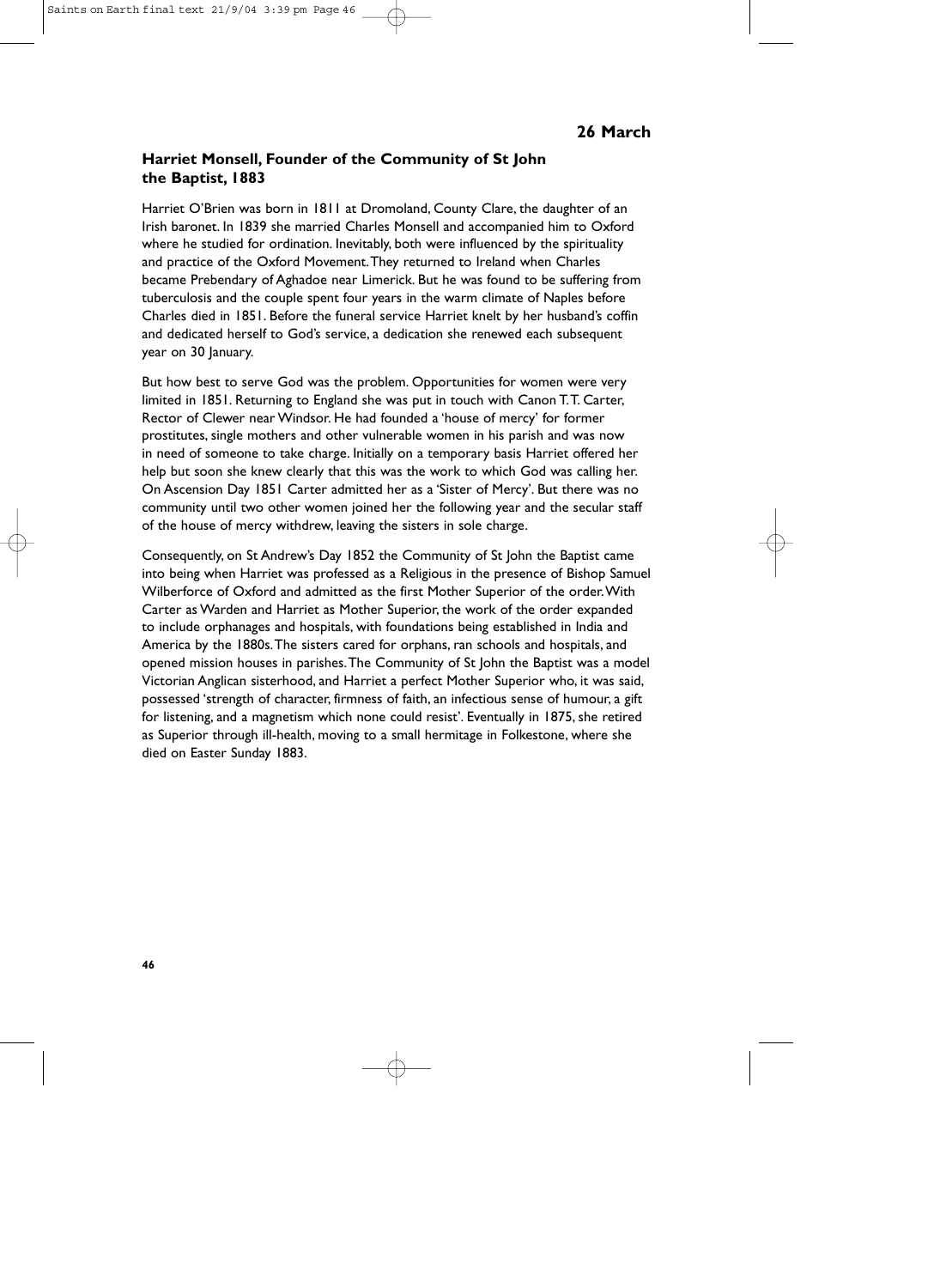# **John Donne, Priest, Poet, 1631**

John Donne was born into a Roman Catholic family in London in 1572. His father, an ironmonger, died when Donne was four. After periods of study at both Oxford and Cambridge, he came down without a degree and began the study of law at Lincoln's Inn in 1592.About two years later he relinquished the Roman Catholic faith and conformed to the Church of England, possibly in order to qualify for a career in government service. But whatever his motives Donne took his new-found Anglican faith seriously.

In 1596, he joined the naval expedition led by the Earl of Essex against Cadiz in Spain. On his return to England in 1598 he was appointed private secretary to Sir Thomas Egerton, Lord Keeper of the Seal and in 1601 he secretly married Egerton's 16 yearold niece, Anne More.This lost him his job and earned him a short period of imprisonment. But in a few short years he had turned from a debauched and sceptical youth into both a faithful husband and a man of faith. During the next few years Donne made a meagre living as a lawyer. A book he wrote in 1610, encouraging Roman Catholics to take the Oath of Allegiance to the king, brought Donne to the notice of James I who may have suggested that he consider a career in the Church. Certainly, he was appointed as a royal chaplain a few months after his ordination in 1615.

Donne continued to write poetry, but most of it remained unpublished until 1633. In 1617 his wife died, and, in his bereavement, Donne turned fully to his vocation as an ordained minister. From 1621 until his death he was Dean of St Paul's, and with a growing reputation as a preacher, drew large crowds to hear him, both at the Cathedral and at Paul's Cross, the nearby outdoor pulpit.

Largely forgotten by the century after his death, Donne's reputation was restored in the 1920s when Ezra Pound and T. S. Eliot openly acknowledged their literary debt to him.Today, Donne is recognized as one of the greatest of the seventeenth-century 'Metaphysical' poets, many of whom, like George Herbert (see 27 February), were influenced by his work. Unlike George Herbert, however, Donne wrote both sacred and secular poetry. And his main themes of human love and divine love remain ever relevant, as demonstrated in this extract from *Holy Sonnet*:

> Batter my heart three-personed God; for, you As yet but knock, breathe, shine and seek to mend;

... But I am betrothed unto your enemy, Divorce me, untie or break that knot again, Take me to you, imprison me, for I Except you'enthrall me, shall never be free, Nor ever chaste, except you ravish me.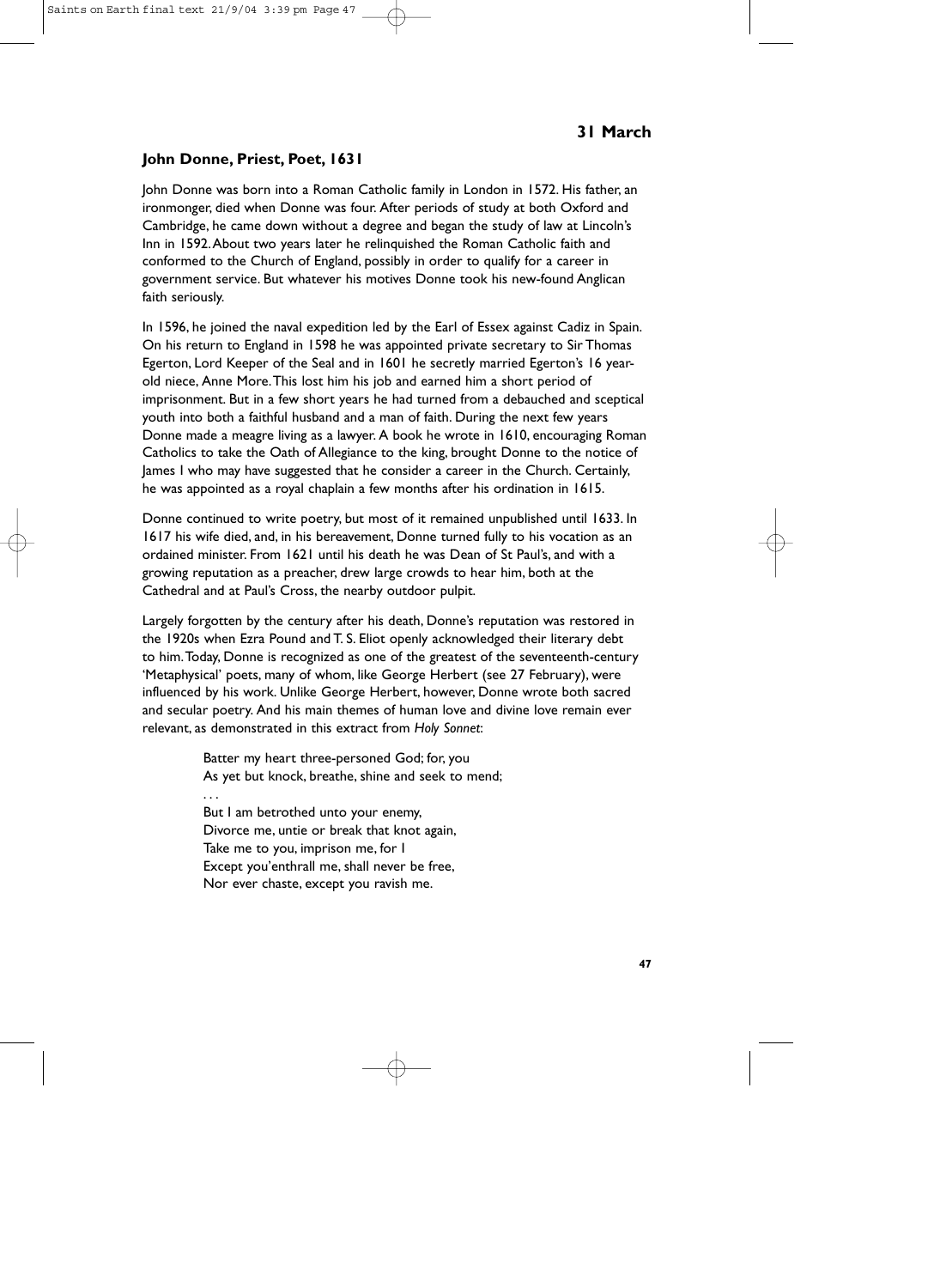# **Frederick Denison Maurice, Priest,Teacher of the Faith, 1872**

Born at Normanstone near Lowestoft in 1805, F. D. Maurice was the son of a Unitarian minister. He studied civil law at Cambridge, but in 1827 refused to subscribe to the Thirty-Nine Articles in order to receive his degree. Four years later, however, at the age of 26, a personal crisis, perhaps linked with the terminal illness of his sister, brought home to him his need for a 'personal deliverer' and he was baptized into the Church of England.Yet it was not a text-book evangelical conversion, for his was always a faith with more questions than answers, one that challenged rather than reassured.Yet for Maurice, Christ was clearly present in the questioning and in the striving for certainty.

After a period at Exeter College, Oxford, Maurice was ordained in 1834 to a curacy at Bubbenhall in Warwickshire.Then in 1836 he moved to London as chaplain of Guy's Hospital. Here he gave lectures on moral philosophy and he published his major work, *The Kingdom of Christ*, a discussion of the causes and cures of divisions within the Christian Church. Already he was much concerned with the role of the Church in the social issues that were coming to the fore in nineteenth-century Britain. In 1840 Maurice was elected Professor of English Literature and History at King's College, London, and in 1846 he added the chair of Theology. But trouble came with the publication of his book *Theological Essays* in 1853 in which he attacked the popular understanding of hell as endless punishment. Consequently his orthodoxy was regarded as suspect in some quarters. Maurice put truth before personal advantage and vigorously defended himself. Nevertheless King's College dismissed him from both his professorships.

Maurice was much involved (with John Ludlow and Charles Kingsley) in the foundation of, and the various projects sponsored by, the Christian Socialist Movement, which emerged following the final eclipse of Chartism in 1848. It sought to reform both individuals and society by applying Christian principles to social relationships. One of their projects was the Working Men's College, of which Maurice became the first head.

It has been noted by historians that socialism and trade unionism in England have frequently had Christians in leadership roles and have thus avoided the anti-Christian flavour that has often been apparent in European socialism and trade unionism. But whether the credit for this lies with Maurice or with Methodism is more difficult to determine.

Maurice served as Professor of Moral Theology at Cambridge from 1866 until his death in 1872.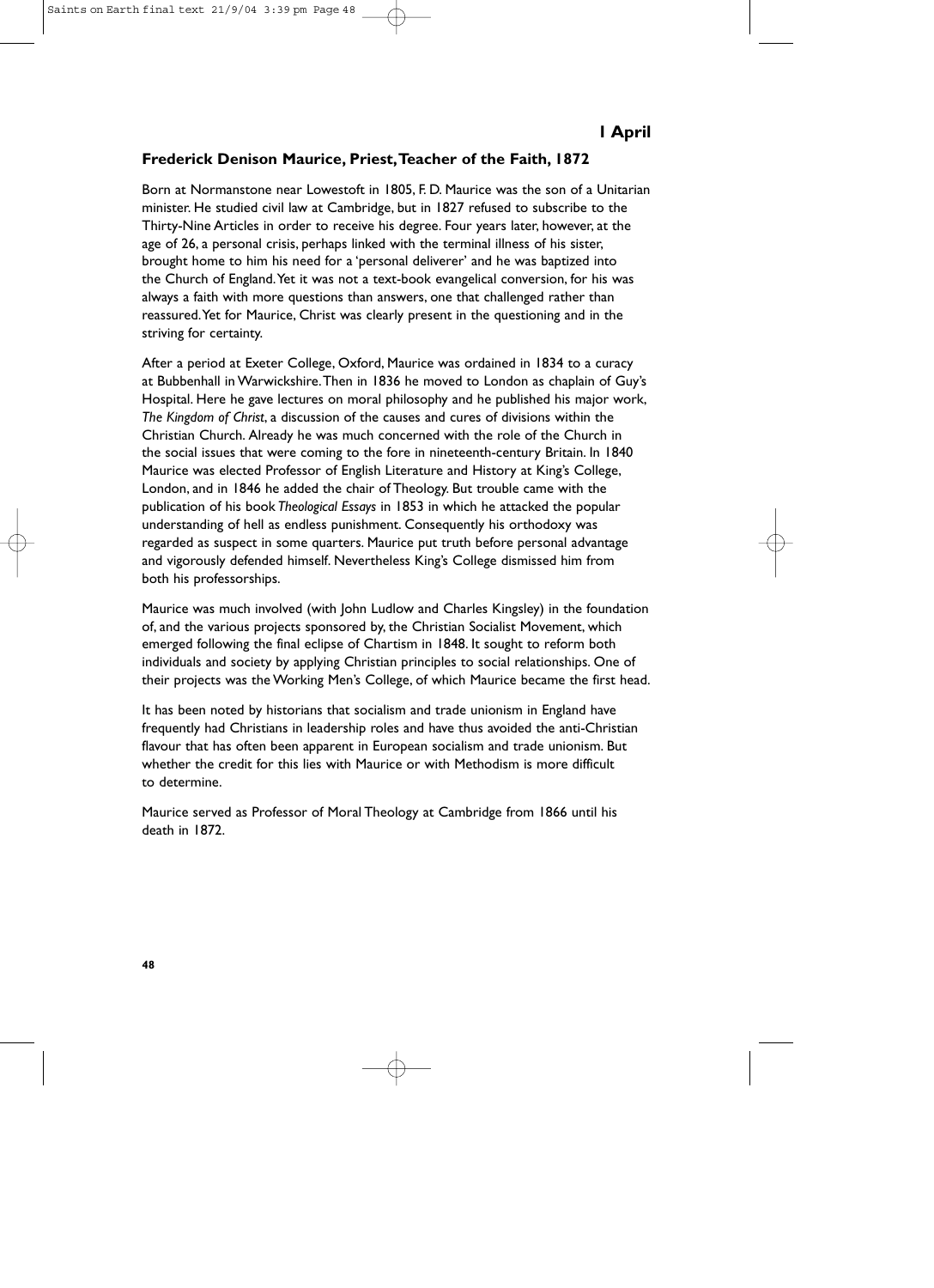# **Dietrich Bonhoeffer, Lutheran Pastor, Martyr, 1945**

Bonhoeffer was born at Breslau in Silesia (now the Polish city of Wroclaw) in 1906. The family moved to Berlin in 1912 when his father became Professor of Psychiatry and Neurology at Berlin University. He received his theological education at the universities of Tübingen and Berlin and was greatly influenced by the work of Karl Barth. After serving (1928–9) as an assistant pastor in a German-speaking congregation in Barcelona, and a further year of study at Union Theological Seminary in New York, he became a lecturer in theology in Berlin in 1931.

An outspoken opponent of Adolf Hitler and the Nazis, Bonhoeffer joined the Confessing Church, which had formed in opposition to the infiltration and takeover of the German Lutheran Church by Nazi sympathizers.They sought to be the authentic voice of the gospel in Germany and to oppose attempts to force anti-Semitism on Church and society. Leaving Berlin in protest, he spent two years (1933–5) as pastor of German-speaking congregations in London.While in England he became friendly with Bishop George Bell of Chichester.

Returning to Germany in 1935, Bonhoeffer became director of the Confessing Church seminary at Finkenwald in Pomerania. But this institution quickly incurred the wrath of the Nazi authorities, who closed it down in 1937. Bonhoeffer was in America when war broke out in 1939, but returned to Germany, explaining,'I shall have no right to participate in the reconstruction of Christian life in Germany after the war if I do not share the trials of this time with my people.' He became involved with the underground anti-Nazi opposition, no small step for a Lutheran accustomed to believe in the God-given nature of the Church–State relationship. In 1942 he attempted to put the German underground in touch with the British government via Bishop Bell. But the net was closing in and he was arrested in April 1943 and imprisoned at Tegel prison in Berlin.The involvement of many of his contacts in the July 1944 plot to kill Hitler may well have sealed his fate, and he was moved several times, finally to Flossenberg concentration camp close to the Czech border.

It was as American troops were approaching the camp in April 1945 that Bonhoeffer was hanged. His writings, and especially his *Letters and Papers from Prison* have been an inspiration to many who have sought to make sense out of persecution and needless suffering.

On New Year's Day 1945 he wrote a poem which included the following verse:

Should it be ours to drain the cup of grieving even to the dregs of pain at thy command, we will not falter, thankfully receiving all that is given by thy loving hand.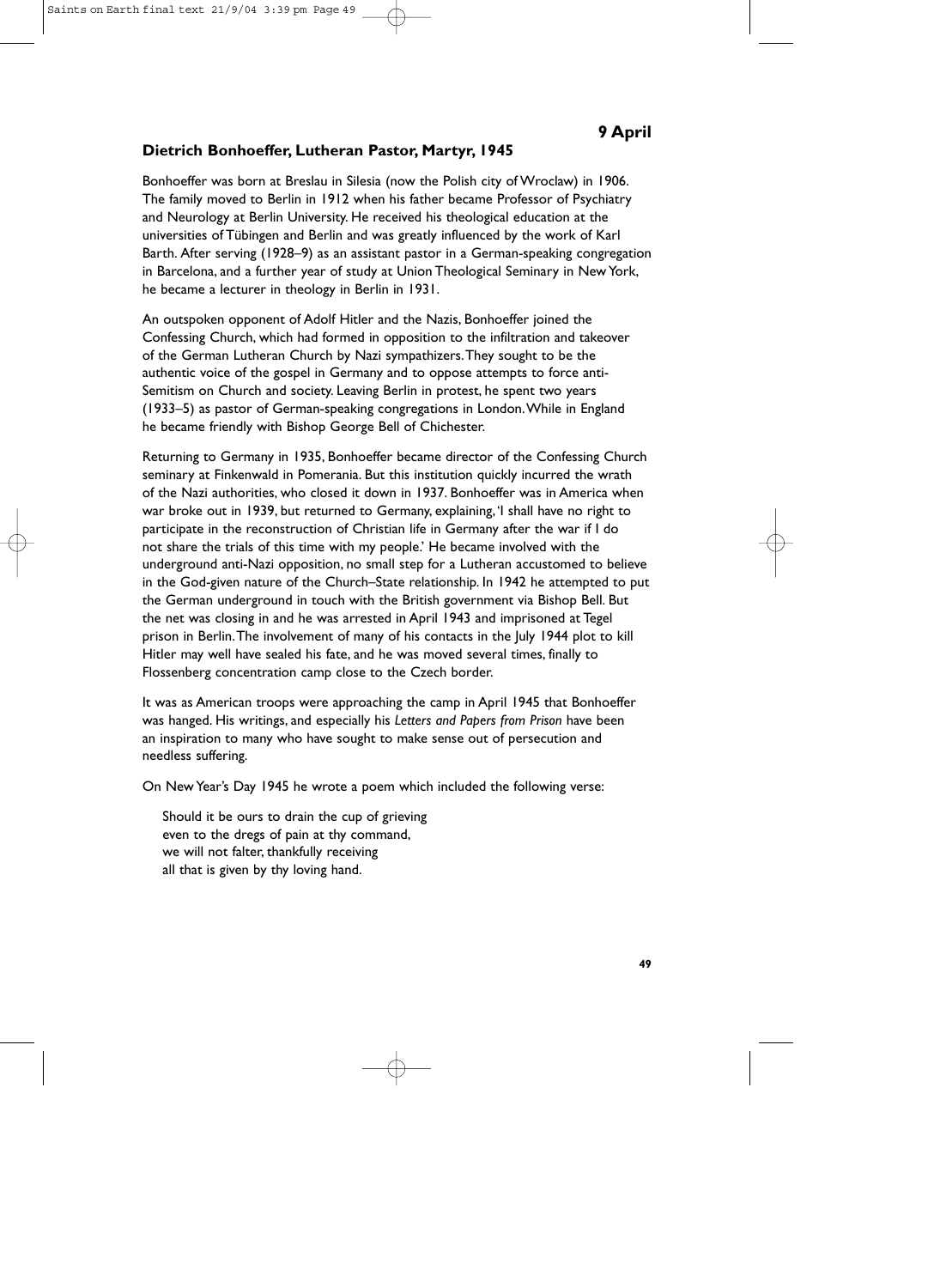#### **William Law, Priest, Spiritual Writer, 1761**

William Law was born at King's Cliffe, Northamptonshire in 1686 and educated at Emmanuel College, Cambridge. He was ordained deacon and became a Fellow of the college in 1711.With the accession to the throne of the Hanoverian George I in 1714 Law refused to take the Oath of Allegiance and so lost his Fellowship. He allied himself with the Nonjurors (who had split from the Church of England in 1689 for refusing to take the Oath of Allegiance to William and Mary) and was eventually ordained priest in 1728. In1727 he became a private tutor for ten years and then retired to his native King's Cliffe. Here he involved himself in the work of schools and almshouses and other charitable works, living in great simplicity as an expression of his faith until his death in 1761.

Law's greatest contribution to English spirituality was by his writing, the titles of his books giving an indication of his concerns: *Christian Perfection*, *The Spirit of Love*, *The Spirit of Prayer*, and *A Serious Call to a Devout and Holy Life*.This last book, published in 1728, quickly became a spiritual classic and is still in print today. Again, the title summarizes the contents: God calls Christians to complete obedience to him in a Christ-centred life.

The immediate influence of the book was considerable and it profoundly influenced many – among them John Wesley, Charles Wesley (see 24 May), George Whitefield, Henry Venn (see 1 July) – who were to be leaders of the evangelical revival. Indeed, John Wesley published extracts from the book in 1744, introducing it to a wider audience. *A Serious Call* is reckoned to have had more influence than any English post-Reformation spiritual work other than *Pilgrim's Progress*:

If we are to love our enemies, we must make our common life a visible exercise and demonstration of that love. If content and thankfulness, if the patient bearing of evil be duties to God, they are the duties of every day, and every circumstance of our life. If we are to be wise and holy as the new-born sons of God, we can no otherwise be so, but by renouncing everything that is foolish and vain in every part of our common life. If we are to be in Christ new creatures, we must show that we are so, by having new ways of living in the world. If we are to follow Christ, it must be our common way of spending every day.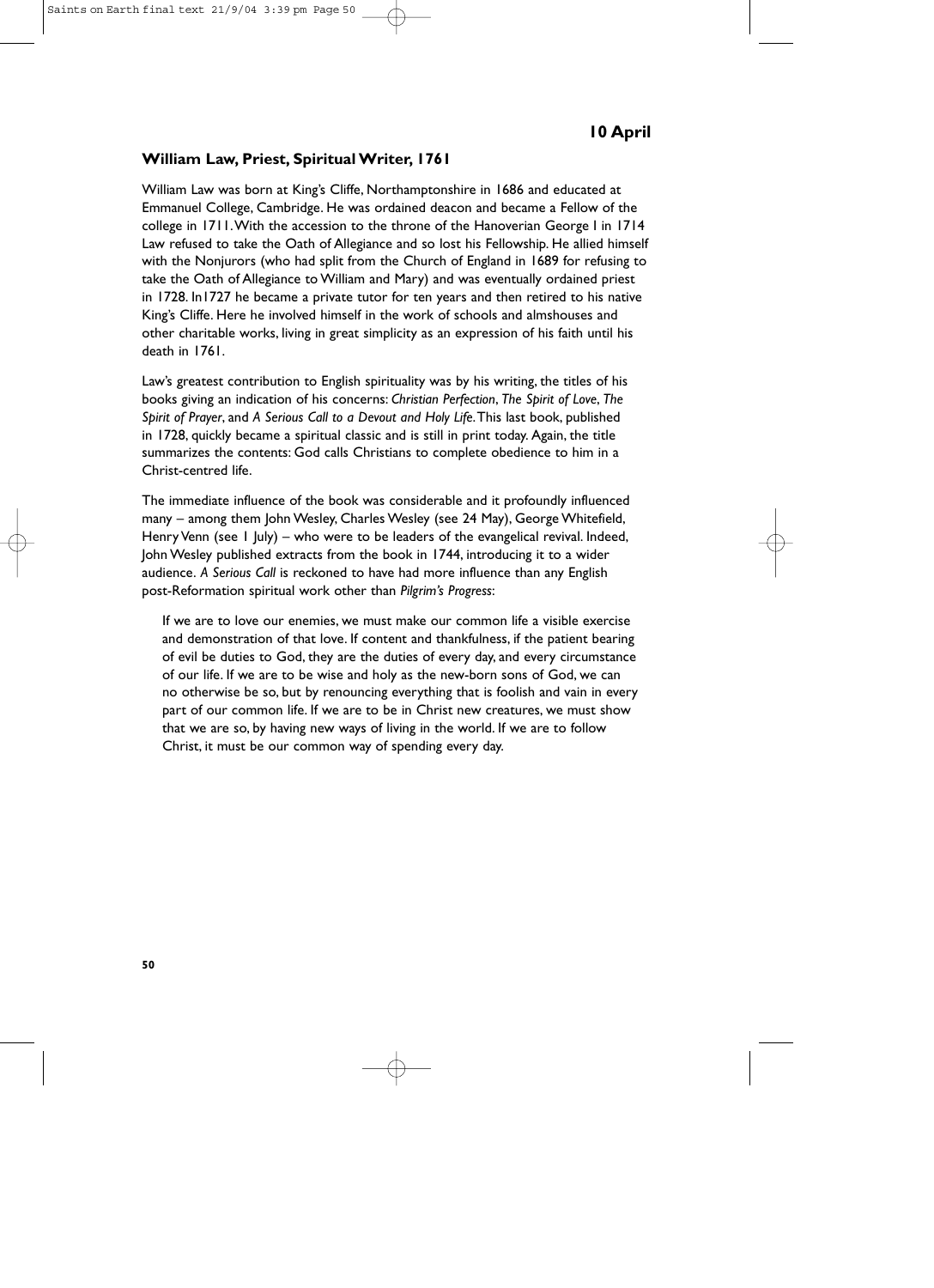# **William of Ockham, Friar, Philosopher,Teacher of the Faith, 1347**

William was born at Ockham, near Woking in Surrey in 1285. He entered the Franciscan order, and initially studied and taught at Oxford.

With society becoming more cash-based and the feudal system disintegrating and eroding,William was part of a society that saw little of value in the past, and saw the present as having an authority of its own.This negative approach to the past was to lead him into difficulty with papal authority, whilst his recognition of the role of the present led to him stretching the thought and understanding of both Church and society. He has been called the 'first protestant' for his continual protest against corruption and over-complication of the rules of faith, and for his rejection of a form of authority that gained legitimacy from the past.

William never progressed beyond the 'inceptor' (beginner) level of the Franciscan order, probably because the Chancellor of Oxford University accused him of heresy in 1323.This heresy involved a questioning of the authority of the Pope.The accusations led to William being examined by a papal commission which eventually censured 51 propositions from his works, but did not formally discipline him.

In 1327 a dispute occurred concerning Franciscan poverty. Some Franciscans (known as the Spiritual Franciscans) were seeking to follow the way of absolute poverty as demanded by Francis' rule.This ideal was condemned by Pope John XXII as a heresy. William was summoned to the papal court at Avignon and asked to investigate the matter. He concluded that it was Pope John XXII who had taken a heretical position. As a consequence of his conclusions William was forced to flee from the court, to Bavaria, where he stayed until 1347.Whilst in Bavaria,William wrote several works arguing against the Pope's position on Franciscan poverty. He was never fully reconciled to the Church and he died in Bavaria in 1347.

William was a critical theologian, and an independent thinker, who stretched boundaries and introduced new concepts whilst holding onto the spiritual traditions of the Franciscan order. His thought greatly affected university teaching for a considerable time. His concept of 'Ockham's Razor', that is, the elimination of all hypotheses that are not absolutely essential (or that the simplest explanation is the best) was important for the development of a theory of justification that emphasized the individual person, rather than humankind as a whole.William was undoubtedly the most influential theologian of the fourteenth century.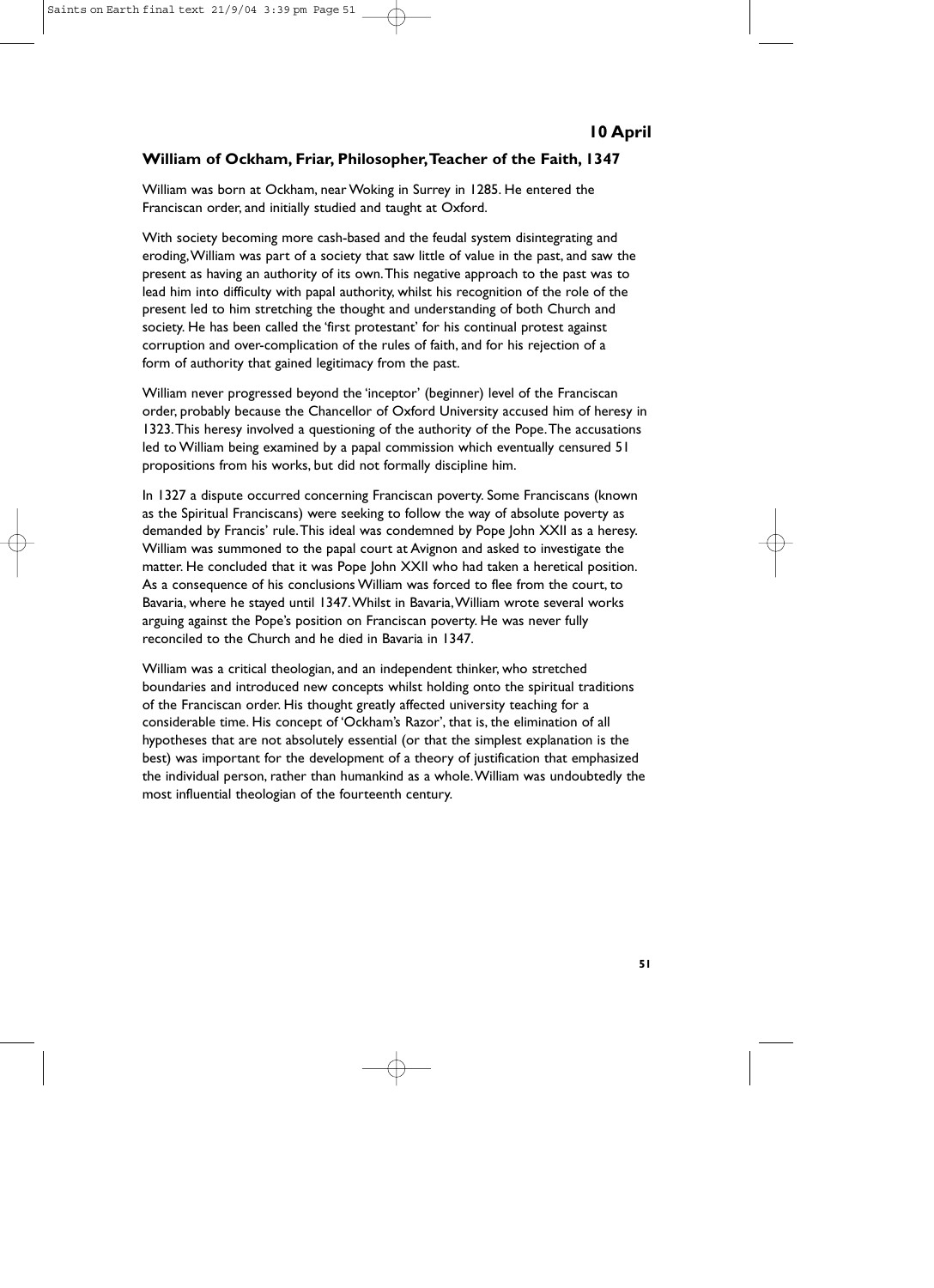# **George Augustus Selwyn, first Bishop of New Zealand, 1878**

George Augustus Selwyn was born in Hampshire and educated at Eton and St John's College, Cambridge. He became a Fellow of the college and was ordained in 1833. He served as curacy at Windsor while a private tutor at Eton. In 1841 he was consecrated Bishop of New Zealand and took up his duties the following year. He studied the Maori language on his long sea voyage, and was able to preach in it on his arrival. In fact Selwyn never saw himself as a colonial bishop and in the ten-year war between the Maoris and the European colonists, he managed to keep the confidence of both sides, making sure that the principle of full participation by Maori Christians in church government was affirmed at the New Zealand Church's first general synod in 1859.

Selwyn laid the foundations of the Church, not only in New Zealand, but throughout the islands of Melanesia.The New Zealand diocese extended from latitude 47 degrees South to latitude 36 degrees *North* (a clerical error in the Letters Patent). But Selwyn made no complaint and cheerfully accepted responsibility for the vast Pacific regions of the Melanesian and Polynesian islands as well as New Zealand. From 1848 he visited the islands, first on HMS *Dido*, later on the mission ship *Southern Cross*, from which this fearless exponent of muscular Christianity often swam ashore and made personal contact with the islanders.

A convinced Tractarian, Selwyn experienced difficulties in his relations with the Church Missionary Society in New Zealand. His understanding of episcopacy and mission led him to favour an alternative strategy, that rather than voluntary agencies missions should be an enterprise of the whole Church in its corporate capacity, led by bishops. This model came into increasing use by High Church missions as the century progressed. In 1852 Selwyn had noted in his diary that 'the careful superintendence of this multitude of islands will require the services of a missionary bishop, able and willing to devote himself to this work'.Thus, in 1854, he founded the Melanesian Mission and recruited John Coleridge Patteson to lead it. By 1861 the diocese was ready for division with Selwyn relinquishing authority in Melanesia to Patteson as the new missionary bishop.

In 1867, Selwyn was persuaded to become Bishop of Lichfield. It was with some reluctance that he returned to England the following year, and served at Lichfield until his death on 11 April 1878. Selwyn College was founded in his memory at Cambridge in 1881.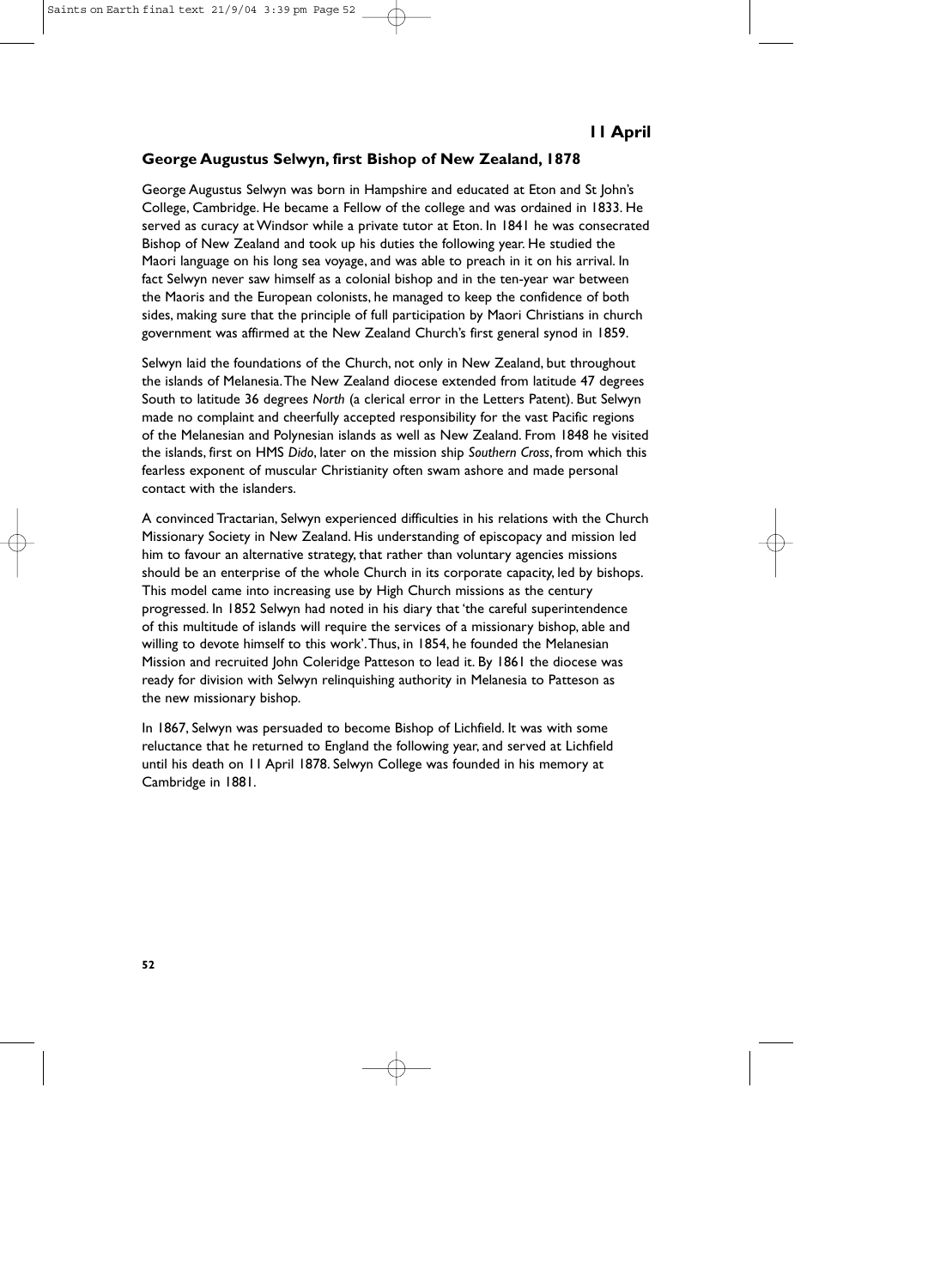# **Isabella Gilmore, Deaconess, 1923**

Born in 1842, Isabella was the sister of William Morris, and was brought up in a privileged home on the edge of Epping Forest. In 1860 she married a naval officer, Lt Arthur Gilmore. In 1882 Arthur died suddenly and Isabella, though in no financial need, found herself without a clear purpose in life. Her strong sense of duty led her towards the newly established nursing profession and she entered Guy's Hospital in London in order to train as a nurse.

Unexpectedly, in 1886 she was approached by Bishop Thorold of Rochester to pioneer deaconess work in South London. After much initial reluctance she agreed and together they planned for an order of deaconesses along the same lines as the ordained ministry. Isabella was ordained deaconess in 1887 and took charge of the newly-founded Diocesan Deaconess Institution, first at Park Hill in Clapham then in more spacious premises appropriately named 'The Sisters' (later renamed 'Gilmore House' in her memory) on the North Side of Clapham Common. She later provided out of her own pocket for the building and furnishing of a chapel by Philip Webb.

She served for 19 years as head of the Rochester deaconesses, earning a reputation as a both a strict disciplinarian and a tireless worker with the poor.William Morris said of his sister,'I preach socialism, you practise it'.

Isabella described the kind of deaconesses she was looking for:

I want first and foremost women whom the spirit of God has entered into, whose one desire is to live a Christ-like life, not for themselves, not for their own reward, but for the coming of his Kingdom.

While she had nothing against the growth of sisterhoods in the Church of England she was convinced that the deaconess order was entirely different and that the two concepts should not be mixed. She keenly advocated what she called her 'Rochester lines' of deaconess service with no community vows in addition to those taken at ordination (this pattern contrasted with the deaconess sisterhoods of Elizabeth Ferard in North London – see 18 July) and this served to emphasize the ministerial role which she saw as essential to the order of deaconesses. Isabella herself retired in 1906 and moved to Reigate. Here she kept in personal touch with her former trainees all over the world, and had the satisfaction of seeing the deaconess order become an integral part of Anglican ministry. She died at Parkstone at the age of 80.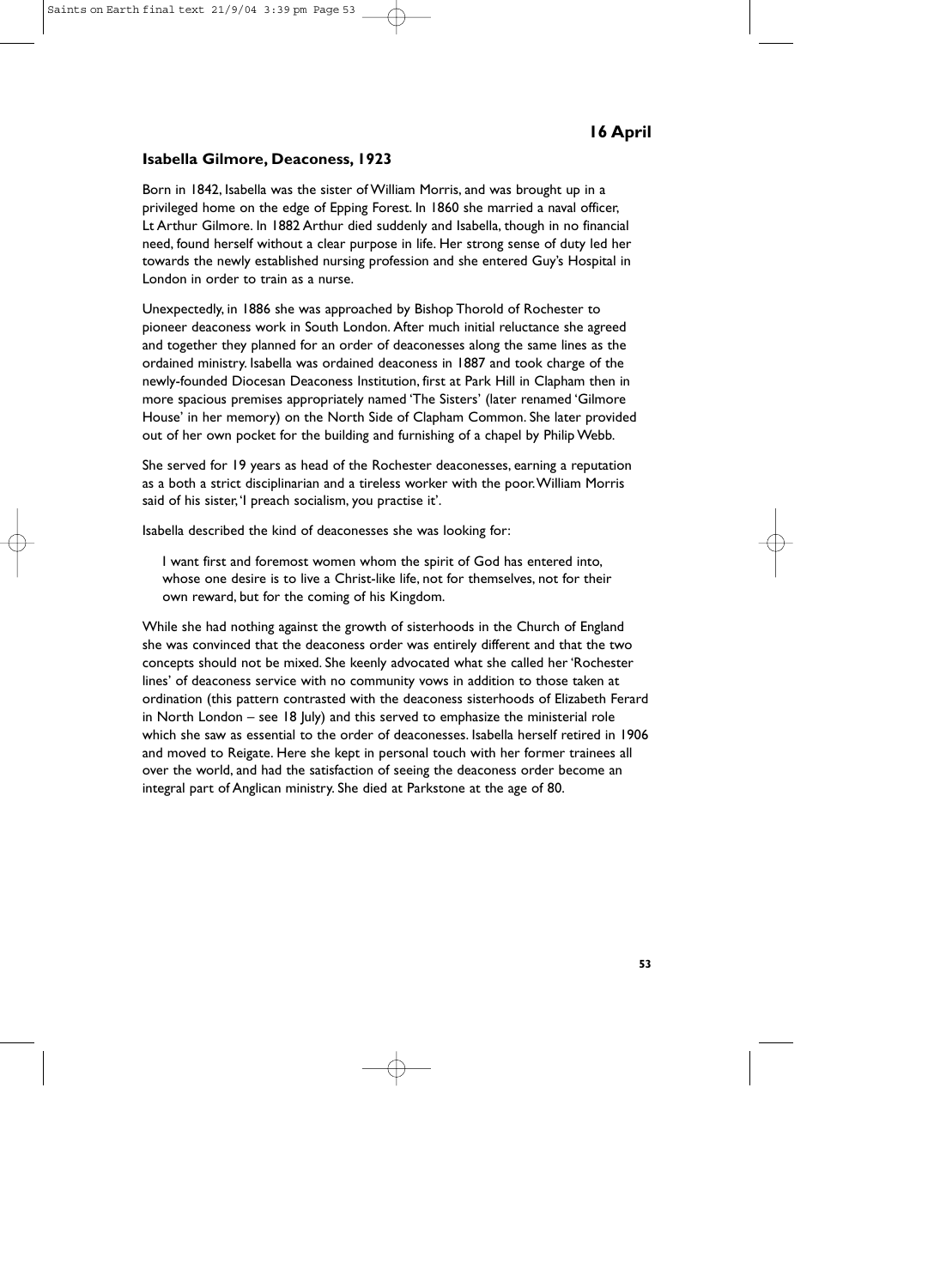# **Alphege, Archbishop of Canterbury, Martyr, 1012**

Alphege was a monk from the monastic community at Deerhurst, and for some years was a hermit near Glastonbury. He became Abbot of Bath before succeeding Ethelwold as Bishop of Winchester in 984. During this time he was known for both his frugal lifestyle and his generosity to others.

The early part of the tenth century was the second major period of Viking raids against England. In 954 King Ethelred the Unready sent Alphege as a peace envoy to the Danes. (Unready does not mean that Ethelred was always unprepared, but rather that he would not accept 'rede' or counsel from his advisers.) This was a mission that was initially successful for both State and Church, bringing peace. In 1006, Alphege became Archbishop of Canterbury.

However, in later years Danish invasions increased, and the south of England was largely overrun by the Vikings. In 1012 Canterbury was surrounded and captured by Vikings who were aided by the treachery of Archdeacon Elfmaer. Alphege was imprisoned and a ransom was demanded for him from his citizens.The sum required was far greater than anything the tenants of the Canterbury estates were able to pay. Alphege, known as a man of justice and charity, refused to allow himself to be ransomed for such a vast sum of money. Infuriated, and in a drunken frenzy, the Danes murdered him, cutting his body to pieces with an axe.As news of his death spread Alphege came to be thought of as a national hero. According to tradition the parish church of St Alfege (sic) in Greenwich was built on the site of his martyrdom.

Alphege is remembered as a martyr because he gave his life standing up for Christian justice. He sought the good of others over that of himself, and forbade others to suffer in order to save him.

# **21 April**

# **Anselm, Abbot of Le Bec, Archbishop of Canterbury, Teacher of the Faith, 1109**

Anselm was an Italian-born Norman monk, who became one of the most important thinkers and writers of the medieval Christian Church.

He was born in Aosta in the far north of Italy in 1033, and, after the death of his mother, suffered at the hands of his father. He left home in 1056 on a journey that led him from Italy to Burgundy and eventually to the monastery of Le Bec in Normandy. The prior of the monastery was Lanfranc (see 28 May), one of the foremost Christian thinkers of the time. Anselm studied under him for ten years, paying great attention to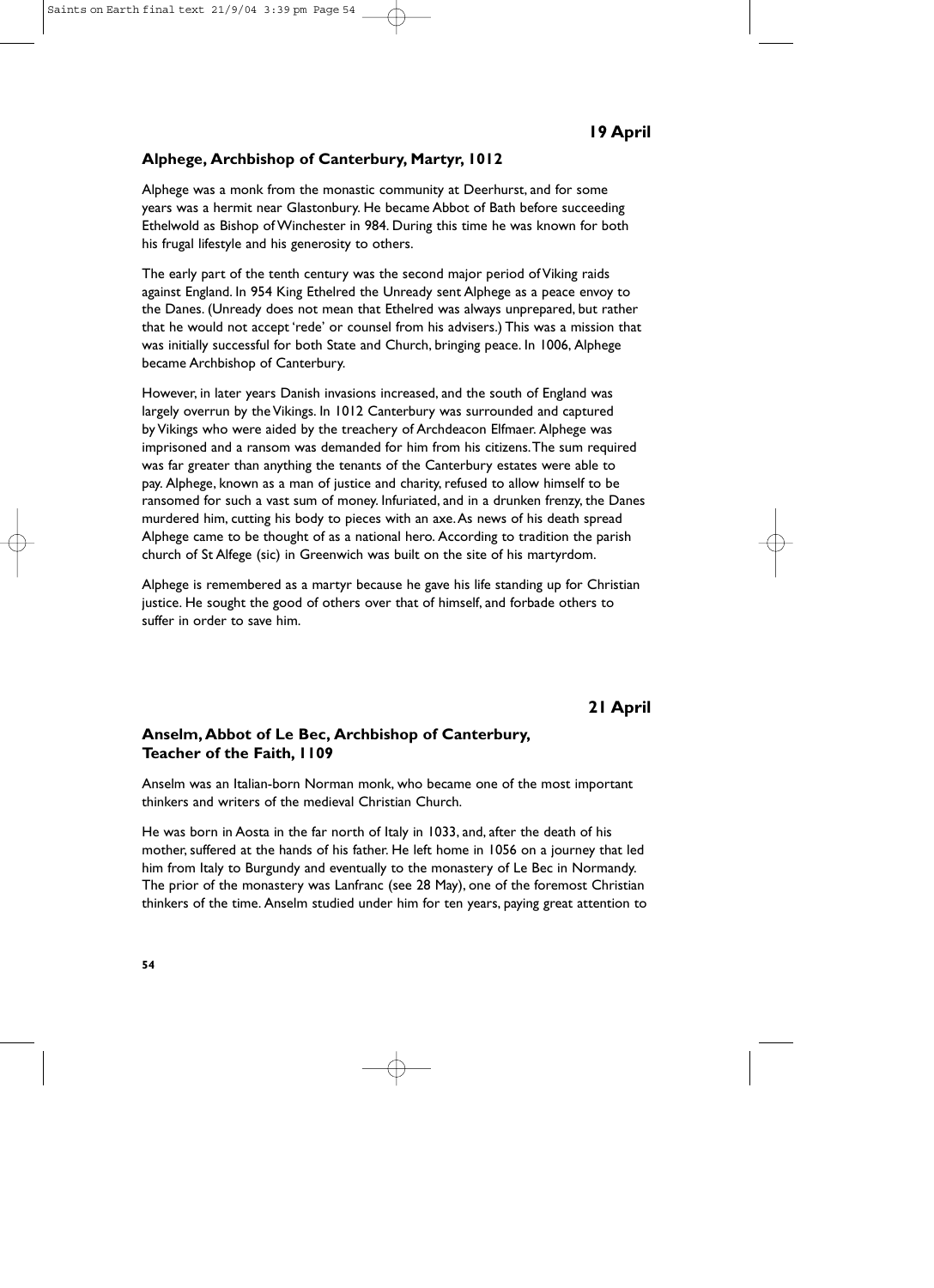the work of Augustine. Anselm eventually succeeded Lanfranc as prior when he was appointed Archbishop of Canterbury in 1070. Anselm became Abbot of Le Bec in 1078.

After Lanfranc's death Anselm succeeded him once again, becoming Archbishop of Canterbury in 1093. Anselm only reluctantly agreed to take up the position, such was his attachment to the monastery at Le Bec, and such was his distrust of the English King William Rufus.This was with good reason, as William had blocked Anselm's appointment for four years after the death of Lanfranc.Theirs was an ambiguous relationship, and Anselm and William clashed on several matters over the years, most notably over papal authority and jurisdiction. Anselm was unwavering in his support of the Pope, and this was to lead to his exile to Italy in 1097 until the death of the king in 1100, and then again in 1103 under King Henry I. Only papal intervention brought peace and the resulting compromise left the Crown with the responsibility for the selection of bishops, and the Church with responsibility for investiture with the symbols of authority.

Anselm contributed much that was original to Christian thought, especially in the areas of philosophy and spirituality. He made an original contribution to the debate on the nature of the Atonement in *Cur Deus Homo* (*Why God became Man*). His proposal of the 'perfect satisfaction' of God through the cross has been, and still is, extremely significant in the development of Christian thought. His argument for the existence of God (the ontological argument) is still influential. Anselm's original spirituality was evident in his 'Prayers and Meditations' which introduced a new style of devotional literature in which a meditation upon a saint relates both to Christ and to the individual praying.

His writings combine personal and spiritual experience with theological argument. Anselm is honest and clearly wrestles with doubt and anxiety in his work. He left to the world a spirituality in which the painful reality of humanity was balanced by the intense hope of the crucifixion and the self-sacrifice of God. Anselm reveals an intense self-knowledge, and a real awareness of the eternal within the Christian faith.

> O Lord our God, grant us grace to desire You with our whole heart; that, so desiring, we may seek, and, seeking, find You; and so finding You, may love You; and loving You, may hate those sins from which You have redeemed us.

> > *A Prayer of St Anselm*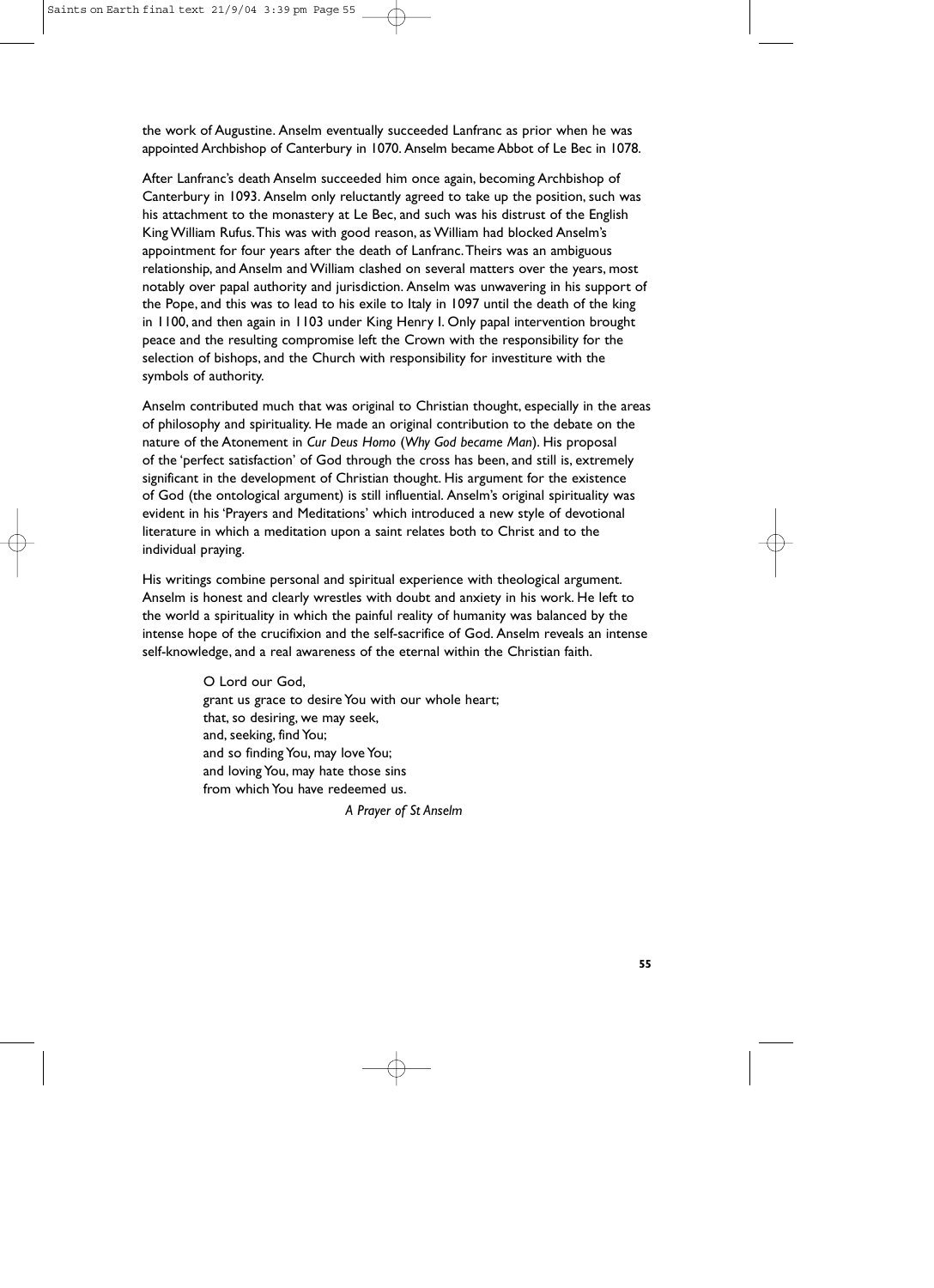# **George, Martyr, Patron of England, c.304**

George is remembered as a martyr; the details of his life have been lost in time, although fifth-century records attest his existence, and the beginning of his commemoration. In all probability George was a soldier, and a victim of the Diocletian persecutions in Lydda, in Palestine.The known facts of his life state that George, an officer in the Roman Army,'gave his goods to the poor, and openly confessed Christianity before the court'.

Diocletian was responsible for the most devastating and sustained persecution of the Early Church, from 303 to 304. Only his abdication prevented more permanent damage being sustained by the Church, and many unknown Christians, like George, would have given their lives for the sake of the gospel, and would have been remembered with gratitude from that time onwards.

The more popular stories of the life and death of George can be traced back to the eighth century.The slaying of the dragon is not connected with his name until the twelfth century, and it may be that the origin of this story is the Greek myth of Perseus slaying a sea monster. George's story was included in the 'Golden Legend' (1260), which became a popular source of 'history', and received widespread attention in the Middle Ages.

His popularity as a saint of national identity grew with the Crusades, and he became the patron saint of soldiers. Richard I called upon him for protection before the third Crusade in 1187, and a red cross on a white background became the 'uniform' of his crusaders and, in time, England's national flag. George was personified as the ideal knight. He was made patron of England in preference to Edward the Confessor by Edward II in 1347. Shakespeare added to the reputation of George in 1623, when he 're-created' Henry V's speech before the battle of Agincourt (1415) in which St George is invoked as a powerful ally of king and nation:

> Follow your spirit; and upon this charge, Cry,'God for Harry, England and Saint George!' *Henry V, Act III, Scene i*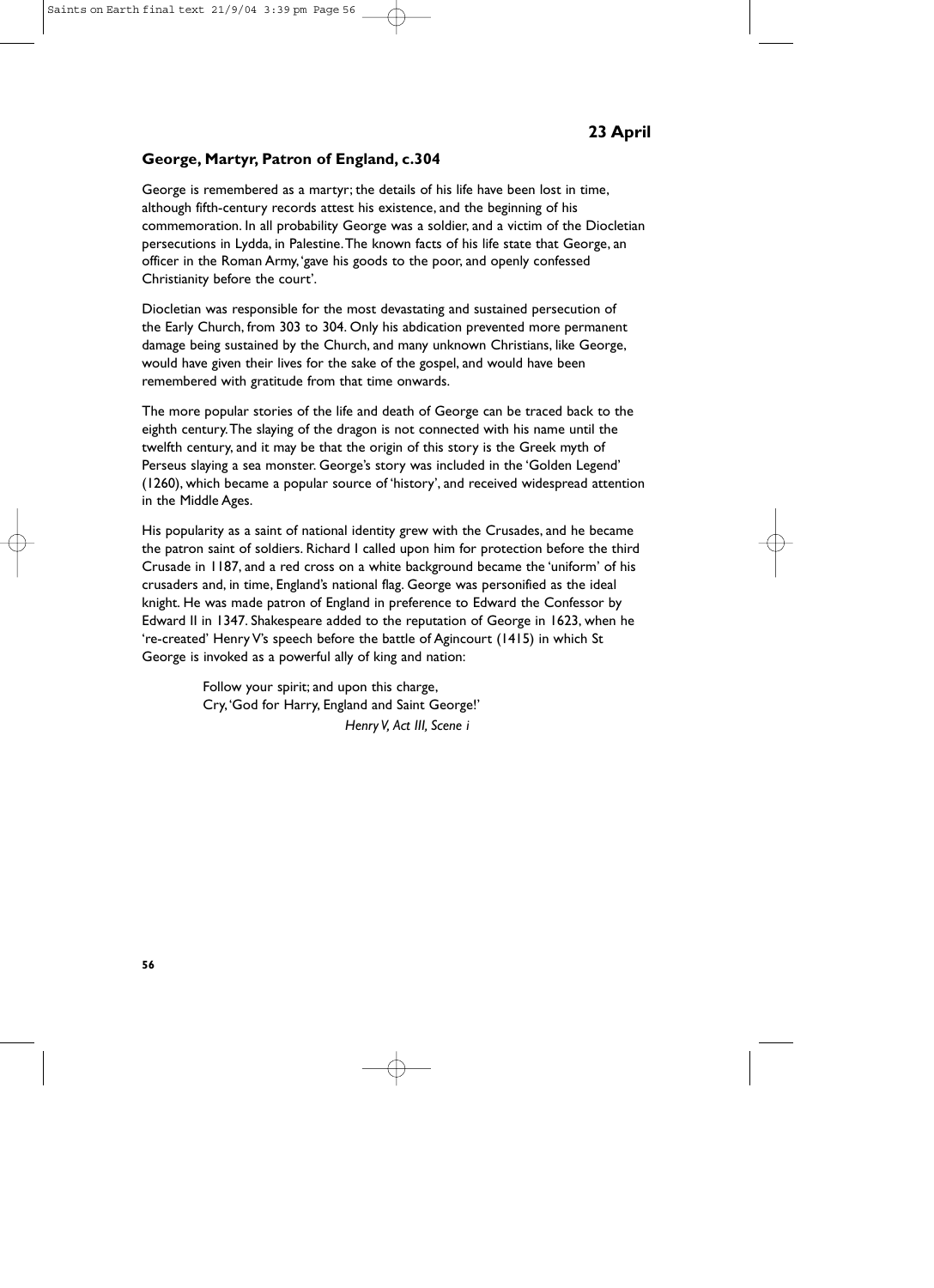### **Mellitus, Bishop of London, first Bishop at St Paul's, 624**

Mellitus, born of a noble family, was first a monk, and then abbot of a monastic community at Rome. He led the second group of monks sent by Pope Gregory the Great to evangelize Britain in 601.This group was sent to support the work of Augustine of Canterbury, who had been given the responsibility for the mission to the Anglo-Saxons earlier in 597. Mellitus was consecrated by Augustine in 604/5 as the first Bishop of the East Saxons and was based in London.

After an inauspicious start,Augustine's and Mellitus' missionary activity was modified by Gregory the Great. He instructed Mellitus to use the old Saxon temples as places of Christian worship. He was only to cleanse the temples and to remove the Saxon idols, not completely destroy them. As a result the Saxon temples became Christian places of worship, and old Saxon feast days were re-directed towards Christian celebrations. Bede reports that the Pope declared 'If the people are allowed some worldly pleasures . . . they will more readily come to desire the joys of the Spirit'. This instruction to Mellitus radically altered missionary endeavour throughout the Saxon regions, and had a profound effect on the spread of the gospel.

At the end of the sixth century Britain was a collection of independent Anglo-Saxon kingdoms – the Heptarchy.The southern parts of Britain were receptive to the particular form of Christianity spread by the Church of Rome.The rest of the country was more responsive to Celtic Christian influence. In spite of their similarities, political emphasis and difficult relationships led to division.Two key areas of Britain, Kent and East Anglia, proved to be a stronghold for the Roman interpretation of Christianity, yet it was with these areas that Mellitus was to encounter difficulty.

In 604 Mellitus was involved in a dispute with new kings of both Kent and the East Saxons who once enthroned ceased practising Roman Christianity and reverted to paganism instead. However, they both still demanded that Mellitus perform the Eucharist for them.This was unacceptable to Mellitus, and he refused. Accordingly he was banished from their kingdoms and he fled to Gaul in 616. He returned in 619 and in the same year became the third Archbishop of Canterbury.

A staunch follower of Roman Christianity, Mellitus attempted to secure the dominance of this interpretation of the faith in southern Britain, and stood against syncretism in the face of great pressure.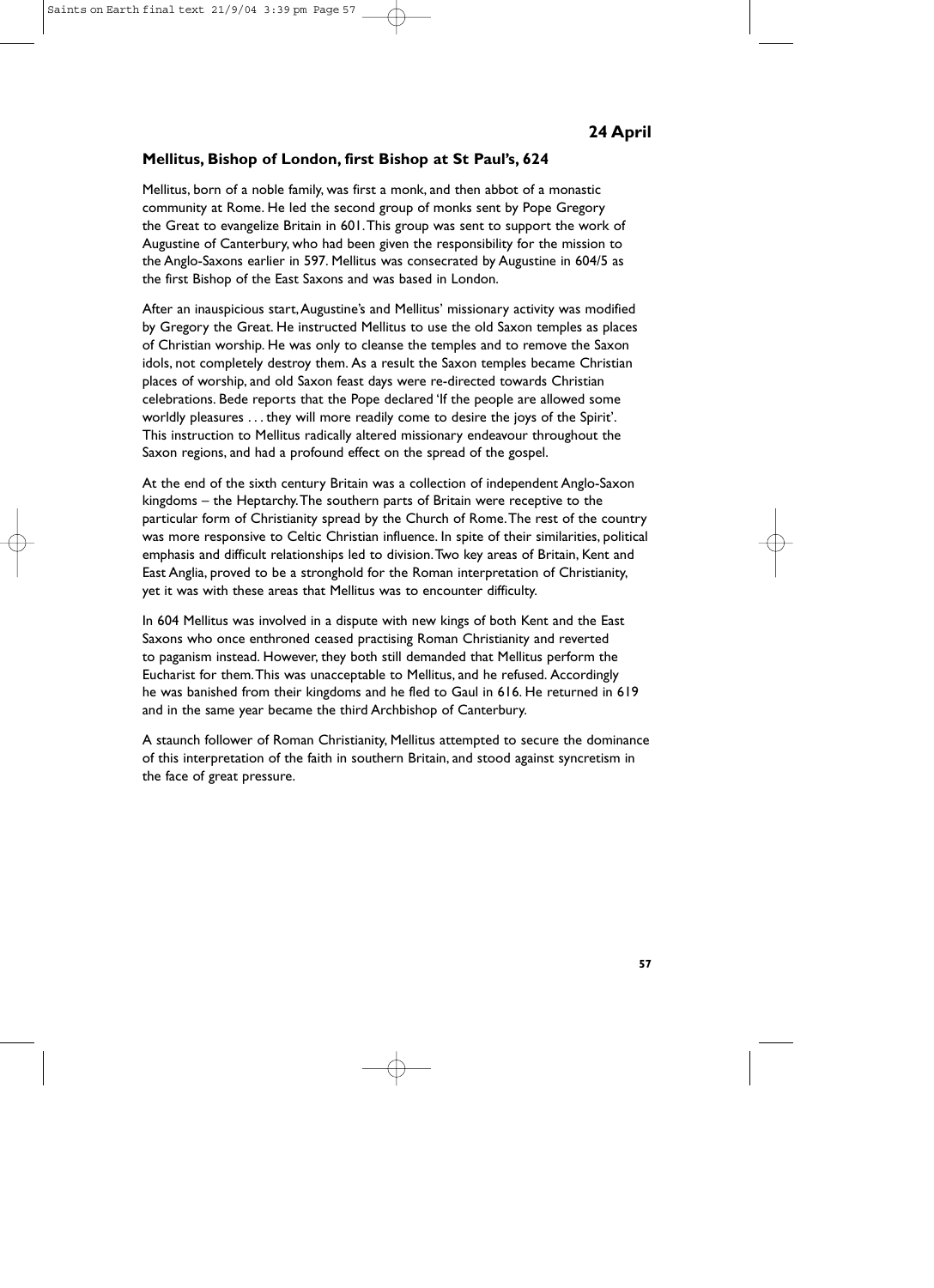### **Christina Rossetti, Poet, 1894**

Christina Rossetti, the youngest member of a remarkable artistic Anglo-Italian family, was born in London in 1830. A devout Anglican from an evangelical background, Christina and her sister became greatly influenced by the Tractarians and her sister Maria eventually entered the sisterhood of All Saints', Margaret Street.

Some of Christina's earliest work, written under the pseudonym 'Ellen Alleyne', was published in *The Germ,* the organ of the pre-Raphaelite Brotherhood. Her poetry reflected her Christian faith and also a pervading sense of melancholy, both strong facets of her character. She also wrote fantasy poems and pieces for children, for example her 1862 work, *Goblin Market*. But this can also be interpreted as a religious allegory with themes of temptation, sin and redemption clearly apparent.

She gave up the prospect of marriage for religious reasons. She broke off her engagement to James Collinson in 1850 when he became a Roman Catholic and in 1866 she turned down a proposal from James Bagot Cayley. Not surprisingly the themes of renunciation of earthly love and the habitual Victorian concern with death are also recurring themes, particularly in her later poetry. Her poetry is recognized by critics as having a high degree of technical perfection and encompasses a wide range of styles and forms.Two Christmas carols, *In the bleak mid-winter* and *Love came down at Christmas*, remain popular today and are in many hymn books. At one point she was considered as a possible successor to Tennyson as Poet Laureate.

When her father's failing health and eyesight forced him into retirement in 1853, Christina and her mother attempted to support the family by starting their own school, but it was a short-lived venture. Her brother Dante's breakdown in 1872 and death ten years later affected her deeply. She herself suffered from chronic ill-health in later life and became something of a recluse. She developed cancer in 1891 and died three years later. Shortly before her death she published the poem 'None other Lamb', later put to music as a hymn:

> None other Lamb; none other name, None other hope in heaven or earth or sea, None other hiding-place from guilt and shame, None beside Thee.

My faith burns low, my hope burns low, Only my heart's desire cries out in me, By the deep thunder of its want and woe, Cries out to Thee.

Lord,Thou art life, though I be dead, Love's fire Thou art, however cold I be: Nor heaven have I, nor place to lay my head, Nor Home, but Thee.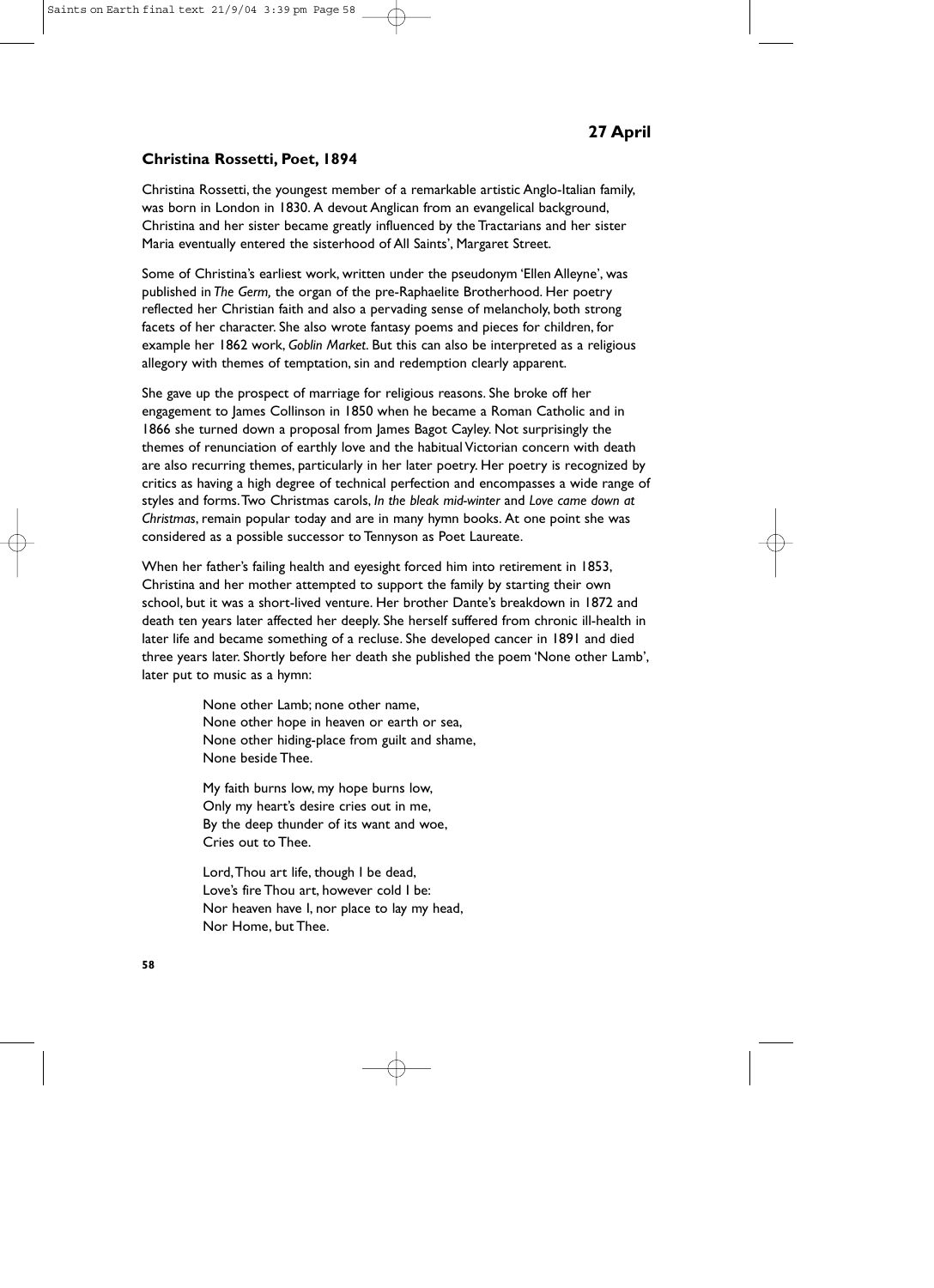# **Peter Chanel, Missionary in the South Pacific, Martyr, 1841**

Born of humble parentage at Cuet in the Ain department of France in 1802, Peter Chanel was ordained priest in the Roman Catholic Church in 1827. Routine parish ministry occupied him for some years, but his imagination was fired by reading the letters of missionaries in far-away lands and in due course he himself offered for missionary service, joining the Society of Mary (the Marists) in 1831. In 1836 he embarked for the South Pacific.

He was assigned by his bishop to the island of Futuna, in the New Hebrides (today Vanuatu) and landed in 1837, the first Christian missionary to set foot there. In common with many Pacific islands cannibalism and endemic inter-tribal warfare had reduced its population to a few thousand by the time Chanel landed there.

Despite the difficulties of mission work among such savagery, Chanel laboured faithfully amid the greatest hardships, learning the native language, attending the sick, baptizing the dying and gathering around him a small band of Christian converts and a larger group who were being taught the rudiments of the Christian faith. European missionaries were always vulnerable in such situations but Niuliki, the chief, initially gave Chanel his support and even declared him 'taboo', so that he was not harmed; but his attitude changed when he saw the decline of tribal religion and, what was even worse, the conversion of his son and daughter.

With the chief's apparent agreement, a plot against Chanel was put into practice by Musumusu the Prime Minister. At dawn on 28 April, 1841 the mission compound was attacked and after a number of the converts who were caught unawares were wounded, Chanel's hut was attacked and he was battered to death, his head being split by a blow from an adze.

But as so often, before and since, the blood of the martyrs proved to be the seed of the Church and two Marist missionaries resumed Chanel's work the following year with remarkable results. At the same time Chanel's remains were exhumed and taken back to France. Chanel was beatified by Pope Leo XIII in 1889 and is revered in the Roman Catholic Church as the proto-martyr of Oceania, though in fact his death took place some eighteen months after the martyrdom of John Williams of the London Missionary Society at Dillon's Bay on the nearby island of Erromanga.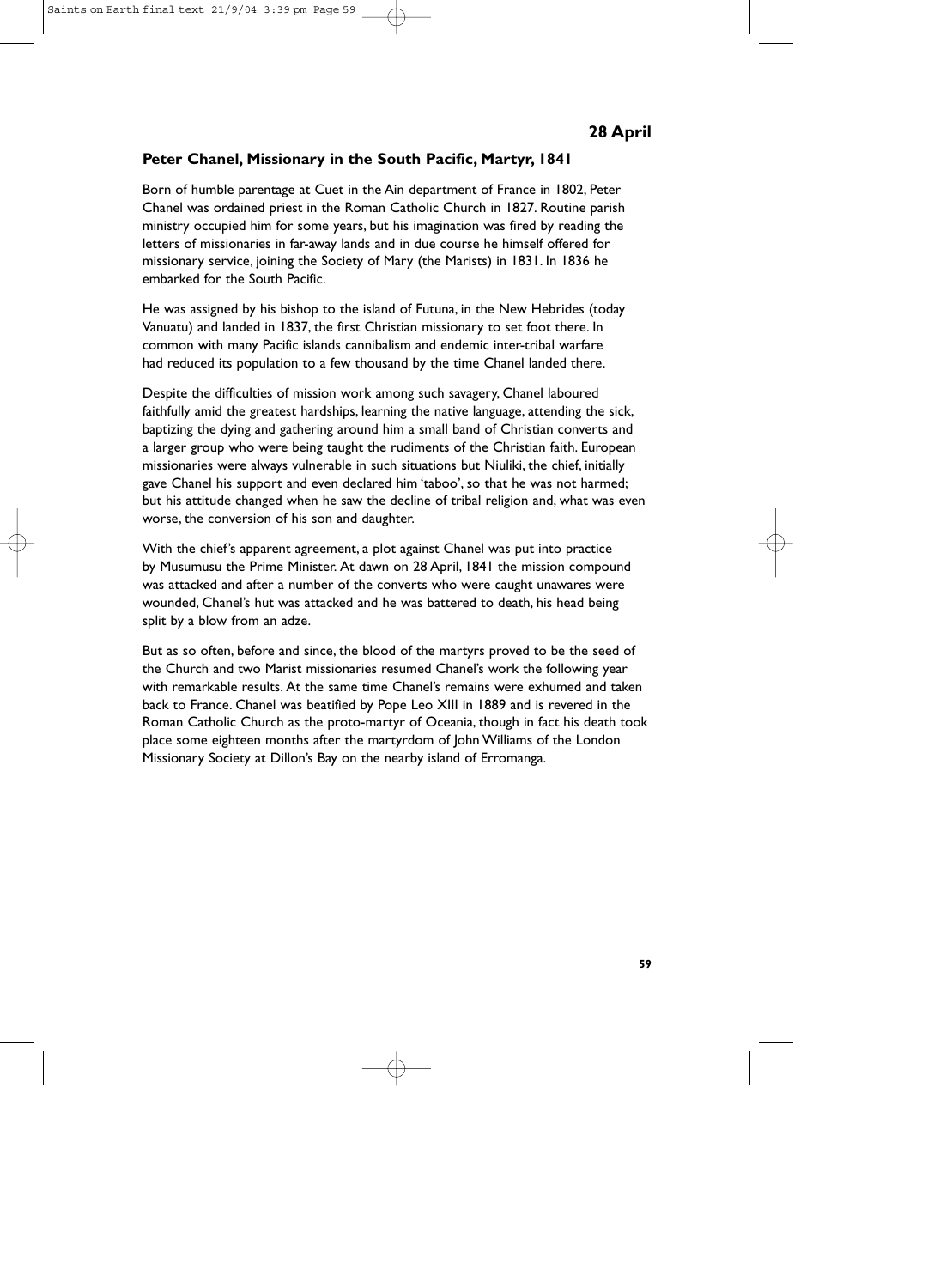### **Catherine of Siena,Teacher of the Faith, 1380**

Born at Siena in Italy in 1347 Catherine was the 23rd of 25 children. From an early age she was known to want to lead a life of prayer and penance, despite opposition from her parents and family. She refused marriage, and instead opted for a life of solitude. She joined the Dominican order as a Tertiary (lay volunteer) at the age of 16. She lived in solitude for three years, until she felt a call to leave her seclusion and care for the poor.

As Catherine became involved for caring for the sick, a diverse group of followers, both men and women, clerical and lay, gathered around her.This group soon became known for their desire for reform of the Church, their call for a life of total devotion to God, and their focus upon the crucified Christ. Unsurprisingly this group attracted criticism as well as praise wherever they went.

Catherine was a great correspondent, but had to dictate all her letters as she never learned to write herself. She wrote a 'Dialogue' in which explained her beliefs and expounded the sense of devotion to the crucified Christ that so ordered her life.This work was dictated to others when she was in a state of prayer and ecstasy.

Eventually, as her calls for reform went unheeded, Catherine became more and more involved in the political life of the Church. She acted as a peacemaker between Church and State when relationships deteriorated.The schism of 1378, when rival popes were elected after the death of Gregory XI, saw Catherine attempting to intervene and bring clarity to the situation. She supported Urban as the genuine Pope, although she was not unafraid to challenge him on his more extreme and unbending attitudes to the Avignon papacy.

She died, of a stroke in 1380, before the papal split was resolved. Her devotion to Christ is evident throughout her 'Dialogue':

The soul begins to lose fear, knowing that fear alone is not sufficient to give eternal life.And so the soul proceeds, with love, to know itself and God's goodness within, and begins to take hope in God's mercy in which the heart feels joy. Sorrow for grief, mingled with the joy of hope in mercy, causes the eye to weep, and these tears issue from the very fountain of the heart.

*The 'Dialogue' of St Catherine of Siena*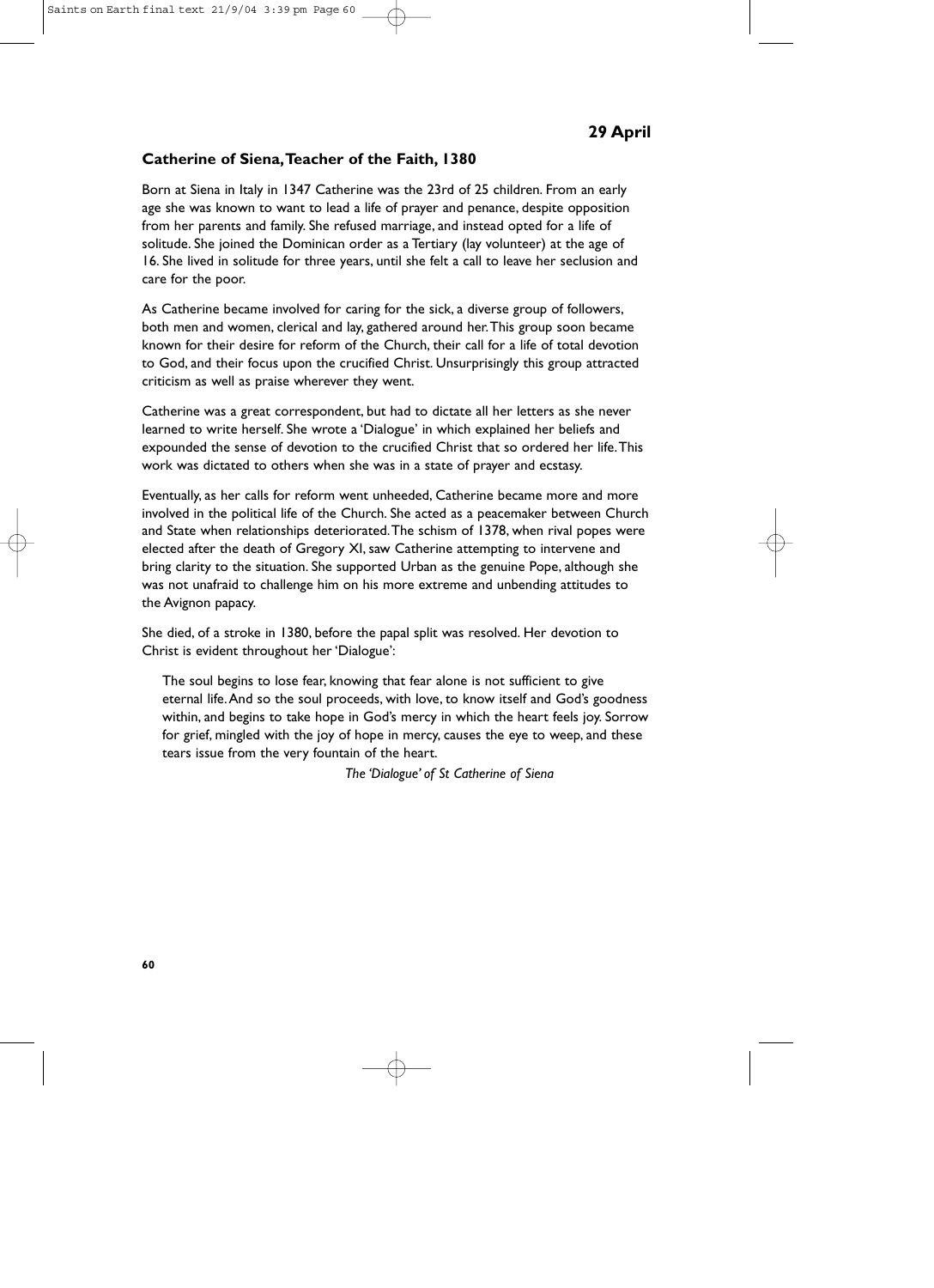# **Pandita Mary Ramabai,Translator of the Scriptures, 1922**

Born into a high-caste Indian family in South Kanara in 1858, Ramabai was taught Sanskrit by her father, an expert on the language. But she lost both her parents during a pilgrimage to South India in 1874 and had to fend for herself, travelling with her bother to sacred Hindu shrines, where she recited Sanskrit poetry to the crowds. She ended up in Calcutta and it was there that she was accorded the then novel title of Pandita ('mistress of learning'), so unusual in Indian culture was an educated woman with such linguistic skills.

She challenged traditional Indian culture by making calls for female emancipation and by marrying a man of a lower caste. But her marriage was short-lived and she was left a widow with no status and with a small child to care for.This experience gave her an insight into the sufferings of Hindu women and widows less privileged than herself.

In Bengal she encountered Christian believers and finding that Hinduism, with its expectation of resigned suffering was no help to her, studied the Bible and Christianity. At the same time she opened welfare and education centres and campaigned to improve the political situation of widows and women in general. Invited to England by Anglican nuns – the Wantage Sisters – for further education, she and her daughter were baptized there.

Returning to India she continued her work, extending it to unmarried mothers and young girls. She was criticized by Hindus for denying her roots and by Christians because conversion of the people she worked with was not a major priority. She had no time for denominational in-fighting and based her faith on the lesus of the Bible and sought to express it in an authentically Indian way.

In 1891 she experienced an evangelical conversion and added evangelism to her social work. Her main sphere of work was the administration of the Mukti Institution which she had founded at Kedgaon near Poona (Pune). Opening as a small school, it quickly developed into a much larger institution where lower-caste women, widows and orphans found care and support.This demonstration of practical Christianity resulted in many of the women becoming Christians.

But Ramabai never turned entirely away from her scholarly upbringing and, in addition to her work amongst women in need, she lectured widely on social issues and translated the Bible into the Marathi, the language of educated Hindus. She died in 1922.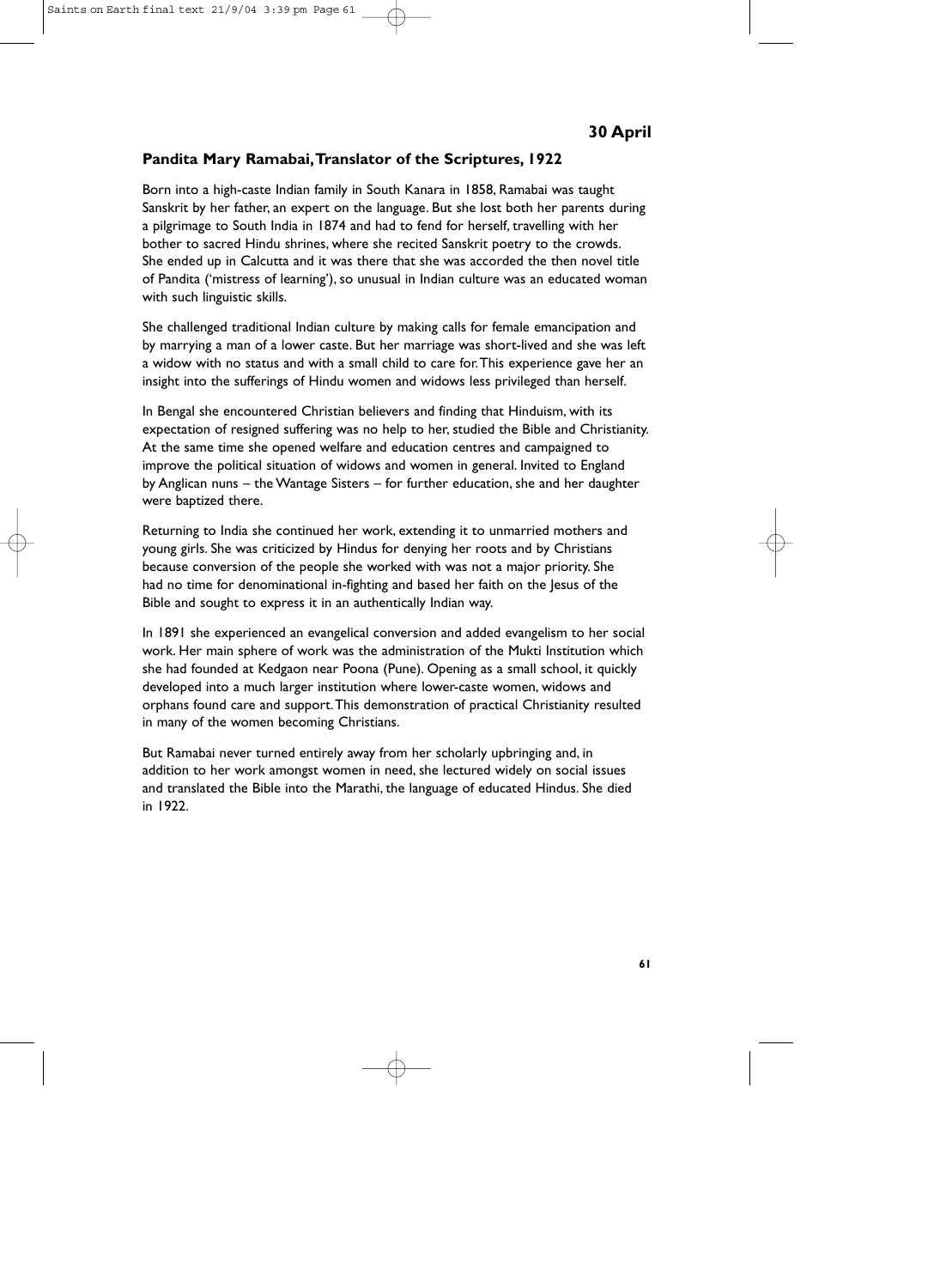# **Athanasius, Bishop of Alexandria,Teacher of the Faith, 373**

Athanasius was born and educated in Alexandria, a city of cultural diversity and academic excellence. He became a Christian in his youth, whilst undergoing a classical education. He became secretary to Alexander, bishop of the diocese, with whom he attended the First Ecumenical Council at Nicaea in 325. He somewhat controversially succeeded Alexander as bishop in 328.

Controversy and conflict surrounded Athanasius throughout his life.This controversy mainly concerned the Arian movement which taught that Christ was not fully God. Athanasius was an avowed anti-Arianist, and leader of the defence of Nicene orthodoxy, arguing vehemently in favour of the full divinity of Christ.This allegiance to the Nicene cause meant that Athanasius spent much of his time in exile, as different Arian sympathizers, emperors and bishops campaigned against him. He was exiled four times, by four different emperors. Initially deposed in 335, he returned to Alexandria on the death of the Emperor Constantine in 337, but was exiled again in 339, this time to Rome. He was restored in 346, but exiled for the third time in 356, returning to the city in 362. His fourth and briefest exile occurred in 365–6, when the pagan Emperor Julian tried to eradicate Christianity from the Empire. Athanasius greeted the news of Julian's enthronement, and his own impending exile, with the words 'It is only a little cloud. It will soon pass.' Julian died in battle in 366, and Athanasius returned to the city of his birth, where he remained for the rest of his life.

As Bishop of Alexandria he was the Church's greatest and most vociferous opponent of Arianism, and a staunch defender of the Christian faith as proclaimed at Nicaea. He never ceased teaching the deity of Christ. From 361 Athanasius sought to clarify the various theological terms that were used within the debate. He also argued for the deity of the Holy Spirit. He was greatly supported by monks and was partly responsible for the spread of monasticism to the Western Church, through his biography St Antony (see 17 January).

Athanasius is remembered chiefly as a theologian and defender of the faith. He was concerned to protect the deity of Christ, stressing that the Incarnation was a saving act, as deity joined humanity, and that Christ's life was as much a part of his sacrifice as was his death upon the cross.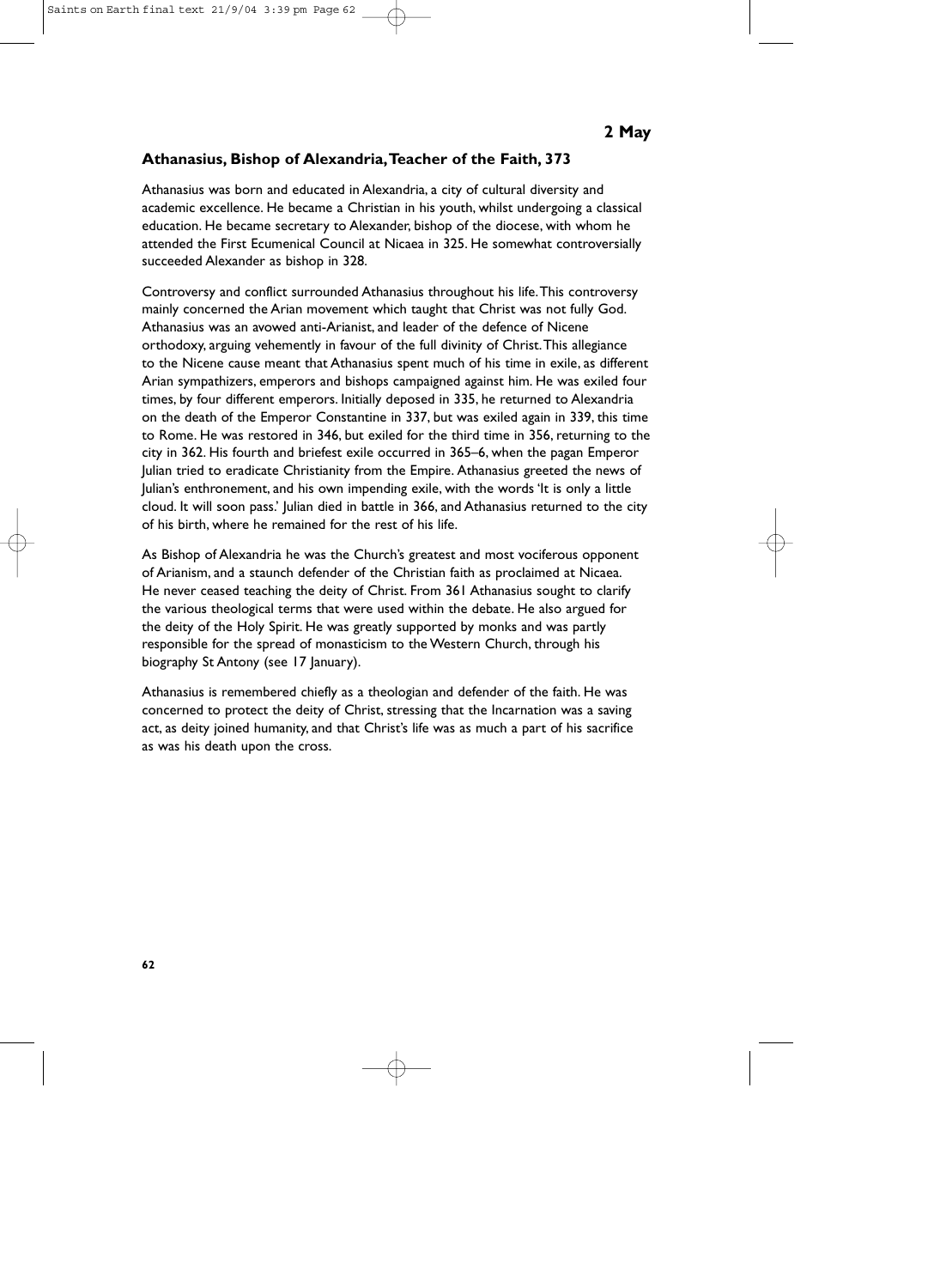## **Julian of Norwich, Spiritual Writer, c.1417**

Julian was born in 1342 and her life is something of a mystery. It has been argued that she had been married and widowed before becoming a recluse.What is known for certain is that at the age of 30 Julian fell ill, and just when she thought she had reached the point of death her pain vanished and she received 16 visitations. Julian wrote these down in what came to be known as the 'short text', before meditating on them and producing her 'long text' 20 years later.

Julian focuses upon spirituality and creation. She stresses that all things have their being through the love of God. She believes that we were loved from eternity.The high point of her spirituality is the cross and she shows a desire to enter into the sufferings of Christ. She is convinced that humanity was separated from God by sin, and is redeemed and reunited with God through Christ.

Julian places stress upon Christ as mother, as divine wisdom, but she does so with a distinctly Trinitarian understanding. One of the notable features of Julian is that her theology determines her experience, rather than the other way round.Thus seeing Christ's suffering allows Julian to see the meaning of this life generally, and of her own suffering especially. For Julian the image of God as mother speaks more powerfully than anything else of the outgoing love of the Trinity for creation.

Julian was writing at the point in history when theology and spirituality were being slowly but surely prised apart. Her vision of God is formed out of both an intellectual approach and a response of love. Her writings have influenced many throughout the centuries, and are the result of reflection on the questions of life in the light of an immediate spiritual experience.

Thus I saw and understood that our faith is our light in the night; which light is God, our endless day.

*Julian, Long Text 83*

When the soul is tempest tossed, troubled and cut off by worries, then is the time to pray, so as to make the soul willing and responsive towards God. But there is no kind of prayer that can make God more responsive to the soul, for God is always constant in love. And so I saw that, whenever we feel the need to pray, our good Lord follows us, helping our desire.

#### *Showing 14*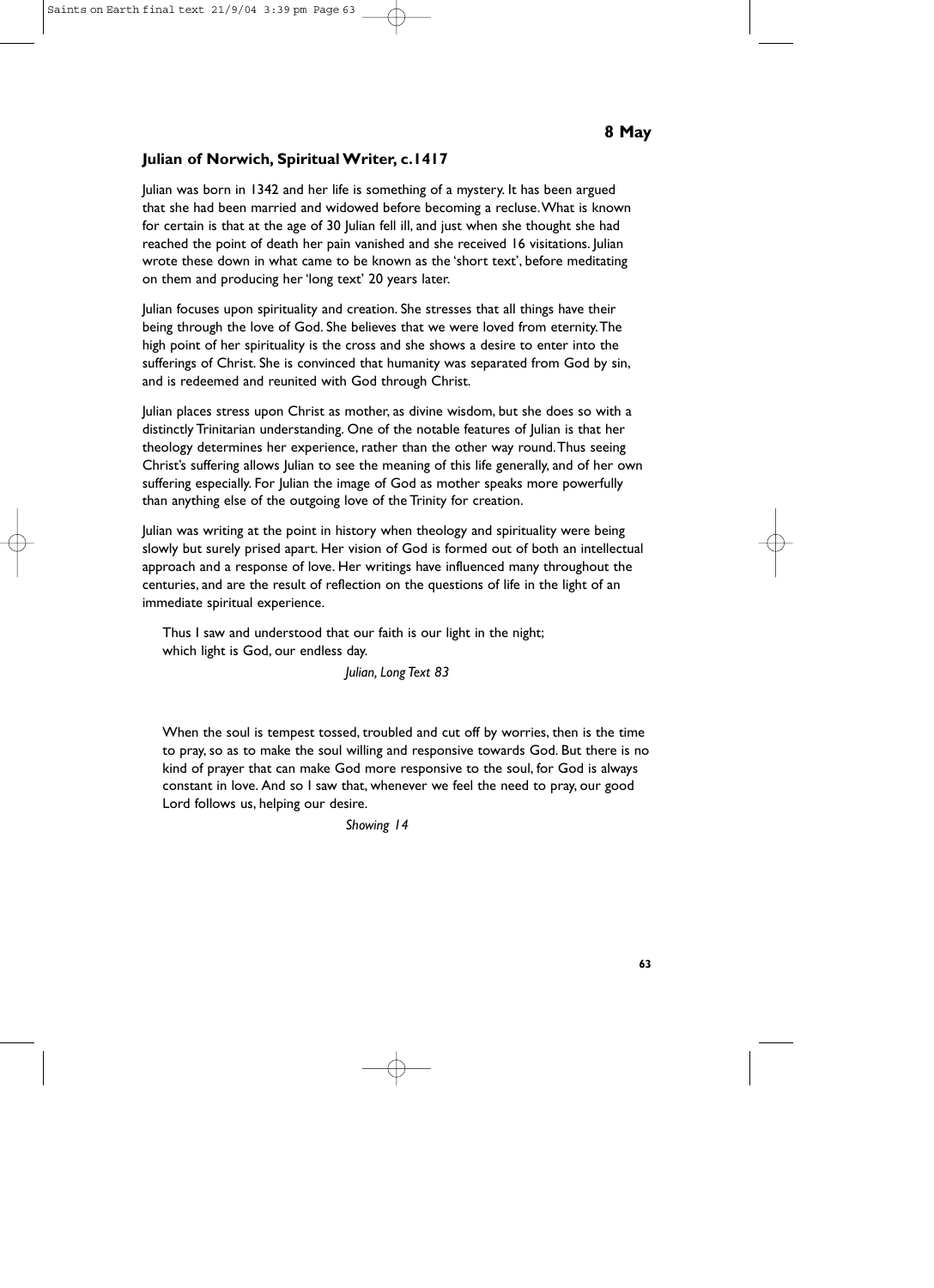#### **Caroline Chisholm, Social Reformer, 1877**

Better known in Australia than in Britain (for over 20 years her portrait was on the Australian five dollar note) Caroline Jones was born in Northamptonshire in 1808 into a family with a strong tradition of charitable works. In 1830 she was received into the Roman Catholic Church in order to marry Captain Archibald Chisholm, an officer with the East India Company, and after the wedding she accompanied him to Madras in India. Her interest in the welfare of women soon became apparent and she founded a school for daughters of European soldiers.

In 1838 her husband was granted sick leave, which they spent in New South Wales, and Caroline remained there when he went back to active service. Sydney at this time still had the flavour of a convict town – outside the sheltered middle class suburbs it was still a brutalized, male-dominated society – and Caroline was horrified with the condition of many women who had to resort to prostitution or begging in order to support themselves and their families.The problem was aggravated by unrestricted immigration, but with no facilities to receive the immigrants when they arrived in Sydney and to arrange jobs and homes for them, poverty and destitution were the lot of many.

In 1835, after much lobbying, Caroline persuaded the governor to allow her to use a disused barracks as a women's home. Here she worked to settle the thousands of unemployed immigrants, especially women. She met incoming ships, offering the women and girls shelter; she then arranged transport to inland areas, often escorting the women herself to help them find work. Caroline also ran schemes to place men and their families on the land. It is calculated that during her six years in Sydney, some 11,000 immigrants passed through her hands. Her report on this work, *Female Immigration* (1842), was the first publication by a woman in Australia.

On her husband's retirement, in 1845, Caroline returned to England where she promoted her work, raised money and support, and opened an emigration office in London. In 1854 she went back to Australia, where her welfare initiatives included providing shelters for workers going out to the goldfields. She also lectured on land reform and later opened a girls' school in Sydney. In 1857 she developed health problems and in 1866 she and her family returned to England where she died the following year.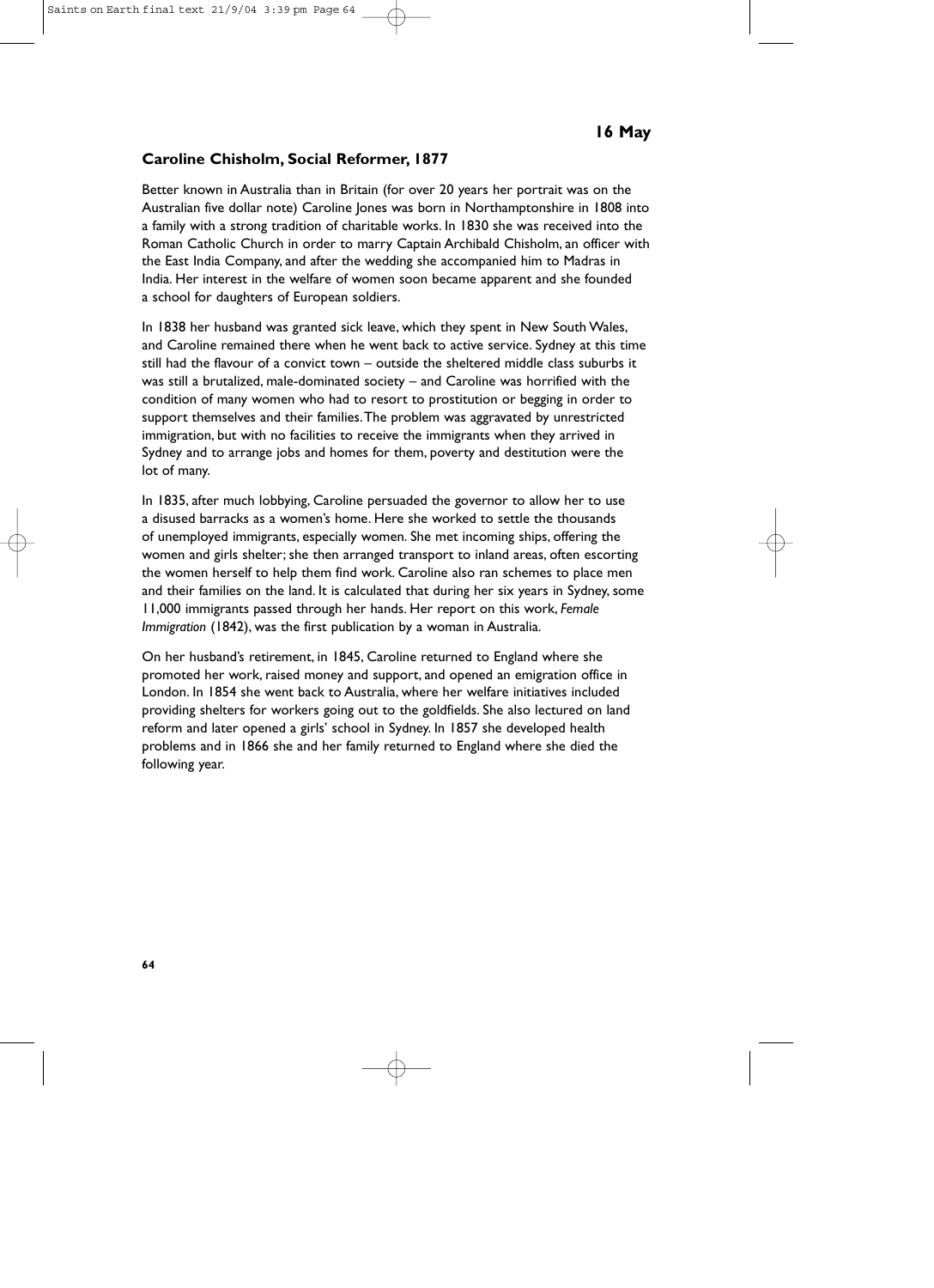### **Dunstan, Archbishop of Canterbury, Restorer of Monastic Life, 988**

Dunstan was born in Somerset in 909 into a family who had royal connections. Along with Oswald and Ethelwold he was one of the chief architects of a monastic revival in the Church in the tenth century. Ravaged by Viking raids and the destruction of the monasteries, the Anglo-Saxon monastic community was further weakened by the loss of many monks who travelled abroad to spread the gospel.The English throne was similarly weakened by a combination of young kings and short reigns.The result was instability and insecurity throughout the country.

A serious youth, happier in books than in sport, and proficient in skills as diverse as music and metalwork, Dunstan spent his early years at Glastonbury, where he learned not only scholarship, but Irish spirituality too. After completing his education, Dunstan joined the court of King Athelstan, but in 935 was expelled for studying 'vain poetry, pagan writings and magic'. He returned to Glastonbury and lived as a hermit, before becoming a monk.

In 940 Dunstan was the subject of intrigue and rumour, and was close to banishment before a hunting accident suffered by the then King Edmund led to his being appointed as Abbot of Glastonbury. For the next 15 years Dunstan focused upon rebuilding the monastic community there, and he established the Rule of St Benedict as the mainstay of community life.

In 955 Eadwig was proclaimed king and ruled England for less than four years, during which time he sent Dunstan into exile.The precise reasons for this are lost in history, although rumour suggests that it was to do with Dunstan reproving the young king for 'over-exuberance' at his coronation feast. Eventually England North of the Thames rejected Eadwig and followed his brother, Edgar, who appointed Dunstan Bishop of Worcester in 957. In 959 Edgar, at the age of 16, became sole king of England, and appointed Dunstan as Bishop of London. A year later, in a highly irregular move, Edgar disregarded the election of Brihtric as Archbishop of Canterbury, and installed Dunstan instead.The papacy, in a weak condition, was in no position to protest and Dunstan was allowed to remain in post. Edgar also appointed Oswald and Ethelwold to influential positions, revitalizing the Church in general.

The stability brought to the throne by Edgar, and the reforming zeal of Dunstan, allowed not only the re-establishment of old monastic customs, but also the introduction of new foundations.The king and Dunstan together carried out a significant reform of both Church and State until the king's death in 975.The succession was disputed between Edgar's two sons, Edward and Ethelred. In 978 Dunstan enthroned Ethelred, before moving into retirement.The ceremony he devised on that occasion is said to have formed the basis for subsequent coronation rites.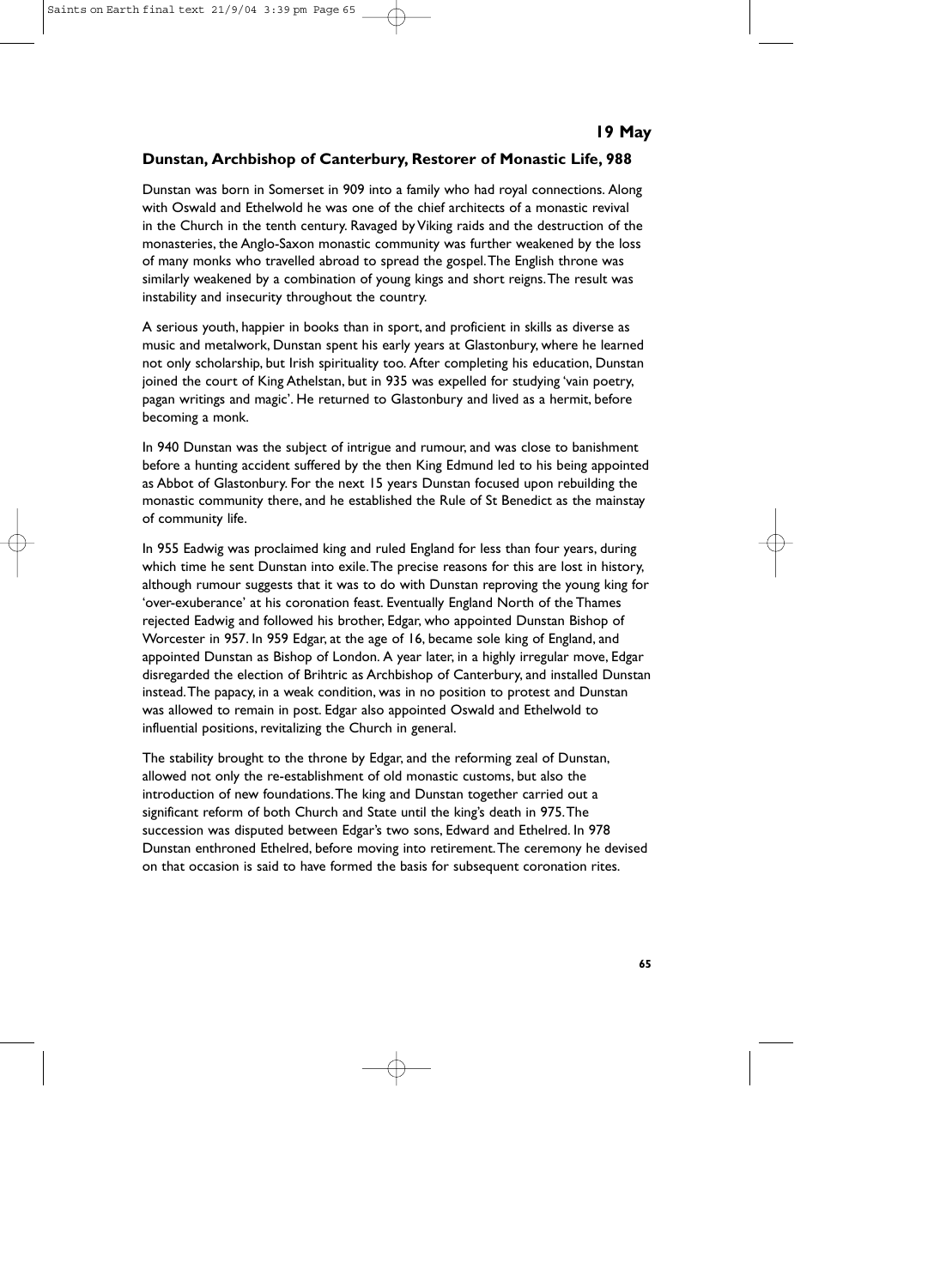#### **Alcuin of York, Deacon, Abbot of Tours, 804**

Alcuin was born of noble parentage about 735, probably in or near York. He was educated at York Cathedral School by Aelbert, a former pupil of Bede. Alcuin, a highly able pupil, soon attracted the special attention of Aelbert, who took his pupil on several visits to the Continent.When, in 767, Aelbert became Archbishop of York, Alcuin, who had been ordained deacon, succeeded him as master of the school, work he continued for the next 15 years, attracting numerous students and enriching the already valuable library. In common with many effective teachers, it was Alcuin's gift to be able to inspire those he taught with his own enthusiasm for learning. Not surprisingly, the school attracted talented students from far and wide. Returning from a visit to Rome in 781, he met Charlemagne, then King of the Franks, who persuaded Alcuin to relocate to his court in Aachen as master of the palace school, in effect his minister of education.

Alcuin was responsible for the process of establishing a primary school in every town and village and, because the clergy would be the teachers, in ensuring higher standards of literacy and education amongst both parish priests and ordinands. He established scriptoria for the copying and preservation of ancient manuscripts, thus preserving the writings of many classical authors that might otherwise have been lost. He is also credited with inventing cursive script ('joined-up writing') as an aid to speedier copying.

To Alcuin belongs much of the credit for the revision and organization of the Latin liturgy, the preservation of many of the ancient prayers, and the development of plainchant. He wrote nine biblical commentaries and was responsible for a revision of the Latin Bible, the Vulgate. He was a foremost opponent of the Adoptionist heresy and an advocate of the doctrine of the joint procession of the Holy Spirit from the Father and the Son, though the widespread acceptance of this doctrine by the Western Church only hastened the split with the East.

In 796, when Alcuin was over 60 and anxious to retire from public life Charlemagne appointed him Abbot of St Martin's at Tours (at some point in his busy life he had probably entered the Benedictine order). Here, in his declining years, he built up a model monastic school as he had previously done at York and Aachen. He died in May 804.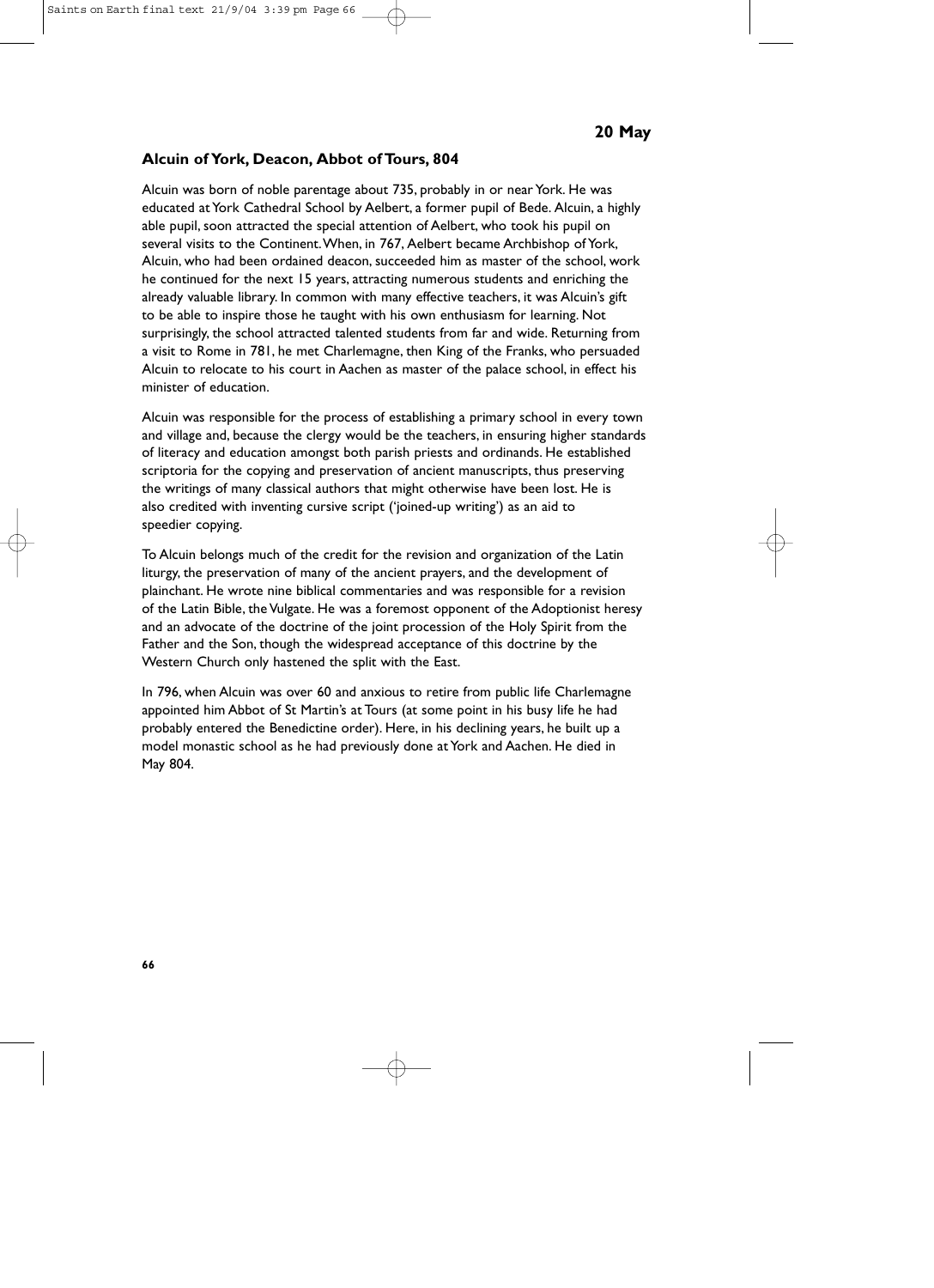### **Helena, Protector of the Holy Places, 330**

Born at Drepanum in Bithynia, Helena rose from humble origins to become the concubine of Emperor Constantius Chlorus. Helena bore Constantius a son in 274, named Constantine. Helena was banished by Constantius in 292 when he ended their relationship so that he could marry Theodora, the step-daughter of Augustus Maximian as part of his political ambitions. Helena returned to Rome in honour in 306 when her son Constantine became sole ruler of the Roman Empire. She was made 'most noble woman' and honoured throughout the Empire.

Helena became a Christian in 312, and fully embraced the Christian life. She became renowned as one who lived modestly and gave charitably, a protector of religious buildings and as a woman who sought out relics of the Christian faith. Her most famous 'achievement' was the recovery of the supposed cross of Christ, an event attested to by Ambrose, and recorded in fifth-century church histories. She was held in special honour by the Church as the mother of the Emperor who legalized the Christian faith.

Helena almost certainly visited the Holy Land on a pilgrimage, where she worked amongst the orphans and the poor. She became known for her gifts to churches and convents, and for erecting shrines in significant places detailing the life of Christ. It is from this period of her life that the story of the discovery of the cross of Christ is thought to have originated.

In the eleventh century Geoffrey of Monmouth gave rise to the false claim that Helena was of British origin, and many churches, and some towns, were named after her.This was due to confusion between Helena, mother of Constantine, and Helena Luyddog, a British noblewoman, who lived at the end of the fourth century.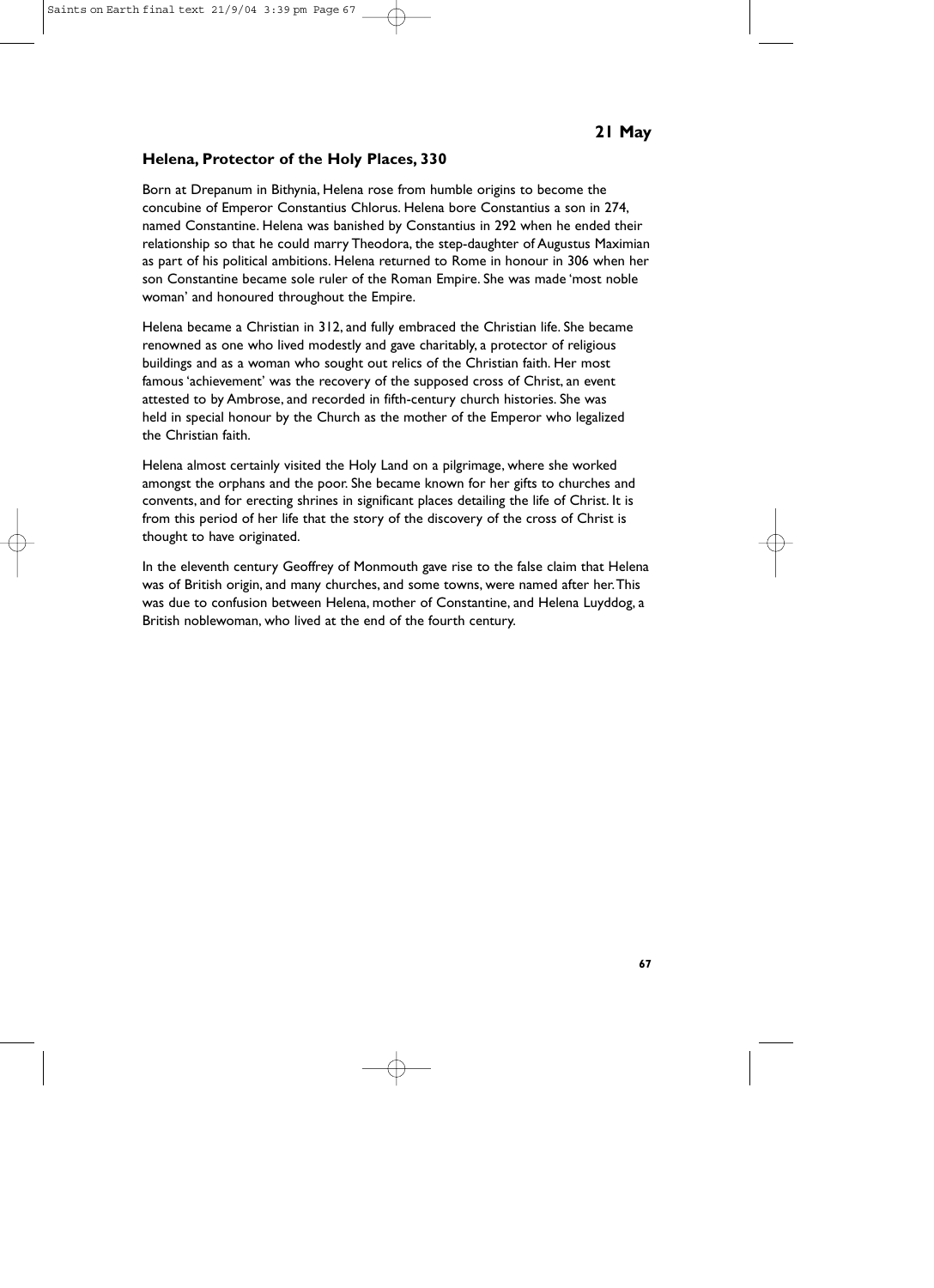### **John and Charles Wesley, Evangelists, Hymn Writers, 1791 and 1788**

### **John Wesley (1703–91)**

Born at Epworth Rectory in Lincolnshire in 1703, John Wesley was educated at Charterhouse School and Christ Church, Oxford. Ordained into the Anglican ministry, he acted for a time as his father's curate. In 1729 he went into residence at Oxford as Fellow of Lincoln College.There he joined his brother Charles and George Whitefield in the Holy Club, a group of students who met together for private worship and good works, including visiting prisons and comforting the sick.Their strict and methodical religious practices earned them the nickname 'methodists' from their fellow students.

In 1735 Wesley went to Georgia with the Society for the Propagation of the Gospel, but his personal faith was far from sure at this time. On board ship he met some German Moravians, whose simple faith and fearlessness in the face of Atlantic storms greatly impressed him. On his return to England in 1738, he sought them out and, while attending one of their meetings in Aldersgate Street, London, on 24 May 1738, he had a profound spiritual experience, often referred to as his 'conversion'. He famously recorded in his Journal:

About a quarter before nine while [the speaker] was describing the change which God works in the heart through faith in Christ, I felt my heart strangely warmed. I felt I did trust in Christ, Christ alone for my salvation; and an assurance was given me that he had taken away my sins even mine, and saved me from the law of sin and death.

In March 1739 he was persuaded by George Whitefield to begin outdoor preaching and the following month founded the first Methodist society in London. Methodism was initially intended to be an add-on for Anglicans who had experienced conversion and Wesley expected them to attend worship and the sacraments at their parish church. But as time went on Methodism began to develop its own structures with classes for pastoral care, authorized lay preachers to address the societies and, from 1744, an annual Conference.

An indefatigable preacher and organizer,Wesley travelled around 5,000 miles a year on horseback, sometimes delivering up to five sermons a day. Huge numbers came to hear him and the response varied from tearful repentance to violent attack. Rejecting Whitefield's moderate Calvinism, he rejoiced to be known as an 'Arminian', emphasizing that salvation was available for all through Christ. He also stressed the doctrine of assurance:'every man can be saved and every man can *know* that he is saved'. He died on 2 March 1791, and was buried at City Road Chapel, London.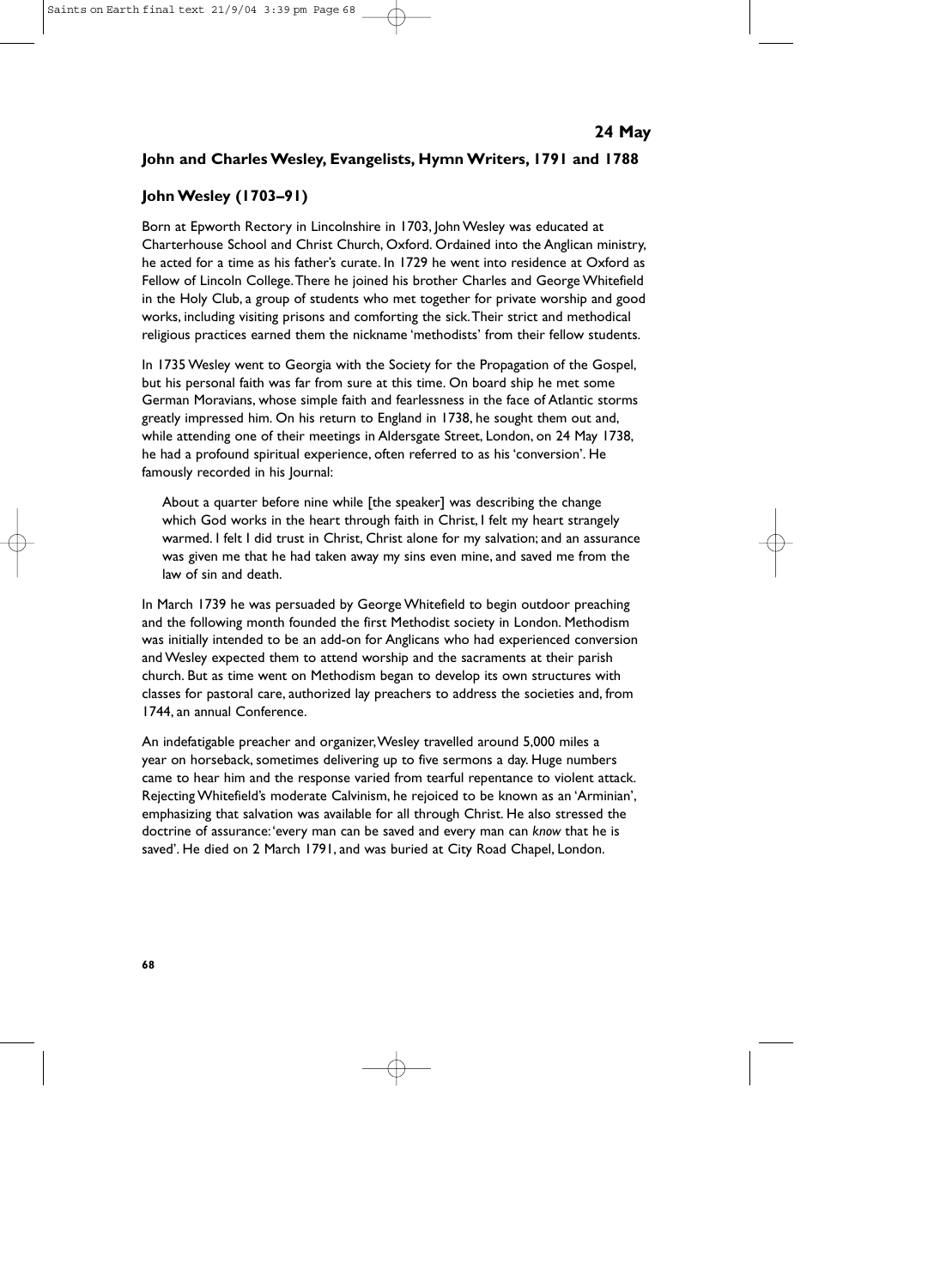# **Charles Wesley (1707–88)**

John's younger brother by four years, Charles Wesley was educated at Westminster School and Christ Church, Oxford.While at Oxford he was a founder member of the Holy Club. Ordained in 1735, later that year he went to Georgia with his brother John as secretary to the colonial governor James Oglethorpe. But ill health forced him to relinquish the post and he returned to England the following year. Caught up in the growing evangelical revival, Charles had a conversion experience on Whit Sunday, 21 May 1738, three days before his brother.

Charles subsequently was closely associated with the Wesleyan movement and travelled extensively as a preacher. In 1749 he married Sally Gwynne, the daughter of a Welsh magistrate and, unlike his brother, for whom marriage was much more of a trial than a joy, he enjoyed a happy family life in Bristol, where he ministered to the Methodist Society at the New Room. From 1771 he lived in London.

The two Wesleys differed on certain doctrinal matters, Charles always being the more conservative of the two. In addition, Charles strongly opposed steps that might lead to separation from the Church of England and thus disapproved of John's unilateral ordinations of Methodist ministers for North America and Scotland from 1784 and from 1788, the year of Charles' death, for England also. Charles greatly regretted this innovation that could only cause greater discord between Methodism and the Church of England, but suggested that his brother's judgement might have been sounder if he had been younger:''Twas age that made the breach, not he'.

But Charles Wesley's greatest work was his poetry and hymn writing. It was he who ensured that Methodism would be noted for its congregational singing and he left a incomparable legacy of nearly 7,000 hymns, far more than any other hymn writer, before or since, and many of them are still regularly sung. Among the most widely known are *And can it be?*, *Hark! the herald angels sing*, and *Love divine, all loves excelling*. Yet Charles has not been without his critics who have claimed that early Methodist worship encouraged emotionalism, dwelt unhealthily upon sin and that some of his lyrics had unnecessarily erotic imagery. Nevertheless Charles Wesley remains probably one of the greatest Christian poets and certainly the greatest hymn writer of all time. A day or two after his conversion Charles wrote the hymn *Christ the friend of sinners*, with the first verse:

> Where shall my wandering soul begin? How shall I all to heaven aspire? A slave redeemed from death and sin, A brand plucked from eternal fire, How shall I equal triumphs raise, Or sing my great Deliverer's praise?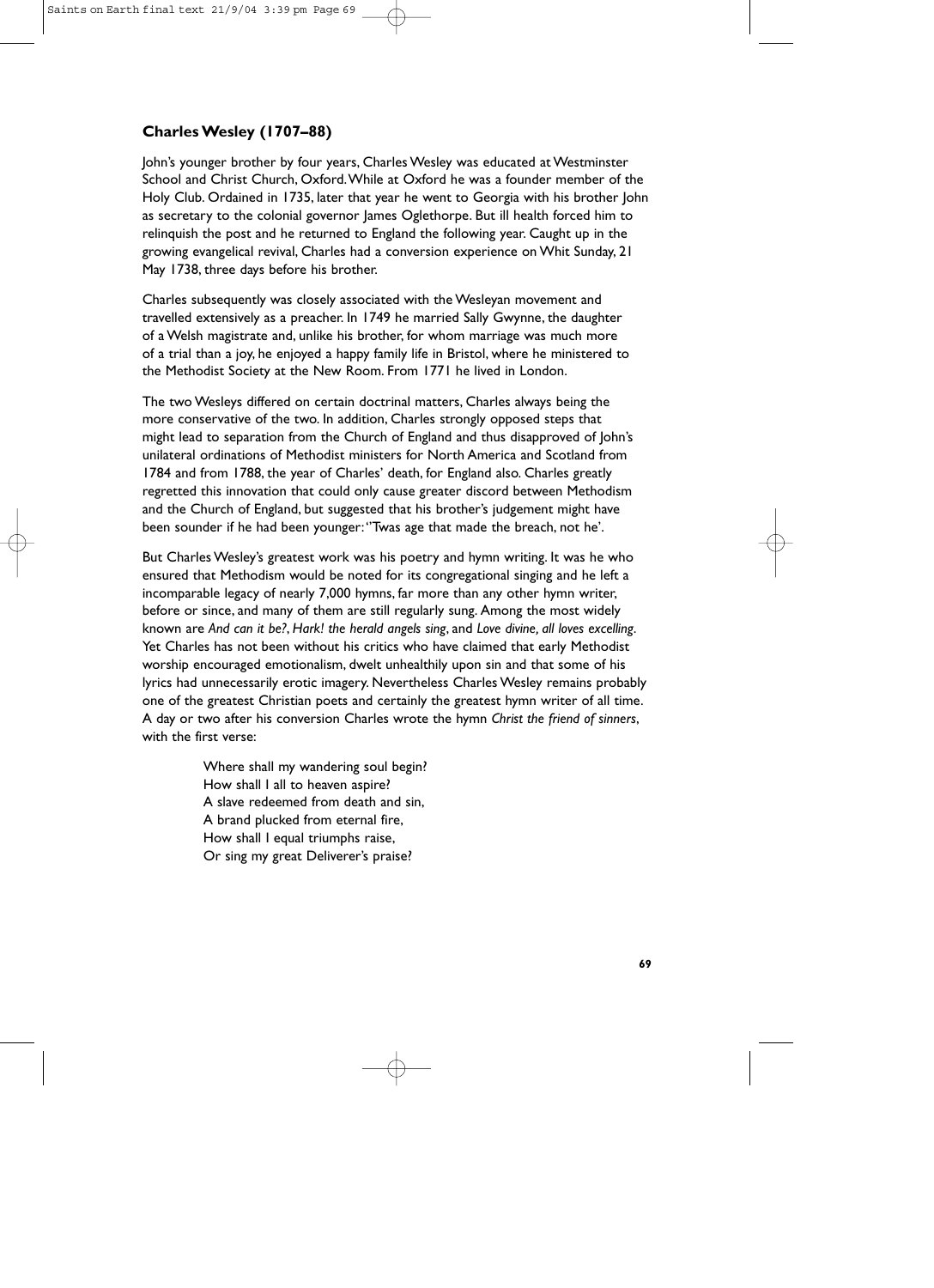#### **The Venerable Bede, Monk at Jarrow, Scholar, Historian, 735**

Born around 673, Bede was sent as a seven-year-old to Wearmouth monastery and later transferred to the new foundation at Jarrow, where he spent the remainder of his life, probably never travelling further than Lindisfarne to the north and York to the south. In about 692 he was ordained deacon at a relatively early age and priested when he was about 30.

His own words are often quoted:'I have devoted my energies to a study of the Scriptures, observing monastic discipline, and singing the daily services in church; study, teaching, and writing have always been my delight.' In many ways his was a quiet and uneventful life but he spent it fruitfully as a scholar. He was the first person to write scholarly works in the English language, although unfortunately only fragments of his English writings have survived. He translated the Gospel of John into Old English, completing the work on the very day of his death. He also wrote extensively in Latin. He wrote commentaries on the Pentateuch and other portions of Holy Scripture.

But it is not as a theologian but as a historian that Bede is best remembered. His magisterial *Ecclesiastical History of the English People* was completed in 731 and remains in print today. It is one of the most importance sources for early English history. Fortunately for later historians, Bede was scrupulous in use of sources, which are clearly identified, as well as showing an attitude well in advance of his time in distinguishing clearly between fact, hearsay and legend. In a credulous age Bede showed a healthy caution in not believing all that he was told was true.The book is a history of Britain up to 729. Beginning with the Celtic peoples who were converted to Christianity during the first three centuries of the Christian era, Bede moves on to the invasion by the Anglo-Saxon pagans in the fifth and sixth centuries, and their subsequent conversion by Celtic missionaries from the north and west, and Roman missionaries from the south and east. He is believed to have been the first historian to date events from the birth of Christ and the earliest known writer to cast doubt on the accuracy of the Julian calendar.

Bede was a shrewd observer of the life of the Anglo-Saxon Church and suggested (to the Bishop of York) that episcopal visitation, confirmation and more frequent communion were appropriate remedies for the Church's ills.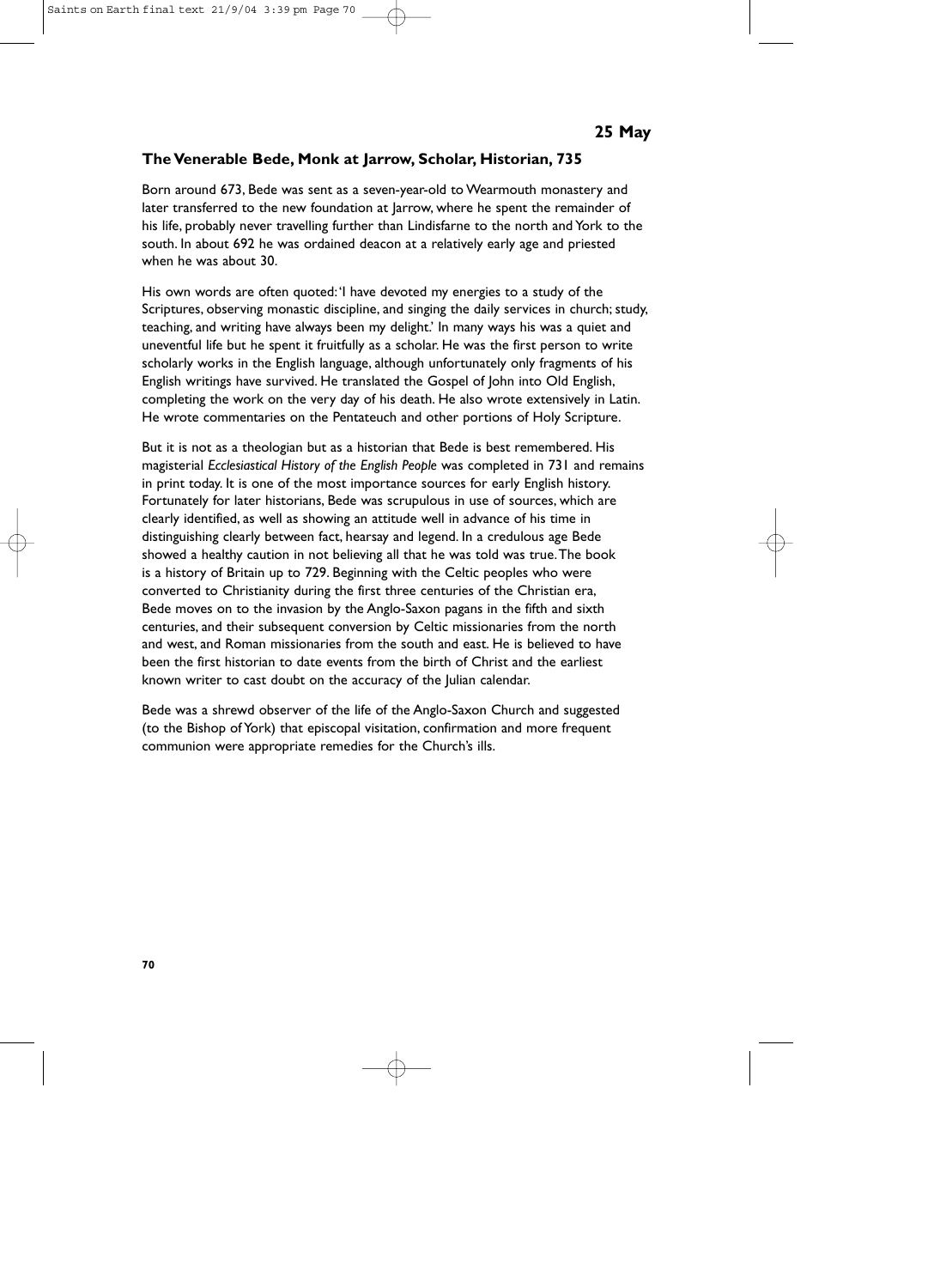## **Aldhelm, Bishop of Sherborne, 709**

Aldhelm was born in 640, and educated at Malmesbury, an Irish monastic community in Wiltshire, and then in Canterbury. He later became Abbot of the Malmesbury community. A man of high standing who was a close relation to Ine the King of Wessex, Aldhelm took a prominent part in the reforms of Archbishop Theodore (see 20 September) particularly in the area of administration, which prior to Theodore was a weakness of the Church.

Aldhelm was a man of intense learning and scholarship who rivaled Bede in ability. He was also eccentric and unconventional. His letters are almost impenetrable due to the overuse of simile, metaphor and alliteration. He also created a collection of one hundred riddles on biblical themes.

Although his letters were difficult to understand,Adhelm had a desire to communicate the message of the gospel effectively. In an attempt to teach the gospel to the illiterate of his diocese, he wrote hymns which were accompanied by the playing of the harp. Adhelm would also intersperse his preaching with clowning and songs, and realized the value of entertainment in communicating a message. His aim was to 'win men's ears, and then their souls'.

In 705 Aldhelm became the first Bishop of Sherborne, and continued to rule the monastery at Malmesbury introducing the Benedictine Rule into the community. He founded churches at Sherborne,Wareham and Corfe and several monasteries, including those at Frome and Bradford-on-Avon.

The last riddle in *Aldhelm's 100 Riddles* (answer: Creation) illustrates his linguistic skill:

I am greater than this world, smaller than a tick, brighter than the moon, swifter than the sun.The seas, the ocean floods, are all in my embrace, and this expanse of earth, the green plains: I reach to their foundations. I stoop below hell, I mount above the heavens, the glorious homeland, and extend abroad over the angel's abode. I fill the earth, the aged world, and the ocean streams, amply with my own self. Say what I am called.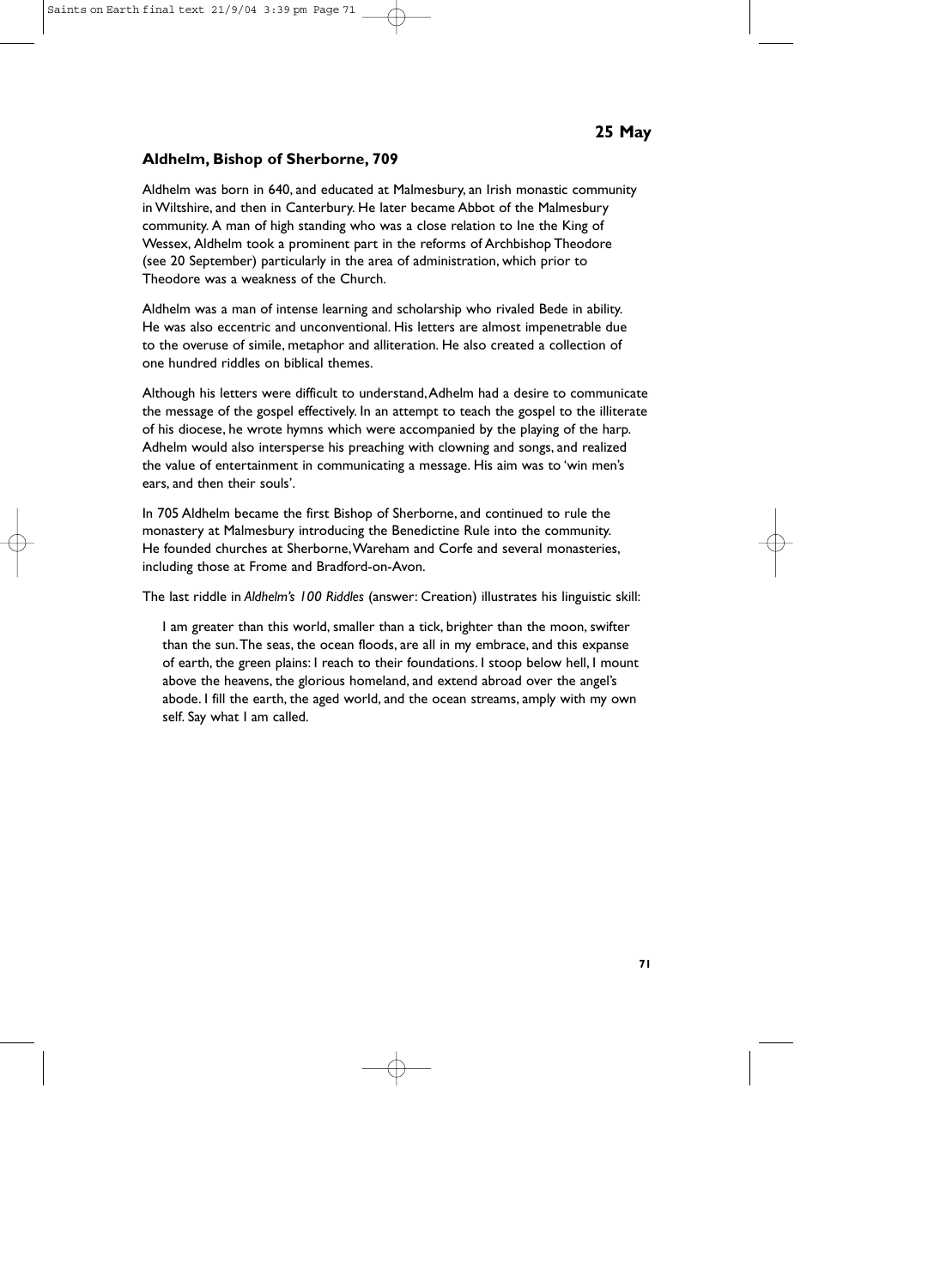#### **Augustine, first Archbishop of Canterbury, 605**

Augustine's date of birth and origins are unknown.What is known is that he was prior of the monastery of St Andrew at Rome in 596 when he was instructed by Pope Gregory the Great to lead a group of 40 monks to England to preach to the heathen English. (Bede recounted the story of Gregory being intrigued by the sight of fairhaired boys in the slave market at Rome and conceiving the idea of a mission to their homeland.) Though Augustine famously turned back to Rome while the mission party was passing through Gaul, this was not so much cold feet on his part as a desire by the highly conscientious Augustine to inform the Pope of the mission party's corporate reticence and to ask his advice. Returning with a papal letter of encouragement, Augustine led the monks on to England, landing at Thanet in Kent in 597.

After some initial wariness,Augustine was well received by King Ethelbert of Kent, whose wife, Bertha, had been brought up in the Christian faith and, indeed, had a Frankish bishop, Luidhard, as her chaplain (though neither, it seems, had used their influence in any form of mission). Augustine was allowed the use of the old Roman church of St Martin in Canterbury as his base and here he and his companions established the daily rhythm of the Benedictine Rule.Whether it was the personal influence of the new arrivals or because their presence had emboldened the queen and her chaplain is not known, but very soon afterwards King Ethelbert asked to be instructed in the faith and prepared for baptism.

The king's conversion naturally gave a great impetus to the spread of Christianity and though Bede was careful to state that compulsion was not used there can have been few in Kent who could not see that Christianity was the faith of the future. An indication of this was that on Christmas Day, 597, Augustine is said to have baptized more than ten thousand people near the mouth of the Medway. Shortly afterwards he crossed over to Gaul and was consecrated bishop by Virgilius, the Metropolitan of Arles.

Ethelbert sponsored a meeting with the existing Celtic bishops in the West of Britain.The conference took place in Malmesbury in 603, but Augustine badly mishandled it, appearing imperious and arrogant. It took another sixty years before an accommodation was reached at the Synod of Whitby. Nevertheless Augustine is revered by Anglicans as the first of a line of over one hundred archbishops, whose enthronement takes place in 'St Augustine's chair' in Canterbury Cathedral. From his day to the present, there has been an unbroken succession of archbishops of Canterbury.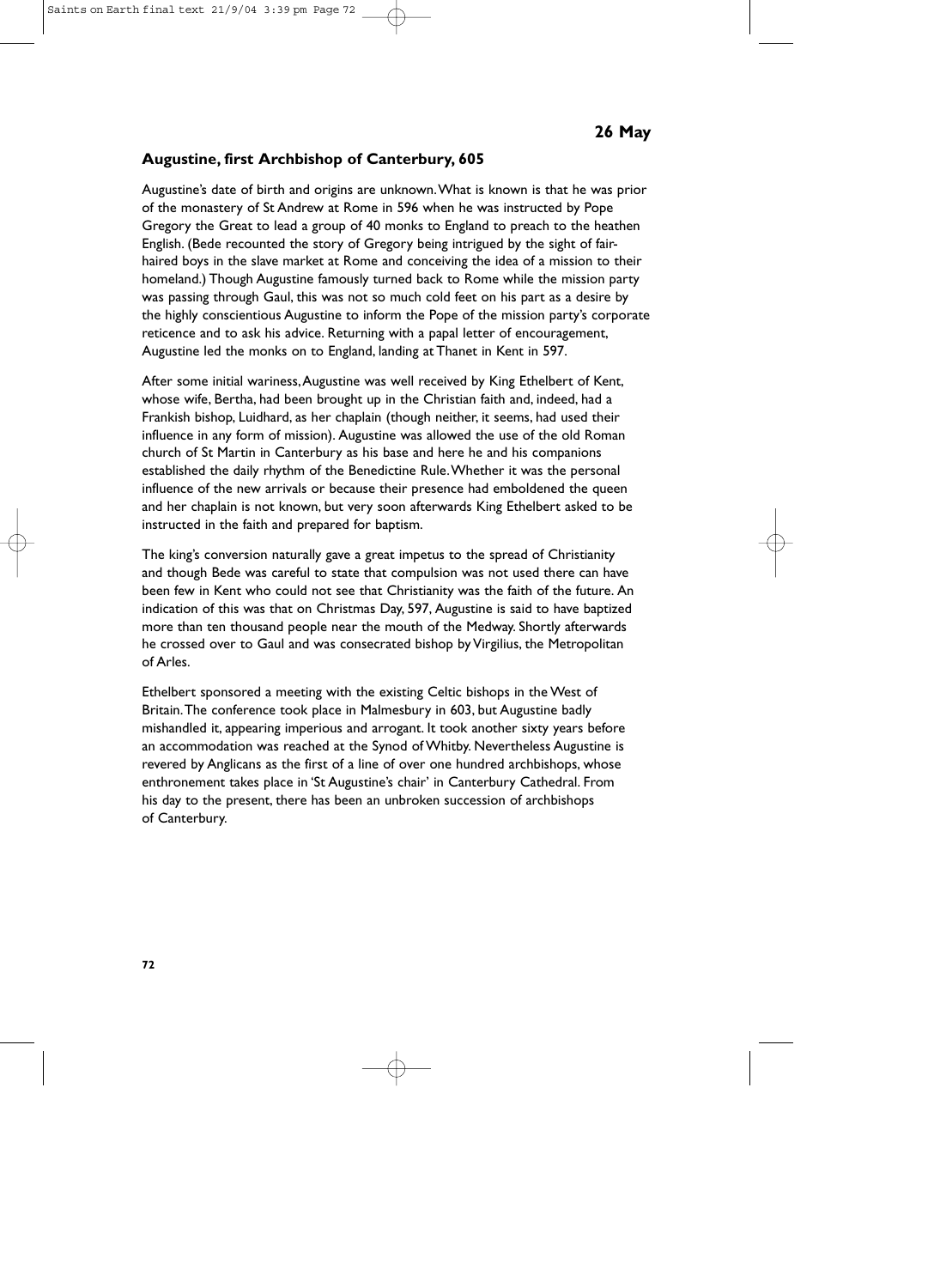# **John Calvin, Reformer, 1564**

Born at Noyon in Picardy, north-east France in 1509, Calvin studied law at Orléans, Bourges and Paris. He grew to appreciate the humanistic and reforming movements, and he undertook studies in the Greek Bible. He underwent a conversion experience in his mid twenties:'God subdued and brought my heart to docility. It was more hardened against such matters than was to be expected in such a young man.' He renounced Roman Catholicism and left Paris with the intention of travelling to Strasbourg to study with the reformer Martin Bucer. But war made a lengthy journey via Geneva necessary and there the reformer Guillaume Farel prevailed upon Calvin to stay and work with him.

Thus began a love–hate relationship between Calvin and the people of Geneva. Indeed for three years (1538–41) Calvin sought refuge in Strasbourg after the Genevan citizens refused to swear loyalty to a Protestant statement of belief.While in Strasbourg, Calvin married Idelette de Bure, a widow. John Knox, who was hardly unbiased, described Geneva as 'the most perfect school of Christ that ever was on the earth since the days of the Apostles'. Knox, like many others, experienced Geneva as a welcoming centre for Protestant refugees.Though Calvin was never entirely successful in his attempts to enforce the Church's moral discipline on the people, he sought to improve the life of the city's citizens in many ways. He supported good hospitals, a proper sewage system, special care for the poor and infirm, and the introduction of new industries.

Calvin's writings, however, have proven to be his most lasting contribution to the Church, in particular his massive yet easily readable work of Protestant systematic theology, *The Institutes of the Christian Religion*.The first edition was produced in 1536 and constantly enlarged until the final edition of 1559. Calvin stressed the sovereignty of God, the nature of election and predestination, the sins of pride and disobedience, the authority of Scripture, and the nature of the Christian life. His theology was greatly influenced by Augustine. Calvin tried to steer a middle course between an exclusive emphasis on divine providence and an exclusive emphasis on human responsibility. His influence was felt widely elsewhere in Europe, including England and Scotland.

Calvin's health was never robust (he was a chronic asthmatic) and he became very frail after an attack of fever in 1558. He died on 26 May 1564 and, at his request, was buried in an unmarked grave in Geneva.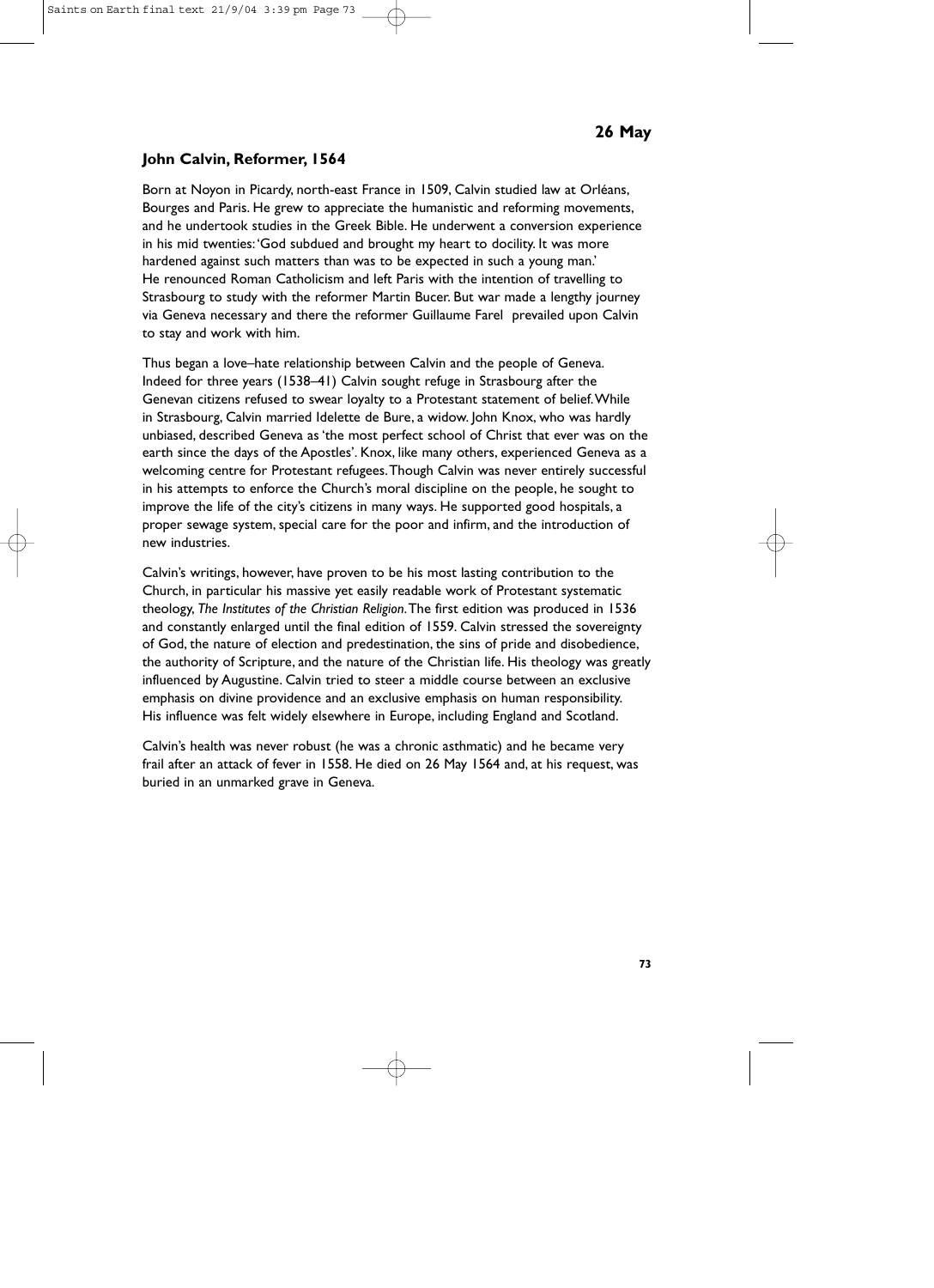## **Philip Neri, Founder of the Oratorians, Spiritual Guide, 1595**

Philip Neri was born in Florence in 1515, the son of a notary. After school he served as an apprentice in a family business. In 1533 he left his work and went to Rome, initially to study and later to teach theology and philosophy.When he considered that he had learned enough he sold his books and gave the money to the poor. He devoted himself to prayer, often in the catacomb of St Sebastian, where in 1544 he experienced an ecstasy of divine love so great that his heart was said to have been miraculously enlarged.

From 1538 he began to work amongst the men of the city and in 1548 founded the Confraternity of the Most Holy Trinity, a lay brotherhood devoted to aiding pilgrims, convalescents and the poor. He was ordained in 1551 and soon moved to the community at San Girolamo in Rome. He became a much sought after confessor and spiritual guide with evident gifts of discernment. His informal meetings and services with vernacular hymns and prayers became so popular that a special room – an 'oratory' – was built over the church in order to accommodate the growing number of people who wished to attend this unusual and popular form of worship.The oratory became the centre of Philip's activities, which included programmes of sacred music. Other young clergy were attracted to this work and in 1575 the Congregation of the Oratory was formed – a congregation of secular priests living in community without vows, and those with private means being required to support themselves.

His ministry was to the people and primarily to the men of Rome – to the extent that he became known as the 'Apostle of Rome' and was regarded by many as virtually a living saint. His private life was ascetic in the extreme, though he did not make a display of this and tried to prevent it from becoming widely known. So great a devotee of Philip Neri and his work was Pope Gregory XIII, that Neri had the greatest difficulty in refusing a cardinal's hat in 1559.

Noted for his gentleness and cheerfulness, Philip Neri taught that the Christian faith was a joy as well as a duty. It was one where lay people as well as the clergy had a vital role to play and where experimental forms of worship had an important place. It is perhaps hardly surprising that a modern Reformation historian describes Neri as 'the most attractive of the Counter-Reformation saints'. He died in Rome on 26 May 1595.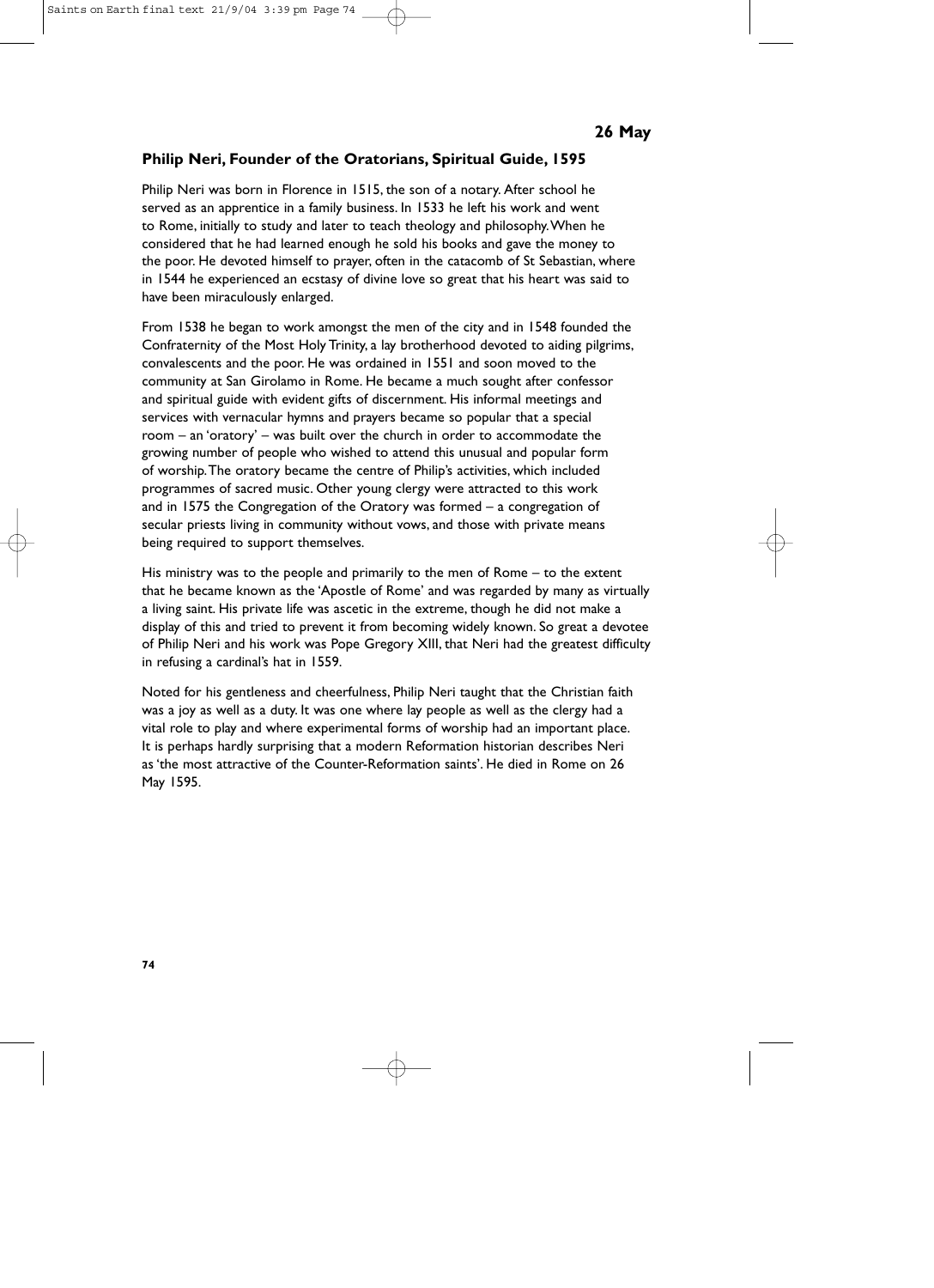### **Lanfranc, Prior of Le Bec, Archbishop of Canterbury, Scholar, 1089**

Lanfranc was born in Pavia in Northern Italy in about 1005. He studied and then practised law in Pavia before moving to France in 1035, where he became a pupil of Berengar of Tours. He taught in Avranches before, in 1042, he entered the newly founded Benedictine abbey of Le Bec, near Rouen. Only three years later he became its prior and was then able to open a school there, which rapidly became famous, and attracted scholars from many parts of Europe, several of whom later rose to high rank, especially the future Pope, Alexander II, and Anselm (see 21 April), who was to succeed Lanfranc both as Prior of Le Bec and as Archbishop of Canterbury.

While at Le Bec, Lanfranc met Duke William of Normandy, and though he initially opposed William's marriage to his cousin Matilda of Flanders, he later withdrew his objections and was reconciled with William.William was clearly aware of Lanfranc's abilities and when, in 1063, he founded St Stephen's Abbey at Caen he appointed Lanfranc as its first abbot.Three years later William invaded England (it is generally supposed that it was Lanfranc who arranged for a papal blessing for the expedition) and, after his victory at Hastings, was crowned king. In 1070 Archbishop Stigand was deposed and Lanfranc (who had been elected Archbishop of Rouen in 1067, but had declined the post) was summoned to England to replace him at Canterbury.William had seen Lanfranc's outstanding administrative skills at Le Bec and wanted to make use of them in England.

Lanfranc repaid him as an energetic and vigorous archbishop who oversaw the reform (some would say the Normanization) of the English Church.The changes he instituted included: enforcing clerical celibacy, reforming cathedral chapters, rationalizing a number of dioceses, insisting on the subordination of York to Canterbury, drawing a clear legal and jurisdictional distinction between matters civil and ecclesiastical, rebuilding Canterbury Cathedral and re-establishing a library there after its destruction by fire in 1067. He also supported William's policy of replacing Anglo-Saxon bishops with Normans.

During the Conqueror's frequent absences in Normandy, Lanfranc generally acted as regent and demonstrated his military ability in suppressing a rising against William in 1074.Theologically he wrote on Paul's Epistles and was involved in the debates concerning the nature of the divine presence in the Eucharist.

After William's death Lanfranc crowned William Rufus. Rufus increasingly disregarded the boundaries between Church and State when it was to his political and financial advantage, but before matters could come to a head Lanfranc died in 1089.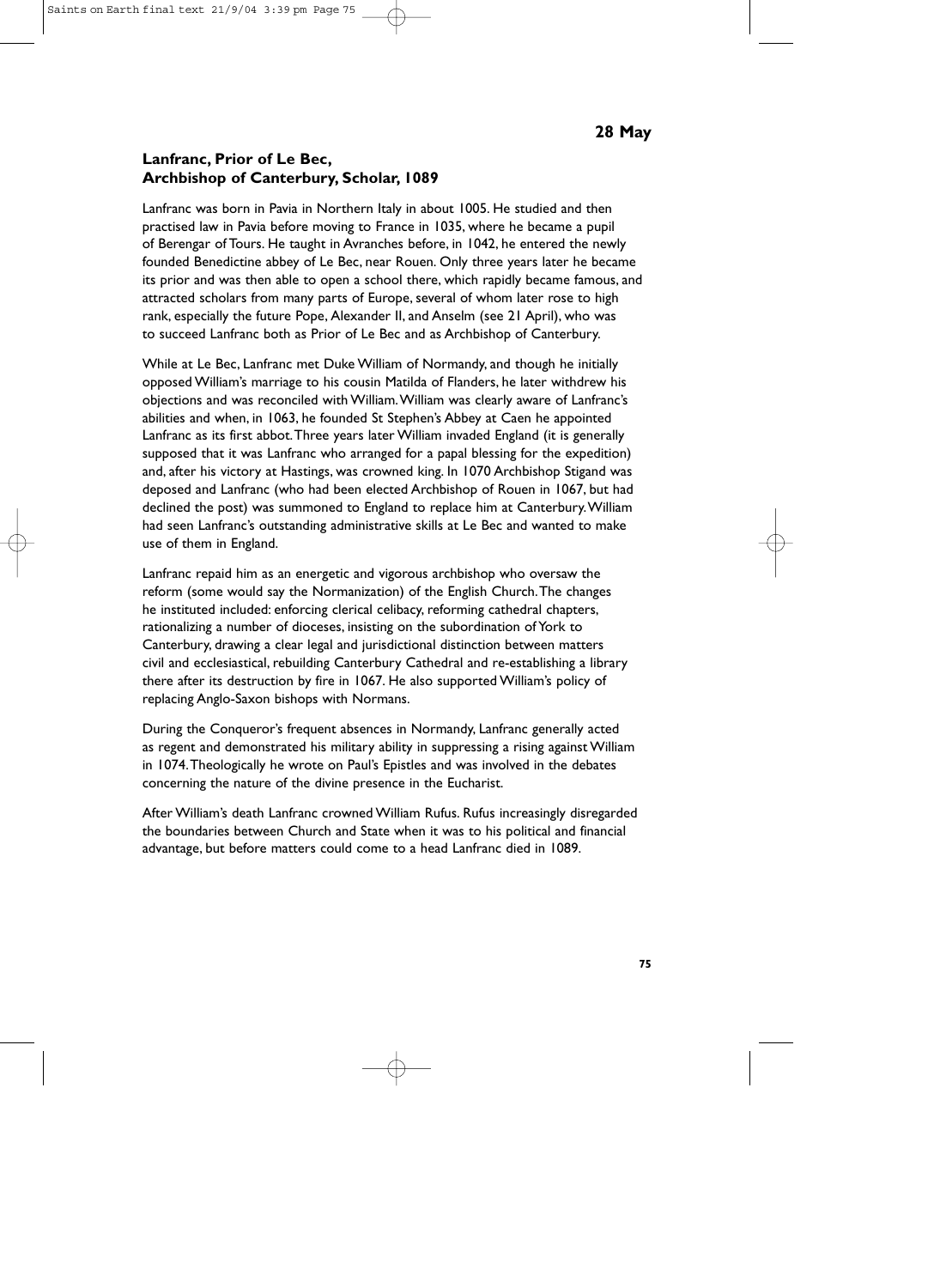#### **Josephine Butler, Social Reformer, 1906**

Josephine Grey was born in 1828 to an old Northumberland family (her father was cousin to Earl Grey, Prime Minister 1830–34). In 1852 she married the Revd George Butler, a writer on education and later a Canon of Winchester. After the birth of four children in five years the couple moved from Oxford to Cheltenham, then again to Liverpool in 1866 when George became head of Liverpool College. It was in the busy seaport city that Josephine first encountered the problem of prostitution. Instead of adopting the normal Victorian attitude of ignoring the problem, with her husband's support Josephine opened her home as a refuge for prostitutes, quickly becoming aware that they were the victims rather than the enemies of society, and began to campaign on their behalf.

In Victorian England it was deemed unseemly for a lady to be aware of such matters let alone to hold opinions and air them in public. Josephine thus encountered much opposition to her work. But her strong dislike of injustice perpetrated by the strong on the weak was underpinned by her faith – she was a devout Anglican and even found time to write a biography of Catherine of Siena.

A particular injustice was the Contagious Diseases Acts, passed by Parliament in the 1860s in order to protect military and naval personnel from sexually transmitted diseases.The Acts criminalized the prostitutes rather than their clients and imposed police surveillance, arrest on suspicion, and compulsory medical examination of women suspected of being prostitutes. Inevitably, there were cases of 'respectable' women who were in the wrong place at the wrong time being forcibly subjected to a painful and degrading medical examination with no right of appeal. Josephine objected strongly on the grounds that women were being denied their constitutional rights. She won the support of other influential women such as Florence Nightingale and Harriet Martineau, and after a prolonged campaign succeeded in influencing Parliament to repeal the Acts in 1886.

Josephine also campaigned against the white slave traffic and, despite the flamboyant involvement of the press, stuck to the real issues and succeeded in getting legislation on the statute book which, among other things, raised the legal age of consent in Britain from 13 to 16. She wrote a number of books promoting education and equality for women and was involved in putting pressure on Cambridge University to improve educational opportunities for women.This eventually led to the foundation of Newnham College. She died in 1906.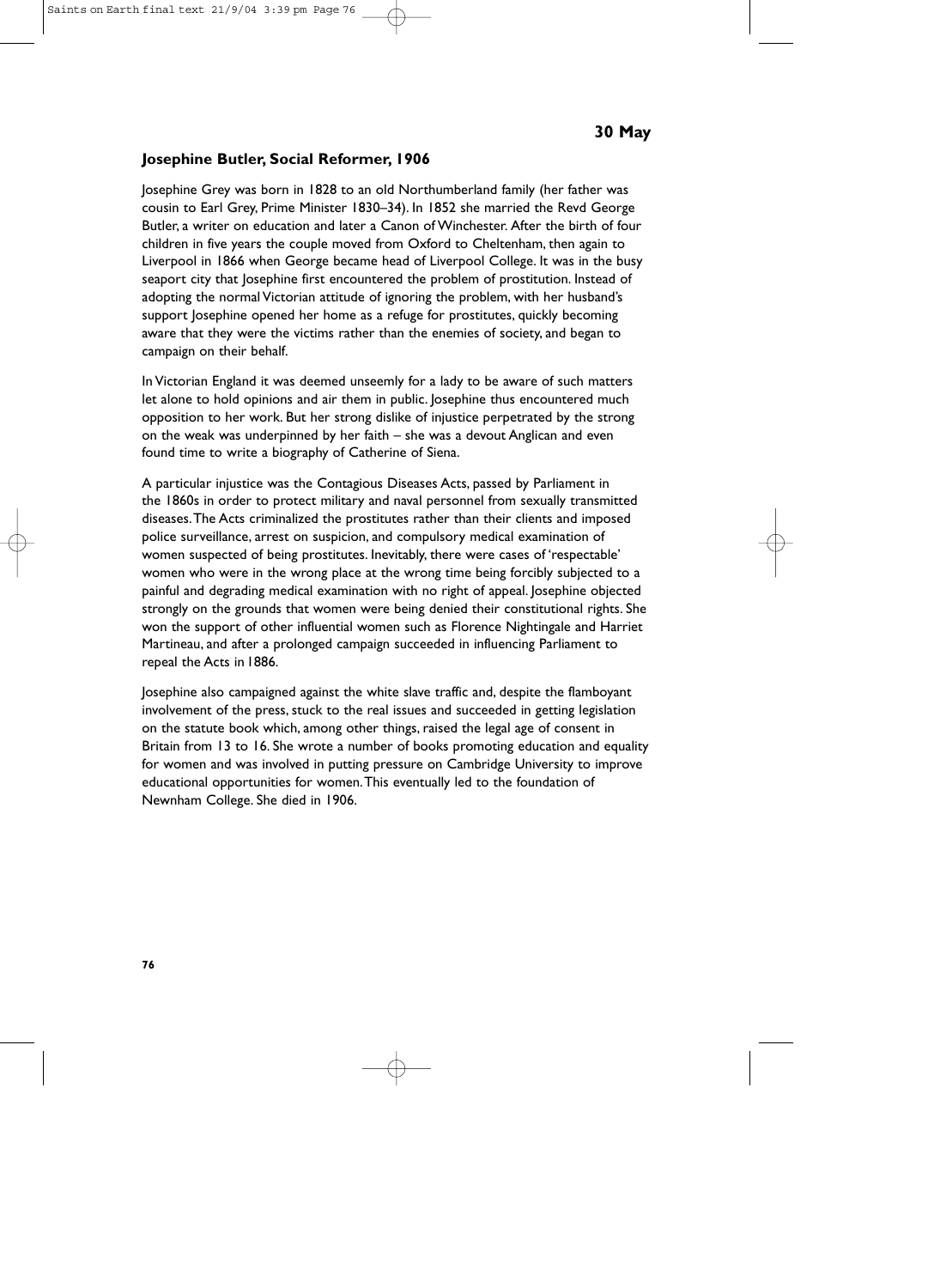# **Joan of Arc,Visionary, 1431**

Joan was born in a peasant family at Domrémy in the Champagne region of France, probably in 1412, towards the end of the Hundred Years' War between France and England. Uneducated but highly intelligent, she was a pious and virtuous child and in 1425 experienced the first of her supernatural visions, which she described as a blaze of light with an accompanying voice. In due course she was able to identify Michael the Archangel, along with Catherine of Alexandria and Margaret of Antioch (who were, perhaps significantly, two early virgin martyrs).To Joan, they revealed a mission to save France.

King Charles VII of France (the Dauphin in Shakespeare's *Henry V*) had been obliged to delay his coronation in order to fight the English. In 1429 Joan managed to meet Charles who became convinced of her *bona fides*. He allowed her to lead the French army to Orléans where, clad in a suit of white armour, she raised the siege by the English army. After a further campaign in the Loire Valley, she persuaded Charles to proceed to Reims for his coronation, which took place with Joan at his side.

Once he had been crowned the king lost interest in the war but Joan carried on nevertheless. So it was that, without adequate military support, she failed to recapture Paris from the English, and in 1430 she was taken prisoner and eventually put on trial. In the 15 sessions of her trial for sorcery and heresy the 19-year-old Joan made a robust defence against her accusers. But, inevitably, she was convicted and burned at the stake in Rouen on 30 May 1431.

Charles had made no effort to ransom or rescue her, but now cynically sought to rehabilitate Joan's reputation (no doubt for personal advantage) pressuring the church courts for a review of the verdict against her. Joan's condemnation was finally annulled by a papal commission in 1456. In 1920 she was canonized and is now regarded as the second patron saint of France.

But why should the Church of England commemorate Joan? Neither for her military prowess, nor even because her visions were necessarily authentic, but because, being persuaded of the will of God for her life, she responded in faith and obedience. Joan's experience also provides a salutary reminder of the fate of the idealists and the innocent who get in the way of power politics and the 'national interest'.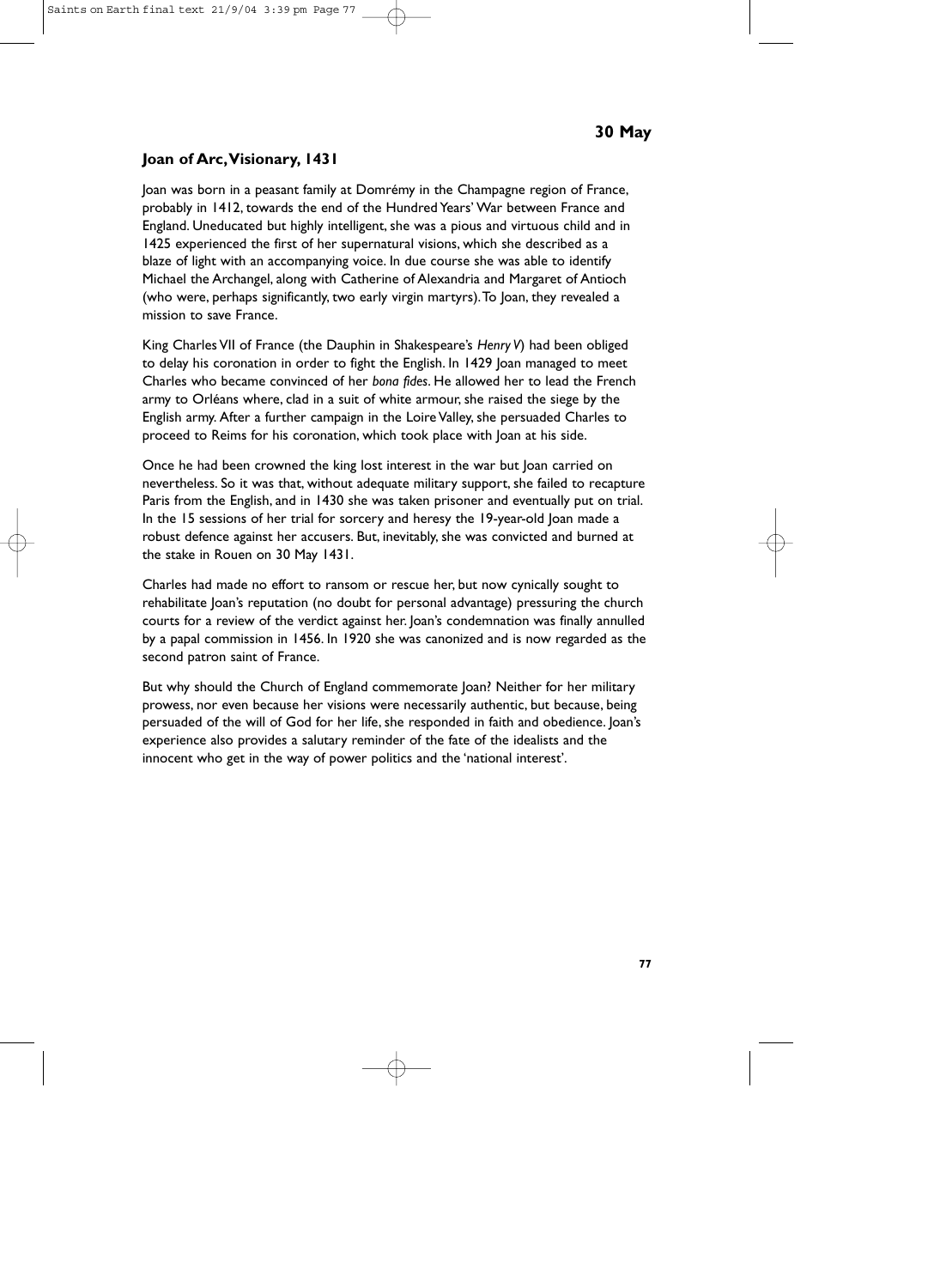## **Apolo Kivebulaya, Priest, Evangelist in Central Africa, 1933**

The CMS Nyanza mission first brought Christianity to Uganda in 1877 and in 1894 Uganda became a British Protectorate. As a result of a request for Christian missionaries by the chief of Boga, in the far west of Uganda, two Ugandan teachers were sent in 1896 and made some converts. But their firm stand against sorcery, polygamy and drunkenness offended the chief, and he deprived them of food forcing them to leave.

Later that same year a second attempt was made to take the gospel to Boga by a recently converted soldier,Apolo Kivebulaya. After his baptism he had declared a willingness to serve as a catechist in western Uganda, so he was sent out to Boga later in the same year.There he grew his own food, and so could not be forced out by having the market closed against him. Not surprisingly his opposition to sorcery, polygamy, and other practices aroused strenuous opposition and when the chief's sister died in an accident Apolo was blamed. A mob seized him, beat him and then turned him over to the British colonial authorities for trial. He spent several months in jail awaiting trial, and became greatly discouraged until he had an experience of the presence of Christ, and his faith was strengthened.The charges were eventually dropped, and he returned to Boga, where his preaching and the example of his life resulted in many conversions, including the chief who had opposed him so bitterly. He was ordained deacon in 1900 and priest in 1903.

An international boundary commission in 1907/8 realigned the border, with Boga being transferred to the Belgian Congo. But Apolo remained in Boga for what proved to be a life-long ministry. His 'big flat feet with spread-out toes enabled him to walk everywhere. He never wore shoes.' But in his later years he was persuaded to acquire a bicycle and it is said that he chose a women's model which was easier to ride in a flowing robe. He trained up those with leadership gifts, so that when he died in 1933, the Boga Church continued to flourish. However, it remained a small and isolated Christian community. Not until 1972 did Boga become a separate diocese with its own bishop.Today it is one of the six dioceses of the Anglican Church in the Congo.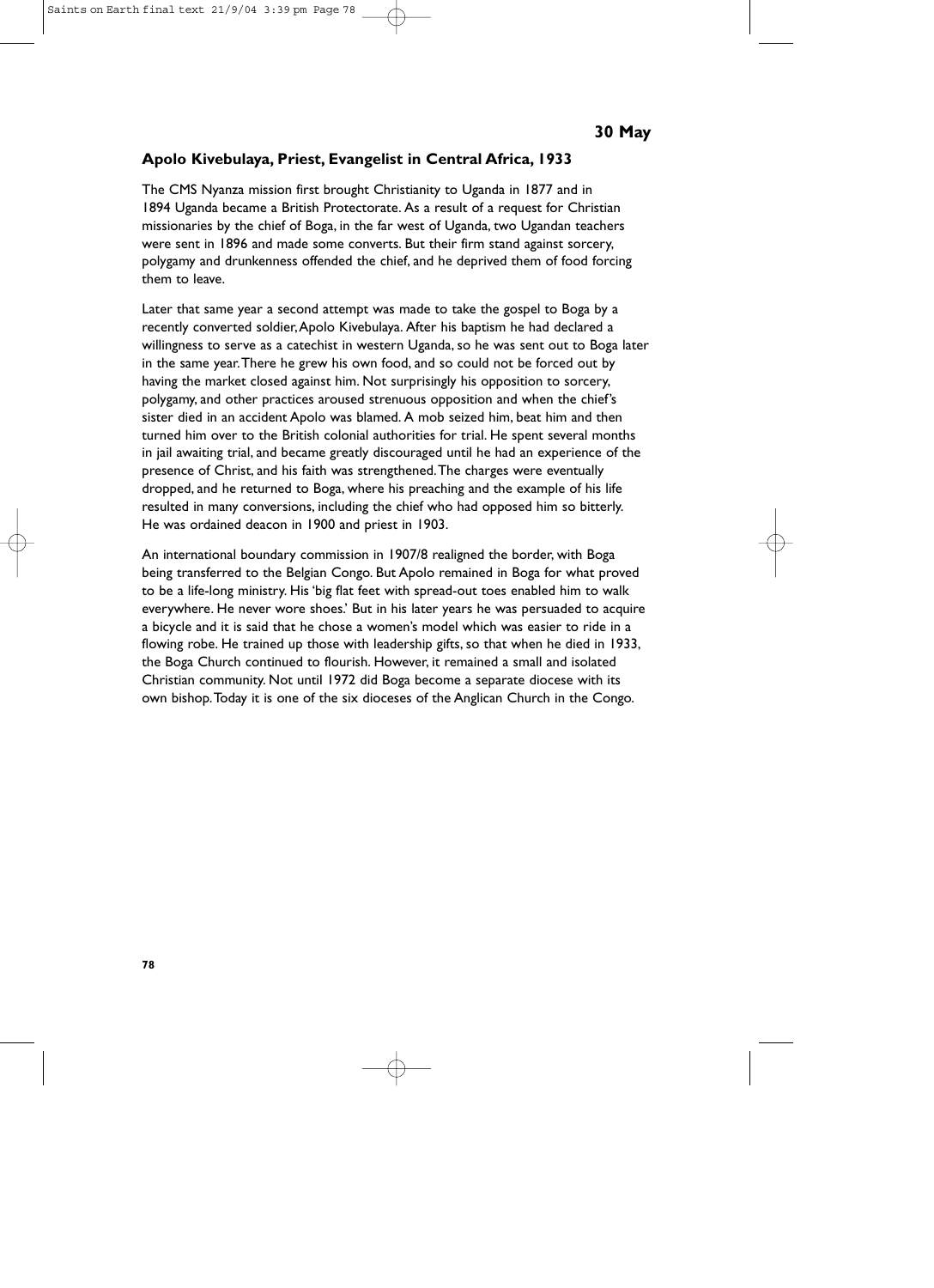## **Justin, Martyr at Rome, c.165**

Justin was born in Palestine but was a Greek by education and upbringing. He was a philosopher, who, after studying the teachings of the Stoics, Pythagoreans and Platonists, turned finally to Christianity. He is thought of as the first Christian philosopher, teaching at Ephesus and then in Rome, where he opened a Christian school. Justin engaged in debates with both Jews and pagans, often wearing his philosopher's cloak. Justin's understanding of the Christian faith was that it did not involve a rejection of the philosophical disciplines, rather he gathered all his previous learning and used it in both defending and explaining the gospel. He saw Christianity as 'the only sure and worthy philosophy'.Three of his writings have survived: in his two Apologies, addressed to successive Roman emperors, he sought to explain Christian worship in order to reveal its innocence, and his *Dialogue with Trypho* he sought to demonstrate that the Christian Eucharist superseded Jewish sacrifices.

Thus through Justin we learn much about early Christian worship. He was particularly faced with the challenge of explaining Christianity in a time of much misunderstanding. He dealt with charges of immorality at the eucharistic feast, and charges that Christians were guilty of sedition and atheism against the Empire's own gods. However, Justin's main aim was apologetic: he would seek to explain the Christian faith and doctrine in a manner that was accessible to all, although he was particularly responsive to the Greeks. In an age of superstition and myth Justin clarified Christian teaching on the devil and demons, and emphasized the liberating power of God at work through the Holy Spirit.

Justin argued that Christianity was the true philosophy, the culmination of all previous philosophies, which only contained partial truth. He was the first Christian writer after Paul to grasp the universal nature of the gospel. He was martyred, by being beheaded, in the reign of Marcus Aurelius, to whom he confessed his faith after refusing to offer a sacrifice to the gods.

God has announced in advance that he has joy in all the sacrifices offered in the name of Jesus that are made in accordance with the precepts of Christ, that is, in the Meal of Thanksgiving of the bread and cup, which is celebrated by Christians in all places throughout the earth.

*Dialogue with Trypho 117.1*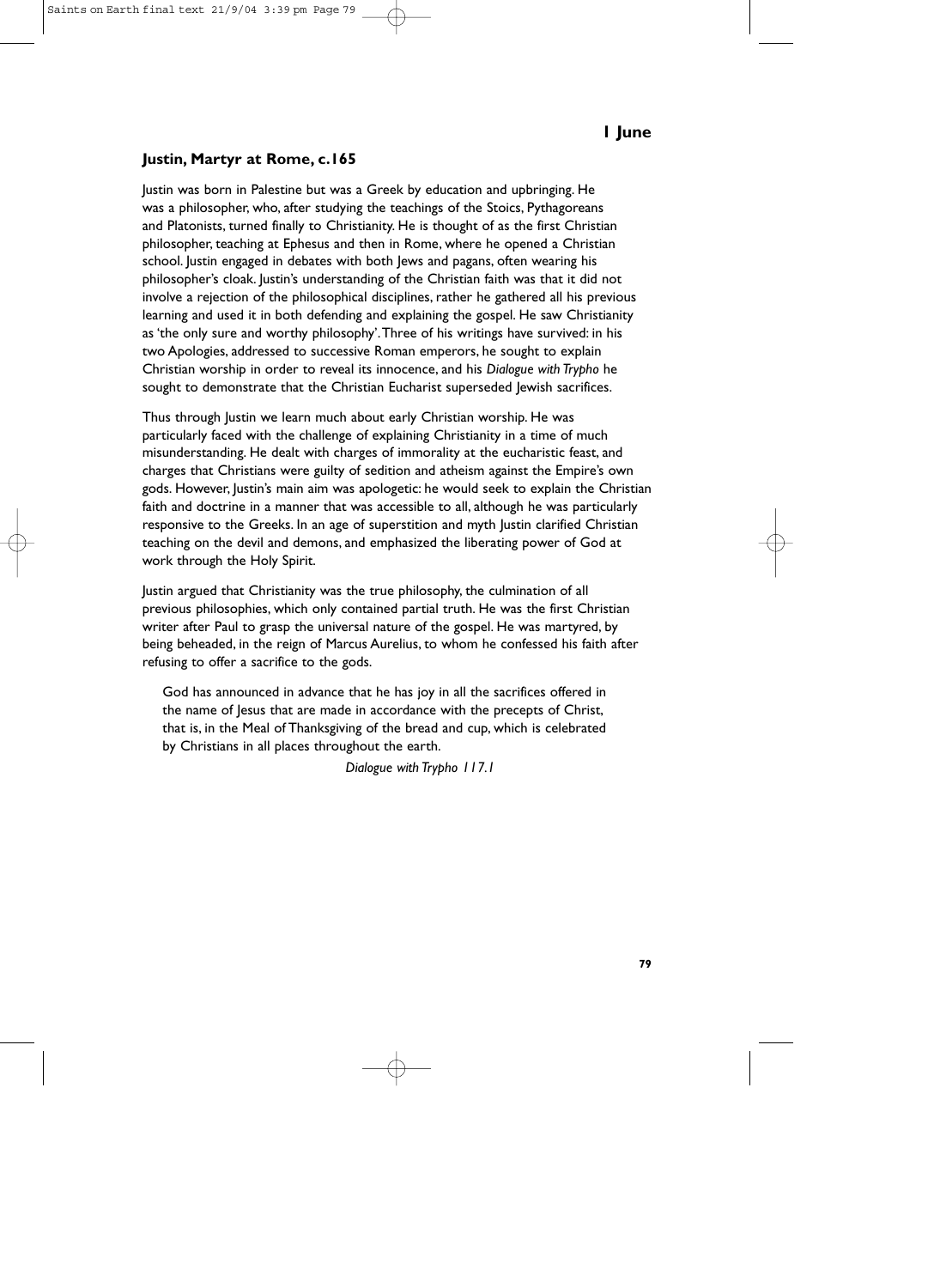#### **The Martyrs of Uganda, 1885–7 and 1977**

The martyrdoms of James Hannington (see 29 October) in 1885 and Janani Luwum (see 17 February) in 1977 were both part of a wider series of persecutions in which much larger numbers of Ugandan Christians were martyred.

In 1885 the first indigenous Ugandan martyr was the Roman Catholic Joseph Mkasa Balikuddembe, who was beheaded after having rebuked the Kabaka (king), Mwanga, for his debauchery and protested against the murder of Bishop Hannington. Initially, the Christian faith had been preached only to the immediate members of the court, by order of King Mutesa. His successor, Mwanga, became increasingly angry as he realized that the first converts put loyalty to Christ above their traditional loyalty to the king. The Christian pages in his court undoubtedly passed state secrets to the missionaries and fed Mwanga's paranoia, allowing him to view native Christians, especially those at court, as a treacherous fifth column, and this view was compounded by their refusal to submit to his perverted sexual practices.

On 3 June 1886, a group of 32 men and boys, 22 Roman Catholic and 10 Anglican, were burned at the stake at Namugongo for their refusal to renounce Christianity. Most of them were young pages in Mwanga's household. But the Namugongo martyrdoms produced a result entirely opposite to Mwanga's intentions.The example of these martyrs, who walked to their deaths singing hymns and praying for their enemies, so inspired many of the bystanders that they began to seek instruction from the remaining Christians.The dynamic of Christian growth in Uganda was transformed. Within a few years the original handful of converts had multiplied many times and spread far beyond the court.The blood of the martyrs was indeed the seed of the Ugandan Church.The martyrs had left the indelible impression that Christianity was truly African, not simply a European religion. Most of the missionary work was carried out by Africans rather than by white missionaries, and Christianity spread steadily. Uganda now has the largest percentage of professed Christians of any nation in Africa.

But the Ugandan Church had a further tribulation to endure 90 years later.The overthrow of Milton Obote's government in 1971 by the Ugandan army under the Muslim Idi Amin led to renewed persecution of Christians in the 1970s by Amin's military dictatorship. Janani Luwum, Anglican Archbishop of Uganda, was only one among the thousands of new martyrs, both Anglican and Roman Catholic.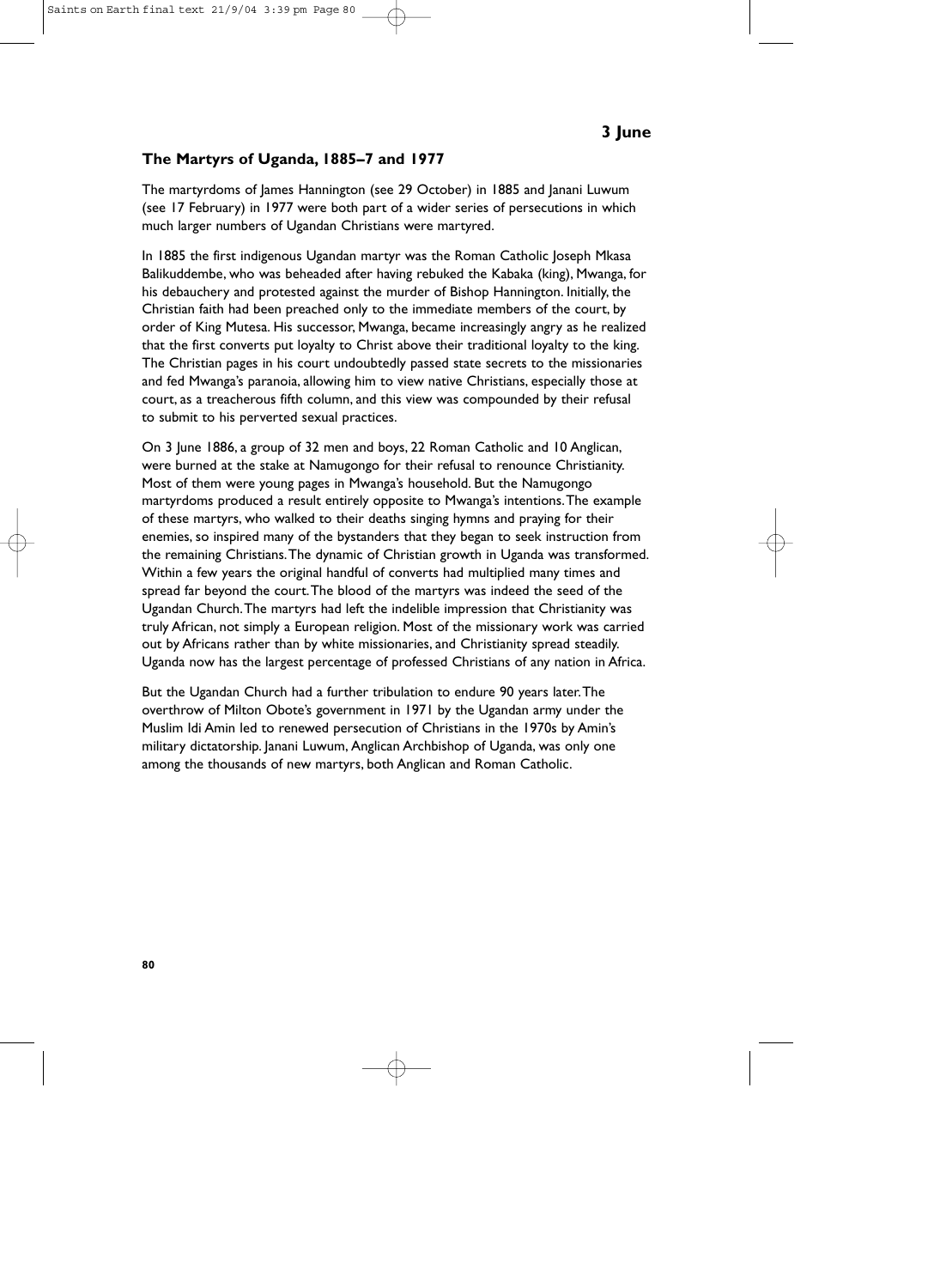### **Petroc, Abbot of Padstow, 6th century**

Petroc, the foremost Cornish saint, is said to have been the son of a chieftain in South Wales. He rejected the call to rule the clan after his father's death, opting instead to travel to Ireland to study. Eventually leaving Ireland he travelled to Cornwall. Once in Cornwall, Petroc founded a monastery at Lanwethinoc (Padstow). He remained for 30 years, only leaving to undertaking a pilgrimage to Rome.

One unsubstantiated legend tells that as he approached the monastery on his return it began to rain, whereupon Petroc confidently predicted it would soon stop. However the rain continued for three days and Petroc returned to Rome as penance for presuming to predict God's actions.

He founded a second monastery at Petherick (Nanceventon) where he also built a mill and a chapel. Once this monastery was established Petroc moved to Bodmin Moor and began to live a solitary life. By the eleventh century the Augustinian monastery built on the site of Petroc's cell had become a place of popular pilgrimage.

Like many early saints, an account of his life was written centuries after his death (eleventh century), and it is often difficult to distinguish between fact and embellishment. Petroc was referred to as the 'captain of Cornish saints' and the large number of place names and church dedications in Devon and Cornwall (and to a lesser extent in Wales) testify to his place in the pantheon of Celtic saints. He is also honoured in Brittany as St Perreux.

In 1177 his relics were stolen and taken to Brittany where they were housed in the abbey of Saint-Méen.Their return was only secured by the personal intervention of King Henry II.

# **5 June**

### **Boniface (Wynfrith) of Crediton, Bishop, Apostle of Germany, Martyr, 754**

Wynfrith was born in 675 at Crediton in what was then Wessex. He only took the name 'Boniface' much later in life. He entered the monastic life at Exeter, later moving to Nursling near Southampton, eventually working in the community as a teacher. Here he specialized in biblical exposition and compiled the first Latin grammar written in England.

In 718, and by then in his forties,Wynfrith left both Wessex and England, never to return. Abandoning a ecclesiastical career in England he started to work among the pagan tribes of Frisia (Holland and Northern Germany). Initially this exercise bore little fruit, and hostility from the governing class there forced him to flee. In 719 he was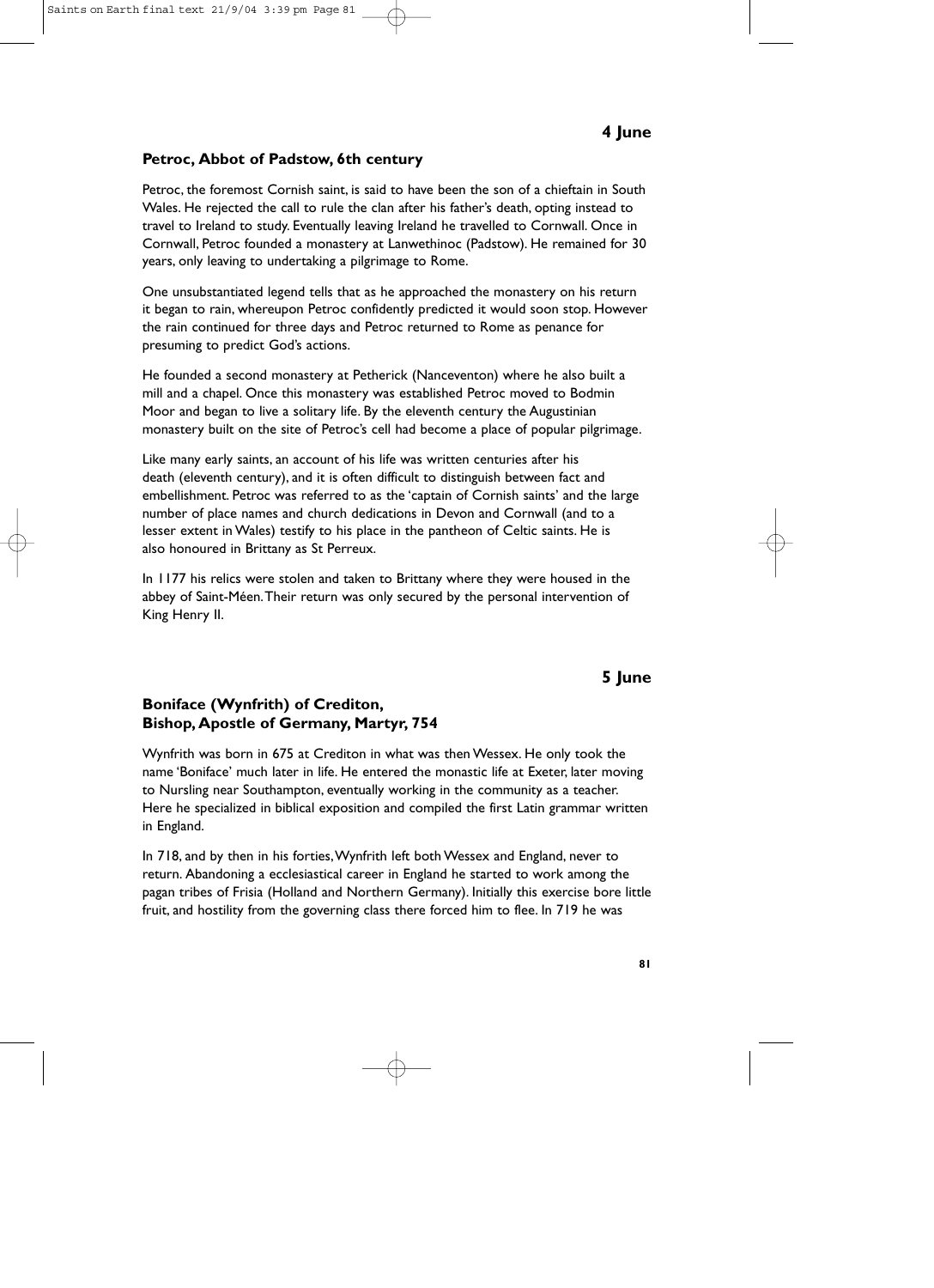offered the post of abbot back at Nursling, but refused to return.Three journeys to Rome eventually saw him commissioned by Gregory II to preach to the unconverted in Bavaria and Hesse, and from 722 he received the Pope's complete support for his work, being consecrated missionary bishop. Boniface returned to Frisia, and encouraged by further directions and communications from Rome saw more success in his work.

Boniface committed his life to the work of the Church in Frisia. He was fearless, famously felling a sacred oak dedicated to the worship of Thor.The lack of retribution inflicted upon him by Thor caused many to convert to Christianity.

Boniface also established monasteries and in 741 made a joint commitment with the Frankish King Pepin to reform corrupt clergy, and introduced regional councils to give accountability. He worked hard at relationships between the Church and the State, and was said to have been the most influential Englishman in the history of Europe. In around 747 he was made Archbishop of Mainz, however, after only five years as Archbishop Boniface resigned his position, and returned to Frisia, to continue his mission. Although in his eighties he continued to strive for the spreading of the gospel and the purity of the Church. He was martyred at Dokkum in 754 in an attack by a group of pagan bandits.

Boniface was a man of iron will, who, although at times became discouraged, always pressed ahead with his given task. Not only was he responsible for the conversion of many, he was also responsible for the organization and the installation of effective leadership within the Church throughout Europe.

In the mid twelfth century Hildegard of Bingen eulogized Boniface in song:

O Boniface the living light saw you like a wise man who returned to their source the pure waters flowing from God when you watered the greenness of the flowers. So you are the friend of the living God and the true crystal shining in the benevolence of the straight way where you ran wisely.

*Hildegard of Bingen: Antiphon 73,'On Boniface'*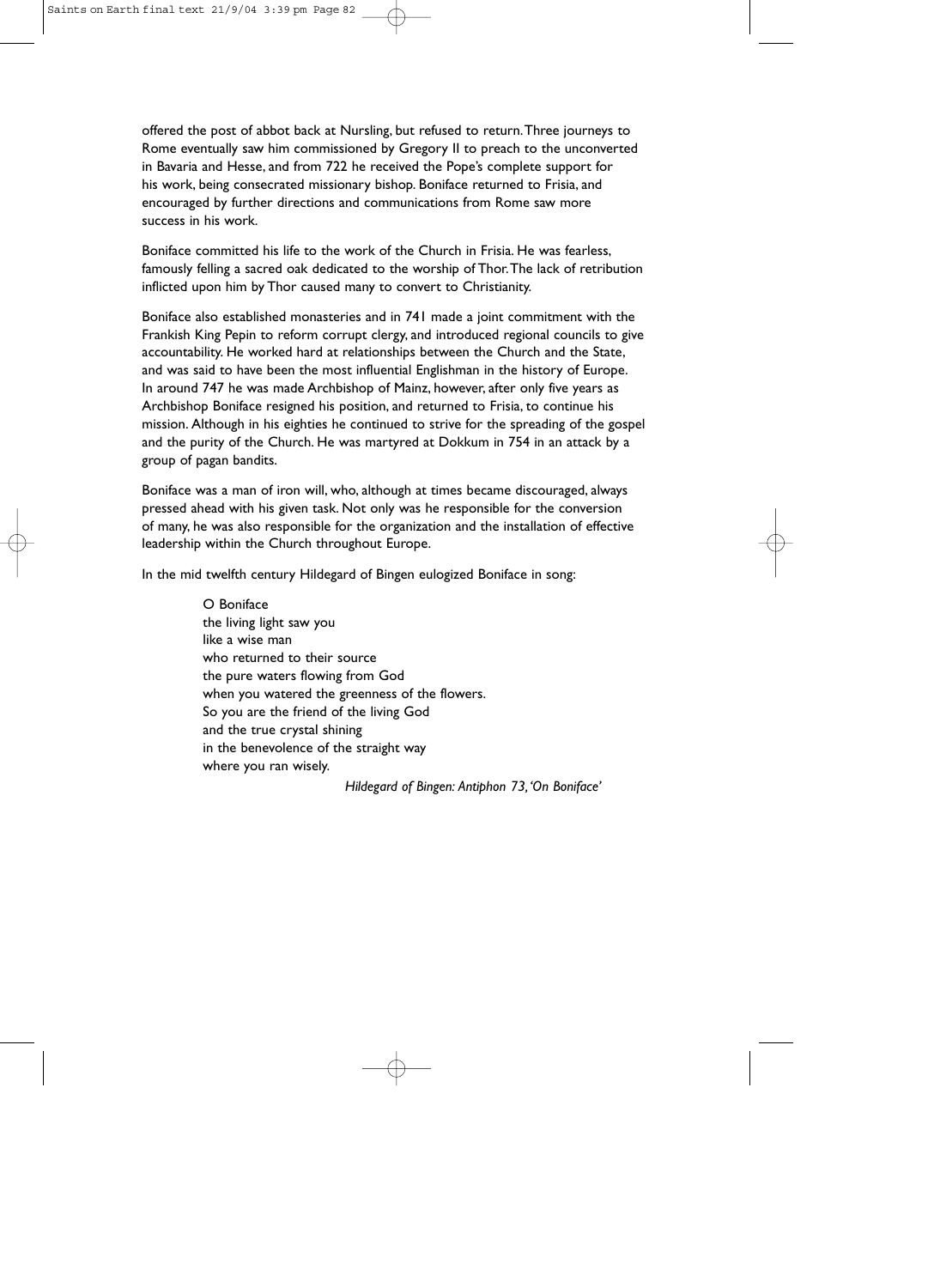### **Ini Kopuria, Founder of the Melanesian Brotherhood, 1945**

Ini Kopuria was born about 1900 near Maravovo on Guadalcanal in the Solomon Islands. Part of his schooling was at Norfolk Island where the Melanesian Mission, in a manner observed since the days of Bishop Patteson (see 20 September), gathered together and educated promising pupils with a view to their future usefulness to the mission. An independent young man, with a streak of originality, Ini rejected the route planned for him into teaching and opted for a more adventurous life in the Native Armed Constabulary of the Solomon Islands Protectorate.While recovering in hospital from a leg injury in 1924 Ini had an intense conversion experience. It was out of this that came his proposal to form a brotherhood of young men who would take the Christian faith to the heathen villages on Guadalcanal, where he had worked as a policeman.'I have visited all the villages as a police sergeant and they all know me: why not go to them now as a missionary?'

Bishop Steward was sympathetic and helped Ini to draw up a Rule and formally constitute the Brotherhood. Ini took his vows in October 1925 and the following year six others joined him.The Brotherhood was essentially evangelistic, their aim being 'to declare the way of Jesus Christ among the heathen, not to minister to those who have already received the law'.

It was a uniquely Melanesian institution.The brothers took vows of poverty, chastity and obedience, not for life but on an annual basis (later extended to five years).They worked in pairs and were organized in 'households' of up to of twelve, each led by an 'Elder Brother'.The bishop was 'Father' of the Brotherhood and Ini was Head Brother. Numbers soon increased from the initial seven to 128 by 1935.The Brotherhood aimed to live the gospel in a direct and simple way, following Christ's example of prayer, mission and service. But European clergy were not always impressed and there was a tendency to treat the brothers as a convenient supply of labour for odd jobs. As far as he could Ini resisted both this misuse of the brothers and also the racist assumptions of Melanesian inferiority held by some Europeans.

In 1940 Ini relinquished the office of Head Brother and, after being released from his vow of celibacy, he married and worked as a village deacon until his death in 1945.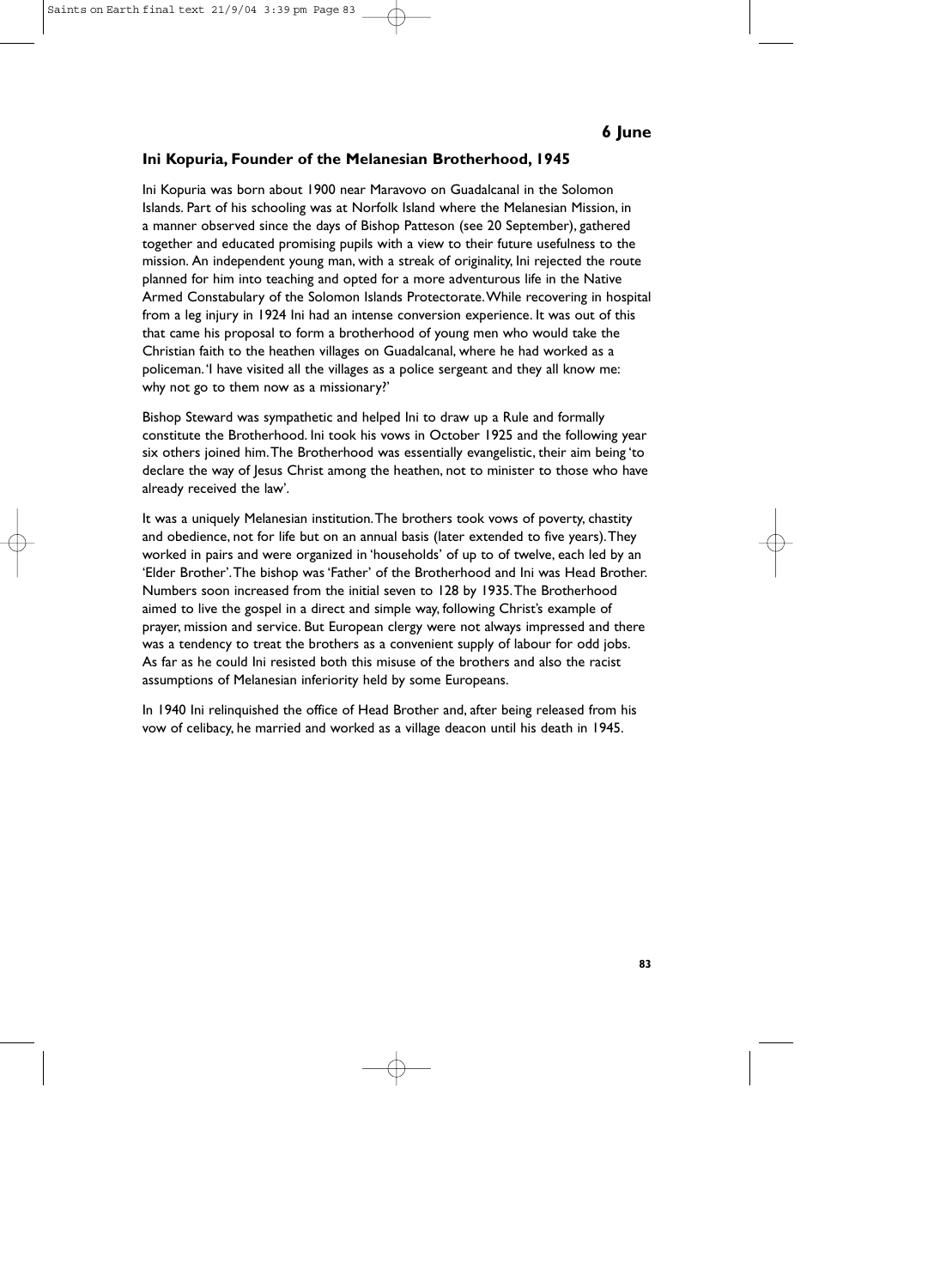## **Thomas Ken, Bishop of Bath and Wells, Nonjuror, Hymn Writer, 1711**

Thomas Ken was born in Hertfordshire in 1637 and reared by his half-sister Anne and her husband, the well-known angler Izaak Walton. Educated at Winchester and Hart Hall, Oxford, he was ordained and became Fellow of New College in 1657. After working in several parishes he became a tutor at Winchester in 1672. It was probably here that he wrote the two hymns for which he largely remembered: the morning hymn, *Awake my soul*, and the evening hymn, *Glory to thee my God this night*.

In 1679 he went to The Hague as chaplain to Princess Mary, niece of King Charles II of England and wife of the Dutch Prince William of Orange. Ken publicly rebuked William for his treatment of his wife, which may well account for his return to England after only a year. Upon his return he was made personal chaplain to King Charles. When the king requested that Ken provide lodging for his current mistress, Nell Gwynn, as the chaplain's residence was conveniently close to the palace, Ken sent the king a bold refusal, complaining that he was the royal chaplain and not the royal pimp. Charles admired his honesty and bluntness, and made him Bishop of Bath and Wells in 1685. Some authorities have suggested that, when Charles died the same year, he asked for Ken's ministrations on his deathbed.

The next king, James II, was a Roman Catholic, and caused political turmoil by his heavy-handed attempts to favour Roman Catholics. He issued a decree – the Declaration of Indulgence – which attempted to override the legal restrictions on Catholics.The declaration was required to be read in churches, but seven bishops, among them Thomas Ken, refused, and were imprisoned in the Tower of London. But James was forced to release the bishops and to flee abroad. Parliament declared the throne vacant and then offered it jointly to the king's daughter Mary and her husband William of Orange.

But nine bishops – among them Ken – and some 300–400 clergy refused to take the oath to William and Mary on the grounds that their oath to King lames was still valid. Known collectively as the Nonjurors, they were all deprived of their livings. In his enforced retirement Ken lived a celibate, ascetic life, initially working as a private tutor.

A man who repeatedly put principle before personal comfort, Ken refused an offer of reinstatement at Bath and Wells in 1703. He died in 1711.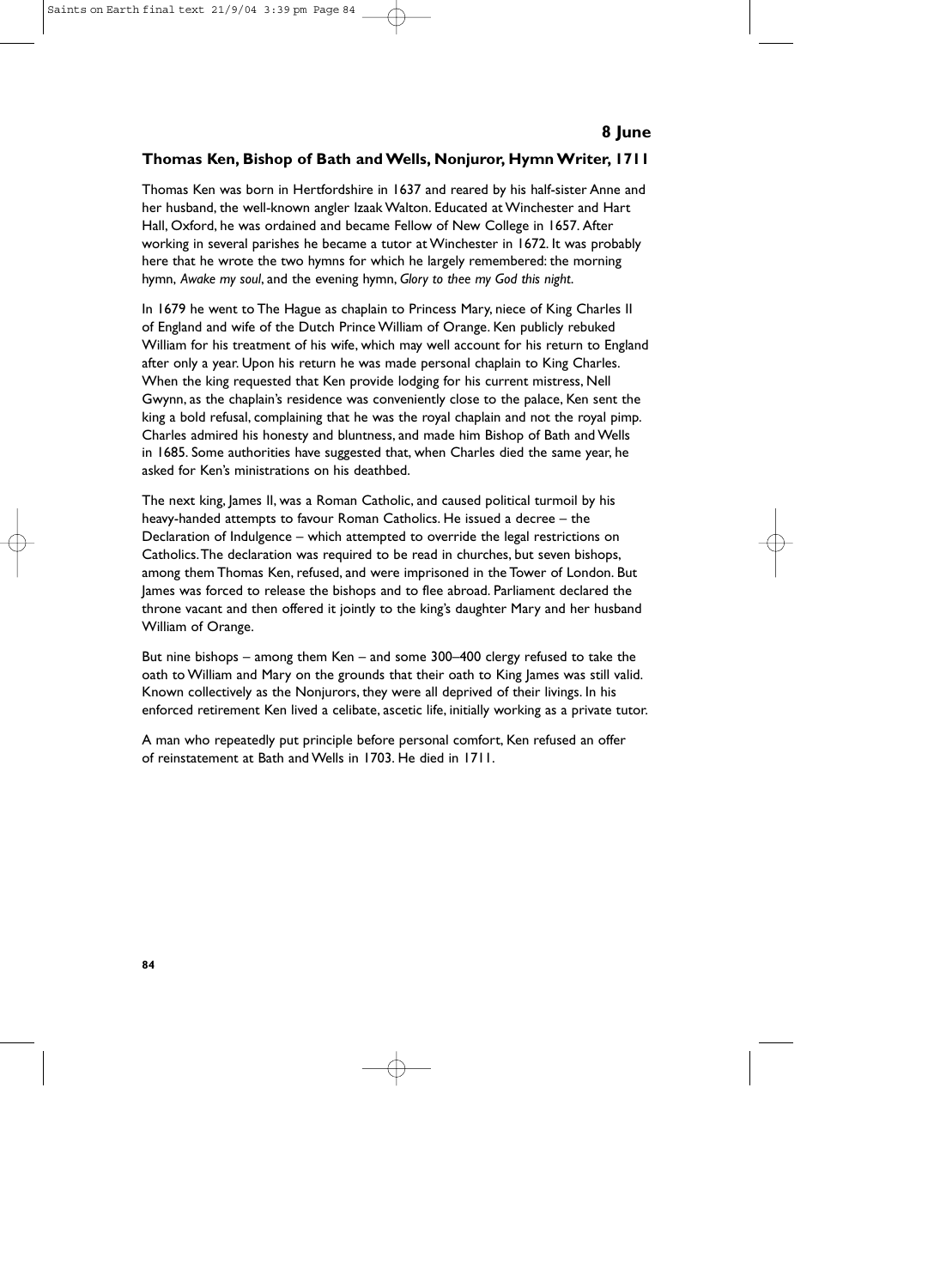## **Columba, Abbot of Iona, Missionary, 597**

Columba, otherwise known as Colum Cille, which means 'Dove of the Church', was born at Gartan in Donegal in 521. He was a descendant of the pagan High King Niall, and a member of the prominent clan of Ui Neill. Columba was educated in Irish monasteries by some of the leading figures of his day, including Finian of Clonard and Finian of Moville, as would befit a member of the royal line. He was one of a group of privileged clergy who dominated the Irish Church.

Columba founded two monasteries in Ireland, at Derry (546) and Durrow (556), before he relocated to Iona, off the west coast of Scotland, with twelve companions. Iona was given to him for a monastery by the ruler of the Irish Dalriada. Columba reputedly went into exile on the island, as a result of his part in the battle of Culdrebene (about 563) – a monastic disagreement which turned violent. Columba lived the rest of his life in Scotland, returning to Ireland only for short periods of time, usually for an official occasion.

From Iona Columba visited Bridei, King of the Picts and according to Bede converted him. In 574 Columba anointed Aeda'n mac Gabrian as King of the Scots of Dalriada, and a year later attended a convention of the kings at Druim Cett in Ireland. Columba obviously retained his influence in certain circles, despite his choice of the monastic life. At Druim Cett, Columba argued for the preservation of the Bards of Ireland, and sought clarification from the Irish king on the role of the Irish in Scotland.

From Iona, Columba was perfectly placed to evangelize both the Picts, and the kingdom of Da'l Riata in north-east Ireland. It has been traditional to see Columba as the Apostle of Scotland, and to credit him for the conversion of numerous Picts. In reality however, Columba was more of a figurehead for the Irish in Scotland, and others who came after him evangelized the Picts, no doubt building upon his foundations.

Columba did establish at least two churches in Inverness, but spent much of his energy setting up the monastery at Iona and training its members.When the influence of Iona in Scotland and Northumbria is considered, Columba's efforts can be said to have been a wise investment.

> At once, when the stars were made, lights of the firmament, the angels praised for His wonderful creating the Lord of this immense mass, the craftsman of the Heavens. With a praiseworthy proclamation, fitting and unchanging, in excellent symphony they gave thanks to the Lord not out of any endowment of nature, but out of love and choice.

> > *Altus prosator verse F, attrib. Columba*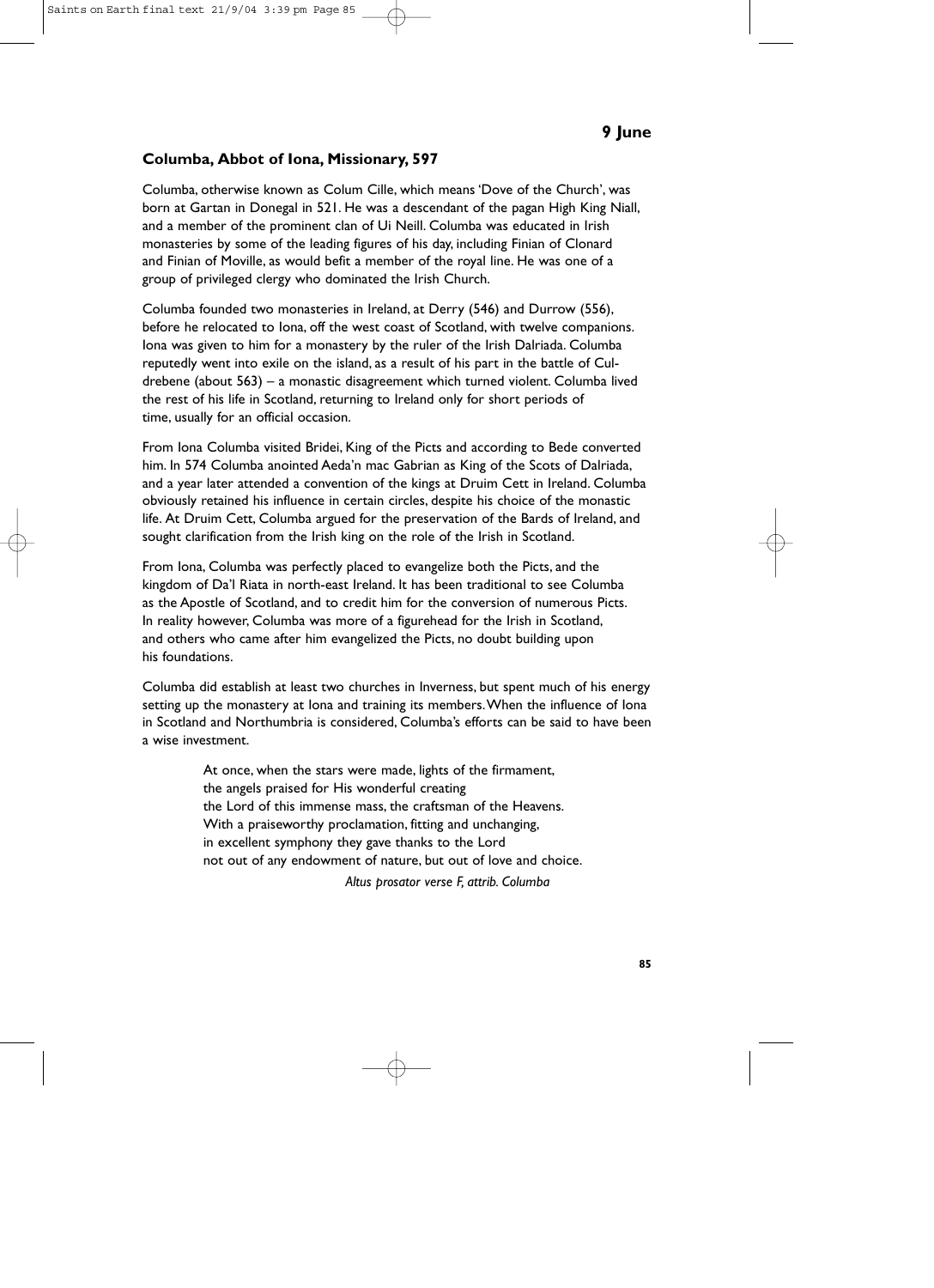## **Ephrem of Syria, Deacon, Hymn Writer,Teacher of the Faith, 373**

Ephrem, born in Nisibis (in modern Turkey), was one of the most prolific and gifted hymn writers in the history of Christianity. Over five hundred of his hymns survive, which were arranged after his death into 'hymn cycles'. He also wrote many biblical commentaries. He was baptized in 324, and joined the cathedral school, of which he later became the Head. It was whilst he was head of this school that he wrote most of his hymns.

Ephrem recognized the value of sung theology after encountering Gnostic songs in his native Nisibis. He saw the value of combining music and biblical exegesis to encourage the adoption of 'orthodox' doctrine. Originally written for the female choir at his church in Nisibis, Ephrem's hymns soon spread throughout the Roman Empire. Several of his hymns were written to counter specific heretical teachings, whilst others expound the beauty of the Mother of God, and the sacrifice of the life of Christ. His poetry had a great influence upon the development of hymn writing in both Syriac and Greek.

Ephrem emphasized the need to see God in all that is around the believer. Everything is capable of directing the eye of faith to God, and to engage the heart in worship. However, Ephrem was not so wrapped up in theological wonderment that he could not relate to the world around him. He encountered great hardship when his home town of Nisibis was captured by the Turks, and he is recorded as an old man struggling to distribute food to the hungry in the midst of famine.

> Each, according to the level of his own measure, can tell of you; in my boldness I approach the lowest step. Your birth is sealed up within the silence – what mouth then dares to meditate upon it?

Your nature is single, but there are many ways of explaining it; our descriptions may be exalted, or in moderate terms, or lowly. Make me worthy of the lowest part, that I may gather up, as crumbs, the gleanings from your wisdom's table.

Any elevated account of You is hidden with the Father; at your lesser riches the angels stand amazed, While a small trickle of words describing you provides a flood of homilies for mortals below.

*Ephrem:A Hymn on the Eucharist*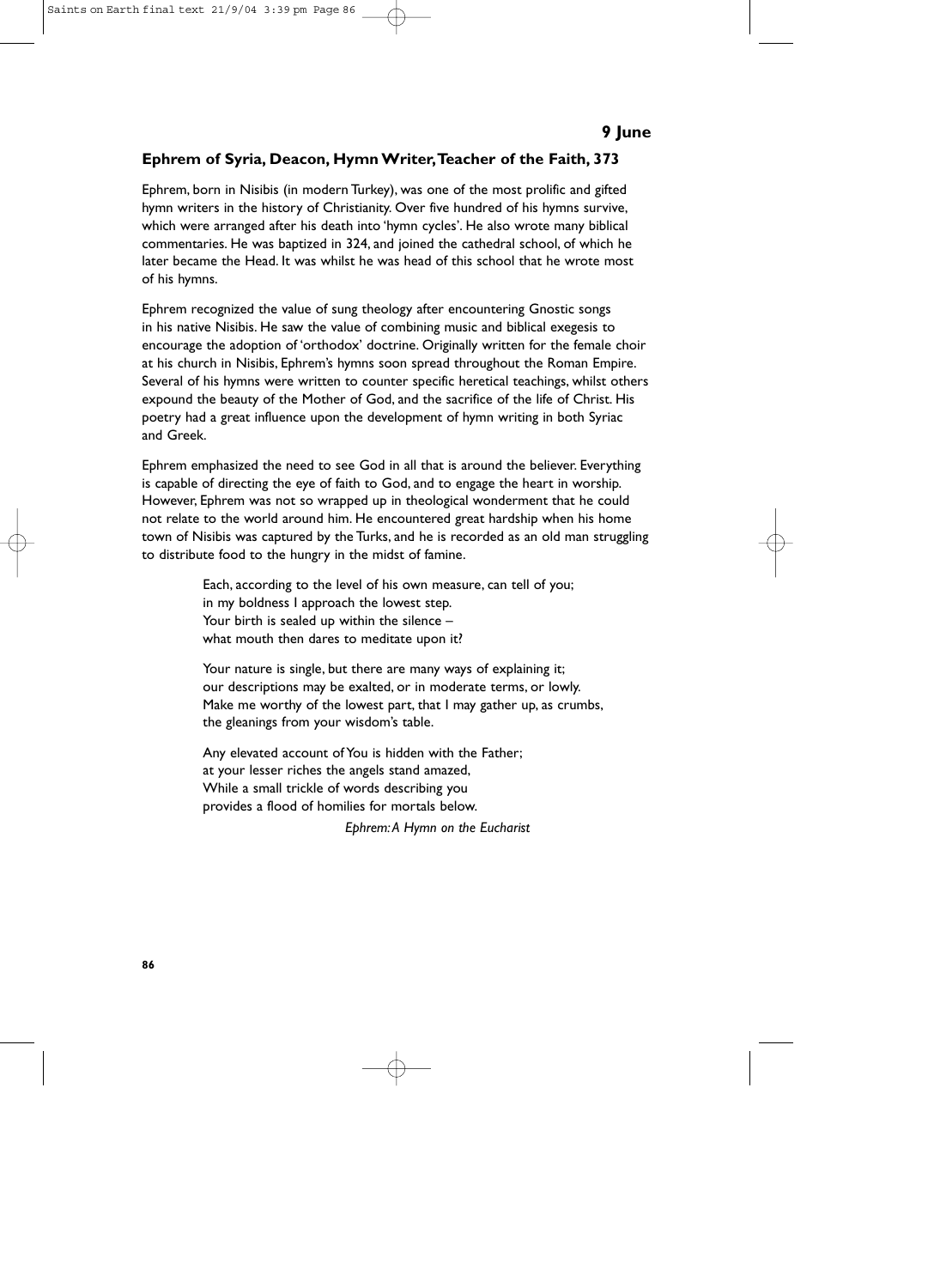### **Richard Baxter, Puritan Divine, 1691**

Richard Baxter was born at Rowton in Shropshire in 1615 and educated at Donnington Free School in nearby Wroxeter. He was ordained deacon by the Bishop of Worcester in 1638. He was successively master of a school in Dudley, and curate first of Bridgnorth then of Kidderminster until civil war broke out in 1642.Though he served as a chaplain in the Parliamentary army for five years Baxter was always a moderate. He sought to curb the excesses of the Parliamentary troops and opposed both the execution of the king and Cromwell's assumption of power.

Baxter returned to Kidderminster as vicar in 1647. His ministry among the 'ignorant, rude and revelling people' of the town was remarkable. In addition to his preaching ministry Baxter set about implementing a policy of systematic parochial catechizing. So successful was this practice that five galleries were built in the parish church in order to accommodate the much larger number of churchgoers. *The Reformed Pastor*, published in1656, was Baxter's own account of this ministry ('Reformed' in this context meant not Calvinistic in doctrine but renewed in practice) and the book was both read and warmly recommended by the leaders of the evangelical revival of the following century.

Baxter was among those who invited Charles II to return in 1660 and his reward was to be offered the bishopric of Hereford. But, still questioning the nature and necessity of episcopacy after what he had seen of it in the years leading up to the Civil War, he declined and thus effectively ended his career in the Anglican ministry. At the 1661 Savoy Conference Baxter presented the 'Exceptions' – proposed changes to the Book of Common Prayer from a Puritan standpoint, most of which were rejected. But once again he appeared as the voice of moderation, producing a reformed eucharistic liturgy that satisfied neither Puritans nor Laudians.

Following the 1662 Act of Uniformity, Baxter lived privately in and around London. He suffered a great deal of petty persecution and was twice imprisoned. His second imprisonment, when he was 70, was for 21 months at the hands of the notorious Judge Jeffreys, for alleged sedition in his *Paraphrase of the New Testament* (1685). An advocate of moderation, toleration and fellowship across denominational divides he recognized that 'God breaketh not all men's hearts alike' and welcomed the Toleration Act of 1689. He died in London in 1691.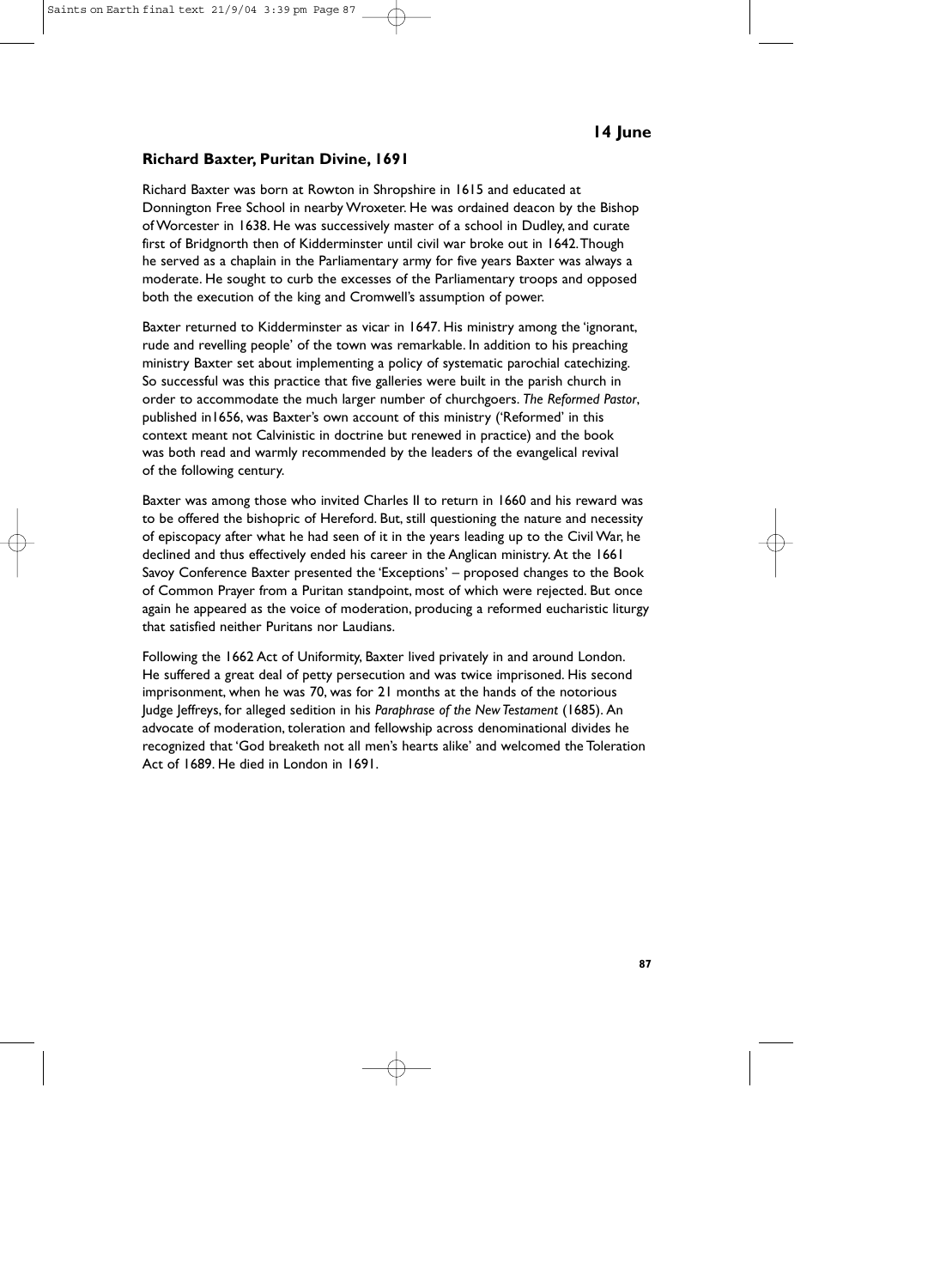#### **Evelyn Underhill, Spiritual Writer, 1941**

Evelyn Underhill was born in Wolverhampton in 1875, the daughter of a barrister. After an education at home, supplemented by three years at a private school in Folkestone, she attended King's College, London. In 1907 she married a childhood friend, Hubert Stuart Moore. In the same year Evelyn underwent a conversion to the Christian faith, though she joined no particular Church. Her inclination was towards Rome but the condemnation of modern theological developments by Pope Pius X served to keep her at arm's length from a formal commitment to that Church. It was 1921 before she returned to the Church of England in which she had been baptized.

As a non-denominational Christian, who had recently undergone conversion, Evelyn turned to a study of the largely neglected mystics and published her first important book, *Mysticism,* in 1911.Through this she made the acquaintance of Baron Friedrich von Hügel, who became her teacher and spiritual director. Evelyn introduced the mystics to a wider audience and helped to establish the respectability of mystical spirituality in the Church of England. She taught that the life of contemplative prayer is not just for monks and nuns, but for any Christian who is willing to undertake it.

In 1924, after her return to the Anglican fold, she also began to conduct retreats, a service for which she was in great demand, as she also was for spiritual direction. It was said that her 'love of souls coupled with the determination to help them to grow at God's pace and not at their own or hers, won her the love and trust of all who went to her for help'. She was also a speaker, broadcaster and writer in the church press. For some years she was the theological editor of *The Spectator*. Among her many published works were *Practical Mysticism* (1914), and *Worship* (1936).

Evelyn had worked for naval intelligence during the First World War, but her views changed and as the Second World War approached she embraced pacifism. Just a few weeks before her death at Hampstead in June 1941, and during the worst of the blitz, she wrote to a friend:

Yes – I am still a pacifist though I agree with you about the increasing difficulty of it. But I feel more and more sure that Christianity and war are incompatible, and that nothing worth having can be achieved by 'casting out Satan by Satan'.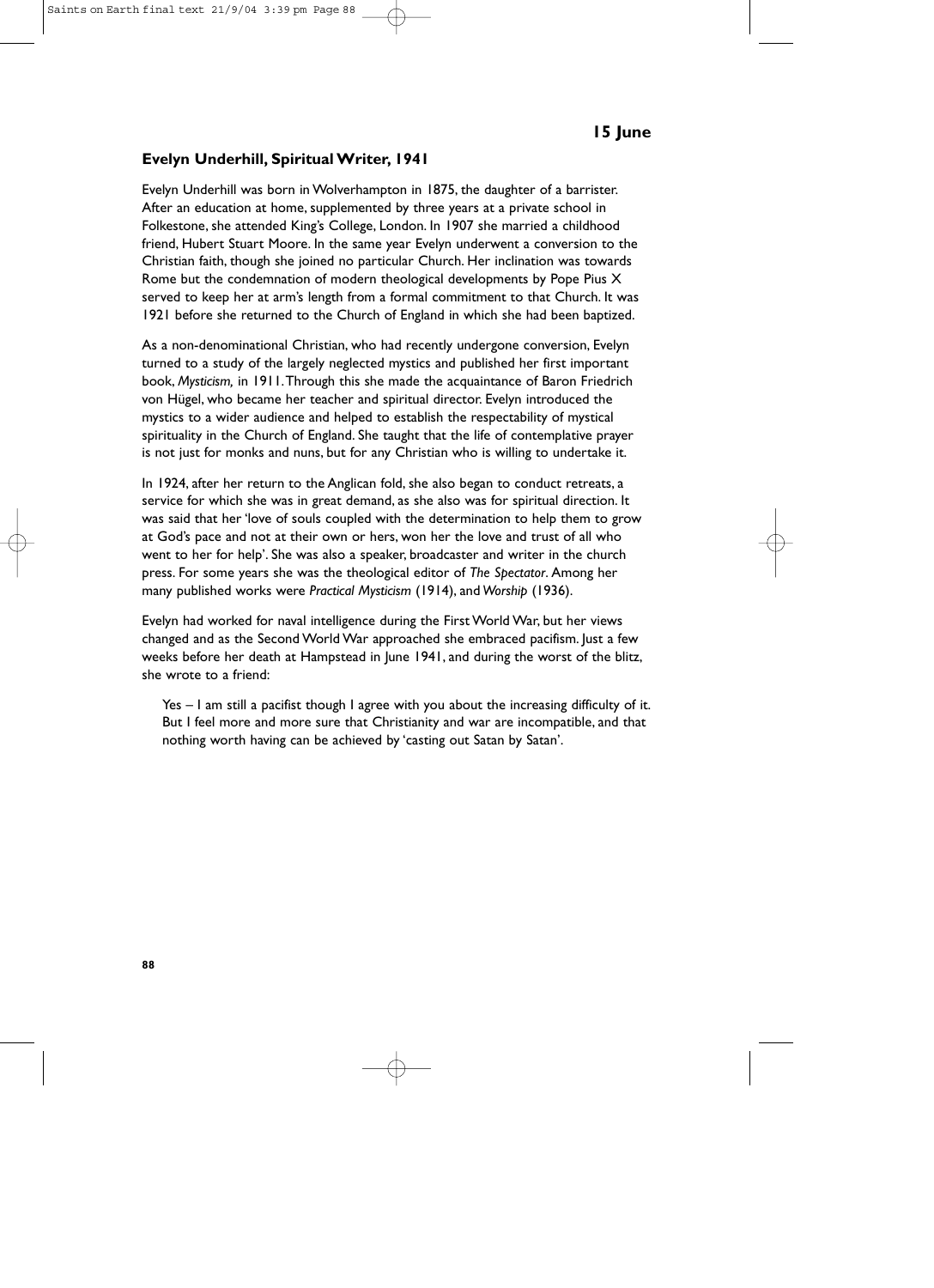### **Richard, Bishop of Chichester, 1253**

Born in what is today Droitwich, Richard was the son of a farmer. He abandoned the agricultural life to pursue an academic career at Oxford. After his initial studies in that city, Richard studied at Paris and Bologna, and became an expert in canon law. In 1235 he returned to Oxford and was made Chancellor of the University. He also became Chancellor of Canterbury, being appointed by Edmund Rich, Archbishop of Canterbury. He went into voluntary exile with Edmund in protest at royal and papal interference and he was present when Edmund died, at Pontigny, on a journey to Rome to meet with the Pope in 1240.With Edmund, Richard was prepared to stand against royalty and secular powers in the battle for church authority. He was also prepared to stand up to clergy in the battle for reform.

While in exile Richard trained for the priesthood with the Dominicans at Orleans. After his ordination Richard returned to England as a parish priest at Charing and Deal in Kent. He was reappointed Chancellor of Canterbury by the new archbishop, Boniface.

Soon after, in 1244, Richard was elected Bishop of Chichester in opposition to the king's candidate for the see. He was forced to seek consecration abroad, being consecrated by Pope Innocent IV at Lyons the following year.The king backed down after the threat of excommunication and Richard was duly enthroned as Bishop of Chichester in 1245.

He was a legislator, and quickly introduced new instructions for his diocese. He emphasized that Mass should be celebrated with dignity, and that priests were not to be paid for the administration of the sacraments. He greatly improved the standard of clerical life. Richard's preaching recruited many soldiers for the Crusades, but he did not travel with them beyond Dover, where he became ill and died in 1253.

Richard was an excellent model of a diocesan bishop, accessible, generous and yet fair in his dealings with those in need of correction. Richard's prayer has remained in wide use in the centuries since his death:

> Thanks be to Thee, My Lord Jesus Christ for all the benefits thou hast given me, for all the pains and insults which thou hast borne for me. O most merciful redeemer, friend and brother, may I know thee more dearly and follow thee more nearly day by day.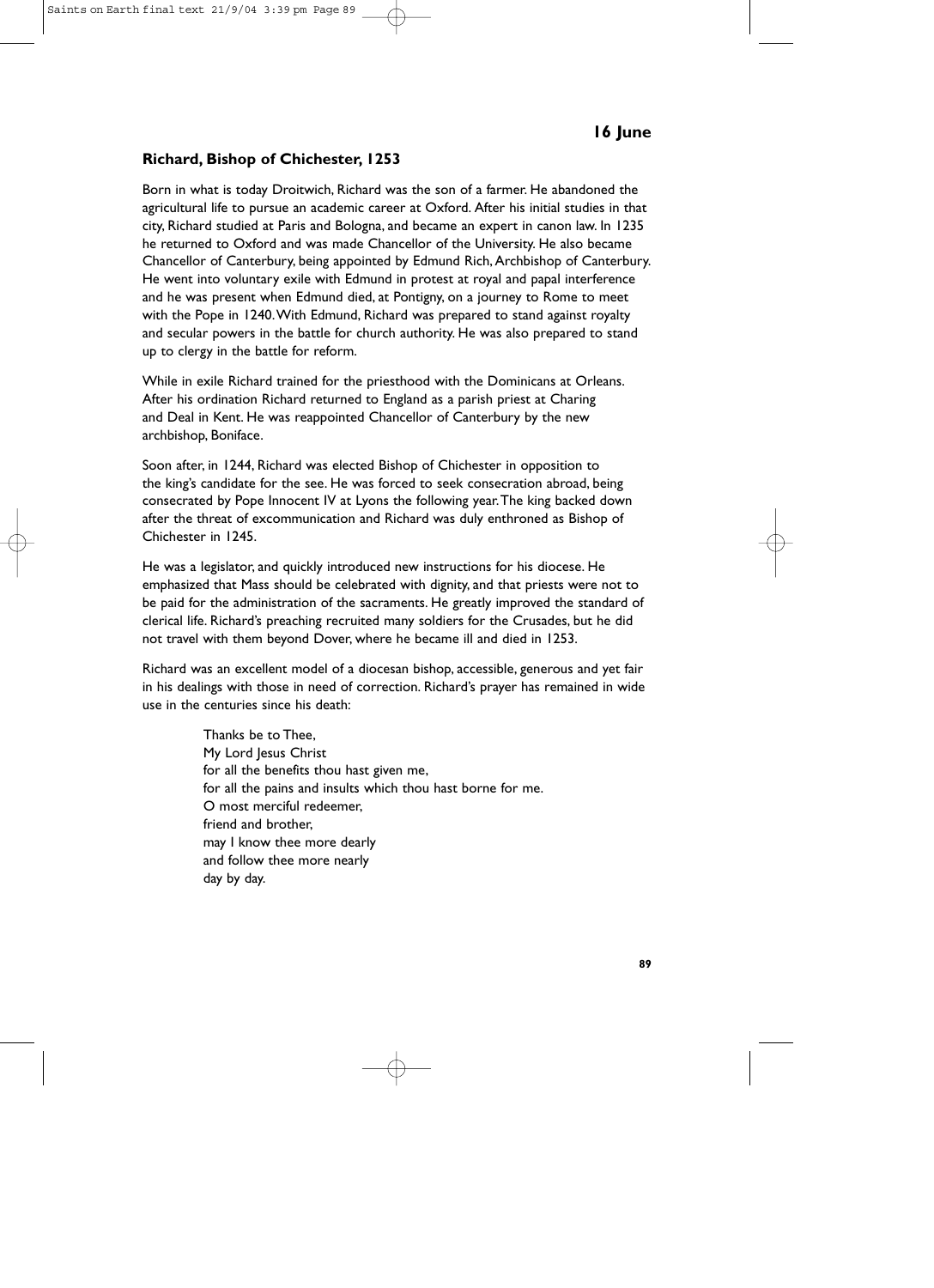### **Joseph Butler, Bishop of Durham, Philosopher, 1752**

Butler was born at Wantage in Berkshire in 1692, the son of a Presbyterian draper. He was educated at the Dissenting academy in Tewkesbury, and was probably intending to enter the Presbyterian ministry. But his Dissenting background would have barred him from a university degree in England, and in 1714 he joined the Church of England in order to enter Oriel College, Oxford, where he read law and divinity. Ordained into the Anglican ministry in 1718, from 1718 to 1726 he was preacher at the Rolls Chapel in Chancery Lane, London. In 1726 he published a number of his sermons which brought him to public notice. In the same year he became incumbent of Stanhope in County Durham.

It was at Stanhope that Butler wrote his most famous work, *The Analogy of Religion*, published in 1736. Using empirical argument, Butler stressed fact in support of religion. He pointed to the order found in nature as a parallel to the order found in revelation, suggesting God as the author of both.The *Analogy* is said to have influenced many later writers, particularly David Hume and John Henry Newman. Although Butler did not specifically attack it, the *Analogy* went a long way to discrediting the popular eighteenth-century philosophy of Deism which denied revealed truth and relegated God to the level of an aloof supreme being, who took no personal interest in his creation.

In 1736 Butler was appointed Clerk of the Closet, in effect the personal chaplain to Queen Caroline, wife of King George II, and he was in constant attendance on her during her final illness until her death the following year. He was rewarded by being made Bishop of Bristol in 1738.

Bristol was one of the centres of the growing Methodist movement, but in common with other eighteenth-century bishops Butler had a distaste for religious 'enthusiasm', once famously telling John Wesley that 'the pretending to extraordinary revelations and gifts of the Holy Ghost is a horrid thing  $-$  a very horrid thing!'. Bristol was then the poorest diocese in England and in 1750 Butler was translated to the more important and much wealthier diocese of Durham, where he died in 1752. Butler's name had become so respected that a persistent but apocryphal rumour began (which can still be found in some sources) that he declined an offer to become Archbishop of Canterbury in 1747.

But his influence remained profound: a century later in 1860 Gladstone commented, 'I never take a step in life without thinking how Butler would have advised me.'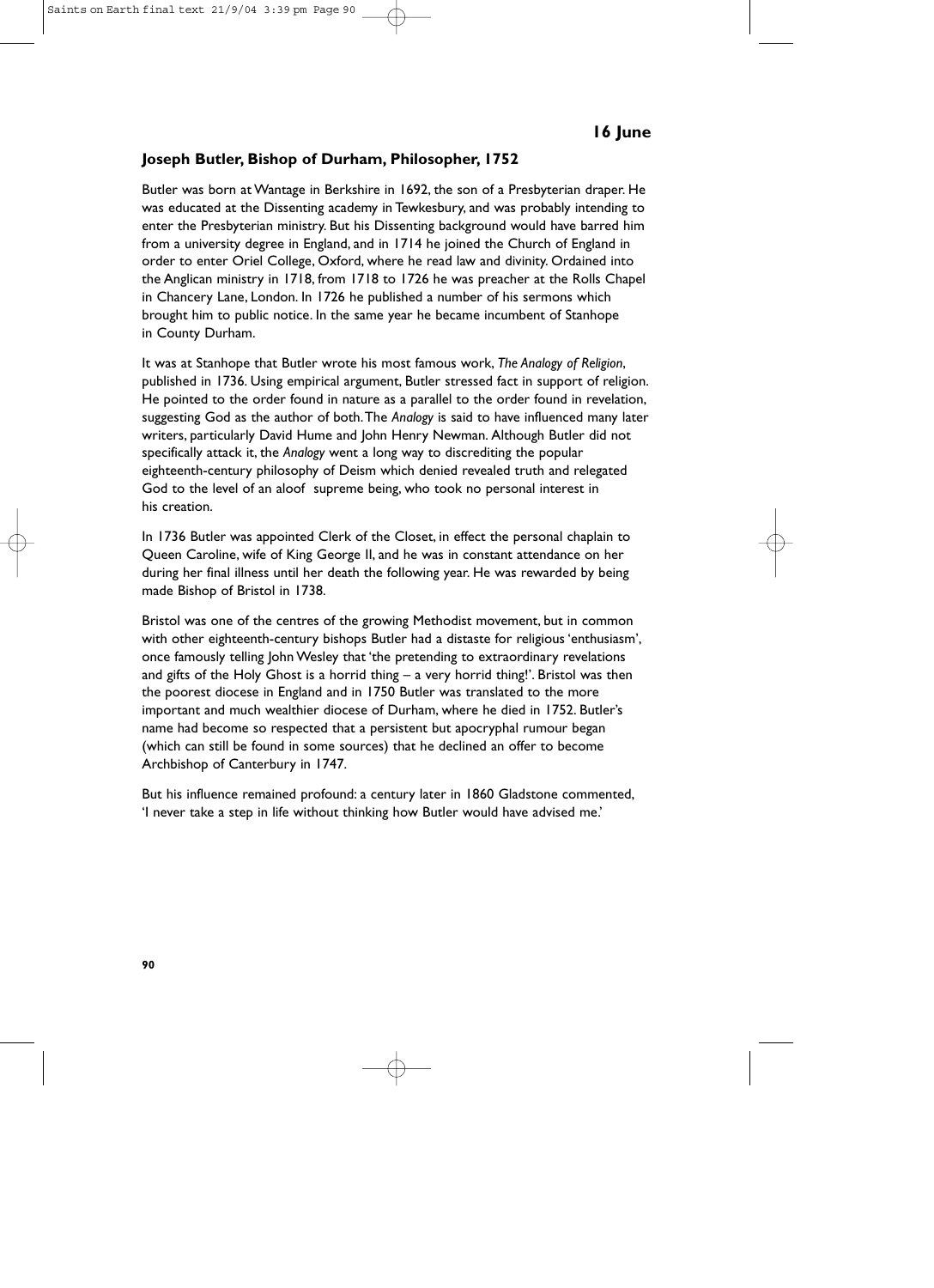## **Samuel and Henrietta Barnett, Social Reformers, 1913 and 1936**

Born into a Bristol manufacturing family in 1844, Samuel Barnett was educated at Wadham College, Oxford. In 1867 he was ordained to a curacy at St Mary's, Bryanston Square in Marylebone where he met, and in 1873 married, Henrietta Rowland (born 1851), the daughter of a wealthy London businessman.With a deep practical faith of her own Henrietta was working with the housing reformer Octavia Hill (see 13 August). Later in 1873 the Barnetts moved to London's East End when Samuel became Vicar of St Jude's,Whitechapel.They were both deeply affected by the squalid conditions in which their parishioners lived and became much involved in promoting social reform both locally and on the national stage. Active Christian Socialists, they sought to ensure that social reform was based on Christian principles and that Christians were actively involved in social reform. In 1885 they jointly wrote *Practicable Socialism.*

Samuel was unafraid to experiment in worship and educational practice and even to borrow ideas from urban Nonconformity in order to bring the gospel to those who would not normally attend church services. He lobbied for the Artisans' Dwellings Act of 1875. He served on the Whitechapel Board of Guardians and was one of the first in England to propose universal pension provision. Henrietta was also involved in various projects of her own, mainly involving education and the welfare of children. She was also a founder of Whitechapel Art Gallery.

Perhaps their best-known legacy is that of Toynbee Hall, the first of the 'university settlements', based on the principle that those with money and education should live and work among the poor. Samuel was its first Warden, from 1884 to 1896. After a visit in 1884, Georges Clémenceau, later Prime Minster of France, remarked that Samuel Barnett was one of the 'three really great men' he had met in England.

In 1906 Samuel was appointed a canon (and later sub-dean) of Westminster and the couple moved to leafy Hampstead.The contrast with Whitechapel inspired Henrietta to create a model suburb in which decent housing, open spaces and recreational amenities would be available to people of modest income.This was the origin of Hampstead Garden Suburb, which developed after 1907.When completed the development featured special housing for the old and disabled, modern schools and new churches. After Samuel's death at Hove in 1913 Henrietta continued her work and became a Dame of the British Empire in 1924. She died in 1936.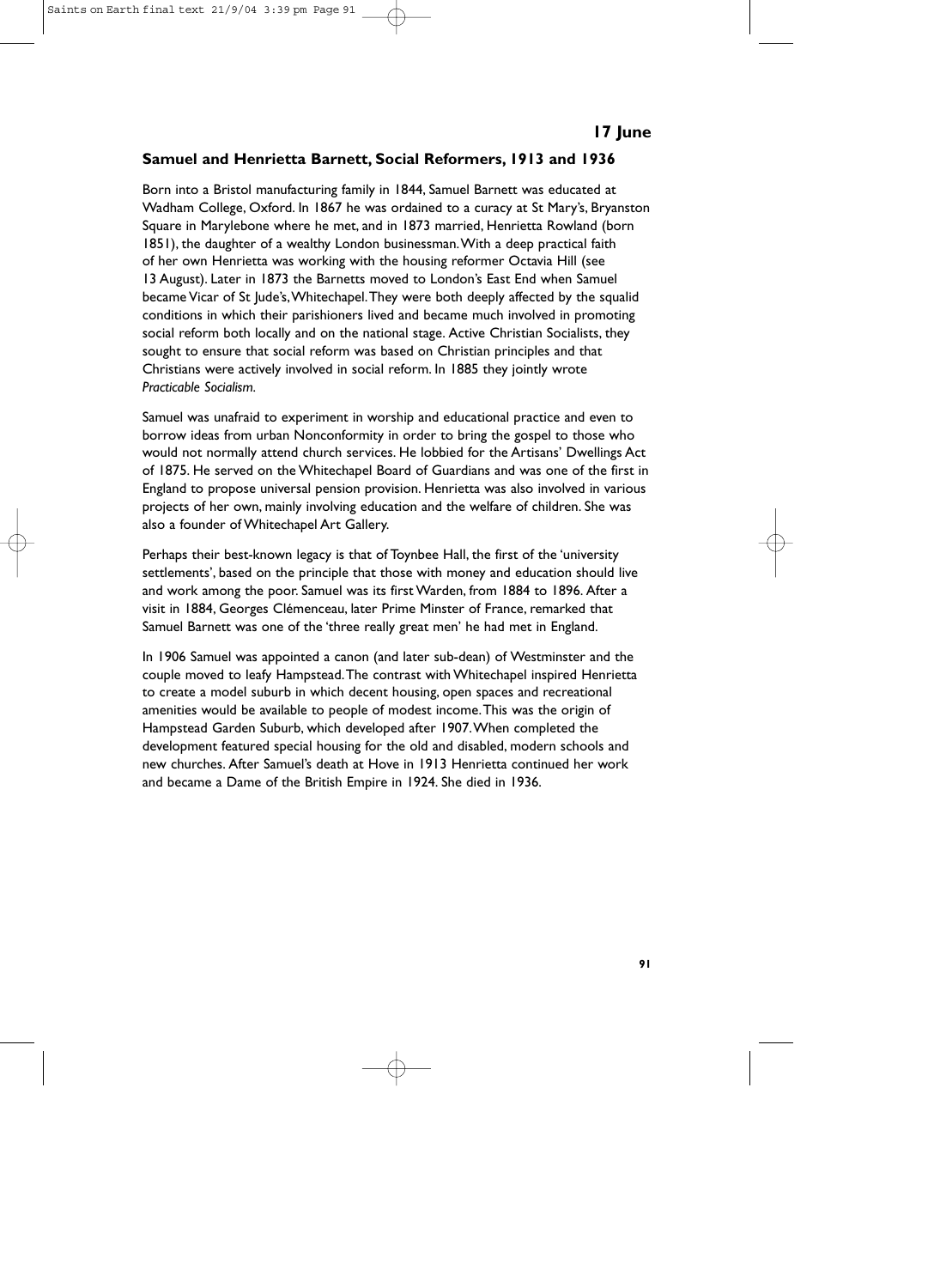#### **Bernard Mizeki, Apostle of the MaShona, Martyr, 1896**

Bernard Mizeki was born in Mozambique in about 1861.When he was twelve or a little older, he left his home and went to Cape Town, South Africa, where for the next ten years he worked as a labourer, living in the slums of Cape Town but, unlike many migrant workers, rising above the squalor of his surroundings. After his day's work, he attended night classes at an Anglican school run by the Cowley Fathers. So he became a Christian and was baptized in 1886. Besides the fundamentals of European schooling, he showed a rare aptitude for language study, mastering at least ten languages. In time these skills would be a valuable asset in the work of translating the Scriptures and prayer books and hymn books into African languages.

After graduating from the school, he accompanied Bishop Knight-Bruce to Mashonaland, in Southern Rhodesia (now Zimbabwe), to work as a lay catechist. In 1891 he was sent to Nhowe, and there he built a mission complex. He grew crops, studied the local language, observed the daily office and cultivated friendships with the villagers. In due course he opened a school for the children, which further endeared him to the local people.

Eventually he moved the mission complex on to a nearby plateau, next to a grove of trees sacred to the ancestral spirits of the Mashona.Although he had first obtained the chief's permission, he angered the local religious leaders when he cut some of the trees down and carved crosses into others. But this clear assertion of the authority of Christ did not hinder the mission's work and over the next five years (1891–6), the mission at Nhowe experienced many conversions.

In 1896 there was a native uprising against the rule of Cecil Rhodes' British South Africa Company, which administered Southern Rhodesia. Missionaries, regarded as agents of the colonial power, were especially vulnerable. Bernard was advised to flee but refused to desert his converts or his post. On 18 June 1896, he was speared to death outside his hut. His wife and a mission worker went for help and, when some distance away, claimed to have seen a blinding light on the hillside where Bernard had been lying, and heard a rushing sound, as though of many wings. Certainly, when they returned there was no sign of the body.The site of Bernard's martyrdom has since become a popular place of pilgrimage.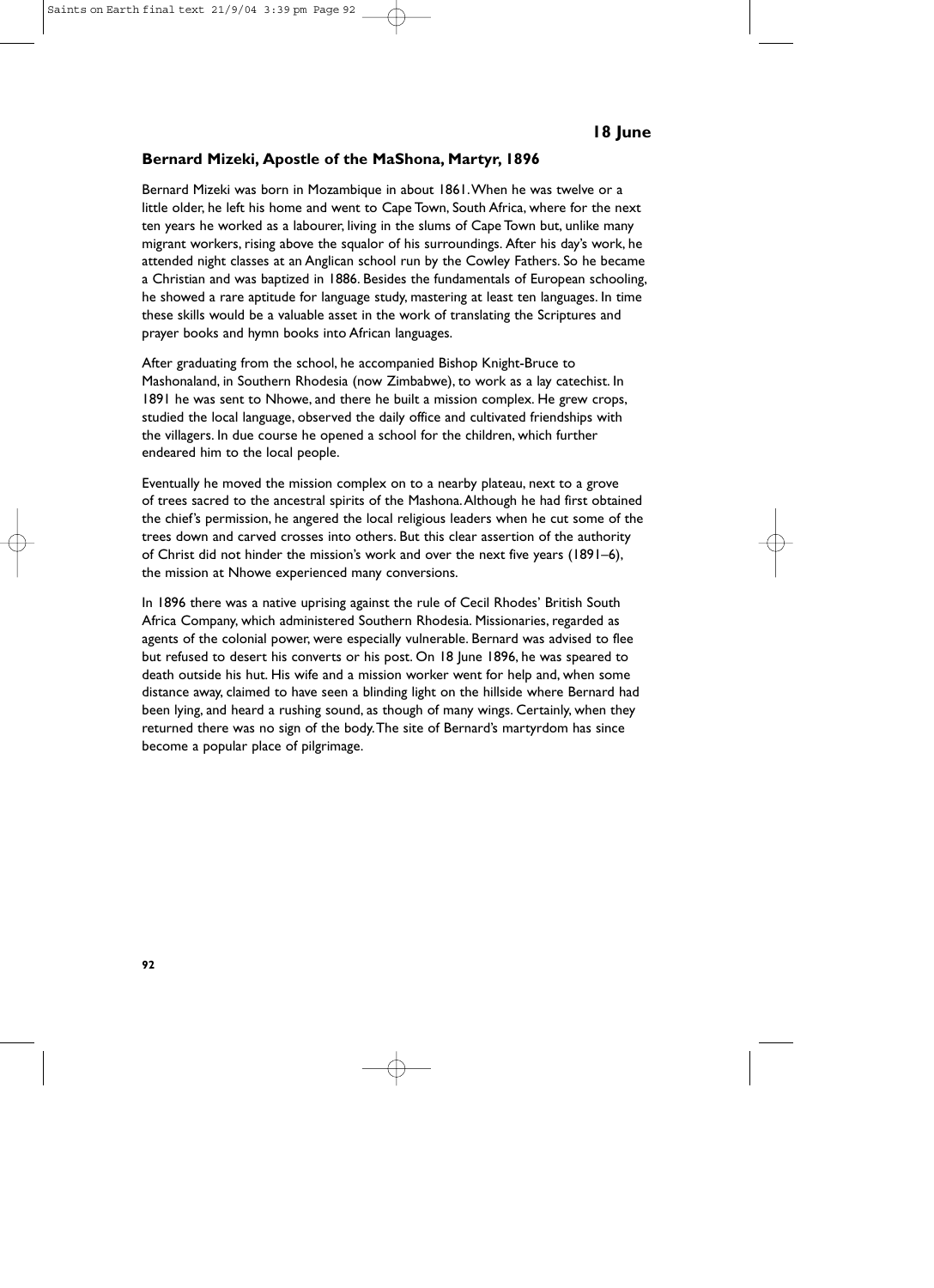### **Sundar Singh of India, Sadhu (holy man), Evangelist,Teacher of the Faith, 1929**

Sundar Singh was born in 1889 into a wealthy landowning Sikh family in Rampur, North Punjab.The death of his mother when he was 14 unhinged him. He abused the missionaries at the mission school he attended, burnt a Bible and resolved to commit suicide on a railway line. However, he experienced a vision of Christ and was converted. Expelled by his family for this act of treachery to their faith he was taken in by a nearby Christian community and the following year, 1905, was baptized in the Anglican church at Simla.

The following year he set out on the roads of India wearing a yellow robe and turban.The yellow robe was the recognized dress of a Hindu sadhu, a solitary holy man. Proud of his Sikh ancestry, he never wore European dress, preferring to present the Christian faith 'in an Eastern bowl rather than a European vessel'. He had a special burden for the land of Tibet and in 1908 at the age of 19, he crossed its frontiers for the first time. Most years until 1923 he made a journey there and he disappeared on his final journey in 1929.

In 1909 Sundar Singh began training for the ordained ministry at the Anglican college in Lahore. As the course drew to an end, the Principal informed him that he must now discard his sadhu's robe and wear 'respectable' European clerical dress; use formal Anglican worship; sing English hymns; and never preach outside his parish without permission. Knowing he was not called to a ministry with such constraints he left with great sadness to pursue his itinerant ministry as a sadhu. He was now not a member of any denomination, and did not try to begin one of his own, though he shared fellowship with Christians of all kinds.

It is said that he recognized the flaw in European mission to India while on a train. A high-caste Hindu – a Brahmin – had collapsed in the heat but refused water from the Anglo-Indian stationmaster. He could only accept it in his own drinking vessel.When that was brought he drank, and revived. So India would not accept the gospel of Jesus offered in Western guise.That was why many listeners responded to him in his Indian sadhu's robe. He made it clear that Christianity was not an imported, alien, foreign religion but indigenous to Indian needs, aspirations and faith.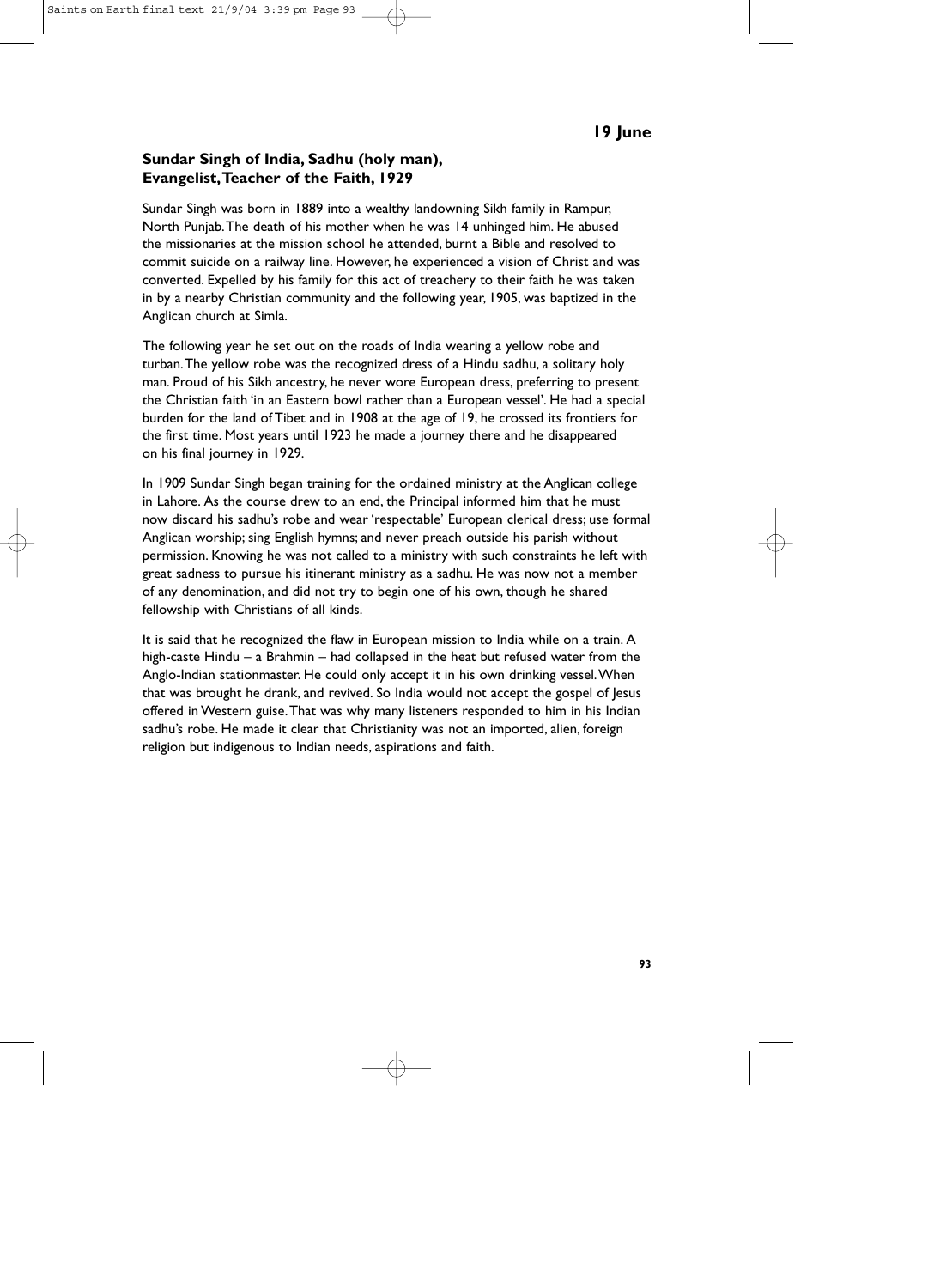### **Alban, first Martyr of Britain, c.250**

Records of Christians living in Britain have been found as early as the second century, and in 314 three 'British' bishops attended a council in Arles.

Alban, held to be the first British martyr, has traditionally been regarded as having being martyred in the Diocletian persecution of 303. But his death is more likely to have occurred in the reign of either Septimius Severus c.209, or Decius c.250.

Alban was a Romano-British pagan living in Verulamium, known today as St Albans, Hertfordshire. He met a fugitive priest and gave him shelter in his home. Alban was so struck by the way of life and the commitment of the priest that in time he was converted to the faith.When soldiers came searching for the fugitive Alban disguised himself in the priest's cloak and was arrested and condemned to death.The priest was subsequently arrested and stoned to death some days later.

Holmhurst Hill, where Alban's martyrdom is traditionally located, became the site first of a shrine and then of a church dedicated to his memory. By the Middle Ages this church had grown into the Abbey of St Albans and is now the cathedral of the diocese which bears his name.

Bede, writing in the early eighth century, recorded the torture and trial of Alban. He mentions the crowds at his execution, a spring of water rising up at his feet at the top of a hill, and the miraculous conversion of the appointed executioner. Bede also records that his executioner was unable to see the death of Alban, as the instant he beheaded him his own eyes fell out.

Saint Alban suffered on the twenty-second day of June near the city of Verulamium . . . Here, when the peace of Christian times was restored, a beautiful Church worthy of his martyrdom was built, where sick folk are healed and frequent miracles take place to this day.

*Bede: Ecclesiatical History 1.7*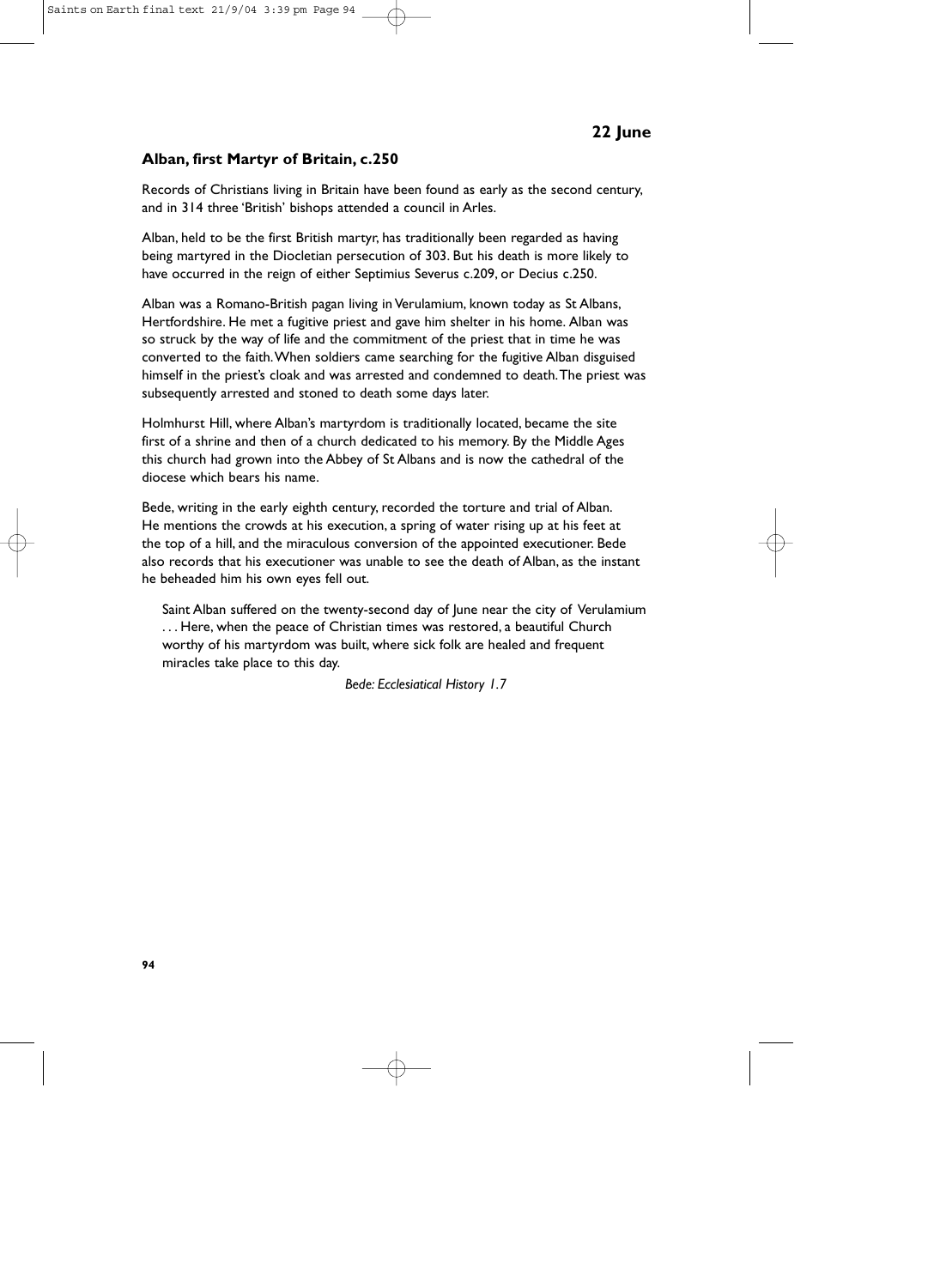# **Etheldreda, Abbess of Ely, c.678**

Etheldreda, sometimes referred to as Audrey, was the daughter of Anna, a Christian King of the East Angles.

Etheldreda was married at a young age to Tondberht, an earldorman of South Gyrwas, but having taken a vow of chastity she kept her virginity.Tondberht died three years into their marriage and Etheldreda withdrew to live on the Isle of Ely. She stayed there for five years until in 660, at the request of her family, she married Egfrith, the 15-year-old son of King Oswy of Northumbria.

Once again Etheldreda refused to consummate her marriage, initially securing the agreement of her husband. However, after twelve years of unconsummated marriage Egfrith admitted failure in his lengthy campaign for marital normality and gave Etheldreda permission to become a nun. Egfrith's final attempt at instigating a full marital relationship was an attempt to bribe Bishop Wilfrid of York (see 12 October) to release her from her vow of chastity.The bishop refused and Egfrith gave up. The marriage was annulled and Etheldreda moved into the monastery at Coldingham in 672.

A year later Etheldreda founded a 'double monastery' for both men and women at Ely in the Fens.This was no ordinary monastic community, having been formed out of much family wealth. Etheldreda lived a relatively ascetic life there until her death from the plague in 678.The present Ely Cathedral occupies the site of Etheldreda's monastery.

Ethelreda became one of the most popular female Anglo-Saxon saints partly because of the legend which surrounded her body. Seventeen years after her death her body was said to be incorrupt and her grave-clothes fresh. Many churches were dedicated in her honour and Bede wrote a long hymn in her praise.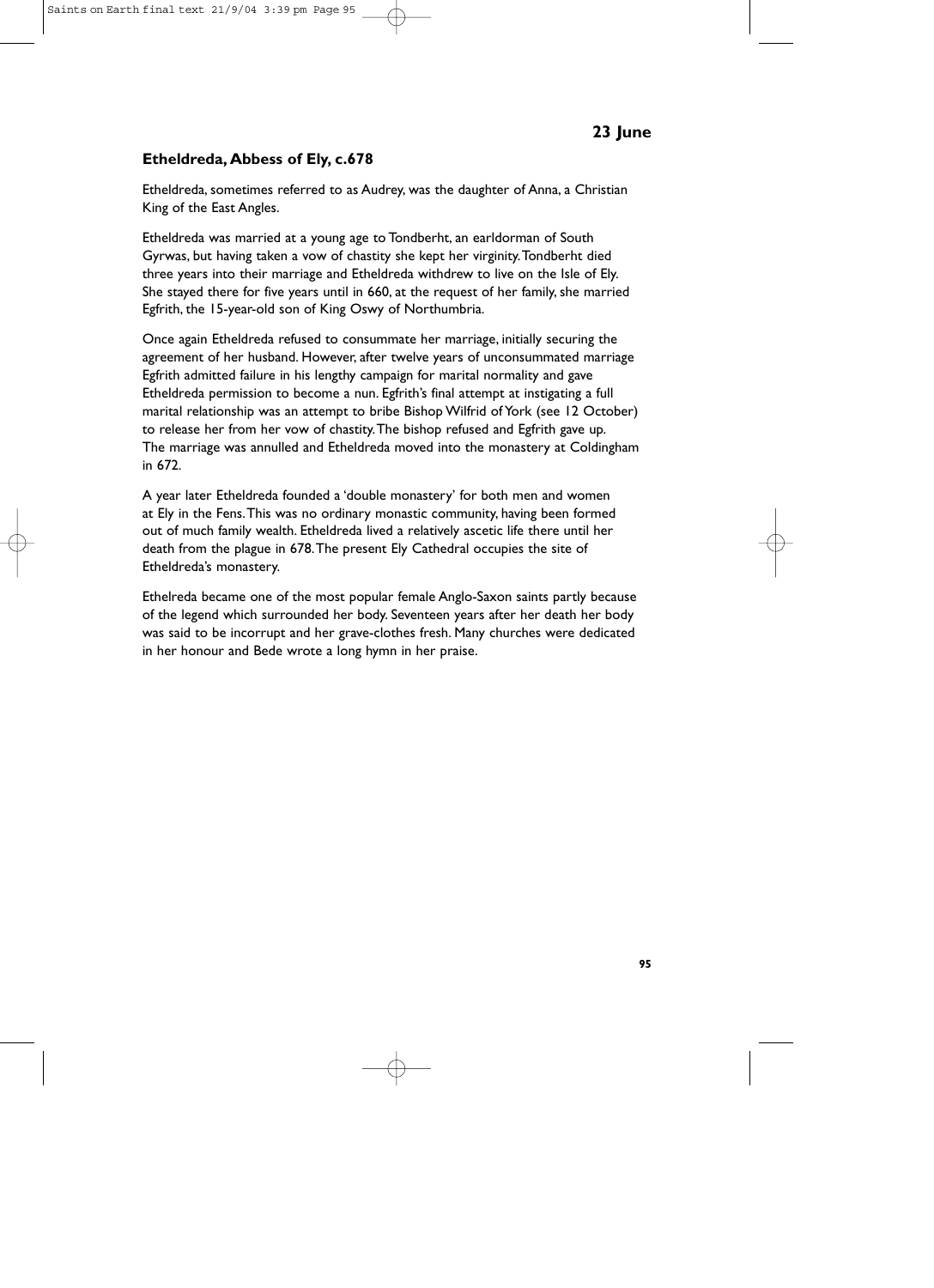## **Cyril, Bishop of Alexandria,Teacher of the Faith, 444**

Cyril was the nephew of the powerful Bishop of Alexandria. Alexandria was a culturally diverse city steeped in tradition and when Cyril succeeded his uncle as bishop it was the second city of the Roman Empire.

Cyril was a distinctive and able theologian believed by some to have been the most distinguished theologian of the Alexandrian theological tradition. He systematized earlier theology on the person of Christ and the doctrine of the Trinity. He wrote eloquently and precisely, and preached persuasively. He is regarded as a defender of orthodoxy and remembered as the guiding force behind the Third Ecumenical Council at Ephesus in 431. However, he was also arrogant, intransigent, outspoken and harsh in relations both with pagans outside of the Church and with heretics within it. These tendencies were to be a source of both strength and of conflict in Cyril's life and ministry.

Cyril's major theological argument was with Nestorius, Bishop of Constantinople. Nestorius thought that there were two distinct persons in Christ: God and humanity, joined only by a loose union of wills. In Cyril's view this invalidated the Incarnation. He preferred to speak of a single nature in Christ, resulting from the union of divinity and humanity.

Rivalry between Alexandria and Constantinople was intense.The rising power and influence of Constantinople was threatening to eclipse the position of Alexandria, and this tension intensified the argument between Cyril and Nestorius. Cyril was a vicious opponent, politically astute and uncompromising.The motivation for his attacks on Nestorius was a concern for the doctrine of salvation. Nestorius, in turn, was known to have desired to be orthodox and affirm the unity of Christ, but to have been unable to fully commit to this position while retaining his own integrity.

The dispute between the two was harsh, loud and lengthy, and the theological argument was often eclipsed by the clash of personalities, politics and civic rivalries. Although ultimately victorious, Cyril himself was accused of being imprecise in his theology and after his death some of his pronouncements were a source of contention.

For Scripture says not that the Word united himself to the person of a man, but that he was made flesh.That means nothing else than that he partook of flesh and blood like us. He made our body his own, not ceasing to be God.

*Letter 4*

Cyril established the term *theotokos* (God-bearer) as a title for Mary the mother of Jesus, and maintained the doctrine of the Incarnation for the future of the Church. It is for this that he is commemorated rather than for his political manoeuverings. He is a reminder that even when the stakes are high the furnace of debate is not the best place to judge one another.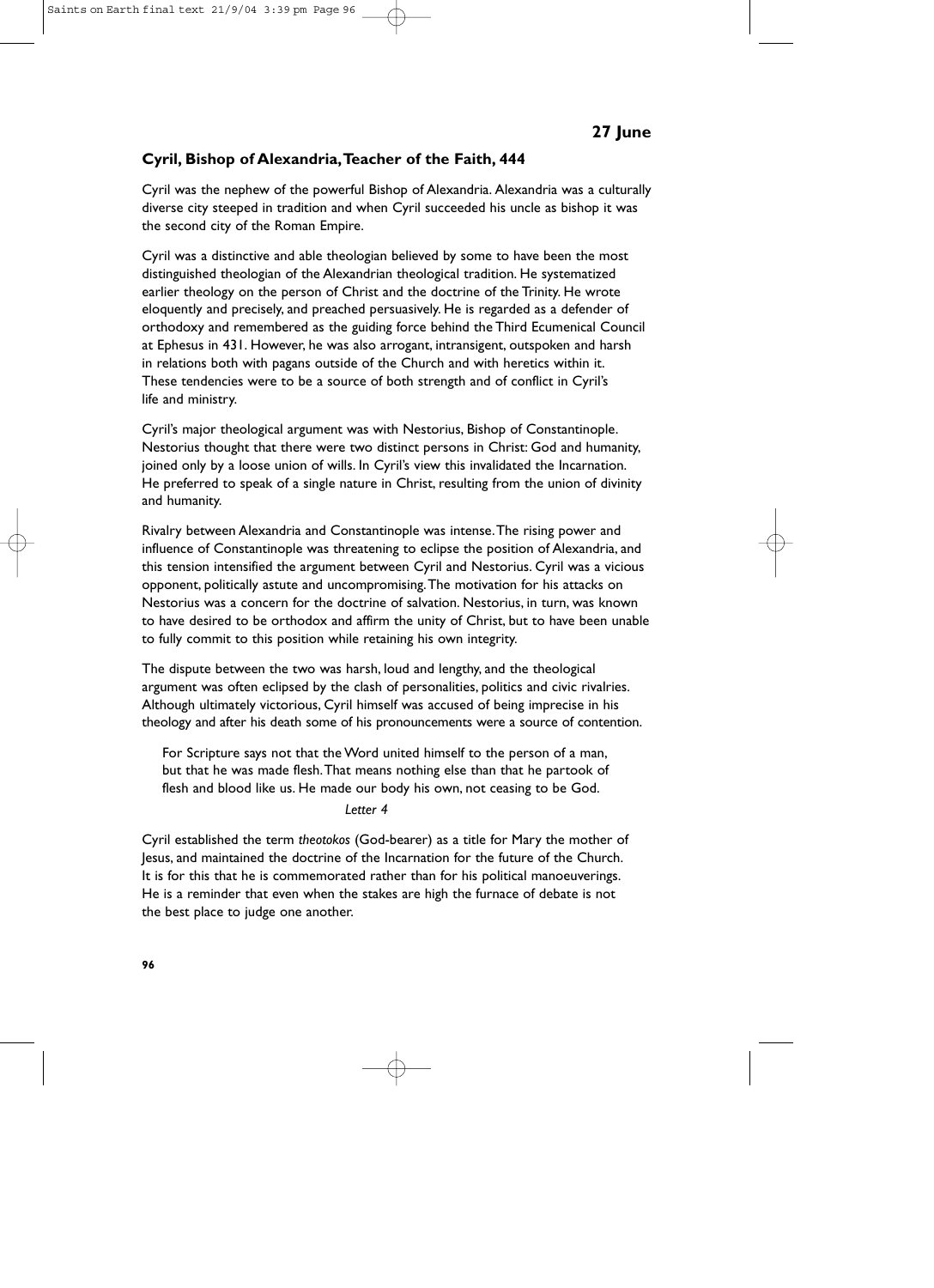## **Irenaeus, Bishop of Lyons,Teacher of the Faith, c.200**

As a young boy in Smyrna (on the Aegean coast of Asia Minor) Irenaeus had listened to Polycarp, who in turn had known the apostle John. He studied at Rome before becoming a priest in Lyons, a large trading city in the Rhône valley which was growing in strategic importance in the West.

Irenaeus was aware of the heritage of the Christian faith, and of the need to affirm the tradition of Christianity in the face of opposition from emerging philosophical systems. He stood against heresy and incorrect interpretations of the gospel, particularly by the Gnostics, a faith movement that stressed secret knowledge and creation myths.

In 177 Irenaeus was sent to deliver letters to the Church in Rome. On his return a year later he discovered that Christians in the city of Lyons had been persecuted, and many, including the bishop, had died. Irenaeus, who was renowned as a peacemaker, was appointed as the next bishop.

In his writing and his debating Irenaeus sought to expose the inadequacies and discrepancies within Gnostic thought and he challenged Gnostic claims to secret gospel traditions. He put great emphasis upon the apostolic succession and the continuation of the teaching given to him by the Church Fathers.The Scriptures did not have any credence amongst opponents to Christianity. Irenaeus united two separate defences of the gospel by appealing both to Scripture and tradition and greatly strengthened the case for Christianity. He affirmed the Christian belief in God, and emphasized the unity of the Father and the Son in the work of salvation.

Irenaeus' defence of Christianity against the threat from Gnosticism was largely successful. Because of his appeal to both the tradition of the Church and to the 'Fathers of the Church' he is known as the first Catholic theologian.

Irenaeus instigated the 'Rule of Faith', a short credal statement summarizing the message of the gospel, as a weapon against heresy:

The whole church believes in one God the Father Almighty, maker of heaven and earth and the seas and all that is therein, and in one Christ Jesus the Son of God, who was made flesh for our salvation, and in the Holy Spirit, who through the prophets preached the dispensations and the comings and the virgin birth and the passion, and the rising from the dead and the assumption into heaven in his flesh of our beloved Lord Jesus Christ.

*Irenaeus: Rule of Faith*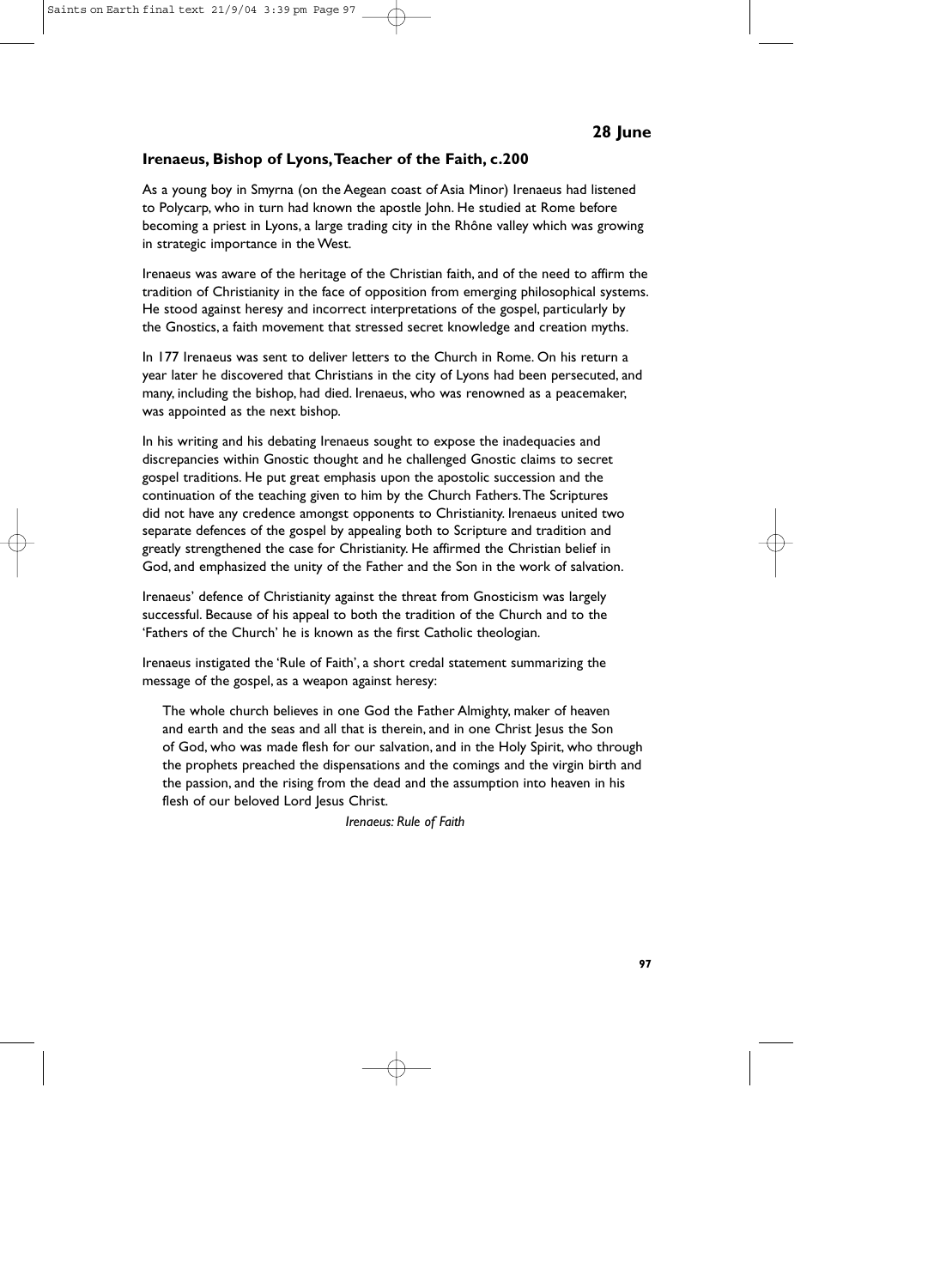# **Henry, John and Henry Venn the younger, Priests, Evangelical Divines, 1797, 1813 and 1873**

It is said that there were Venns in Holy Orders from the end of the sixteenth century to the beginning of the twentieth. In the eighteenth and nineteenth centuries three successive generations of this family provided remarkable Anglican clergy.

# **Henry Venn (1724–97)**

Born at Barnes, Surrey, in 1724 Venn was ordained in 1749 and elected as Fellow of Queens' College, Cambridge. Influenced by the writings of William Law (see 10 April), he took his ordination with great seriousness, embarking on a disciplined spiritual life and giving up the pleasure of playing cricket.After several short curacies he became curate at Clapham near London in 1754 where he became involved in the evangelical revival.

But to the surprise of many in 1759 he left London to become vicar of the growing Yorkshire mill town of Huddersfield. Here he wrote his spiritual classic, *The Complete Duty of Man*. In this reply to the anonymous but influential devotional guide, *The Whole Duty of Man*,Venn stressed a total trust in Christ alone as the basis for salvation.

Two clear inferences can be drawn from Venn's twelve-year ministry in Huddersfield. First is his endorsement of the parochial system at a time when it was being by-passed or ignored by Wesley,Whitefield and other evangelical leaders.Venn demonstrated that the parish could be an effective vehicle for mission and evangelism in an ongoing pastoral context of nurture and discipleship. In one three-year period, for example, there were estimated to have been 900 conversions in Huddersfield. Secondly,Venn provides a warning against overwork and 'burn-out'. Quite simply, in his twelve years of ministry in Huddersfield he wore himself out and was compelled to spend the remainder of his ministry in a much lower gear.The 5.00 am rising, the ceaseless round of preaching and teaching around his large and growing industrial parish, his willingness to travel long distances to preach at the request of other evangelical clergy, and the death of his wife in 1767 leaving him with five young children, all took their toll. Not all evangelical clergy of the eighteenth century had the constitution of a John Wesley.

Suffering a breakdown of his health and the apparent symptoms of approaching consumption, the 49-year-old Venn reluctantly left Huddersfield for the small country parish of Yelling near Huntingdon in 1771. Happily, he survived for a further 26 years, but he was never the same as in his glory days in Huddersfield, exercising a much more low-key ministry in a quiet rural backwater. His last six months were lived at Clapham with his son John. He died there in 1797 and is buried in St Paul's Church.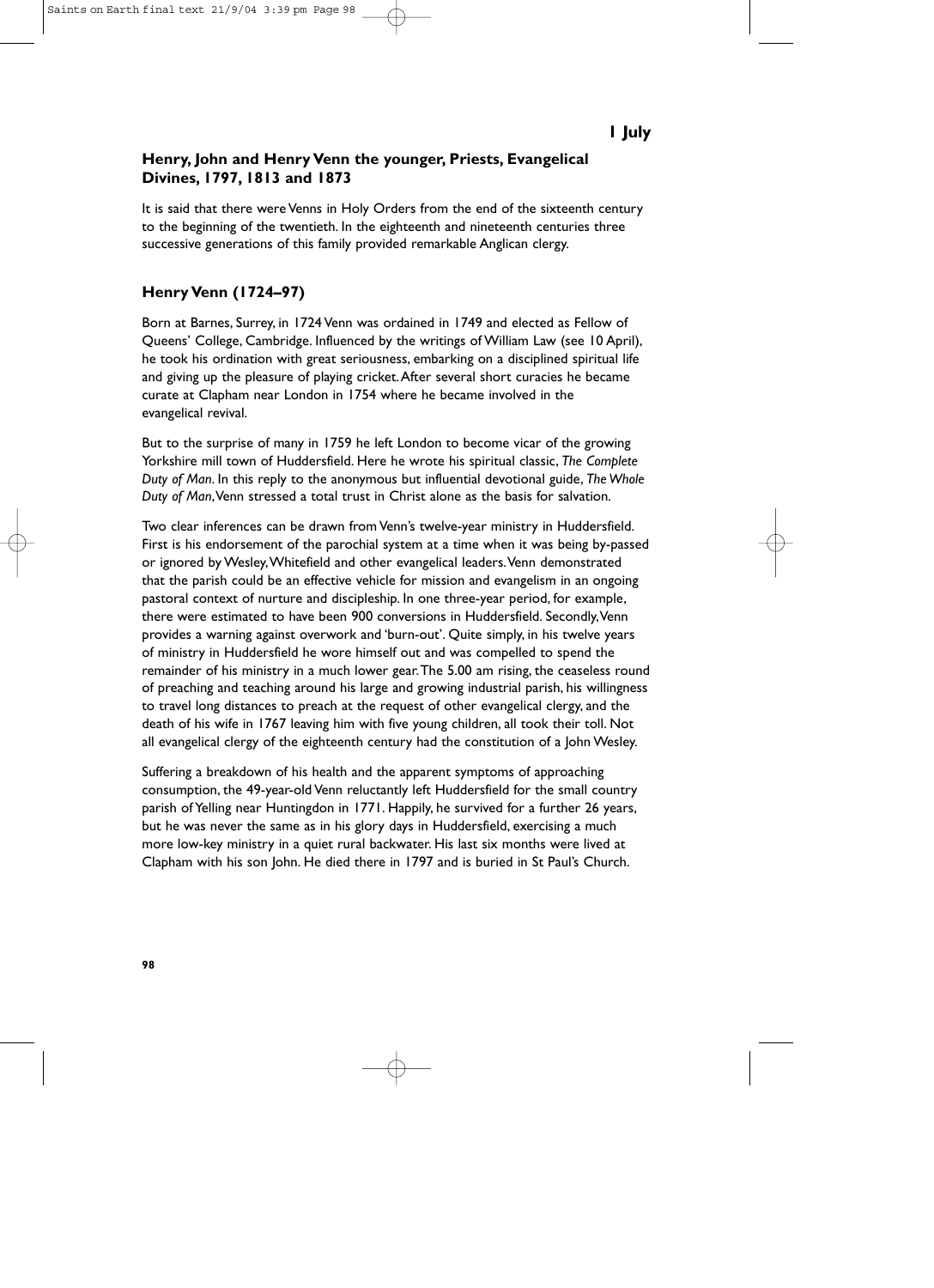# **John Venn (1759–1813)**

John Venn was born in 1759 at Clapham where his father was curate. A reticent personality, suffering poor health throughout his life, he was refused entry to Trinity College, Cambridge because of his 'Methodist' parentage, and went instead to Sidney Sussex. At Cambridge he was influenced, and overawed, by his contemporary Charles Simeon (see 13 November). Ordained in 1782, he became Rector of Little Dunham in Norfolk where, as the first resident clergyman in 75 years, he began the process of reorganizing and modernizing the parish.

In 1792, thanks to Simeon's influence, he returned to his birthplace as rector. Here he made a deliberately cautious start, winning the confidence of his parishioners before making the many changes (afternoon lectures, Sunday schools, regular ministration of the sacraments, confirmation classes, work among the poor, etc.) that turned Clapham into a model evangelical parish. Among those who worshipped in Venn's congregation were William Wilberforce (see 30 July), Henry Thornton, Thomas Clarkson, Zachary Macaulay and a number of others – the 'Saints' or the 'Clapham Sect', who were the leaders of the anti-slavery movement. Indeed, the year before Venn came to Clapham, Wilberforce had introduced his first abolition bill in Parliament. Becoming their rector, Venn in many ways also became the chaplain of the anti-slavery movement.

As his confidence grew his ministry widened. He led the London branch of the Eclectic Society, founded by John Newton to provide fellowship and a forum for discussion for evangelical clergy. In 1802 he was also involved in founding a new Christian publication, the *Christian Observer.*

But it was the founding of the Church Missionary Society that was perhaps Venn's greatest achievement. Considering the existing SPCK and SPG (see 15 February) too exclusive and the newly-founded interdenominational London Missionary Society not Anglican enough,Venn – with the support of the Eclectics and the Clapham Sect – became first chairman of what was initially named the Society for Missions to Africa and the East in 1799. But the new society was slow in taking root and in some ways reflected Venn's own cautious attitude. It took several years before any missionaries were sent out and then they were mainly German Lutherans. It was under the leadership of his son Henry that John Venn's vision for the CMS as a voluntary society at the heart of the Church of England, both paid for and staffed by ordinary Anglicans, eventually came to fruition.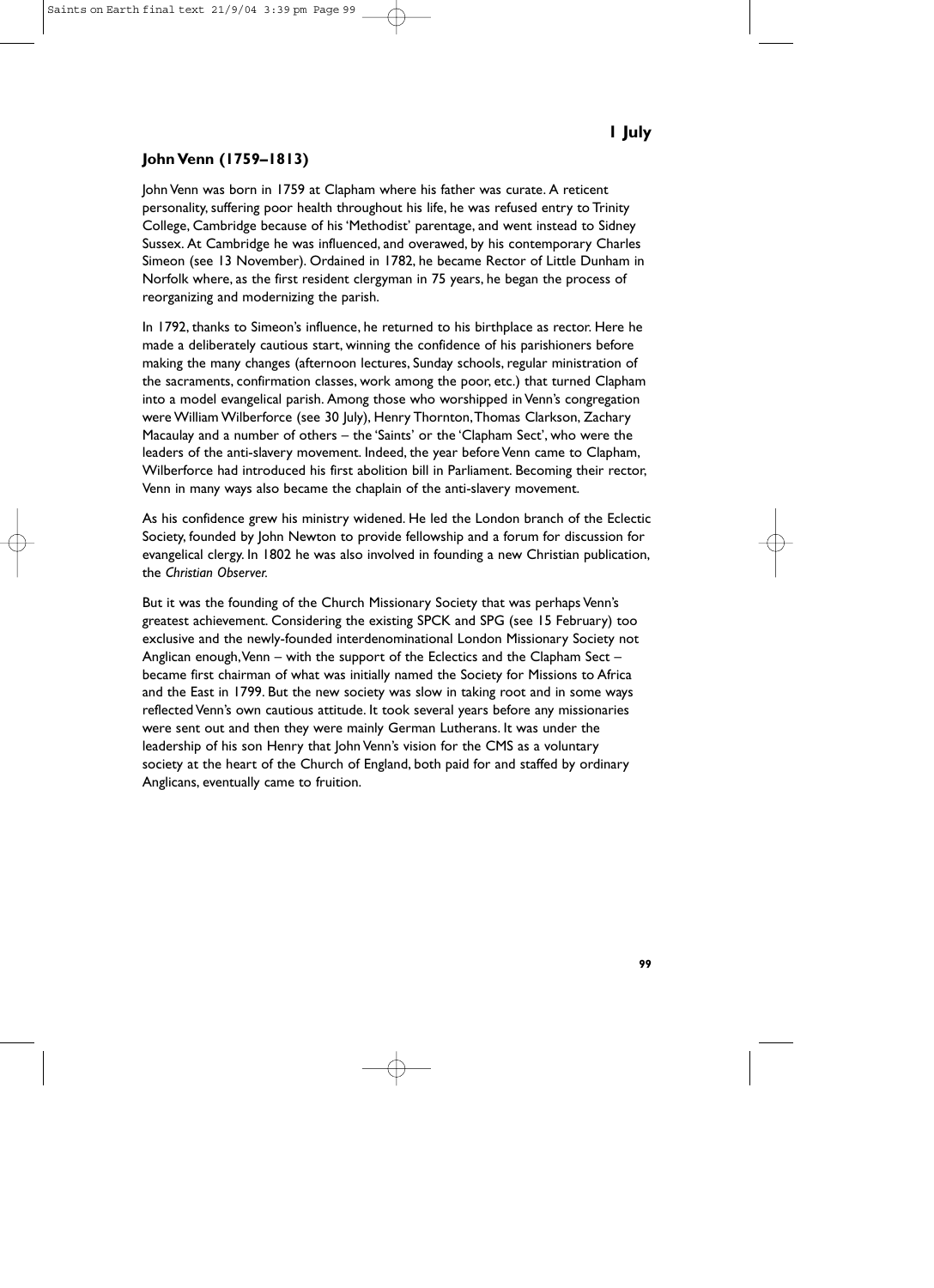# **1 July**

# **Henry Venn (1796–1873)**

Born at Clapham Rectory in 1796, the younger Henry Venn was to become probably the greatest missionary strategist of the nineteenth century. Influenced by Charles Simeon (see 13 November) at Cambridge,Venn moved to a curacy at St Dunstan's in Fleet Street and an incumbency at Drypool in Hull, before becoming Vicar of St John's, Holloway in 1834.

In 1822 Venn accepted an invitation to join the committee of the Church Missionary Society. In 1837 this interest in mission was rewarded by the offer of the See of Madras, which he declined and in 1841 he became 'Honorary Clerical Secretary' of the CMS, a post which he retained for 31 years. For the first five years he combined it with parish work but in 1846 he resigned his living in order to devote himself full-time to mission work.

Venn developed a clear strategy for the CMS, drawing clear distinctions between 'mission' and 'Church', and between the roles of missionary and pastor. In his view the mission was not itself the Church but was there to create an indigenous Church and should, at the right time, withdraw (the 'Euthanasia' of the mission) in order to ensure that that Church would be truly indigenous and not an alien institution.To Venn the great object of a mission was:

the raising up of a Native Church – self-supporting, self-governing, self-extending. The Mission is the scaffolding; the Native Church is the edifice.The removal of the scaffolding is the proof that the building is completed.

Venn aimed to develop 'native pastors' initially under European superintendence and prepare the way 'eventually to leave the work in their hands'. He pursued a policy of advancing indigenous clergy into office and was largely responsible for Samuel Ajayi Crowther's appointment as the first black bishop in the Anglican Communion in 1864.

Venn's attitudes were progressive and far-sighted: he recognized the reality of cultural distinctiveness, and he was tolerant and supportive towards indigenous Christians, warning missionaries of judging them by European standards. On the practical level Venn engaged in networking, lobbying and organizing worldwide prayer for specific objects. He had an incredible appetite for hard work, maintaining a personal correspondence, by hand, with all CMS missionaries. It is estimated that he wrote 6,000 letters.

Venn took CMS from being a somewhat marginal body reliant on hiring German and Swiss missionaries to being the largest and most effective body in Britain for the delivery of overseas mission.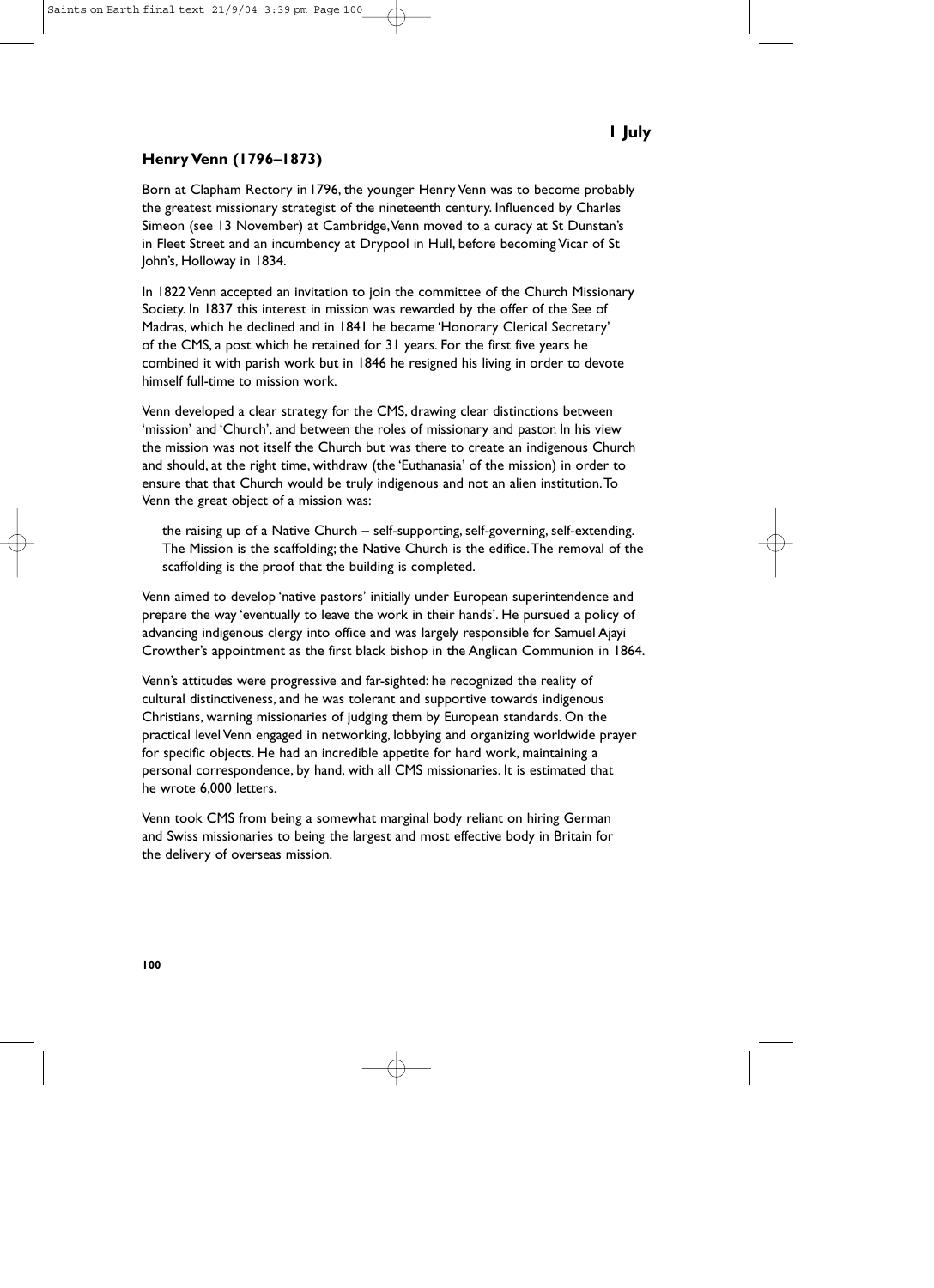# **Thomas More, Scholar, and John Fisher, Bishop of Rochester, Reformation Martyrs, 1535**

# **Thomas More (1478–1535)**

The accounts of Thomas More's happy home life at Chelsea, recorded after his death by his son-in-law Will Roper, the growth in More's popularity following his canonization by Pope Pius XI in 1935 and Robert Bolt's 1960 play *A Man for All Seasons*, with its widely popular film version, have left a delightful but anachronistic picture of an enlightened twentieth-century family man trapped in the political bear garden that was Tudor England.

The real Thomas More was born in London in 1478, the son of a judge, and educated at Oxford and Lincoln's Inn. Called to the Bar in 1501, elected to Parliament in 1504 and appointed under-sheriff of London in 1510, the young More was left a widower with four small children. He subsequently married Alice Middleton, a widow, to provide his children with a mother. An articulate Renaissance humanist, More's best known work was *Utopia* (1516), a satirical account of life on the fictitious island of Utopia where conditions there are contrasted favourably with those of contemporary English society. Encountering the growing force of the Reformation, More had no sympathy with either the Reformers or their beliefs. He endorsed the burning of heretics and conducted an acrimonious pamphlet war with William Tyndale.

More came to the attention of Henry VIII and the two men became friends, the king greatly valuing More's company, conversation and advice. More's rise in the royal favour was indicated by his becoming a member of the Privy Council in 1518 and being knighted in 1521.Two years later he became Speaker of the House of Commons and in 1529 Lord Chancellor, the first layman to hold the post. His fortunes changed, however, when he refused to support Henry's divorce from Catherine of Aragon, his religious principles making him unwilling to support any defiance of the Pope. He resigned from the Chancellorship in 1532 and withdrew from public life at great personal financial cost.

But a private life did not exempt More from the requirements of the 1534 Act of Succession and he refused to take the accompanying oath since it would have involved a rejection of papal authority. After a trial at Westminster Hall, More was condemned to death and was beheaded on Tower Hill on 6 July 1535, declaring himself on the scaffold to be 'the King's good servant, but God's first'.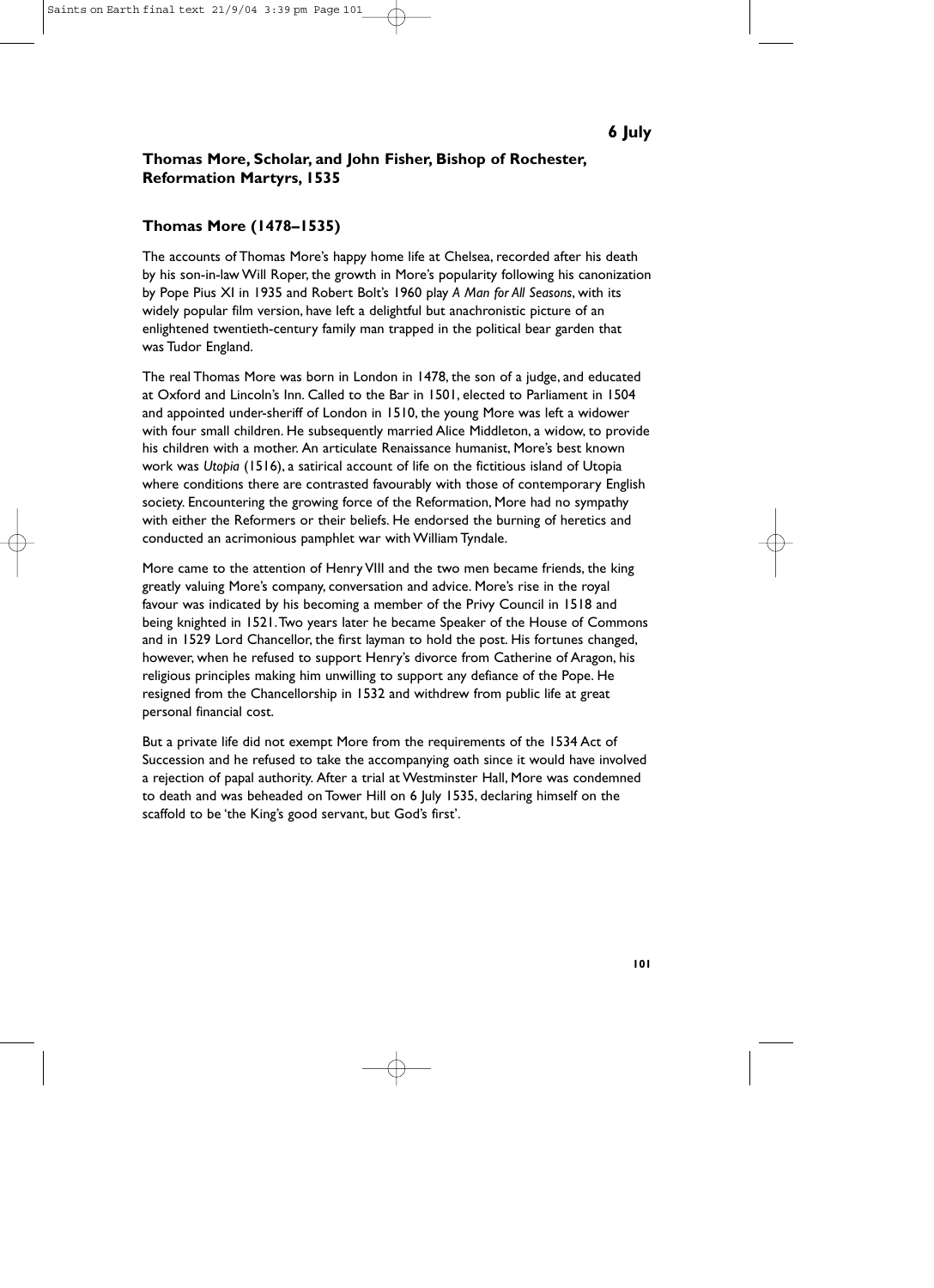# **John Fisher (1469–1535)**

John Fisher is often coupled with Thomas More in the dedications of Roman Catholic churches and schools, and the two share feast days (albeit different ones) in both Roman and Anglican communions. Fisher was born in Beverley in Yorkshire in 1469, the son of a merchant. He was educated at Michaelhouse, Cambridge, where he was elected Fellow in 1491 and became Vicar of Northallerton in Yorkshire. He returned to Cambridge in 1496 as Master of Michaelhouse. An able scholar, he rose rapidly in the academic world, becoming Vice-Chancellor of the University in 1501 and Chancellor in 1504.

Fisher served as personal chaplain to a powerful and influential patron – Lady Margaret Beaufort, the mother of King Henry VII. Her backing enabled him to exert a progressive influence at Cambridge, promoting humanism and bringing the Dutch scholar Erasmus to Cambridge to teach divinity and Greek. In 1502 Fisher became the first Lady Margaret Professor of Divinity at Cambridge and in 1504 he became Bishop of Rochester. As a preacher his reputation was so great that in 1509, when both Henry VII and Lady Margaret died, Fisher preached at both their funerals.

Fisher's progressive views only extended so far, however, and though he had denounced abuses in the English Church, he strongly opposed the European Reformation, preaching and writing against it, especially the doctrines of Martin Luther.When Henry VIII proposed to divorce Catherine of Aragon, Fisher objected, not surprisingly perhaps, since he was the queen's confessor. In May 1532, the same month as More resigned the Lord Chancellorship, Fisher publicly preached against the divorce. But with the divorce accomplished and Henry re-married to Anne Boleyn, Fisher lost any influence he may have had. Along with Thomas More he refused to take the oath of the Act of Succession (which gave Anne Boleyn's offspring precedence over Catherine of Aragon's) and was imprisoned in the Tower of London.

In May 1535, Pope Paul III's award of a cardinal's hat to Fisher may have been intended as a comfort to the imprisoned bishop, but in practice it appeared in England as a provocative act and unwarranted interference in the English judicial system by the Pope. It thus even further undermined Fisher's cause. One month later, the new cardinal was brought to trial, accused of the treasonous act of refusing to accept Henry VIII as head of the Church. He was beheaded on 22 June 1535, two weeks before More. Like More, Fisher was prepared to pay the ultimate price for his beliefs rather than submit to an authority which, however high, seemed to him to contradict, or even usurp, divine authority.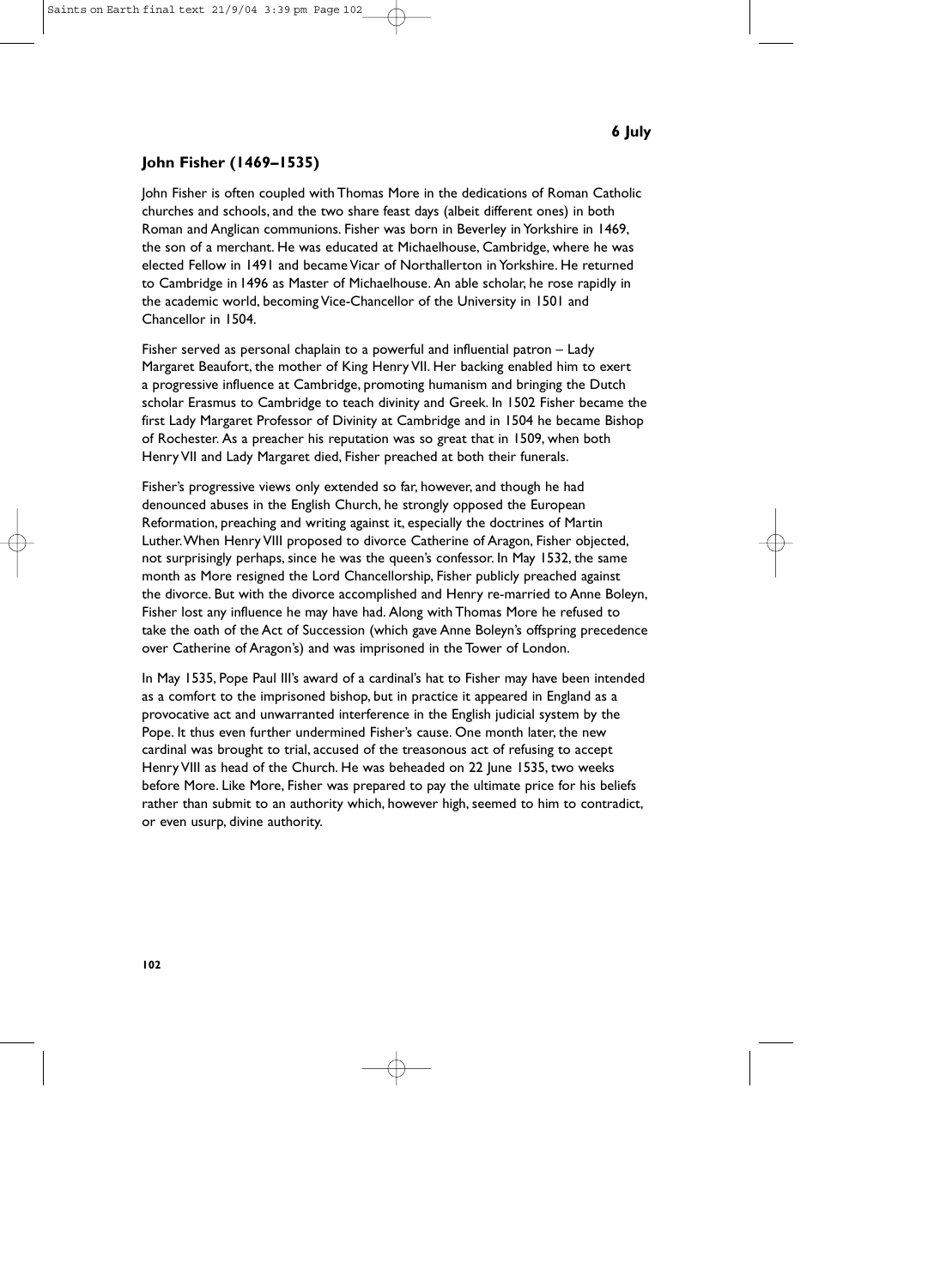#### **Benedict of Nursia, Abbot of Monte Cassino, Father of Western Monasticism, c.550**

Benedict was born in the region of Nursia, some 70 miles from Rome. He studied in the city, but found the hedonistic lifestyle of his companions overbearing, and withdrew to live as a hermit at Subiaco. As news of his life spread, he was joined by others, who formed an embryonic monastic community around him. Such were the numbers that joined him, that he eventually found himself directing twelve communities in the region of the Aniene Valley.

Rivalry and jealousy from local clergy eventually forced Benedict away from the area to Monte Cassino. He spent the last 17 years of his life establishing a monastery there, and during this time he wrote his 'Rule of life' for monks.

The Rule of St Benedict drew on ascetic tradition, including the 'Life of Antony', and the 'Rule of the Master'. Benedict's 'Rule' is not a list of instructions on how to live as a monk, but rather guidance offered in humility by a person of long experience in the Christian life. Benedict places great stress upon the role of the abbot in any monastic community, emphasizing the incarnational element of such a leadership position. He stresses the importance of this role, and also highlights the required behaviour and attitudes of the one responsible for the whole community. Obedience to superiors is an essential element of Benedictine spirituality, as obeying the abbot's directives and advice frees the other monks within the community to fully engage with, and worship, God. Benedict stressed that the motive for all obedience is not fear, but love, ultimately, the love of God. Humility before others, and God, is paramount. His 'Rule' was clearly subordinate to Scripture, and Benedict had a strong belief in the necessity of orthodox practice.

Benedict taught that the spiritual side of a person could not be divorced from any other part. For him, the whole of life is spiritual, because God calls the whole person and the whole person is to respond to God.The Rule spread quickly throughout the West, and it is for this that he has become known as the 'Father of Western Monasticism'.

If we do not venture to approach men who are in power, except with humility and reverence, when we wish to ask a favour, how must we beseech the Lord God of all things with all humility and purity of devotion. And let us be assured that it is not in many words, but in the purity of heart and tears of compunction that we are heard.

*Rule of St Benedict, Ch. XX*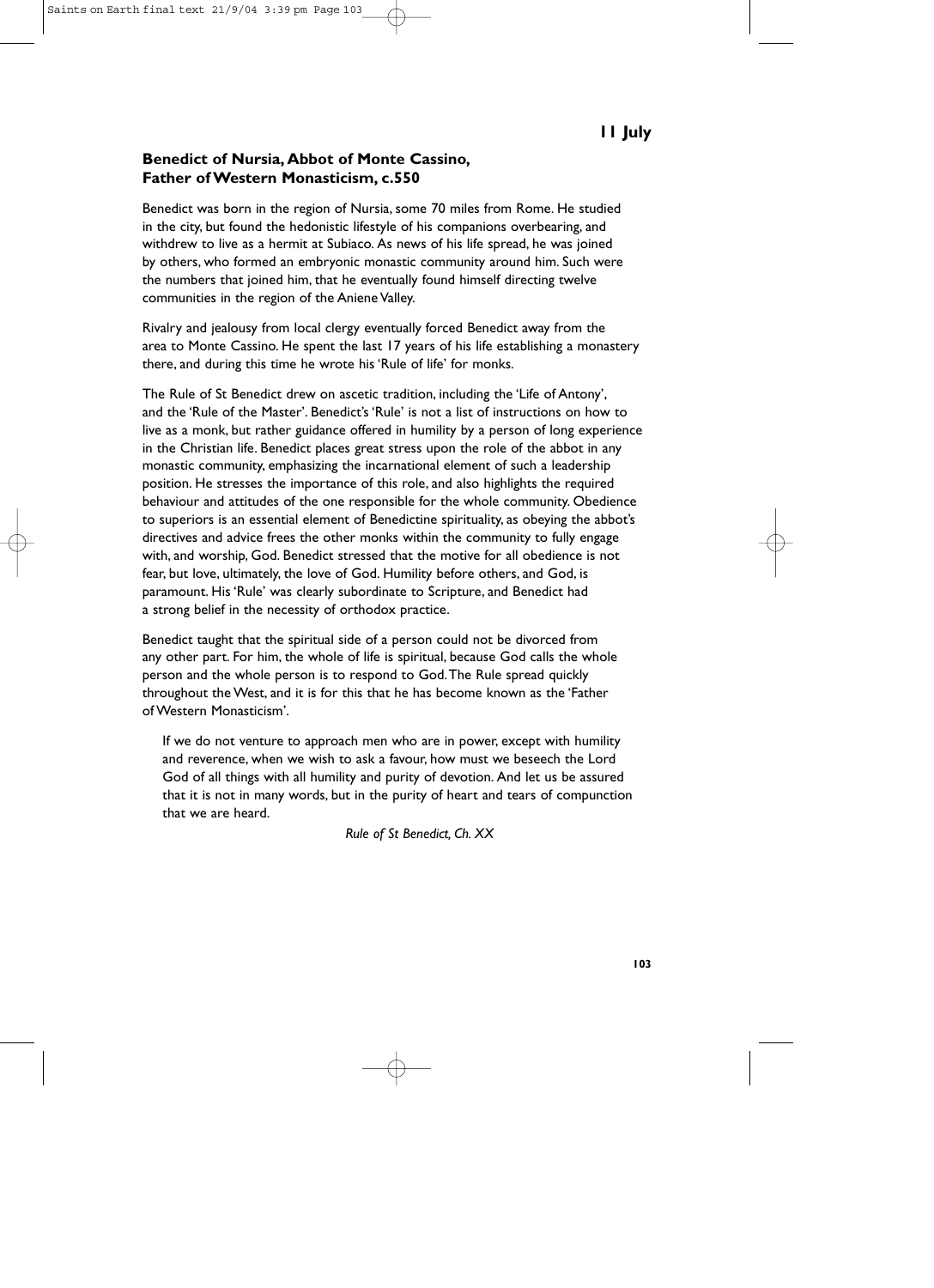#### **John Keble, Priest,Tractarian, Poet, 1866**

In later years John Henry Newman declared that it was the sermon on 'National Apostasy', which John Keble preached at the opening of the Oxford Assizes on 14 July 1833 that marked the real beginning of what came to be known as the Oxford Movement.

Born into a clergy family in 1792, John Keble proved an able scholar at Oxford and at the age of 19 he was elected Fellow of Oriel College. Ordained deacon in 1815 he initially worked as a tutor at Oriel but resigned in 1823 in favour of parish work, acting as his father's curate in Gloucestershire. It was in this period of his life that he composed the poems which were published as *The Christian Year*. Its popularity was shown by going through almost fifty editions during Keble's lifetime and many of the poems were transformed into hymns.The best known, *New every morning* and *Blest are the pure in heart*, remain a staple of many modern hymn books. His work was recognized by his election as Professor of Poetry at Oxford in 1831.

Keble's natural conservatism found an echo with many in the 1830s who were unnerved by the reforms being carried out in both Church and State by the reforming Whig government. Keble used the opportunity of the 1833 Assize Sermon to protest against the Church being subordinate to a Parliament that was no longer exclusively Anglican. His views struck a chord in clerical circles in deeply conservative Oxford. Although Keble wrote nine of the Tracts for the Times and engaged in written debate, he was essentially a scholarly parish priest who preferred to eschew both controversy and limelight. In 1836 he returned to parish life at Hursley, near Winchester.

He sought to revive sacramental confession in the Church not just to quieten consciences but as an aid to more effective pastoral work, considering that,'we go on working in the dark . . . until the rule of systematic confession is revived in our church'. Naturally he was much sought after as a confessor and spiritual director.When, in 1846, Dr Pusey (see 16 September) made his first sacramental confession, it was to Keble:'I cannot doubt but that through your ministry and the power of the keys, I have received the grace of God, as I know not that I ever did before.'

He died in 1866 and four years later Keble College was founded at Oxford as his memorial.

> Only, O Lord, in thy dear love Fit us for perfect rest above; And help us, this and every day, To live more nearly as we pray.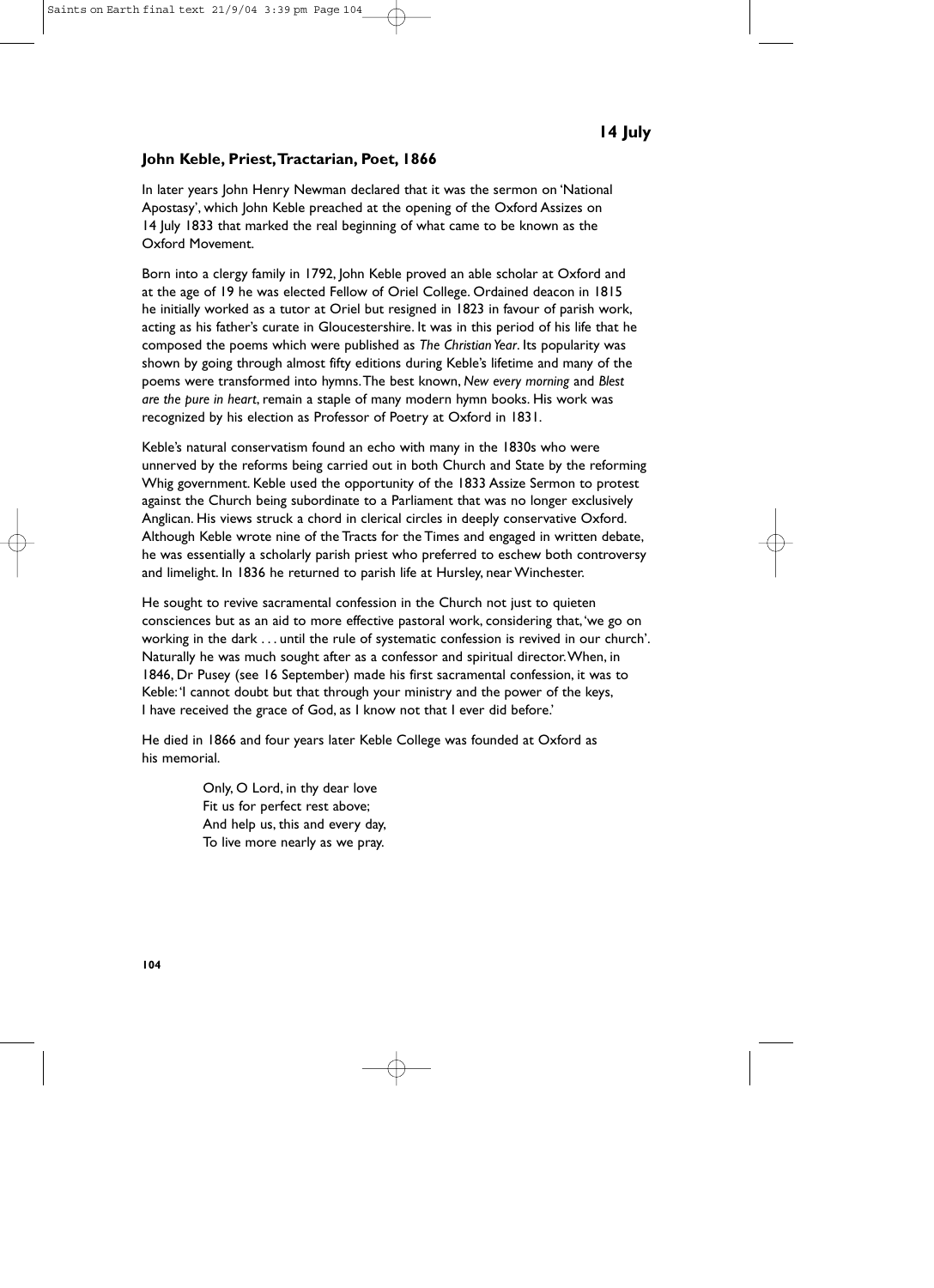# **Swithun, Bishop of Winchester, c.862**

Swithun was Bishop of Winchester from 852 until his death in 862. Little is known of his life that can be traced with historical certainty.

Swithun was born in Wessex, an area that was in the process of becoming the most influential of the Anglo-Saxon kingdoms, and educated at Winchester Minster. He was chosen to become chaplain to Egbert, King of Wessex, and then was given the responsibility for the education of Egbert's son Ethelwulf.

He was subsequently appointed as Bishop of Winchester by King Ethelwulf when he was enthroned in 852. During the period of his office the kingdom of Wessex grew in reputation and influence throughout the land, despite Viking attacks.The post of Bishop of Winchester grew in importance and influence during the time of Ethelwulf's reign.

Later legends give Swithun a reputation for compassion and evangelism, but it is his intellectual ability and learning for which he was first remembered.

On his death he was buried in a humble grave outside of the walls of the minster at his own request, and in 971, some 90 years later, his body was moved to a shrine within the cathedral. His commemoration in popular culture seems to date from this period rather than from his life.The translation of his remains was the occasion for a dramatic rainfall, which was taken to be a sign of his spiritual power. Miraculous events were also held to have occurred during the re-interment, and this added to the legends surrounding him.The belief that the weather on St Swithun's Day will hold for the following 40 days remains a popular legend today.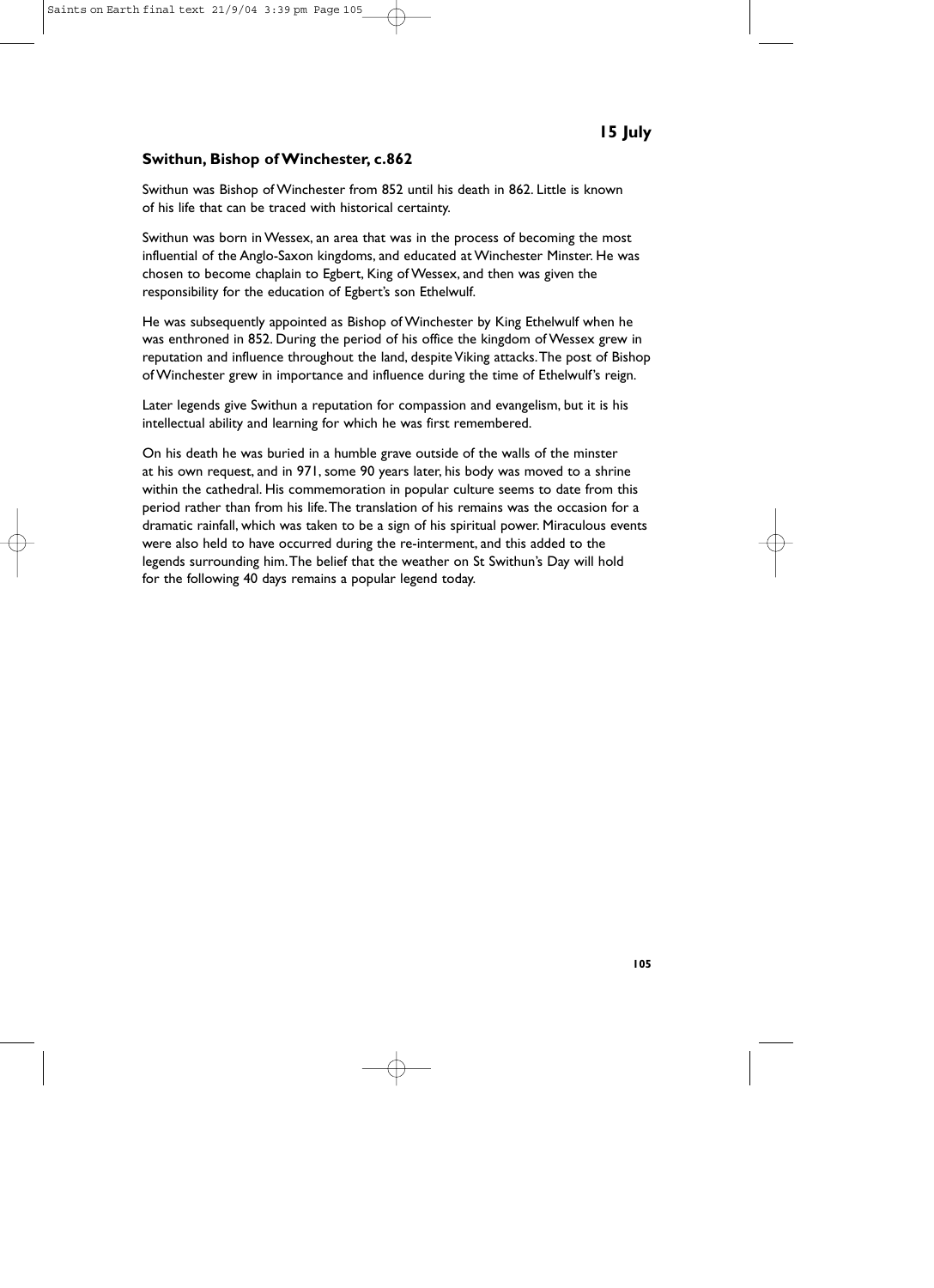#### **Bonaventure, Friar, Bishop,Teacher of the Faith, 1274**

The son of a physician, Bonaventure was born at Bagnoreggio, near Orvieto in Italy. He was known throughout his life for his gentleness, compassion and his availability to those in need. He became a Franciscan in 1243, and was sent to Paris to continue his studies. In 1248 Bonaventure was given a licence to teach, and in 1253 he was appointed head of the Franciscan school in Paris.

A notable theologian, and a contemporary of Thomas Aquinas, Bonaventure emphasized the importance of a rational approach to the mysteries of the faith. In contrast to Aquinas he asserted that the creation of the world could be demonstrated by human reason, and he denied the doctrine of the immaculate conception of the Blessed Virgin Mary.

Bonaventure was a great mystical theologian. He stressed simplicity of life and the importance of detachment from both riches and the rich. He emphasized that all human wisdom was folly when compared with the mystical illumination which God gives to the faithful Christian.

In 1257, when he was 36, he was elected Minister-General of the Franciscan order. He worked to reform the movement, stressed the need to study, and allowed the possession of books and buildings for this purpose. He disapproved of the teaching of absolute poverty. He extended the practice of working in universities. Bonaventure laid emphasis on the Franciscan order as completing and aiding the work of the diocesan clergy, rather than competing against it. In 1263 his biography of St Francis was given official approval by the Franciscan order.

Bonaventure combined the highest intellectual attainments with personal simplicity and humility. In 1265 he was offered the Archbishopric of York but turned it down. In 1273 he was ordered by the Pope to accept the post of Cardinal-Bishop of Albano. The story is told that when his cardinal's hat was brought from Rome Bonaventure continued washing the dishes and instructed the papal legate to hang the hat in a tree since his hands were still wet and greasy from the dishes.

The last acts of his life were focused on the possible reunion of the Western and Eastern Churches. Preliminary agreement was reached, and Bonaventure presided at the Mass of reconciliation. But he died shortly afterwards, and so did not see Constantinople reject the terms of the reunion.

All [these] sciences have certain and infallible rules, like rays of light shining downupon our mind from the eternal law. And thus our mind, illumined and flooded by such brilliance, unless it is blind, can be led through itself to contemplate that Eternal light.The radiation and contemplation of this light lifts up the wise in wonder; and on the contrary it leads to confusion the fools who do not believe so that they may understand.

*The Soul's Journey into God, Ch. III*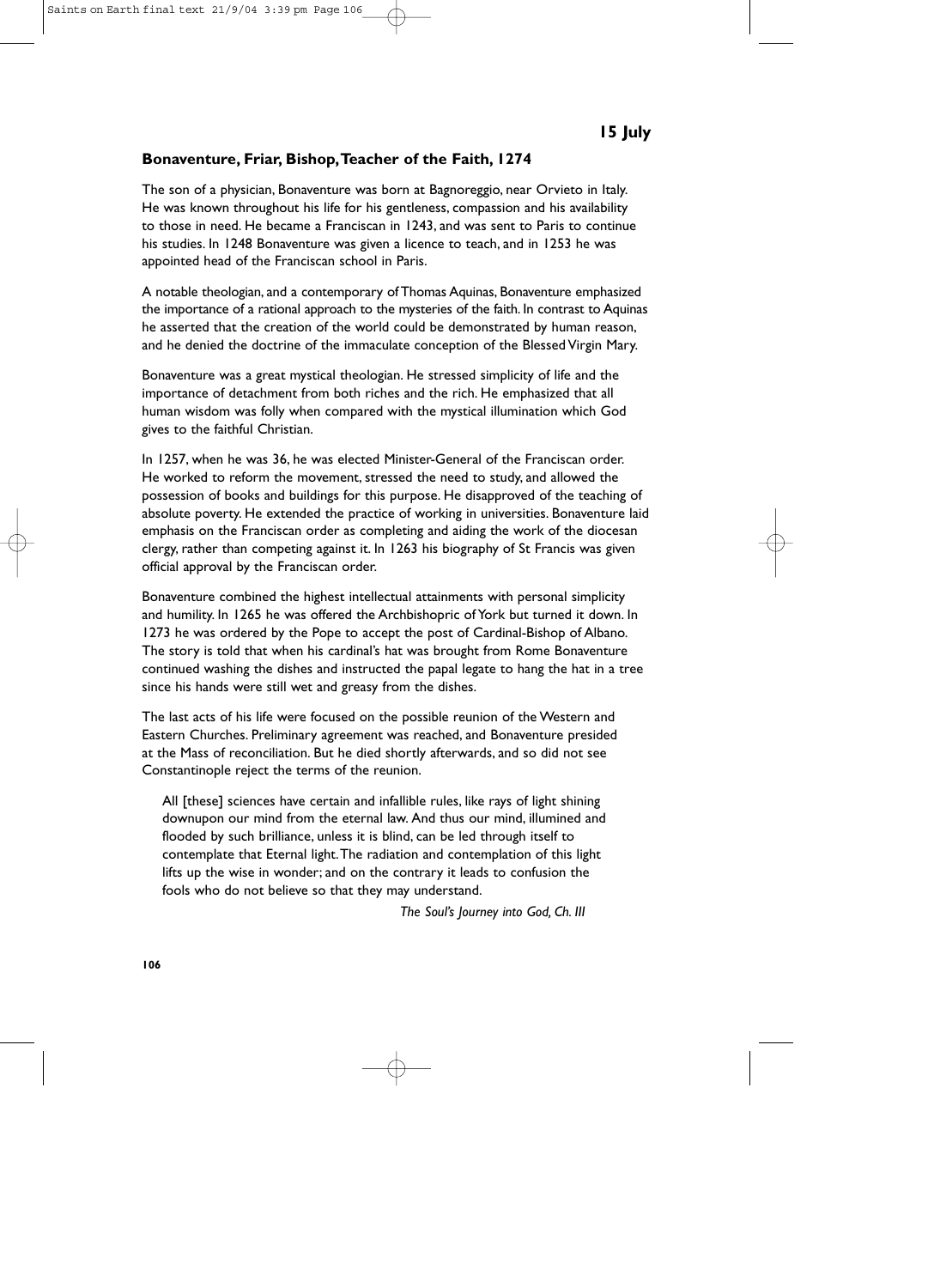# **Osmund, Bishop of Salisbury, 1099**

The history of Osmund's early life is lost in time, and he is first known through his appointment as Chancellor of England in 1072. He is said to have arrived in England with William the Conqueror. Life histories of Osmund before 1072 do exist, but they are largely unreliable and chronologically impossible.

Osmund was made Bishop of Salisbury in 1078.This diocese included Dorset, Wiltshire and Berkshire.The headquarters of the diocese was Old Sarum, a fortress rather than a city, placed on a high hill, surrounded by massive walls. He completed the cathedral of 'Old Sarum', consecrating it on 5 April 1092. Five days later the roof was destroyed in a thunderstorm.

Osmund instigated cathedral reform and improved administration. He initiated a 'cathedral chapter' with its own constitution.The positions of dean, precentor, chancellor and treasurer were created and each had their duties exactly defined. Thirty-two cathedral canons were also created to be advisers to the bishop, also carrying out missionary work and other duties.These and other regulations that he produced for Salisbury came to be adopted by many other cathedral bodies and were extremely influential within the development of the Church in England.

Osmund's position as bishop did not prevent him from taking up further roles within the royal court. He was involved in the preparation and evaluation of the Domesday survey, and he was at the court when the Domesday Book was presented to King William in 1086.

At one time Osmund disagreed with Archbishop Anselm in a dispute concerning investitures and in 1095 at the Council of Rockingham he favoured the king over the archbishop. However he reputedly asked for forgiveness from the archbishop, and later sided with him against the king in a subsequent Church–State dispute.

For a time Osmund was believed to have produced the Sarum Liturgy, but this has since been shown not to be the case as the liturgy did not coming into full form until the time of Richard le Poore (1198–1228). His love of learning and books led to the creation of a sizeable library for himself and his canons at Salisbury. By enforcing cathedral reform Osmund instigated a style of governance that spread quickly throughout the south of the country. Also crucial to his theology and position was the idea of the cathedral as the 'mother church' of a diocese.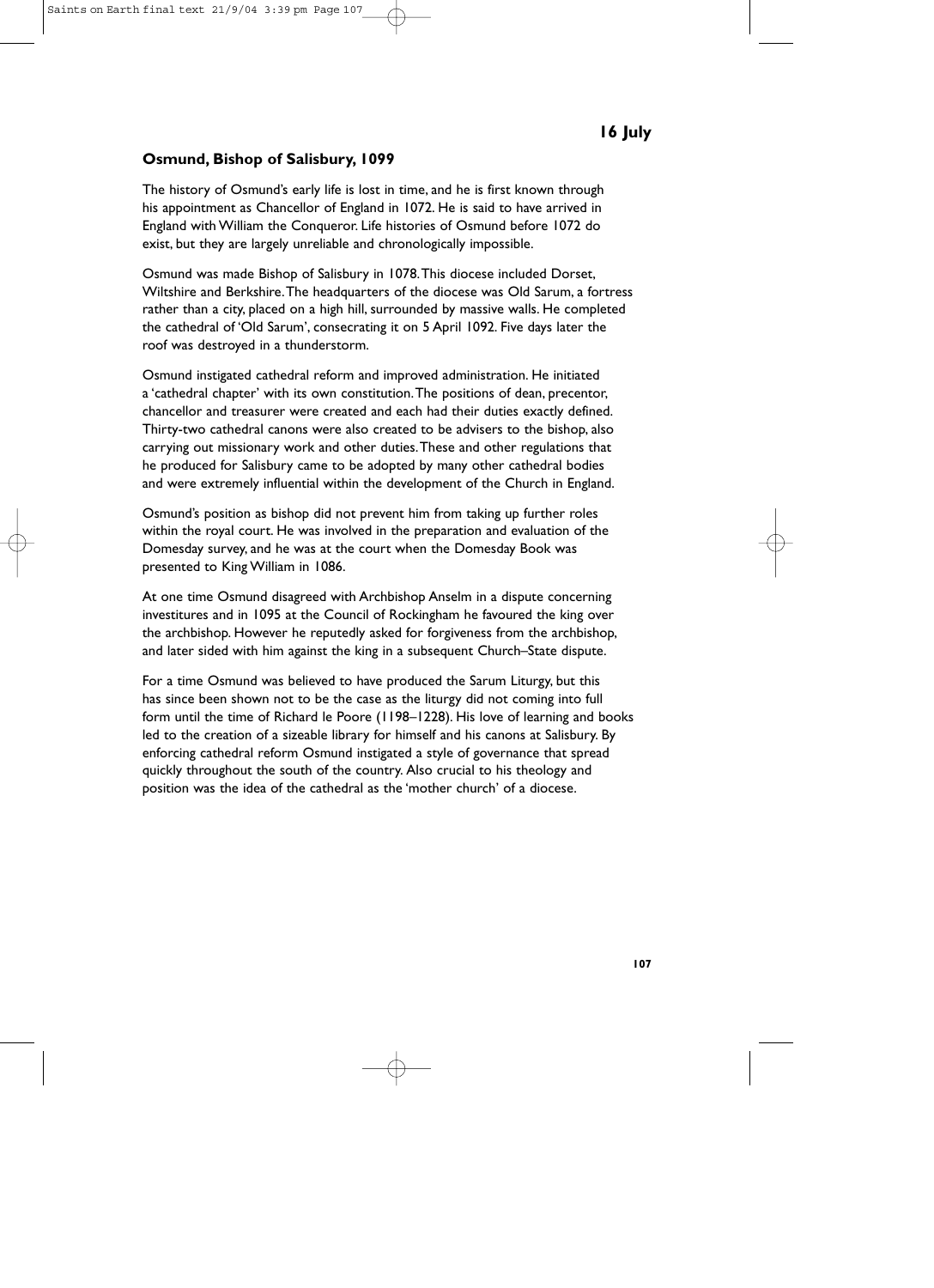## **Elizabeth Ferard, first Deaconess of the Church of England, Founder of the Community of St Andrew, 1883**

The 2004/5 edition of *Crockford's Clerical Directory* has less than a page and a half devoted to the 55 remaining members of the order of deaconesses.Yet from 1861 until 1986, when women were first ordained to the diaconate in the Church of England, the role of deaconess was the highest clerical role to which they could be admitted.

The Lutherans had been the first denomination to revive the order of deaconesses, a deaconess institution being founded at Kaiserwerth by Pastor T. Fliedner in 1836. In 1858 the recently revived Convocation of Canterbury discussed a revival of the order in England.

Elizabeth Catherine Ferard was descended from an old Huguenot family and had been awaiting an appropriate opportunity to serve God in the Church of England. After the death of her mother in 1858 she went to Germany to stay for several months in the Kaiserwerth institution. She worked in the orphan house, learned nursing skills and commented,'I again heard of the continual spreading of the Deaconess work in every direction except in England, and more than ever wished we could have something of the kind in England, where the materials for it are so abundant, could we but found a Deaconess House on the right principles without falling on the stumbling block of Romanism.'

Returning to England, Elizabeth was to demonstrate that she had the singleness of purpose and strength of mind to put her vision into practice. She initially worked for a short time with the Community of All Hallows at Ditchingham in Suffolk.Then, in 1861, she took the step of faith and offered herself to begin the deaconess order in England. She and two other like-minded women began the Community of St Andrew at a house in Burton Crescent, King's Cross under a common rule of life dedicated to worship and to works of mercy. On St Andrew's Day 1861 the Community merged (though kept its own identity) with the new Deaconesses' Institution and the following July Bishop Tait of London admitted Elizabeth as the first deaconess in the Church of England.The new order began to flourish as more dioceses began to admit women to the order, though some disliked the concept of sisterhoods and preferred the parochial model pioneered by Isabella Gilmore (see 16 April) in Rochester diocese. The growth of the work in London resulted in a move from King's Cross to larger premises in Westbourne Park.The same year Elizabeth's health failed and she resigned her leadership role. But she lived for a further ten years, dying on Easter Sunday 1883.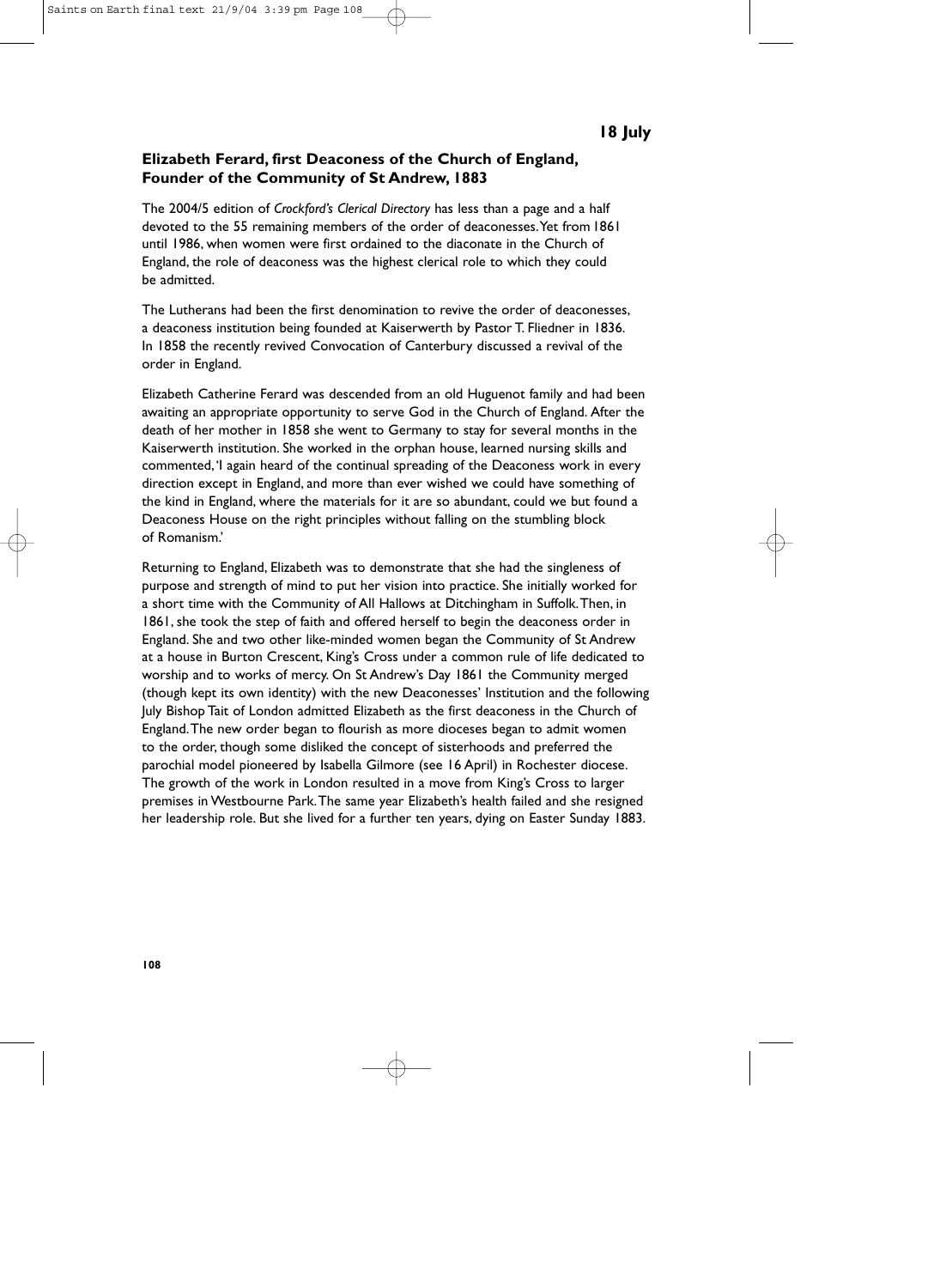# **Gregory, Bishop of Nyssa, and his sister Macrina, Deaconess, Teachers of the Faith, c.394 and c.379**

## **Gregory of Nyssa**

Gregory was both a speculative theologian, and a mystic. Along with his brother Basil and Gregory of Nazianzus (see 2 January) he is known as one of the three 'Cappadocian Fathers' whose thought developed and influenced the doctrines of the Holy Spirit and of the Trinity in the fourth century.

Born in 335, Gregory initially trained as a rhetorician, and endured a painful marriage before entering the monastic community that had been founded by his brother.While the rest of Gregory's family embraced the ascetic life wholeheartedly, Gregory was less enamoured of it, and although a member of the community he continued to study rhetoric and philosophy, and to seek an outlet for his own free expression of the Christian faith.

In 371 he was consecrated by his brother Basil as Bishop of Nyssa, a small insignificant town in the region of Caesarea.This event was not entirely without political overtones and dubious motives. He later became Bishop of Sebaste, a much more influential and attractive city, but he eventually returned to Nyssa.The Arian conflict, and the vacillating allegiances of the rulers of the Empire, meant that Gregory spent the period from 376 to 378 in exile.

In 379 his brother Basil died and Gregory, released from his influence, wrote his most creative theological works. He critically engaged with his theological opponents while respecting both Scripture and tradition.

Gregory was a distinctive theologian. Orthodox in thought and theology, and passionate in his defence of Nicaea, he was not afraid to speculate and assimilate philosophy and learning from other sources into his theology, as long as it resulted in orthodox thought. No other Father of the fourth century made so extensive a use of philosophy as he did. Guided by excellent authors, making good use of his various sources, and required by controversies and theological debate to hone his doctrinal pronouncements to precision, Gregory made a significant contribution to the elaboration of church theology.

Gregory has been called the 'Father of Mysticism' and his mystic thought concentrates upon the unknowability of God. He stresses the constant journey and search of the soul towards God.The soul of the believer is aware of being the object of God's love, and the loving response of the soul is to desire more of God. For Gregory, love marks the soul, love draws the soul and love ignites the soul.

The soul that looks upward towards God, and conceives that good desire for his eternal beauty, constantly experiences an ever new yearning for that which lies ahead.

*Commentary on the Song of Songs*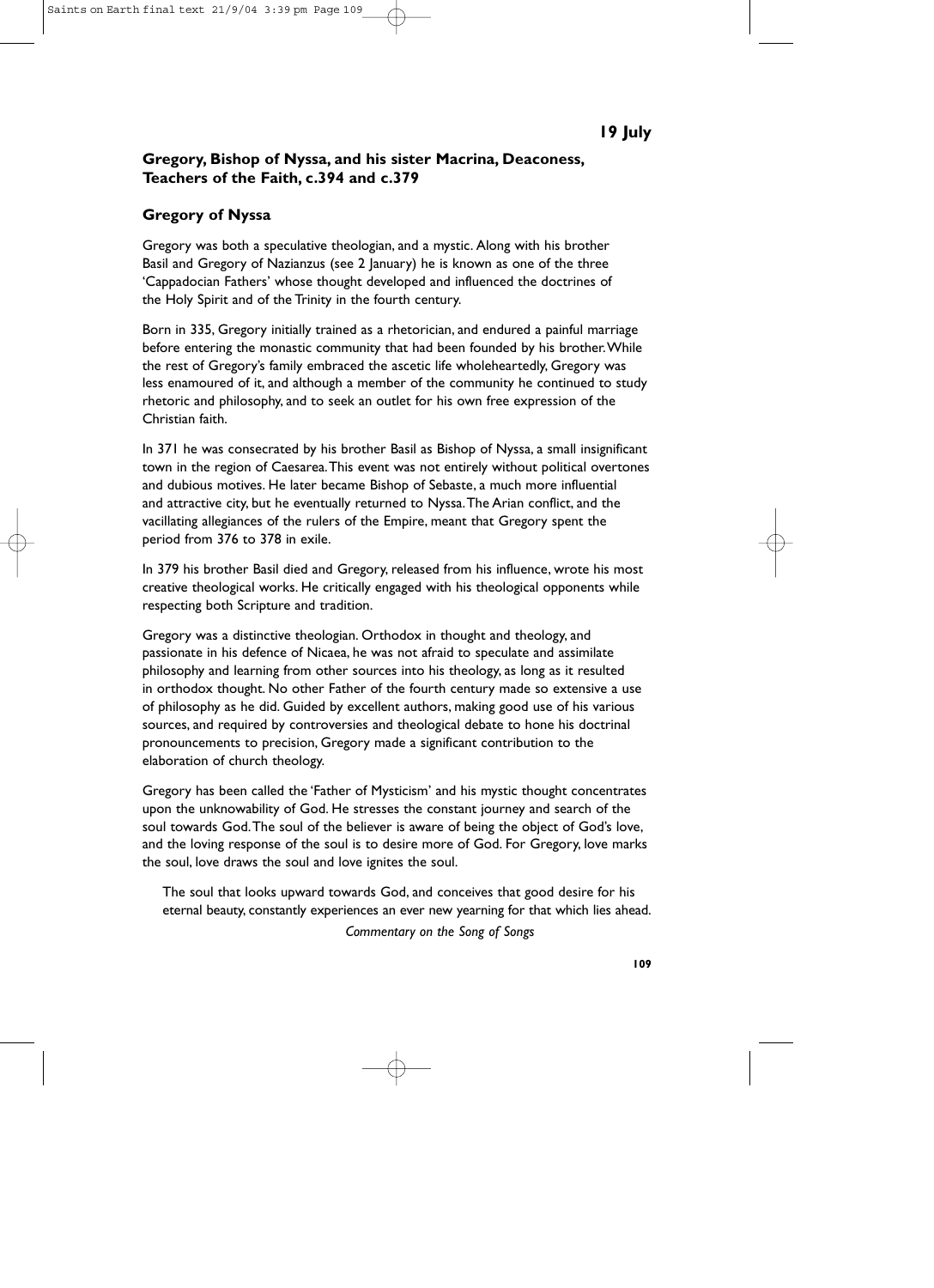# **Macrina**

Macrina is one of the most significant Christian women of the Early Church.The first-born of a family of ten, she was the elder sister of both Basil of Caesarea (see 2 January) and Gregory of Nyssa. She was a woman of strong character, who was responsible for persuading Basil to become a priest instead of following the life of a professional rhetorician. Most of what is known about her life comes from the pen of Gregory of Nyssa. Gregory records that it was Macrina who was 'the religious conscience of the family' and the driving force behind the family's acceptance of asceticism.

From a highly influential Cappadocian family, Macrina took over the reins of the family when her father died, moving the whole household to their country estate at Annesi. Within her estate Macrina gathered around her both the like-minded and the needy, and with the addition of former domestic slaves and other new unrelated followers, an ascetic community was formed. Consequently Macrina is regarded as one of the founders of female monasticism.

Celibacy and virginity were a way of life for the community, and the decision to remain a virgin was marked by the wearing of a veil that covered both the head and the shoulders. Similarly personal poverty was a goal: Macrina is recorded as giving away her authority over her inheritance. Manual work was equated with the requirement for humility and obedience but was merely preparatory to spiritual work, and the community is recorded as practising unceasing prayer and hymnody, both day and night.

Gregory of Nyssa noted the likeness of the women of the community to angelic beings, in that

they fell short of the angelic . . . only in so far as they appeared in bodily form, and were contained within a human frame, and were dependent upon the organs of sense. Perhaps some might even dare to say that the difference was not to their disadvantage. Since living in the body and yet after the likeness of the immaterial beings, they were not bowed down by the weight of the body, but their life was exalted to the skies and they walked on high in company with the powers of heaven.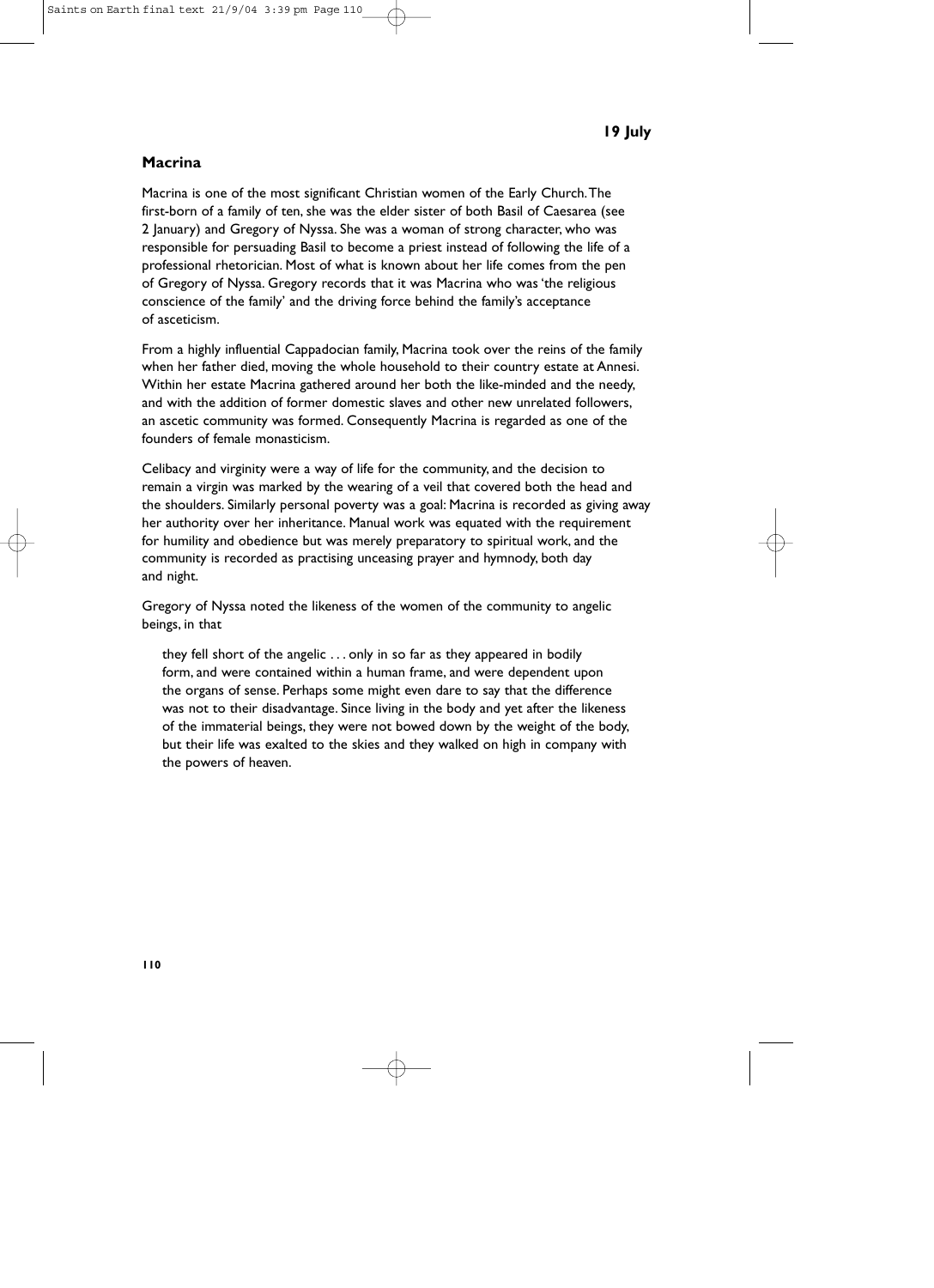#### **Margaret of Antioch, Martyr, 4th century**

In 303–4 the Emperor Diocletian began a persecution of Christians throughout the Roman Empire.The direct reason for the persecution is unknown, although there was an attempt to restore public morality and reinforce the imperial authority by ridding the Empire of a creed and organization which eroded its religious foundations. In the context of fourth-century Roman society, Christianity was seen as morally and socially disruptive.

In the Spring of 304 an edict was published which required pagan sacrifice to be offered on pain of death and confiscation of property. Margaret is reputed to have been martyred at Antioch in the Diocletian persecution. Nothing certain is known of her life or the manner of her death, although many legends have grown up surrounding her. She was honoured from a very early date in the Eastern Church, and then from the seventh century in the West.

Many of the legends which surround Margaret first appeared in the twelfth century. The most famous of these concerned her being swallowed by a dragon, and then bursting forth from its stomach. Somewhat perversely, she is the patron saint of childbirth. In the Late Middle Ages a cult surrounding her legend was popular, although it was suppressed by papal decree at a later date.

Although much of her life is clouded in mystery, and many of the legends beyond belief, Margaret is a reminder of the sacrifice that Christians made in the Early Church, and of the countless other unknown martyrs who have stood firm for Christ in the face of persecution and death.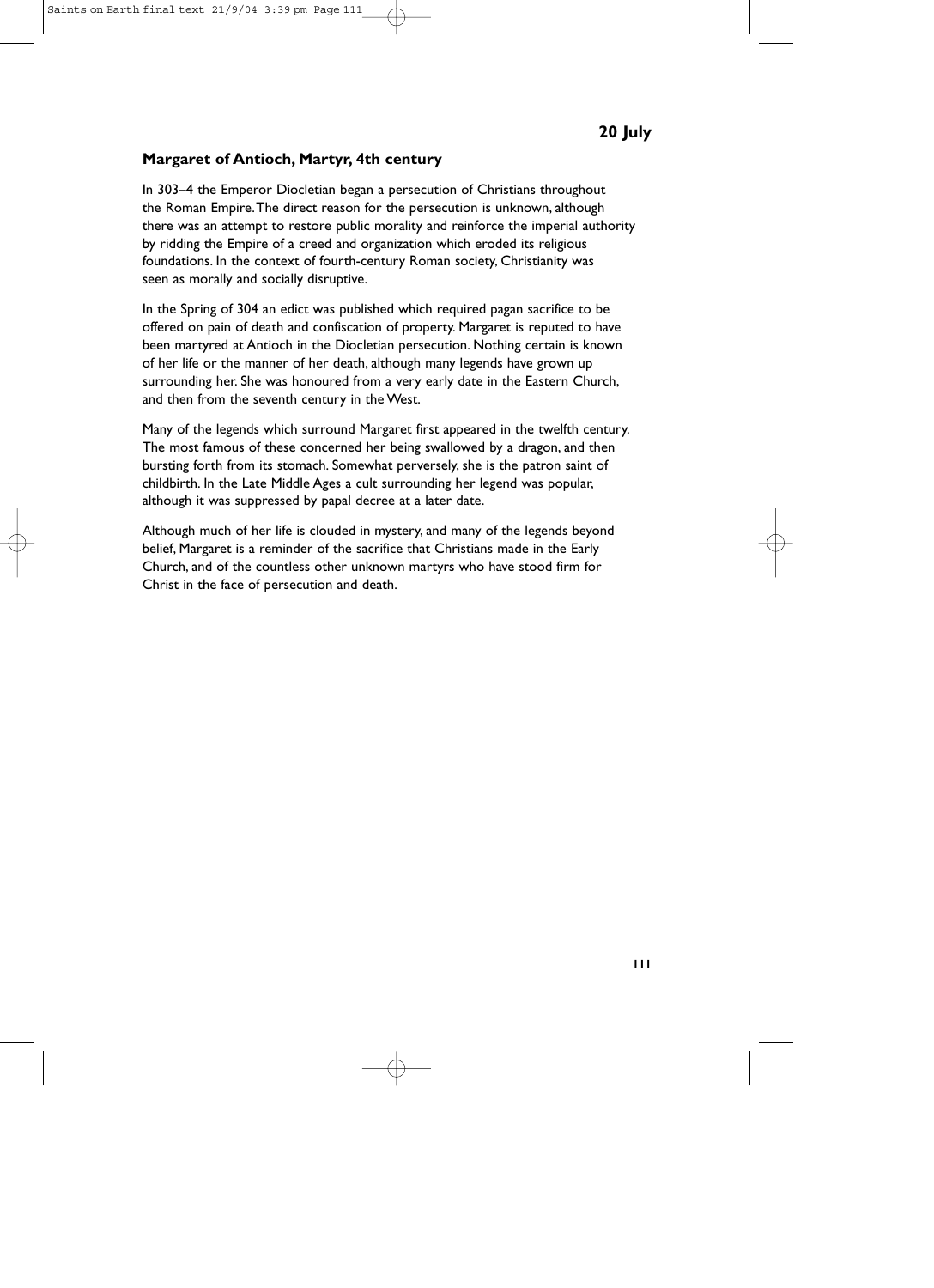#### **Bartolomé de las Casas, Apostle to the Indies, 1566**

Las Casas was born at Seville to a French family in 1474. He trained as a lawyer at Salamanca and in 1502 went out to the West Indies to assist the Spanish governor. Since Columbus' landing ten years earlier the Spaniards had been busy exploiting the wealth of Central and South America. But the *Conquistadores* were ruthless and had no regard for the indigenous peoples who were treated cruelly, often used as slaves and died in large numbers, having contracted European diseases against which they had no natural immunity.

Las Casas was ordained priest in 1510 and his new status released him from obligation to the colonial governor, giving him much greater freedom which he used to help the Indians, whose fate he viewed with horror. He did all he could to aid their cause and to draw their plight to public attention.When he returned home in 1515 he received much support from the Church and also from the Spanish government in publicizing the condition of the Indians who were being exploited in the name of Spain. Not surprisingly, he antagonized, and came to be hated by, the Spaniards in America who saw him as interfering in their business and resented what they regarded as his intolerant attitude to them. He returned to America with royal authority to protect the Indians and began a project to educate them separately from Europeans. But an Indian revolt in 1521, together with the implacable opposition of most Europeans there, resulted in the failure of his schemes.

He has been criticized on two main counts. First, for a tendency to exaggerate the plight of the Indians. Both orally and in his writings Las Casas acted as a propagandist rather than an accurate recorder of fact and in his desire to alleviate the sufferings of the indigenous population he was prepared to stretch the truth, sometimes to breaking point. Second, there was a curious lack of consistency in his sympathies for suffering races. It was ironic that in his desire to aid the Indians he supported the introduction of African slaves into Spanish territory in order to save the Indians from slavery.Though historical hindsight of the Atlantic slave trade induces revulsion in the modern reader, it should be noted that in the sixteenth century slavery was not considered to be unchristian.

In 1543 Las Casas became Bishop of Chiapas, in Southern Mexico, and in 1551 he retired to Valladolid in Spain where in due course he received a government pension. Though disappointed at the failure of his efforts on behalf of the Indians, he never stopped pleading their cause and addressed King Philip II on the subject shortly before his death, at the age of 92, in Madrid in 1566.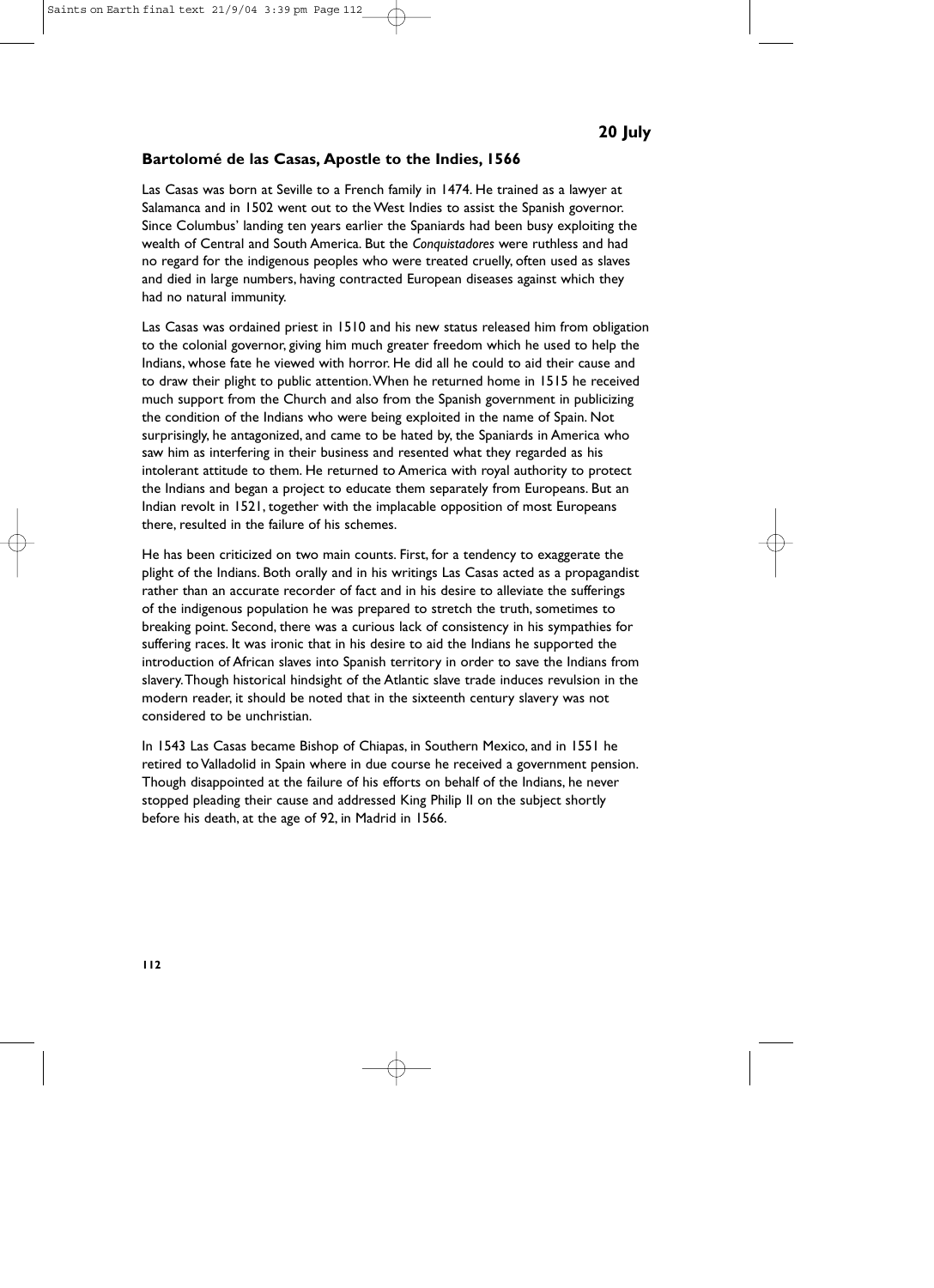## **Bridget of Sweden, Abbess of Vadstena, 1373**

Born in about 1303, Bridget was the daughter of a governor in Sweden and married Ulf Gudmarrson in her early teens. Initially living on his estates in Uppland, Bridget then became principal lady-in-waiting to Queen Blanche of Namur. Around this time Bridget began to receive visions and revelations, particularly of Christ on the cross. These visions, and her response to them, led to her being ridiculed by the other members of the royal court.

Together with her husband, Bridget made pilgrimages to holy sites in Norway and Spain, and after the death of Ulf in 1343 she lived the life of a penitent for three years. During this time she received visions and detailed instructions on the formation of a new religious order.

In 1346 Bridget founded a monastery at Vadstena, for 60 nuns and 25 monks.The rule of life that they accepted was harsh in terms of luxuries but generous in terms of education. All excess income was given away but the monks and nuns could have as many books as they needed. Her houses became popular throughout Europe, at one time numbering 70.

In 1349 Bridget sought papal approval for her order, known as the Bridgettine order, and travelled to Rome. She never returned to Sweden, spending the rest of her life either on pilgrimages or ministering to the sick and needy wherever she found them.

Bridget also attempted, as did many others, to mediate between the split papal courts of Rome and Avignon, although her recorded comments on the issue often contain the threat of divine punishment if the factions did not make peace. She was a continual challenge to the Church, pointing out and highlighting areas of spiritual decay, and campaigning for reform.

Although her visions continued throughout this time, the language that she used to deliver the messages of the visions was often condemnatory and harsh, and gradually the effect of her pronouncements on the royal and papal courts decreased. In reality she was remembered more for her acts of kindness and healing than for her visions and her writings are excellent examples of medieval spirituality.

Blessed may you be, my Lord, my God, and my love most beloved of my soul. O you who are one God in three persons. Glory and praise to you, my Lord Jesus Christ.You were sent by the Father into the body of a virgin; and yet you ever remain with the Father in heaven, while the Father, in his divinity, inseparably remained with you in your human nature in this world.

*Second Prayer of Bridget of Sweden*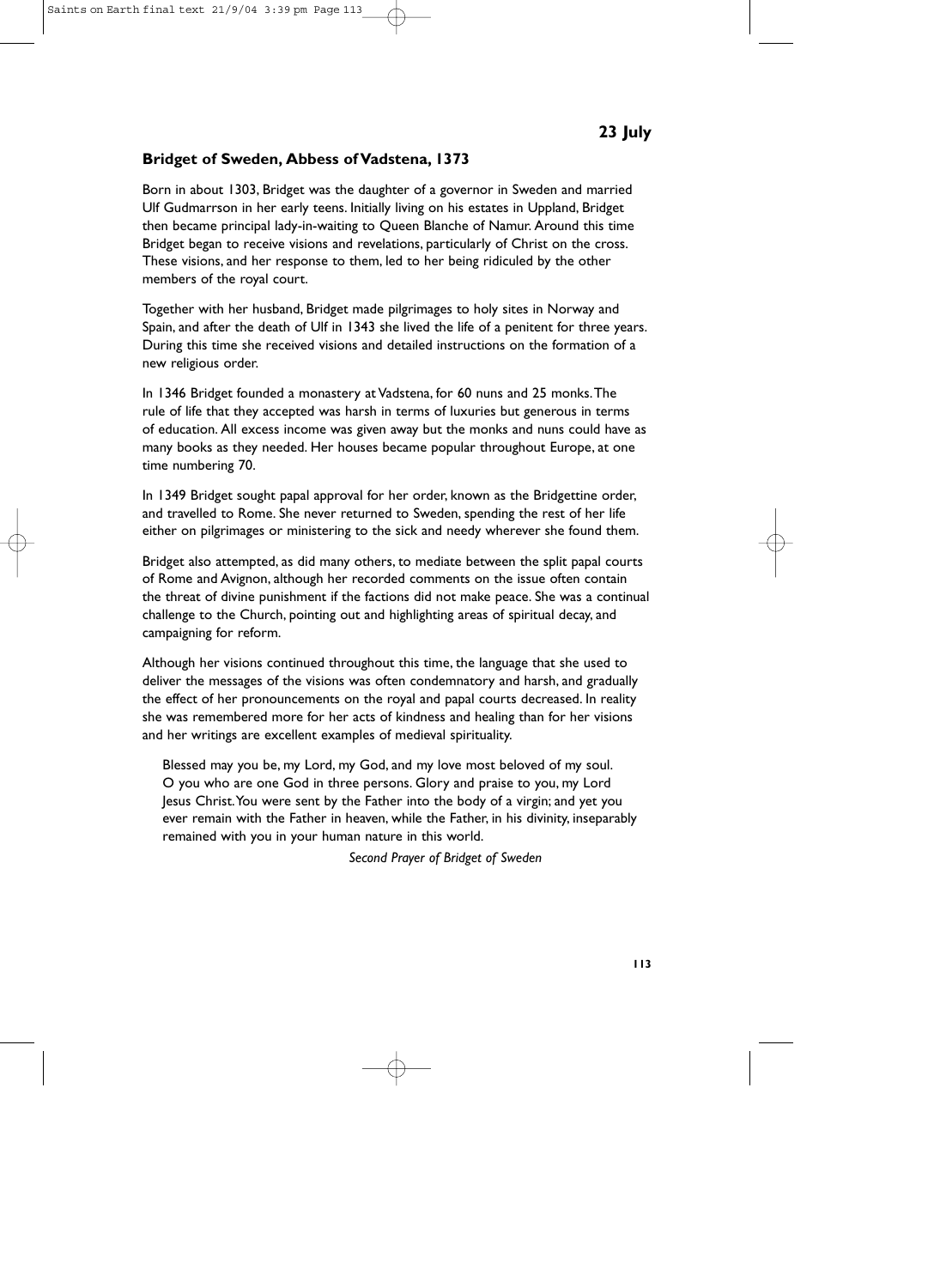#### **Anne and Joachim, Parents of the Blessed Virgin Mary**

There is no historical detail known of the life of Anne, nor of Joachim.Tradition ascribes to them the roles of parents of the Blessed Virgin Mary.The first mention found of them is in the apocryphal Gospel of James (second century) which has no historical validity. James says that after years of childlessness, an angel appeared to tell Anne and Joachim that they would have a child. For Joachim being without child was a source of shame and according to James, it was whilst he was praying in the desert that Anne received a visitation by an angel announcing that she would conceive. Anne promised to dedicate the child to God (in much the same way that Samuel was dedicated by Hannah).

Anne, as mother of Mary, has been honoured from as early as the sixth century, when a church was erected in her honour in Constantinople. Other relics and pictures of her found at Rome are from the eighth century. Her feast (The Conception of St Anne) has been kept from the tenth century. Anne was especially popular in the Middle Ages, particularly among miners and metalworkers and, conversely, the subject of much scorn and attack by the Reformers.There is a certain irony that the future Reformer, Martin Luther (see 31 October), himself a miner's son, was said to have prayed to St Anne for protection during a violent thunderstorm and if spared promised to enter the monastic life.

Similarly Joachim has been honoured since the sixth century, especially in Venice, but with less zeal elsewhere. He only came to be widely commemorated in the Late Middle Ages. Both Anne and Joachim are frequently represented in the art of this period which draws from the apocryphal Gospel of James for inspiration.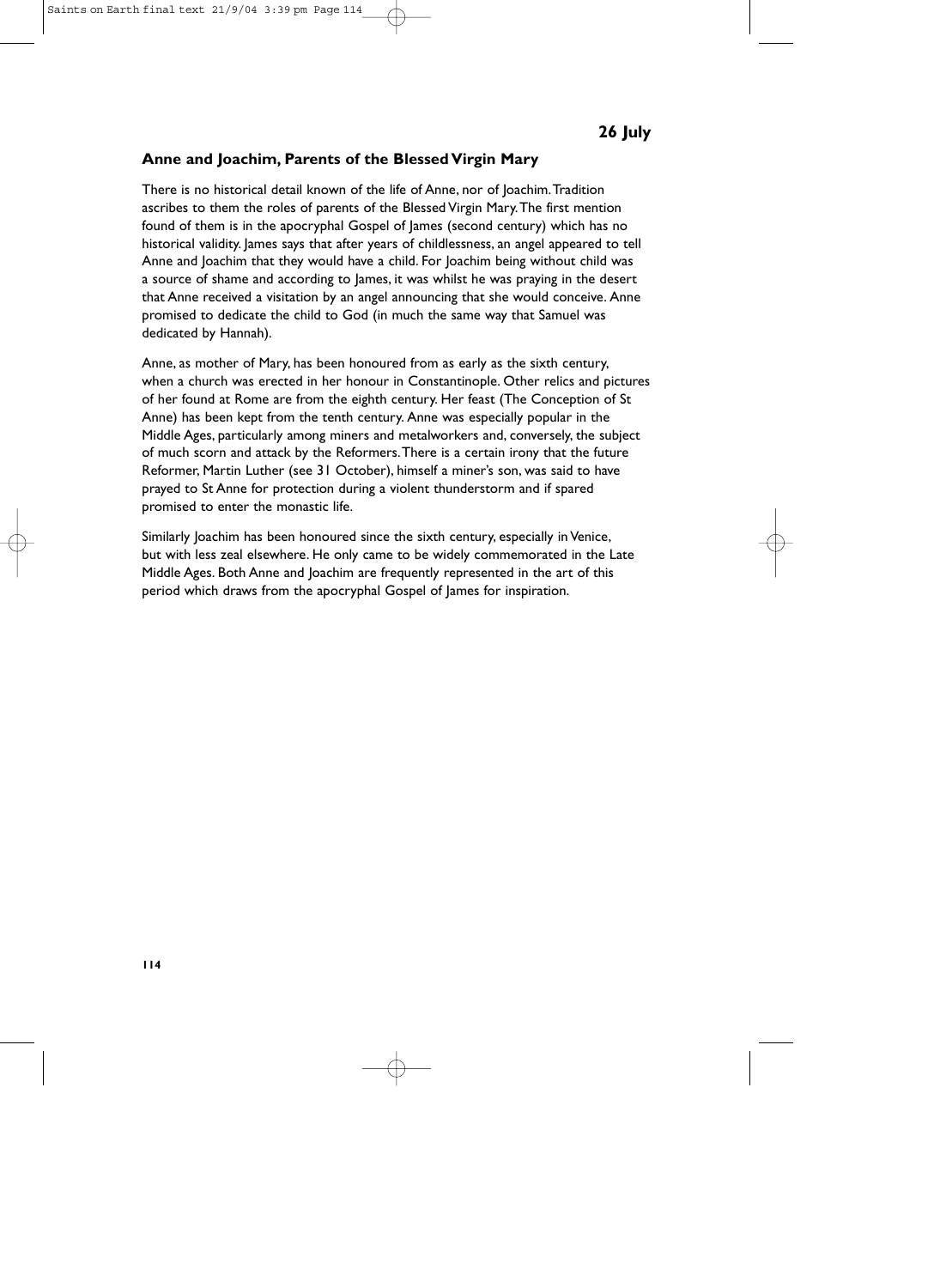# **Brooke Foss Westcott, Bishop of Durham,Teacher of the Faith, 1901**

Born in 1825, and educated at King Edward VI School, Birmingham and Trinity College, Cambridge,Westcott was elected a Fellow of the college in 1849. Ordained in 1851, he initially became a classics master at Harrow School. A devoted family man, he lived frugally with his wife and ten children, and the family were often to be seen on their bicycles in the lanes around Harrow.

While at Harrow he made his reputation with a series of scholarly works on the Bible, and began his renowned collaboration with F. J.A. Hort on a revision of the Greek text of the New Testament.This was eventually published in 1881 and formed the basis for many modern translations of the New Testament. In 1869 he became a canon at Peterborough and then in 1883 at Westminster, which posts he held alongside the Regius Chair of Divinity at Cambridge from 1870. In the 1880s he published three magisterial commentaries on John's Gospel, the Johannine Epistles and Hebrews. Along with Hort and J. B. Lightfoot, Westcott appeared to be leading a renaissance in biblical studies and theology in Britain. In demand for spiritual and vocational advice, he also founded and led Sunday afternoon religious discussions at King's College where he held a fellowship. He was much involved in the work of the newly-built Divinity School and was also involved in the foundation of the Clergy Training School at Cambridge, later re-named 'Westcott House' in his memory.

In 1890,Westcott was consecrated as Bishop of Durham. Durham had a tradition of scholar-bishops, but the industrial revolution had transformed the nature of the diocese and brought with it many social problems.Westcott had always maintained a deep interest in matters of social justice (he remembered the Chartist demonstrations in Birmingham in his youth) and in 1889 he became president of the newly-founded Christian Social Union.Though he never fitted the 'turbulent priest' stereotype, Westcott could be outspoken when he felt it necessary and constantly wrestled with the application of the gospel to social issues.

As Bishop of Durham this aspect of his ministry came to the fore and in 1892 he personally arbitrated in a bitter dispute between the miners and the colliery owners over proposed wage cuts. Nevertheless Westcott was able to maintain popularity with rich and poor alike.The Prime Minister Lord Salisbury, however, accused him of 'socialist tendencies' and declined to endorse Queen Victoria's suggestion that Westcott should be made Archbishop of York in 1890. He died in 1901, having preached at the annual miners' service in Durham Cathedral only the week before.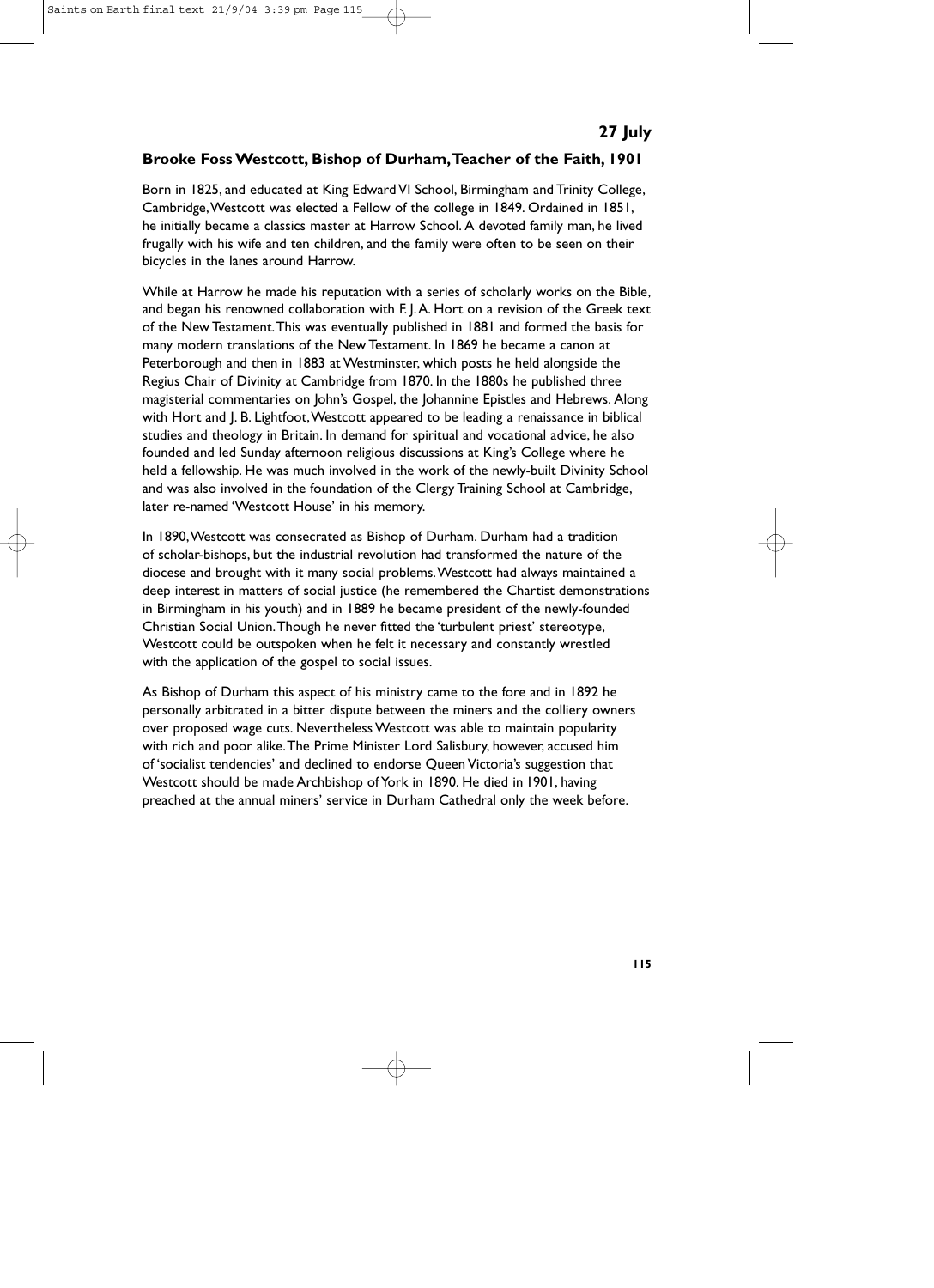#### **William Wilberforce, Social Reformer, 1833**

Born in Hull in 1759,Wilberforce was educated at St John's College, Cambridge. In 1780 he was elected to Parliament, first for Hull, later for Yorkshire. He was converted to a living faith in his mid twenties, largely through reading William Law's *Serious Call* (see 10 April) and Philip Doddridge's *Rise and Progress of Religion in the Soul.* Initially he considered taking Holy Orders, but was persuaded by John Newton that he could do more good for the Christian cause in Parliament than in the pulpit.

In 1787 a *Society for the Abolition of the Slave Trade* was founded by Granville Sharp, Thomas Clarkson and a group of Quakers. Needing a Parliamentary spokesman, they approached Wilberforce who immediately saw this as an appropriate sphere of Christian service, commenting that 'God Almighty has set before me two great objects – the abolition of the slave trade and the reformation of manners.' In 1791 he moved the first of a long series of annual abolition resolutions in the House of Commons. Not until 1806 did the Commons vote for the abolition of the slave trade.

Wilberforce and his influential evangelical friends (known as the 'Saints' or the 'Clapham Sect' from their place of residence) were involved in promoting a wide variety of causes including the abolition of the state lottery and the opening up of India to Christian missionaries.Wilberforce supported Catholic emancipation and was involved in the foundation of many societies both to aid the spread of the gospel (Church Missionary Society, Religious Tract Society, British and Foreign Bible Society) and also the 'reformation of manners' – attempts to improve the moral tone of English society.These have come under criticism for attacking and abolishing many of the pleasures of the poor yet leaving the rich and influential free to amuse themselves as they pleased.

Though slave trade abolition had come into force in 1807, slavery remained legal in the British Empire and Wilberforce continued to campaign for an end to it, even after ill health forced his retirement from Parliament in 1825.The bill for the abolition of all slavery in British territories passed its crucial vote only three days before his death in July 1833. A year later 800,000 slaves, chiefly in the West Indies, were set free, initially being required to work as 'apprentices' for four years for their former masters until they received total freedom in 1838.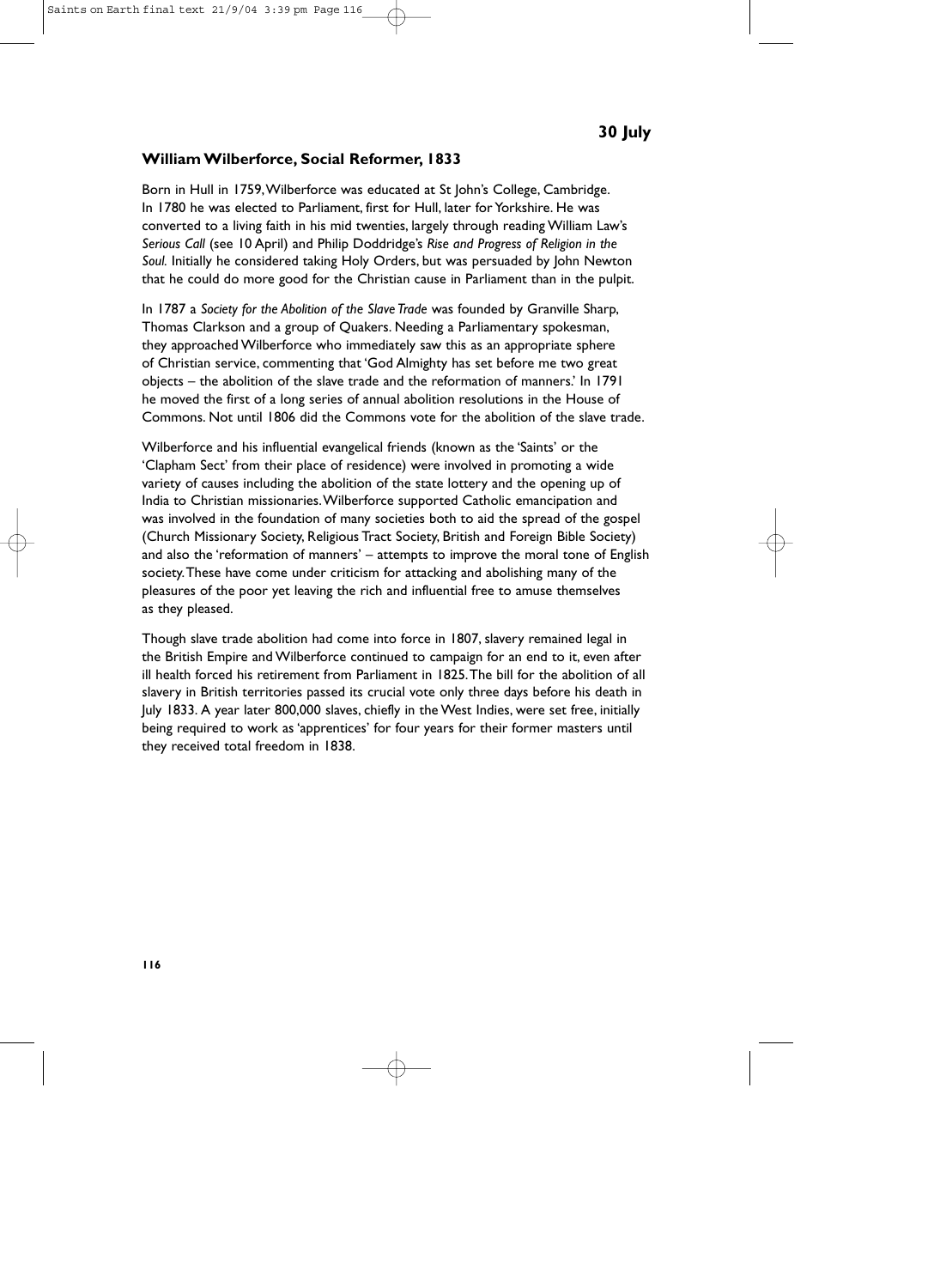#### **Ignatius of Loyola, Founder of the Society of Jesus, 1556**

The youngest son of a Basque nobleman, Ignatius was born at his family's ancestral castle at Loyola in north-east Spain. He served as a page at the court of King Ferdinand V of Castile, and later entered military service, being seriously wounded at the French siege of Pamplona in 1521. During his lengthy convalescence (his leg never properly healed and he was left with a permanent limp) he read the life of Christ and biographies of various saints.The result was that he resolved to devote himself to the spiritual life. He went on pilgrimage to Montserrat (near Barcelona), where he hung up his sword over the altar and exchanged clothes with a beggar. He then spent about a year at nearby Manresa, first working in a hospital there, then living as a hermit in a cave. He studied Thomas à Kempis' *The Imitation of Christ* and it was probably during this year that he wrote the *Spiritual Exercises*, a manual of Christian prayer and meditation which has subsequently been used and valued by Christians of many denominations and traditions.

After a pilgrimage to Rome and Jerusalem, he returned to Spain in 1524 and studied at the universities of Barcelona,Alcalá and Salamanca (where he fell foul of the Inquisition because of his unauthorized preaching). He went on to Paris to continue his studies and it was there in 1534 that Ignatius and a group of six students (including Francis Xavier, see 3 December) vowed to go as missionaries to Islamic Palestine. In 1537 the group, now ten in number, finding that war prevented them travelling beyond Venice, offered their services to the Pope. By 1540 they had been ordained and with papal approval formed the Society of Jesus, with a vow of personal obedience to the Pope in addition to the traditional three monastic vows. Ignatius was elected the first general of the order and in the remaining 15 years of his life saw the order grow a hundred-fold and to be in the vanguard of both the Counter Reformation and the missionary work of the Roman Catholic Church.

He died on 31 July 1556. His prayer has become treasured by Christians of all traditions:

> Teach us, good Lord, to serve you as you deserve; to give and not to count the cost; to fight and not to heed the wounds; to toil and not to seek for rest; to labour and not to ask for any reward, save that of knowing that we do your will; through Jesus Christ our Lord.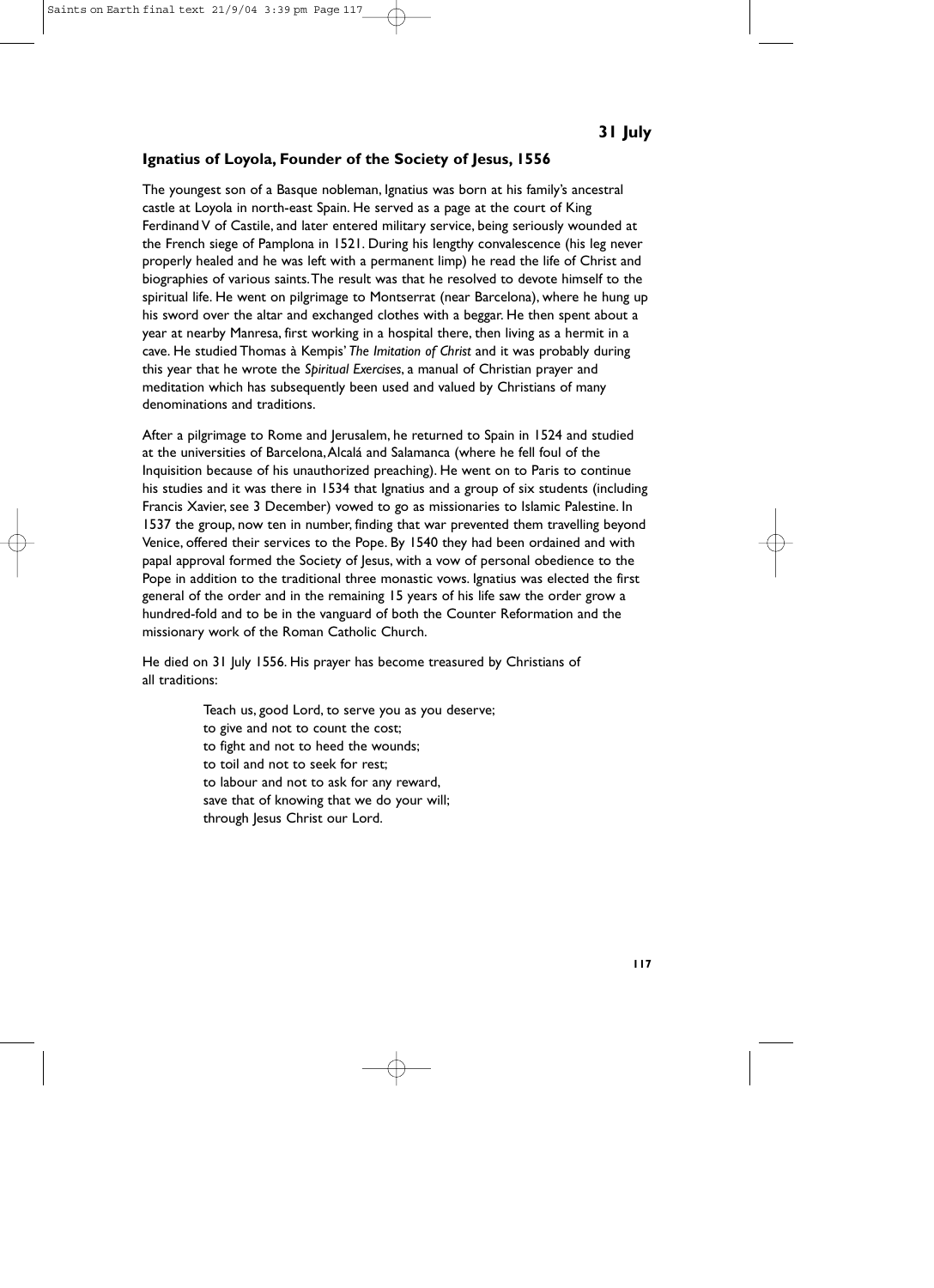## **Jean-Baptiste Vianney, Curé d'Ars, Spiritual Guide, 1859**

Jean-Baptiste Vianney was born at Dardilly near Lyons in 1786, the son of a peasant farmer.With little education as a child, he worked as a shepherd before training for the priesthood. His training lasted nine years due, it is said, to his inability to learn Latin and because he spent over a year in hiding in order to avoid being conscripted into Napoleon's army. He was eventually ordained in 1815, the Bishop of Grenoble having decided that Vianney's zeal and devotion compensated for his lack of academic qualifications. After a curacy at Écully he was sent in 1818 as curé (parish priest) to the small village of Ars-en-Dombes near Lyons, where he remained for 40 years, becoming known simply as the 'Curé d'Ars'.

Vianney soon proved that the best parish priests are not always those who are the best academic theologians. He came to be regarded as both an excellent preacher and an outstanding confessor and counsellor. Indeed spiritual direction was his particular gift to the extent that at one stage of his ministry he was spending up to 16 hours a day hearing confessions.Whether he displayed charismatic gifts or just psychological insights, he nevertheless had the ability to discern the real issues that were on people's minds and the real causes of their problems. Consequently his fame spread and thousands (20,000 in 1855) beat a path to Ars-en-Dombes, some travelling hundreds of miles. Both the rich and the poor, the famous and the unknown came to hear him preach and to receive his spiritual direction and ministry of healing.Vianney's daily routine was to preach at 11.00 am and then spend the remainder of the day hearing confessions, sometimes from up to three hundred people a day.

Such a schedule could not be other than exhausting.Three times he attempted to resign and retire to a monastery, but each time he felt bound to return to deal with the needs of his people. He died, still at work in his parish, on 4 August 1859 at the age of 73. Famous far beyond his parish,Vianney was also respected by those who did not share his Roman Catholicism.The story is told that, when in vigorous debate with a Protestant peasant woman in his village, he asked her,'Where was your Church before the Reformation?' She promptly replied,'In the hearts of people like you.'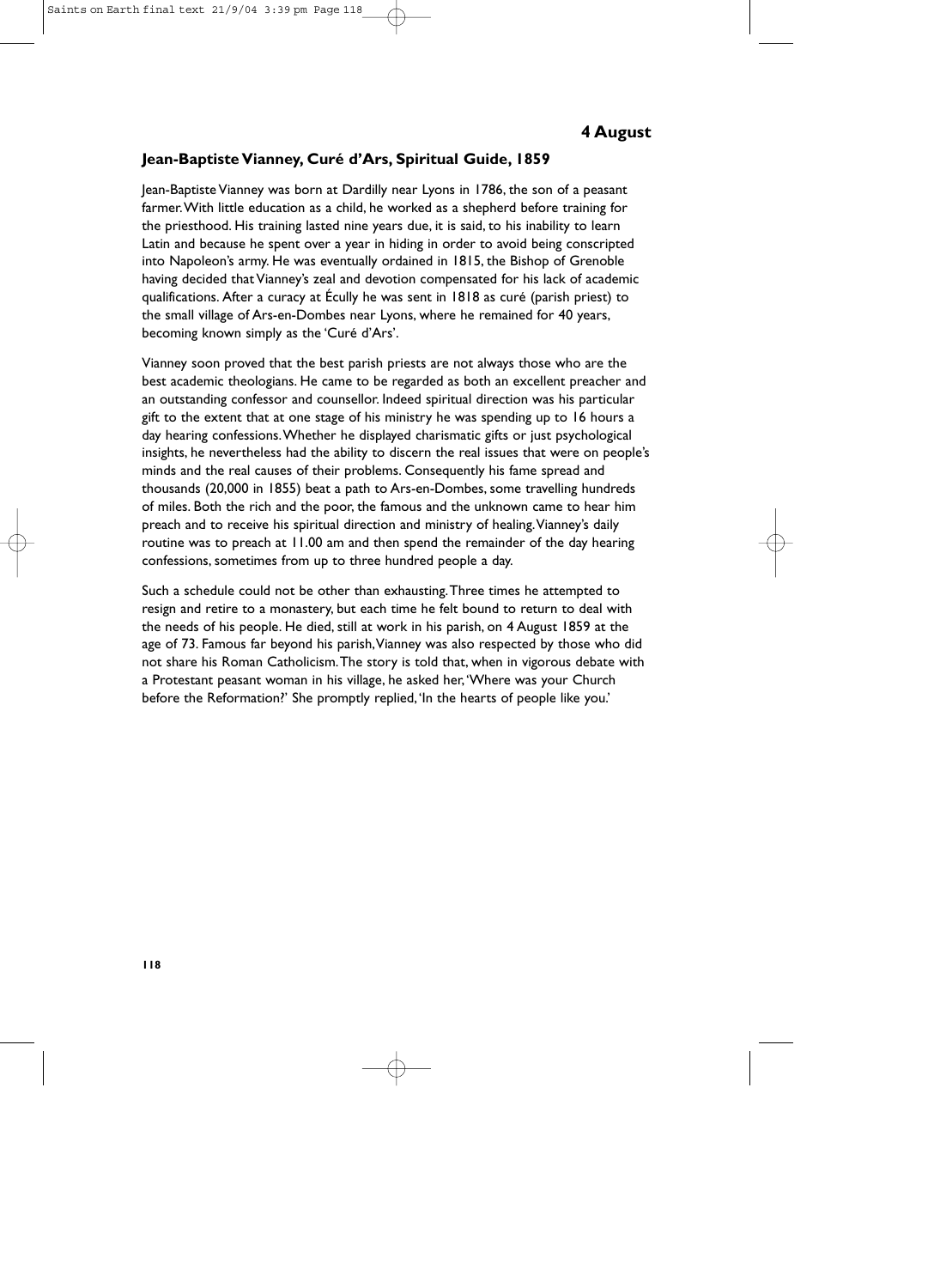#### **Oswald, King of Northumbria, Martyr, 642**

Oswald was King of Northumbria from 634 to 642 and was one of the first Christian kings in England.

The son of King Ethelfrith of Northumbria, Oswald was forced to flee to Scotland when the rival king, Edwin, seized the Northumbrian Kingdom following the death of Ethelfrith in 616.Whilst living in exile in Scotland, Oswald was converted to Christianity through the monks of St Columba. He spent some time at the monastery of Iona which had been established by Columba (see 9 June) about 563, and returned to Northumbria to claim his crown when Edwin died in 633.

To establish his kingdom Oswald was forced to fight the Welsh king, Cadwallon. Before entering battle Oswald erected a wooden cross on the battlefield and ordered his soldiers to pray. He was successful in the fight and the field was named Heavensfield.

After securing his kingdom Oswald sought to establish Christianity in Northumbria. He sent to Iona for missionaries.The initial response of the community at Iona was to send a bishop who by reputation was severe in character and who met with little success.When he returned, discouraged, the community sent a monk called Aidan (see 31 August), who was known as a gentle character, to work in the region.

Oswald gave Aidan great support. In his first journey through the region Oswald acted as interpreter.The presence of the king can only have aided the work of Aidan in spreading the Christian message as, together with a small group of colleagues, Aidan began establishing churches. Eventually Oswald gave Aidan and his colleagues the island of Lindisfarne as a monastic base.

After eight years as King of Northumbria, Oswald was killed in battle by Penda of Mercia, who followed the ways of paganism, and who sacrificially mutilated Oswald's body, dispatching it to different parts of his kingdom.

Oswald was 38 when he died. He had united Northumbria, both politically and in terms of faith, and is recognized as one of England's foremost Anglo-Saxon Christian kings.

#### Bede records that

As soon as he became King, Oswald greatly wished that all the people whom he ruled should be imbued with the grace of the Christian faith, of which he had received such signal proof in his victory over the heathen.

*Bede: Ecclesiastical History, III.3*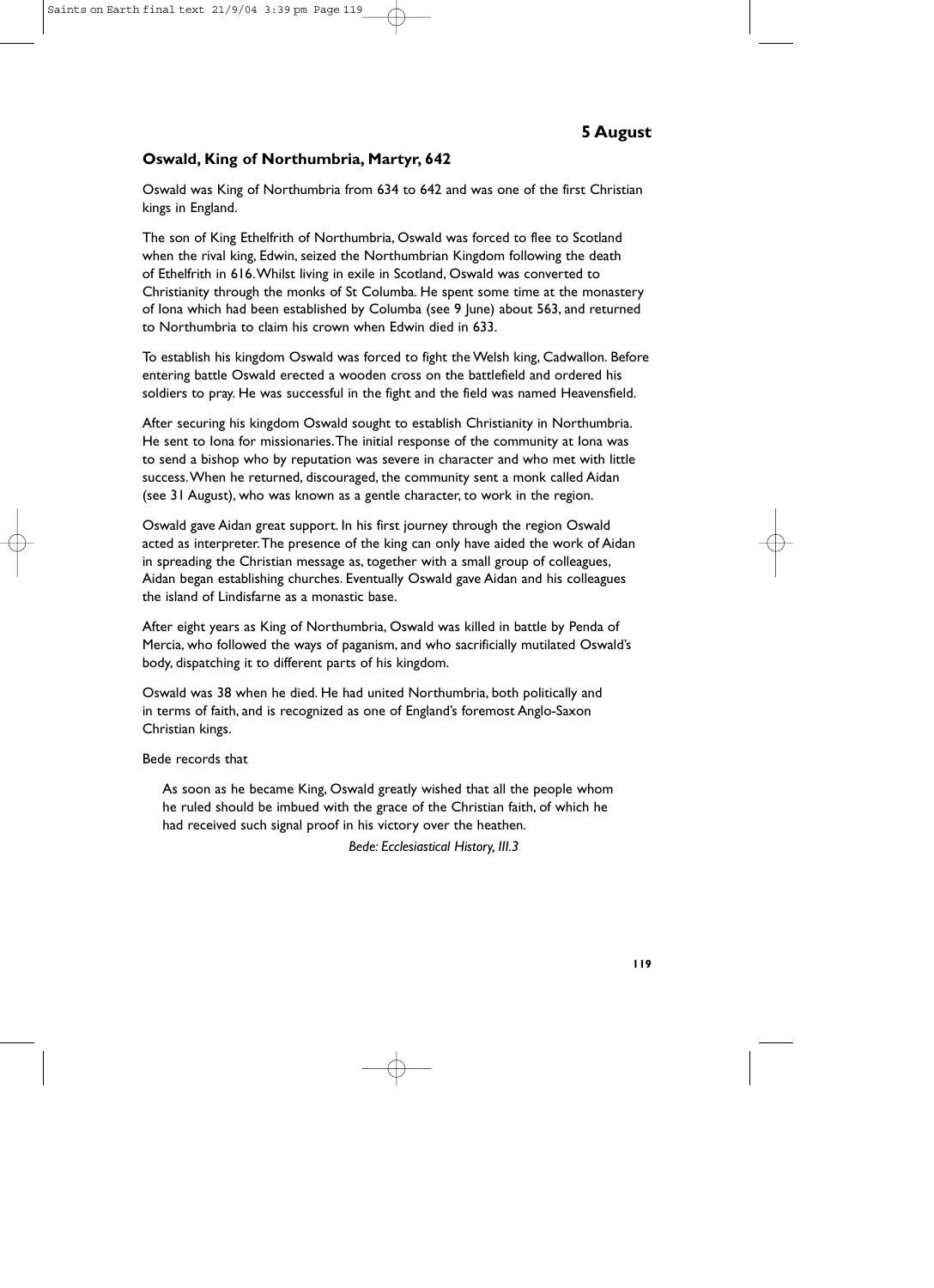#### **John Mason Neale, Priest, Hymn Writer, 1866**

To many modern Anglicans the name of J. M. Neale will be familiar from the small print in the hymn book, for Neale was the author of a number of hymns: *All glory laud and honour*; *Jerusalem the golden*; *O happy band of pilgrims*; *the Day of Resurrection*; *O come, O come Emmanuel*; and *Christ is made the sure foundation* being among the best known. Indeed he was prolific writer – more than one tenth of the hymns in the *English Hymnal* are his. But further examination of the hymn book's small print reveals that many were ancient hymns translated into English by Neale. And there lies the clue to Neale's real interest – the worship and liturgical practice of the Early Church.

John Mason Neale was born in London in 1818, educated at Sherborne and Trinity College, Cambridge, and was ordained in 1841. He suffered from chronic ill health throughout his life, and a breakdown in health occurring in the short time between presentation and institution to the parish of Crawley resulted in three years' recuperation in Madeira. Physically unable to cope with the rigours of parish ministry, he became instead the warden of an almshouse, Sackville College at East Grinstead, in 1846, a position he held for the rest of his life.

As well as writing hymns Neale was a founder member, with Benjamin Webb, of the Cambridge Camden Society and was much involved in its work of promoting what were perceived to be the 'correct' forms of church architecture and furnishings. His studies of the practices of the Early Church gave him a particular interest in the Eastern Orthodox tradition in which many ancient practices had been preserved. Neale began the study of Eastern Orthodoxy which had previously been ignored by Anglicans. At a time when the study and imitation of continental Catholicism was fashionable among Anglo-Catholics, Neale provided an important balance by pointing towards the Church's largely forgotten Eastern heritage.To Neale belongs the credit for reminding Anglicans that the Church's catholicity has an Eastern as well as a Roman dimension.

In 1854 Neale founded the Society of St Margaret, an order of women dedicated to the education of girls and nursing the sick, which eventually grew into one of the largest Anglican religious communities for women. An oratory was created in a former carriage house and Neale acted as the community's chaplain and led worship in an innovative Ritualist style centring on a daily Eucharist and the permanent reservation of the sacrament. Neale's translation of the Latin office Compline for the sisters' use was its first use in the Church of England. He died in 1866 at the age of 48.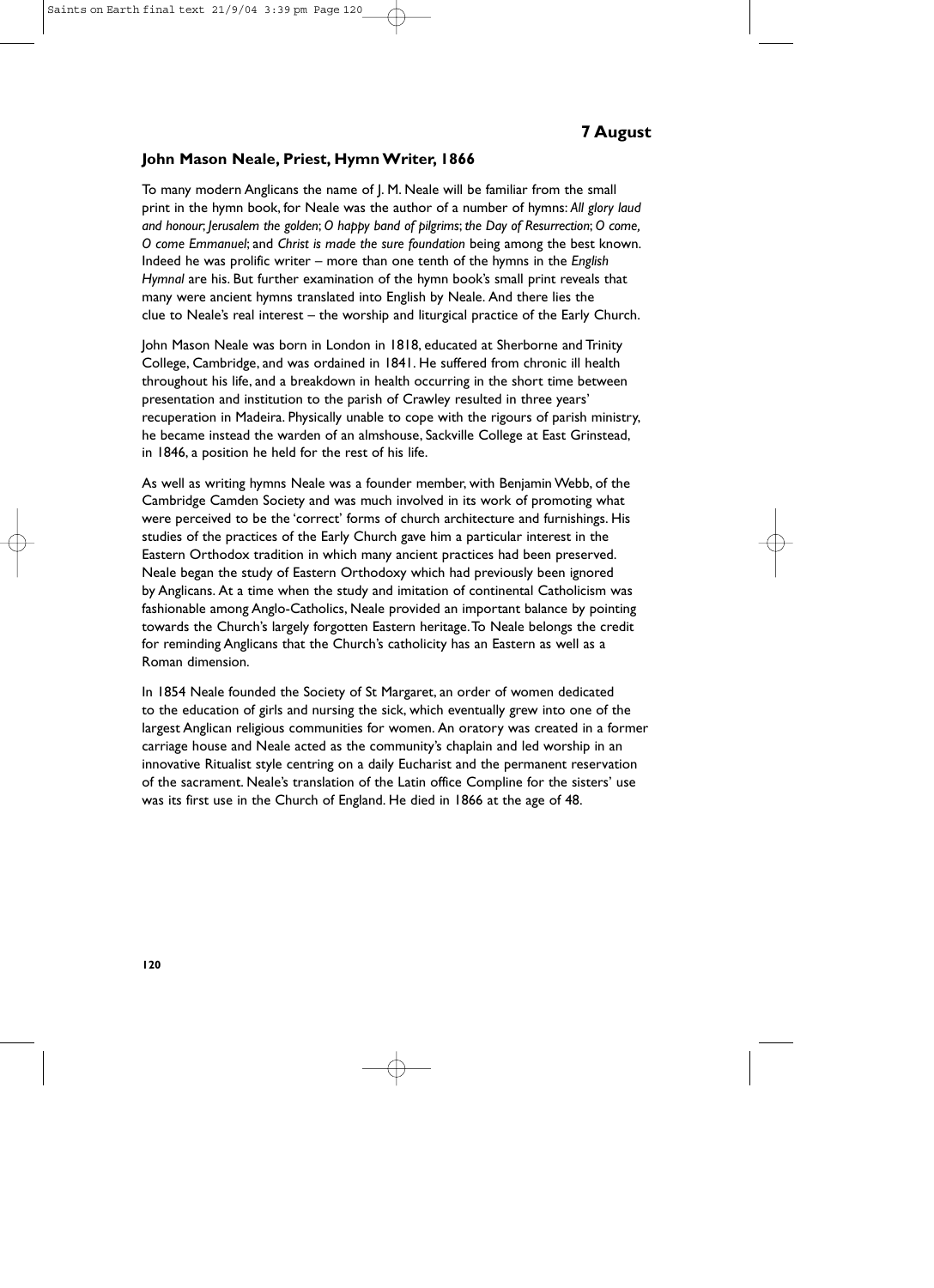#### **Dominic, Priest, Founder of the Order of Preachers, 1221**

Dominic was born in Spain, in Caleruega, Old Castile. He studied Arts and Theology and joined the order of Canons at Osma Cathedral. A philanthropist, he sold his books to feed the poor during a famine.

In 1201 Dominic accompanied Diego, the Bishop of Osma, to Northern Europe, where he became interested in missionary work. On his way home Dominic travelled through France and was shocked at the wide spread of heresy that he found. In particular he reacted against the Albigensians (a dualistic sect). After sitting up all night talking to an Albigensian innkeeper, and eventually seeing the innkeeper become an orthodox Christian, Dominic saw that the only effective way to rid the Church of heresy was good teaching. Much of the Albigensian doctrine was formed through a purely allegorical interpretation of the New Testament, and to counter this Dominic planned a monastic order devoted to teaching and preaching. He intended that the members of his order would be trained properly, and live a life of austerity.The order had its own schools and new members often went to universities.

The first house he founded was at Prouille (1206). Dominic taught that his preachers should live a life of poverty far greater than the teachers of false doctrine. He also taught that they should teach the true doctrine of the Church by persuasion, power and learning. Both of these ideals were a divergence from normal church practice at the time. Since there were many 'new' orders in the thirteenth century, Dominic was dissuaded from writing a new 'Rule' and adopted the Rule of St Augustine for his order.The Order of Preachers was given authority by Pope Honorius III in 1216.

In 1217 Dominic began to send his friars to other parts of the world, where they frequently attached themselves to universities. In 1220 an official gathering of the order established a constitution, and laid the foundation for an order of Dominican nuns.

Dominic had zeal for teaching and for combating heresy. He refused the position of bishop three times so that he could concentrate upon his mission. He flew in the face of accepted church action and rejected finery and position, preferring the way of humility and prayer. He took the gospel into hitherto unreached or ignored areas – the cities and the universities – and engaged those he met with persuasive teaching, grounded in an experience of God.

The 'Life of Dominic' attests to these attributes of humility and example:

A general debate with the heretics being agreed upon, the bishop of the place wanted to attend in state with a pompous retinue, but Dominic addressing him, said:'It is not in this fashion that we ought to meet them, but we should rather strive to win them over by our humility and virtuous example, than by mere show and display or by contentious words: and since the present meeting is not without its fears, let us arm ourselves with humility and go barefoot.'

*The Life of Dominic, Ch. 2, c.1255*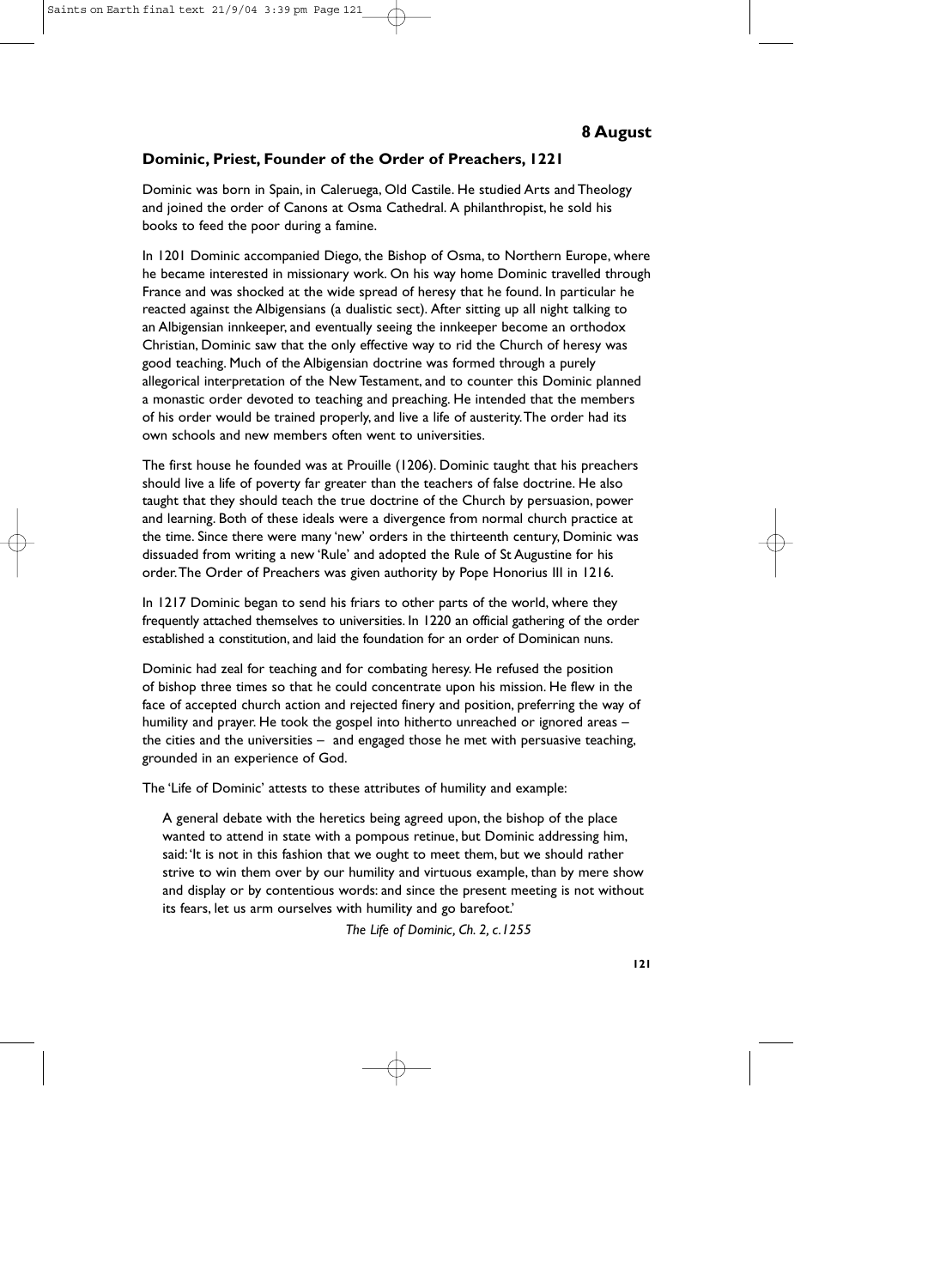#### **Mary Sumner, Founder of the Mothers' Union, 1921**

Mary Heywood was born in 1828 at Swinton near Manchester.The family moved to Hope End in Herefordshire and Mary was educated at home by her parents. In 1848, she married a young curate, George Sumner, son of the Bishop of Winchester.

In 1851 George became Rector of Old Alresford in Hampshire. For many years busy bringing up her three children, Mary became more and more concerned about family life and the fact that mothers received no particular support from the Church. In 1876 she began holding 'Mothers' Union' meetings in the parish, aiming to unite mothers of all social classes in bringing up their children in the Christian faith. Baptism and parental example were its two basic principles. At first a purely parochial organization, it eventually grew into an international concern, encouraging the ideal of a Christian home.This process began in 1885 when Mary made a speech at a conference in Portsmouth which gave rise to the Mothers' Union as a national organization. It enjoyed remarkable and rapid growth and in time grew from an organization in one parish to a world-wide society, today with over one million members, committed to supporting the family and based on five objects:

- To uphold Christ's teaching on the nature of marriage and to promote its wider understanding;
- To encourage parents to bring up their children in the faith and life of the Church;
- To maintain a world-wide fellowship of Christians united in prayer, worship and service;
- To promote conditions in society favourable to stable family life and the protection of children;
- To help those whose family life has met with adversity.

Mary Sumner died in Winchester in 1921.

#### Mary Sumner's Prayer:

O Lord, fill us with thy Holy Spirit, that we may firmly believe in Jesus Christ, and love him with all our hearts.Wash our souls in his precious blood. Make us to hate sin and to be holy in thought, word and deed. Help us to be faithful wives and loving mothers. Bless us and all who belong to the Mothers' Union; unite us in love and prayer and teach us to train our children for heaven. Pour out thy Holy Spirit on our husbands and children. Make our homes, homes of peace and love and, may we so live on earth, that we may live with thee for ever in heaven; for Jesus Christ's sake. Amen.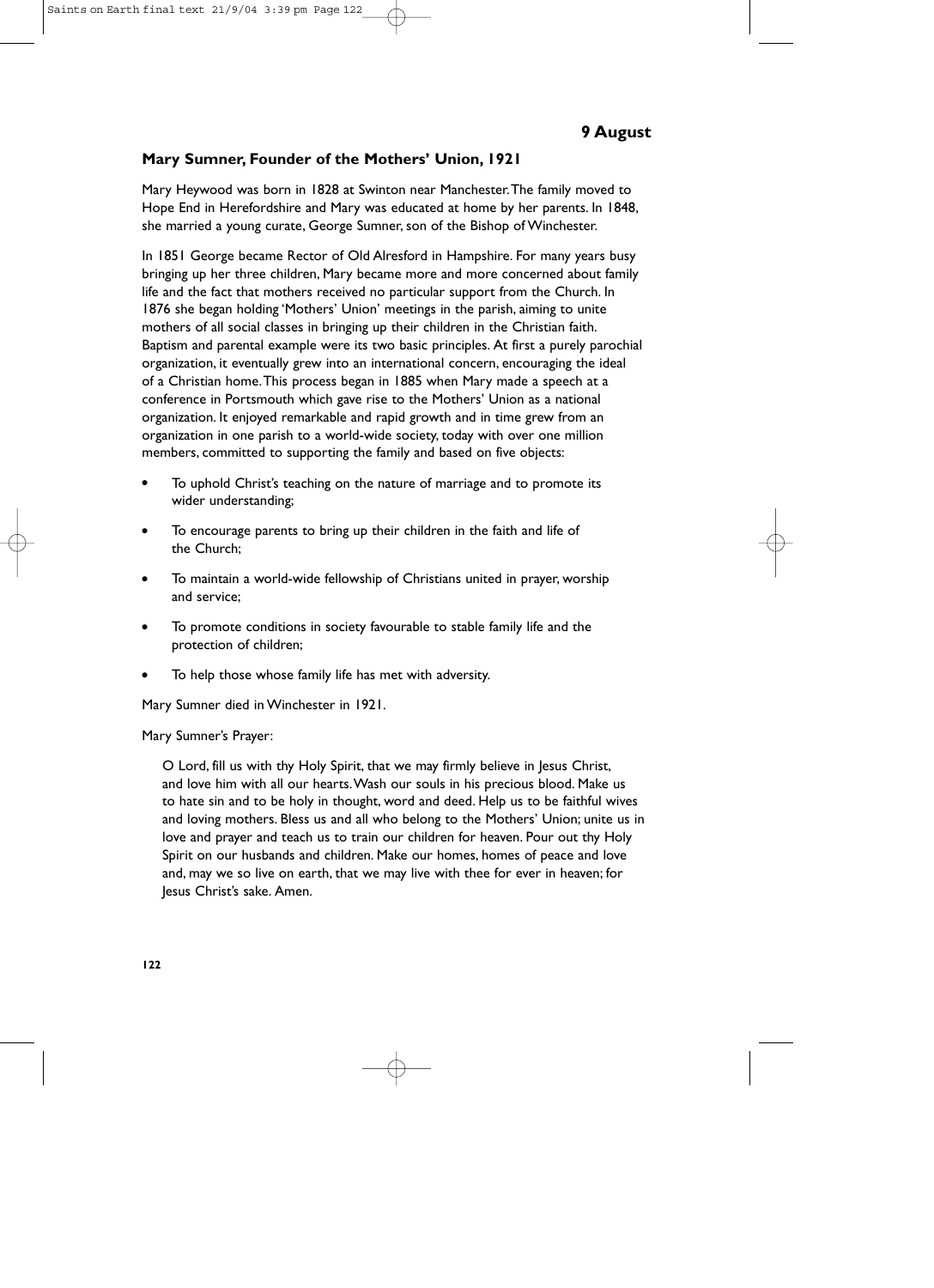# **10 August**

#### **Laurence, Deacon at Rome, Martyr, 258**

Laurence was martyred at Rome under the persecution of the Emperor Valerian in one of the earliest and most brutal persecutions of the Church.

One of seven deacons at Rome when Sixtus was bishop (257–8), Laurence was responsible for the distribution of charity to the poor and needy.The most reliable account of his death tells of him being beheaded four days after the death of the bishop.The most 'romantic' account of his death tells how he was ordered to be roasted over a fire for his response to Emperor Valerian's demand to be given the treasure of the Church. According to this account, for three days Laurence gathered up all the poor of the city, amongst whom he had previously distributed alms, and declared to those who had come to claim the Church's money,'Here is the treasure of the Church'.This act resulted in his slow death over a fire, a death which according to legend was borne cheerfully, without pain, and resulted in the conversion to Christ of many onlookers.

Whatever form of the legend is true, Laurence was honoured from a very early stage, and quickly became one of the foremost saints of the Roman Church. A chapel was built over his tomb by Constantine and he is regarded as the patron saint of deacons. The more legendary 'acts' of his life and death have popularized his memory, and in death he has risen to the position of archdeacon. His legend spread quickly, and he is often depicted in deacon's apparel bearing silver and gold to distribute to the poor.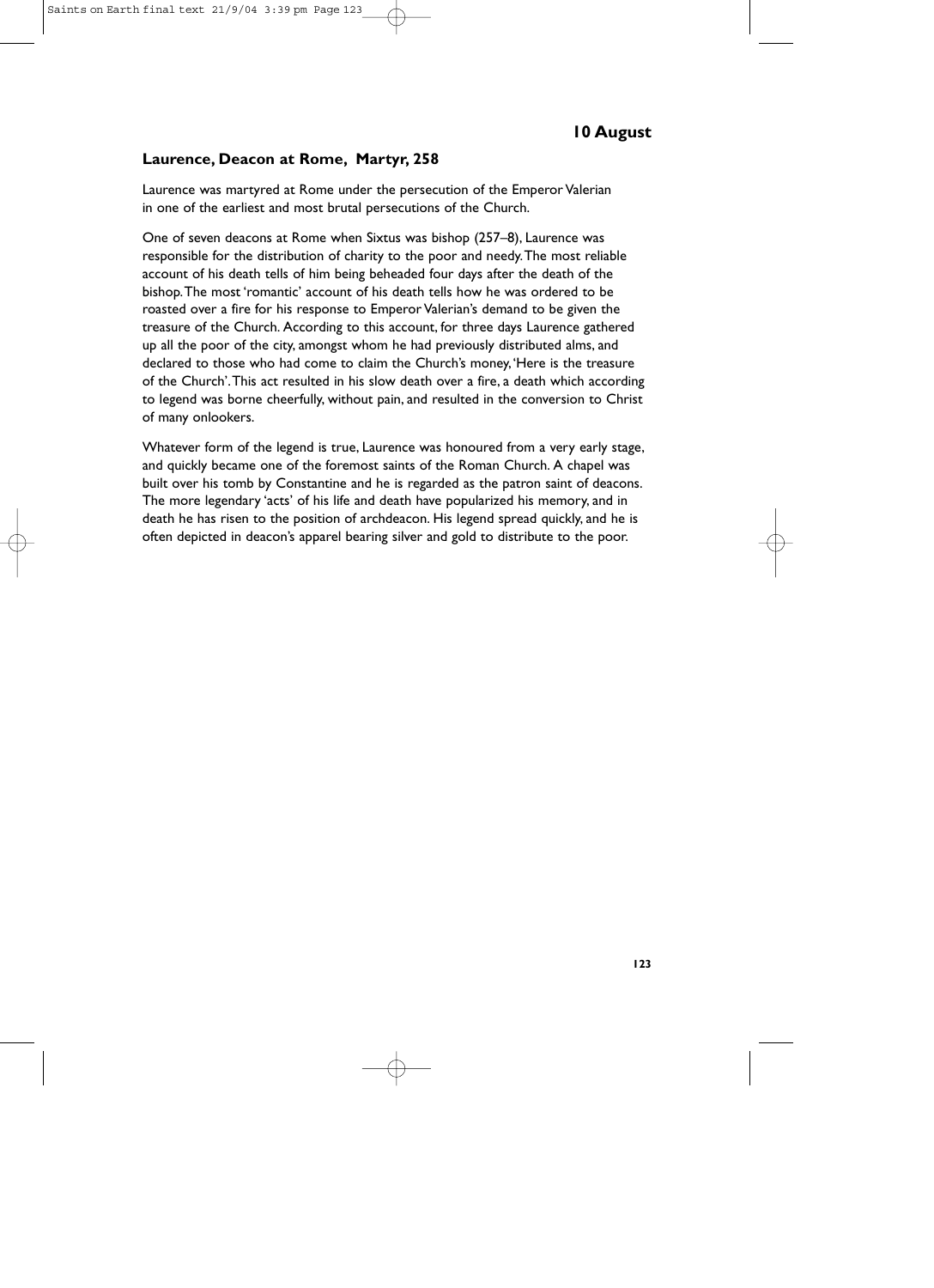## **Clare of Assisi, Founder of the Minoresses (Poor Clares), 1253**

In 1212 the 18-year-old Clare heard the preaching of Francis of Assisi (see 4 October). She was so moved by his life and teaching that she gave up her possessions and lifestyle and joined him at the Portiuncula, a small chapel on the plain below Assisi, where she made her vows of commitment to God.

Initially Francis arranged for Clare to live in a Benedictine house, but eventually she moved to San Damiano, just outside the town of Assisi when Francis and his followers had restored a house for her. As her reputation for poverty and holiness spread, other women who wished to live the life as taught by Francis came to join her, including her mother and sisters. Clare was made abbess of this small community in 1215.The rule under which they lived was very austere, and included complete poverty. As with Francis, her followers soon began to found similar houses throughout Europe, with 47 being founded in Spain alone.

Clare remained in Assisi for the rest of her life. A remarkable contemplative, Clare cared deeply for the nuns in her charge. Her commitment to absolute poverty became an annoyance to the papal authorities, who tried to ensure that the community received a living allowance. It was a battle that Clare fought all her life. As most of the order's houses gradually relaxed the rule on complete poverty, Clare's community at San Damiano in Assisi remained one of the very few which held on to absolute poverty as a cornerstone of the community's ideals.

Stories soon grew up surrounding her, including the tale that twice she saved the city of Assisi from attack by her visible prayers in front of the attacking army. She would also undertake penance for the town in times of crisis.

Clare's personal practice of contemplation included a daily meditation on the Passion of Christ. Here is an example:

> Place your mind before the mirror of eternity Place your soul in the brilliance of glory Place your heart in the figure of the divine substance And transform your whole being into the image of the Godhead itself through contemplation So that you too may feel what His friends feel as they taste the hidden sweetness which God has reserved from the beginning for those who love Him.

Since you have cast aside all things which, in this deceitful and turbulent world, ensnare their blind lovers, love Him totally who gave Himself totally for your love. His beauty the sun and moon.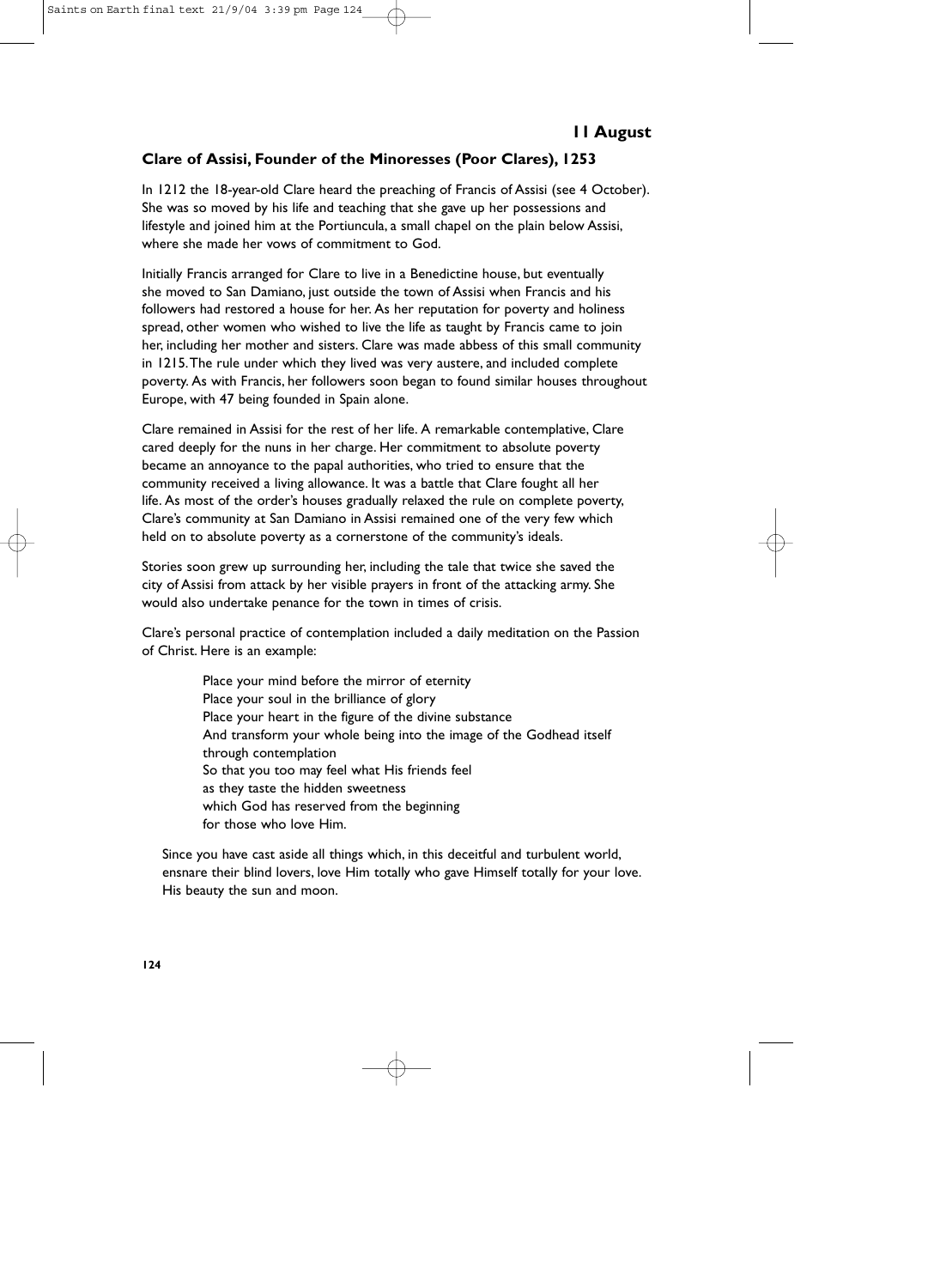#### **John Henry Newman, Priest,Tractarian, 1890**

Born in London in 1801 the son of a banker, Newman experienced an evangelical conversion at the age of 15. He went up to Trinity College, Oxford in 1817, but after graduation his association was with Oriel, first as Fellow then as tutor. Under the influence of Richard Whately and Edward Hawkins in the Oriel common room Newman's spiritual quest began to move away from evangelical Anglicanism to a more High Church understanding of the Christian faith. Ordained in 1826, two years later he became Vicar of St Mary's, Oxford.

His friendship with Hurrell Froude and the fallout from John Keble's 1833 Assize sermon, together with Newman's own studies in the Fathers, led him towards an explicitly Catholic understanding of Anglicanism as the *via media* between Rome and Protestantism. As the Oxford Movement took off it was Newman's incisive mind and pen that provided much of the momentum. It was he who pioneered the *Tracts for the Times*, personally writing three of the first four. Exalting the Fathers to a level with Scripture, Newman weighed the Church of England in the balance of antiquity and found it wanting.

Having come from an evangelical background, Newman came to reject its emphases, regarding its understanding of the Church as inadequate and insistence on the sole authority of Scripture as excessive. He sought to redress the balance:

Surely the sacred volume was never intended and is not adapted to teach us our creed; however certain it is that we can prove our creed from it . . . From the very first the rule has been . . . for the Church to teach the truth and then appeal to Scripture in vindication of its own teaching.

Whereas Keble (see 14 July) and Pusey (see 16 September) never lost faith with the Anglican Church and strove throughout their lives to help it live up to its catholic and apostolic heritage, Newman was more easily discouraged by the controversies that assailed the Tractarians in the late 1830s. For him the crunch perhaps came with the furore following publication of *Tract Ninety* in 1841, in which he argued that the Thirty-Nine Articles could be interpreted in a 'catholic' sense since they were aimed primarily at the abuses and not the doctrines of Roman Catholicism. For most contemporary Anglicans Newman's agile mind was perceived to be performing mental gymnastics and no further tracts were written.

In 1842 Newman retired from Oxford to the nearby village of Littlemore. He resigned as Vicar of St Mary's in 1843, and in 1845 was received into the Roman Catholic Church. One of the most brilliant theological minds of the nineteenth century was lost to the Church of England. A year later he went to Rome, where he was ordained priest and entered the Congregation of the Oratory. Newman spent most of the remainder of his life in the house of the Oratory that he established near Birmingham. But though the Roman Catholic Church was his chosen spiritual home, he experienced suspicion from those, such as Cardinal Manning, who resented his greater ability and it was not until 1877 that Pope Leo XIII made Newman a cardinal. He died on 11 August 1890.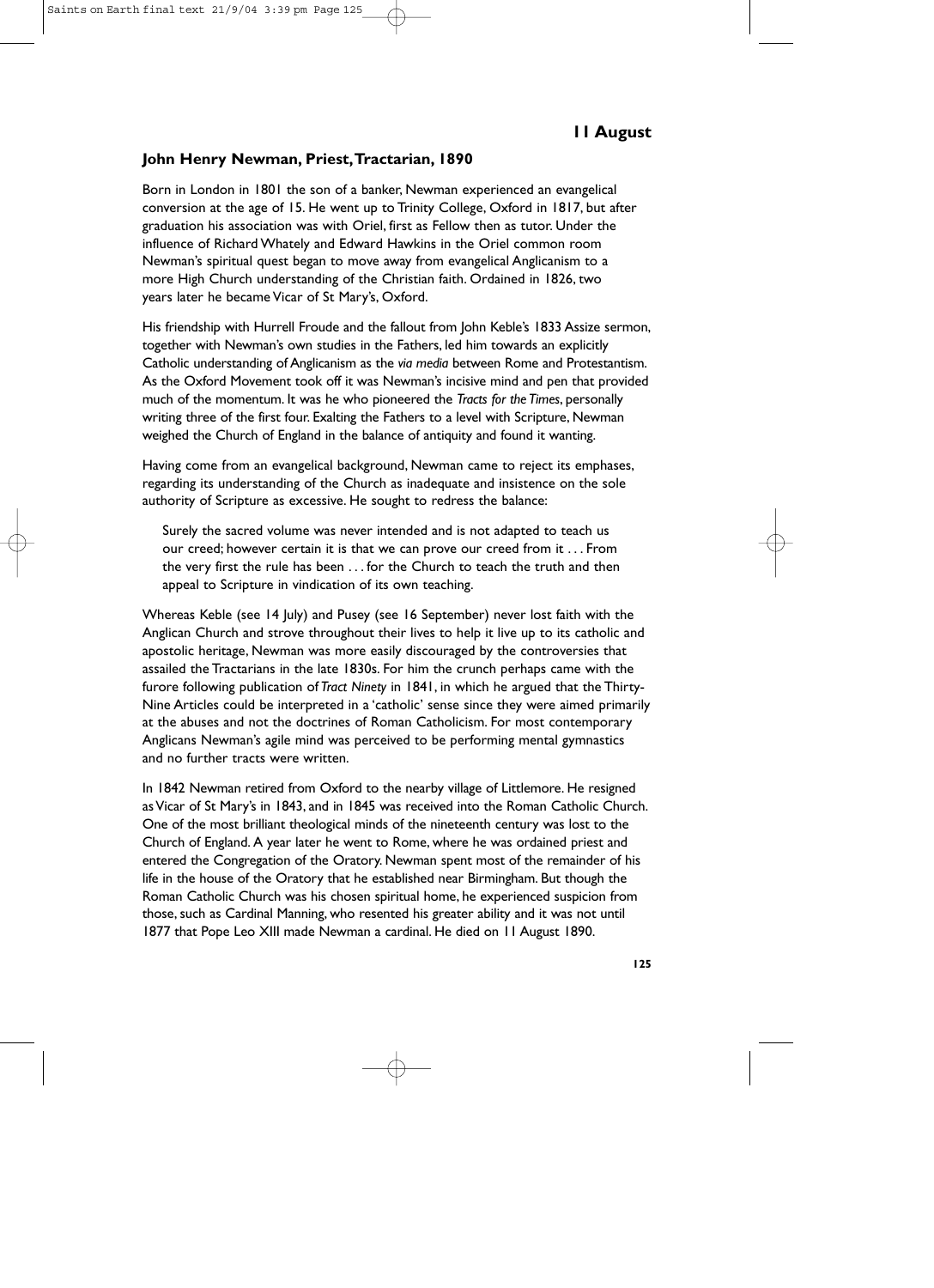#### **Jeremy Taylor, Bishop of Down and Connor, Teacher of the Faith, 1667**

Jeremy Taylor was born in Cambridge in 1613 and remained there to study at Gonville and Caius College. In 1633 he was ordained and elected as a Fellow of the college. He came to the attention of Archbishop Laud, who nominated him for a fellowship of All Souls and appointed him chaplain to King Charles I in 1635.

While serving as royal chaplain,Taylor was suspected of Romanist tendencies because of his friendship with Christopher Davenport, a Franciscan chaplain to Queen Henrietta Maria.To defend himself he was obliged to preach a sermon asserting his opposition to Roman Catholicism. He joined the Royalist army as chaplain when civil war broke out in 1642, and after its defeat he was briefly imprisoned. In 1645 he retired to Wales as private chaplain to Lord Carbery. There Taylor had the leisure to study and write and produced a number of books. The most well known of these are the devotional treatises *The Rule and Exercises of Holy Living* (1650) and *The Rule and Exercises of Holy Dying* (1651), which have become regarded as spiritual classics.

In 1658 Taylor went to Ireland as a lecturer. At the Restoration in 1660 he was appointed Bishop of Down and Connor (to which was added the diocese of Dromore the following year) and Vice-Chancellor of Trinity College, Dublin. In the same year he published *Ductor Dubitantium, or the Rule of Conscience*, a comprehensive manual of moral theology. His episcopate was a troubled one and, facing strong opposition from both Presbyterians and Roman Catholics,Taylor was far from eirenic in his relations with non-Anglicans. He died in Lisburn on 13 August 1667.

A prayer of Jeremy Taylor:

O God, whose days are without end, and whose mercies cannot be numbered; Make us, we beseech thee, deeply sensible of the shortness and uncertainty of human life; and let thy Holy Spirit lead us in holiness and righteousness all our days: that, when we shall have served thee in our generation, we may be gathered unto our fathers, having the testimony of a good conscience; in the communion of the Catholic Church; in the confidence of a certain faith; in the comfort of an assured hope; in favour with thee our God, and in perfect charity with all men. Grant this, we beseech thee through Jesus Christ our Lord.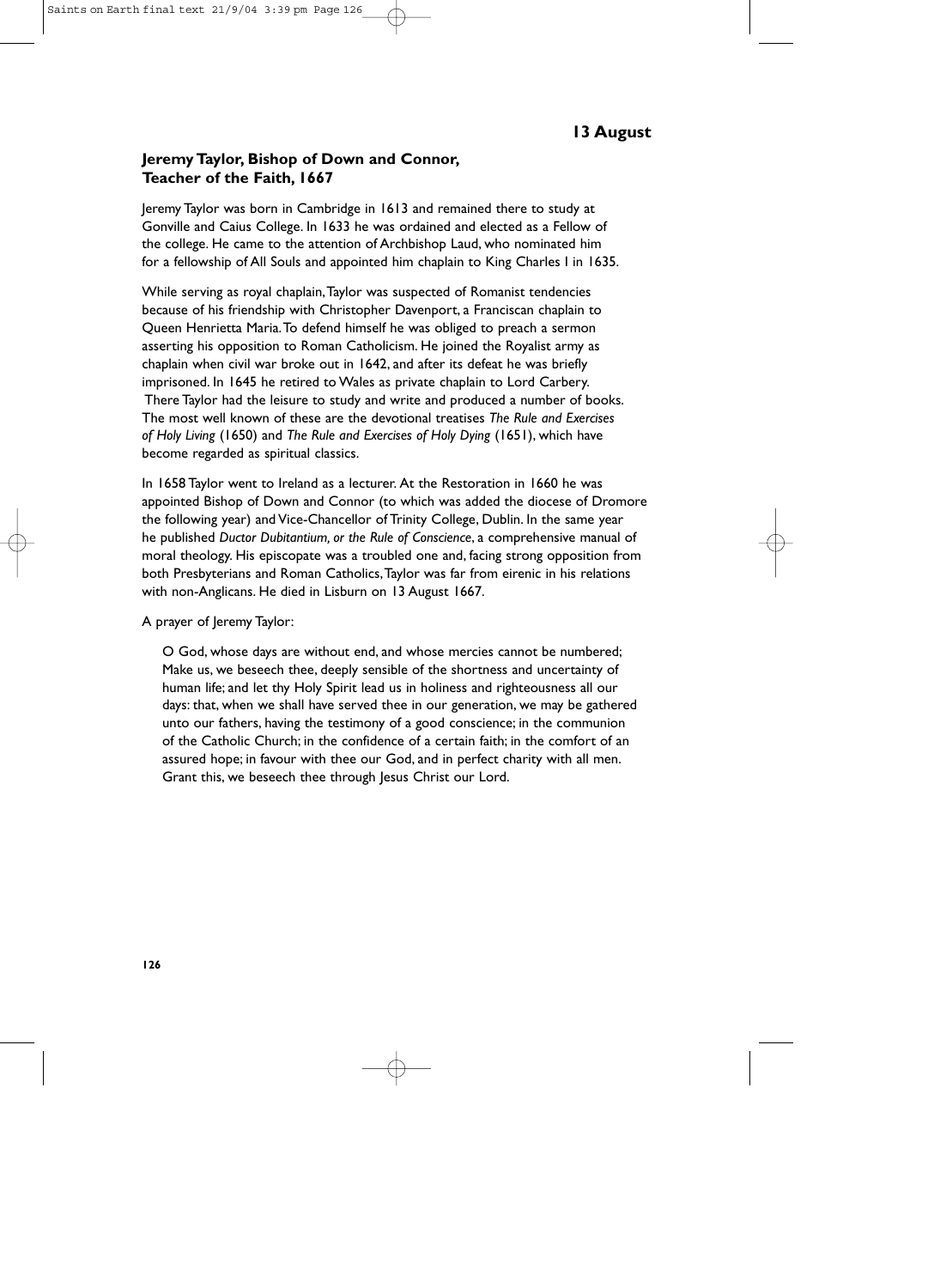#### **Florence Nightingale, Nurse, Social Reformer, 1910**

Born at Florence while her parents were travelling in Italy in 1820, Florence Nightingale was named after the city of her birth. She was raised mostly at Lea Hurst in Derbyshire. Brought up in the Unitarian Church, she later joined the Church of England but her personal beliefs were far from orthodox and prone to change. Nevertheless she experienced God's personal presence and sought to follow his promptings. Feeling called by God to some form of service at the age of 16, she decided that she must remain single and soon afterwards rejected a proposal of marriage.

In 1844, she came to believe that her calling was to nurse the sick and in 1849 she went to study hospitals in Europe. On 12 May 1850 she recorded in her diary, 'Today I am thirty – the age Christ began his mission. Now no more childish things. No more love. No more marriage. Now Lord let me think only of Thy Will, what Thou willest me to do.' Later that year she began nursing training at Alexandria in Egypt and subsequently studied at the Lutheran Deaconess Institute at Kaiserswerth in Germany. In1853 she became superintendent of the Hospital for Invalid Gentlewomen in London.

After the outbreak of the Crimean War in 1854, Florence used personal contacts in high places to allow her to take 38 nurses to serve at the military hospital at Scutari (Üsküdar) in Turkey and later at Balaklava in the Crimea.Through her tireless efforts to improve both nursing care and simple sanitation, the mortality rate among the sick and wounded was greatly reduced. At night, she would often patrol the wards, carrying a dim lamp, to check that all was well.The legend of 'the Lady with the Lamp' was born.

After the war she began the first professional nursing training in England at St Thomas's Hospital in London.Through her efforts the stature of nursing was raised to that of a medical profession with high standards of education and important responsibilities. But under the strain of ceaseless overwork, her own health broke, and she was an invalid for the last part of her life. She received many honours and in 1907 she became the first woman to receive the Order of Merit. She died in London on 13 August 1910, aged 90, and was buried at St Margaret's, East Wellow in Hampshire. Her tombstone bears the simple inscription,'F. N. 1820–1910'.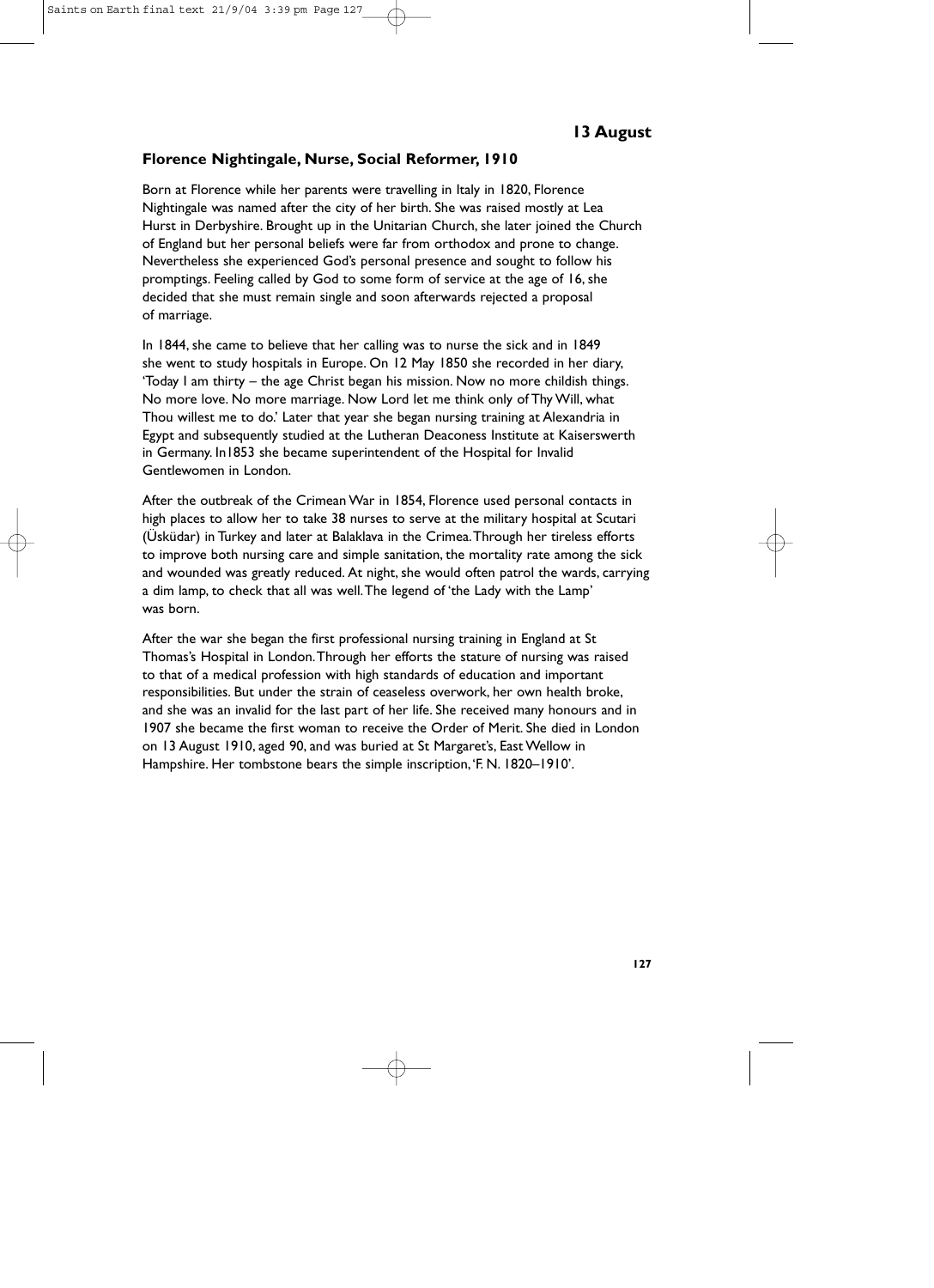#### **Octavia Hill, Social Reformer, 1912**

Octavia Hill was born in Wisbech, Cambridgeshire in 1838, the daughter of a cornmerchant and banker. She was influenced from an early age in social issues by her father's interest in prison reform and by her grandfather Thomas Southwood Smith, a national authority on sanitation and housing. Educated at home, she went to London in 1852 to work at the Ladies' Guild, a Christian Socialist co-operative managed by her mother, where she met John Ruskin and F. D. Maurice. She was soon put in charge of a branch engaged in teaching poor children to make toys, and so gained her first experience of the lives of the very poor.

In 1856 Octavia became secretary to the classes for women at the Working Men's College in Great Ormond Street, and a few years later she and her sisters started a school in Nottingham Place. It was while living there and visiting her poorer neighbours that she came to understand the urgency of addressing the housing problem in Victorian London. In 1864 she succeeded in interesting John Ruskin in her schemes for improving the dwellings of the poor and he advised her to put the work on a business footing.This proved to be sound advice, and her successful management led to a steadily increasing number of houses being placed under her charge. Perhaps the most important addition to her responsibilities was her appointment in 1884 by the Ecclesiastical Commissioners to manage a great part of their property first in Southwark and later elsewhere. Octavia Hill's help and advice were often sought in connection with the promotion of social reform by legislation. But her faith lay much more in the value of voluntary work, and it was with reluctance that she took part in political measures.

Though Octavia was involved in a number of voluntary organizations, she is particularly remembered for her joint initiative with Canon H. D. Rawnsley and Sir Robert Hunter in founding the National Trust in 1895 which has become Britain's leading charitable organization for preserving historical buildings and places of natural beauty. Always preferring voluntary to statutory schemes she was nevertheless persuaded to serve on the Poor Law Commission from 1905 to 1908. Her books include *Homes of the London Poor* and *Our Common Land*. Strongly motivated by her Christian faith, Octavia viewed human beings more as citizens of this world than as potential citizens of the next. Consequently she sought to make life on earth as positive an experience as possible, particularly for the poor and the disadvantaged.

Octavia never allowed her increasing fame to undermine her personal humility and lived quietly with her sisters in Marylebone Road, where she died on 13 August 1912.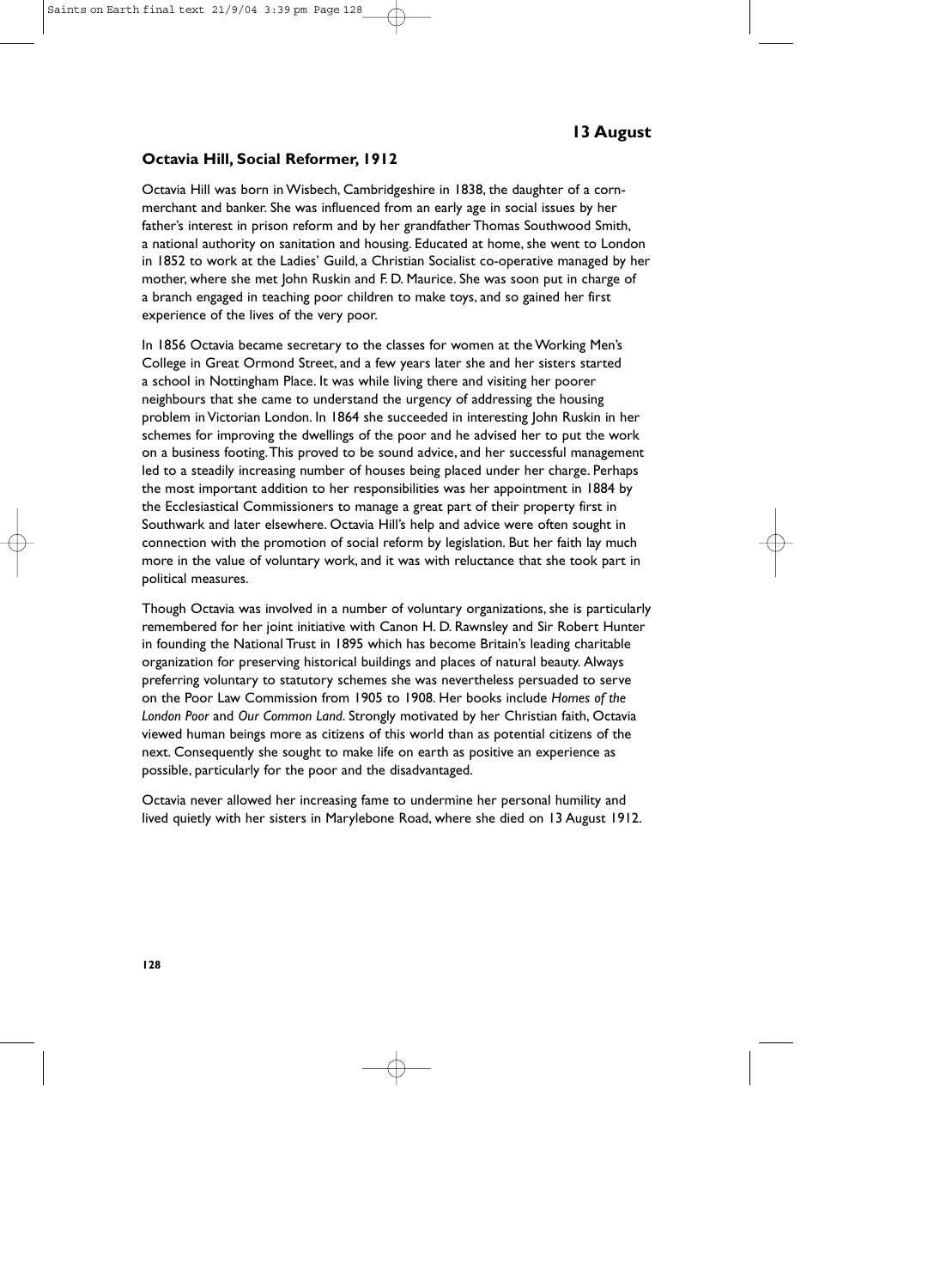# **14 August**

#### **Maximilian Kolbe, Friar, Martyr, 1941**

Maximilian was born Raymond Kolbe to a pious Catholic family near Lodz in Poland in 1894. In 1906 he experienced a vision of the Virgin Mary, which he described in his own words:

I asked the Mother of God what was to become of me.Then she came to me holding two crowns, one white, the other red. She asked if I was willing to accept either of these crowns.The white one meant that I should persevere in purity, a nd the red that I should become a martyr. I said that I would accept them both.

In 1910 he entered the seminary of the Conventual Franciscan Order at Lwow and in due course was sent to study in Rome where he was ordained priest in 1918. In 1917 he and six other young men had founded the 'Militia of the Immaculata' – a movement to encourage Marian devotion.When he returned to Poland in 1918 to teach in the Cracow seminary, he continued to develop this enterprise. In 1927, despite his indifferent health, he established a community near Warsaw called *Niepokalanow*, the 'City of the Immaculata'. By 1939 it had expanded from 18 friars to 650, making it the largest Catholic religious house in the world at that time.

But though in one sense a very conservative organization, in confronting the many changes in modern society, especially its secularization, the friars utilized the most modern technology including printing.This enabled them to publish countless catechetical and devotional tracts, a daily newspaper with a circulation of 230,000 and a monthly magazine with a circulation of over one million. Maximilian started a short-wave radio station and even planned a film studio. In 1930 he and four companions went to Japan where, despite daunting linguistic and financial difficulties, they established a magazine and a friary at Nagasaki. He envisioned further expansion overseas but by 1936 his health had so deteriorated that his superiors ordered him back to Poland.

Following the German invasion of September 1939 the friars were initially imprisoned but were then unexpectedly released and so were able to work among refugees and casualties of war. But as a Polish patriot who never feared to be outspoken in his contempt for the Nazis, Maximilian was not remain free for long. He was arrested and with countless others made the fateful journey by cattle truck to the death camp at Auschwitz.There he continued to minister to inmates awaiting death. Death came for him when he volunteered to take the place of another prisoner who had been condemned to die a slow death in a starvation bunker. Maximilian took his place, but eventually his Nazi captors ended his life with a fatal injection on 14 August 1941 – the eve of the Feast of the Assumption.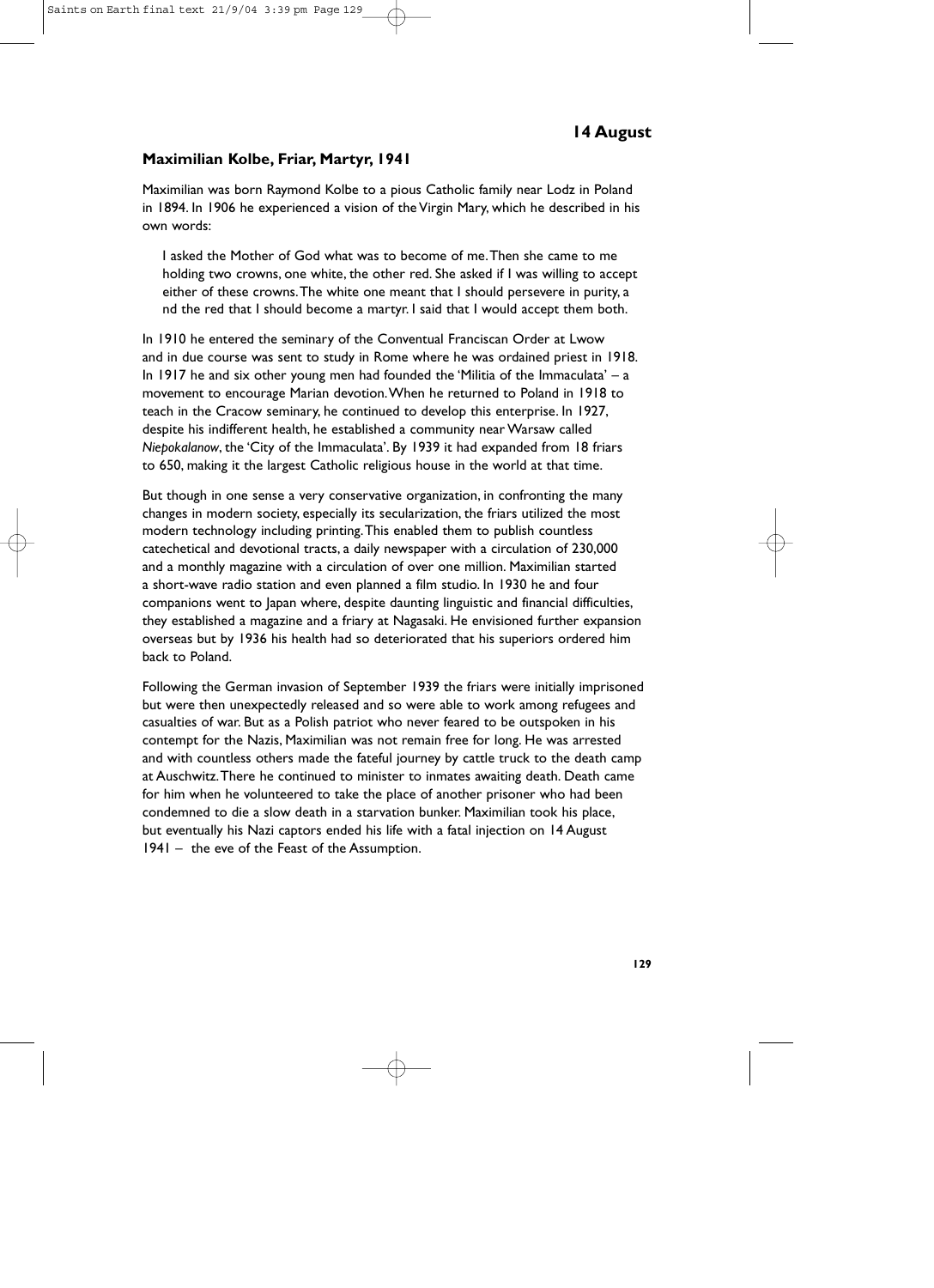#### **Bernard, Abbot of Clairvaux,Teacher of the Faith, 1153**

Bernard was, by all accounts, a shy man, prone to illness, who would have much preferred a life of quiet contemplation to a life lived in the spotlight of the wider Church.

Born to a noble family at Fontaines, near Dijon in 1090, Bernard entered the monastic life at the age of 22 at the monastery of Cîtaux. After his three years of probation he was asked to establish a new Cistercian house at a place of his own choosing. He chose Clairvaux, which, under his leadership, gradually became established as a model monastic house. Initially Bernard was severe in his expectations of his monks, but responded to complaints and changed his methods.This soon became a central base for the Cistercian order (an order which emphasized personal mystical experience). Bernard was effectively the leader of the Cistercians for 30 years and renowned as a preacher. He founded new houses, frequently debated with and challenged the Benedictine order over purity, defending Cistercian spirituality. He was also a critic of contemporary society, and his refusal to accept high office gave him an authority and credibility within the world which he so distained. Although shy, Bernard was a 'prophetic' figure, a man who would speak out against injustice, corruption and heresy. Bernard was involved in the Second Crusade, persuading many to undertake the journey.The Crusade ended in failure, and Bernard returned to Clairvaux.

In 1130 Bernard entered papal politics, siding with Pop Innocent II when his election was challenged. He also campaigned against the growing secular business of the papal court.When Bernard died in 1153 he was known throughout Christendom, and the Cistercian order was experiencing rapid growth.

His writings were numerous. He yearned for mystical prayer amongst his followers and he stressed the human response to the suffering of Christ.

> You want me to tell you why God is to be loved and how much. I answer; the reason for loving God is God Himself; and the measure of love due to Him is immeasurable love.

> > *On Loving God, Ch. 1*

Why should not the creature love the Creator, who gave the power to love? Why should he not love Him with all his being, since it is by His gift alone that he can do anything that is good?

It was God's creative grace that out of nothingness raised us to the dignity of humanity; and from this appears our duty to love Him, and the justice of His claim to that love.

*On Loving God, Ch. 5*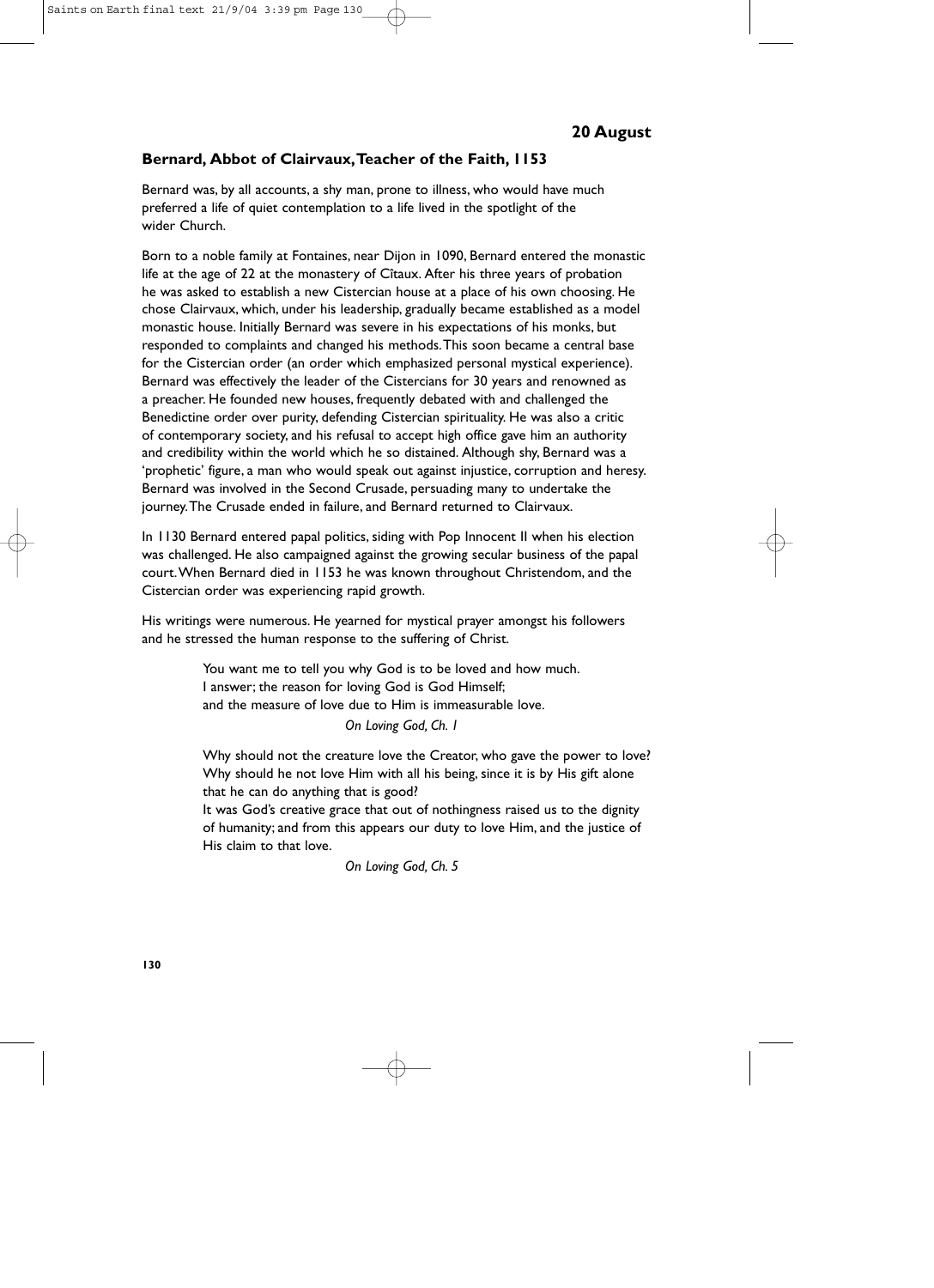# **William and Catherine Booth, Founders of the Salvation Army, 1912 and 1890**

Born in Nottingham in 1829 and educated privately,William Booth was an apprentice pawnbroker when he experienced a religious conversion at the age of 15. He moved to London and in 1851 joined the Wesleyan Reform Union.Three years later he transferred to the more radical Methodist New Connexion, which accepted him as a ministerial candidate and an itinerant evangelist and preacher.

In 1855 Booth married Catherine Mumford, born at Ashbourne in Derbyshire, also in 1829, the daughter of a Wesleyan lay preacher. She had been expelled from the Brixton Wesleyan Church for 'excessive zeal'! Despite being in constant pain Catherine bore four children and later started and ran the women's work of the Salvation Army. She ensured that from the first women had a place in the Army's leadership. A gifted teacher in her own right, she became affectionately known as the 'Mother of the Salvation Army' until her death from cancer in 1890.

After separating from the Methodist New Connexion in 1861,William Booth continued his ministry independently. In 1865 the Booths founded the Christian Mission at Whitechapel in East London to propagate the Christian faith and to furnish spiritual and material aid to those in need. Much later, in 1878, at the height of 'jingoism' when Britain nearly went to war with Russia over Constantinople, the mission, which for some time had informally been using military ranks and terminology, officially changed its name to the 'Salvation Army'.

Members of the Army, equipped with uniforms and flags, drums and cornets, were often greeted with riotous demonstrations when they first appeared on the streets. Some suffered assault and some were arrested for breach of the peace.

Having famously asked his son the question,'Why should the devil have all the best tunes?',William encouraged Salvationists to set their hymns and songs to the 'pop' tunes of the day:

> The Army is coming – amen, amen! To conquer this city for Jesus – amen! We'll shout 'Hallelujah' and praise his dear name, Who redeemed us to God through the blood of the Lamb. The sound of its footsteps is rolling along; The kingdom of Satan triumphant so long, Is shaking and tott'ring, and downward shall fall For Jesus the Saviour shall reign over all.

The Army's work of evangelism and social action rapidly progressed, and branches were established in all parts of the world.William Booth wrote several books, the best known of which was *In Darkest England and the Way Out* (1890). In 1912 he was 'promoted to glory' and his son,William Bramwell Booth, succeeded him as general.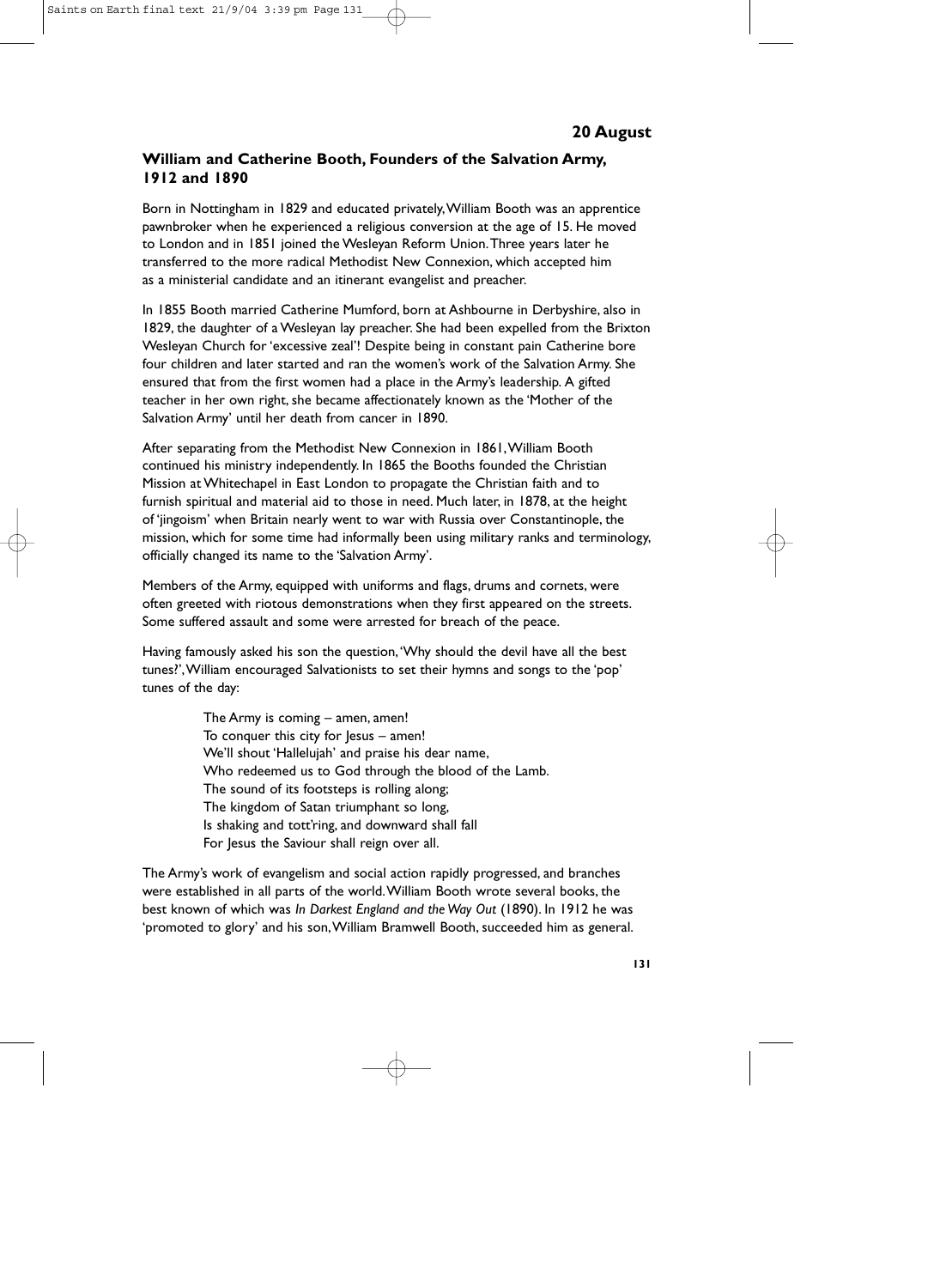#### **Monica, Mother of Augustine of Hippo, 387**

Monica was a citizen of Thagaste, North Africa, and a Christian from childhood. She was married to a wayward husband, Patricus, who after years of licentiousness and abuse was finally converted to Christianity at the age of 40. Her mother-in-law also lived with the family at Thagaste, and contributed to the difficulties Monica encountered there.

A devout and strong-willed woman, Monica prayed continually for the conversion of her three children, whom she brought up as devout Christians. However, her eldest son caused her most grief, rejecting the faith at the age of 17. Grieved by his behaviour and company she would ban him from the house. However, after a conversation with a priest, Monica ceased hounding her son to become a Christian and instead prayed continually for his conversion.When the son left Thagaste for Italy (in the middle of the night so as to avoid his mother), she followed him, travelling through Carthage and Rome, eventually catching up with him in Milan, all the time praying for his conversion. There she came under the influence of Bishop Ambrose (see 7 December), and joined his court.

Her wayward son was Augustine (see 28 August), who would become one of the most influential and significant Christian theologians in the history of the Church. It was through the teaching of Ambrose, and the prayers of his mother that Augustine recommitted his life to Christ.

Monica arranged for her son to marry, but Augustine refused, deciding to remain celibate. On the return journey to Africa, after Augustine's baptism, Monica died. She was 55.

Then we went in to my mother, and told her what happened, to her great joy.We explained to her how it had occurred and she leaped for joy; and she blessed You, who are 'able to do exceedingly abundantly above all that we ask or think'. For she saw that You had granted her far more than she had ever asked for in all her pitiful and doleful lamentations. For You did so convert me that I sought neither a wife nor any other of this world's hopes, but set my feet on that rule of faith which so many years before You had showed her in her dream about me. And so You turned her grief into gladness more plentiful than she had ventured to desire, and dearer and purer than the desire she used to cherish of having grandchildren of my flesh.

> *Augustine, immediately after his conversion Confessions, 8.xii*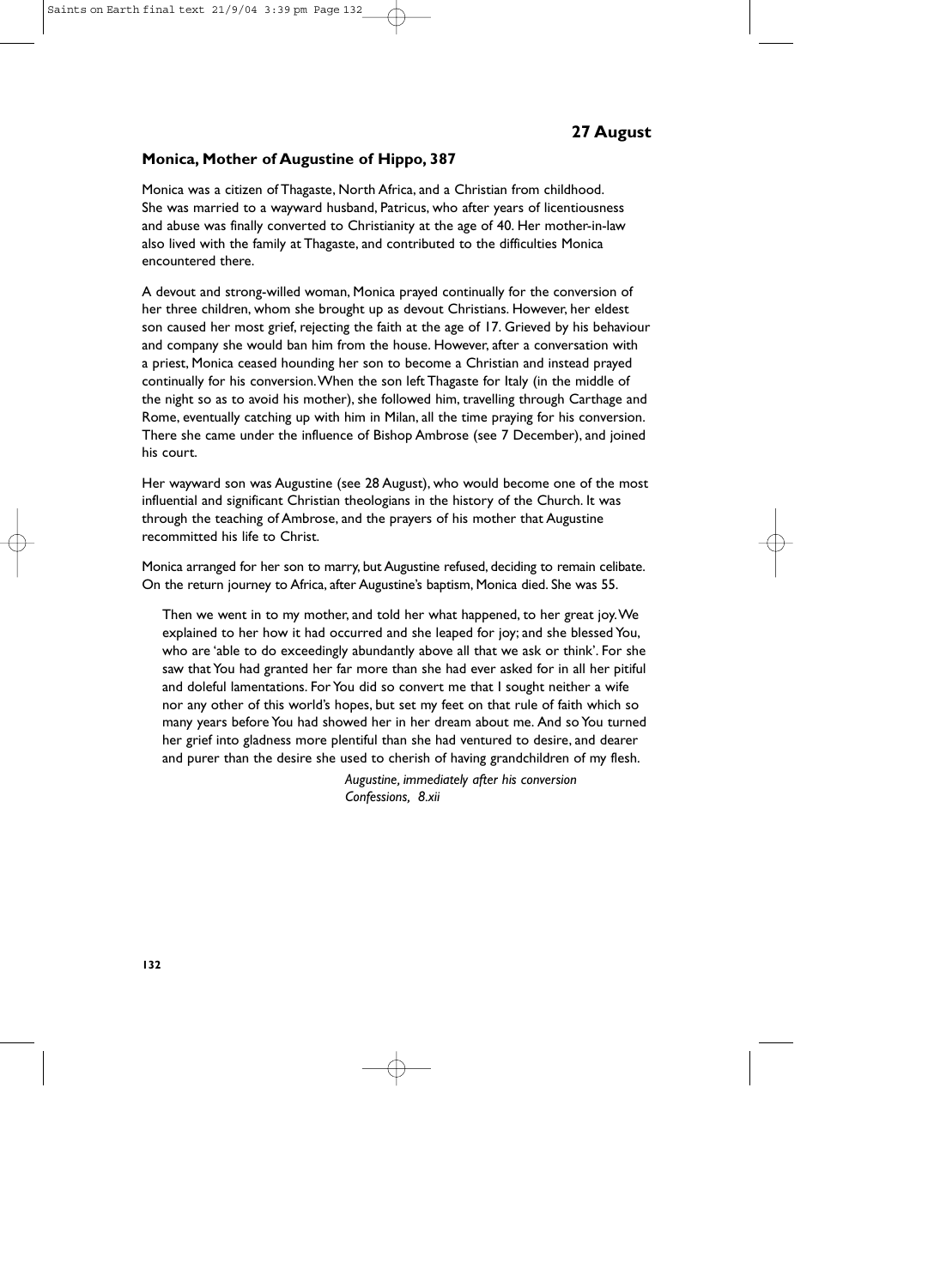#### **Augustine, Bishop of Hippo,Teacher of the Faith, 430**

Born in Thagaste, North Africa, of a pagan father and a Christian mother, Augustine was raised as a Christian, but not baptized. He initially studied rhetoric at Carthage, North Africa before moving to Rome to study philosophy. His study of philosophy and especially of Manicheaism led him to renounce his Christian faith.

Non-exclusive cohabitation (concubinage) was an accepted way of life and for 15 years Augustine lived with a woman (whose name has not been recorded) and together they had a child, a son called Adeodatus who later died aged 15.

Augustine taught rhetoric and grammar at Carthage before concentrating on philosophy. He was always seeking to break free from his mother's zealous practice of the Christian faith, and in 383, in the middle of the night so to avoid her,Augustine left Carthage for Rome. Undeterred, his mother followed him, eventually catching up with him in Milan, where he had been appointed Professor of Rhetoric.

Augustine's long journey back to Christianity is recorded in his *Confessions*, and reached a crux at Milan, where he heard the preaching of Ambrose. Augustine records how he reflected on the necessity of faith to achieve wisdom, and he tells of how he concluded that the authority on which faith rested was the Scriptures.

Less than ten years after his conversion,Augustine was a bishop. He spent the intervening time preparing for baptism, living a monastic life, researching and writing. In 388 Augustine returned to North Africa, and in 391 he travelled to Hippo intending to found a monastery. However, at Hippo he surprised himself by undergoing ordination. He was consecrated coadjutor (assistant) bishop in 395/6, taking control of the diocese in 397.

Augustine's time as a bishop not only saw the production of many books but it was also a time of intense pastoral leadership. He worked unceasingly for the African Church, preaching daily, overseeing care for the poor, giving judgements in cases of dispute and giving much time to the formation and care of the clergy. He was also to be found at the church councils in Africa and beyond, and he was extremely active in the explanation and defence of the faith to those opposed to it.

Augustine was a complex character: a philosopher, theologian, mystic and poet, as well as a highly gifted pastor and preacher. Although often thought of as academic and condemnatory,Augustine came to believe that the Church was a place where outside influences and human weaknesses could be accommodated, and that the unity of the Church was more important than its purity.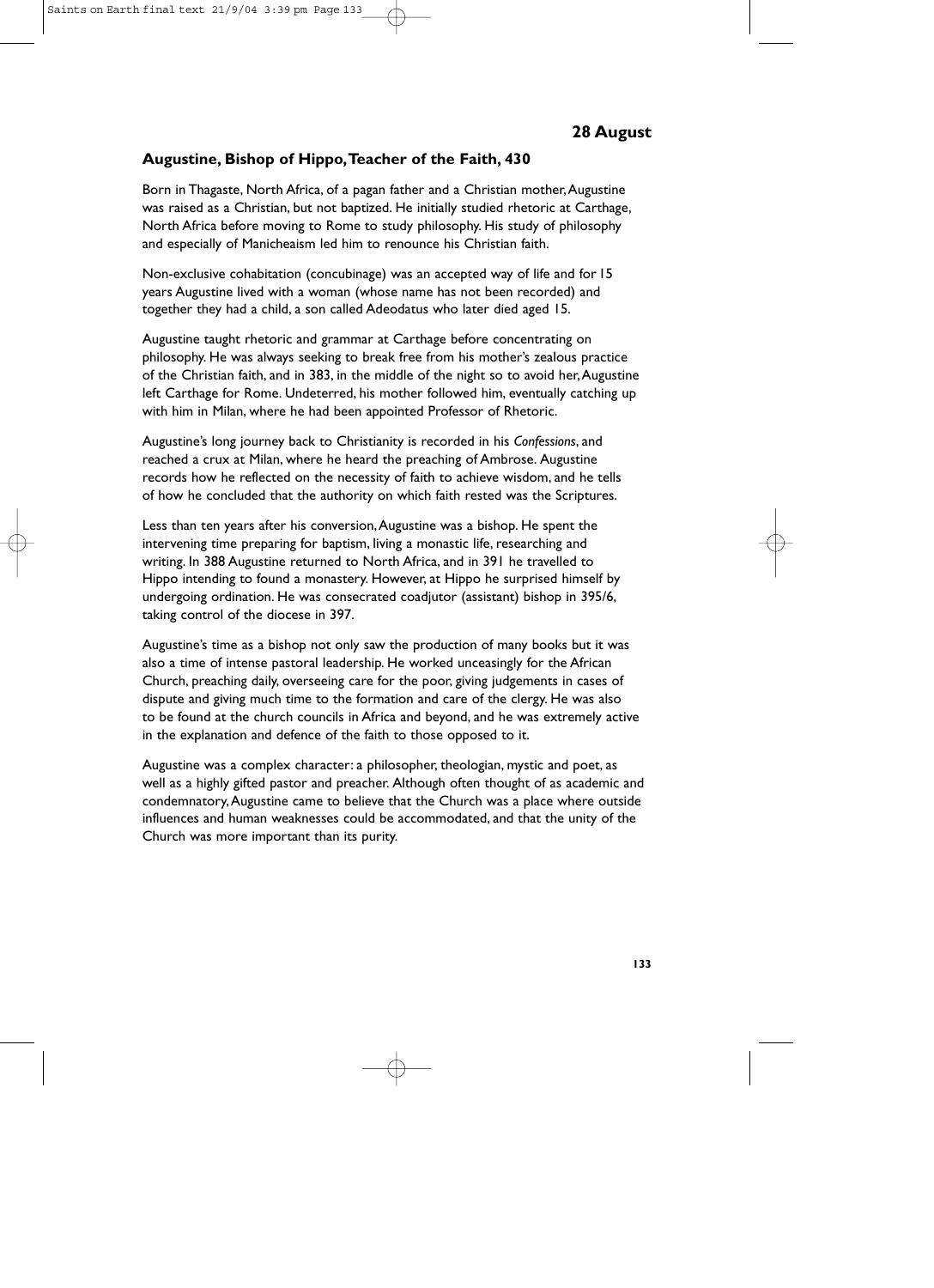In a time of uncertainty for the Empire, and consequently impoverishment for the poor,Augustine showed a deep care and practical concern for others. He used his own finances to feed the poor and is recorded as melting down church treasures to pay ransom for captives.

Augustine's theology has been highly influential, although some parts bear the unmistakable stamp of fifth-century assumptions about society.The problems that he sought to explain and the way of thinking that he instigated affected both Christian and secular thought for centuries. He is the prime example of the African contribution to the spread of Christianity and doctrine throughout the history of the Church. Augustine's desire for God is evident throughout his work:

The life of a Christian is an experience of an ever-deepening desire for God. What you desire you cannot, as yet, see; but the desire gives you the capacity, so that when you eventually see you are satisfied . . . Let us desire, my brothers and sisters, for we are to be filled.

*Commentary on First Epistle of John, IV, 6*

You stir mankind to take pleasure in praising you, because you have made us for yourself, and our hearts are restless until they rest in you.

*Confessions, I.i*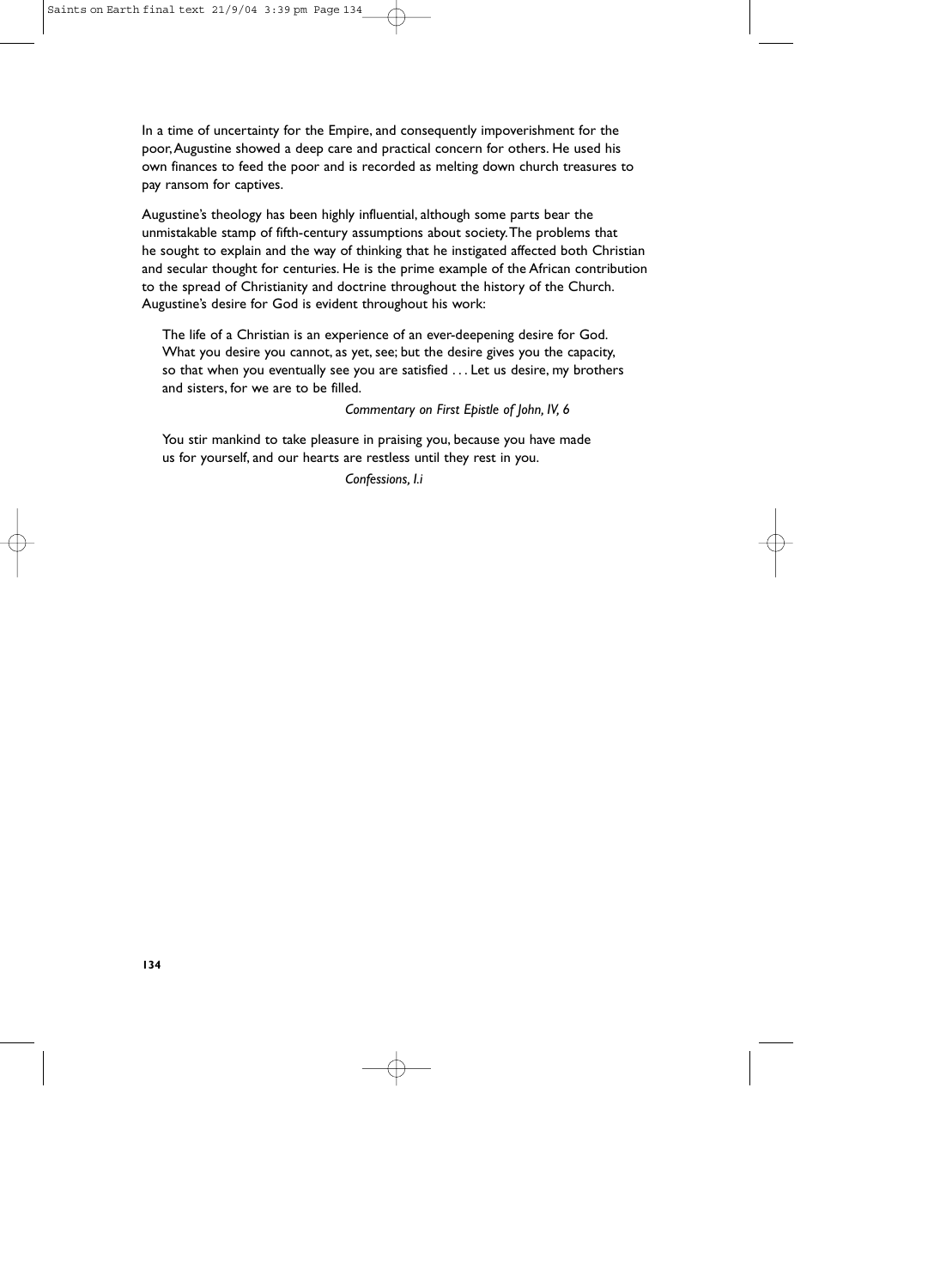### **John Bunyan, Spiritual Writer, 1688**

John Bunyan was born in 1628 at Elstow, near Bedford, the son of a brazier or tinker. He served an apprenticeship at his father's trade, and during the Civil War served for a time in the Parliamentary army. In about 1648 he married Margaret Bentley, and as a result of her Christian witness he attempted to reform his life. After several years of striving to reform and despairing of his efforts he came to both a living faith and an assurance of salvation. He joined the Independent congregation in Bedford and later began a preaching ministry there.After his wife's death, Bunyan remarried and became a popular preacher, speaking to larger audiences and at the same time coming into conflict with the local clergy who resented uneducated and unordained preachers.

After the Restoration of Charles II in 1660, the Church of England reasserted its authority and action was taken against unlicensed preachers. Bunyan, who refused to stop his preaching ministry, spent most of the next twelve years in Bedford jail (although during a part of this time he was allowed a degree of freedom and was able to support his family by making shoelaces).With little to read other than the Bible and John Foxe's *Book of Martyrs*, Bunyan began to write religious tracts and pamphlets and, most importantly, his spiritual autobiography, *Grace Abounding to the Chief of Sinners* (1666).

Bunyan was released in 1672, but by 1675 he was back in prison serving a six-month sentence for unlicensed preaching. It was during this time that time he probably wrote a large part of his major work, *The Pilgrim's Progress*, a prose allegory of the pilgrimage of a soul in search of salvation, which was published in 1678.The main character, Christian, with his companions, first Faithful then Hopeful, journeys from the City of Destruction to the Heavenly City, encountering *en route* such hazards as the Slough of Despond, the Hill Difficulty, Doubting Castle, By-Path Meadow and Vanity Fair.

The instant popularity of *Pilgrim's Progress* can be deduced from the fact that ten editions were printed during the remaining ten years of Bunyan's life. It eventually became the most widely read book in the English language after the Bible and it greatly influenced later English writers. Noted for its simple, biblical style, *The Pilgrim's Progress* is now generally considered one of the finest allegories in all of English literature – not just among spiritual writings – and has been translated into many languages.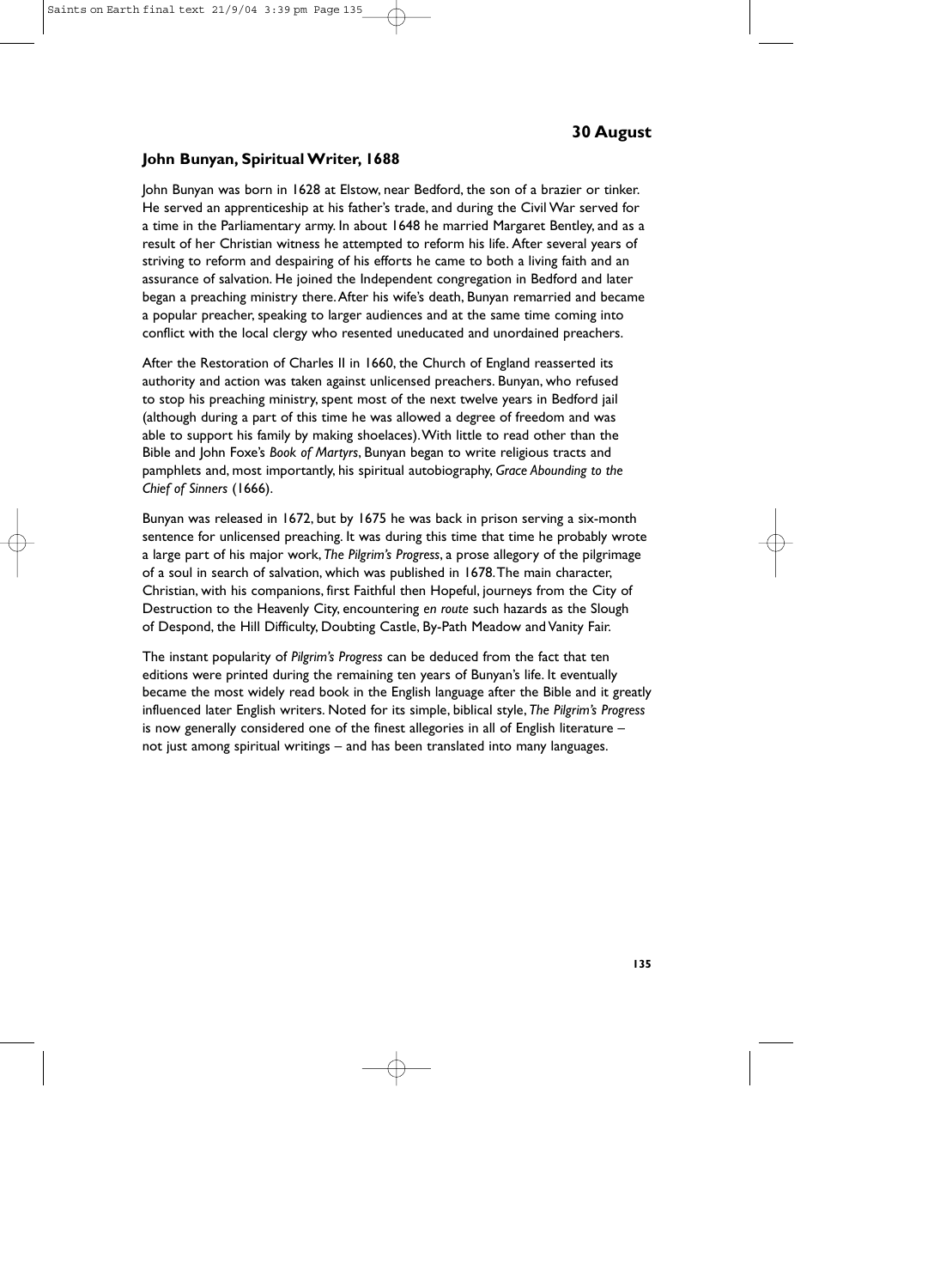#### **Aidan, Bishop of Lindisfarne, Missionary, 651**

Aidan was a monk of Irish origin and Celtic faith. He lived at the monastery in Iona, and was sent to Northumbria in answer to a request from the King of Northumbria, Oswald (see 5 August), for missionaries. Iona was the powerhouse of Celtic Christianity and the principal monastery of the Irish and Picts. Aidan was chosen to lead the second group of missionaries to Northumbria.The first mission was under the leadership of a severe bishop who returned home complaining of the uncouthness of the people.

Aidan was given the island of Lindisfarne by King Oswald, and was consecrated bishop in 635. He travelled widely on the mainland, often in the company of Oswald, who initially acted as his interpreter. He is recorded as being a man of charity, miracles and kindness.

We learn much of Aidan's life from Bede, who writes of him with praise and affection and states simply that Aidan was held in high regard because he lived as he taught. He introduced monastic values of penance and prayer to his converts, celebrated Easter according to the ancient Celtic date and tradition, and established monasteries as centres of faith and education. As such,Aidan is the supreme example of the passion and power of Celtic Christianity.

After the death of Oswald at the hands of Penda, the pagan ruler of Mercia,Aidan continued to evangelize the region, aided by more monks from the monastery at Iona. He supported King Oswin of Deira, and continued to enjoy freedom to preach and travel. During his time Christianity was firmly rooted in Northumbria, and Lindisfarne established as a leading monastic base. A representative of the Celtic tradition, Irish by birth, Scottish by education and monastic by formation, Aidan Christianized Northern England, and established Celtic Christianity as a credible force, which Bede (see 25 May) acknowledges

[Aidan] loved to give away to the poor who chanced to meet him whatever he received from kings or wealthy folk.Whether in town or country, he always travelled on foot unless compelled by necessity to ride; and whatever people he met on his walks, whether high or low, he stopped and spoke to them. If they were heathen, he urged them to be baptized; and if they were Christians, he strengthened their faith, and inspired them by word and deed to live a good life and to be generous to others.

*Bede: Ecclesiastical History, III.5*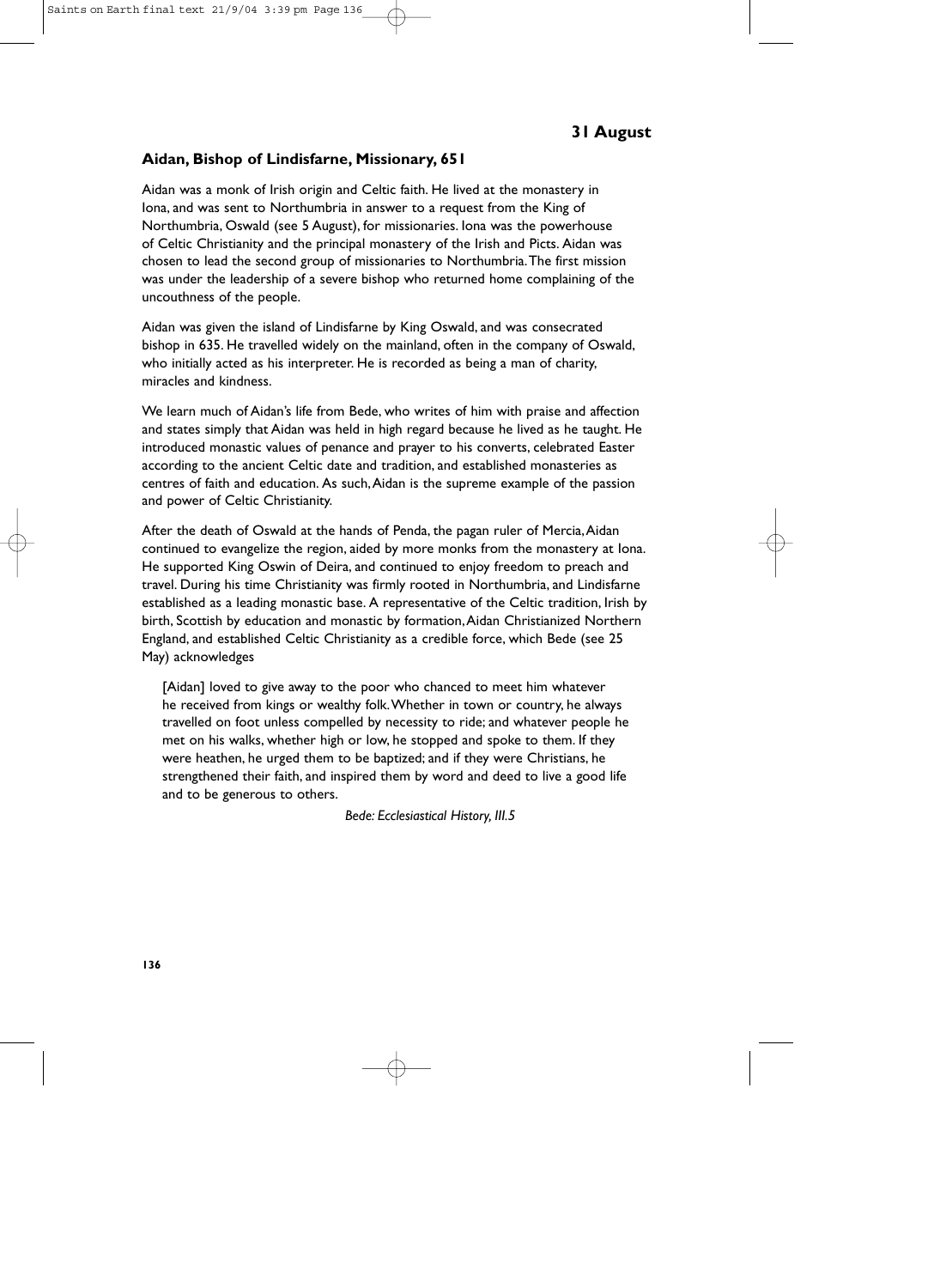# **Giles of Provence, Hermit, c.710**

According to tenth-century tradition, Giles was an eighth-century hermit who lived in a forest near the mouth of the River Rhône in Provence and who built a monastery in the region.

To these few facts legend has been added liberally. Apparently Giles lived in solitude, eating only herbs and the milk of deer. One day Flavius Wamba, King of the Visigoths, was out hunting in the forest.A hind that he was chasing sought refuge in Giles' presence.Wamba who was undeterred in his pursuit of his prey, shot an arrow at the hind, hitting Giles instead.Wamba was so impressed by Giles' calm reaction and his life of holiness and asceticism that he donated land to him for the creation of a monastery.The area surrounding the monastery became known as Saint-Gilles. As interesting as this legend is, it is also attached to other hermit saints and its true provenance is unknown.

Further legendary acts of Giles include his visit to Rome to receive official recognition for his monastic community from the Pope. On this occasion the Pope is supposed to have given to Giles two ornate wooden doors for his community. On receiving the doors Giles promptly threw them in the River Tiber, and upon his return to Gaul, found the doors waiting for him, washed up on a nearby beach.

The memory of Saint Giles became very popular in the Middle Ages, due to the belief of the power of his name, and of the story of the protection of the hind. Further legendary tales were added to his story, including miraculous works in Greece as a child, and accounts of his challenging rulers and kings over unconfessed sins. Crusaders were responsible for carrying the cult of St Giles further afield, but the monastery itself fell into poverty by the Late Middle Ages after relying too much on the gifts of pilgrims.

Giles is the patron saint of cripples, beggars and blacksmiths.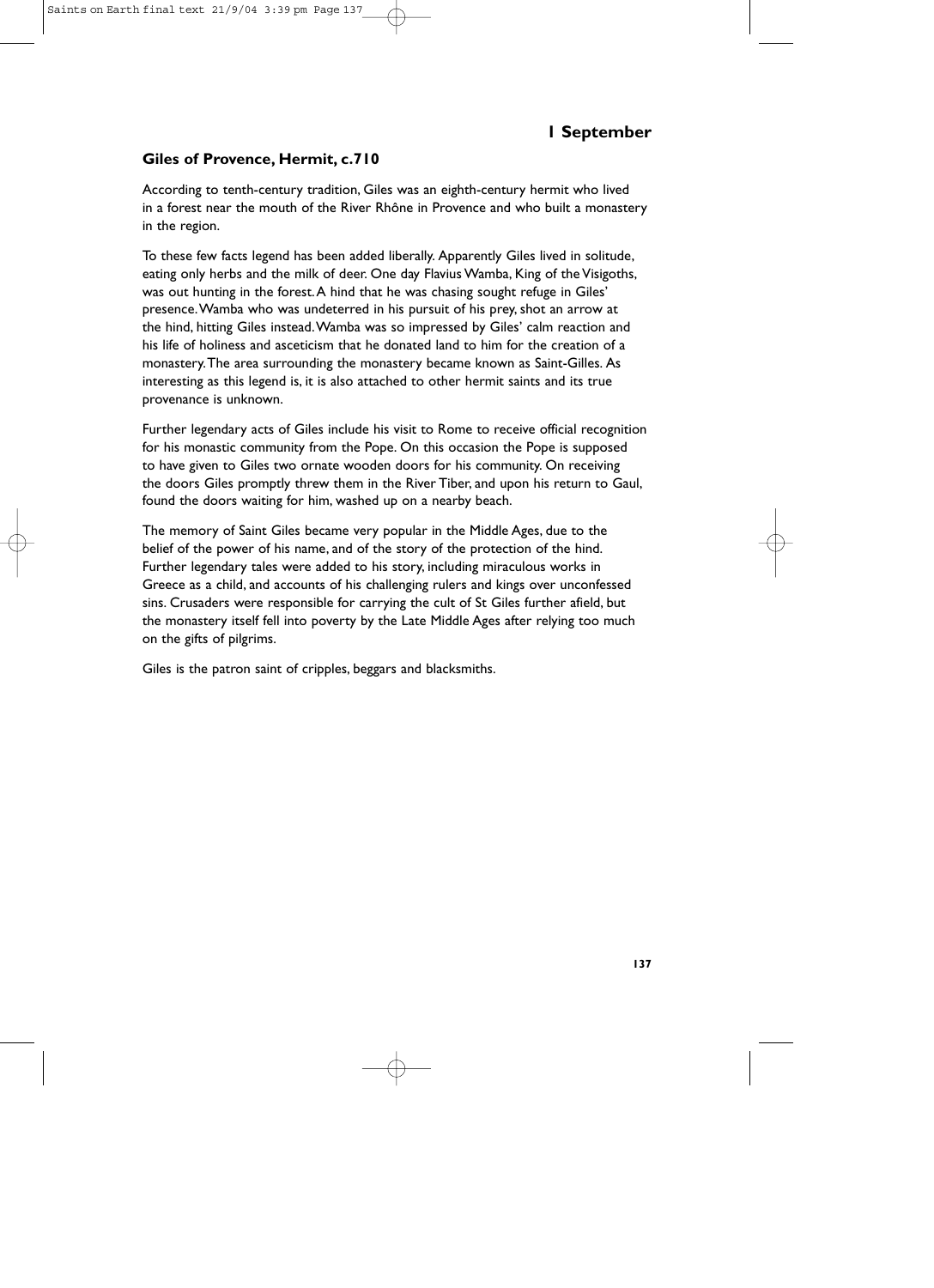#### **The Martyrs of Papua New Guinea, 1901 and 1942**

Papua New Guinea's inhabitants already had a bad reputation – cannibalism and head-hunting being among their customs – when the interdenominational London Missionary Society first viewed Papua as a mission field in the late 1860s. For this reason European missionaries did not initially reside on the mainland. Instead they landed Polynesian teachers there and kept them supplied by ship from Darnley Island in the Cook Strait.The first resident missionary – W. G. Lawes – settled at Port Moresby in 1874.Three years later he was joined by James Chalmers, who transferred to Papua after ten years on the Pacific island of Rarotonga.

Chalmers' task was to superintend the extension of the mission in the south east of the island and to penetrate the interior. Chalmers was a born pioneer, an affable, warm-hearted Scot, who later achieved unsought fame when his exploits were published in Britain. A colleague described him as 'the Livingstone of New Guinea'. Chalmers spent the remainder of his long missionary career in Papua, outliving two wives in the process. As the mission grew in size, largely thanks to Chalmers' pioneering work of exploration and opening up new mission areas, the Society sent out more personnel from Britain. One of these was Oliver Tomkins from Great Yarmouth, who arrived in Papua in 1900. He joined Chalmers in his pioneering work and the two were murdered at Dopima on Goaribari Island in the Gulf of Papua on 8 April 1901.

Chalmers and Tomkins were the first European martyrs on Papua New Guinea, but Chalmers himself recognized the debt owed to the Polynesian teachers and the disproportionate risks they faced, with many largely unrecorded martyrdoms:'They have to bear the brunt of the fight, and we, the white missionaries, follow in and get the bulk of the credit'.

Neither were Chalmers and Tomkins to be Papua's last European martyrs. Further missions were attracted to this huge island – Methodist, Roman Catholic and Anglican. The Anglican presence was largely on the north coast and this took the full force of the Japanese invasion in 1942. Bishop Philip Strong urged his clergy to remain in the war zone and he himself set the example. But this selflessness was not without its cost: there were arrests by the Japanese and a number of the mission personnel were executed, 2 September 1942 being the day of greatest carnage.There was no distinction in death between ordained and lay, women and men, old and young Europeans,Australians and native Papuans – members of all these groups were killed indiscriminately.Vivian Redlich, John Barge, Bernard Moore, Leslie Gariadi, Lucian Tapiedi, Mavis Parkinson, May Hayman, Lilla Lashmar, Margery Brenchley and Henry Holland were among those who paid the ultimate price for their faith. Altogether 333 Christians lost their lives at the hands of the Japanese invaders of Papua. Perhaps most crucially for the future of the Christian faith in Papua was that the Church in Papua now had its own indigenous martyrs.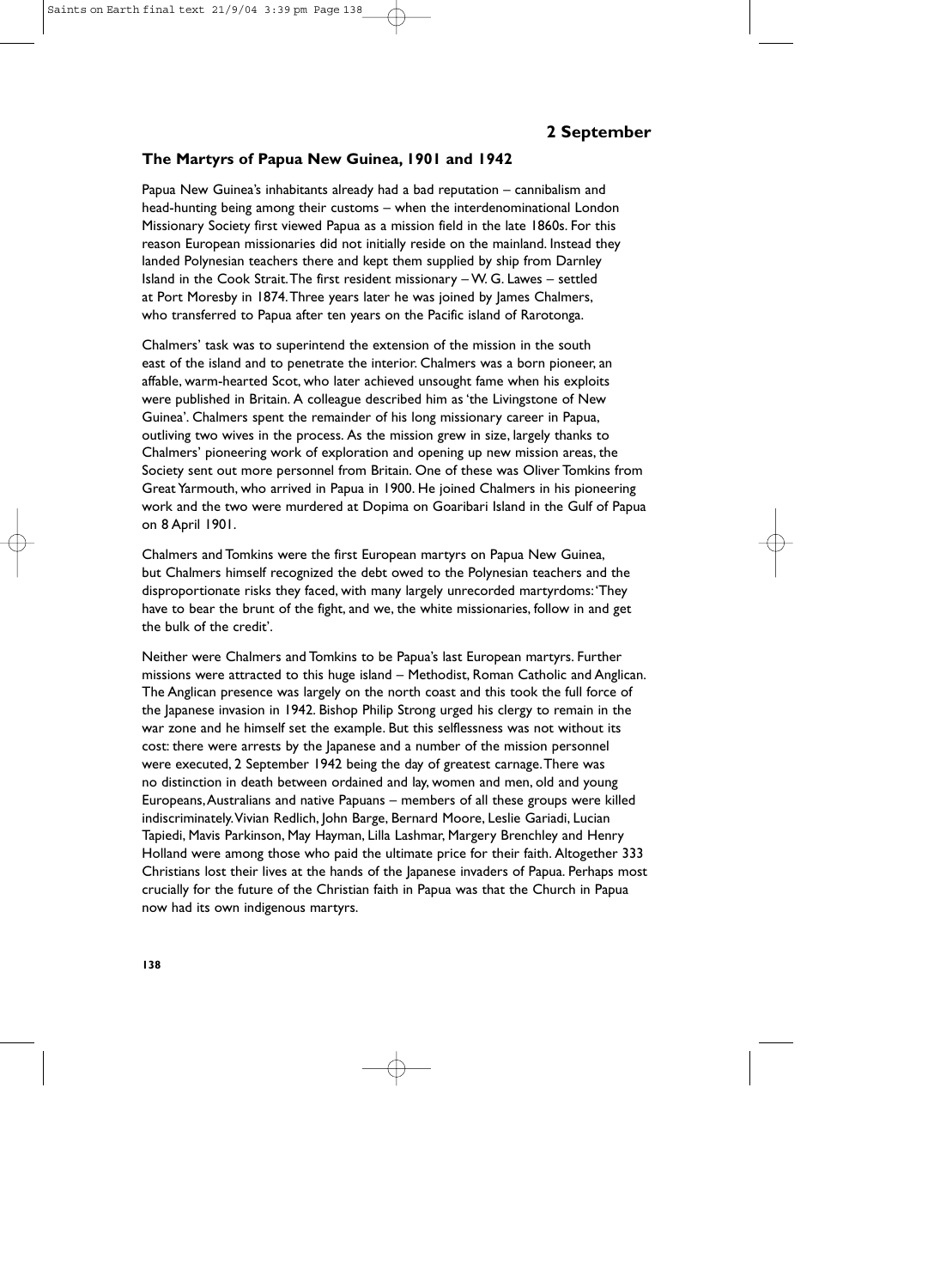# **Gregory the Great, Bishop of Rome,Teacher of the Faith, 604**

Known as the Father of the medieval papacy, Gregory's list of achievements is lengthy. As well as being an accomplished law student, Gregory founded monasteries, contributed finance to many works, reformed the church leadership in Rome, set out liturgical reform and organized missionaries to the Anglo-Saxons.

Gregory was born in 540 to an aristocratic family of piety and scholarship that had already produced two popes. Brought up in the climate of cultural renewal, Gregory studied grammar, dialectic and rhetoric. He was made Prefect of Rome in 572 where he honed the administrative and political skills which would equip him for his later roles. He entered the monastic life in 574, establishing and endowing six monasteries on his family land, and one in Rome itself. In 579 he was sent to Constantinople where he stayed until 586. It was during this period that he wrote his best theological commentaries.

On his return to Rome, Gregory acted as adviser and secretary to Pelagius II, whom he succeeded as Pope in 590. Gregory discovered Rome in a miserable state devoid of real leadership, not only in the Church, but also in the wider city. In 592–3 the Italian peninsula was under threat from the Lombards, and rather than allow the invaders to deal with an inadequate state leadership Gregory took over the responsibility from state control, organizing bread supplies and providing for the city's defence. Such was his administrative ability and leadership that by the end of the sixth century, and with the Lombards repelled, the whole peninsula came under papal rule.

One of Gregory's projects was the sending of missionaries to the Anglo-Saxons and he commissioned both Augustine (see 26 May) and Mellitus (see 24 April).The enormous numbers of letters that he wrote to these two missionaries meant that his influence was felt even after his death.

Gregory's period as Pope marks the transition from the ancient world of imperial Rome to a medieval Christendom united by the Roman Catholic Church.The reach and extent of papal authority increased dramatically. As Europe entered the Middle Ages it was as a Christian civilization, not only united by the Catholic Church, but to a great extent led by its supreme ruler – the Pope in Rome.

Despite the great changes that occurred during his life, Gregory is recorded as a man of humility and peace and his preferred title as Pope was the 'servant of the servants of God'. He was unafraid to stand for Christian truth in a changing and challenging world and challenged those in his charge to do so also.

If a preacher does not denounce the wicked, he himself will be reckoned guilty. For only one who is not afraid to say what they rightly feel and does not blush to do so ought to be a defender of the truth.The preacher is . . . a physician, who does not blush to prescribe the medicines.

*Gregory the Great, Ezekiel I.xi.22; I.x.17*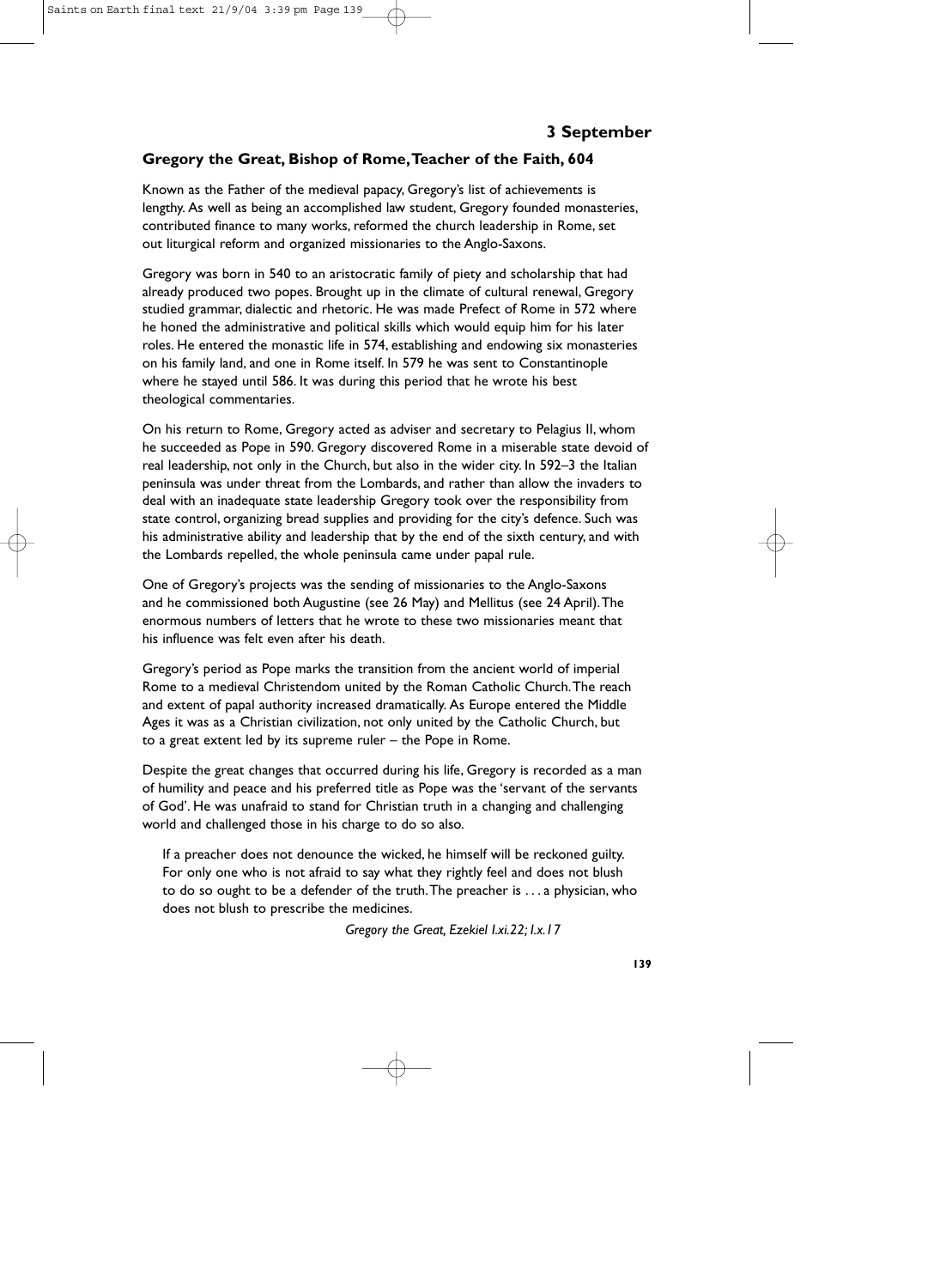## **Birinus, Bishop of Dorchester (Oxon),Apostle of Wessex, 650**

Birinus was consecrated a missionary bishop by Asterius,Archbishop of Milan, at Genoa. Probably of Germanic stock, he was sent by Pope Honorius I to evangelize the remote and unreached areas of England. Birinus landed in Wessex in 634 and on his journey north he encountered the West Saxons. Birinus found them so pagan that he decided not to continue his journey northwards, but to stay and evangelize them instead.

Birinus was greatly aided in his evangelism by the approach of King Cynegils of the West Saxons, who asked him to teach him the ways of Christianity. Birinus eventually baptized Cynegils and two of his children.

Cynegils' daughter married the Christian King Oswald of Northumbria (see 5 August), and the two kings jointly gave Birinus the town of Dorchester (in what is today Oxfordshire) as his episcopal seat. Birinus duly settled at Dorchester, which was heavily influenced by a Roman population and style, and made his headquarters there, engaging in mission to the surrounding areas. He eventually built the first church at Winchester, and when the diocese of Dorchester was divided Winchester became the centre of a new diocese.

Birinus was a missionary bishop initially under the jurisdiction of the Bishop of Genoa, and consequently he paid little attention to the Archbishop of Canterbury or to the central ecclesiastical structures of the country he came to evangelize.

Bede described Birinus as 'a good and just man, who in carrying out his duties was guided rather by an inborn love of virtue than by what he had read in books'.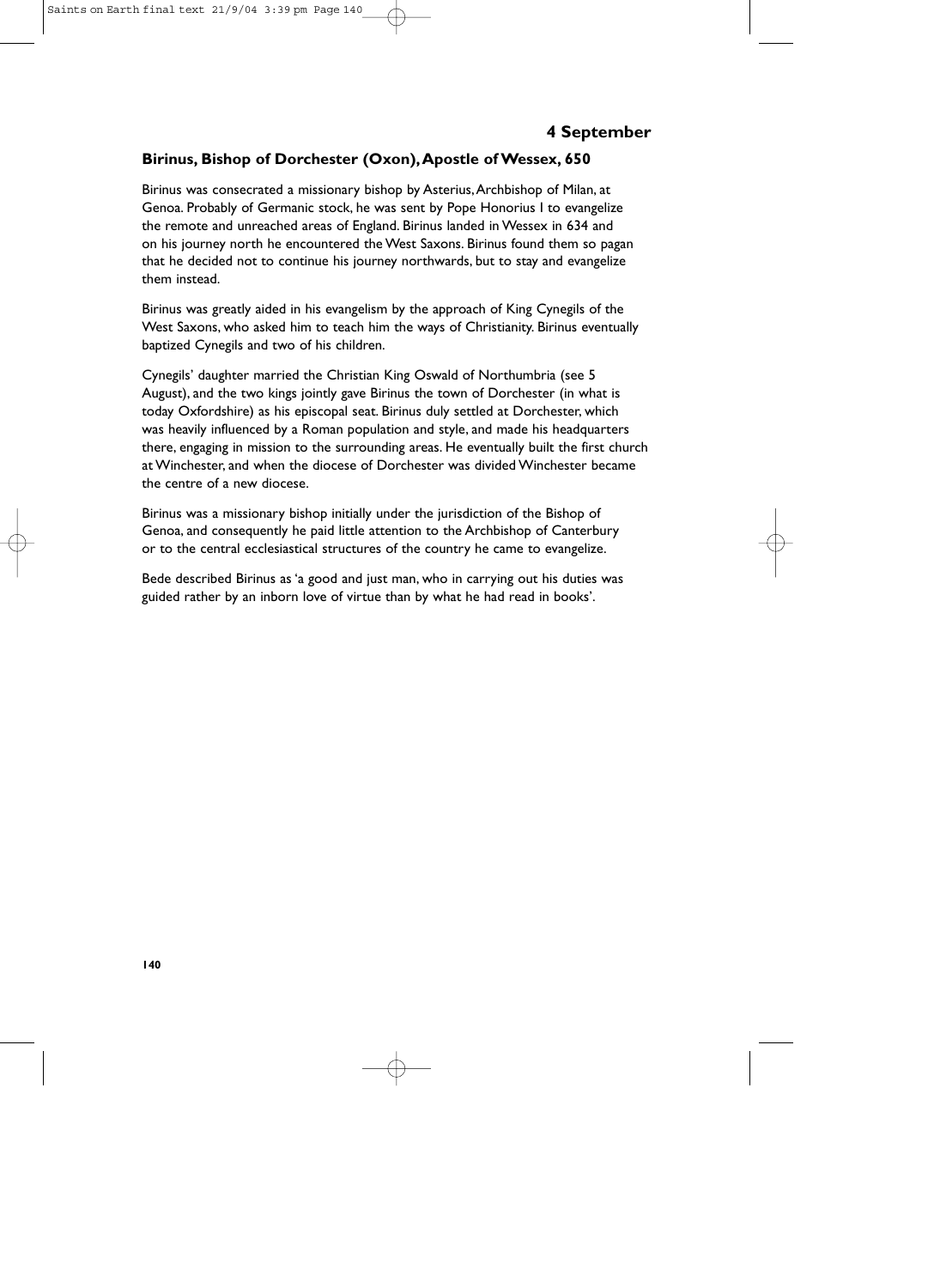# **Allen Gardiner, Missionary, Founder of the South American Missionary Society, 1851**

Born at Basildon near Wallingford in Berkshire in 1794,Allen Gardiner entered the Royal Naval College in Portsmouth in 1808 and went to sea two years later. He served in many parts of the world and saw action most notably in 1813 when he earned distinction for his part in the capture of an American frigate off the coast of Chile. A successful naval officer, he had reached the rank of commander when he resigned from the service in 1826.

Brought up in a Christian family, Gardiner's faith had been 'on hold' until the death of his mother while he was away at sea when he began a process of his rediscovery of the truth of Christianity. A visit to South America on HMS *Dauntless* in 1821 first aroused an interest and concern for the indigenous peoples of that continent, for so long abused and exploited by Europeans. He made the decision to devote his life to mission work and, following the death of his first wife Julia in 1834, he set out to work among the Zulus of South Africa. But attacks on Zulu territory by the Boers made effective mission work impossible and with his second wife Elizabeth he sought new spheres for missionary service.

He and his family went first to South America, crossing the continent overland by pack mule from Buenos Aires to Santiago distributing Scripture. But he made little headway with the suspicious Indians who regarded English missionaries with the same hostility as their Spanish conquerors. Gardiner's next project was in Papua New Guinea, but the hostility of its Dutch rulers frustrated this plan.

But Gardiner's vision for South America remained and to further it he founded the Patagonian Missionary Society in 1844. A Bible-distributing mission to the Gran Chaco in 1845 aroused the hostility of the local Roman Catholics so he turned to the far south. A preliminary expedition in 1847 convinced him that it was right to target Tierra del Fuego, where he returned with companions in1850. But native hostility and the lack of food in this remote area doomed the expedition to starvation. Gardiner died on Picton Island probably on 6 September 1851, four months before the arrival of HMS *Dido*, which buried Gardiner and retrieved his journal, which was still in his hands and in which he had written the words,'Let not this mission fail'. An answer to this prayer became apparent as the Patagonian Missionary Society was revitalized by news of Gardiner's tragic death. In 1864 it was renamed the South American Missionary Society and became the Church of England's principal channel of mission to that continent.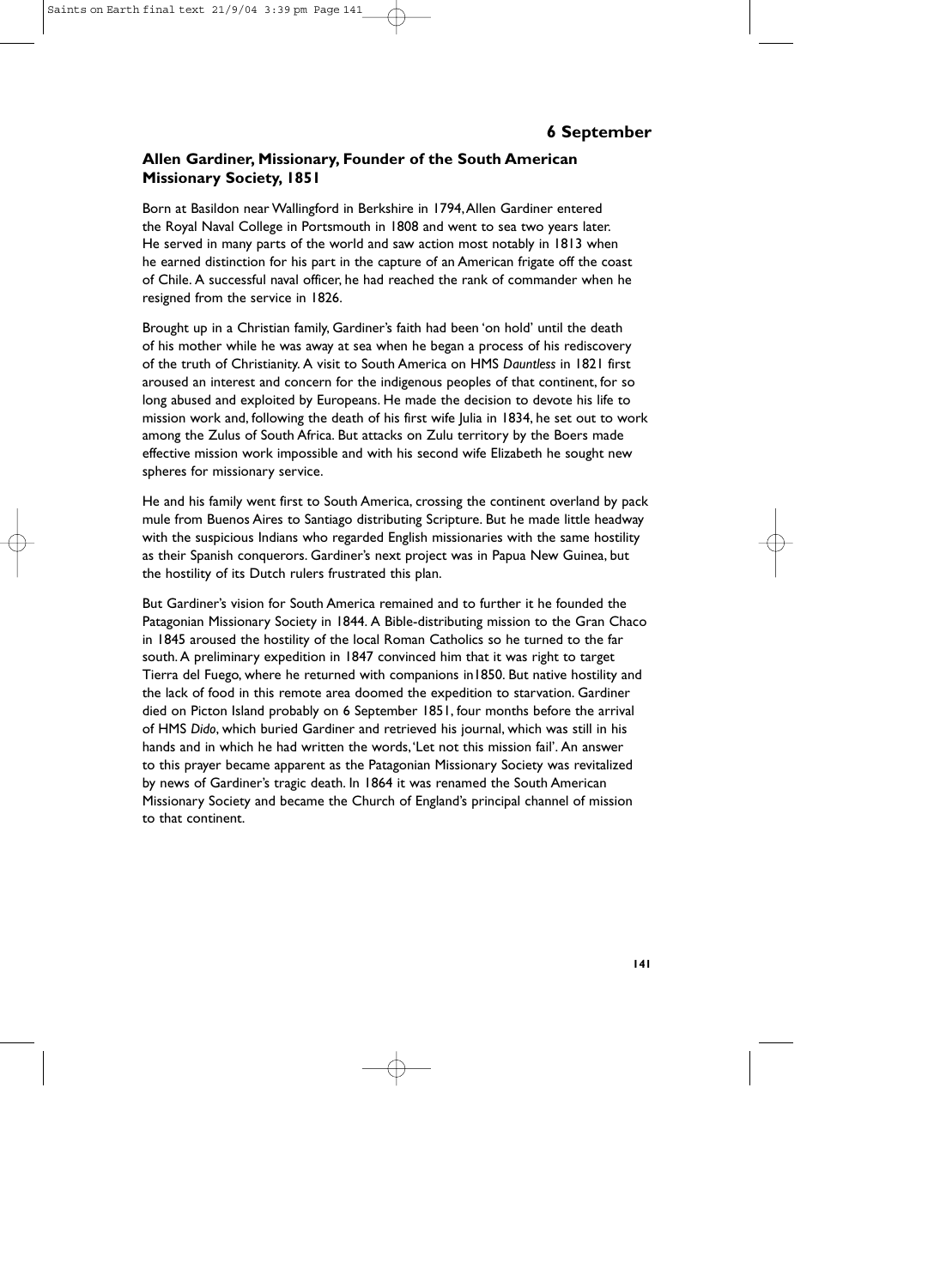### **Charles Fuge Lowder, Priest, 1880**

Born at Bath in 1820, the son of a banker, and educated at Exeter College, Oxford where he was influenced by the Tractarians, Charles Lowder became one of the best-known 'slum priests' in Victorian London.

Ordained in 1843, he worked initially in the West Country before moving to London to join the staff of St Barnabas, Pimlico at a time of riot and legal prosecution because of the parish's advanced ceremonial practices.While in Pimlico he was involved in the foundation of the Society of the Holy Cross 'to defend and strengthen the spiritual life of the clergy, to defend the faith of the Church, and to carry on and aid Mission work both at home and abroad'. At a time of hostility and persecution the society brought together Ritualist clergy for mutual support, prayer and encouragement.

Inspired to engage in urban mission by reading a life of St Vincent de Paul (see 27 September), Lowder moved across London in 1856 to become curate of St George's in the East, another parish that was to suffer from the mid-Victorian phenomenon of anti-Ritualist rioting because of its style of worship. Lowder's task was to run the St George's Mission in Wapping, one of the worst slum areas of the East End.To him, mission was not a short-lived campaign but a permanent Christian presence in an area where the Church had no foothold and where it would have to earn the respect and confidence of the local people.The mission started with a single room as a base, and progressed in due course to a borrowed iron church. Lowder's residence in their midst greatly endeared him to the local people, to whom he was affectionately known as 'Father Lowder', especially after his efforts on their behalf in the East End cholera outbreak. Eventually the iron church was superseded by a purpose-built brick church for the new parish of St Peter's, London Docks that was carved out of St George's parish, with Lowder as its first vicar in 1866.

Exhausted by his long years of work, Lowder resigned the living of St Peter's in 1880 and retired to Chislehurst. He died soon afterwards and, amidst scenes of obvious grief, large crowds of East Enders attended his funeral to mourn the priest who had served them so selflessly and for so long.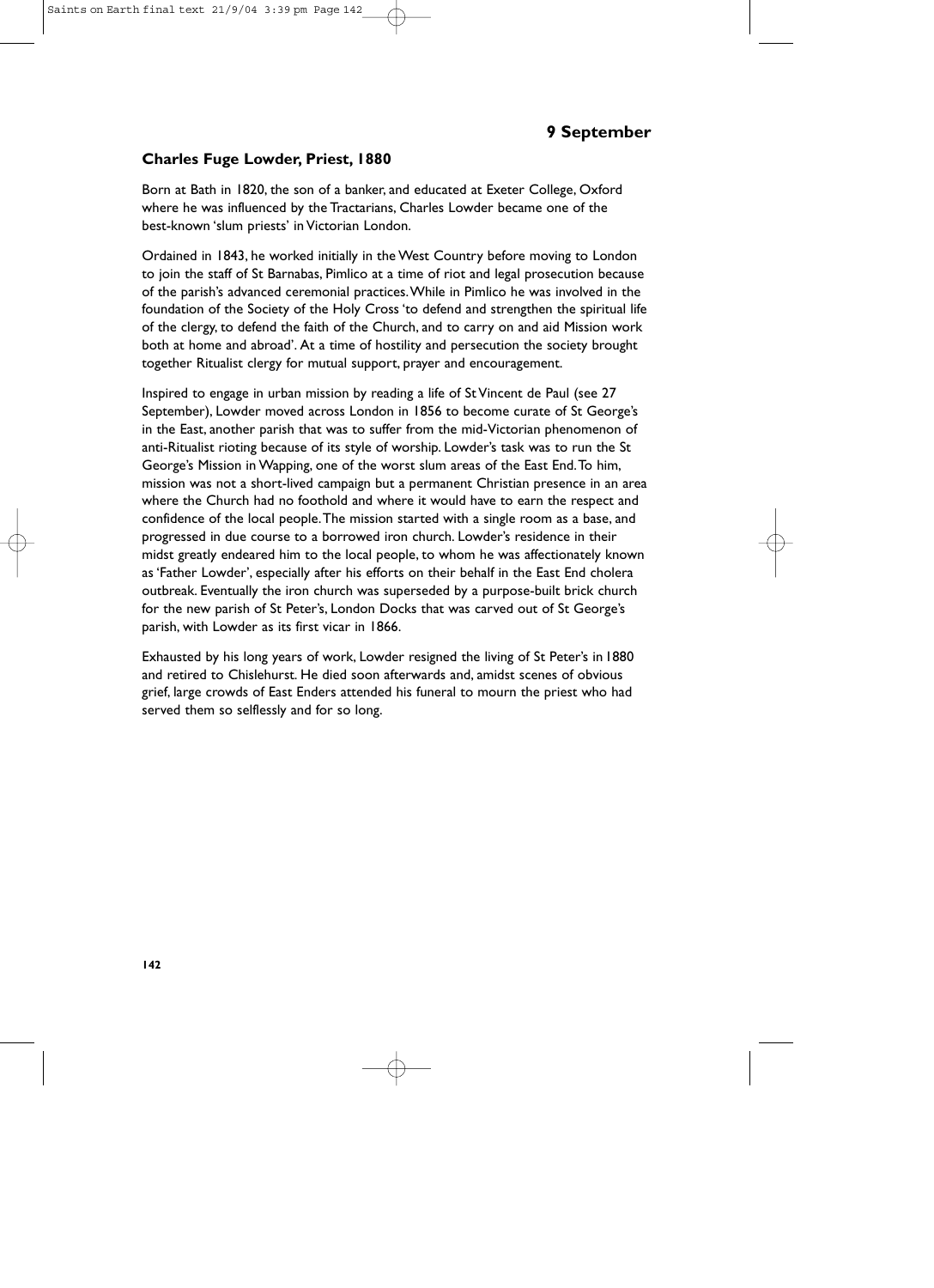### **John Chrysostom, Bishop of Constantinople, Teacher of the Faith, 407**

The literal translation of 'Chrysostom' is 'Golden-Mouth'. Such was the power, eloquence and skill in John's preaching that during his time as priest in Antioch people began to call him by this nickname which was both descriptive and well deserved. His sermons were full of biblical exposition and practical application. He combined this with a flair for words and a fierce commitment to practical Christianity. His lifestyle matched his words. John's early ascetic life meant that he was as spiritually sensitive as he was linguistically eloquent.

Born in Syria in the middle of the fourth century, John started to live the ascetic life after his baptism. His desire for authentic Christianity led him into the desert, where he placed himself under the authority of an old Syrian monk for four years, before moving on to live in isolation in a cave for a further two. Ill health finally forced him back into the city, and he was ordained priest in 386. During the twelve years he spent at Antioch he made great use of the skills of public speaking that he had learnt as a youth, and was given special responsibility for preaching. His sermons were directed towards the instruction and moral reformation of a nominally Christian society. He was appointed a special assistant to the bishop, with responsibility for the poor of the city.

In 398 John was chosen to be the Bishop of Constantinople.There is no reason to suppose that he did not welcome the move to a city which was the seat of power of the Eastern Emperor and which surpassed Rome in terms of authority and prestige. John was quietly whisked away from Antioch without his or his people being told of his election as Bishop of Constantinople to avoid popular demonstrations.

In Constantinople Chrysostom inherited an undisciplined clergy living in luxury.The disparity between the huge fortunes of the ruling class and the needs of the poor was often emphasized in his preaching. He instigated many practical works to redress the balance, which meant that in turn he was both loved and hated by the citizens of the city.The Emperor's wife Eudoxia took a particular dislike to his highlighting of the moral and practical aspects of Christianity.

The Empress, incensed at John's preaching, erected a statue of herself outside the Church of Hagia Sophia to provoke Chrysostom. Charges were brought against him, alleging that he had called the Empress a 'Jezebel'. Other charges were concocted and brought against him but John refused to defend himself or tone down his preaching. The Empress had him exiled, only to recall him a short time later when the city was hit by a earthquake. John never moderated his position, preaching against excess and continuing to rein in the worst excesses of the Church. He was exiled in 404, again at Eudoxia's instigation, and this time sent to Pontus. He was made to walk the journey, and given no rest, and he died *en route.*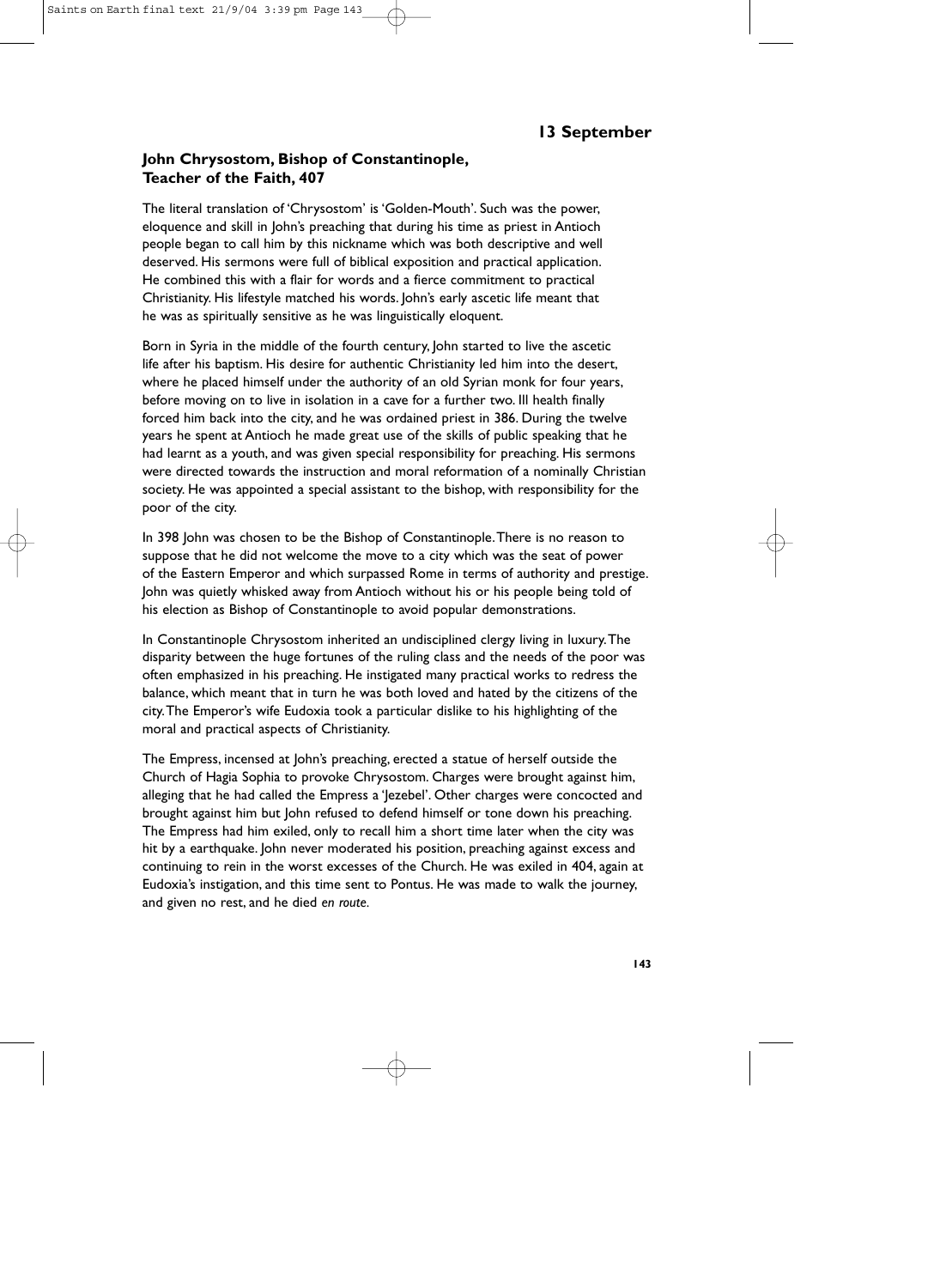Chrysostom's flair for words is evident in his writing on prayer:

By prayer, I understand not that which is found only in the mouth, but that which springs up from the bottom of the heart. Indeed, just as trees with the deepest roots are not broken or uprooted by a violent storm… so too, prayers that come from the depths of the heart, rooted there, ascend to heaven with confidence. They are not turned aside under attack from any distracting thought at all.

*On the Incomprehensibility of God, Fifth Discourse*

### **15 September**

### **Cyprian, Bishop of Carthage, Martyr, 258**

Cyprian was an Orator, teacher of rhetoric and advocate before becoming a Christian in 245. After his conversion he concentrated upon Christian studies. He was a student of Tertullian, the great African Christian scholar, whom he regarded as his master. Cyprian renounced his inheritance as a landowner, giving the money to the Church, and was ordained priest.This fast progress continued when he was consecrated Bishop of Carthage in 248, only three years after his conversion. Cyprian was constant in his care for the poor, and was praised for his teaching, his character, his thought, and his time as a bishop. His reign however, was not without controversy.

As Bishop of Carthage during the persecution of the Church by Emperor Decius in 250, Cyprian fled to the countryside, saying that it was better that he guide his Church by letter than give his life and leave them leaderless. He returned to the city in 251.

During the persecution some Christians offered the required sacrifice to the pagan idols, or bought certificates stating that they had done so. Cyprian was faced with the question of how to readmit these believers to the Church.The decision was a difficult one, and he disagreed with his priest Novatius, who admitted them back into the Church without any requirement being placed upon them. Cyprian was also involved in heated controversy with Bishop Stephen of Rome over the validity of baptism administered by schismatics and heretics. Cyprian rejected its validity, demanding rebaptism, Stephen accepted it.These two disagreements colour the whole of Cyprian's period as bishop. His desire for the unity of the Church was equalled by a desire to preserve its purity.

Cyprian united the Church in Carthage behind him. By the time of Valerian's persecution in 257, the African Church was a powerful force, not only standing against the Church in Rome in theological matters, but also standing with the regional government which was beginning to seek freedom from the overbearing influence of the Emperor.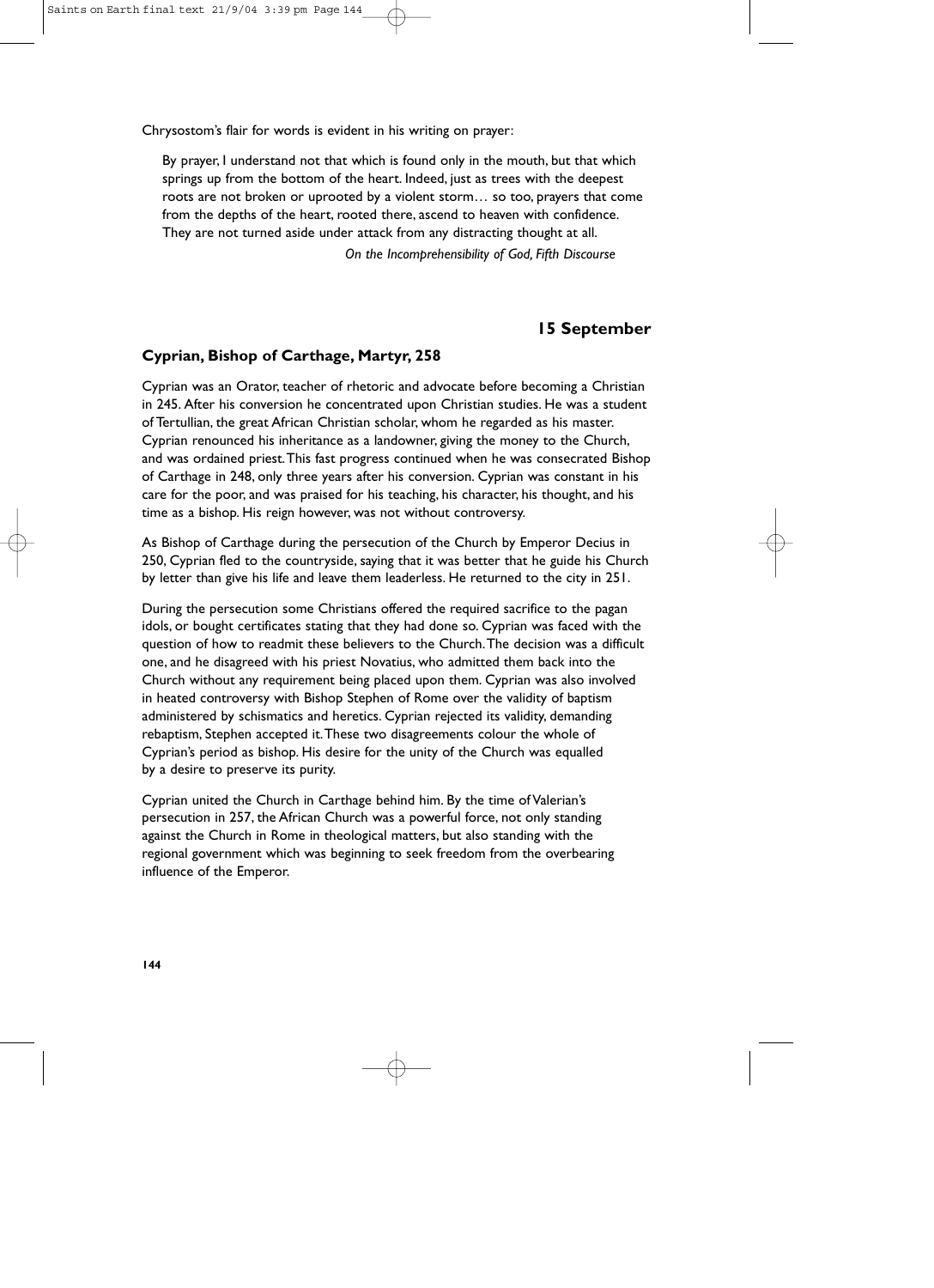Cyprian's martyrdom occurred in the persecution of 257, which targeted the Church leadership. Cyprian refused an imperial order that stated that all bishops had to participate in pagan ceremonies. He was exiled for a year, and on his return was rearrested and subsequently beheaded.The African Church, not prepared to dilute her belief in the purity of the faith in theological debate, was unwavering in her faith in the face of persecution.

When we pray it is not for one person, but for the entire people; because, we the whole people, are one. God, who is the Teacher of prayer and peace, taught us peace. He wished each one to pray for all, just as he, himself, has borne all together in one.

*Commentary on the Lord's Prayer, Ch. 8*

# **16 September**

# **Ninian, Bishop of Galloway,Apostle of the Picts, c.432**

Although a Briton by birth, Ninian had received his education in Rome, before returning to the Isles, and settling in Galloway. Ninian evangelized the district beyond Hadrian's wall reaching up into the region of the Picts (Forfar, Perth and Sterling). He also built the first known stone church in Britain in 397 in Galloway and established a monastery in the area of Whithorn.

Ninian was influential in the establishment and success of Whithorn as a base for study and spirituality for Irish and Welsh monks. As such he played a great part in the gradual move north of the Christian faith in the fifth century.

Bede records Ninian as being the Apostle to the Picts:'The southern Picts . . . accepted the true faith through the preaching of Bishop Ninian, a most revered and holy man of British race'.While there is speculation as to how much influence Ninian had in the far north of this region, there is a consensus that he was involved in a mission to the Picts in some way. More credibility is placed upon his work in the Galloway region.There is a recognition that much of the success of Columba in establishing Christianity in the northern regions of Britain was down to the earlier work of Ninian.

He was buried in Whithorn, and his resting place quickly became a place of pilgrimage.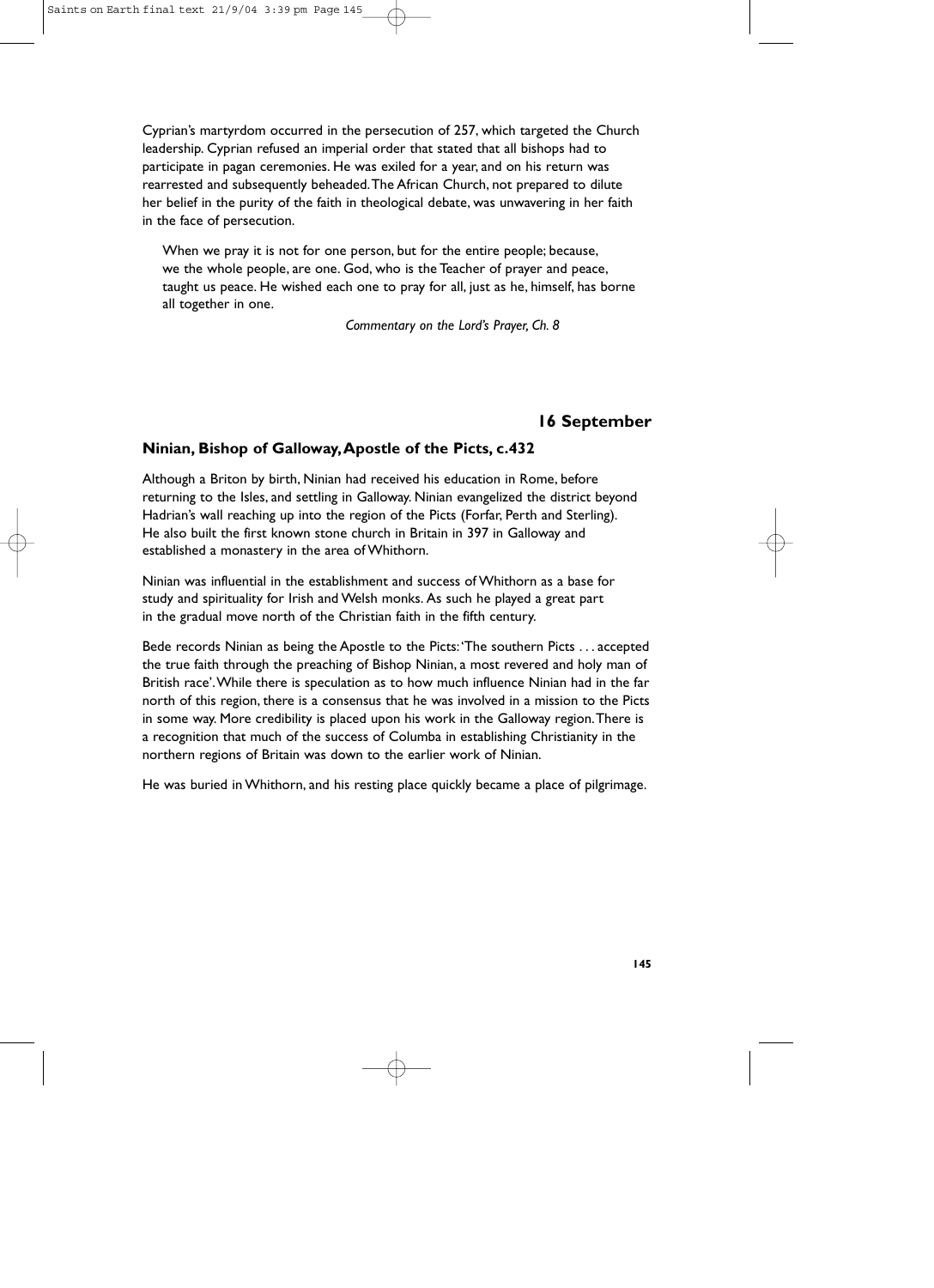# **Edward Bouverie Pusey, Priest,Tractarian, 1882**

Edward Pusey was born near Oxford in 1800, and educated at Eton and Christ Church. In 1828 he was ordained and appointed Regius Professor of Hebrew and Canon of Christ Church Cathedral. Previously, in 1823, he had been elected a Fellow of Oriel College and it was in the senior common room at Oriel where he became acquainted with John Keble (see 14 July), John Henry Newman (see 11 August) and others who were to take the lead in the Oxford Movement, which developed rapidly after Keble's Assize sermon in 1833.This group wished to rediscover and to emphasize the spiritual rather than the national side of the Church of England by stressing the Church's Catholic and apostolic origins.Their means of disseminating their ideas was the publication of a series of *Tracts for the Times*, to which Pusey contributed tracts on fasting and baptism.When Newman left the Church of England in 1841, Pusey found himself somewhat unwillingly assuming the leadership of a group who were popularly known to their supporters as 'Tractarians' and to their detractors as 'Puseyites'. But as the Ritualist phase of the movement began to build up steam in the late 1850s he became increasingly detached from the direction it was taking.

The death of his wife in 1839 greatly affected Pusey, deepening his feeling of great personal unworthiness. From 1846, he adopted a strict ascetic lifestyle which, paradoxically, made him an inspiring figure in the eyes of many. In 1843 his sermon, *The Holy Eucharist, a Comfort to the Penitent*, was condemned by the university authorities and he was suspended from preaching in the university pulpit for two years. He was actively involved in the foundation of Anglican religious communities for women. He promoted auricular confession and the doctrine of the Real Presence and took sides in a number of learned theological disputes. In many ways he was a reluctant controversialist, but was always prepared to defend newly re-discovered Catholic doctrines and practices against their opponents.

Despite his great erudition, his preaching was both pastoral and practical. Bishop Gray of Cape Town noted in 1867 that Pusey's language 'was full of love and tenderness, and savouring more of Low Churchmanship than of High'. In the great cholera epidemic of 1866, Pusey did outstanding work in caring for the sick. He died at Ascot Priory in 1882 and was buried at Christ Church Cathedral. After his death his library was made the centrepiece of Pusey House – a permanent memorial to him at Oxford.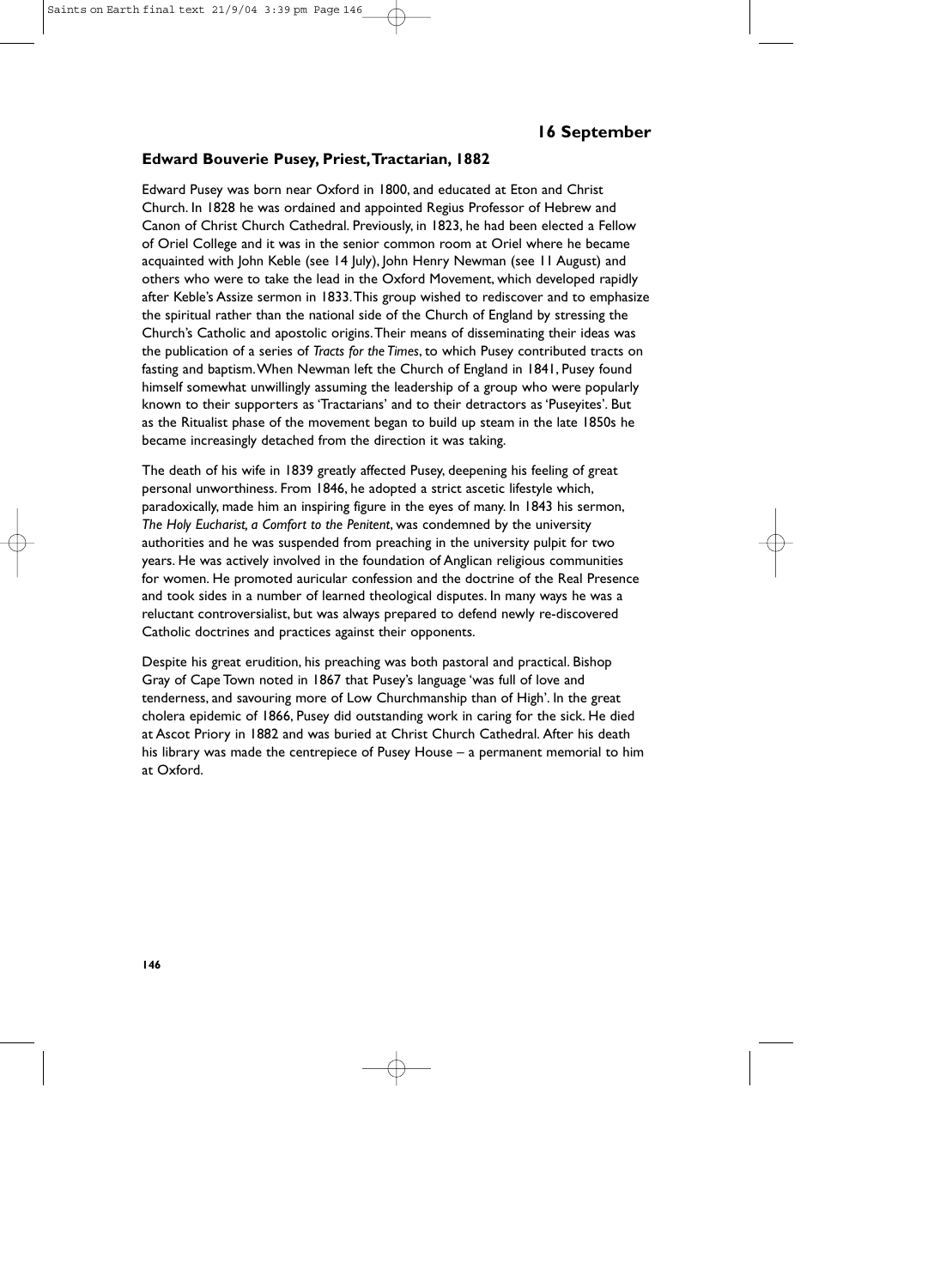#### **Hildegard,Abbess of Bingen,Visionary, 1179**

Hildegard was the tenth child to be born to a noble family in the Nahe valley, in the Rhineland. From early childhood Hildegard was the recipient of supernatural visions and experiences. At the age of eight she was put by her parents into the care of Jutta, a female recluse who lived close to a Benedictine Monastery at Diessenberg. Seven years after, at the age of 15, Hildegard took vows and became a nun in the monastic community that had gathered around Jutta. On Jutta's death in 1136, Hildegard herself became the abbess.

As well as a visionary and mystic, Hildegard was a remarkable woman who excelled in many areas. She was not a nun removed from the world and enveloped by mystery. She was versatile and energetic, producing varied works and affecting others wherever she went. Hildegard corresponded with many people, including royalty. She saw herself as standing in the prophetic tradition and was not afraid to castigate or reprimand. She wrote musical compositions including hymns, chants and songs. Her theological works include commentaries on creeds and Gospels, and on the Rule of St Benedict. Hildegard's medical handbooks and books about nature are remarkable for their content and conclusions. She also wrote a play.

Between 1141 and 1151 Hildegard began to receive visions and, with the approval of the Archbishop of Mainz, recorded some them.The collection of her visions is called her *Scivias* and contained 26 visions. Hildegard writes on the nature of man, and the Last Judgement. *Scivias* includes a collection of dramatic songs.

The community grew too large for their premises and moved to Rupertsberg, near Bingen. From this base Hildegard travelled throughout Rhineland and founded a daughter house at Eibingen.

Hildegard was concerned that the writings about her visions be approved. Pope Eugenius gave her the necessary permission and, as her writings spread, so did her fame.The mystical quality of her writings, and the nature of her music have led to Hildegard being appropriated by many people, not all of whom recognize the theological and spiritual base to her life. Hildegard was, above all else, a woman devoted to God, whose visions and writings sprang out of a desire for him.

O how precious is the maidenhood of this virgin, she of the shut door whose womb the holy Godhead filled with His fire so that a flower bloomed in her and the son of God from that secret place went forth like the dawn.

Thus the sweet seed, who was that Son, through the shut door of her womb unlocked paradise.

And the Son of God from that secret place went forth like the dawn.

*Responsory 63*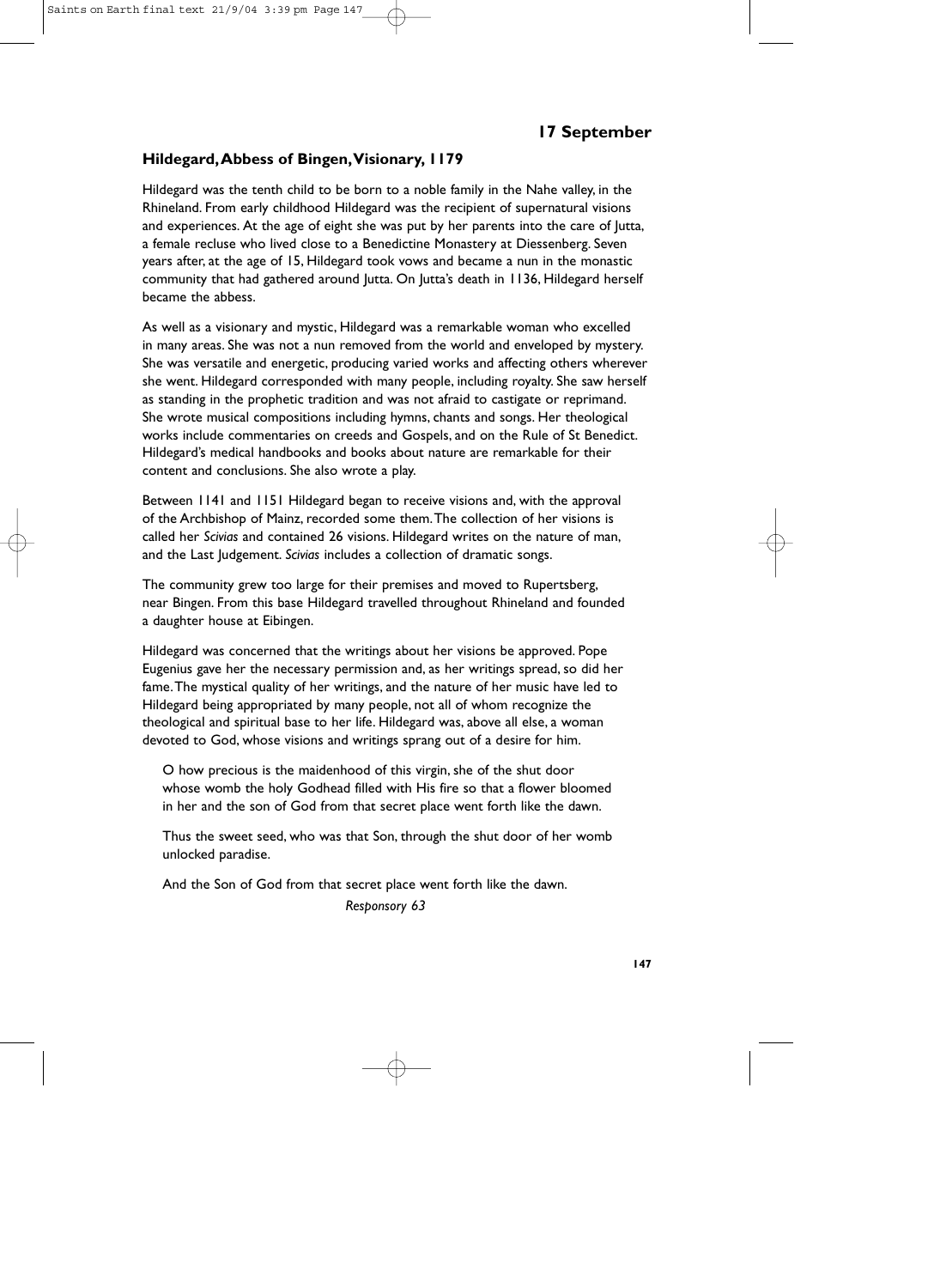### **Theodore of Tarsus,Archbishop of Canterbury, 690**

Theodore was Archbishop of Canterbury at a time of crisis for the Roman Church in England. In 664 Archbishop Deusdedit died and, as a severe plague had greatly reduced the number of bishops and high-ranking clergy in Britain, finding a successor proved to be a hard task.Three years after the death of Deusdedit,Wighard was chosen to be archbishop, but he too died of the plague on the journey to Rome for his consecration. By this time the Pope was concerned about the delay and chose Hadrian, an African monk, as the next Archbishop of Canterbury. Hadrian refused the position, feeling that he was not worthy of the task, and recommended Theodore, a Greek monk living in a Roman monastery. Although Theodore was not ordained the people reluctantly agreed.Theodore was immediately ordained deacon, and when he had grown his hair long enough (four months later) was ordained priest and consecrated bishop.

Both Theodore and Hadrian travelled to Britain in the company of Benedict Biscop (see 12 January). It was a long and arduous journey during which Theodore learnt the English tongue.They arrived in Britain in May 669. On arrival they found a Church lacking in leadership, although relatively healthy at root level.Theodore appointed three bishops immediately, and set off on a tour of the Church. He called a synod at Hertford in 672, and issued canons designed to establish principles of administration and order.The date of the celebration of Easter was affirmed, and bishops were required to confine their activities to their own dioceses.This measure was aimed at limiting the activities of the Celtic Bishops, who were able to wander wherever they willed, having a more pliable jurisdiction.Theodore established a yearly meeting of the whole Church, and moved to increase the number of bishoprics throughout the land. He sought to bring unity to a fragmented Church.

A major area of contention for Theodore came in the Northumbrian region, the area most loyal to the Celtic traditions, and the areas least open to the decisions made at the Synod of Whitby (664).Theodore had several disagreements with Wilfrid (see 12 October), Bishop of Ripon (a vast area), which included Wilfrid's expulsion (677) and reinstatement at a lower level of authority and influence.Theodore introduced into Northumbria the Roman diocesan system of church government whilst allowing the Northumbrian Church freedom to blend both Celtic and Roman principles. In doing so he confirmed the decisions taken at Whitby whilst retaining the characteristics of both Roman and Celtic traditions within the same united body.Theodore's actions shaped the Church for ages to come, and began to sow the seeds of a common identity of the Church in Britain.

Although remembered as the principal force behind the common Church in Britain, Theodore was also known as a gifted teacher and theologian. He taught science, astronomy and law as well as Latin and Greek at the school he founded in Canterbury. An astute politician and a visionary leader,Theodore oversaw one of the most fruitful periods of the Church in Britain.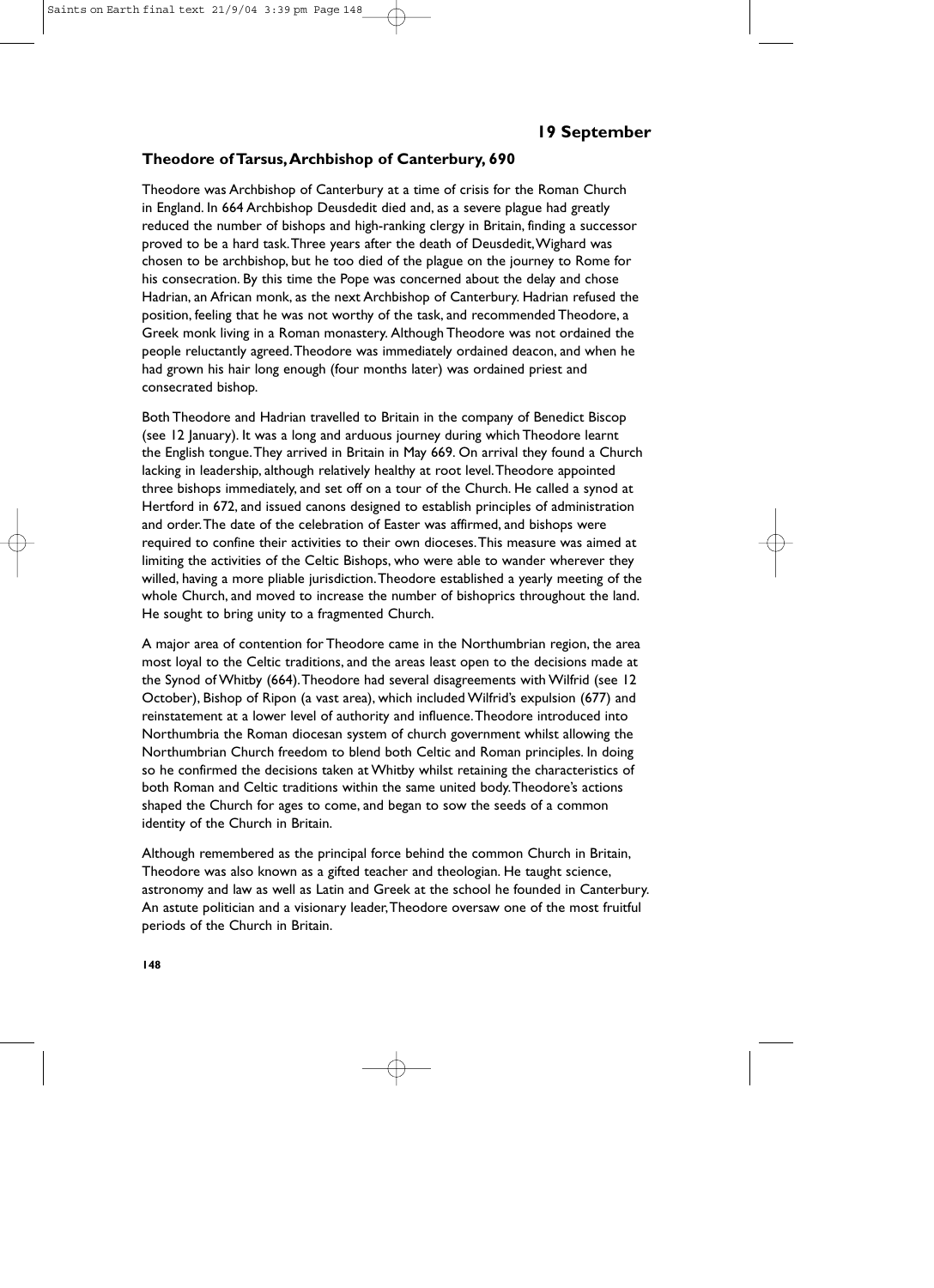The process of integration of the various elements of the Church was completed after Theodore's death.The monastic community on Iona conformed in 716.Wales was the last bastion of Celtic independence, finally submitting to the authority of Rome in 768.

# **20 September**

# **John Coleridge Patteson, First Bishop of Melanesia, and his Companions, Martyrs, 1871**

Born in 1827 and brought up in a highly privileged environment, John Coleridge Patteson was ordained in 1853.The following year he was recruited by Bishop George Selwyn of New Zealand (see 11 April), to oversee the Church's work in the Melanesian part (today's Vanuatu and Solomon Islands) of that vast diocese, leaving Selwyn free to concentrate on New Zealand itself. An exceptional linguist, he learned Maori on the outward voyage so as to be able to use it on arrival in New Zealand. In due course he was to master 24 of the 96 languages of Melanesia. In 1861 the diocese of New Zealand was split and he was consecrated missionary Bishop of Melanesia. The long distances he was required to travel in order to minister to the people of his widespread diocese and the isolation and loneliness that he experienced gradually took their toll. His health declined and those who met him were shocked at how quickly he had aged.Yet his warm personality and a distinct lack of episcopal pomp endeared Patteson to all those with whom he came into contact.The Presbyterian missionary John Geddie, for example, described the bishop as 'a man of the most lovely Christian character and singular devotedness'.

An innovator in missionary work, Patteson began to query the traditional Victorian connection between Christianity and literacy, questioning its relevance for adults in a non-literate society. He also affirmed the value of indigenous cultures, so often routinely condemned by European missionaries:

I have for years thought that we seek in our missions a great deal too much to make English Christians of our converts.We consciously and unanimously assume English Christianity to be necessary. One mistake of this kind was to suppose clothing essential.

He aimed to disturb as little as possible the manners and customs of the people among whom he worked and lived.

Patteson was clubbed to death on Nukapu Island in the Santa Cruz group on 20 September 1871. Joseph Atkin and Stephen Taroaniara, his companions, were hit by a hail of arrows, and subsequently died of tetanus. This was almost certainly a revenge killing after local men and boys had been kidnapped to work on the Queensland cotton plantations.When Patteson's body was later recovered from a boat floating in the island's lagoon, it was found to bear five wounds clearly caused after death, and in his hands was a palm branch with five knots. Historians have suggested that these symbolized revenge for five men who had been kidnapped from the islands, but to the Melanesian faithful a comparison with the *stigmata* of Christ was irresistible.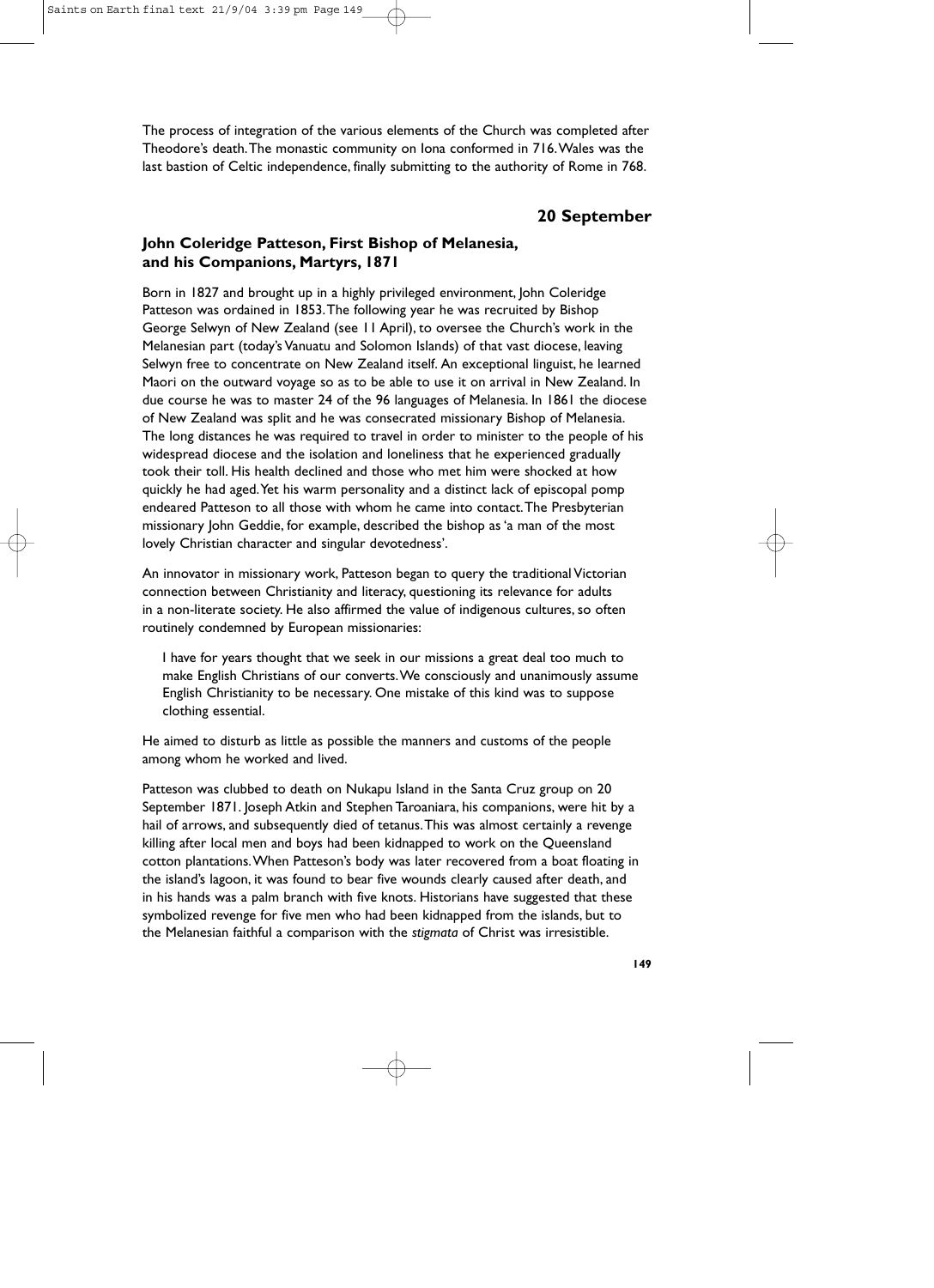# **Lancelot Andrewes, Bishop of Winchester, Spiritual Writer, 1626**

Lancelot Andrewes was born near to the Tower of London in 1555 and educated at Merchant Taylors' School and Pembroke Hall, Cambridge, where he was elected Fellow in 1575. He was ordained in 1580. In 1589 he became Vicar of St Giles, Cripplegate, where he soon developed a reputation as a preacher, before returning to Cambridge as Master of Pembroke Hall. In 1601 he became Dean of Westminster and four years later was consecrated Bishop of Chichester.

One of the most learned men of his time, he was present at the 1604 Hampton Court conference out of which emerged the new translation of the Bible which became known as the Authorized (or King James) Version. Andrewes himself worked on the first part of the Old Testament. In an age of Calvinist theology and largely Low Church ceremonial,Andrews was an articulate exponent of a more sacramental pre-Tractarian form of High Church Anglicanism, giving respectability and academic underpinning to a movement that was later to be associated with Archbishop Laud (see 10 January).

But, unlike Laud,Andrewes was not himself a controversial or combative figure. He was essentially a scholar and it was upon sound learning and a desire that Anglican worship should be based on ordered ceremonial that he adopted and developed practices in worship to complement his belief in the Real Presence and to honour the incarnate Christ. His ceremonial practices were largely a personal matter in his private chapel and where others adopted them it was by Andrewes' example not by his persuasion. He was an outstanding theologian of the High Church movement in the Church of England, writing from a uniquely Anglican point of view about the Church, the sacraments and episcopacy. He counted Richard Hooker (see 3 November) and George Herbert (see 27 February) among his friends.

But in his own day he was best known as a preacher. He preached regularly at the court of James I and many of his sermons were published. Over three hundred years later T.S. Eliot took some words from Andrewes' 1622 Christmas sermon ('A cold coming they had of it . . .') for the opening five lines of his poem *The Journey of the Magi.*

Andrewes was translated from Chichester to Ely in 1609 and in the same year he was appointed a privy councillor. He was further translated to Winchester in 1619. He died at Winchester Palace in 1626 and is buried in Southwark Cathedral.

A morning prayer of Lancelot Andrewes:

O Thou who sendest forth the light, createst the morning, and makest the sun to rise on the good and the evil: Enlighten the blindess of our minds with the knowledge of thy truth; lift up the light of thy countenance upon us, that in thy light we may see light, and, at the last, in the light of grace the light of glory; through Jesus Christ our Lord.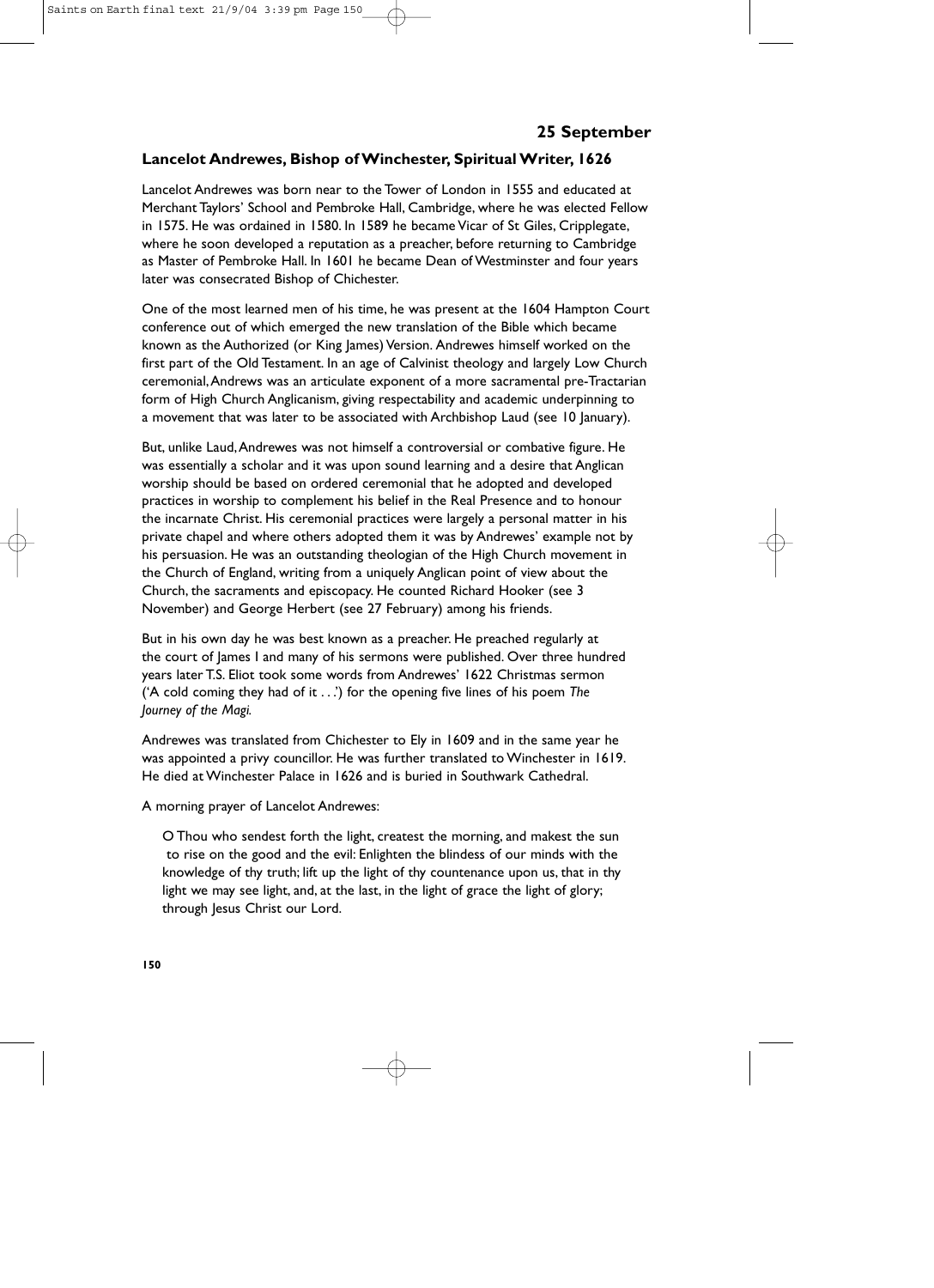# **Sergei of Radonezh, Russian Monastic Reformer, Teacher of the Faith, 1392**

Sergei (or Sergius),Abbot of Radonezh, in Russia, was one of the most influential and humble men in Russian history. He is remembered as one who changed the course of a nation thorough humility and holiness.

Born in 1314 in Rostov and baptized with the name Bartholomew, Sergei and his family were driven from their home by civil war and after a period farming at Radonezh near Moscow he started to live the life of a hermit when he was 20 years old, living in the forest at the edge of his village. From there he entered the monastic life, and his reputation as a man of wisdom, humility and deep spirituality grew. Eventually Sergei became the abbot of a monastic community, and in 1378 he refused the offer of being appointed Bishop of Moscow. So high was his reputation as a man of God that Grand Prince Dimitri frequently turned to him as peacemaker and mediator in political matters.

In 1380 Russia had been under the control of the neighbouring Tartars for a hundred years. An army of 400,000 was gathering to attack Moscow. Prince Dimitri was faced with the decision of whether to defend or surrender. In this most critical time in Russian history, Dimitri chose to consult Sergei.The normally quiet, reticent Sergei, who shied away from giving explicit commands, on this occasion was firm:'Go forward, and fear not. God will help you.' And later, Sergei had a further word of encouragement for the prince:'Be in no doubt, my Lord; go forward with faith and confront the enemy's ferocity; and fear not, for God will be on your side.'

Prince Dmitri was persuaded not to surrender, but to fight for freedom. After a fierce battle the Russian forces were victorious, the Tartars were defeated, Russia liberated and the Christian tradition preserved.

During his life Sergei was said to have founded 40 monasteries and was constantly sought after for spiritual advice.The most loved of all Russian saints, Sergei remained close to his peasant roots in touch with the ordinary people. He held up the service of others as an important part of the monastic vocation and emphasized personal and communal poverty.

In his lifetime Sergei was widely respected and honoured as one upon whom God's spirit was seen to rest and he was said to have undergone on occasions physical transfigurations by light.Today he is Russia's patron saint and each year many pilgrims visit his shrine at Zagorsk's Trinity monastery.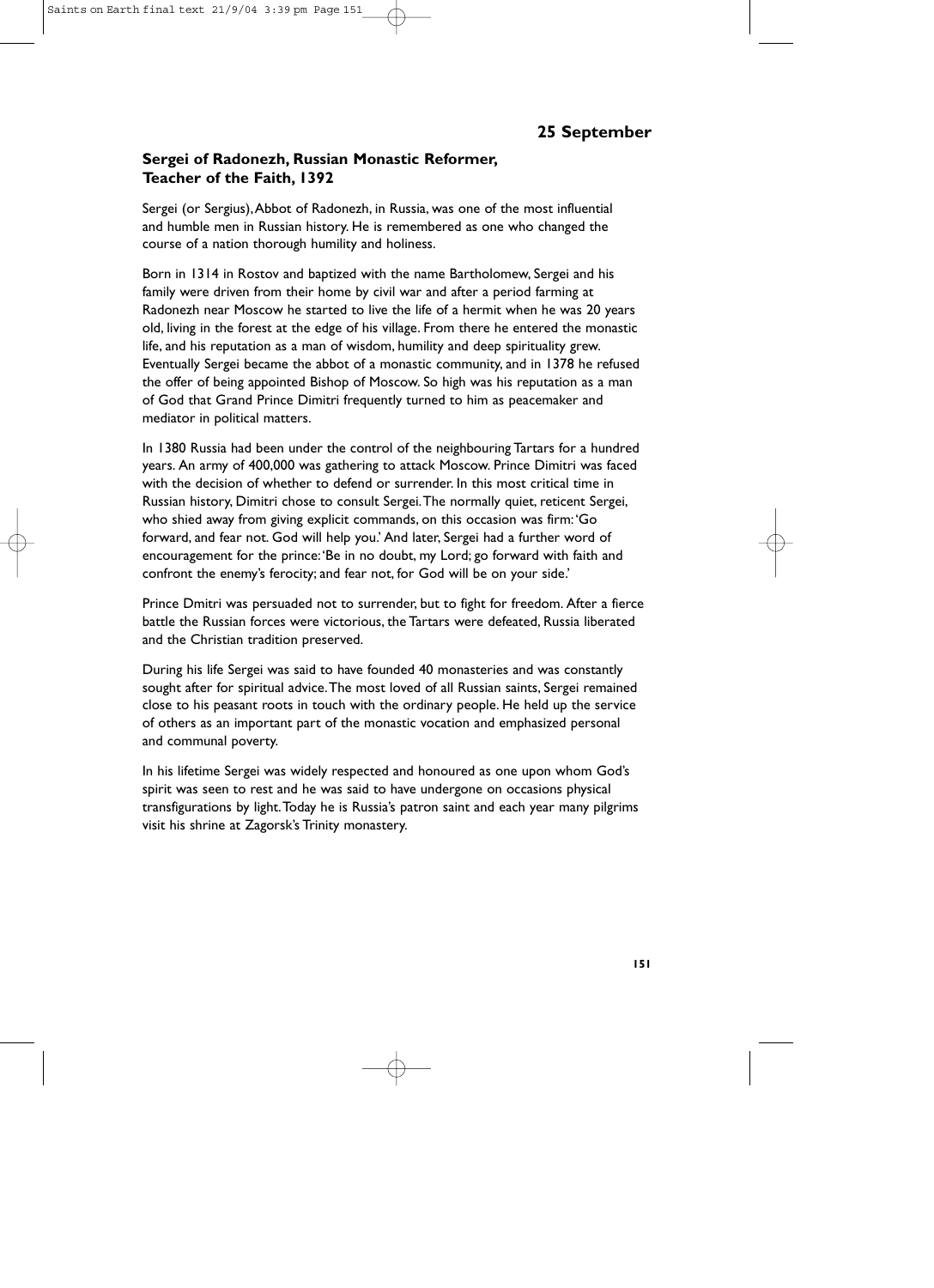### **Wilson Carlile, Founder of the Church Army, 1942**

Wilson Carlile was born in Brixton, London in 1847 and had a patchy education owing to the chronic back trouble from which he suffered all his life. But he excelled at languages and music. He was highly successful in business until recession and serious illness combined to end his career at the age of 31. A breakdown followed which was in turn followed by his conversion. He later commented:

I have seen the crucified and risen Lord as truly as if He had made Himself visible to my bodily sight.That is for me the conclusive evidence of His existence. He touched my heart, and old desires and hopes left it. In their place came the new thought that I might serve Him and His poor and suffering brethren.

Initially he offered his services to the Americans Moody and Sankey, at that time holding a mission in London. He accompanied Sankey on the harmonium, learned a great deal about methods of evangelism and was inspired to become an evangelist himself. Consequently he was confirmed into the Church of England and then entered the London College of Divinity to train for his ordination in 1880. He served his curacy at St Mary Abbots in Kensington but the lack of contact between the Church and the working classes was a cause of real concern to him and he began outdoor preaching in order to reach those who would not come to church.

Carlile left Kensington in order to work in a slum mission, and from 1882 began the process of uniting local Anglican parish missions into a national organization, which in keeping with the popular use of military terminology in church life at that time took the title 'Church Army'. A training college for men was founded in 1884 followed by one for women three years later. After some initial hesitancy the Church of England incorporated the Church Army into its structures and in due course the office of Evangelist was founded for Church Army officers and sisters.The Church Army's work included evangelism and social and moral welfare work and this was supplemented by work among the troops during the First World War. Carlile was careful to ensure that the Church Army always worked within official church structures. He remained honorary chief secretary until his retirement in 1926, having been made a prebendary of St Paul's Cathedral in 1906. He died in 1942.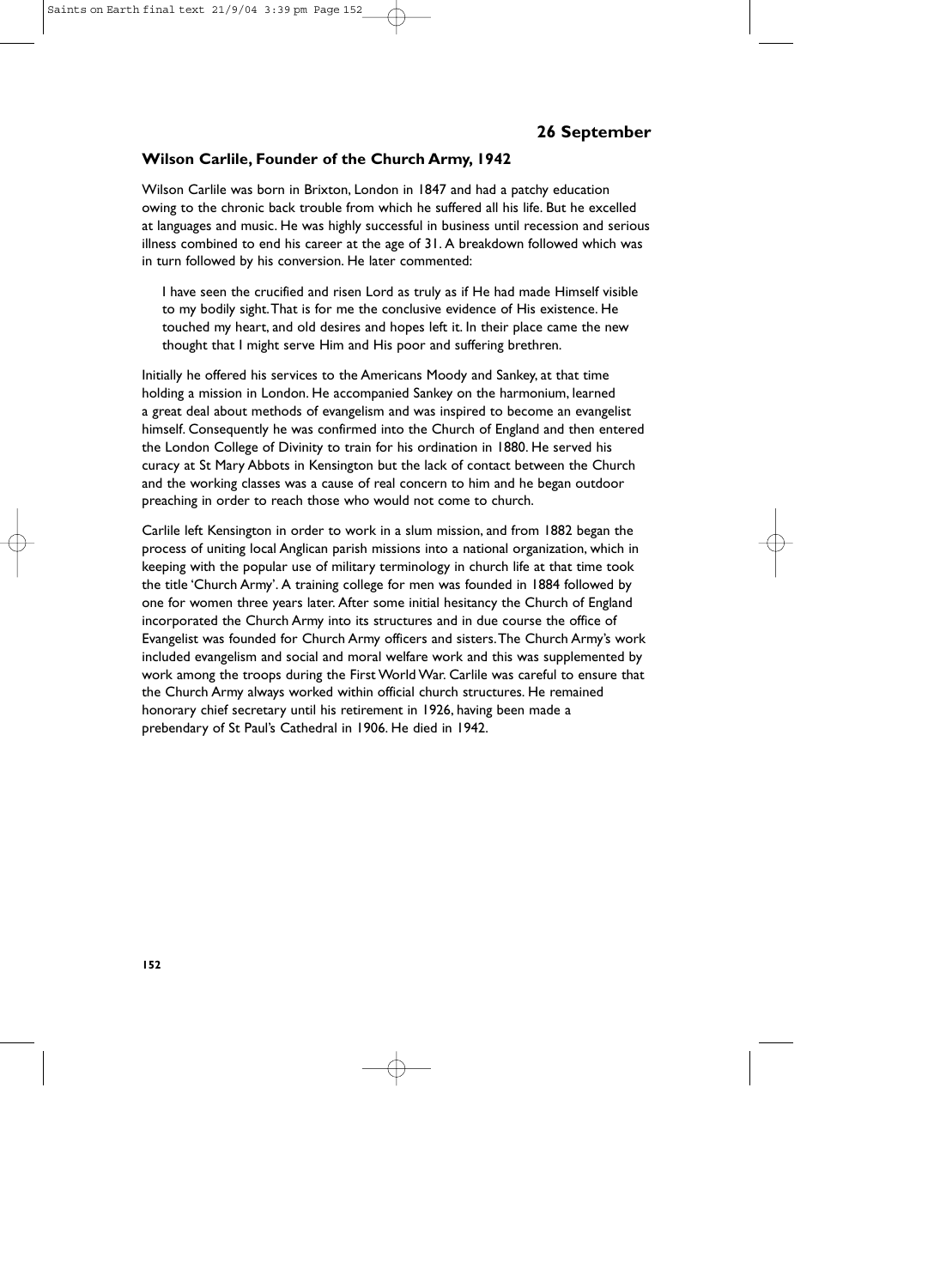# **Vincent de Paul, Founder of the Congregation of the Mission (Lazarists), 1660**

Born the son of peasant farmer at Pouy in the Landes, south-west France around 1580,Vincent was educated by the Franciscans and at the universities of Dax and Toulouse.While travelling by sea from Marseille to Narbonne in 1606 he was captured by pirates and sold into slavery in Tunisia, but escaped after a few months and returned to France.

Ordained in 1600, he spent ten years in uneventful parish ministry but eventually he underwent a marked change of attitude to the poor and the suffering. In Paris,Vincent visited prisoners condemned to be galley slaves and, appointed by Louis XIII as royal almoner of the galleys (in effect, chaplain to the galley slaves), he continued this ministry, both pastoral and evangelistic, at Marseille and Bordeaux.

In 1617 he founded the first Confraternity of Charity, made up of wealthy women working among the sick and poor near Lyons. For a number of years he was the personal chaplain to the wealthy Gondi family who encouraged and supported Vincent in his charitable and mission work.With their support he founded the Congregation of the Mission – an institute of priests initially organized for rural mission.

A community of the Congregation was formally established at the Collège des Bons-Enfants in Paris in 1626, where Vincent served as Principal.The alternative name 'Lazarist Fathers' was given to the group when it established headquarters at the former priory of St Lazare, in 1632.Vincent not only headed the order but also founded with others several charitable organizations, notably the Daughters of Charity, in 1633.This was notable in being the first non-enclosed community of women which was devoted to caring for the sick and the poor. From 1628 the Congregation of the Mission organized several seminaries for the training of priests as a result of work done by Vincent with young men about to be ordained. He was also concerned with relief work during the religious wars in France. His implacable opposition to the Jansenists (a group considered heretical within the Roman Catholic Church) was believed to have been responsible for its suppression, yet paradoxically in an age of religious conflict he was unusually courteous towards Protestants, insisting that they be treated as brothers, with respect and love.

Vincent died in Paris on 27 September 1660. It was said that 'the poor of Paris lost their best friend and humanity a benefactor unsurpassed in modern times'.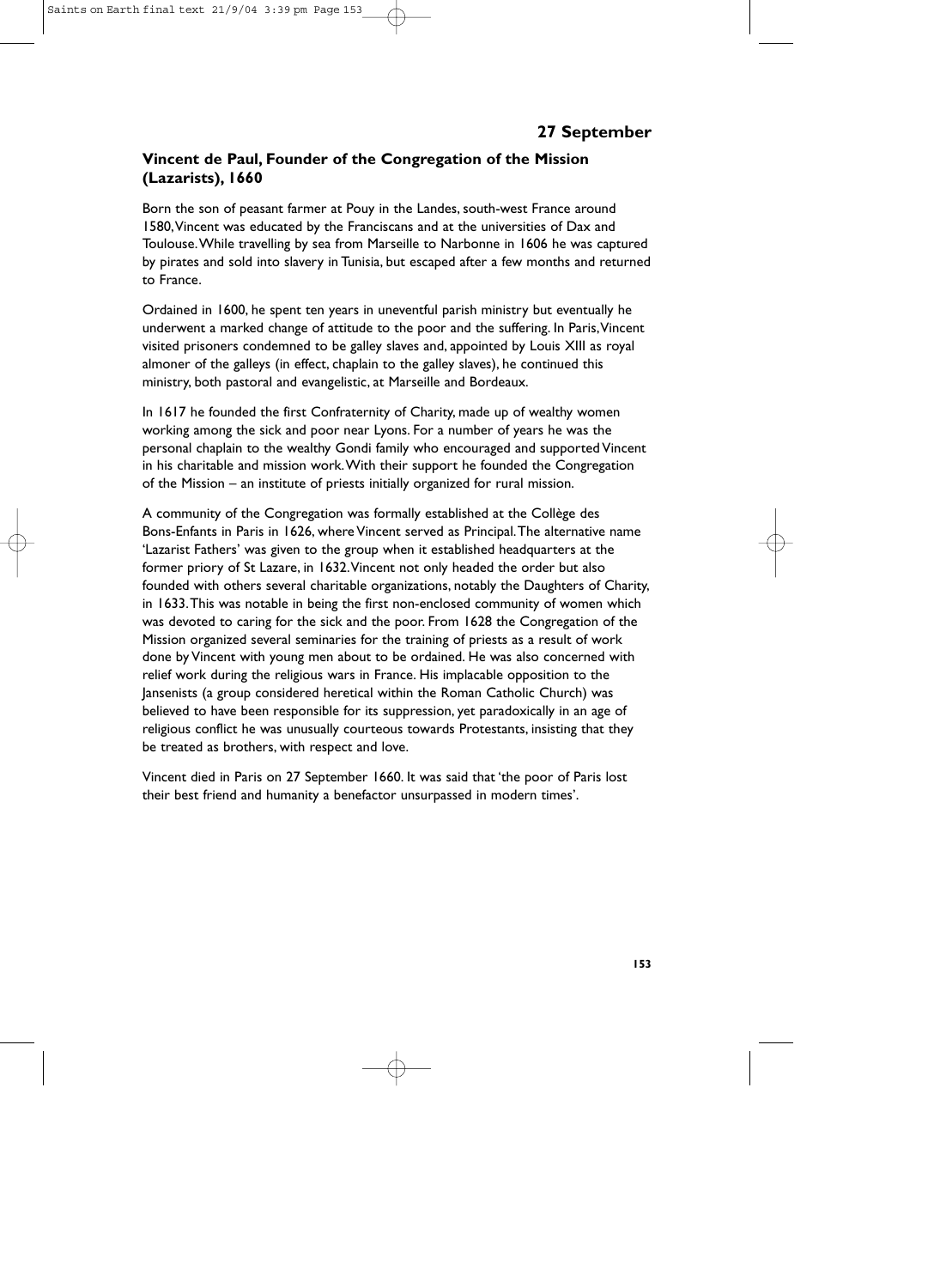### **Jerome,Translator of the Scriptures,Teacher of the Faith, 420**

Jerome (also known as Eusebius Hieronymus) was born around the year 342 at the edge of the Latin-speaking world in the city of Strido in Dalmatia (modern Croatia). He was highly influential in the history of Christian thought and his translations were crucial to the spread of Christianity and Christian study. However, he was an extremely temperamental individual, sarcastic, impervious to gossip (many of his close friendships were with women), and had a habit of making enemies wherever he went. He could, by all accounts, be equally gregarious and an enthusiastic friend when his confrontational side was not to the fore.

The man who became known as the 'prince of translators' began by studying grammar and rhetoric at Rome. During his time in the city he was baptized, and then left for Trier in Gaul where, with a group of friends, he was persuaded to enter the monastic life.

After an argument, the group split, and Jerome left the community.With some of the group, Jerome journeyed to Antioch, and by the time he had reached the city in 374 two of his travelling companions had died, and Jerome himself was seriously ill. It was during this period that he is believed to have had a dream in which God condemned him for living more like a person from classical literature (a Ciceronian) than as a Christian. On his recovery he started to live as a hermit in Syria, and during this time learnt Hebrew – a language he found difficult and coarse, and from which he frequently retreated.

He was ordained priest in Antioch, before studying in Constantinople under Gregory of Nazianzus. Jerome's ordination to the priesthood was strange. He never served as a priest in any capacity, and there is no evidence of his ever celebrating the Eucharist. He seems to have been ordained simply to fulfil the desires of others, and saw himself as having primarily a monastic vocation.

It was in Constantinople that his reputation as a translator began to emerge, and he was much in demand as an interpreter but once again he found relationships difficult and his work took him back to Rome. In Rome he began a work on a Latin text of the Bible, which eventually became known as the Vulgate. Jerome's translation was to become the standard version of the Bible in the Western Church for over a thousand years. He was supported in his work by a group of Christian women, which resulted in some scandalous gossip. As ever with Jerome this relationship did not last long. He eventually settled in Bethlehem in 386, founding a monastery where spent the last 35 years of his life as a monk and a scholar.

During this period of his life Jerome wrote many books, some vehement in their response to what he considered false teaching. His single-mindedness in pursuit of his own point of view led to the loss of his great friendship with Rufinus, and he also locked horns with Augustine.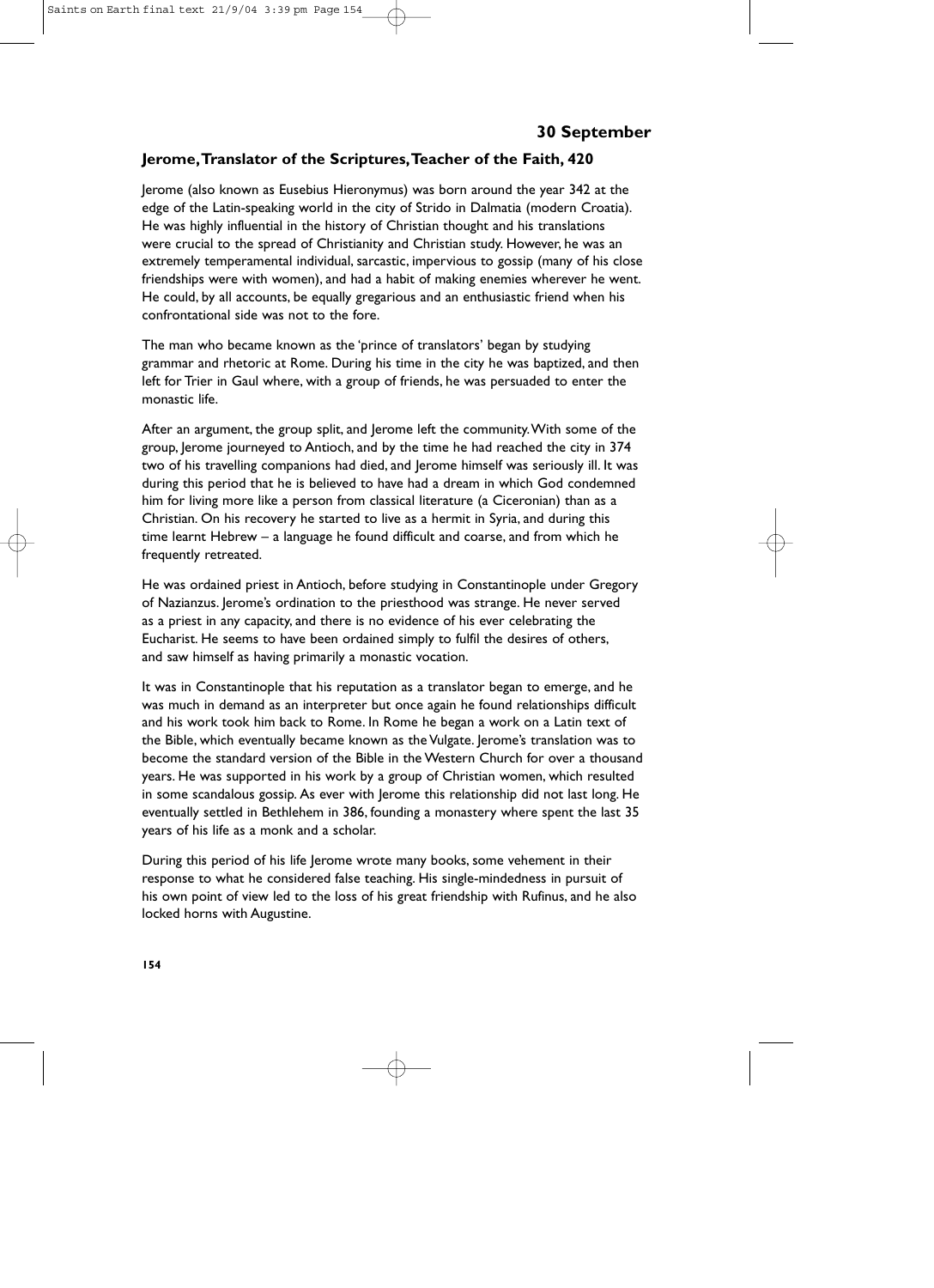Jerome was an intensely knowledgeable man, gifted in translation, and devout in his personal life. His difficult personality and frequent quarrels have led many to speculate at his designation as a saint. However, Jerome's immense literary output, his translation of texts from the original Hebrew into Latin, his Bible translation, his adaptation, revision and continuation of Eusebius' Church History, and his biblical commentaries, mark him out as one of the most gifted and erudite Fathers of the Church. His correspondence is refined and detailed, drawing from the best of Eastern and Western theology.

It shall come, it shall come, that day when this corruptible shall put on incorruption, and this mortal shall put on immortality

*Letter 14*

### **1 October**

#### **Remigius, Bishop of Rheims,Apostle of the Franks, 533**

Remigius is one of the most famous bishops of Rheims, and according to Gregory of Tours was bishop for 70 years, having been ordained at the age of 22. Born in Gaul, he became known as the 'Apostle to the Franks' for his role in the conversion of Clovis I, the Frankish ruler, and the subsequent baptism of 3,000 of his subjects.

Clovis I became King of the Salian Franks in 481, and expanded his kingdom rapidly, spreading into Roman Gaul and other territories. He converted to Christianity after marrying Clotilde, a Burgundian Princess, who was a devout Christian. Alongside her influence was the healing of a sick child that Clovis interpreted as divine intervention. Similarly Clovis won a significant battle victory, which he saw as a sign from God. When the battle was going away from him, Clovis called out to 'Clotilde's God' and promised that he would be baptized if the battle was won.

Clovis was then trained in the Christian faith and baptized by Remigius some time between 496 and 506.There was close co-operation between Clovis and Remigius, and consequently between the Church and the State.Whatever the cause of Clovis' conversion, be it the healing of a child, or a battle victory, there is no doubt as to the effect of the baptism of the king upon the country, and subsequently upon Western Christendom. Once Remigius enjoyed the protection of the king he was free to preach the gospel all through the Frankish lands where he founded many churches and bishoprics.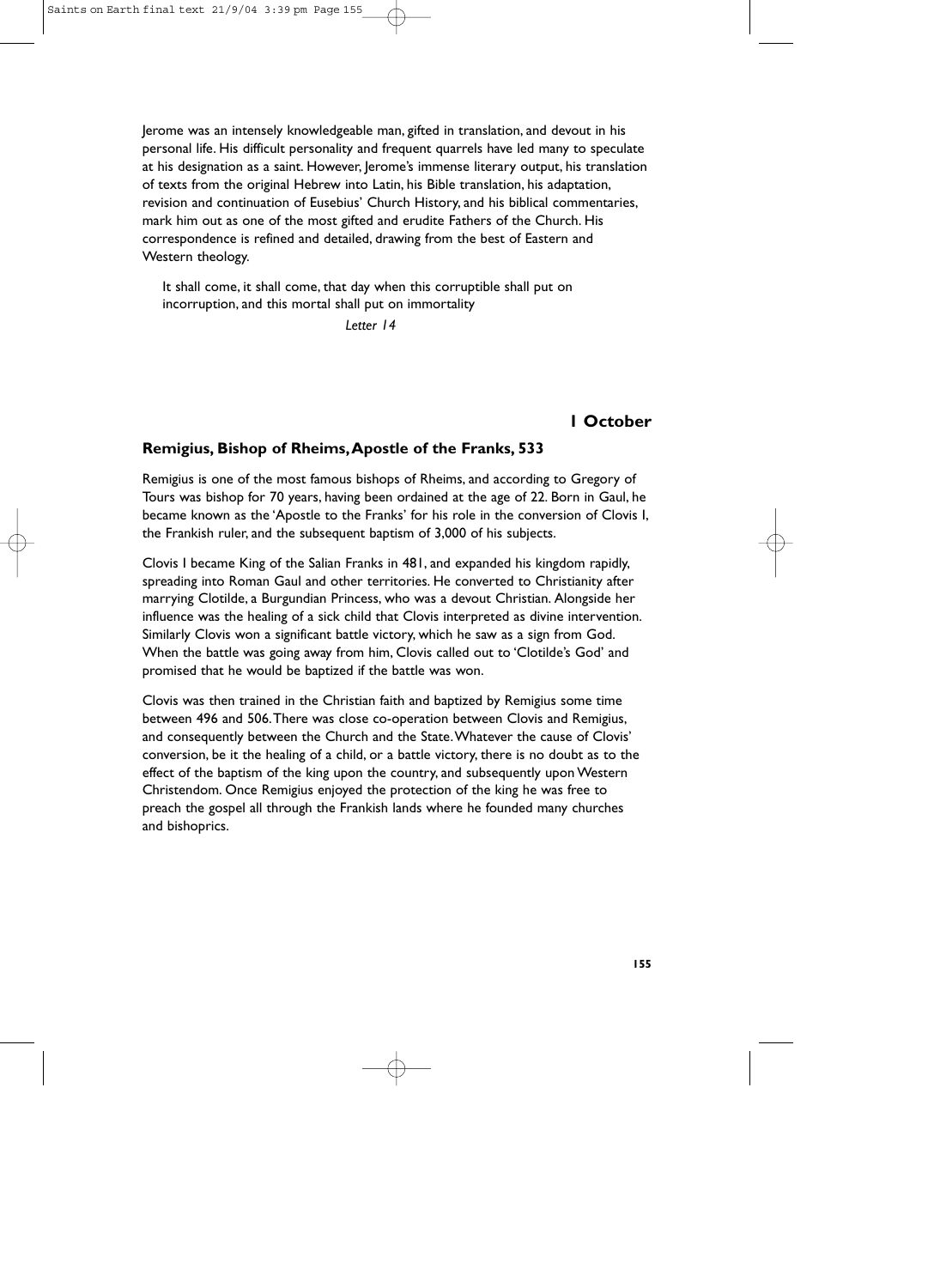### **Anthony Ashley Cooper, Earl of Shaftesbury, Social Reformer, 1885**

Born in London in 1801, and educated at Harrow and Christ Church, Oxford,Anthony Ashley Cooper had an intensely unhappy childhood. Abandoned by his parents to the care of servants, he was fortunate that his childhood nurse Maria Millis taught and nurtured him in the Christian faith. His childhood experiences gave him a deep sympathy with the sufferings of poor and unwanted children, and his evangelical faith gave him the sense of duty to seek the path of serving suffering humanity rather than pursuing personal pleasure, as was the norm in the aristocracy at that time. He had entered Parliament in 1826 as Conservative member first for Woodstock and from 1831 for Dorset, and on his father's death in 1851 he entered the House of Lords as the seventh Earl of Shaftesbury.

Shaftesbury was far from pietistic in his clear evangelical faith, believing that 'Christianity is not a state of opinion and speculation. Christianity is essentially practical.' In Parliament he was an important force in early British reform legislation being responsible for numerous social reforms aiding factory workers, women and children in coal mines, the insane, chimney sweeps and poor children. He took the trouble to find out for himself about the conditions of the poor, visiting slums and factories, going down mines and visiting asylums and schools. Outside of Parliament he was indefatigable in his support of Christian causes, being involved in the Ragged School Union, the British and Foreign Bible Society, the NSPCC, the London City Mission, and the Church Pastoral-Aid Society to name but a few. All this activity underpinned what he described as the 'single object' of his life – 'the advancement of God's ever blessed name, and the Temporal and eternal welfare of all mankind'.

Shaftesbury was related through marriage to Lord Palmerston, Prime Minster for all but fourteen months of the years from 1855 to 1865. Knowing little about the Church, Palmerston consulted Shaftesbury in all his ecclesiastical appointments in order to find suitable candidates for senior posts in the Church of England. Hostile to Tractarianism within the Church of England (though he and Pusey – see 16 September – were cousins), but not to Roman Catholicism, Shaftesbury struck up a friendship with Cardinal Manning, the leader of the Roman Catholic Church in England. After Shaftesbury's death Manning, on reading his biography, commented, 'what a retrospect of work done. It makes me feel that my life has been wasted.'

Lord Shaftesbury died in 1885. Refusing to allow a statue of himself, he is commemorated by the statue of Eros in Piccadilly Circus, appropriately situated at the end of Shaftesbury Avenue.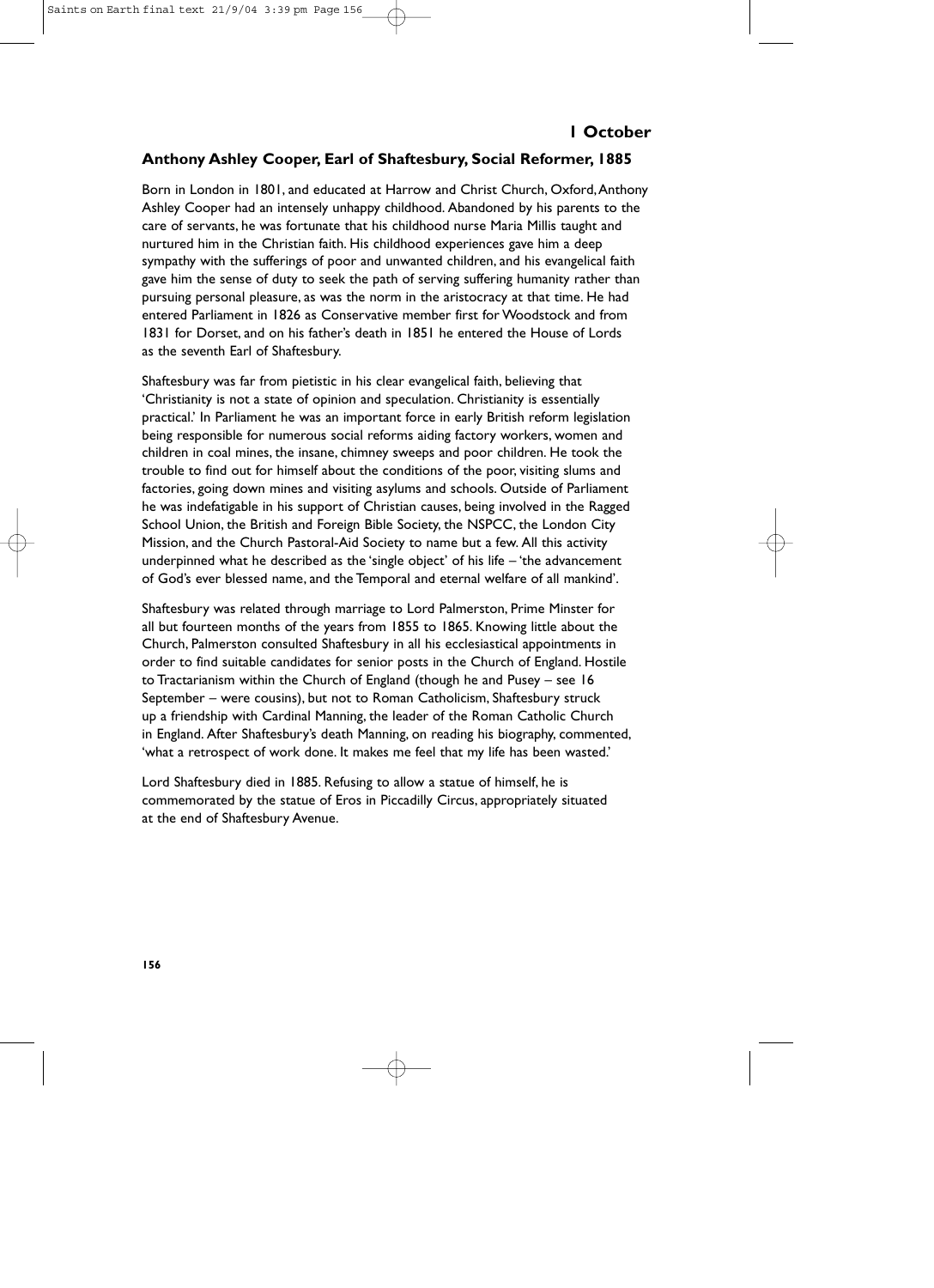## **Francis of Assisi, Friar, Deacon, Founder of the Friars Minor, 1226**

The son of Pietro Bernardone, a wealthy cloth merchant, Francis worked with his father until he was 20. He was well known in Assisi for his love of parties and celebrations. In 1202, as a result of a border dispute between Assisi and Perugia, Francis was taken prisoner and held for a year. On his release he returned to Assisi and continued his energetic way of life. However, after a long period of illness and a further taste of army life, Francis began to grow weary of his lifestyle. He made a pilgrimage to Rome, and was greatly affected by the beggars that he met in the city.

When he returned to Assisi Francis resigned from his father's business and left his old friends behind. He stole a bag of cloth from his father and sold it, using the proceeds to repair church buildings. He was never reconciled with his father.While he was working on the Church of Saint Damiano one morning he heard a reading from Matthew chapter 10, in which Jesus asks his disciples to leave all behind them. Francis understood these words to be directly spoken to him.

People soon began to join the man who by now had a reputation for simple living and charity rather than for extreme behaviour and partying. He formed a group of followers, who called themselves the 'Friars Minor' and they quickly developed into a religious order.

The order spread, and Francis travelled. He attempted to reach Africa, but illness forced him back to Italy. He journeyed with the Crusaders, but preached a spiritual crusade rather than a physical war. He returned to Italy, and divided his rapidly growing order into manageable districts. He appointed other people to be in charge and wrote a 'Rule of Life'. Francis resisted seeking full approval for his order from the Papacy until 1223. By the time of his death there was a men's order, a women's order (instituted by Clare – see 11 August) and a lay order. He received the gift of *stigmata* in 1224, and died in 1226.

Francis is known as a gentle and generous man who radically altered his life in response to God. Fully devoted to God, and fully prepared to give everything for others, his life of humility and action have led to him to be remembered as one of the most influential men of medieval times.

> Most High, Glorious God, enlighten the darkness of our minds. Give us a right faith, a firm hope and a perfect charity, so that we may always and in all things act according to Your Holy Will.

> > *Francis of Assisi:Vocation Prayer*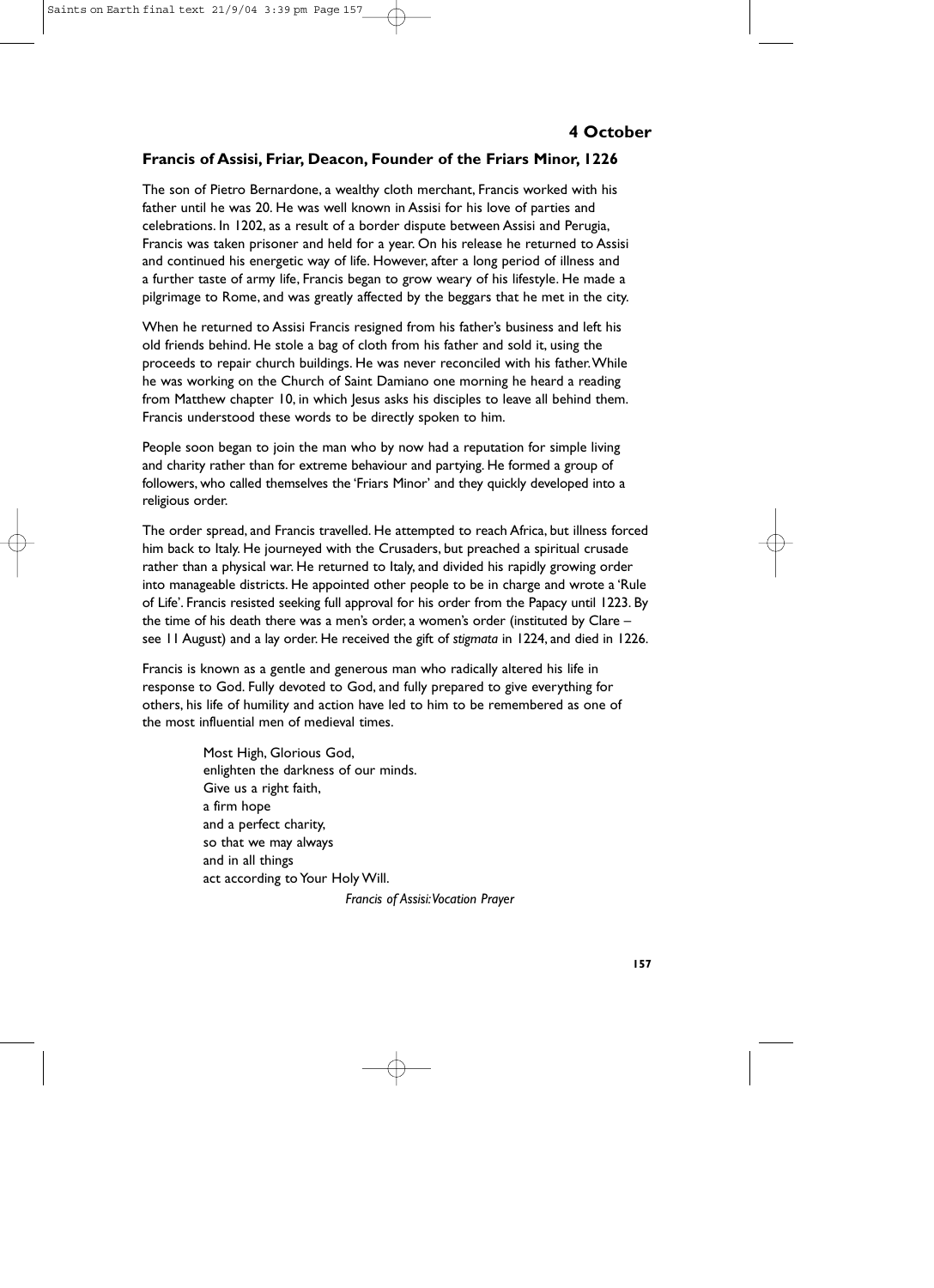# **William Tyndale,Translator of the Scriptures, Reformation Martyr, 1536**

William Tyndale was born in Gloucestershire in the early 1490s and studied at Magdalen Hall, Oxford. He moved to Cambridge to further his studies and it was possibly there, where the influence of the Continental Reformation had taken the greatest hold in England, that he conceived the project of translating the Bible into English direct from the original languages. Ordained in 1515, he served for a time as tutor at Little Sodbury Manor near Bristol where he fell foul of the local clergy when he attempted to preach on College Green in the city centre. A brilliant linguist, his intention was to make the truths of the Scriptures available to ordinary people in their own language and to produce plentiful copies at the lowest possible price. It is said that, in the course of a dispute with a prominent clergyman who disparaged this proposal,Tyndale said,'If God spare my life, ere many years I will cause a boy that driveth the plough to know more of the Scriptures than thou dost.'

He offered to work in the household of Bishop Tunstall of London, but the bishop refused to support him and a London merchant Humphrey Monmouth became his patron. But with an increasing clampdown on 'heretics' by both government and the church authorities,Tyndale crossed the Channel where he could work in greater safety. Initially based in Hamburg, he travelled to Wittenberg in 1524 and met Martin Luther (see 31 October). But even in Europe he had to keep on the move. Narrowly escaping arrest at Cologne, he was able to publish his New Testament at Worms in 1525. Eighteen thousand copies came off the press and were smuggled into England in bales of cloth from Antwerp.The growth of English Protestantism was clearly aided by the easy availability of the New Testament.

Tyndale continued to work on his translations. He made inroads on the Old Testament (though he only published the Pentateuch and Jonah) and in 1534 he produced a revised version of the New Testament. But he was betrayed and arrested at Vilvorde near Brussels where, after 16 months of imprisonment, he was strangled and burned at the stake on 6 October 1536. But official attitudes were changing in England. Miles Coverdale continued Tyndale's work and in 1537, the *Matthew Bible* (i.e.Tyndale plus Coverdale) was published with the Royal Permission. Ninety per cent of the 1611 Authorized Version was based on Tyndale's work. He was thus a formative influence, not just on Christianity in the English-speaking world, but on the English language itself.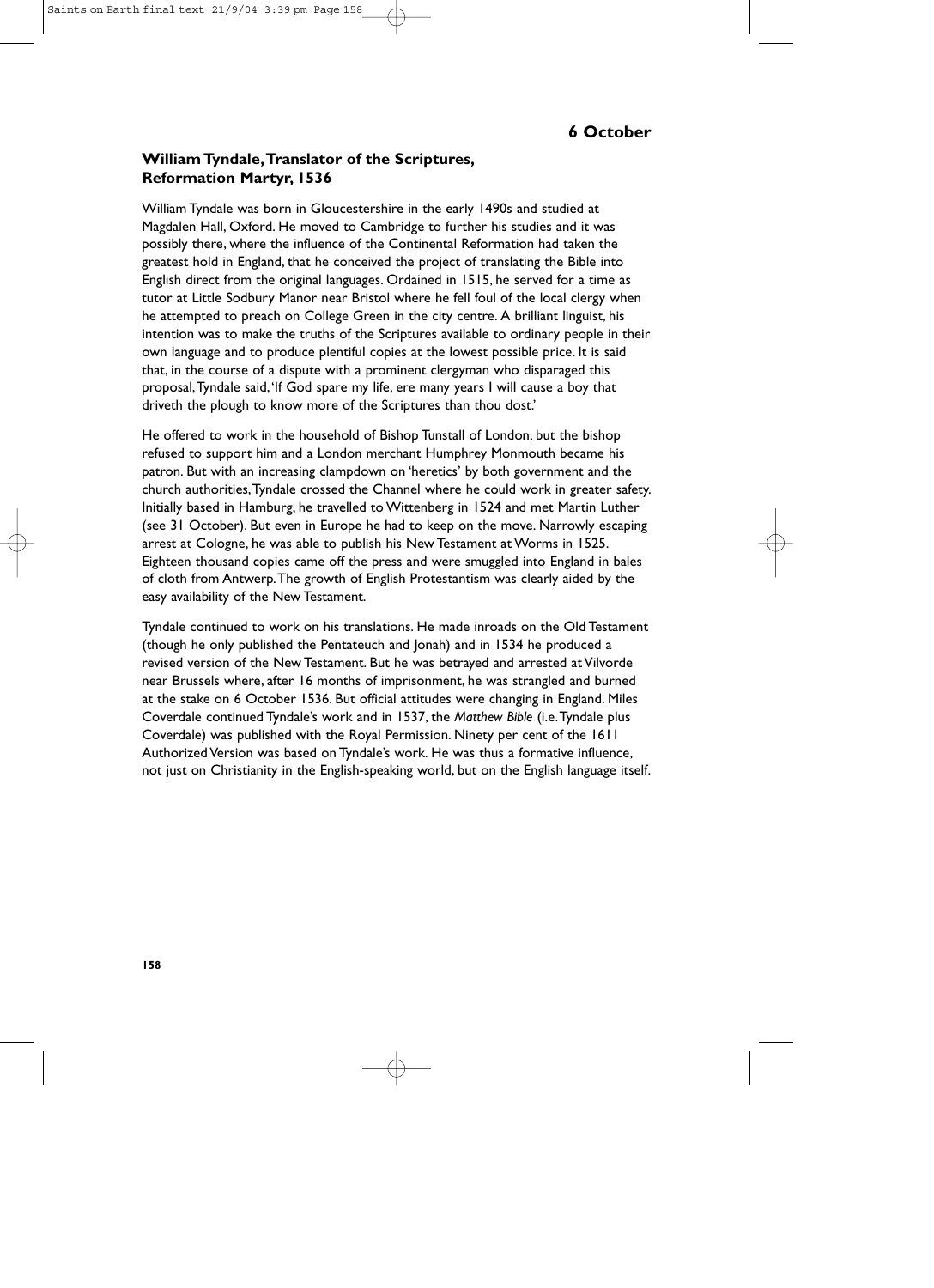# **Denys, Bishop of Paris and his Companions, Martyrs, c.250**

Denys, an Italian by birth, was one of a group of seven Christians who were sent to Gaul by the Church early in the third century as missionary bishops. Denys was made Bishop of Paris after establishing a Christian base on what was then an island in the Seine, from which he taught and preached successfully.

The year 250 saw the Valerian persecution sweep the Roman Empire, and Denys was subject of much opposition. He was arrested and martyred along with his companions, Rusticus, a priest, and Eleutherius, a deacon. Legend says that they were beheaded at the top of a hill in Paris, now known as Montmartre, the 'Hill of the Martyrs'.Their bodies were thrown into the Seine but were recovered and their final resting place eventually became the Abbey of Saint Denys.

In the ninth century Denys' legend became confused with that of Denys the Areopagite and then that of Pseudo-Dionysius, leading to widespread commemorations.This confusion was apparently intentional, at the behest of Hilduin, an abbot of Saint-Denis, and as a result the cult of St Denys gained in prominence and importance until the fabrication was uncovered.

Today Denys is a reminder of the price paid by early Christians as they spread the gospel throughout the Roman Empire. Denys is the patron saint of France.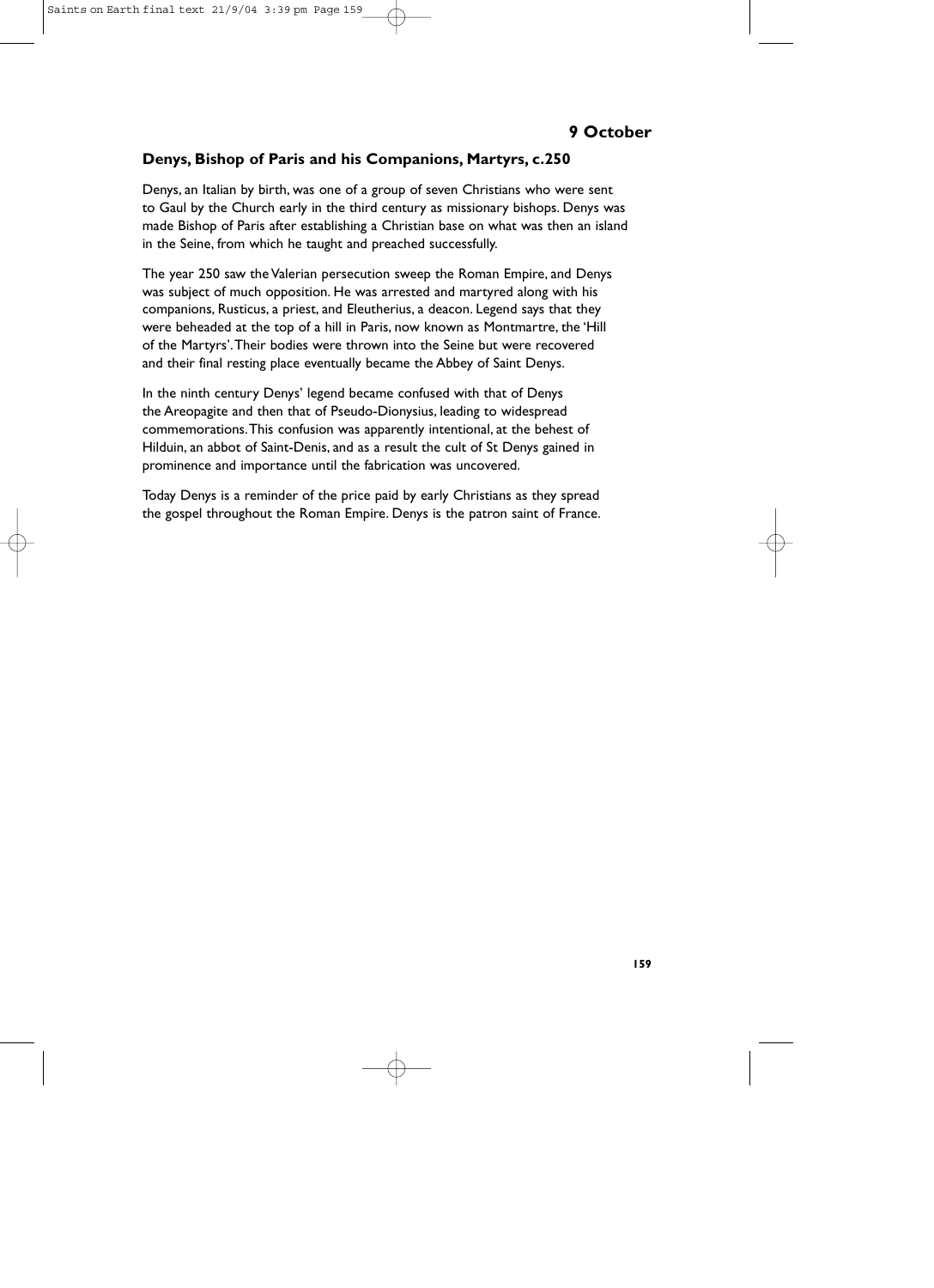## **Robert Grosseteste, Bishop of Lincoln, Philosopher, Scientist, 1253**

Robert Grosseteste was born in Stowe (Suffolk), and educated at a cathedral school (possibly Hereford). He joined the household of the Bishop of Hereford in 1192. He was noted for his studies in liberal arts, canon law and medicine.

The Bishop of Hereford died in 1192, and Grosseteste's life becomes difficult to trace with any certainty from that point on until 1225, when he was given a parish in the diocese of Lincoln. In 1229 he was made Archdeacon of Leicester, became a canon in Lincoln Cathedral, and taught theology in Oxford. Grosseteste became seriously ill in 1232, and took this to be a sign of divine displeasure at his holding more than one office at the same time. He resigned all his positions, except that of canon at the cathedral.

When Hugh of Lincoln (not to be confused with his predecessor commemorated on 17 November) died in 1235, the cathedral chapter elected Grosseteste as his replacement. He remained bishop of the largest diocese in England for the next 18 years. He wrote on many subjects including liberal arts, astronomy and cosmology and played a pivotal role in the introduction of Aristotle to scholastic thought, writing commentaries and translations of his works. His theological works include a tract on the theology of penance and confession. Grosseteste aimed to produce theology that was not only useful to the ordinary parish priest but that also met the intellectual standards of academia.

As the diocese of Lincoln at the time contained Oxford, Grosseteste had responsibility for the oversight of theology teaching within the university.Through this link he was able to influence many students, particularly by his translations of Scripture and his emphasis on the necessity of understanding the Greek text.

Grosseteste was known as a brilliant but demanding church leader. His high standards for Christian practice and ministry landed him in a number of disputes with various parts of his diocese and his own cathedral chapter.When the chapter refused to allow an inspection of the cathedral in 1239 the only way Grosseteste could achieve his aim was via a lengthy court case. In the course of this court case he wrote a comprehensive manual of church leadership with particular emphasis upon the authority and role of leadership within the Church. Grosseteste clashed with the Archbishop of Canterbury on more than one occasion and was happy to lecture the Pope over the complacency and lethargy of the papal office when he appeared before the papal court in 1250. Grossteteste saw the Archbishop of Canterbury as the principal cause of the then unhealthy state of the Church in England.

Robert Grosseteste was an intellectual visionary, unafraid to confront others when he saw the need, who was a figure of immense importance to the thirteenth-century Church.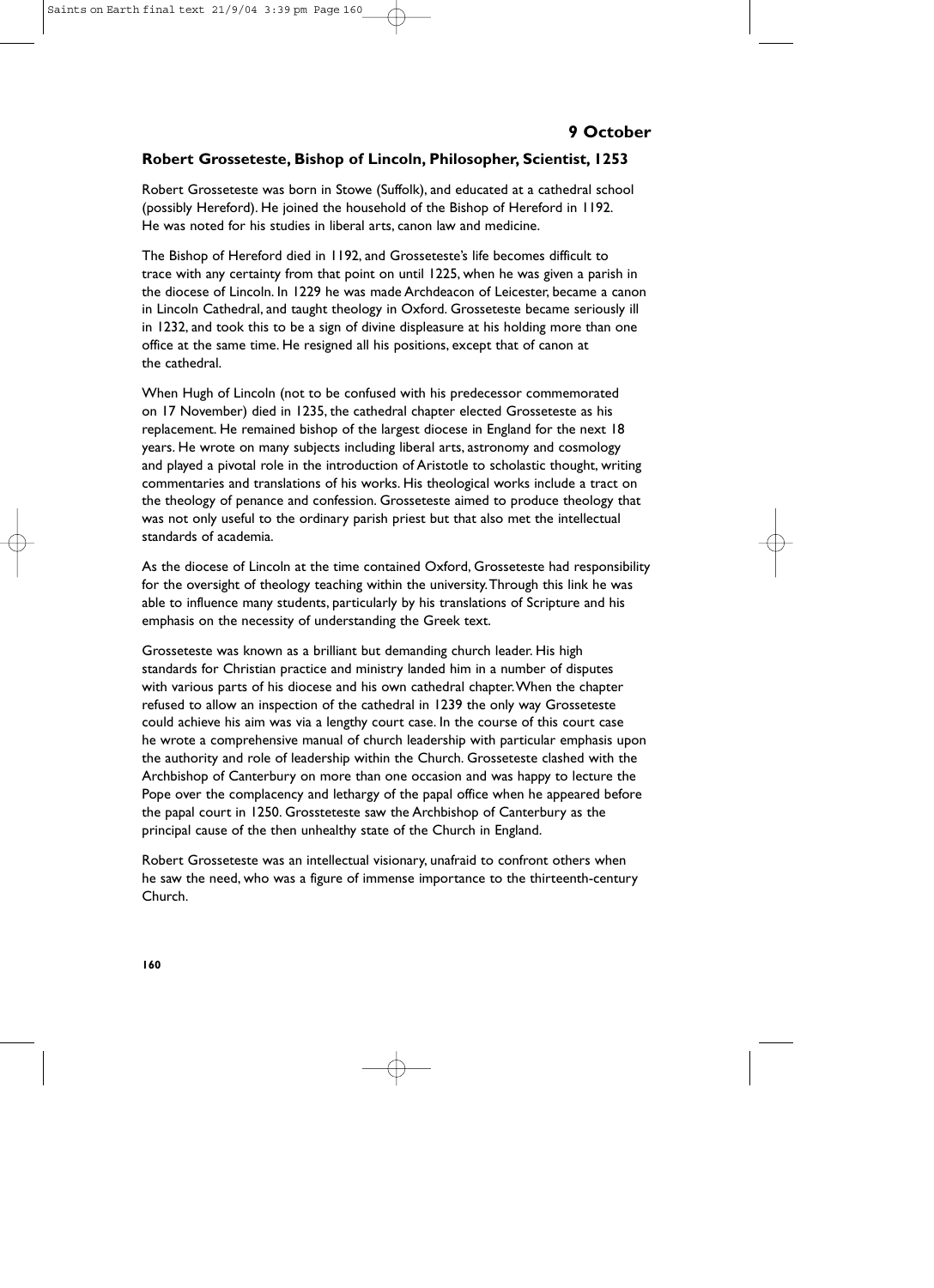# **10 October**

#### **Paulinus, Bishop of York, Missionary, 644**

Paulinus was a monk sent to Kent by Gregory the Great (see 3 September) in 601 to support the mission of Augustine to the Anglo-Saxons.

After working in Kent, he was ordained Bishop of York in 625 when Edwin, King of Northumbria asked to marry Ethelburga, the sister of the King of Kent. Ethelburga was a Christian, whilst Edwin was not.This initially caused consternation to the King of Kent, and he only agreed to the marriage of his sister when Edwin declared that he would allow her complete freedom in her faith, and was, in fact, considering the claims of Christianity for himself. Paulinus was consecrated bishop and sent to Northumbria with Ethelburga, partly as support for her, and partly in an attempt to convert the king.

The king was as good as his word in allowing Ethelburga freedom of faith, but less so when it came to his own conversion. Not only did Paulinus have to use every means of persuasion at his disposal, but he also resorted to bribery, with letters and gifts being received from the Pope as a means of persuading Edwin of the claims of the gospel. Eventually, as a result of the preaching of Paulinus, the lifestyle of Ethelburga, and a favourable political climate, Edwin accepted Christianity in 627. Paulinus baptized the king, his court, and numerous nobles throughout Northumbria.These baptisms would take place in rivers throughout the north of the country, and records show services occurring at the River Swale, the River Trent, and in particularly at Yeavering in Glendale, near to the Scottish border.

Paulinus began to build a cathedral at York, but his work in the north was cut short in 633 when Edwin was defeated and killed in battle by the pagan warrior Penda of Mercia and his Welsh Christian ally Cadwallon. Now a widow, and without a court, Ethelburga returned to Kent, in the company of Paulinus, who considered the continuing work of preaching the gospel in Northumbria too dangerous without the protection of the king.This action has been questioned by some, but was in line with the prevailing Roman attitude of serving under, and with the blessing of, an established authority. On his return south, Paulinus was made Bishop of Rochester, serving in the region until his death in 644.The Church in the north suffered under the hands of a pagan ruler, although Bede mentions that Aidan's missions to the region approximately five years later (see 31 August) found Christians still keeping the faith.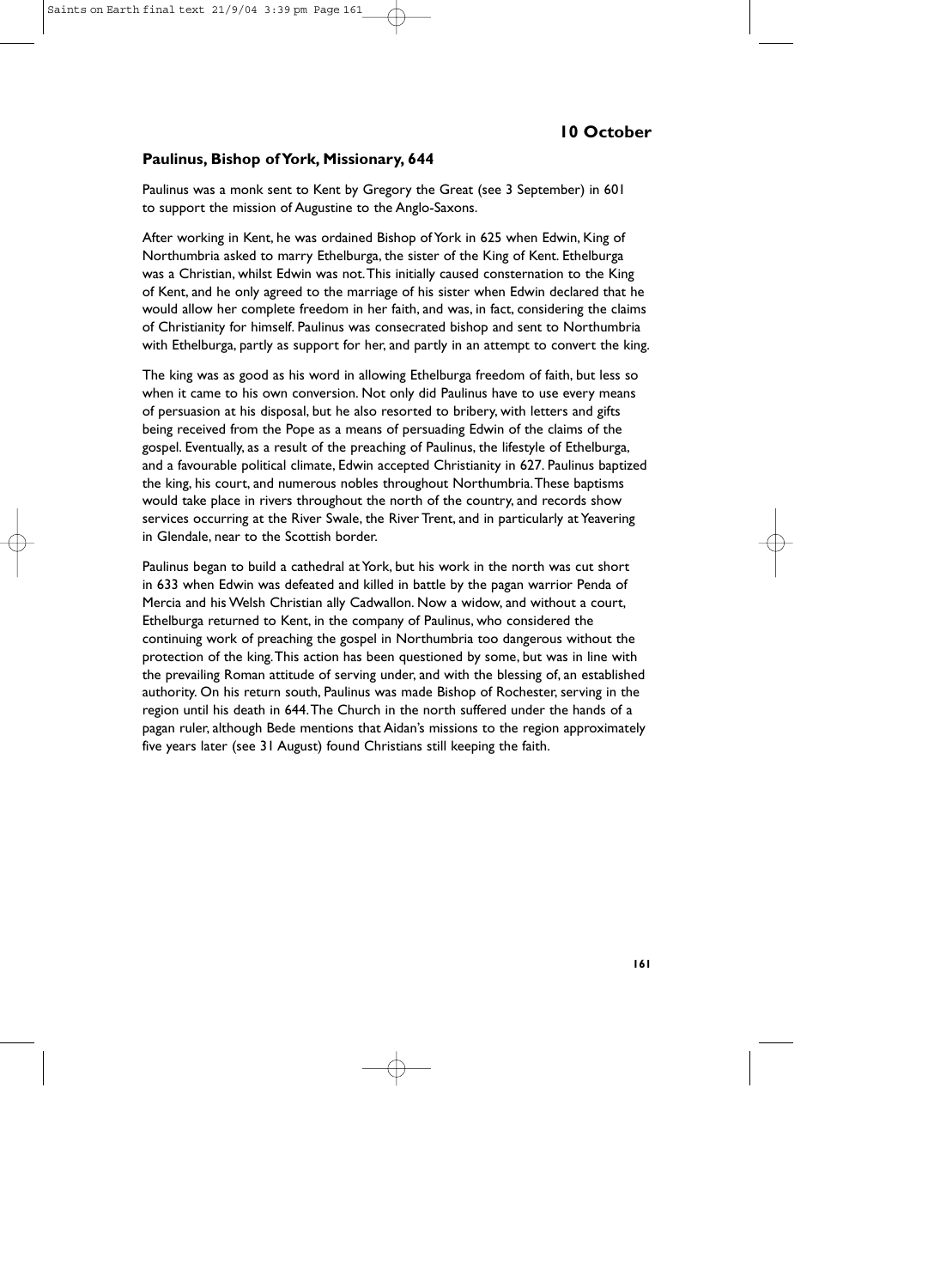### **Thomas Traherne, Poet, Spiritual Writer, 1674**

The son of a shoemaker,Thomas Traherne was born in Hereford in 1637. A relative with the financial means provided for his education at Brasenose College, Oxford. Ordained in 1660, he held the living of Credenhill in Herefordshire until his death. But he was largely an absentee, spending most of his time at Oxford, where he took a BD degree, with only occasional visits to his parish. In 1667 he moved to London as chaplain to Sir Orlando Bridgeman, the Lord Keeper of the Seals to Charles II.When Bridgeman retired,Traherne remained his personal chaplain and lived with him at Teddington until his own death in 1674.

Traherne's only published work during his lifetime was *Roman Forgeries* (1673), a polemical work which claimed that significant Roman Catholic documents were forged, and the year after his death *Christian Ethicks* was published.

Traherne was largely forgotten until the late 1890s, when two handwritten volumes of poetry and prose were discovered, quite by chance, at a London bookstall.Thought at first to be by the metaphysical poet Henry Vaughan, they were eventually identified as works of the long-forgotten Traherne. Edited for publication, they appeared as *Poems*  in 1903 and *Centuries of Meditation* in 1908. Another manuscript volume, containing a considerable number of unpublished poems, was discovered in the British Museum and published as *Poems of Felicity* in 1910

Traherne's poetic style is marked by a distinctive musical quality and strikingly original imagery.There is a sense of rejoicing and the celebration of innocent wonder, and a delight in the presence of God in his creation.Two stanzas of the poem *Wonder* give some flavour of Traherne's style and subject matter:

The skies in their magnificence, The lively, lovely air; Oh how divine, how soft, how sweet, how fair! The stars did entertain my sense, And all the works of God, so bright and pure, So rich and great did seem, As if they ever must endure In my esteem.

A native health and innocence Within my bones did grow, And while my God did all his glories show, I felt a vigour in my sense That was all spirit. I within did flow With seas of life, like wine; I nothing in the world did know But 'twas divine.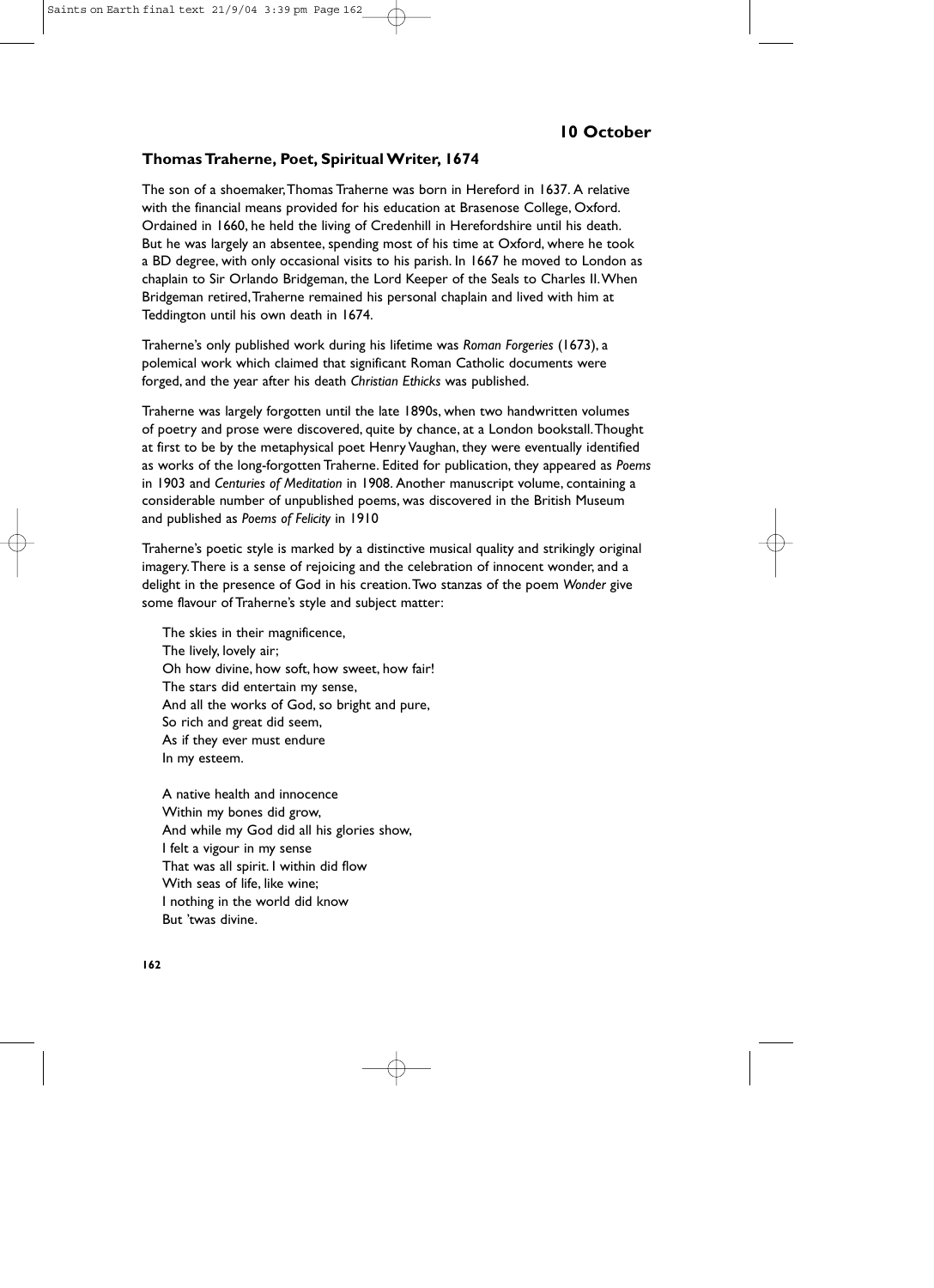# **11 October**

### **Ethelburga, Abbess of Barking, 675**

Ethelburga was from a wealthy family with royal connections and was the sister of Erconwald, the Bishop of London. She was abbess of the double monastery (a religious house for both men and women, with a common superior) at Barking, and quite possibly the owner of the property also.The double monastery allowed the sharing of resources for worship and protection from external forces, but also maintained the strict segregation of the sexes throughout the rest of the life of the community.

Ethelburga had joined the monastery at an early age, and was taught in the ways of monasticism by Hildelith, a French nun, who had the unenviable task of teaching a wealthy, well-connected and influential young lady the ways of monastic life. In the time of Ethelburga's stay at the monastery, Barking became celebrated for the fervour of the nuns in both faith and study.

Bede, writing 70 years after her death, waxes lyrical about Ethelburga, telling not only of her holiness, but also of the miracles that surrounded her life.These included the miraculous light that revealed the site for the community cemetery, and the visions in the community that preceded her death. A plague was afflicting the monasteries and death for many of the community seemed certain.The sisters were unsure whether to site the community cemetery inside or outside their walls and, as Bede tells it, a great light came from heaven not only covering the nuns but also indicating the location of the cemetery.

As they were singing their customary praises to our Lord, a light from heaven like a great sheet suddenly appeared and shone all over them all, so alarming them that they even broke off their singing in consternation.

#### *Bede: Ecclesiastical History, IV.7*

Ethelburga was honoured for her holy lifestyle as well as for the miracles that surrounded her life. Bede noted that 'none who knew her holy life can doubt that when she departed this life the gates of her heavenly home opened at her coming'.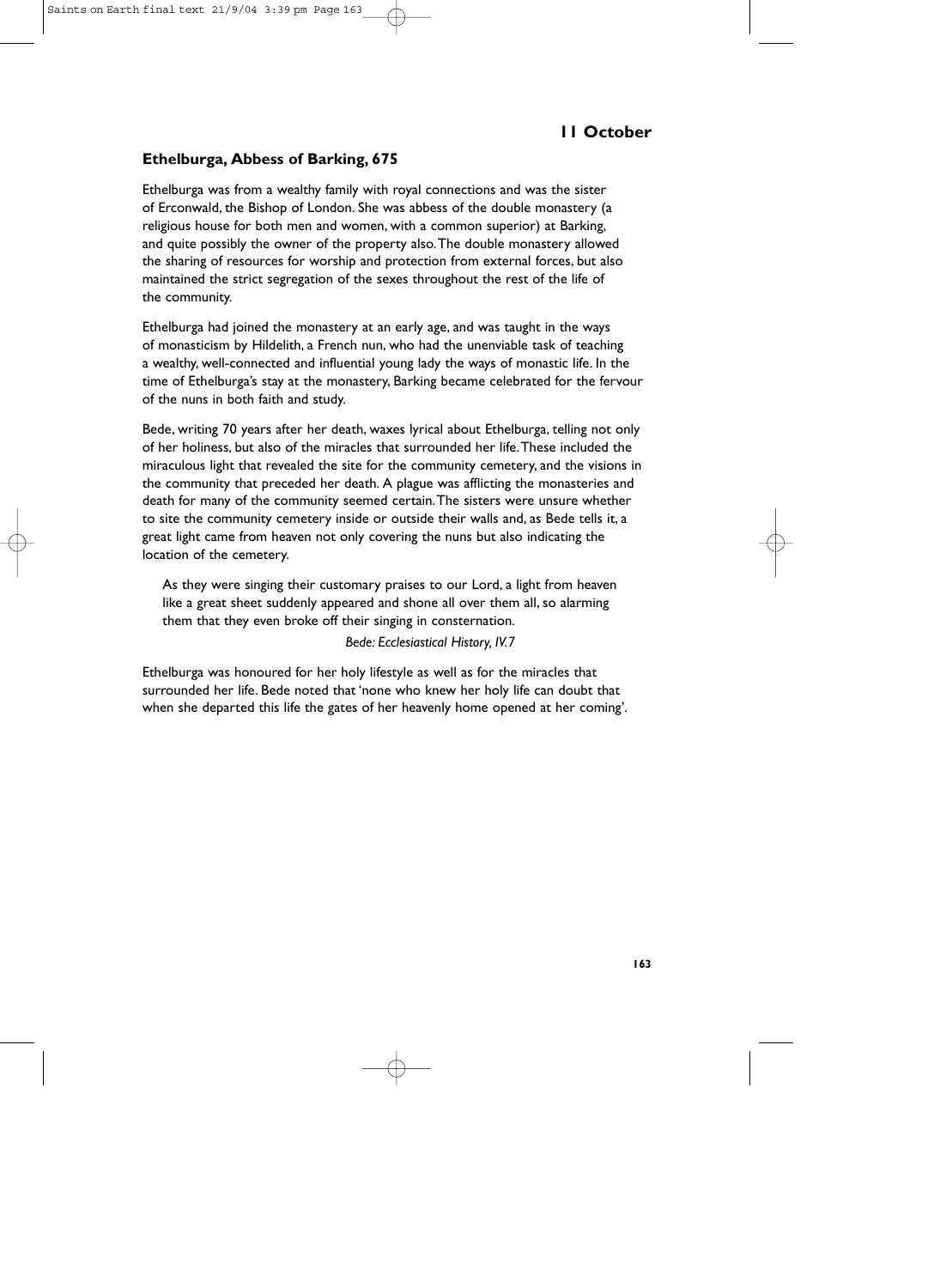### **James the Deacon, companion of Paulinus, 7th century**

In 633 Edwin, King of Northumbria, a recent Christian convert, died in battle. When he received this news Paulinus, the Bishop of York (see 10 October), who was instrumental in Edwin's conversion and influential in the spread of Roman Christianity throughout Northumbria, abandoned his Northumbrian base and retreated to Kent as part of the court of Edwin's widow and son.This action was in line with the prevailing Roman attitude of serving under, and with the blessing of, an established authority. Paulinus left a solitary deacon as the only representative of the Roman Church's mission to Northumbria.The deacon's name was James.

James remained in Northumbria, living mainly at a village near Catterick (now in North Yorkshire), and took an active part in the preaching of the gospel throughout the region. James represented Christianity in the face of hostility from Penda of Mercia ensuring the survival of Roman Christianity in the region. Preaching the gospel under a pagan ruler was a risky occupation, and James was often in danger of his own life. It is largely due to the efforts of James and his associates that when the Northumbrian mission arrived in the area approximately five to ten years later there was still evidence of active Christianity to be found.

In more peaceful times, after the death of Penda and the re-establishment of Christian rule, James taught music, especially Gregorian Chant to the emergent churches of the region, and is praised by Bede as being a man of honour and integrity. He was present at the Synod of Whitby in 664, which met to discuss the differences between the Celtic Northumbrian Church of the north and the Roman Church of the south. James stood for Roman Christianity in an area which was far more sympathetic to the Celtic form of the Faith. His life was commemorated by the ordinary Christians, both Celtic and Roman, that he had served in the days after the flight of Paulinus.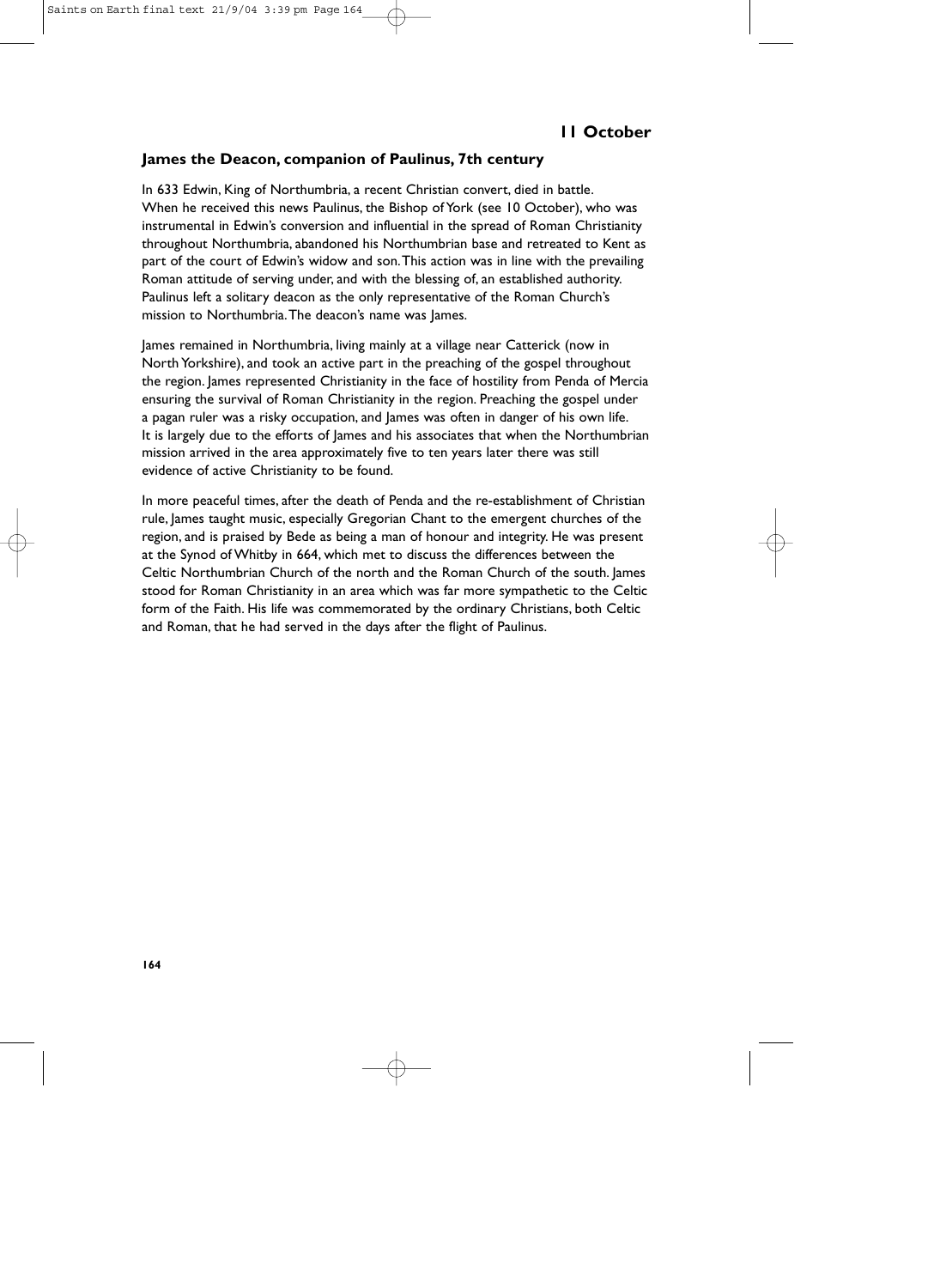### **Wilfrid of Ripon, Bishop, Missionary, 709**

Wilfrid was a Northumbrian nobleman, and an early disciple of the Celtic Church. Though a man of intense spiritual energy and commitment, he never relinquished his immense wealth nor the position in society given to him by birth.

Wilfrid's adolescent years were spent at Lindisfarne, most probably for educational reasons, and in 653 he joined Benedict Biscop (see 12 January) on one of his frequent journeys to Rome.There he was greatly influenced by Gallic Christianity which was similar to the Celtic tradition, and he eventually sought to instil some of these principles into the Northumbrian Church.

On his return from Rome,Wilfrid was somewhat dubiously ordained by Agilbert, a dispossessed bishop of the West-Saxons. He was a spokesman for the Roman Church at the Synod of Whitby in 664, and soon after that he was appointed as Bishop of Northumbria. Although the Church after Whitby was held to be united,Wilfrid considered ordinations performed by bishops from Scotland to be uncanonical, and so he journeyed to Gaul to be installed. He stayed there for two years, far longer than was necessary, and on his return found that Oswy, King of Northumbria, had grown tired of waiting, and had installed Chad (see 2 March) in his place.Wilfrid finally took up the position of Bishop of Northumbria when Archbishop Theodore (see 19 September) insisted on it, three years later.

Wilfrid's career was then the subject of much turbulence and disagreement. In total he was deprived of his see three times, twice appealing to Rome for reinstatement. He disagreed with the Northumbrian kings, and fell foul of Theodore, the Archbishop of Canterbury who was modernizing the government of the Church.When he died his once vast diocese had been reduced by the archbishop to that of his monastery at Hexham.

Wilfrid was a man of many colours and allegiances. Greatly influenced by the idea of papal support, he had an intense and colourful image as a bishop, more regal than ecclesiastical. He laid claim to having introduced the Rule of St Benedict to Northumbria, and had a papal charter giving his monasteries independence from outside interference. He encouraged female participation in the Church, protected the Northumbrian Queen Etheldreda (see 23 June) in her dispute with her husband over her virginity – at one point helping her to escape. His travels to Rome included missionary preaching (in Frisia in 679) and he greatly influenced the kingdom of Sussex for the gospel. His final reinstatement to the position of Bishop of Ripon and Hexham was followed by three days of feasting.

Wilfrid was a nobleman who retained his wealth, leaving much to his family at his death, and bequeathing two shares to the abbots of Ripon and Hexham that they might be able to 'purchase the friendship of kings and bishops'. His colourful character allowed Wilfrid to gain a foothold for the gospel in areas that were otherwise inaccessible, and his spiritual energy should not be underestimated.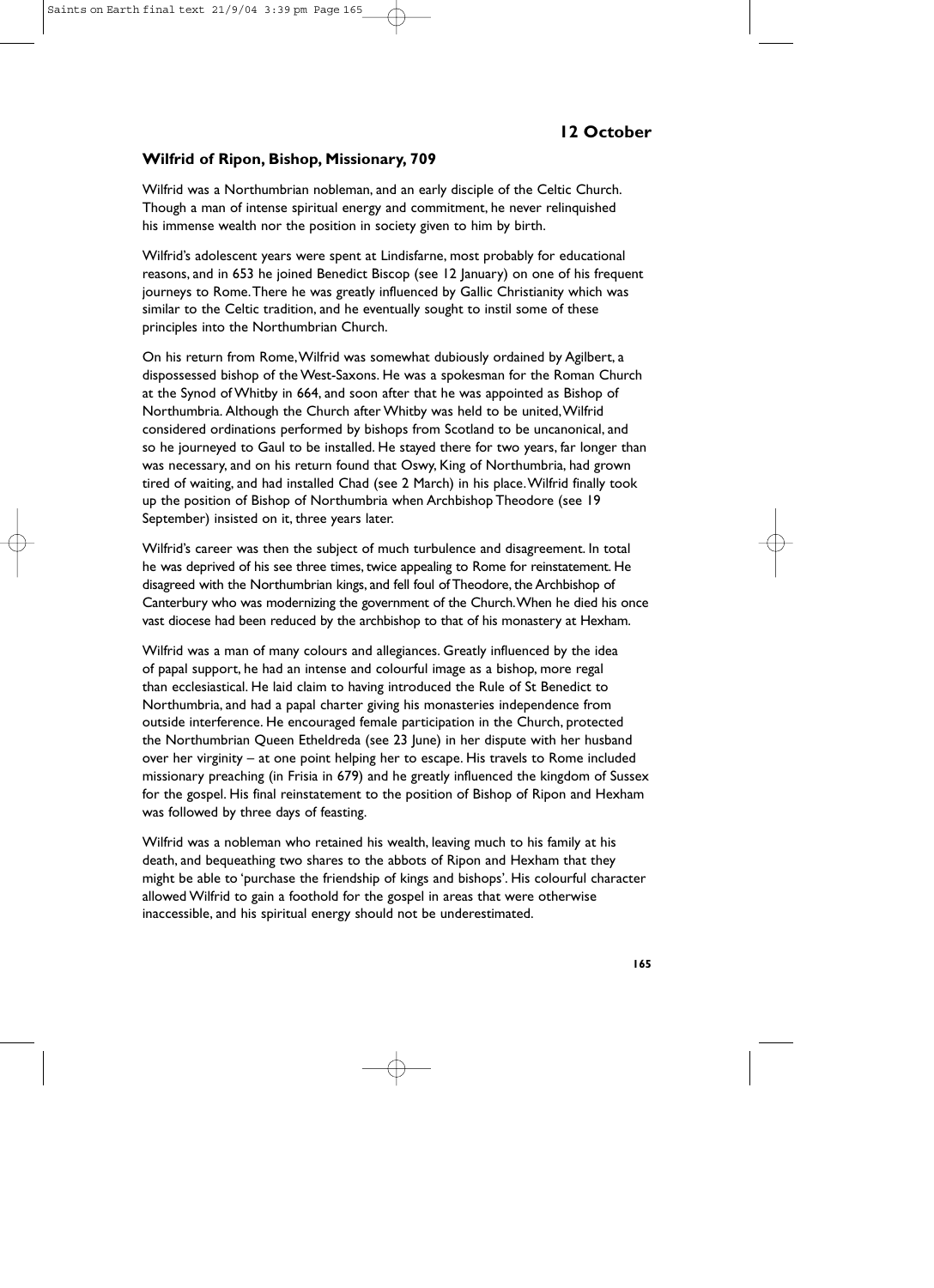# **Elizabeth Fry, Prison Reformer, 1845**

Elizabeth Gurney was born in Norwich in 1780, the daughter of John Gurney, a member of the prominent Quaker banking family. In 1800 she married Joseph Fry, a London merchant and also a Quaker. Elizabeth's Christian beliefs were accompanied by a large measure of social concern and in 1808 she founded a school for girls at Plashet in East London.

As far back as 1798 she had felt called to ministry after a word directed to her at a Quaker meeting:

Deborah Darby then spoke . . . she addressed part of it to me; I only fear she says too much of what I am to be. A light to the blind; speech to the dumb; and feet to the lame; can it be? She seems as if she thought I was to be a minister of Christ. Can Lever be one? If am obedient I believe Lshall.

Thirteen years later, in 1811, she was recognized by the Society of Friends as a preacher and minister.

After a visit to Newgate prison in 1813 she became aware of the plight of women and children imprisoned in inhuman conditions and felt that her Christian responsibility was to attempt to relieve their plight. Initially she began daily visits to the women prisoners at Newgate, where she read the Bible to them and taught them to sew. In 1817 she began a campaign to secure certain basic rights for female prisoners: classification of criminals, segregation of the sexes, female supervision of women, and provision for education. In 1818 she gave evidence to a Parliamentary Select Committee who were examining prisons and later saw many of her proposed reforms carried out.

Elizabeth's efforts on behalf of the less fortunate were prodigious, though the bankruptcy of her husband in 1828 did curtail some of her work. In 1820, having observed the problems of homelessness and begging in the capital she established a 'Nightly Shelter for the Homeless in London', the first of many in later years. Recognizing the problems encountered by those who had served their sentences, she founded a society for the care and rehabilitation of released prisoners. It was said that for 20 years she personally inspected every ship containing female convicts before it sailed from Britain. She made frequent visits to the Continent and did much to foster prison reform there: between 1838 and 1842 she visited all the prisons in France, reporting to the Interior Minister, and travelled through Belgium, Holland, Switzerland, Germany and Denmark on similar missions.

Elizabeth inspected prisons and mental hospitals in Scotland and Ireland; instituted a nursing order; provided libraries for coastguard stations; and struggled for housing and employment for the poor. Ill-health prevented further travels, but everywhere she had been the authorities put her suggestions to practical effect.The book she produced in 1831, *Texts for Every Day of the Year*, remained in print for many years and was widely read. She died at Ramsgate in Kent, on 12 October 1845.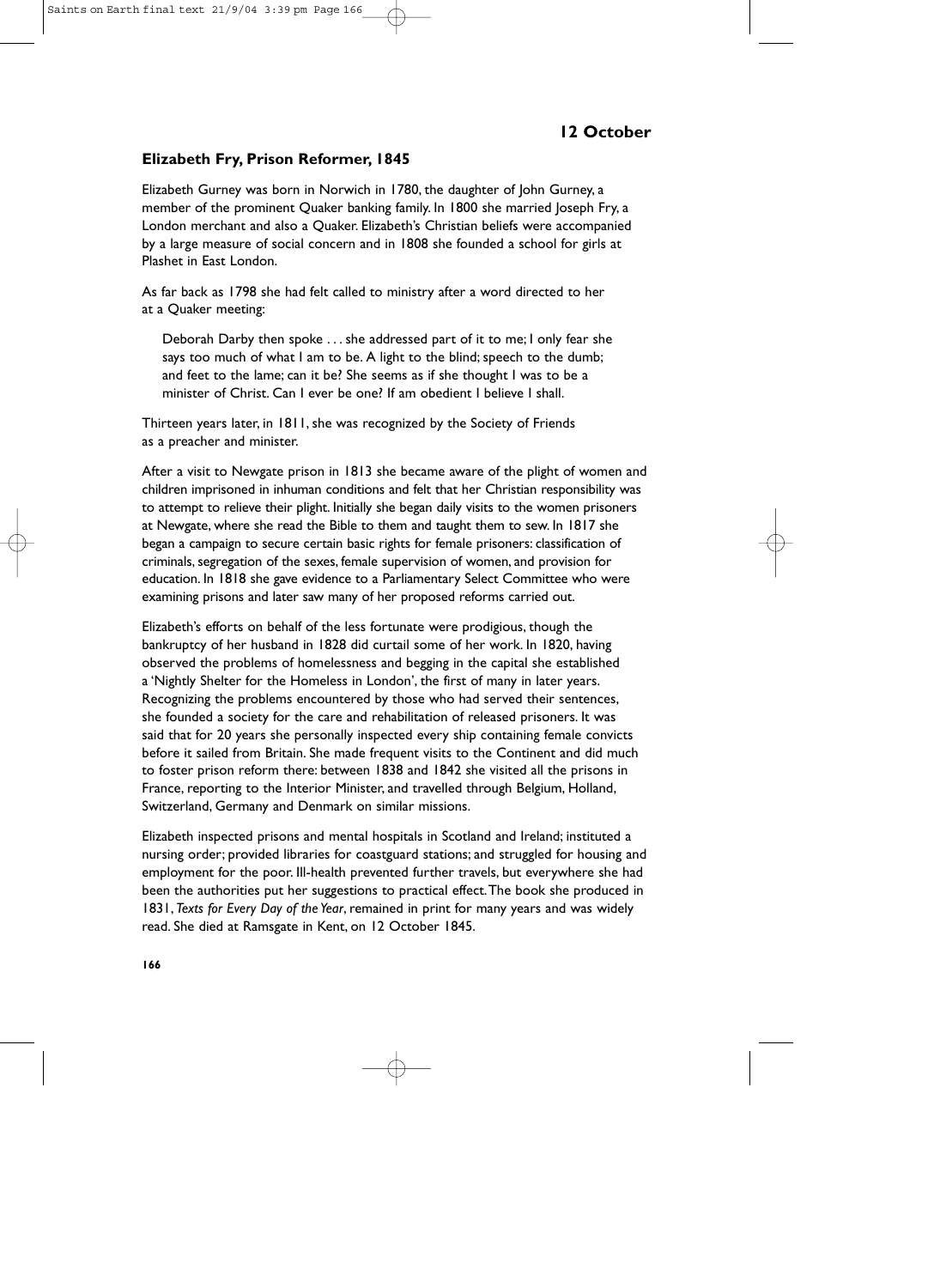# **Edith Cavell, Nurse, 1915**

Edith Cavell was born at Swardeston in Norfolk in 1865, where her father was the vicar. Initially she worked as a governess before training as a nurse at the London Hospital. Subsequently, he worked in a number of locations including Maidstone, St Pancras, Shoreditch and Manchester.

In 1907 Edith was invited become matron of a large training centre for nurses in Brussels. She worked there for seven years until the First World War broke out and Belgian neutrality was violated by the German armies seeking a direct route to Paris and the Channel ports. Belgium found itself a war zone and the Brussels nursing school became a Red Cross hospital. Edith refused the opportunity of returning home to England and was much involved in tending wounded soldiers from both German and Allied armies.This even-handed approach to the wounded became more difficult after the German occupation of Brussels in 1915, as did Edith's clandestine work of assisting in the process of smuggling British soldiers across the border from Belgium into the Netherlands. Some two hundred were enabled to escape by this means.

In August 1915 Edith was arrested and kept in solitary confinement for a number of weeks before being tricked into making a confession to a charge which carried the death penalty. But she showed neither regret for what she had done, complaint of her sentence nor bitterness to her captors. On the night before her execution she was visited by the Anglican Chaplain in Brussels, the Revd Stirling Gahan.Together, they said the words of *Abide with me* and Edith received Holy Communion. Gahan reported her words:'I am thankful to have had these ten weeks of quiet to get ready. Now I have had them and have been kindly treated here. I expected my sentence and I believe it was just. Standing, as I do, in view of God and eternity, I realize that patriotism is not enough. I must have no hatred or bitterness to anyone.' Unsuccessful appeals for postponement of her execution were made by the American and Spanish ministers to Germany; she was shot by a firing squad on 12 October 1915.

After the war her body was exhumed and returned to England.Vast multitudes attended her memorial service at Westminster Abbey. She was buried at Norwich Cathedral and a commemorative statue was erected in St Martin's Lane, near to Trafalgar Square in London.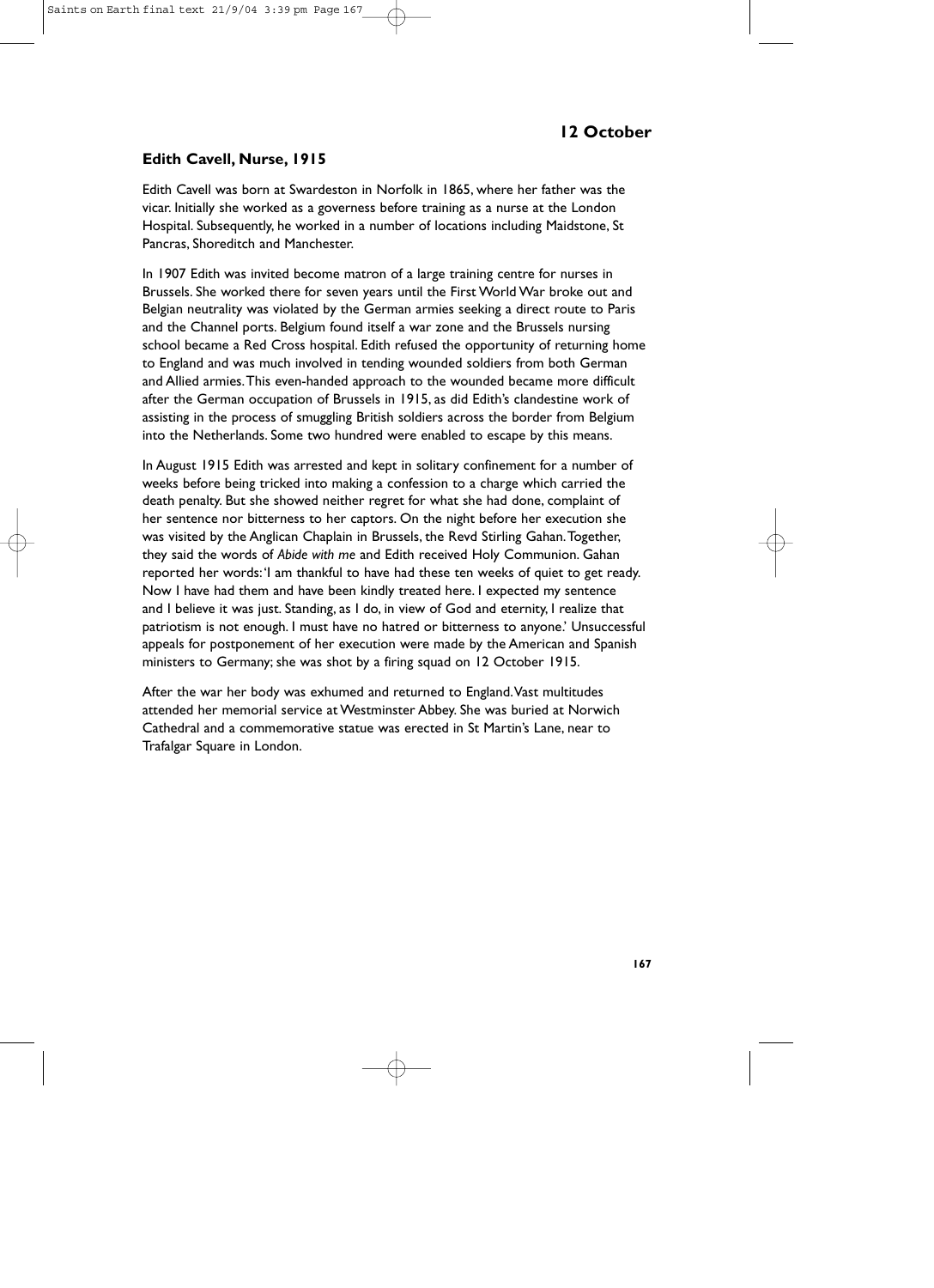# **13 October**

#### **Edward the Confessor, King of England, 1066**

Born at Islip some time in the period 1002–1004, the son of Ethelred II (the 'Unready'), Edward was sent to Normandy in 1013 to be educated at the court of Duke Richard of Normandy, his uncle.Three years later, in 1016, his father lost his throne to the Danes and fled to Normandy himself.The Danish kings Sweyn, Canute and Harthacanute showed every sign of establishing a dynasty in England and the rest of Edward's life could have been spent in the vain pursuit of noble pleasures. But the unexpected death of Harthacanute in 1042 found Edward acclaimed as king and he began his reign by marrying the daughter of the powerful Saxon Earl Godwin.

In many ways Edward's death in 1066 is both more interesting and certainly more well-known than his life.The fact that he had, at different times, promised the succession to the throne to two different people – Harold Godwinson and William of Normandy – set the stage for an epic confrontation, the most famous battle in English history, and a transformation of England's future.

Less than a century after Edward's death he was canonized by Pope Alexander III in 1161.What were the grounds for this? Edward had a general reputation for both religious devotion and for generosity to the poor and sick, but canonization required greater evidence of supposed saintliness. First was his supposed chastity.The fact that he and Queen Edith were childless led to the stories that the marriage was unconsummated and the growth of a legend that he had taken a vow of chastity. Second was the rather better attested fact that Edward was the first known king to touch for the healing of scrofula – the 'King's Evil' – a tradition continued by English monarchs until Queen Anne.Third, a vow Edward really did take was to make a pilgrimage to St Peter's tomb at Rome. But the political situation made this inexpedient and the Pope commuted the vow into the building of a monastery dedicated to St Peter.Thus began the building of Westminster Abbey, which has been a focus of national devotion ever since. In fact Edward was too sick to attend the Abbey's consecration, which took place the week before his death. A fourth factor in his canonization was the number of miracles he allegedly performed after his death. When Thomas Becket (see 29 December) translated Edward's body to the Abbey in 1163 it was claimed to have been undecayed.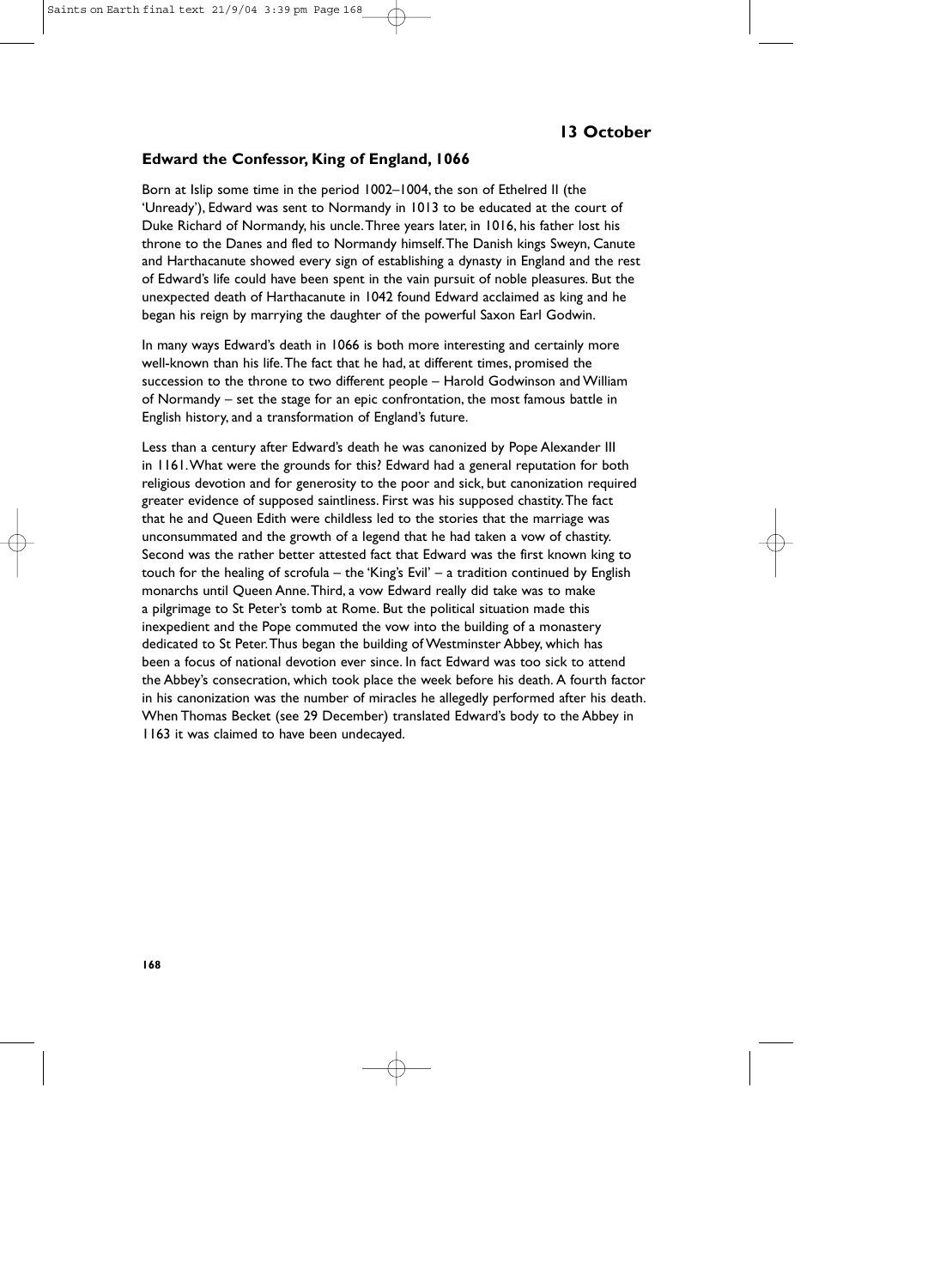### **Teresa of Avila,Teacher of the Faith, 1582**

Born at Avila in 1515 to an old Spanish family of partly lewish ancestry and educated in an Augustinian convent,Teresa entered the local Carmelite Convent of the Incarnation in 1535.There she fell seriously ill, was in a coma for a while, and partially paralysed for three years.The illness made her lax and lukewarm in her prayers and devotions. However, her prayer life eventually deepened and she began to have visions and a vivid sense of the presence of God. At times she felt sharp pains that she claimed were caused by the tip of an angel's lance piercing her heart. In 1555, after increasingly rigorous religious exercises, she underwent a profound spiritual awakening, experiencing visions of Christ and a state of spiritual ecstasy. She was thus converted to a life of extreme devotion. But her new seriousness about her faith did not fit with the relaxed attitude of the Carmelites, where the nuns retained their own property and freely accessed the world outside their convents.

So in 1560 Teresa took it upon herself to reform the Carmelite order which had, in her view, departed from the order's original intention and become far too lax. Her proposed reforms included strict enclosure of the nuns within the convent, where they would be required to engage in prayer and study, and required to go barefoot ('discalced') as a symbol of their poverty, humility and simplicity. Not unnaturally, her proposed reforms were not popular amongst most Carmelites and it took papal intervention on her behalf for her to establish, in 1562, the Convent of St Joseph at Avila, the first community of reformed, or Discalced, Carmelite nuns. In 1567 she was authorized to establish similar religious houses for men and in this she was aided by John of the Cross, the Spanish mystic (see 14 December).Though she was constantly harassed by those hostile to her intentions, Teresa helped to establish 16 foundations for women and 14 for men.Two years before her death the Discalced Carmelites received papal recognition as an independent order.Teresa died in Alba de Tormes in 1582.

As well as being a monastic reformer Teresa was also a unique spiritual writer, the first to describe states of prayer between meditation and ecstasy. In her life of Christian service Teresa gave the lie to the viewpoint that the contemplative life and practical action are incompatible, and urged her followers to 'accustom yourself continually to make many acts of love, for they enkindle and melt the soul'.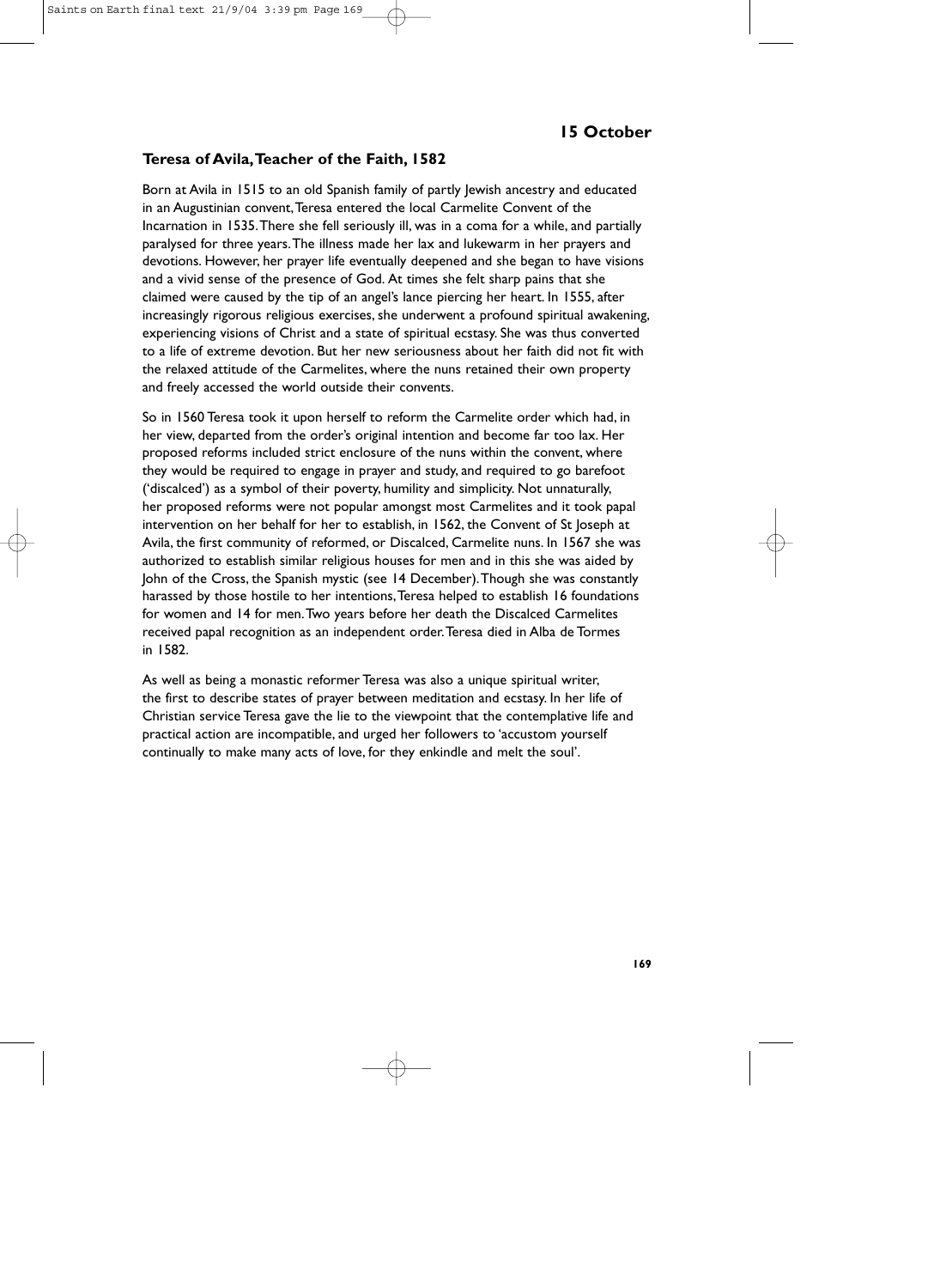# **Nicholas Ridley, Bishop of London, and Hugh Latimer, Bishop of Worcester, Reformation Martyrs, 1555**

## **Nicholas Ridley (c.1500–55)**

Nicholas Ridley was born near Willimoteswyke in Northumberland about 1500, and educated at Pembroke Hall, Cambridge, and the universities of Paris and Louvain. He returned to Cambridge around 1530 where he became known to Thomas Cranmer (see 21 March). After Cranmer became Archbishop of Canterbury he appointed Ridley as his chaplain in 1537. He became chaplain to King Henry VIII in 1541. On Edward VI's accession in 1547 Ridley became Bishop of Rochester, being translated to the more important diocese of London in 1550.

Ridley helped Cranmer to compile the Prayer Book and Articles and was appointed to help establish Protestantism in the University of Cambridge. After the death of Edward and with the future of the Reformation in doubt Ridley, along with many other Reformers, resorted to desperate measures and gave his support to Lady Jane Grey as Edward's successor to the throne and publicly pronounced both of King Henry VIII's daughters, Mary and Elizabeth, illegitimate.

Ridley was in the vanguard of the English Reformation in two particular respects. He was the first of the English Reformers to accept and propagate the distinctive teaching on the Eucharist of the ninth-century Benedictine monk Ratramnus. Here the presence of Christ is affirmed but in a spiritual, not physical, form in the hearts of believers receiving the consecrated bread and wine, not in the elements themselves. At a time when Cranmer was still a believer in the (physical) Real Presence,'Dr Ridley did confer with me, and . . . drew me quite from my opinion'. Ridley's influence on Cranmer was of the highest significance and the distinctive 'Cranmerian' flavour of the Prayer Book Communion service thus owes much to Ridley. Secondly, as Bishop of London from 1550 Ridley forced the pace of the English Reformation by requiring the removal of stone altars from churches in London diocese and their replacement with wooden communion tables.This was at a time when the political will to move in this direction nationally was lacking and Ridley's initiative broke the log jam and was widely followed, providing a reformed context for the Eucharist.

When Mary, a Roman Catholic, was proclaimed queen, Ridley was imprisoned in the Tower of London, where he wrote statements defending his religious opinions. In 1554, refusing to recant, he was declared a heretic and excommunicated, and in 1555 he was tried and condemned for heresy. Ridley was burned at the stake in Oxford along with Hugh Latimer on 16 October 1555.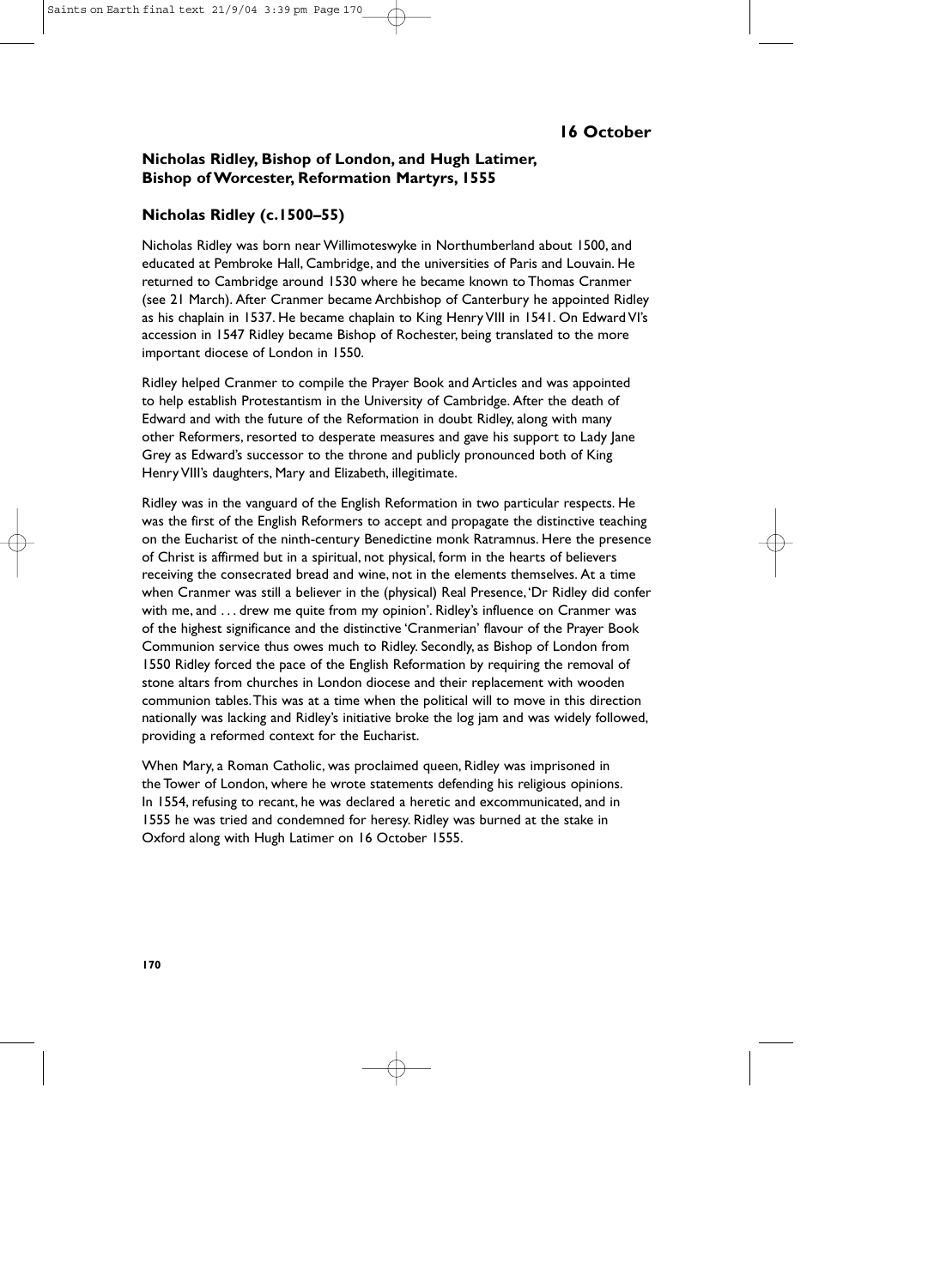# **Hugh Latimer (c.1485–1555)**

Born the son of a yeoman farmer at Thurcaston in Leicestershire about 1485, Hugh Latimer was educated at Cambridge and elected Fellow of Clare Hall in 1510. After ordination he quickly gained a reputation as a highly able speaker and preacher and used these gifts to promote reform of the university and social justice on a wider scale.

Cambridge was a hotbed of Protestant opinions and in the early 1520s Latimer began to align himself with them.When required by the Bishop of Ely to preach a sermon against Martin Luther (see 31 October), he refused and was for a time suspended from preaching. He regained his licence to preach after a successful interview with Cardinal Wolsey.

Latimer's preaching style was direct, homely and witty, demonstrating a clear knowledge of both Scripture and human nature. He preached before Henry VIII in Lent 1530 and the king's favour was demonstrated by Latimer's presentation to the living of West Kington in Wiltshire. But as Latimer's preaching and doctrine became unmistakably Protestant he received a censure from Convocation in 1532. After the break with Rome, however, Latimer's advice was increasingly sought by the king and in 1535 he became Bishop of Worcester. He resigned the see four years later when the king turned against reform and the conservative Act of Six Articles was enacted. In great danger at this time, Latimer was imprisoned for some months then forbidden to preach and required to leave London. By the end of Henry VIII's reign he was imprisoned in the Tower, but was released on Edward VI's accession and once again became a popular and influential court preacher, still with an emphasis on justice as he denounced both social and ecclesiastical corruption and abuses.

On the accession of Queen Mary in 1553 he was again imprisoned. After refusing to recant his theological opinions he was condemned and burnt with Ridley at the same stake in Oxford on 16 October 1555.Whether he did indeed comfort the younger and more fearful Ridley with the words recorded by John Foxe is not known, but they have nevertheless entered into Anglican folklore:'Be of good comfort Master Ridley, and play the man.We shall this day light such a candle by God's grace in England, as (I trust) shall never be put out.'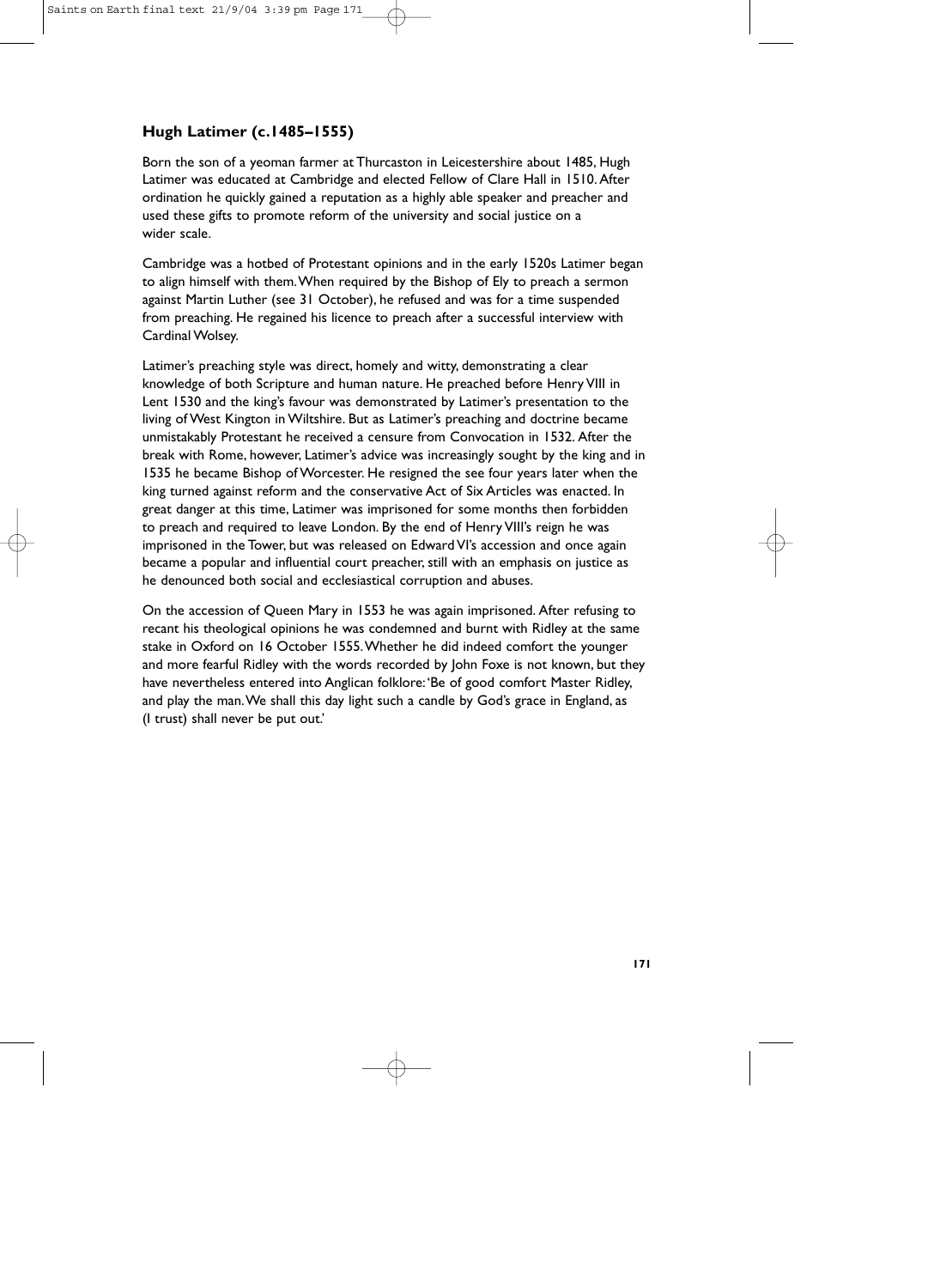# **17 October**

#### **Ignatius, Bishop of Antioch, Martyr c.107**

Ignatius, second Bishop of Antioch, was sentenced during the Roman Emperor Trajan's reign to be devoured by wild beasts.Trajan decided that Christians, although guilty of 'anti-state behaviour', were not to be sought out for arrest, but rather should be arrested and tried only if they were obvious in their faith and refused to reject Christ when asked.

Ignatius was arrested in Syria and transported to Rome for his punishment. On this long and arduous journey Ignatius travelled through Asia Minor, and stopped at Phrygia and Smyrna. As news spread of his arrest and journey he received visits by prominent Christians, including Polycarp (see 23 February). He wrote letters to the Churches of each area he passed through, and also wrote to the Christians in Rome informing them of his impending arrival. Ignatius was convinced of the need for unity in the Church, and he encouraged this whenever he could. He saw this unity as ideally illustrated in relationships between bishops of the Church. He emphasized the need for constant community worship and celebration of the Eucharist. His letters reveal him to be a man completely devoted to Christ and passionate for unity.

Ignatius was also keen to receive martyrdom, and in his letters he emphasized that on no account was anyone to attempt to prevent his death. For him, martyrdom was the ultimate imitation of Christ, and a gift from God. Although there is no account of his martyrdom it is widely assumed that he died upon the completion of his journey at Rome.

Ignatius called Christians 'fellow travellers' 'bearers of God' and 'Christ-bearers' and emphasizes whole-hearted devotion to Christ:'Even the things you do in the flesh are spiritual, for you do all things in union with lesus Christ.'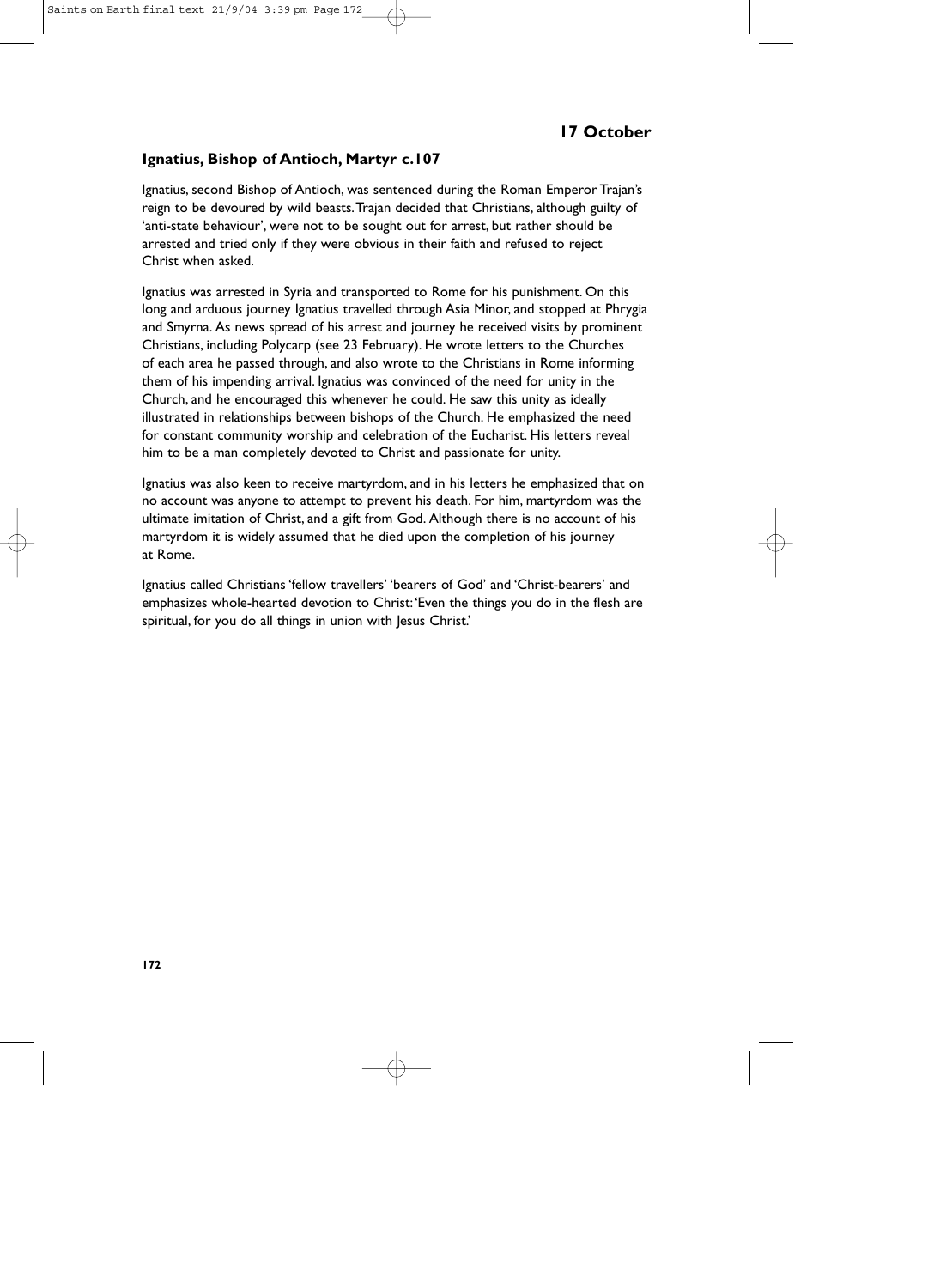### **Henry Martyn,Translator of the Scriptures, Missionary in India and Persia, 1812**

Born in Truro in 1781, Henry Martyn was educated at Truro Grammar School and St John's College, Cambridge, where he graduated as Senior Wrangler (highest marks in the mathematics examination). He had also undergone a conversion experience during his time in Cambridge under the influence of Charles Simeon (see 13 November), the Vicar of Holy Trinity. Consequently he abandoned his intended legal career and was ordained in 1803 to serve as curate (under Simeon) of the Cambridgeshire village of Lolworth, a post which he combined with a fellowship at St John's College.

In the early nineteenth century the East India Company (a private company which controlled all of British India) did not allow Christian missionaries to operate in their territory lest Hindu susceptibilities be offended.This policy was being challenged in England but in the meantime the Clapham evangelicals and Charles Simeon were using their contacts and influence to have evangelical clergy appointed as East India Company chaplains. Officially they ministered to the Company's employees and to the expatriate British community. Unofficially they also sought to begin mission work among indigenous Indians. It was to such a chaplaincy in India that Henry Martyn embarked in 1805 on a nine-month voyage to Calcutta.The last-minute rush when a passage to India became available meant that he had to leave his sweet-heart, Lydia Grenfell, without becoming engaged to her.They were never to meet again.

Martyn's main contribution to mission work was two-fold. First, what today would be called 'dialogue' – seeking to learn all he could about Indian religions by discussion with Hindus and Muslims. Second, his translation work. As well as his brilliance in mathematics he had a real ability in languages (he had spent his spare time at Lolworth learning oriental languages as a means of relaxation). In his six short years in India, he translated the New Testament into both Urdu and Persian, revised an Arabic translation of the New Testament, and translated the Psalter into Persian and the whole Book of Common Prayer into Urdu. But his health rapidly declined. He almost died of tuberculosis at Cawnpore in 1809, and he was given unlimited leave of absence. He left India in 1811, returning home via Persia, hoping to make further translations and to improve his existing ones. But he fell ill *en route* to Damascus and died on 16 October 1812 at Tokat, where he was given an honoured burial by the Armenian Church.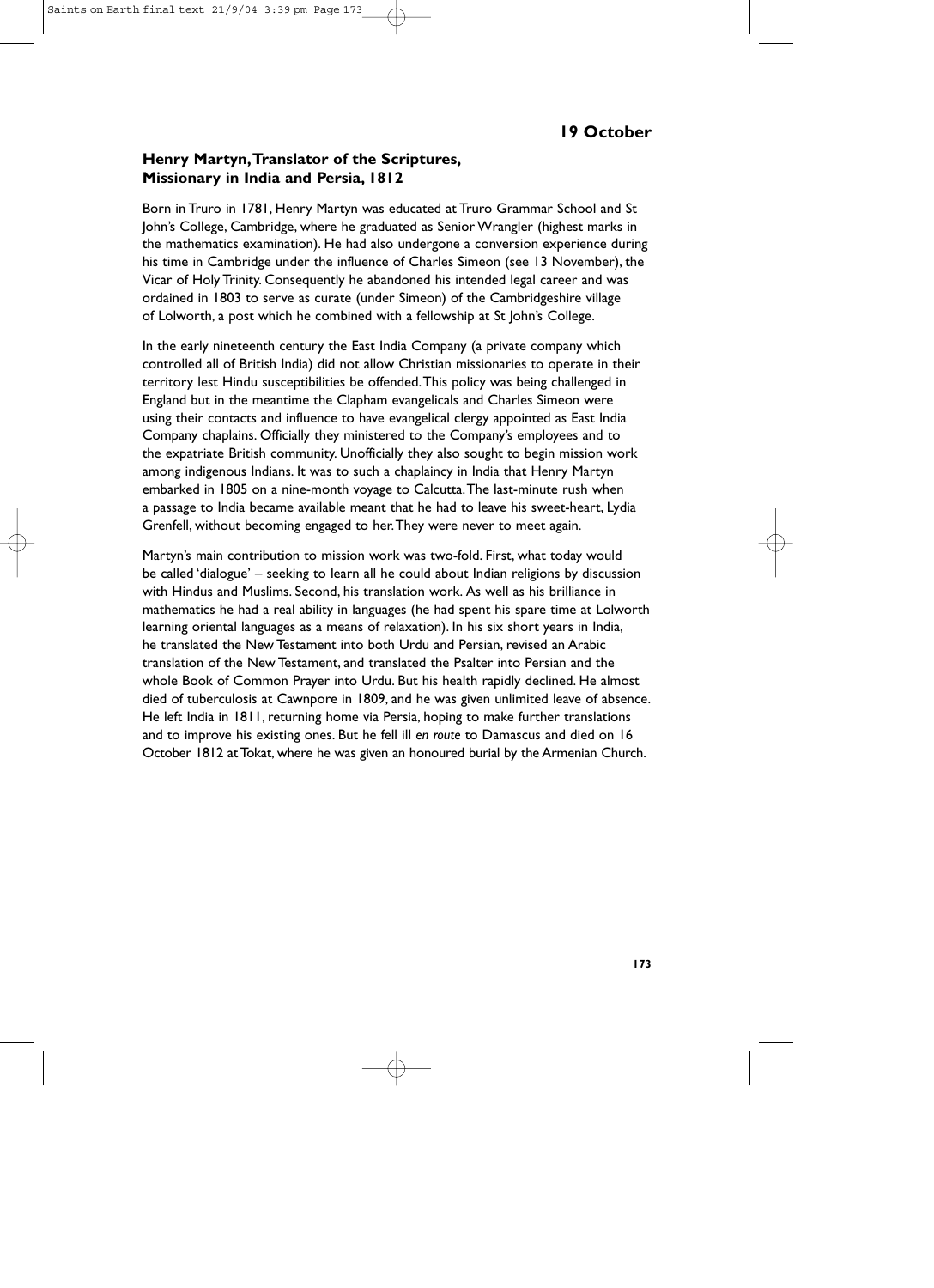### **Crispin and Crispinian, Martyrs at Rome, c.287**

According to eighth-century historical records, Crispin and Crispinian were brothers, initially from Gaul and shoemakers by trade, who fled Rome during the persecution of Diocletian in 303.They settled at Soissons (France), working as shoemakers by night and preaching by day.They accepted only the payments that were offered to them for their goods.They are recorded as being martyred in 287.

Unfortunately, as the date of their martyrdom (287) and the date of Diocletian's persecution (303) shows, accounts of their life are flawed. Crispin and Crispinian were probably from Rome, not Gaul, and their remains transferred to Gaul at a later date. Their memory was accepted in Roman Christianity in the Carolingian (eighth century) era.They are known as shoemakers only because of a play on words between Latin and Greek (*crepida* being shoemaker in Latin).

Shakespeare cites them in a speech made by Henry V on the eve of the battle of Agincourt which took place on 25 October 1415, in which he drew from English legends that suggested that the brothers settled in Kent rather than Soissons.

In the midst of the confusion concerning their memory few facts remain: Diocletian indeed perpetuated an intense persecution of the Early Church in the years 303–4, and Crispin and Crispinian suffered in some way for their faith.The resulting tradition of memory grew up surrounding their story and gained particular following in Soissons which developed a link to the brothers.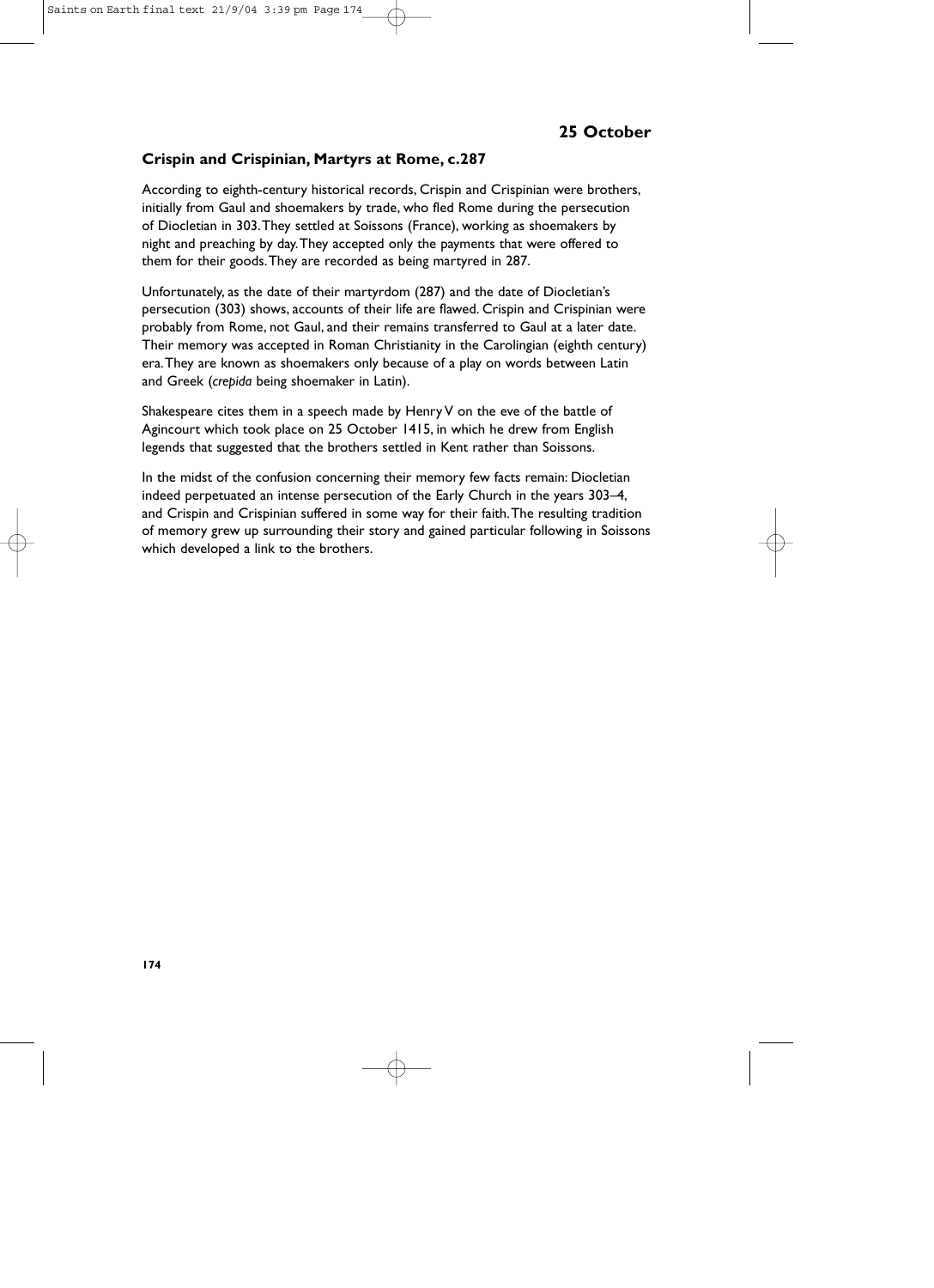#### **Alfred the Great, King of the West Saxons, Scholar, 899**

Alfred was born in Wantage in 849, son of Ethelwulf, King of Wessex. Alfred became king at the age of 22 in 871, a most difficult and dangerous time for Wessex, engaged as it was in a struggle against the Danes who occupied most of north and east England. However he bought time and peace by paying 'Danegeld'. But from 875 the Danes went on the offensive again and much of Wessex was overrun.Alfred went into hiding at Athelney in the Somerset marshes, quietly gathered about him as many loyal Saxons as he could find in preparation for a counter-attack and, when he engaged the Danes at Edington in 878, won a famous victory.The Danes were obliged to withdraw to north and west England (the 'Danelaw') and their leaders were required to submit to baptism, probably in order to lessen the possibility of persecution of Christian English by pagan Danes in the Danelaw. In the south and west,Wessex, under Alfred, was now supreme since the successive Danish invasions had crushed out of existence most of the individual Anglo-Saxon kingdoms. Alfred made Wessex a rallying point for all the Saxons and by freeing the country from the invaders unwittingly unified England and prepared the way for the eventual supremacy of his successors. Although there were further invasions, incursions and battles,Alfred was able to maintain his supremacy in the south and west and the Danes gradually settled down to peaceful occupations in the north and east.

Historically, great wartime leaders have not always proved so successful at peacetime government. Alfred, however, proved an able and farsighted ruler, though he suffered from an unknown chronic illness, possibly psychosomatic. A priority was defence: Alfred created the first English navy, improved the efficiency of military call-up and created a system of fortified boroughs for defence in time of war. Religious, educational and legal matters were also important to him.Though brought up illiterate he learned to read and write in his late thirties and did much to encourage Anglo-Saxon scholarship, especially the translations of key religious texts into the vernacular. It was a source of some regret to Alfred that, having acquired a thirst for knowledge comparatively late in life,Wessex lacked scholars to teach him as much as he desired.

The only English monarch ever to be called 'the great',Alfred died on 26 October 899, and was buried in the Old Minster at Winchester. He was a man of rigorous and sincere personal spirituality unusual for a lay person in Anglo-Saxon England. He compiled a personal prayer book of psalms, readings and the daily office, much of which he learned by heart, and always carried it with him. Alfred also endowed a number of monasteries as key spiritual educational and social centres and he codified the English legal system, giving it a clear Christian basis.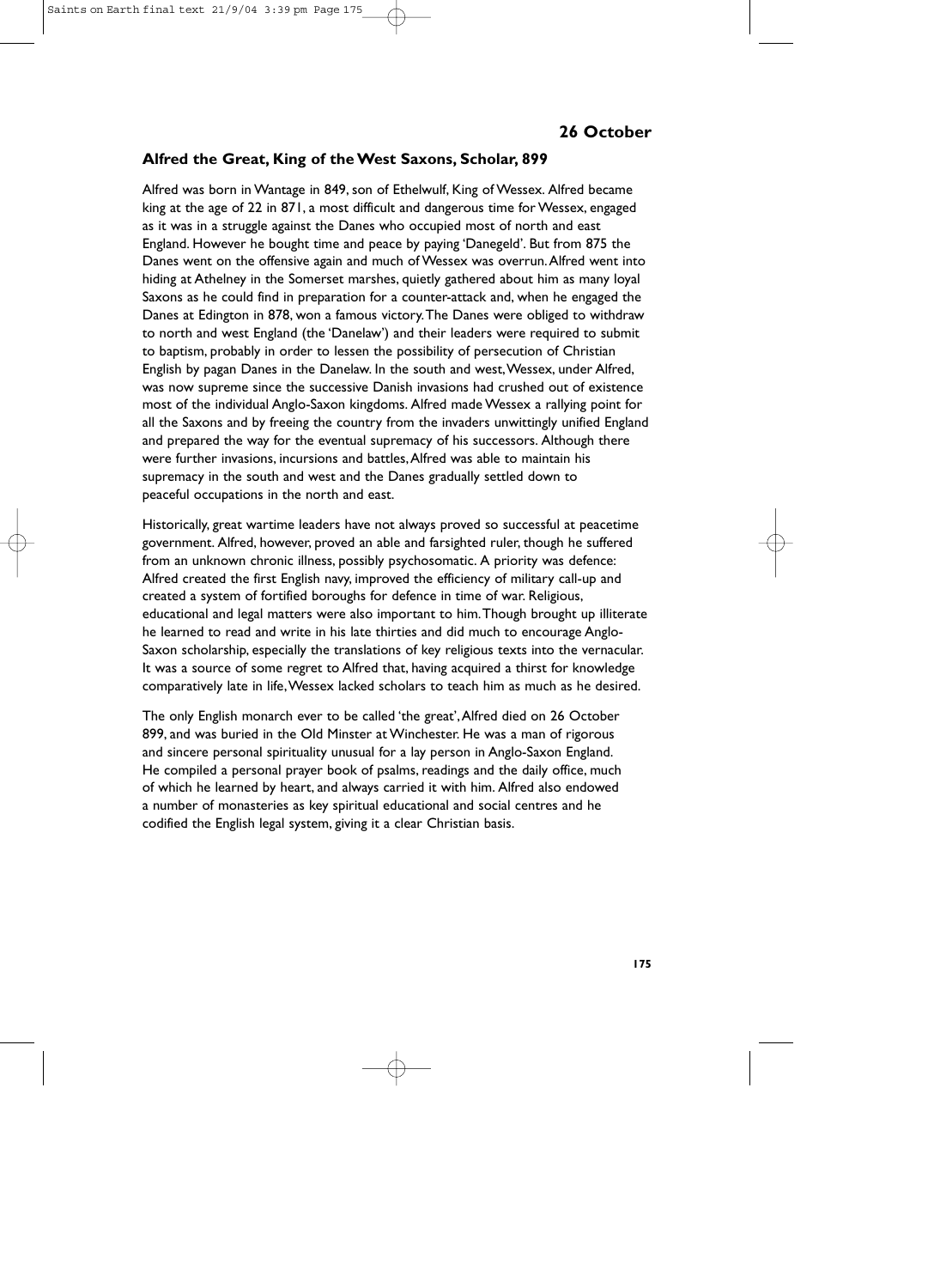## **Cedd, Abbot of Lastingham, Bishop of the East Saxons, 664**

Cedd was a pupil of Aidan (see 31 August), who had established Christianity within Northumbria during the reign of King Oswald. Cedd spent some time at the monastery of Lindisfarne, where along with his brother Chad (see 2 March), he was taught by Aidan.There were four brothers in all: Chad, Cynebill, Caelin and Cedd. All four became priests and two became bishops.

Cedd was from the region of East Anglia, but practised Celtic Christianity rather than the Roman Christianity associated with the south of England. He is known as of the Lindisfarne monks who travelled great distances to preach the gospel.

In 653 Cedd and his brothers were sent by King Oswy of Northumbria to evangelize the Middle Angles in Mercia. He was also sent to Essex on a similar mission sometime later. Such was the success of his missions that he was consecrated Bishop of the East Saxons in 654 by Finan of Lindisfarne.While in this post he established monasteries at West Tilbury and Ythancester (Bradwell-on-Sea).

Cedd was present at the Synod of Whitby (664), which was called to establish uniformity over the celebration of Easter between the Churches of the Celtic and Roman traditions, and to clarify other ecclesiastical customs. Able to speak both Gaelic and Anglo-Saxon, Cedd acted as interpreter at the gathering.The council was called by King Oswy, a Celtic Christian who had married Eanfleda, a Roman Christian.The differences in Easter practices in the royal household were becoming contentious. Although eventually influential for the history of Christianity in Britain, the Synod of Whitby was only attended by a few representative bishops. It was many years before uniformity became apparent within the Church, and practices merged.The process of convergence between Celtic and Roman traditions was long and gradual. Bede, an English Roman Christian writing 70 years after the Synod, made this council the crux of his account of church history, and subsequent medieval histories distorted the facts for political motives.

In a journey back to Northumbria in 658 Cedd established the monastery at Lastingham, after being given land by Ethelwald, Oswy's son. He died of the plague whilst living at Lastingham in 664.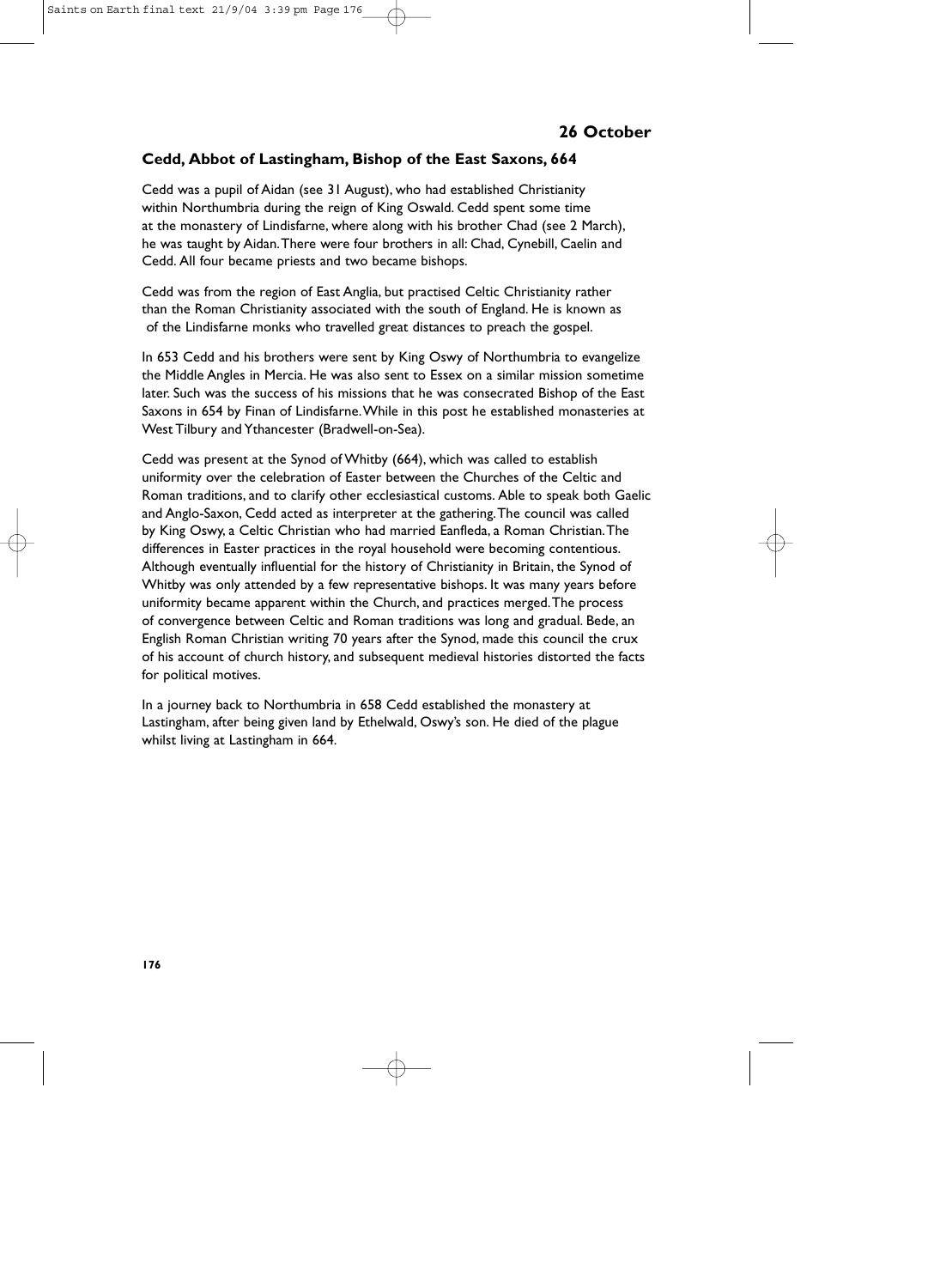## **James Hannington, Bishop of Eastern Equatorial Africa, Martyr in Uganda, 1885**

James Hannington was born at Hurstpierpoint in Sussex in 1847. After leaving school in Brighton he worked in business, then in the army. In 1868 he entered St Mary Hall at Oxford to train for the Anglican ministry. Ordained in 1874, he served curacies at Martinhoe in Devon (where he had a conversion experience) and at Darley Abbey near Derby. In 1875 he returned to Hurstpierpoint as minister of St George's Chapel.

In 1882, influenced by the news of the deaths of missionaries in Buganda (part of modern-day Uganda), Hannington offered to serve with the Church Missionary Society. Though the Kabaka (king), Mutesa, welcomed Christian missions, Buganda was landlocked and a long trek from the coast was required in order to get there.This was to be Hannington's undoing on two occasions. On his first tour of duty in East Africa in 1882–3 he was overcome by fever and dysentery on the trek westwards and had to be carried back to the coast, twice being given up for dead. On his return the CMS Medical Board ruled that he should never return to the region.

Yet in 1884 when a separate diocese was created for Eastern Equatorial Africa, this ruling was reversed and Hannington, fully recovered in health, was consecrated bishop by Archbishop Benson at Lambeth. He arrived in Africa early the following year and began visiting his clergy in the coastal settlements. One commented,'he was beloved by every missionary.There never was a bishop who could be so firm, and, at the same time, so kind and considerate.'

Yet the time came in July 1885 when Hannington prepared to visit his flock inland in Buganda.The old Kabaka, Mutesa, had died the previous October. His son Mwanga was no friend of European missionaries and Hannington had already received word of the suffering of both missionaries and converts at Mwanga's court. So, wishing to be with them as soon as possible the courageous and impetuous Hannington ignored advice from all quarters and travelled the quickest route, which unfortunately was the invasion route traditionally taken by Buganda's enemies. German imperialists had been unsettling the Bugandans, who seemed unable to distinguish between different nationalities of white men. On entering the border region, the bishop's party was detained by the local chief who asked Mwanga for instructions as to the fate of his prisoner.When the order came, Hannington and his party were speared to death on 29 October 1885.

Though by no means the first Christian martyr in Uganda (George Shergold Smith and Thomas O'Neill of the original CMS Nyanza mission party were martyred in 1877) nor, sadly, the last (see 3 June), Hannington was Uganda's most high-profile martyr until Archbishop Janani Luwum in 1977 (see 17 February).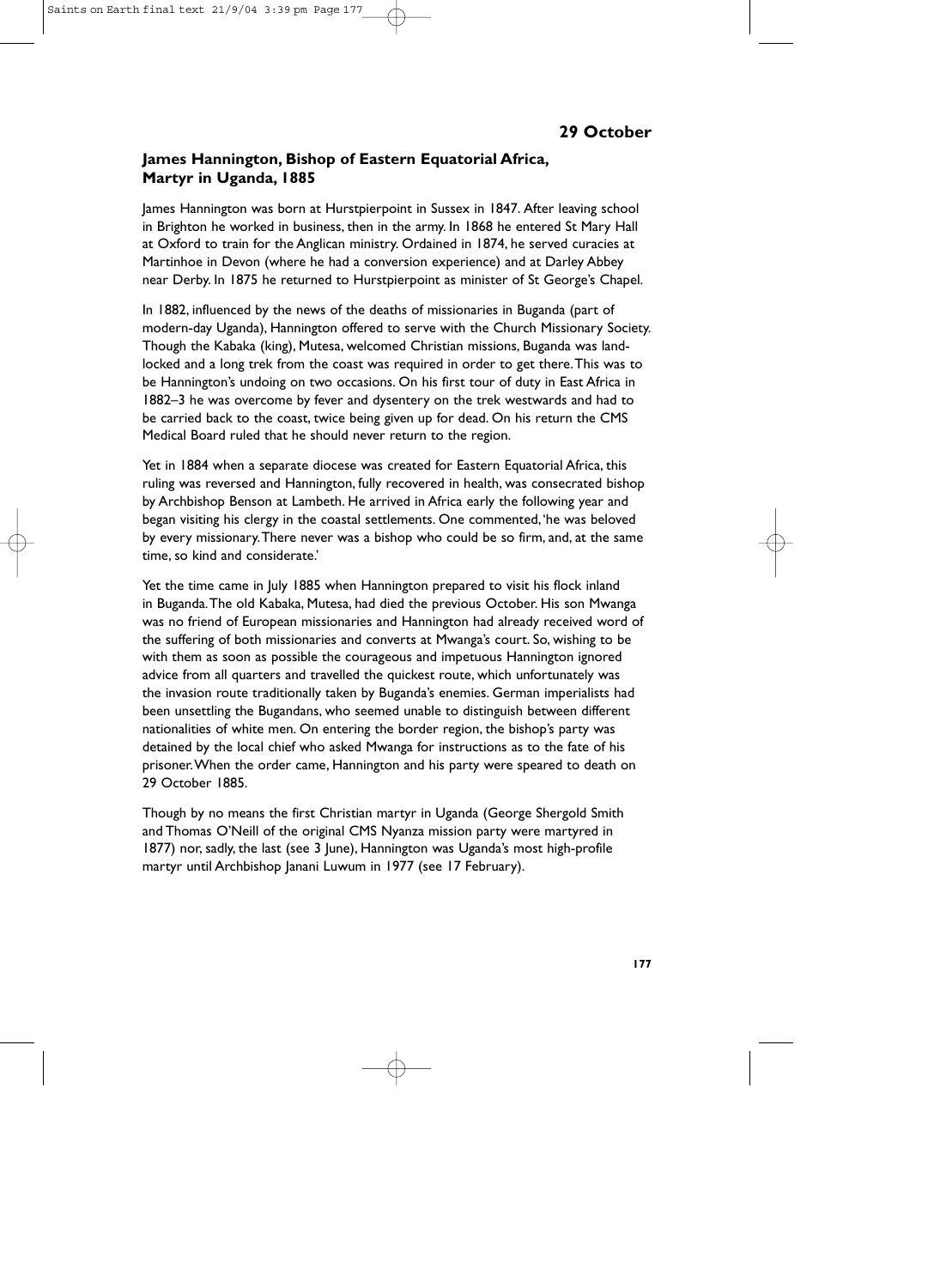# **31 October**

#### **Martin Luther, Reformer, 1546**

Martin Luther was born at Eisleben in Saxony in 1483, the son of a copper miner. After Erfurt University, fearful of death and judgement, he entered the Augustinian monastery in Erfurt but did not find the peace with God he anticipated.Taking his vows as a monk in 1506, he was ordained priest in 1507. He turned to the study of theology at which he excelled and by 1512 he had received both his doctorate and the chair of theology at Wittenberg University.

At some point between 1512 and 1515 Luther had his so-called 'Tower experience' which marked a fundamental shift in his theology and faith.Through studying the Scriptures – notably Romans 1.17,'the righteous shall live by faith' – he came to believe that Christians are saved not through their own efforts but by the gift of God's grace, which they accept by faith. Once he had grasped this truth he was transformed from someone fearful of God's wrath into a fearless critic of a Church that was failing to teach this fundamental truth.

Luther's increasing disillusion with the Catholic Church was brought to a head by the indulgence controversy which resulted in his Ninety-Five Theses, published on 31 October 1517.What was intended to initiate an academic debate quickly got out of hand and Luther was excommunicated in 1521. But his views struck a chord with others, and a bloc of anti-Catholic states began to emerge in Germany. By 1529 the word 'Protestant' had been coined to describe their beliefs.

Though reform not schism was his aim, Luther stuck to his beliefs when Rome declined to reform itself, even along the conservative lines favoured by Luther. In addition to the doctrine of justification by faith he asserted the priesthood of all believers, the concept of national Churches, vernacular Scripture and liturgy, the use of hymns in worship and the freedom for clergy to marry.

Luther was successful in challenging the might of the Catholic Church partly because the intellectual changes of the Renaissance made such challenges acceptable, partly because the political situation in Germany was favourable to a new religious dimension, and partly because the technology to disseminate his ideas (the printing press) had recently been invented. But, most importantly, it was his personal courage and willingness to risk his life for the truth that allowed the Reformation to be born and to develop. He died at Eisleben in1546.

A very human being who spoke from the heart – often in violent and earthy imagery – Luther saw life as a constant spiritual struggle in which he was only able be victorious through Christ's grace freely bestowed on him. His hymns often reflected this sense of battle, as in these translated verses of a hymn in German from 1529: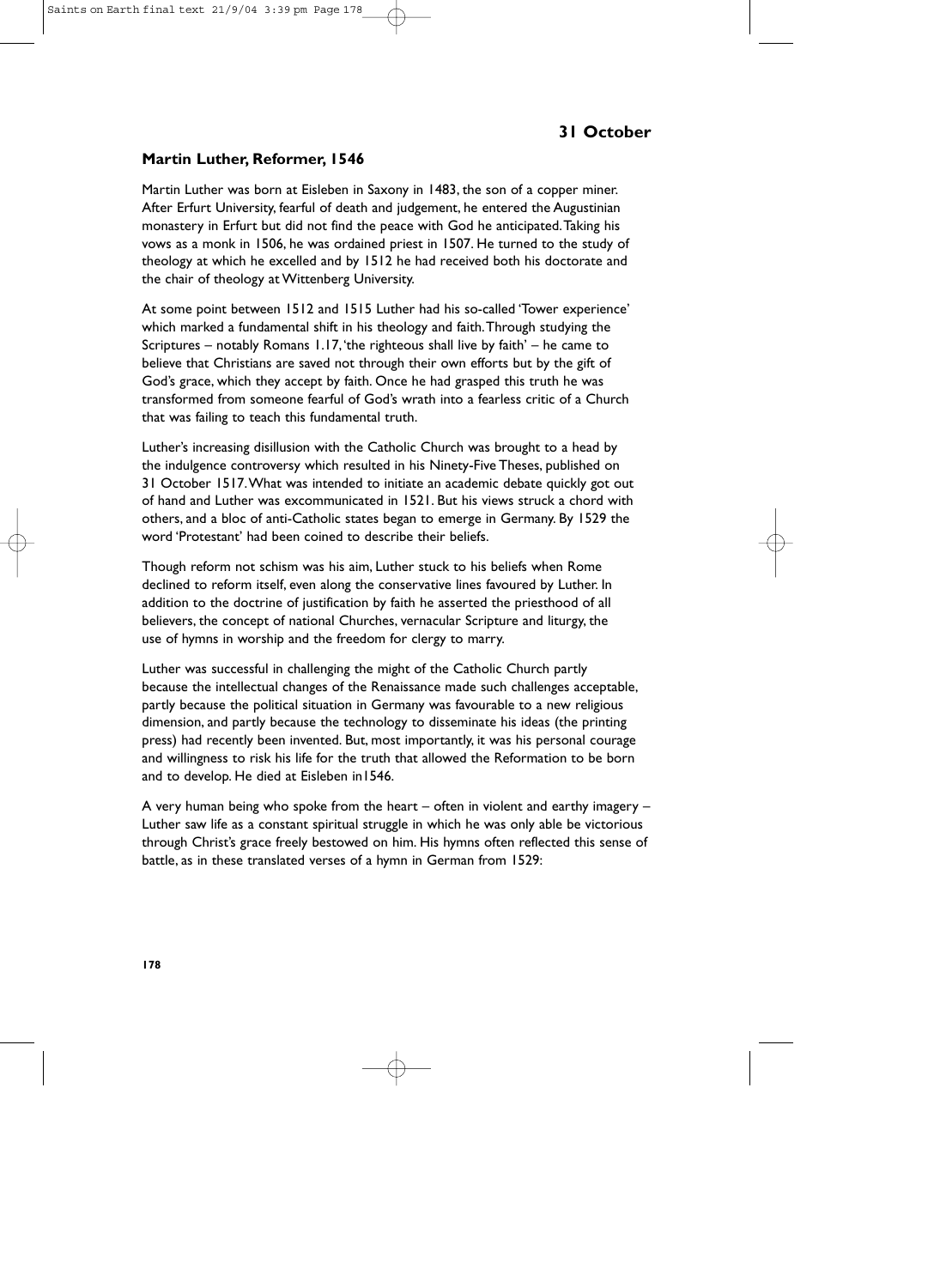With our own might we nothing can, Soon are we lost and fallen; But for us fights the righteous man, Whom God himself hath callen. Ask ye,Who is this? Jesus Christ it is, Our sole King and Lord, As God of Hosts adored; He holds the field forever.

Though earth all full of devils were, Wide roaring to devour us; Yet fear we no such grievous fear, They shall not overpower us. This world's prince may still Scowl fierce as he will, He can harm us none, He's judged; the deed is done; One little word can fell him.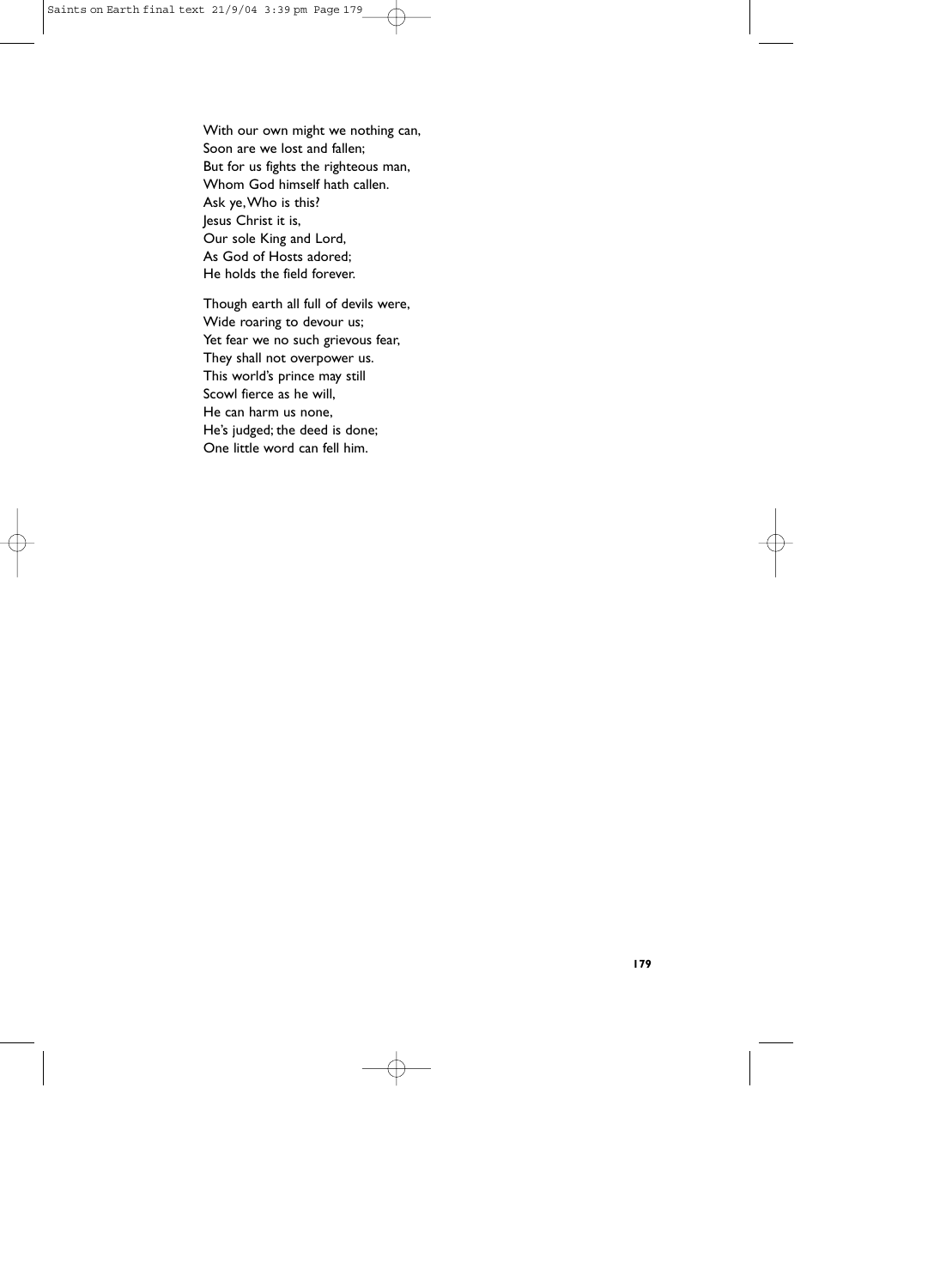## **Richard Hooker, Priest,Anglican Apologist,Teacher of the Faith, 1600**

Richard Hooker was born at Heavitree near Exeter around 1554, and educated at Corpus Christi College, Oxford. He became a Fellow of the college in 1577 and deputy professor of Hebrew in 1579. He was ordained in 1581 and, being required to vacate his fellowship upon his marriage to Joan Churchman in 1584, was appointed Rector of Drayton Beauchamp.

From 1585 to 1591 he was Master of the Temple Church in London.Towards the end of his life he returned to rural ministry, first at Boscombe in Wiltshire from 1591 to 1595, then at Bishopsbourne in Kent where he remained until his death in 1600.

When Hooker arrived at the Temple Church in 1585 he found the Puritan Walter Travers already installed as afternoon lecturer. Possibly Travers was resentful that he had been passed over for the mastership, certainly Hooker would have objected to Travers' Puritan preaching.Whatever the cause, a dispute flared until Archbishop Whitgift took Hooker's side and Travers was removed.

But perhaps the Travers incident was significant in that it indicated Hooker's implacable opposition to the growth of Puritanism within the Church of England, which was the inspiration of his major work, the treatise *On the Laws of Ecclesiastical Polity*, published in eight volumes from 1594 (only the first five during his lifetime). In this work Hooker sought to respond to the attacks on the 1559 Elizabethan Settlement of the Church of England from the growing Puritan party in the Church.

As Queen Elizabeth's reign progressed, it become increasingly clear to all concerned that, as far as the queen was concerned, the 1559 Settlement was not the first step on the road to reform but the last.While for many Anglicans this presented no problem, for the Puritans, looking wistfully over their shoulders at Geneva, it was time to agitate.The 1580s and 1590s saw increasingly acrimonious disputes.This was the backcloth against which Hooker was writing. He sought to demonstrate the advantages of episcopacy in the Church of England against the presbyterian system proposed by many Puritans.Yet he was not dogmatic, regarding episcopacy as the best but not the only legitimate form of church government. Anglicanism was rooted in both Scripture and tradition as befitted a Church both Catholic and Reformed.And as the Church was a dynamic, living institution, human reason  $-$  a gift of God  $-$  was a vital element in interpreting both Scripture and tradition.

Richard Hooker was the first real apologist for the seemingly untidy compromise that came to be known as Anglicanism. So crucial has Hooker been to Anglican thought over the centuries that evangelicals,Anglo-Catholics and central churchmen have all attempted to claim him as one of their own.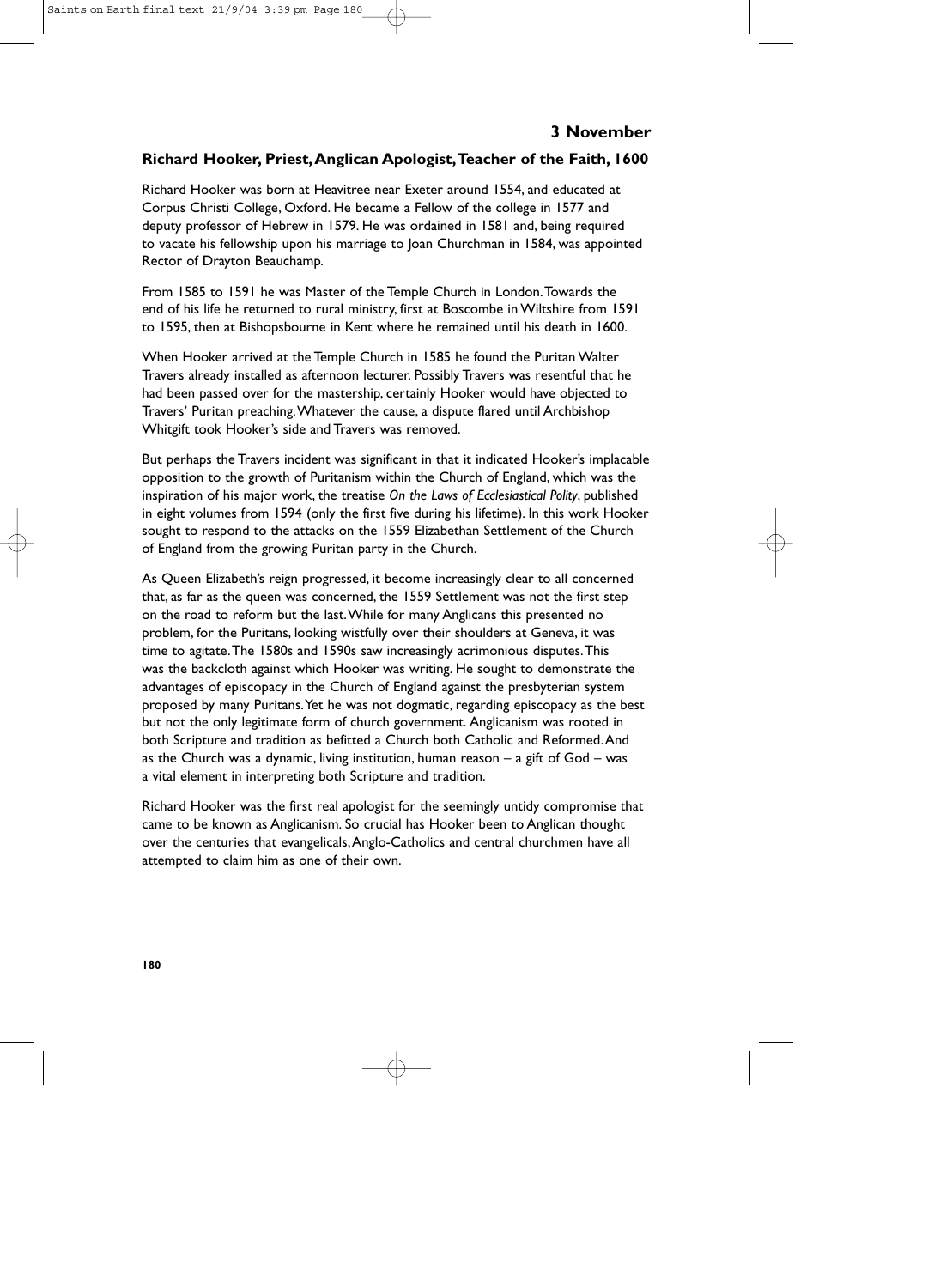### **Martin of Porres, Friar, 1639**

Martin of Porres was born in Lima, Peru in 1579, the child of a Spanish officer and an Indian woman from Panama. He grew up in the chaos and brutality of the aftermath of the Spanish conquest of Peru and the heavy-handed process of attempting to impose European order and religion on a society that was previously part of the ancient Inca civilization. He became an apprentice to a barber-surgeon so that he would have a trade. At 15, he was accepted as a lay brother in the Dominican friary in Lima, where he was to spend the rest of his life. He worked at various times as barber, farm labourer, almoner and infirmarian.

The painful experiences of his childhood never left him, but he was able to use them as a positive force, giving him understanding of the problems experienced by others and spurring him on to show compassion and generosity to those in need. Martin provided medical care for the sick of Lima.Though surgery was primitive, he had a vast knowledge of herbal medicines and with them he treated illnesses ranging from infections and fevers to intestinal ailments and sprains. In addition to his medical work, he distributed food and clothing to the poor each week – all of which he had first begged from the wealthy families in the city. He founded an orphanage for abandoned children and staffed it with the best nurses and teachers he could find to provide love, care and security for the children. On the hills near Lima, he planted fruit orchards for the poor. He is also remembered for his love of animals, including even vermin.

It is said that Martin wore the oldest, most patched garments he could find, and spent long hours in prayer. It was perhaps inevitable that he was credited with supernatural powers – levitation whilst praying, for example, along with more conventional spiritual gifts such as prophecy. And there were those in distant parts of the world – Africa, Japan, the Philippines – who claimed to have seen Martin despite the fact that he never left Lima. He died of fever at the age of 60, and was mourned by all sections of Lima society, who recognized his obvious holiness. His beloved poor never allowed his memory to fade, and today he is one of the most popular saints in the Americas – the patron saint of social justice and interracial harmony.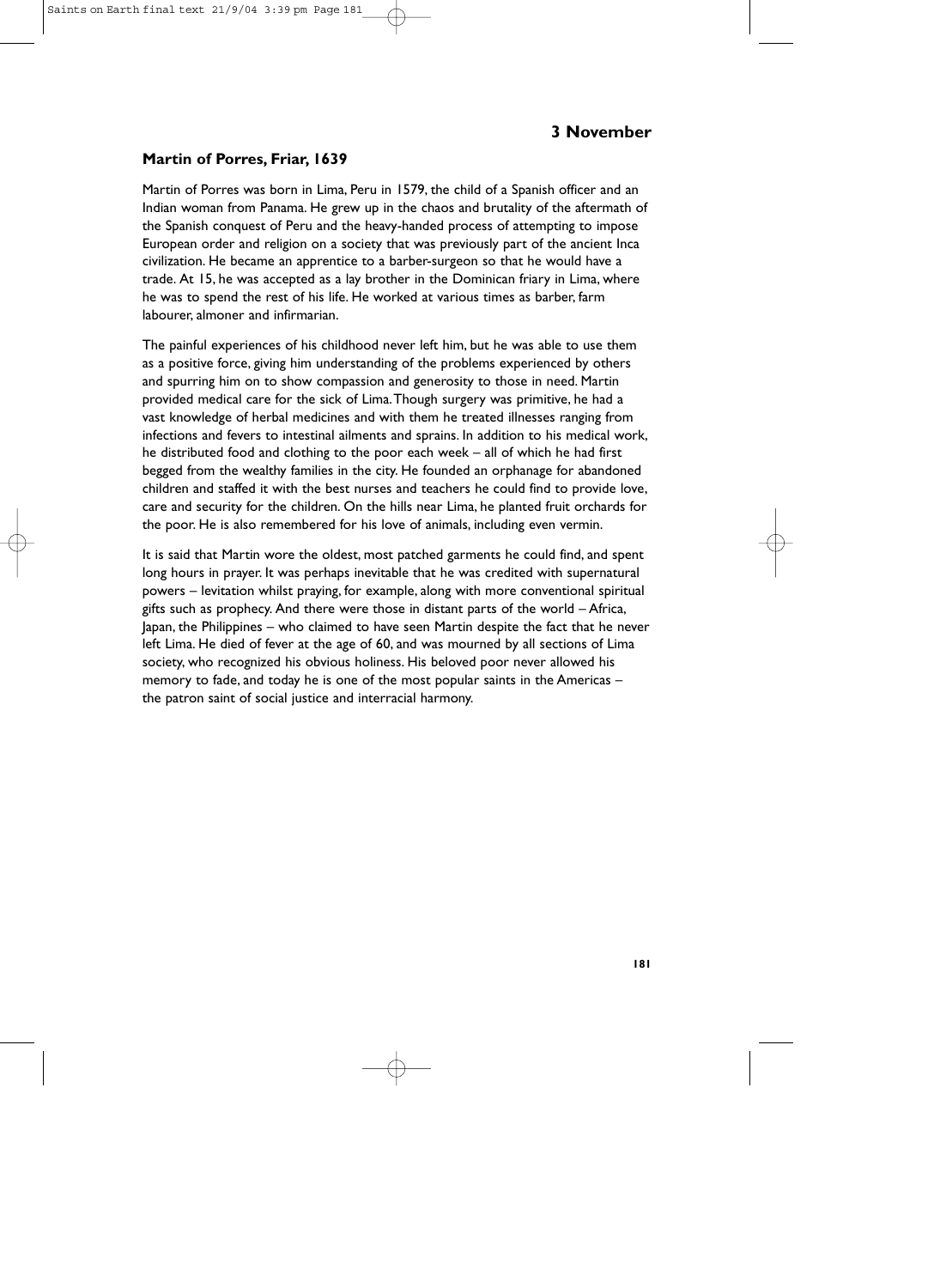#### **Leonard, Hermit, 6th century**

Leonard is one of those people whom the Church of England commemorate, whose existence can neither be affirmed nor denied. Although given a sixth-century date, Leonard is in all probability a creation of an eleventh-century mind. *The Life of Leonard* first appeared in 1030, only two years after the first mention of Leonard within the documents of the Church. *The Life* tells how Leonard was of noble birth and held position in the court of Clovis, King of the Franks. He was said to have received the help of God in repelling an army enabling Clovis to win a battle. (Clovis, whose historicity is not in doubt, was converted to Christianity by Remigius –see 1 October – around the year 500).

*The Life* tells how Leonard refused to become a bishop, and led his life as a hermit in the forest. His seclusion was broken when, one day, he encountered Clovis and his pregnant wife in the forest, and ensured the safe delivery of their child. For this he was granted as much land as he could ride around in one day and upon which he founded a monastery in Noblac.

Leonard is popularly remembered as a result of thanksgiving being offered at his shrine in the eleventh century by crusaders journeying home after their release from prison camps. He became one of the most popular saints of the Middle Ages, honoured especially as someone who cared for prisoners. He is also the patron of peasants and of the sick.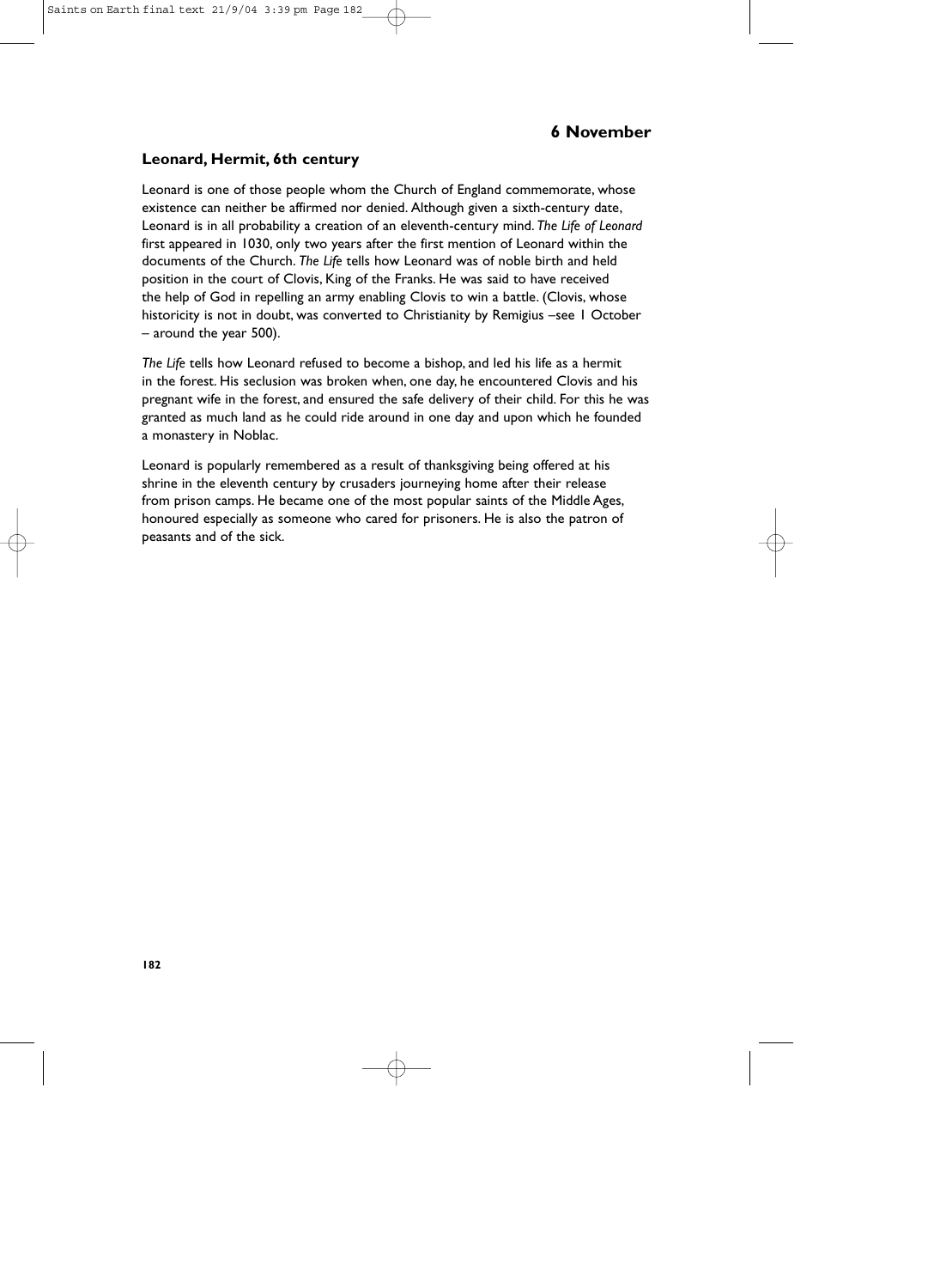## **William Temple, Archbishop of Canterbury, Teacher of the Faith, 1944**

William Temple was born in 1881, son of the Bishop of Exeter. After education at Rugby and Balliol College, Oxford, a vocation to ordained ministry was nearly stillborn, when Temple's personal integrity meant that he openly expressed his difficulties with some aspects of the doctrines of the virgin birth and the bodily resurrection of Christ as they were then understood.This openness and honesty resulted in a delay of two years in his ordination since Bishop Paget of Oxford refused to ordain him. Temple was subsequently ordained by Archbishop Randall Davidson of Canterbury.

After a spell as headmaster of Repton School and then as Rector of St James, Piccadilly,Temple resigned the living in order to lead 'Life & Liberty', a movement pressing for more accountable structures within, and greater autonomy for, the Church of England. A member of the Labour party (until becoming bishop) he was a convinced supporter of social and economic reform and served as the first president of the Workers' Educational Association. Born to privilege himself, he sought to extend basic privileges to all, believing that 'human status ought not to depend on the changing demands of the economic process', and that 'it is a mistake to suppose that God is only, or even chiefly, concerned with religion'.

He rose rapidly in the hierarchy of the Church of England, from Bishop of Manchester (1921–9) to Archbishop of York (1929–42) and then, for the last two years of his life, of Canterbury. He was also active in promoting the ecumenical movement. A gifted communicator with a razor-sharp mind, he was never fussy or pompous and possessed the common touch – as much at home on a beach mission at Blackpool as addressing the House of Lords.

Like St Paul,Temple had a 'thorn in the flesh', throughout his life suffering from gout, which constantly caused him debilitating pain. His early death at the age of 63, only eight months before the end of the Second World War, was a cruel blow, depriving both Church and nation of a wise and visionary leader at a time of national reconstruction and leaving a void that proved impossible to fill.

Temple left one of the classic definitions of Christian worship:

Worship is the submission of all our nature to God. It is the quickening of conscience by his holiness; the nourishment of mind with his truth; the purifying of imagination by his beauty; the opening of the heart to his love; the surrender of the will to his purpose – and all this gathered up in adoration, the most selfless emotion of which our nature is capable.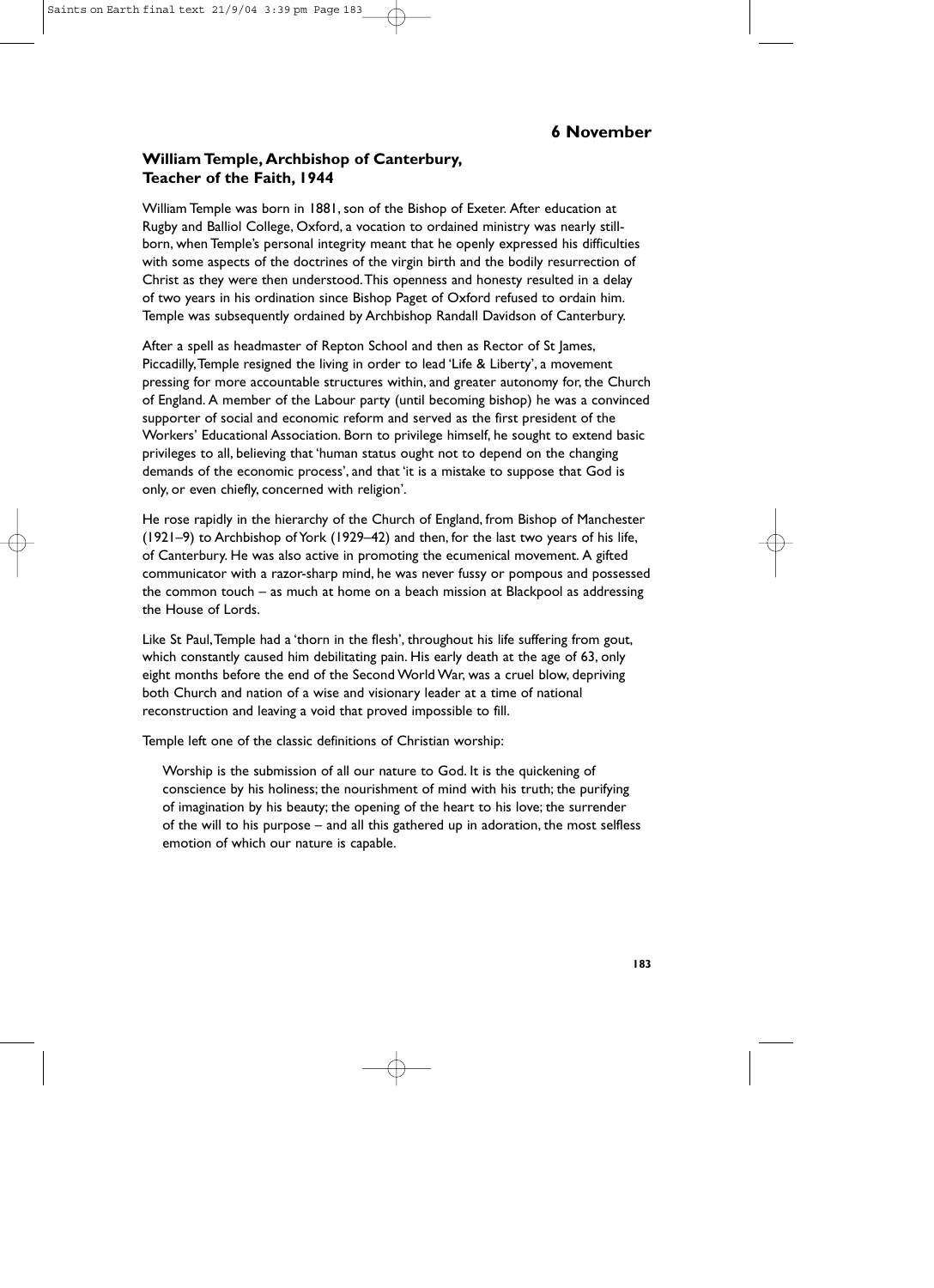### **Willibrord of York, Bishop,Apostle of Frisia, 739**

Willibrord was born in 658 in Yorkshire, the son of Wiligis, who retired to live as a hermit near the Humber Estuary when Willibrord was aged six.Willibrord is known as the Apostle of Frisia (today the German/Dutch borderlands), for his campaign to establish Christianity in that land.

Willibrord was a disciple of Wilfrid (see 12 October) at Ripon where he received his education.Wilfrid was an enthusiastic, if controversial, bishop who was exiled to Ireland in 678. He was an unswerving servant of Roman Christianity, who clashed with the Archbishop of Canterbury on many occasions, and who was at times more regal than episcopal.

Willibrord travelled with him and spent twelve years in Ireland, some of which was as a member of the monastic community at 'Rath Melsigi', where he was ordained priest. In 690 he returned to England, and encouraged by King Egbert he set out to evangelize Friesland (Holland), taking with him eleven companions. In 692 on a visit to Rome he received full missionary status from Pope Sergius I who further ordained him Archbishop of the Frisians in 695.

Willibrord's campaign was relatively successful, although patchy, and he established his cathedral at Utrecht. In 698 he journeyed to Echternach (in Luxembourg), where he began a Benedictine monastic community.

Opposition from Radbod, King of the Frisians, led to difficulties for the Church, and the eventual exile of Willibrord. Undeterred,Willibrord continued his mission into Denmark, Heligoland and Thuringia (Germany). It was not until after Radbod's death in 719 that Christianity finally achieved acceptance in the land.Willibrord was greatly assisted in the last stage of this campaign by Boniface (see 5 June), missionary Bishop of Frisia from 722, who continued to work with the Church in the area after Willibrord's death.

Willibrord was a gracious man, who worked to normalize relationships between established Churches and missionary converts. Legend tells how in his missionary activities he once destroyed a pagan idol and suffered no harm. Similarly the killing of sacred cows for food brought no response.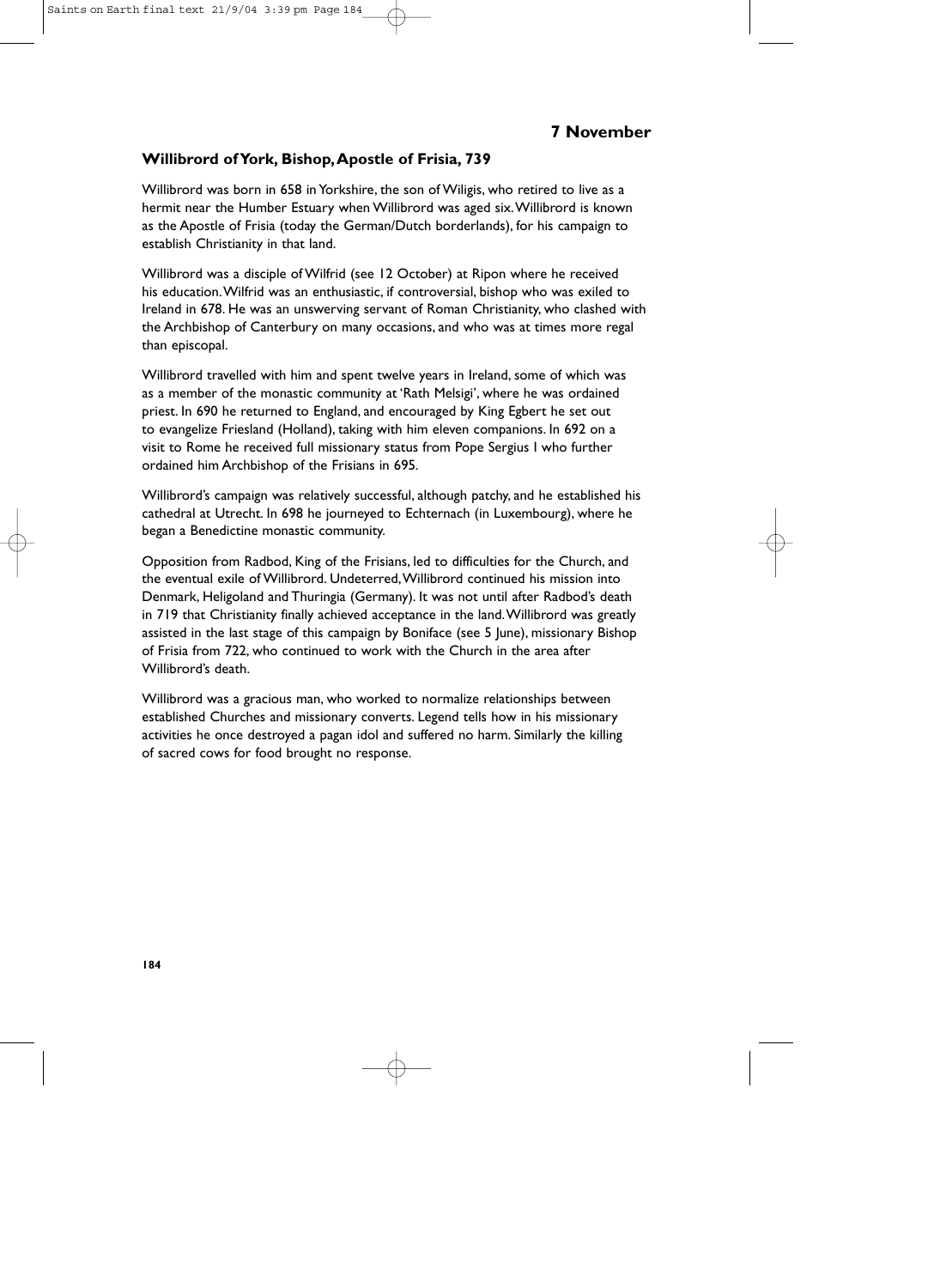### **Margery Kempe, Mystic, c.1440**

Margery lived from 1373 to c.1440. She was the daughter of a prosperous businessman in Kings Lynn, and was married to John Kempe.They had 14 children.

Margery lacked a formal education. She never learnt to write, and all her books were dictated to others. She was not a recluse, neither was she a submissive wife. She was highly emotional, could be incredibly rude (especially to senior male clerics), and would emotionally engage with the liturgy, all of which led to a distrust of her actions from established clergy, and a search for any heretical element in her sayings.

Margery experienced depression, possibly connected with the birth of her first child, and it was this depression that initiated a life of spiritual experience. Locked away in a room, forcibly restrained on the orders of her spiritual director, and suffering from depression, Margery saw a vision of Jesus, who said to her,'Daughter, why have you forsaken me, and I never forsook you?'

This convinced her that both her guilt and fear were misplaced, and brought her into a personal and intimate relationship with Christ.

In 1436 Margery wrote *The Book of Margery Kempe*. It is essentially a spiritual autobiography. It is honest, but with a dubious historical chronology. It is not a diary. The book was written down by someone else, and edited, after much persuasion by a priest. Extracts of it were published in the sixteenth century, in a carefully edited edition.The discovery of the complete manuscript in 1934 led to a re-evaluation of the book and of Margery herself.

Margery is honest. She reveals her love of clothes, her envy of other people, her lack of scruples and her fantasies.Yet she is also honest in her dealings with her relationship with Christ. She finds in Christ a fulfilment she could find nowhere else, and this fulfilment leads her on a journey of gradual transformation.

Remembered initially as a mystic, Margery is now known to be a more complex and challenging character. Her achievements, despite all her failings, have often been met with puzzlement, or even hostility.At times overcome by joy, at others too honest for comfort, Margery is the embodiment of an honest soul on a quest for God.

Then said the Archbishop to her,'You shall swear that you shall neither teach nor challenge the people in my diocese.'

'No sir I shall not swear' she said,'for I shall speak of God and reprove those who swear great oaths wheresoever I go . . . for God almighty forbids not, sir, that we should speak of him . . . and therefore sir, I think that the gospel gives me leave to speak of God.'

'Ah, sir', said the clerks,'here we know well that she has a devil within her, for she speaks of the gospel.'

*The Book of Margery Kempe, Ch. 52*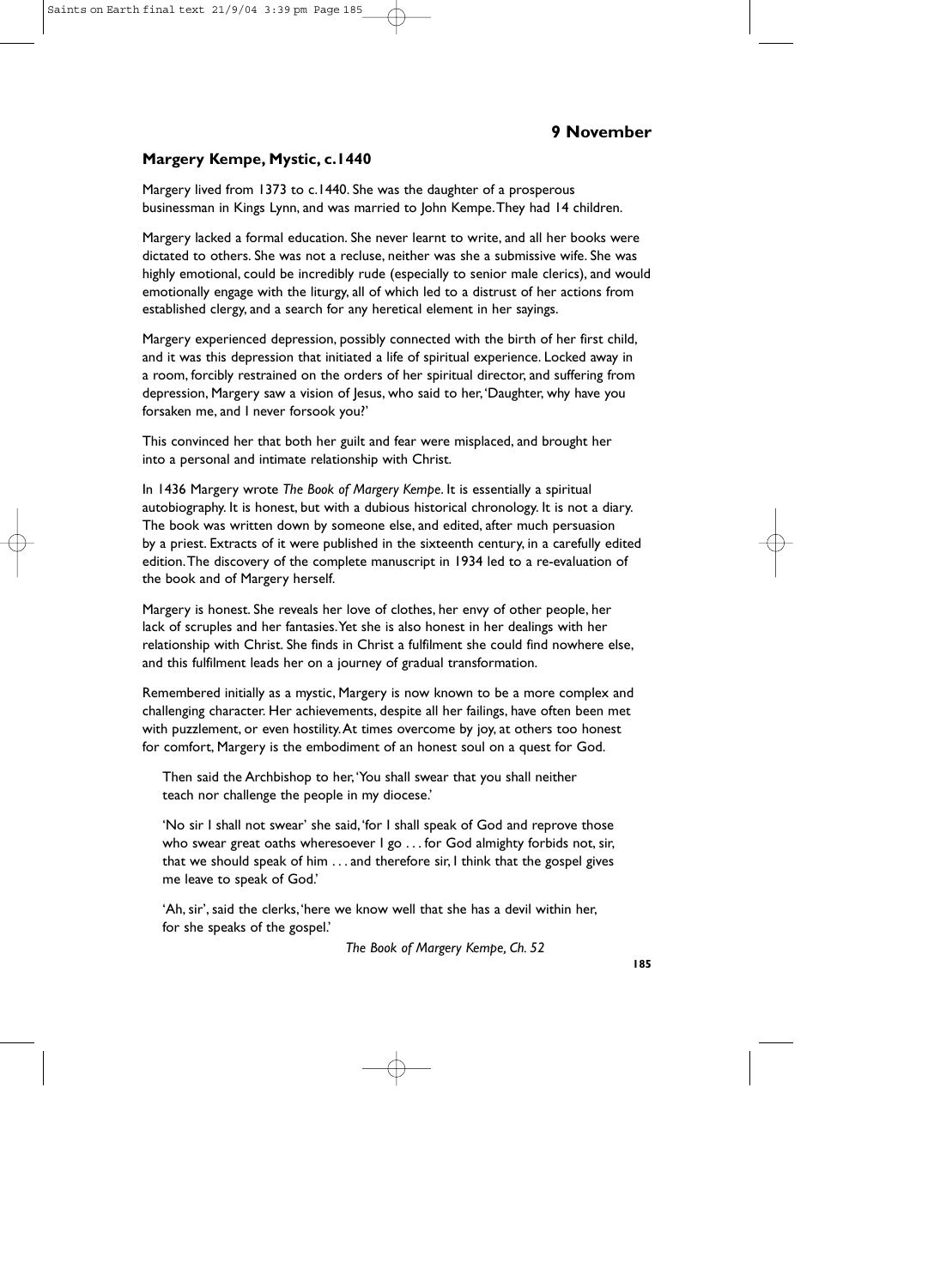### **Leo the Great, Bishop of Rome,Teacher of the Faith, 461**

All that is known of Leo's early life is that he was born in Rome, and that he held significant positions within the Church before his election as Bishop of Rome. In 440 he was living in Gaul, acting as a peacemaker between two warring generals when news reached him of his appointment as bishop.

Leo is remembered as the 'Father of the Papacy' – the bishop who formed the papacy into a political force and built on the pre-eminent position of Rome within Christianity. His influence was felt in doctrinal, political and organizational affairs throughout his reign. He was a prolific writer, author of many doctrinal works as well as a whole host of sermons and letters.

Leo was first and foremost a cleric, and throughout his reign was active in theological controversies with Manichaeism, Pelagianism and Nestorianism. Although Leo did not attend the Council of Chalcedon in 451 personally, his representatives took a leading role in the proceedings, and here they emphasized and cemented the pre-eminence of the Roman Bishop's position in the Church. Leo saw his authority as Bishop of Rome as being grounded in the Apostle Peter.

Leo was Bishop of Rome at one of the most crucial moments of history, when the western part of the Roman Empire was dissolving and fracturing under attacks from the Barbarians. Surrounded by hostile forces and disintegration, representing a Church in a city with a weak and incapable government, Leo took over the task of negotiating with the invading parties, when others proved inadequate.

Leo oversaw the rebuilding and administration of the city of Rome as the Empire crumbled all around, not only protecting the city, but enabling its survival. His political activities, conducted against a backdrop of weak regional government, forged a link between the secular and the sacred which was to become a powerful union for the growth of the Church and the position of the papacy in years to come.

We should not be afraid that our wordly resources will decrease while we practise mercy. For Christian poverty is always rich because what it has is more valuable than what it doesn't have . . . For the value of our charity is determined by the sincerity of our feelings.

*Leo the Great, Sermon 42*

Christians remember your dignity! As you become a partner in God's nature, refuse to return to the old, wicked behaviour. Remember the Head and the body which you are members of. Remember that you were rescued from the powers of darkness and brought out into God's light and kingdom

*Leo the Great, Sermon 21*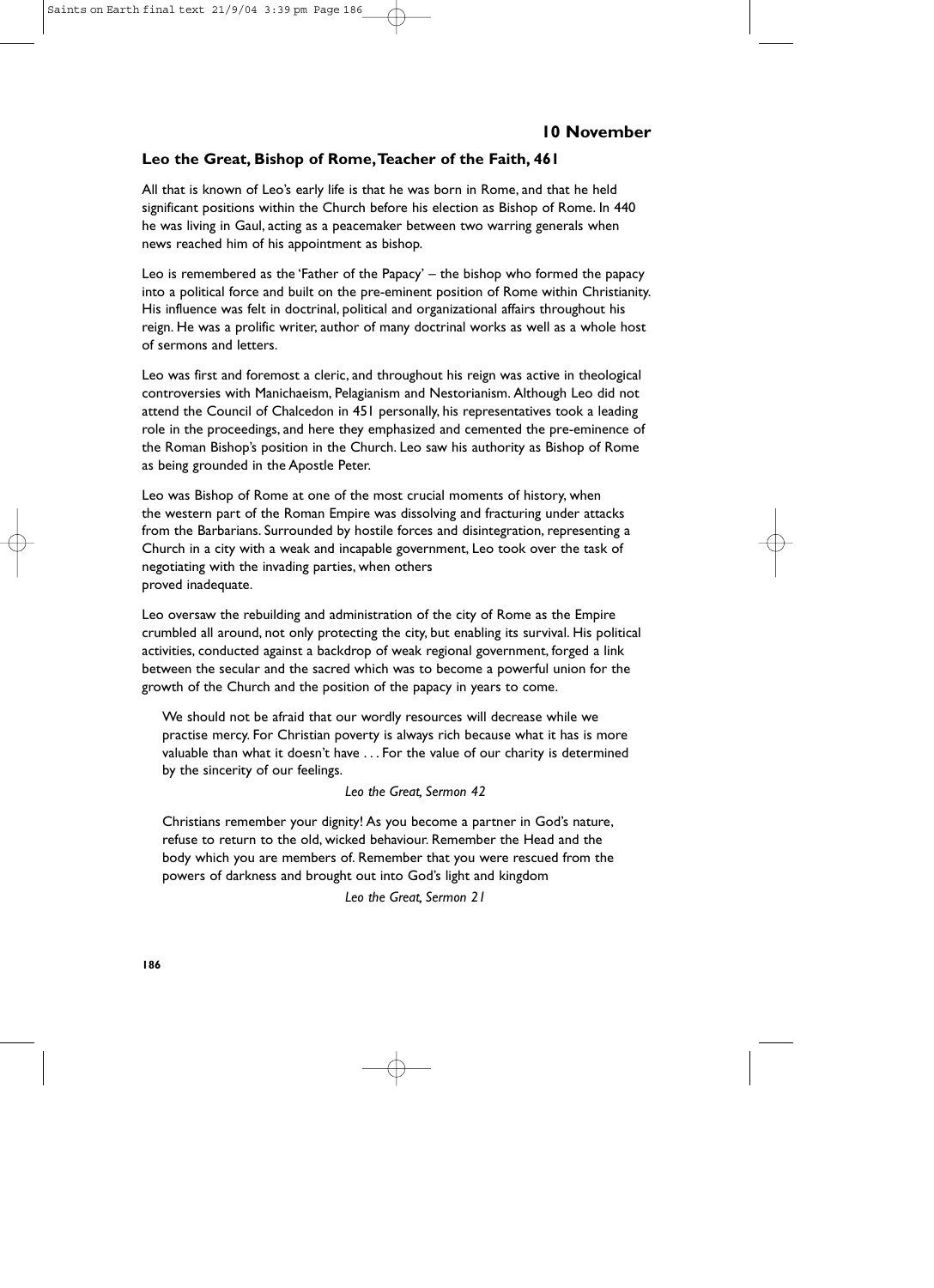#### **Martin, Bishop of Tours, c.397**

Martin was born at Sabara (now in Hungary), and by family tradition was forced to follow his father into the army. He served as a cavalry officer under the Emperors Constantius and Julian. A man of charity, he was noted for his good works while still in the army. He was said to have seen a vision of Christ in a naked beggar to whom he gave half his cloak.According to Sulpicius Severus, his biographer, Martin was so moved by this vision that he sought baptism. Martin struggled to reconcile his faith with his military position, and eventually became convinced that his faith prevented him continuing his role as a soldier.'I am Christ's soldier; I am not allowed to fight.' This refusal to fight, on grounds of conscience, led to his imprisonment for the remainder of his term of service. He left the army in 356, at the age of 20.

Martin spent time as a hermit on the island of Gallinara, and also travelled, until in 360 he entered the monastery in Poitiers. Under the care of Hilary, Bishop of Poitiers (see 13 January), Martin led a community of ascetics, and became Bishop of Tours in 371, a position that he did not seek. Martin was not an intellectual but a visionary, a rough character and a man of action.The role of bishop gave him opportunities to preach the gospel and to confront injustice. Martin worked where he was able, and brought Christianity to regions of Gaul where the gospel had not previously been preached. He was prepared to travel by whatever means necessary to reach the outlying areas of his region.This led to his being held in great affection by those he went to meet. For 25 years Martin worked in the Loire region of Gaul. He was known as a missionary, founding many churches and monasteries and removing pagan shrines, sometimes forcibly, in both rural and urban areas. His reputation as a wonder-worker spread as he healed the sick and fought for the poor and oppressed. Martin was not averse to prophetic action, using symbolic acts to counter injustice and to proclaim the gospel.

He was widely acclaimed in life and death as the story of his life, written before his death, spread his reputation far and wide. He was one of the first non-martyrs to be venerated as a saint.

[The devil said to him]

'Wherever you go, or whatever you attempt, the devil will resist you.'

Then Martin, replying to him said 'The Lord is my helper; I will not fear what man can do unto me.'

Upon this his enemy immediately vanished out of his sight.

*Sulpicius Severus: Life of St Martin, Ch. 5*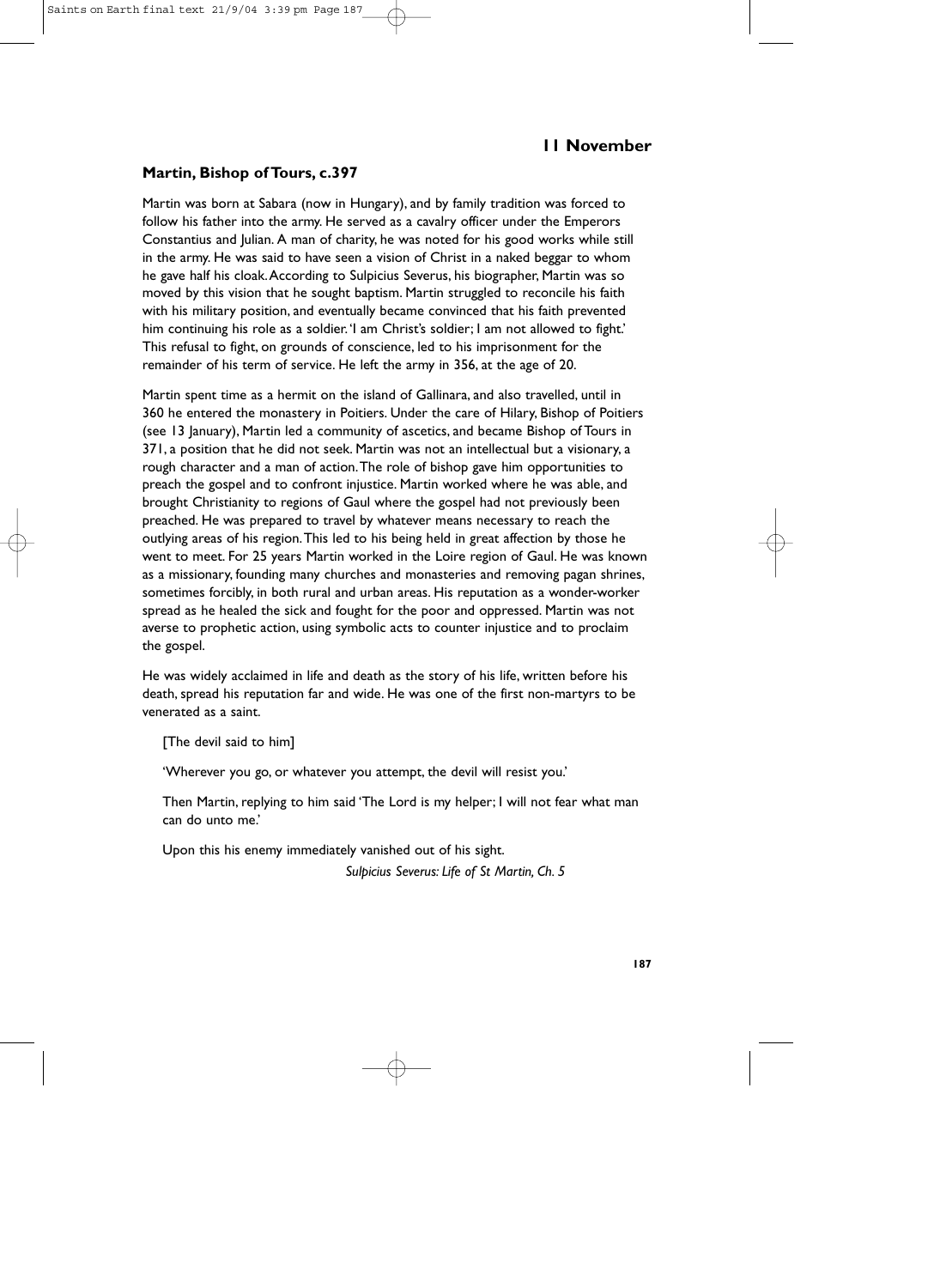### **Charles Simeon, Priest, Evangelical Divine, 1836**

Born in Reading in 1759, Charles Simeon was educated at Eton and King's College, Cambridge. Here, a requirement to attend Holy Communion in the college chapel caused him weeks of mental agony and resulted in his conversion in 1779. In 1782 he became a Fellow of King's and was ordained. After a curacy at St Edward's, Cambridge, Simeon became Vicar of Holy Trinity in 1783. He remained at this parish in the centre of Cambridge for 53 years. Initially his parishioners did not welcome his evangelical style of ministry but his assiduous pastoral care eventually won them over.

He set up a regular weekly prayer and Bible class, out of which developed a system of group meetings, which gave him the opportunity to aid individuals' spiritual growth. He also began a specifically student-orientated ministry, later to be followed in many churches in university towns, with his famous Friday evening 'conversation parties'. By this means he was able to influence the future ministry of the Church of England by encouraging vocations in able students. He also encouraged some of them (most notably Henry Martyn – see 19 October) to become East India Company chaplains. In 1799 he was involved in establishing a more systematic form of missionary enterprise by the foundation of the Church Missionary Society.

But Simeon's legacy to Anglican ministry was not yet complete. He was particularly concerned with the quality of preaching from Church of England pulpits. By his example and by his books on the art of preaching he perhaps did more than anyone else to draw English preaching away from the long moral lectures fashionable in the eighteenth century to systematic biblical exposition. Yet he was clear that quantity did not equal quality:'Never weary your hearers by long preaching,' he told his students and 'leave off whilst your congregation are still hungry.That will bring them back for more.'

Simeon was also concerned that work such as his should not be undone after his death by the appointment of an anti-evangelical successor. He began the process of systematizing patronage by buying up advowsons (the right of presentation to a parish) and assigning them to trustees to administer. After his death they became the 'Simeon Trustees' and remain today one of the largest evangelical patronage societies. His ideas were later adopted by those of other traditions and, though sometimes criticized for polarizing parishes, have assisted in creating continuity of ministry over the long term.

In September 1836 Simeon travelled from Cambridge to Ely to see his new bishop.There he caught a cold, which developed into a fatal fever, and he died on 13 November.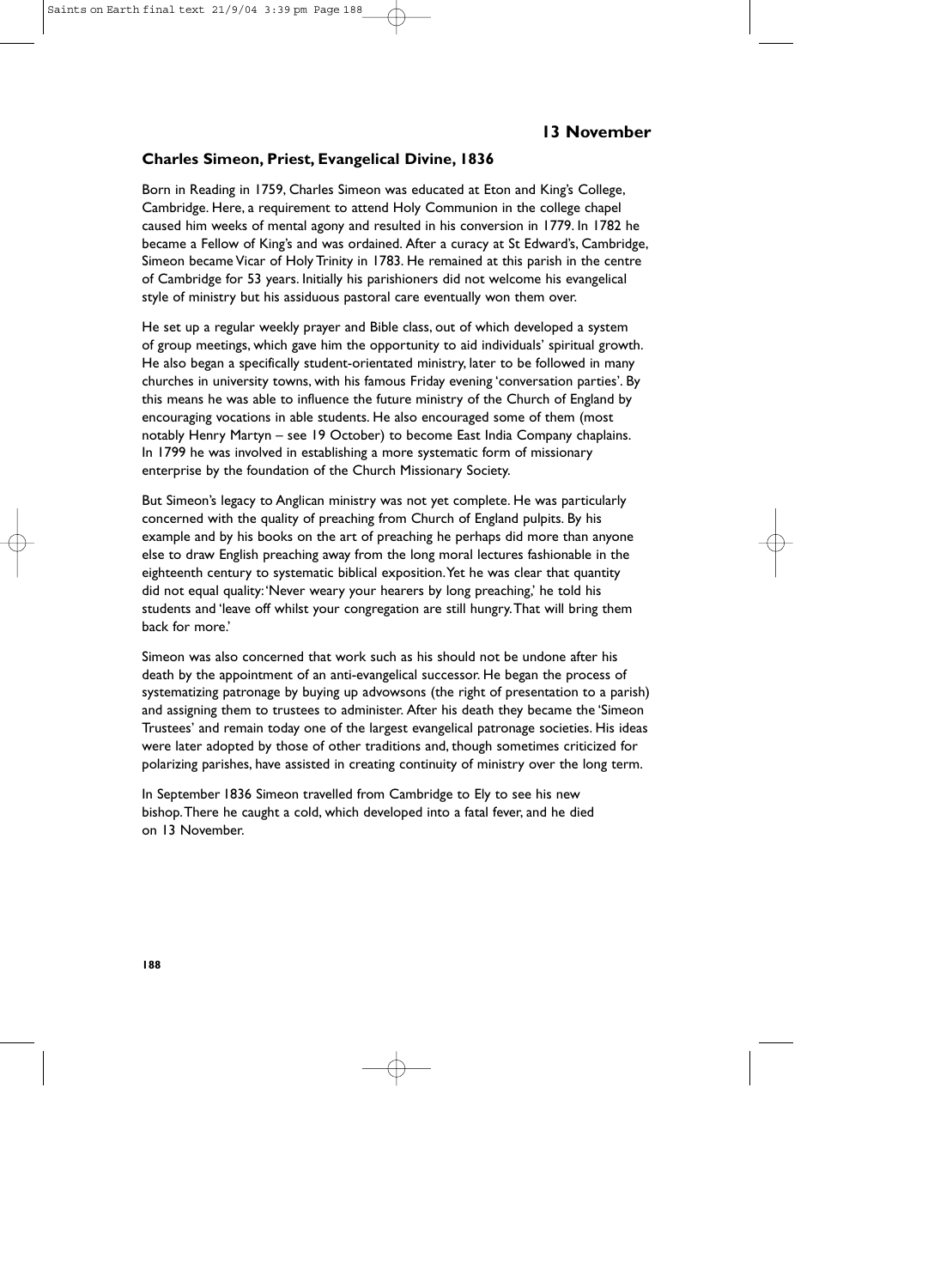### **Samuel Seabury, first Anglican Bishop in North America, 1796**

Born at Groton, Connecticut in 1729, Samuel Seabury studied theology at Yale and then crossed that Atlantic to study medicine at Edinburgh. In 1753 he was ordained by the Bishop of Lincoln and returned to America as a missionary for the Society for the Propagation of the Gospel in New Brunswick. He later had charge of several parishes in New York.

But this was a period of great tension between the American colonists and the mother country as relations deteriorated and the slide into war gathered pace. Seabury took the minority view among the colonists, supporting the maintenance of the colonies' loyalty to the Crown. During the War of Independence he remained loyal to the Crown and after putting his views in debate suffered brief imprisonment in 1775 and opposed the Declaration of Independence in 1776.

But with the war over and American independence a fact in 1783 Seabury was elected Bishop of Connecticut and Rhode Island by the now independent Protestant Episcopal Church of America and given leave to go to England to seek consecration as a bishop. But America's recently won independence from Britain caused an insuperable barrier to this proposal since Seabury could not now take the Oath of Allegiance to the king and by law no English consecration could take place without it. So he was advised to go instead to Scotland where the Anglican Scottish Episcopal Church, disestablished after the Glorious Revolution of 1688, had no link with the State and its bishops were free agents.

Consequently in Aberdeen on 14 November 1784, Samuel Seabury was consecrated bishop by the Bishop of Aberdeen and two others.Two links were forged between the Scottish and American Episcopal Churches as a result. First, as a recognition of its episcopal origins the flag of the American Episcopal Church contains the Cross of St Andrew. Second, Samuel Seabury promised the three Scottish bishops that, in return for his consecration, he would do his best to persuade the American Church to use the longer Scottish prayer of consecration of 1637 rather than the much shorter 1662 prayer in use in England.

Seabury's was both the first and last such consecration. Recognizing that the problem was likely to recur, an Act of Parliament of 1786 empowered the two archbishops to consecrate bishops for territories outside British jurisdiction. Seabury's consecration at the hands of Scottish bishops was a potent reminder that the Anglican Church was already a wider communion than just the Church of England overseas and that pluralism and diversity as an Anglican hallmark now had an international dimension.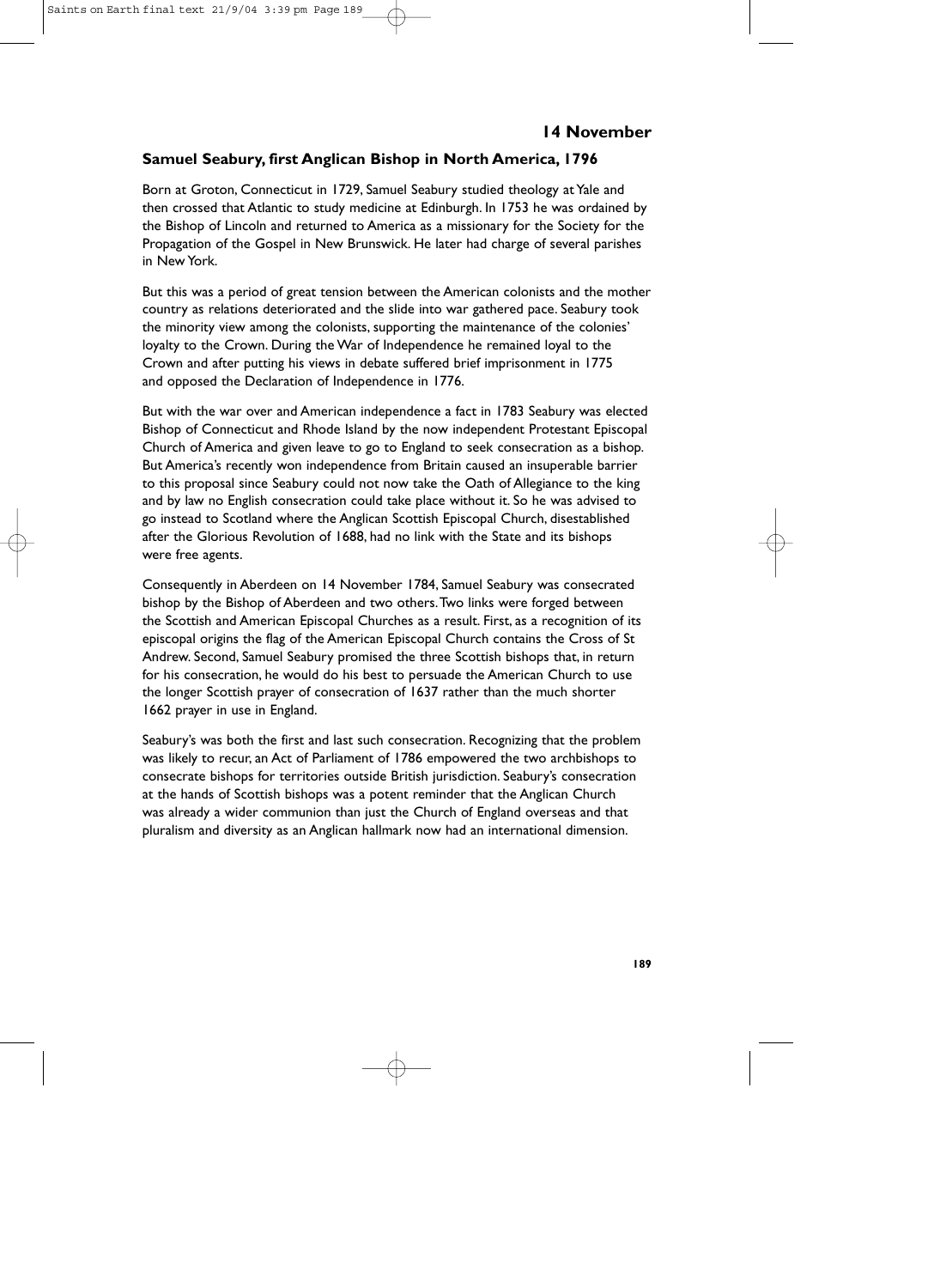## **Margaret, Queen of Scotland, Philanthropist, Reformer of the Church, 1093**

Margaret was born about 1045, probably in Hungary. A tradition has it that Margaret's father and uncle were sent to Hungary for safety during the reign of the Danish king Canute. She was the grand-daughter of the Saxon King Edmund Ironside (c.981–1016). She returned to England with her father in 1057.Ten years later Margaret and her family were again facing exile after the Norman invasion. Her ship landed on the coast of Fife in 1087 (whether intentionally sailing to Scotland or blown off course while trying to cross the North Sea to Europe is disputed). King Malcolm Canmore of Scotland (Malcolm, son of Duncan, in Shakespeare's *Macbeth*) took the refugee party under his protection. It is said that Margaret was contemplating entering a religious order, but Malcolm persuaded her to marry him instead in 1070.

Margaret now used her influence as queen in the cause of advancing and reforming the Christian faith in Scotland. Among the reforms for which Margaret was responsible were the regulating of the Lenten fast and Easter Communion and observing the prohibited degrees of marriage. In all matters she sought to bring the Scottish Church into line with the common usage of the Western Church. Her private life, it was said, was given up to prayer and practices of piety.There are popular accounts of her caring for the prisoners in the royal dungeons, washing the feet of beggars and tending to the sores of lepers. Orphans and the poor received her special interest and she encouraged the founding of schools, hospitals, and orphanages. Her attempts to prevent feuding among the Highland clans were less successful. Margaret and Malcolm had six sons and two daughters. One son became King David I of Scotland and continued to implement his mother's ideals. A daughter, Matilda, married King Henry I of England.

Margaret and Malcolm restored the ruined abbey on Iona and founded several churches, including Dunfermline Abbey in 1072, built as a setting for Margaret's greatest treasure, a relic of the true Cross. Her jewel-encrusted Gospel book (which according to legend was miraculously recovered from a river into which it had fallen) is now in the Bodleian Library at Oxford.

She died in 1093, four days after her husband's death, on a date she is said to have previously foretold, and was buried at Dunfermline Abbey.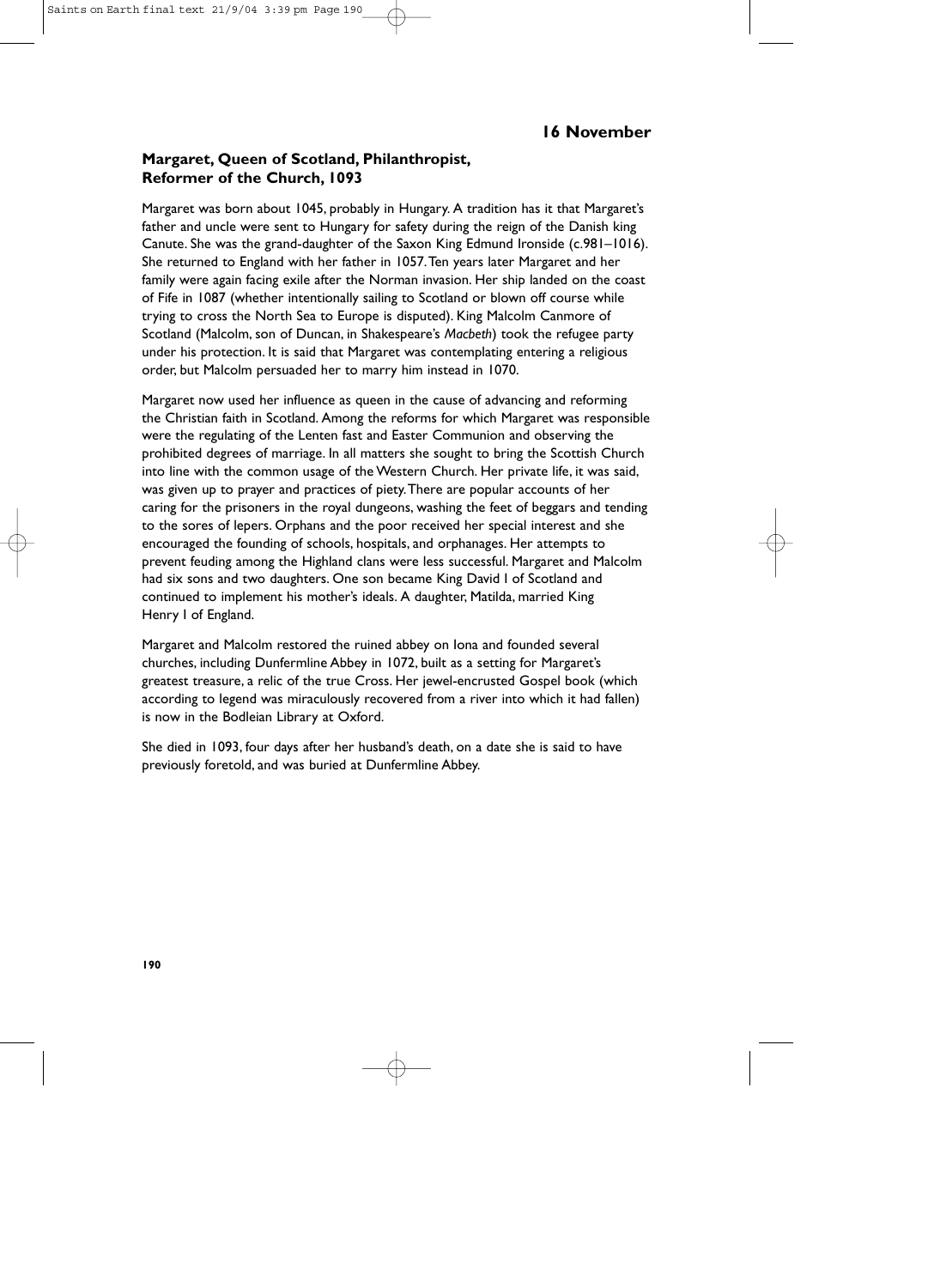### **Edmund Rich of Abingdon,Archbishop of Canterbury, 1240**

The son of a businessman, Edmund was educated at Oxford and Paris. He taught in the Arts faculty in Oxford from 1195 to 1201, before moving to Paris to study theology. He then lived with the Austin Canons at Merton (Surrey) for a year, and took a further course in theology at Oxford, graduating in 1214.

In 1222 he became treasurer of Salisbury, lecturing in the cathedral school where he became known for utilizing the literal sense and historical context of the Bible, as well as the more allegorical or spiritual understanding of Scripture. In 1223 Edmund was appointed Archbishop of Canterbury by Pope Gregory IX after three earlier suggestions from Canterbury had been rejected. He was regarded as very much an outsider posting, and struggled to stamp his authority on the more corrupt or independent elements of the Church, although ultimately it was his defence of the national Church against the claims of Rome that led to his downfall.

Edmund became known as a reforming archbishop, mainly through his desire to end corrupt practices and mismanagement within the Church. He disliked the administrative responsibilities that went with his office, and he chose his advisers well, delegating much responsibility to them. He was determined to visit each diocese and monastic community, and was prepared to go through the courts if permission was not granted.The Benedictine monks especially were resentful of his visits, as was his own monastic community at Canterbury.

Edmund was also more than able to stand up to royal interference, and was able to unite the Church in England in political activity. Edmund campaigned against both royal mismanagement and papal interference. His protests were full and forthright but ultimately unsuccessful. His 'Constitutions' (a set of guidelines or rules) for the government of the Church were issued in 1236, but were largely ignored by corrupt churchmen, and seeking support from the Pope for his reforms he journeyed to Rome. Although Edmund had preached on the Pope's behalf in support of a Crusade, Gregory IX rejected Edmund's appeals, and, feeling betrayed and unsupported, Edmund retired to Pontigny where he died in 1240.

Edmund was a scholastic theologian whose writings include both works of theology and devotion. In particular the *Speculum Ecclesiae*, a restatement of early monastic teaching on contemplation, spiritual progress and the journey of the soul, proved popular beyond his time. He is remembered for his generous charitable giving and practical acts of care as well as his time as archbishop.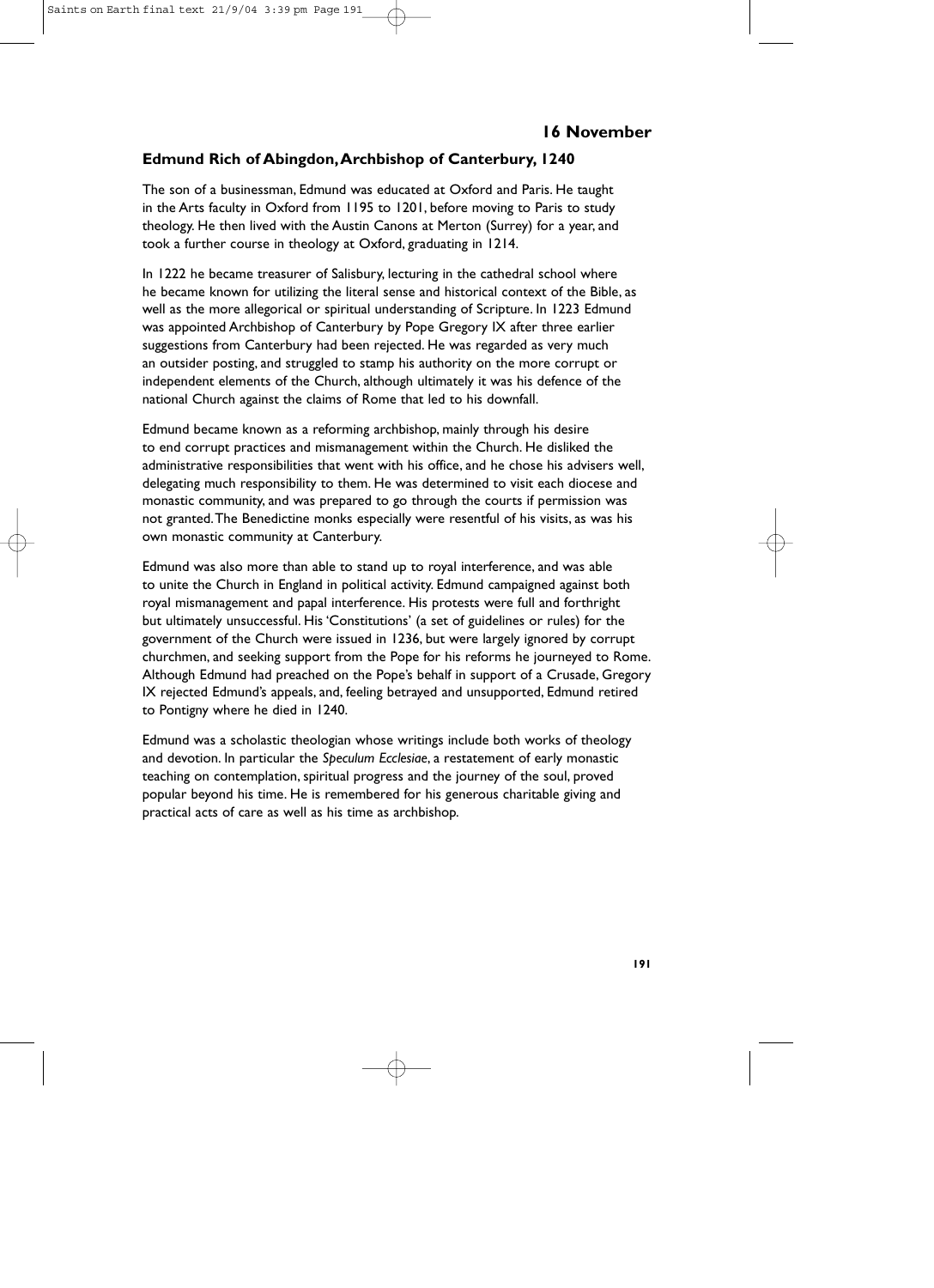### **Hugh, Bishop of Lincoln, 1200**

Hugh, born at Avalon, in Burgundy about 1140, was groomed by his father to become a member of an order of canons. However, he preferred the harsher religious life of the Carthusians, a contemplative monastic order, and he joined their community at Chartreuse when he was 25.

By way of penance for the murder of Thomas Becket (see 29 December) in 1170, King Henry II was in the process establishing the first Carthusian house in England. Having heard of Hugh's reputation, Henry attempted to persuade him to accept the position of prior of this new venture at Witham in Somerset. Hugh, however, was not abashed to negotiate with the king, making the rehousing and compensation of those villagers displaced by the new monastery a precondition of his acceptance. Around 1175–8 (the actual date is uncertain) Hugh crossed the Channel to take up his new post and under his leadership the community flourished.

In 1186 Henry appointed Hugh as Bishop of Lincoln. Once again Hugh showed his freedom of spirit by refusing to accept the position until he had been elected by a free vote of the cathedral chapter. Lincoln was then the largest diocese in England, and Hugh was particularly careful in the quality of the people to whom he delegated much of the work. Highly thought of by King Henry II and consequently frequently called upon for advice or counsel, Hugh was not afraid to demonstrate his independence from royal control. Like Thomas Becket before him he always championed the freedom of the Church from State intervention and had no hesitation in speaking his mind when the need arose.

Hugh also refused to raise money that was demanded by King Richard II to pay for his participation in the Crusades.This was the first time of note that a royal request for money had been refused by the Church. But Hugh's action only served to enhance his reputation. His relationship with King John was less successful, however, as Hugh constantly challenged the king over matters of faith and conduct to which the king refused to respond. In response to an Easter Sermon by Hugh, King John walked out halfway through, unable to stomach the demands upon kingly authority that Hugh was making.

Hugh was perhaps a typical representative of twelfth-century monasticism. Although a bishop, he would spend some time each year at the monastic community in Witham. His fairness as a judge gave him a substantial reputation, as did his heavy workload within the diocese and for the State. He had several disagreements with the Archbishop of Canterbury, Hubert Walter.When Hugh was dying, the Archbishop suggested that he should take the opportunity of repenting of his rudeness to him. Hugh refused, and replied that he wished he had been ruder still.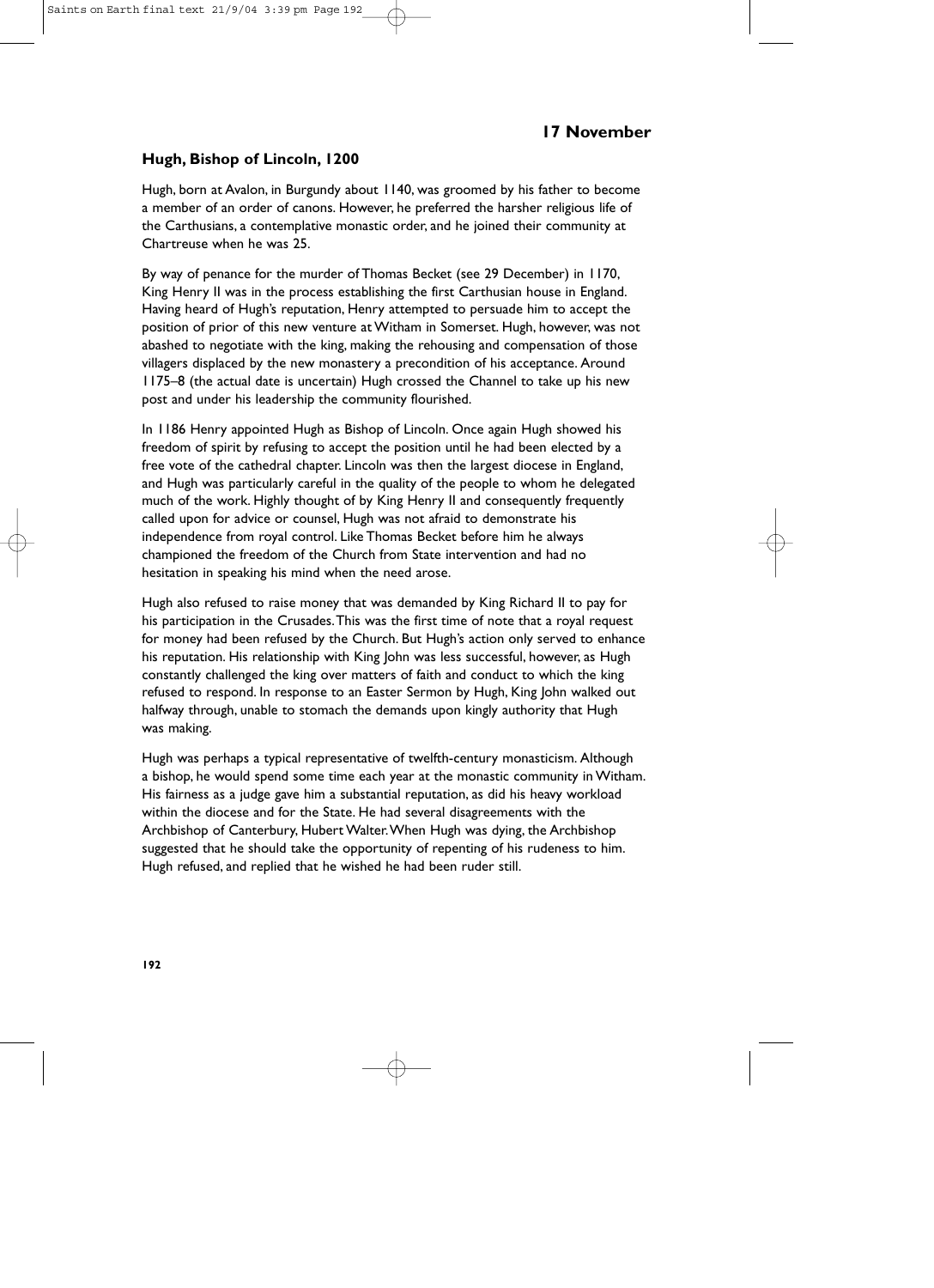Hugh has been said to combine something of the power and attractiveness of Cuthbert (see 20 March) with the love and compassion of Francis of Assisi (see 4 October). His understanding of the suffering of Christ greatly affected his work and his relationship with others. His tomb at Lincoln became a place of popular pilgrimage, second only to that of Thomas Becket at Canterbury.

### **18 November**

#### **Elizabeth of Hungary, Princess of Thuringia, Philanthropist, 1231**

Daughter of King Andrew II of Hungary, Elizabeth was sent to Thuringia (south central Germany) for an intended political marriage. At this time she was four years old. In 1221, at the age of ten, she married Ludwig IV of Thuringia. Her marriage was, by all accounts, a happy one. She gave birth to three children, and enjoyed life in the royal court. In the early years of her married life she was influenced by the Franciscans. She developed a reputation for charity, giving much money away, and caring for others. She founded hospitals, and provided for orphans. She took a spiritual director, Conrad of Marburg, in 1225, when she was 14.

In 1227 her husband died of the plague, contracted whilst on the Crusades. Elizabeth was then driven out of the court by Ludwig's brother Henry. He accused her of wasting too much state money on charity.This act led her to begin a life of poverty. Thus, at the age of 17 she renounced all her goods, and began to live at Marburg under the guidance of Conrad. She became a Franciscan Tertiary (a voluntary as opposed to a full member of the order).

Conrad, her spiritual director, had once been an inquisitor of heretics, and he ordered for her a life of great austerity, including physical suffering. Elizabeth refused to return to Hungary, preferring to remain with those she cared for, even though she herself suffered enormously under the direction of Conrad. She spent her days caring for the sick and the poor, and in visiting others. She died in 1231, aged 24.

One story concerning Elizabeth was from the years of her brief marriage: In disobedience to her husband's instructions Elizabeth was carrying food to the poor – bread concealed in her apron – when her husband intercepted her and demanded to know what her apron contained. She told him that it contained roses and when he demanded to see its contents the apron was indeed full of roses. Of course such a legend begs as many questions as it answers – particularly regarding obedience, truthfulness and miraculous deception! It nevertheless gives some indication of the commitment to the poor that Elizabeth was said to have exhibited.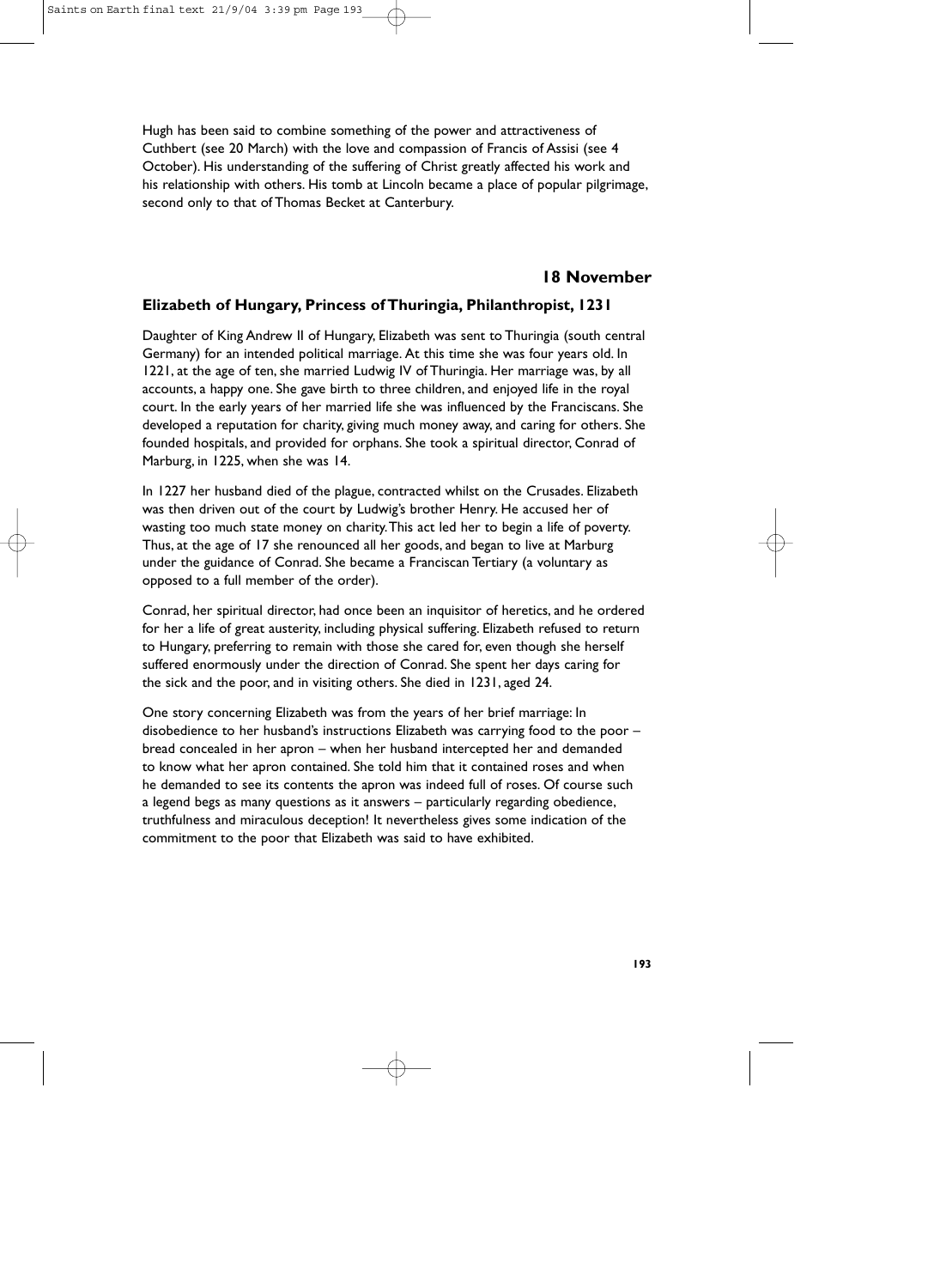#### **Hilda, Abbess of Whitby, 680**

Hilda was a princess within the Deiran (Northumbrian) dynasty, with connections to the East Anglia royal family. She was baptized by Paulinus, Bishop of York (see 10 October).

Hilda's sister became Queen of the East Angles.This region was greatly influenced by the Gallic Church, and this spurred Hilda to travel to Chelles, near Paris, with the aim of taking her monastic vows. However, before Hilda reached Gaul she was recalled by Aidan (Bishop of Lindisfarne – see 31 August) to Northumbria. After living a solitary life for a short period of time, she was made abbess of a religious house at Hartlepool in 649.

In 657 Hilda founded a religious community at Streasnaeshalch, later named Whitby by the Danes.Whitby came to have a significant role in the development of the faith in England.Whitby was a double monastery (a community of both men and women, but governed by a single head) and was a royal establishment. No fewer than five bishops were trained there, and the community became famous for its learning.

Whitby was the location for the celebrated Synod of 664, and Hilda was hostess for the gathering.The Synod was called in 664 to decide upon the date of Easter, which was a point of contention between the Celtic and Roman Churches in Britain. At this Synod, Hilda argued for the defence of Celtic church customs, and although the argument was eventually lost, she accepted the decisions of the Synod with grace, and worked to unite the Church throughout the land.

The existence of a written form of Hilda's life, and her position as abbess of a double community show the importance of women at this stage of English Christian history. She was a woman of note and influence, asked for counsel by rulers, kings and ordinary people. She is reputed to have encouraged Caedmon to write Christian poems – the first Christian poetry to be composed in English.

> Now we must laud the heaven-kingdom's keeper, the Ordainers might and his mind's intent, the work of the Father of Glory: in that he, the Lord everlasting, appointed of each wonderous thing the beginning; he holy Creator, at the first created heaven for a roof to the children of men; he, mankind's Keeper, Lord everlasting, almighty Ruler, afterwards fashioned for mortals the middle earth, the world. *Caedmon's Hymn, 7th century*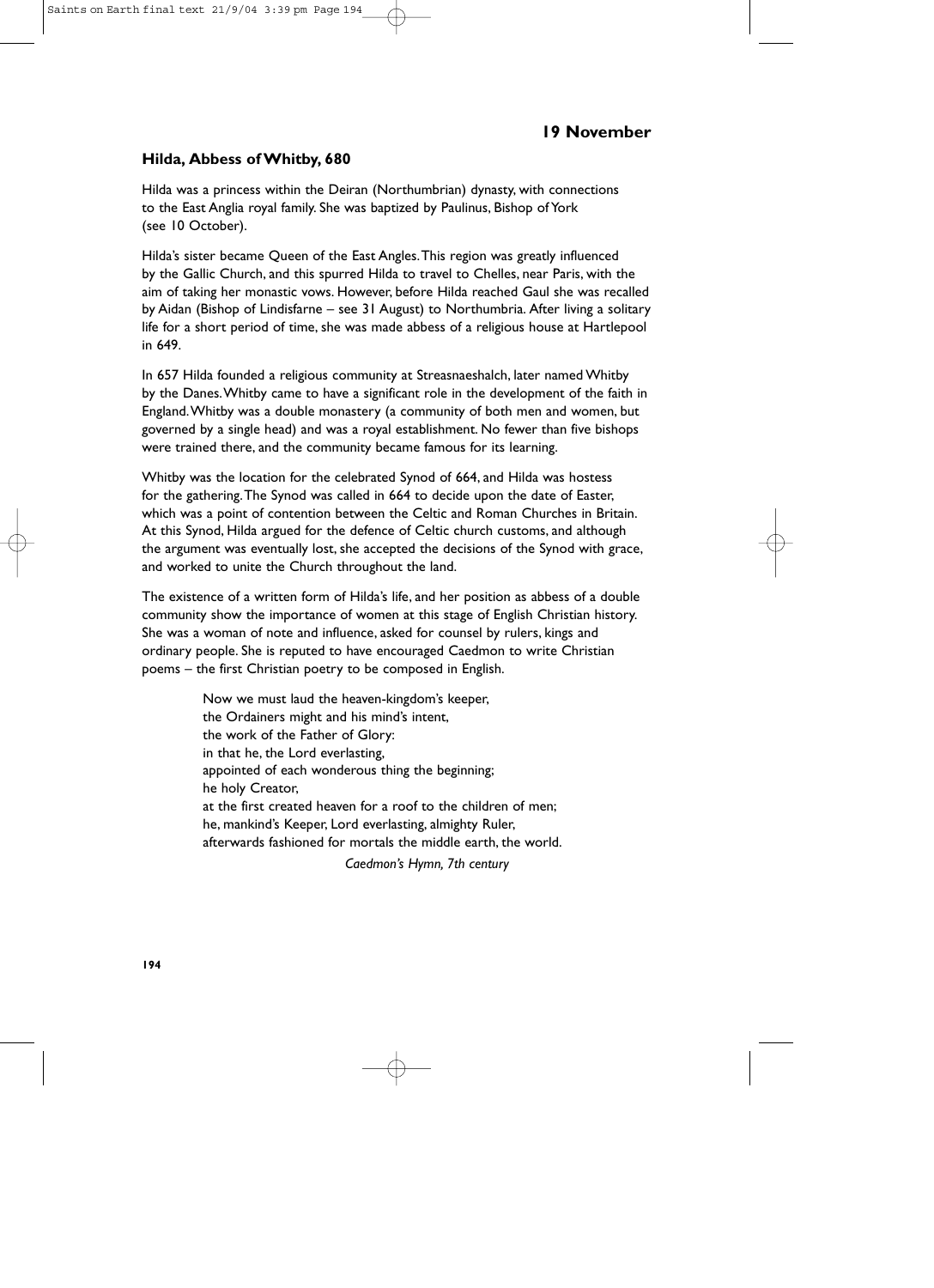### **Mechthild, Béguine of Magdeburg, Mystic, 1280**

Mechthild was born around 1207. Most of what is known about her is taken from her own writings.

She began to receive spiritual visions at the age of 12, and in 1230, when she was 23, she left her home to live in Magdeburg with a community of Béguines (the Béguines lived an ascetic life, but did not take formal monastic vows). She remained in the town and community for 40 years, eventually moving to Helfta, after a brief stay with her relatives.

Helfta was a well-known spiritual centre, controlled by Dominicans, under the rule of Gertrud von Hackeborn. It was famous for mysticism, poetry and learning, and was a centre of women's intellectual achievement. Mechthild died in Helfta in 1280.

Whilst Mechthild was at Magdeburg she was guided by Heinrich von Halle, a spiritual director. It was he who encouraged her to write down her mystical experiences and visions.Thus from 1250 onwards Mechthild recorded her visions. Her writings were simple, and straightforward. She wrote in both poetry and prose, and also composed hymns. She wrote six books while in Magdeburg, with a further book being written at Helfta. Her work combines liturgy and dance. She uses songs that were in vogue at the time, that speak of love and sorrow. She draws heavily on her past experiences in a household court: describing knighthood and court life in detail. Her themes all revolve around metaphors of love, an individual's relationship with God, the creation of souls, and an awareness of the Creator in creation.

Although encouraged by Heinrich, the writings are the work of Mechthild alone. The books, once translated and copied, soon gained popularity and were to be found throughout Europe. She is an outstanding example of ecstatic mysticism, and of the tradition of female religious writers throughout the medieval period.

> I cannot dance Lord, unless you lead me. If you want me to leap with abandon You must intone the song. Then shall I leap into love, From love into knowledge, From knowledge into enjoyment, And from enjoyment beyond all human sensations. There I want to remain, yet want also to circle higher still.

*The Flowing Light of the Godhead, Book 1*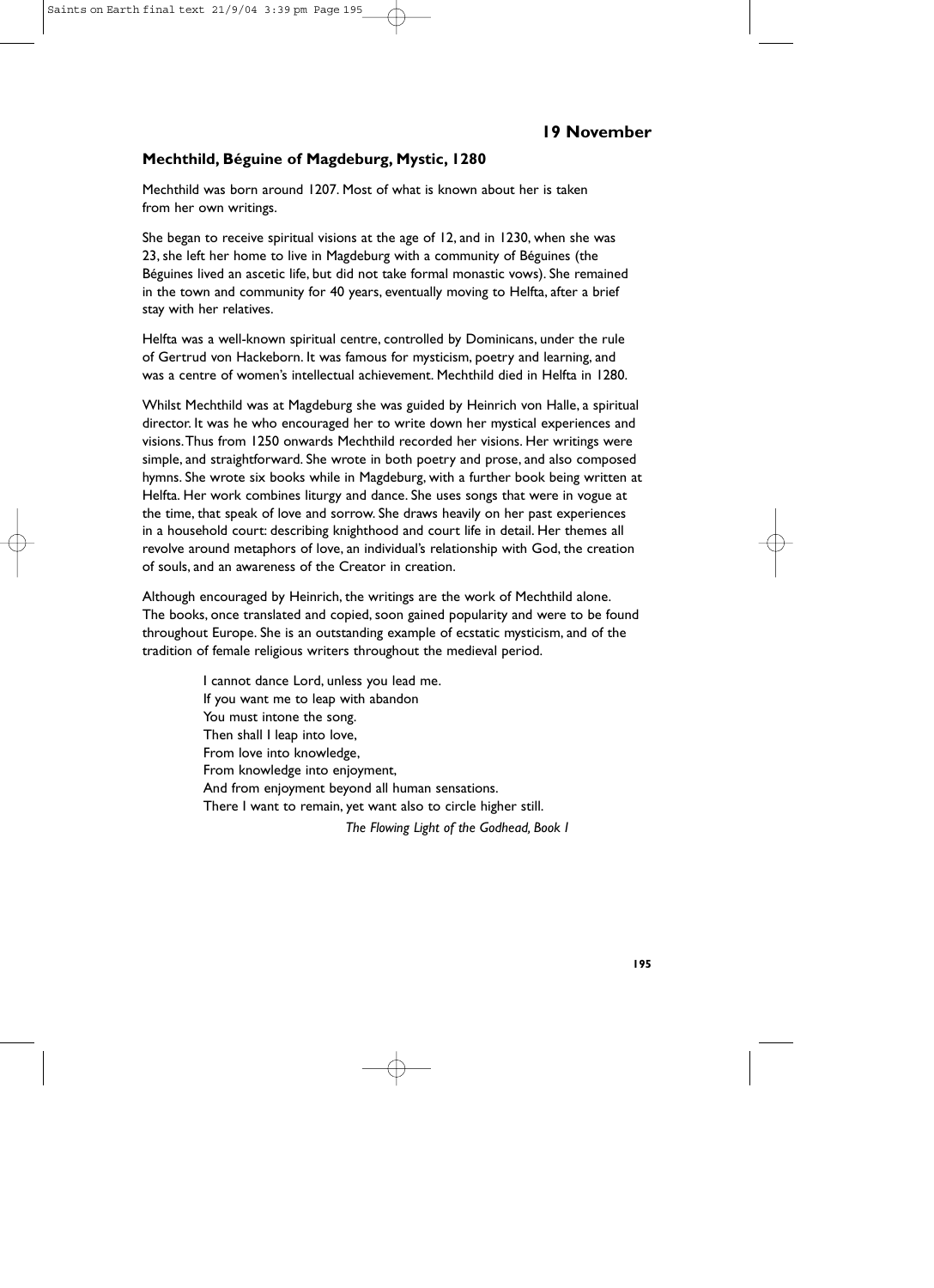It is my nature that makes me love you often For I am love itself. It is my longing that makes me love you intensely For I yearn to be loved from the heart. It is my eternity that makes me love you long, For I have no end.

*How God answers the Soul*

### **20 November**

## **Edmund, King of the East Angles, Martyr, 870**

Information concerning Edmund is scanty and illustrates well the difficulty of disentangling history from legend. Edmund was born about 840, though differing accounts suggest for his birthplace locations as wide apart as East Anglia, Kent and Nuremburg. What is more certain is that at the age of 15 he became King of the East Angles.

No details of his reign are known for certain, but he would appear to have been a just and equitable ruler who ignored the flattery of his courtiers and there is a legend that he retired for twelve months to his royal tower at Hunstanton and there learned the whole Psalter by heart, in order that he might afterwards recite it regularly.This however probably owes more to the wishful thinking of a later monastic chronicler than to hard fact! Indeed, the information on Edmund's death came via St Dunstan (see 19 May) who, as a young man, had first heard it from an old man who claimed that in his youth he was Edmund's sword-bearer. Such are the tenuous sources of the only available evidence!

But Edmund was clearly a Christian: the pagan Anglo-Saxons who came to Britain in the years following the end of the Roman occupation had become settled communities of farmers who had been gradually Christianized by contact with both Celtic and Roman Christianity.

But by the late ninth century further pagan invasions were taking place, this time from Scandinavia. In 870 Edmund is said to have repulsed the two Danish chiefs Inguar and Hubba who had invaded East Anglia.They soon returned with overwhelming numbers and Edmund's army was defeated, possibly at Hoxne on the Norfolk/Suffolk border. Whatever terms were then forced upon him, he felt unable to accept because of his Christian faith. Consequently he was beaten and flogged and was said to have called upon the name of Jesus. He was then used for archery practice by the Danes and subsequently beheaded.

The cult of Edmund the martyr was not long in developing with many legends surrounding his memory. In the tenth century his bones were moved to Beodricsworth in Suffolk, which soon became known as Bury St Edmunds and the abbey built there became a place of popular pilgrimage. From 1914 it became the cathedral city of the newly created diocese of St Edmundsbury and Ipswich.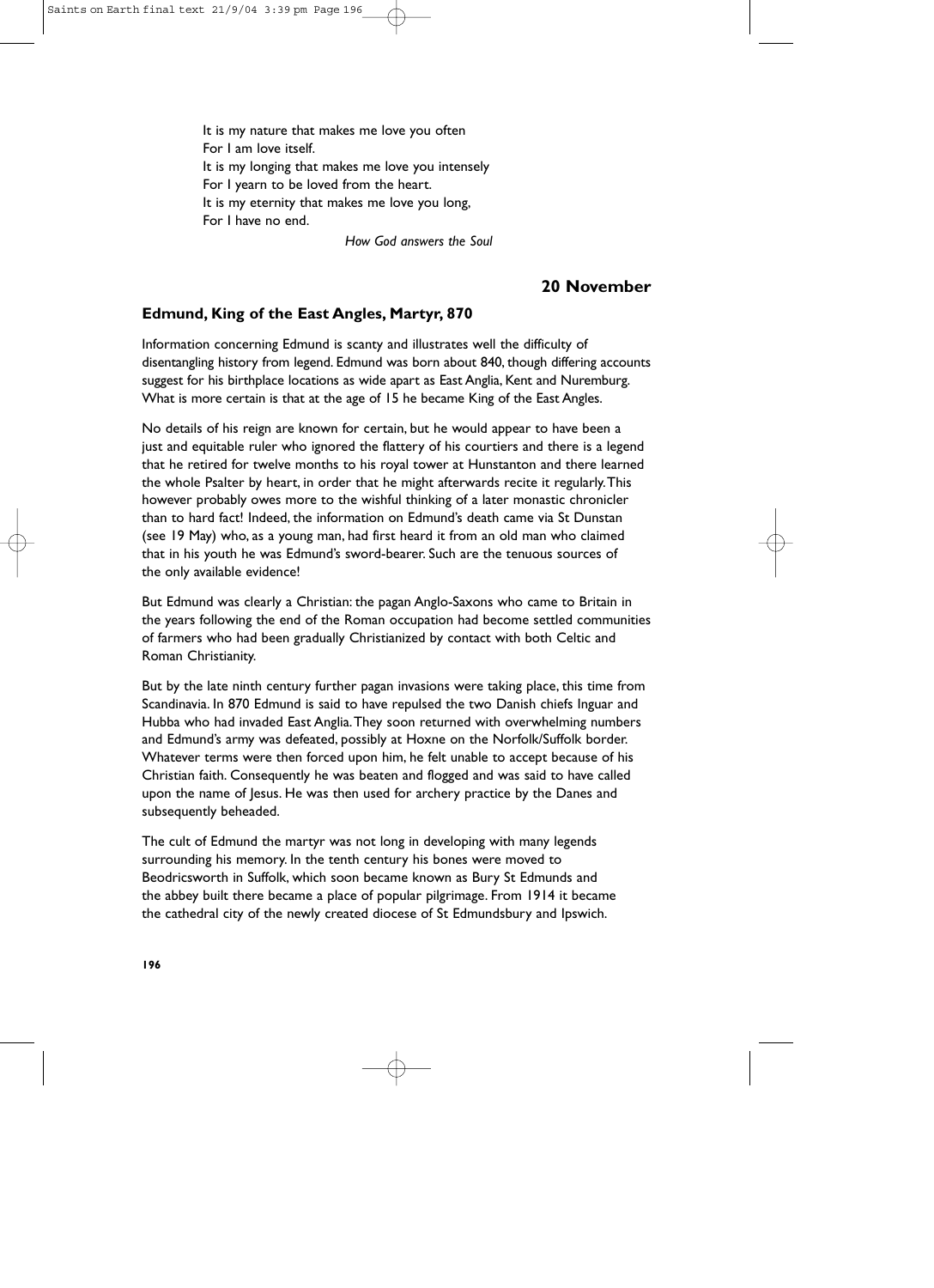## **Priscilla Lydia Sellon, a Restorer of the Religious Life in the Church of England, 1876**

Lydia Sellon was born, probably in 1821, the daughter of a naval commander. She never enjoyed good health and was about to go abroad for a warmer climate in 1848 when she changed her plans and responded to an appeal from Bishop Henry Phillpotts of Exeter for workers amongst the destitute in Plymouth, Devonport and Stonehouse. Her genius for organization was crucial to the success of this venture and the group of women she gathered around her adopted a conventual lifestyle and, with the advice and assistance of Dr Pusey (see 16 September), she founded the Devonport Sisters of Mercy.They immediately had their baptism of fire in the 1849 cholera outbreak and to strengthen them in their work requested a daily communion.The incumbent of St Peter's in Plymouth, George Rundle Prynne, responded positively with the first daily Eucharist in the Church of England since the Reformation.

Despite their selfless work the sisters experienced much local opposition in the prevailing atmosphere of religious intolerance in the early 1850s. In 1856 the Devonport sisters joined with the first community founded – the Society of the Holy Cross (also known as the Park Village Sisterhood) – to form the Society of the Most Holy Trinity. Lydia assumed the title of abbess of the combined sisterhood and led her community in starting schools and orphanages in addition to sisters nursing the sick in slum districts. Some went to the Crimea with Florence Nightingale (see 13 August) to nurse in the military hospitals, others to Hawaii at the request of Queen Emma, who had a great respect for the sisterhood, to establish a school. Mother Lydia travelled to Hawaii herself in 1867 where she established St Andrew's priory in the grounds of the future St Andrew's Cathedral in Honolulu.

It was not just service but worship that Mother Lydia saw as crucial to the revival of the religious life.The monastic offices had been used since the cholera outbreak and, after the amalgamation in 1856, the Rule laid down that the sisters were to offer 'day and night throughout the four and twenty hours . . . the voice of mourning for sin, of interceding for grace, of adoration of the majesty of the Divine Trinity and of the love of Jesus'.

In her last years, she was an invalid, dying in her mid-fifties on 20 November 1876. Dr Pusey described her as 'the restorer after three centuries of the Religious Life in the English Church'.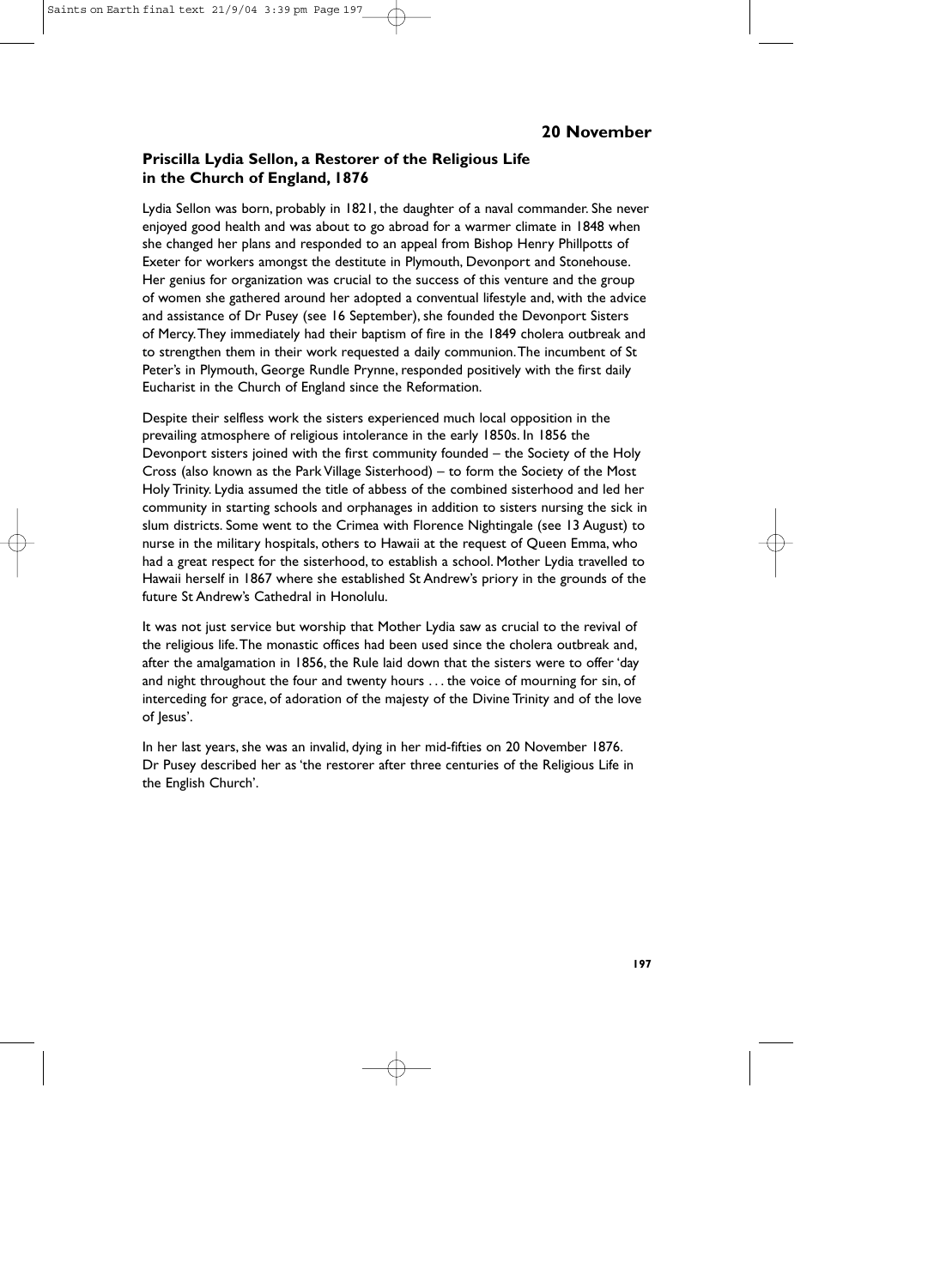#### **Cecilia, Martyr at Rome, c.230**

The life of Cecilia is unknown. Believed to have been martyred at Rome in 230, she is the subject of a fifth-century legend.This legend tells of how Cecilia, a Christian woman of noble birth, was to be married to a pagan man called Valerian. Valerian, and his brother Tiburtius, became Christians and were martyred. Cecilia was arrested whilst burying the brothers and sentenced to death. She died after several unsuccessful attempts by incompetent Roman guards to kill her.

Although this legend has no historical reliability, Cecilia has been venerated from the fifth century, when stories about her spread.There is, however, some evidence of the martyrdom of Valerian and Tiburtius.

Yet a church in Rome was founded by a woman called Cecilia, and the two ancient stories have been combined, with the result that her story became more believable. Relics uncovered at the church in the sixteenth century were found in a wellpreserved state, adding to the legend.

The fifth-century 'acts' which first told of her life recalls her singing to the Lord as she was married to her then pagan husband. For this reason she was chosen as patron saint of church music in the sixteenth century.This patronage has led to many poems and songs being written in her honour, including compositions by Purcell, Handel and Britten. Chaucer used her legend in his *Canterbury Tales* (The second Nun), and Cecilia is also depicted in many paintings and mosaics.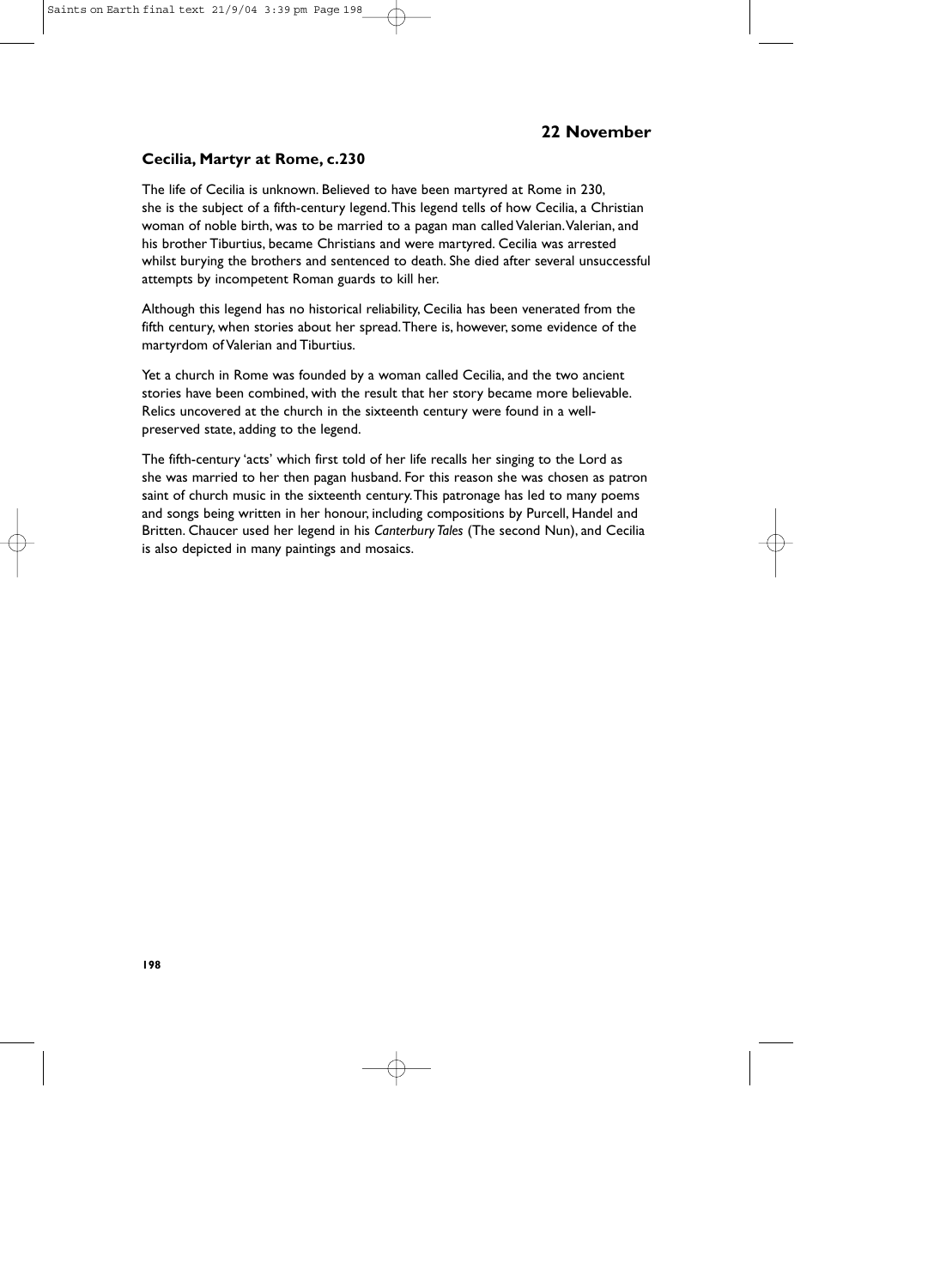### **Clement, Bishop of Rome, Martyr, c.100**

According to the oldest list of Roman bishops, Clement was the third Bishop of Rome. He is believed to have been bishop from AD 92 to100.

Legend records that the Apostle Peter himself consecrated Clement, and that Clement relinquished the position to Linus, only to take it up again after Linus' death. Early Church historians point out that Clement knew both Peter and Paul.There is little evidence to suggest that Clement was martyred, his 'life' being written in the fourth century and legendary in character.

The Letter of Clement to Corinth, composed just before the persecution of Domitian, was still read frequently in the city at the end of the second century.The letter shows the position of Rome as Church of honour and authority in relation to other, younger Churches.The Letter, which can be ascribed to Clement with certainty, shows him to be a man concerned with unity and peace, one who sought to restore order to the factious Corinthian Church, and who emphasized the emerging role of bishops and priests at the Eucharist. Clement emphasizes apostolic succession, the responsibility of all to preach the gospel, and stresses the duty of the Church to pray for those in power.

Let him who has love in Christ keep the commandments of Christ.Who can describe the bond of the love of God? What man is able to tell the excellence of its beauty, as it ought to be told? The height to which love exalts is unspeakable.

Love unites us to God. Love covers a multitude of sins. Love bears all things, is long-suffering in all things.There is nothing base, nothing arrogant in love.

Love admits of no schisms: love gives rise to no subversion: love does all things in harmony. By love have all the elect of God been made perfect; without love nothing is well-pleasing to God.

In love has the Lord taken us to Himself. On account of the Love he bore us, Jesus Christ our Lord gave His blood for us by the will of God; His flesh for our flesh, and His soul for our souls.

*Clement: xlix*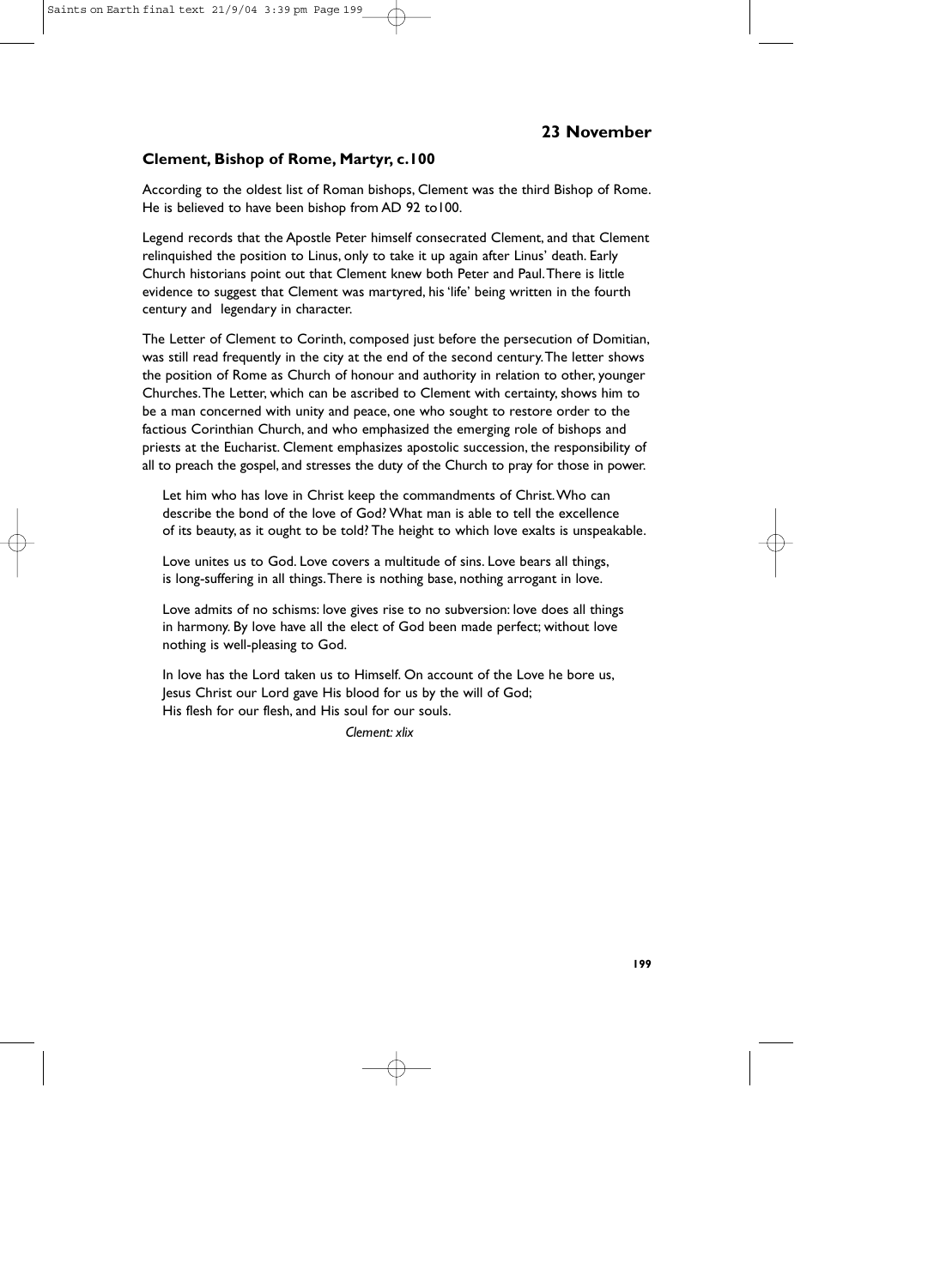#### **Catherine of Alexandria, Martyr, 4th century**

The Life of Catherine was written in the eighth century, and she owes her place in history to this legend.

According to tradition, Catherine was of a royal family and at the age of 18 she protested against the persecution of Christians by the Emperor Maxentius. Maxentius brought in 50 philosophers to convince her of the errors of Christianity. After prolonged debate some of these philosophers were converted to Christ, but all were killed because of their failure to silence Catherine.

Catherine is said to have refused a proposal of marriage from the Emperor himself and as a consequence was thrown into jail. She then converted all her fellow prisoners and jailers. Maxentius was furious, and ordered her to be tied to a spiked wheel (later called a Catherine Wheel).The wheel broke, and Catherine was subsequently beheaded.

Catherine's legend flourished throughout the Middle Ages, particularly through the period of the Crusades. She became the patron saint of young girls, students and nurses. Her legend spread partly through paintings and other artistic representations of her life.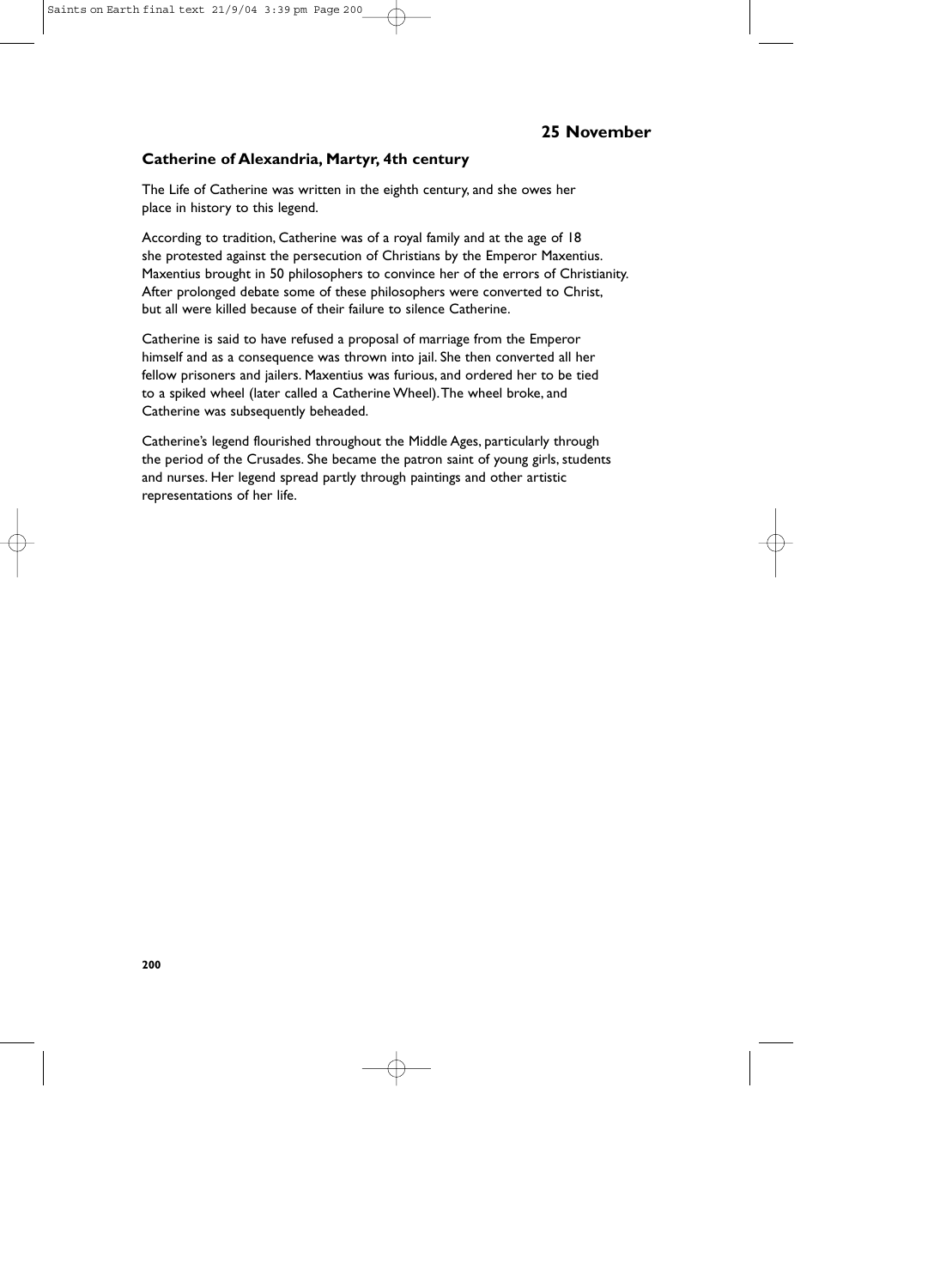#### **Isaac Watts, Hymn Writer, 1748**

Isaac Watts was born in Southampton in 1674 and educated at the grammar school there. Having considerable academic ability he came to the attention of a local benefactor who offered to send him to university. But rather than Anglican Oxford or Cambridge Watts chose the highly regarded Dissenting Academy at Stoke Newington in Middlesex. Leaving there in 1694 he worked first as a private tutor before entering the Independent ministry, first as assistant in 1699, then three years later as pastor of Mark Lane Chapel in London.

Because of deteriorating health he resigned his ministry at Mark Lane in 1712 and retired to Abney Park, Stoke Newington, where for the remaining 36 years of his life he lived under the patronage of the Abney family. Here his limited financial independence allowed him the freedom to write and yet he was said to have given away to the poor a third of his modest allowance.Watts has sometimes been accused of harbouring Unitarian sympathies but this was probably an inaccurate inference from his known opposition to a proposal in 1719 to require Nonconformist ministers to subscribe to the doctrine of the Trinity. It would appear to have been the proposed compulsion rather than the doctrine itself that he opposed.

Physically unprepossessing, it was his serene and spiritual manner and his unswerving faith that endeared him to others and is reflected in the words of many of his hymns. In fact he wrote over six hundred hymns though few of these are now in regular use. Among his hymns still sung are *Jesus shall reign where'er the sun*, *Joy to the world* and, one of the finest English hymns of any age, *When I survey the wondrous cross.*

Known as the father of English hymn writing,Watts both continued in the tradition of metrical Psalms (e.g. Psalm 90 – *O God, our help in ages past*) and began a general move away from that rather limited musical diet to a richer variety of hymnody that took root in both Nonconformity and the Church of England.

> See from His head, His hands, His feet, Sorrow and love flow mingled down: When did such love and sorrow meet, Or thorns compose so rich a crown?

> Were the whole realm of nature mine, That were an offering far too small; Love so amazing, so divine, Demands my soul, my life, my all!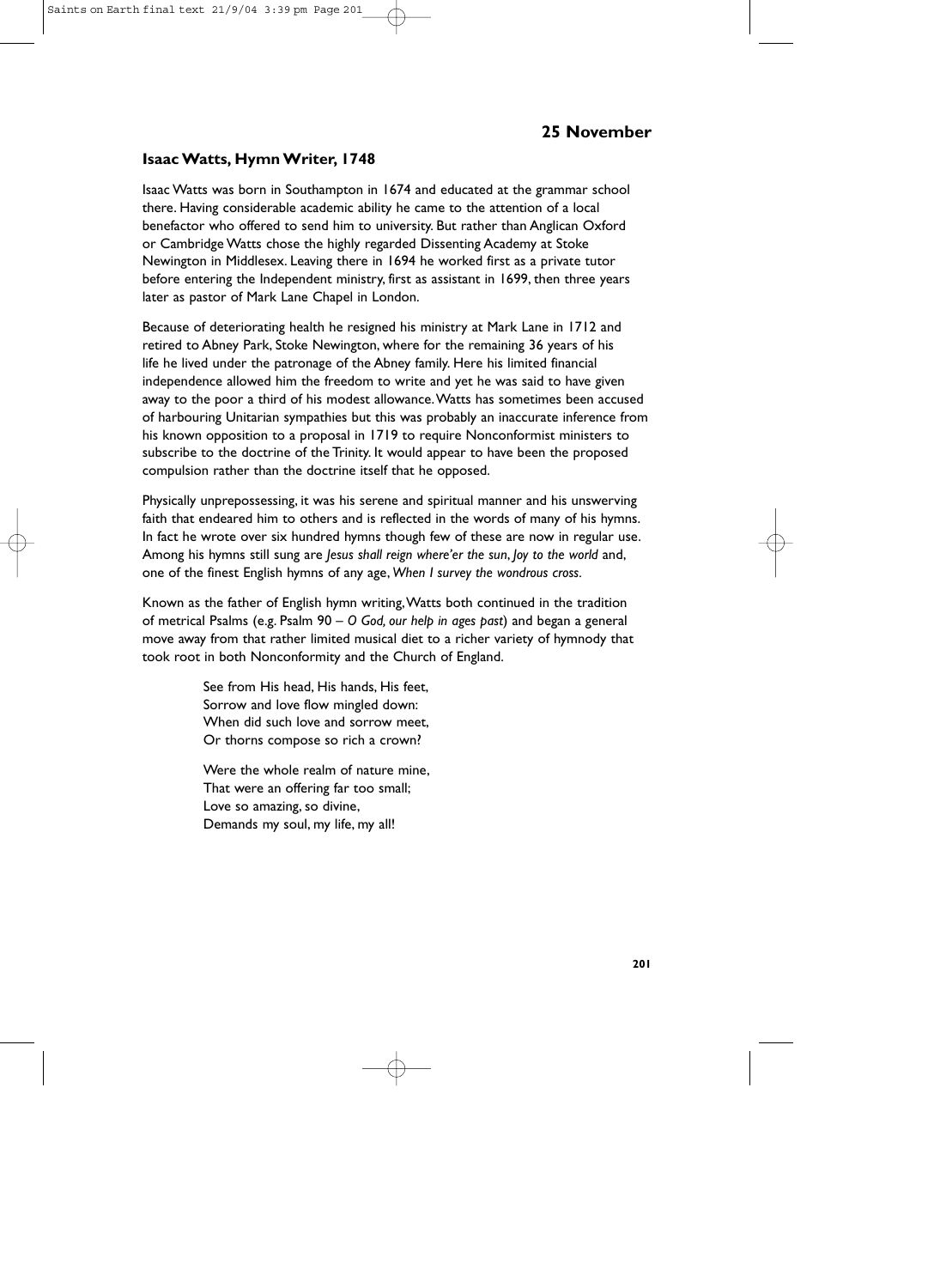#### **Charles de Foucauld, Hermit in the Sahara, 1916**

Charles de Foucauld was born to a noble family in Strasbourg in 1858. After military training he was posted to Algeria in 1880.This dissipated young cavalry officer developed a passion for North Africa and in 1883–4 he undertook a mapping exploration of Morocco,Algeria and Tunisia, which he published to critical acclaim.The spiritual unrest which followed resulted in his conversion in 1886. He commented,'the moment I knew that God existed, I knew I could not do otherwise than to live for him alone'.

After a pilgrimage to the Holy Land in 1888 he entered the Trappist order, with whom he spent seven years before being released from his vows in 1896.The following year Foucauld took private vows of perpetual chastity and poverty and, adopting the name Brother Charles of Jesus, went to the Holy Land. He worked for a time as a handyman for the Poor Clares at Nazareth and made pilgrimages to Jerusalem, but failed in his attempt to found a hermitage on the Mount of the Beatitudes.

Returning to France in 1901, he was ordained as a 'free priest' for the Sahara and returned to Algeria as a hermit at Beni-Abbès, an oasis near the Moroccan border with Algeria. From 1905 he increasingly spent his time at Tamanrasset in the remote Hoggar Mountains. Here he studied the language of the Tuareg, compiling a dictionary and making other translations in addition to his main work of prayer, penance and works of charity. In 1916 he was killed during an anti-French uprising – his goodness, it was said, militated against the anti-French feelings the nationalists sought to instil in the local population.

Though he wrote rules for communities of Little Brothers and Little Sisters of Jesus, no one joined Foucauld during his lifetime and it was not until 1933 that his example drew others to the Sahara.Today his world-wide formal and informal spiritual heirs treasure this prayer:

> Father, I abandon myself into your hands; do with me what you will. Whatever you may do, I thank you: I am ready for all, I accept all. Let only your will be done in me, and in all your creatures – I wish no more than this, O Lord. Into your hands I commend my soul: I offer it to you with all the love of my heart, for I love you, Lord, and so need to give myself, to surrender myself into your hands without reserve, and with boundless confidence, for you are my Father.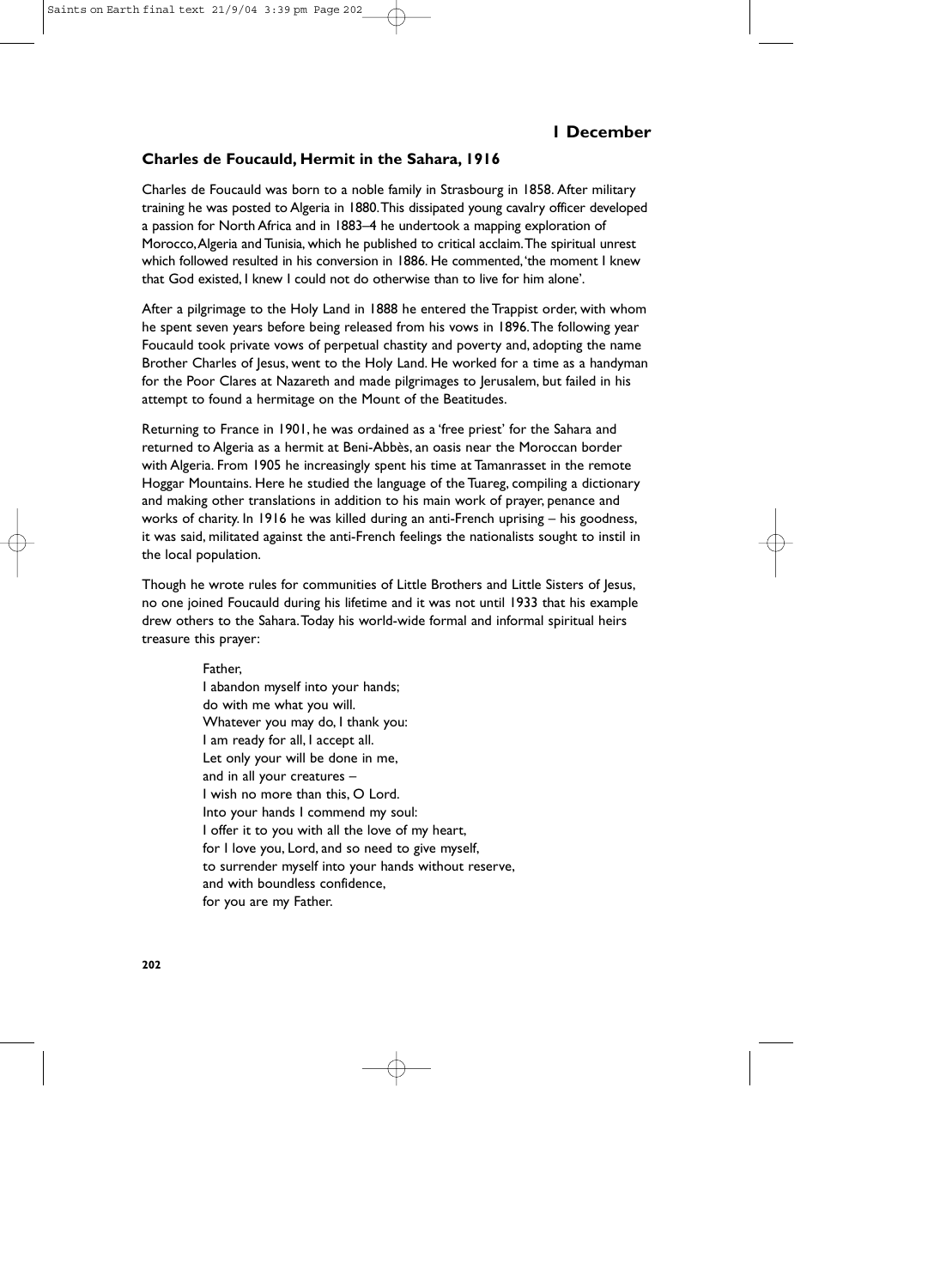#### **Francis Xavier, Missionary,Apostle of the Indies, 1552**

Born in the Castle of Xavier near Sanguesa, in Spain in 1506, Francis Xavier was the son of an aristocratic Basque family. He was educated at the University of Paris, where he met Ignatius Loyola (see 31 July). Xavier was one of the group of six who joined with Ignatius Loyola in 1534. He was ordained priest in Venice in 1537 and when the Society of Jesus was founded in 1540 Xavier was its first secretary.

At the invitation of the King of Portugal to evangelize the East Indies, Xavier made his way to the Portuguese enclave of Goa in India, which became his base. After preaching with great success in Goa for five months, he moved south through India to Ceylon (now Sri Lanka), where he is said to have made tens of thousands of converts. In 1545 Xavier left India for Malacca from where he travelled down the Malay Peninsula and on to the Molucca Islands, founding Christian communities as he travelled and preached.

He was the first to note a problem that was to bedevil the work of missionaries in the following centuries as well as in his own: the oppression, exploitation and un-Christian lifestyles of Europeans were among the biggest obstacles that the missionaries had to overcome and made their task (especially when indigenous people assumed that all white people were Christians) so very much harder.

After a trip to Goa, he sailed for Japan and landed at Kagoshima in 1549. He studied the Japanese language for a year and then preached in many of the principal cities for two-and-a-half years. By 1551, when he left Japan, he had established a vigorous Christian community that was to remain faithful in time of persecution (see 6 February).

His next target was China.To gain entrance to that country, then closed to foreigners, he persuaded the Portuguese authorities to send an embassy, of which he would be a member, to the Chinese Emperor.The embassy left Goa in 1552 but got no farther than Malacca. Xavier continued alone, arriving at Sancian, a small island near Macau, in August 1552.There he died on 3 December that same year, after repeated vain attempts to reach the mainland. His body was returned to Goa for burial.

Francis Xavier died at the early age of 46, yet in his short life he proved to be one of the most effective missionaries of all time.Though the official Jesuit figure of 700,000 conversions at Xavier's hands is no doubt an exaggeration, it gives some idea of the sheer scale of his work. And if Xavier's achievements are a tribute to his total commitment to mission work they also indicate the success of his strategy, in which he sought in each area he visited to target those groups (children in South India, local rulers in Japan, etc.) most likely to be receptive to the gospel, to give it a foothold in the indigenous culture and to propagate it within their communities.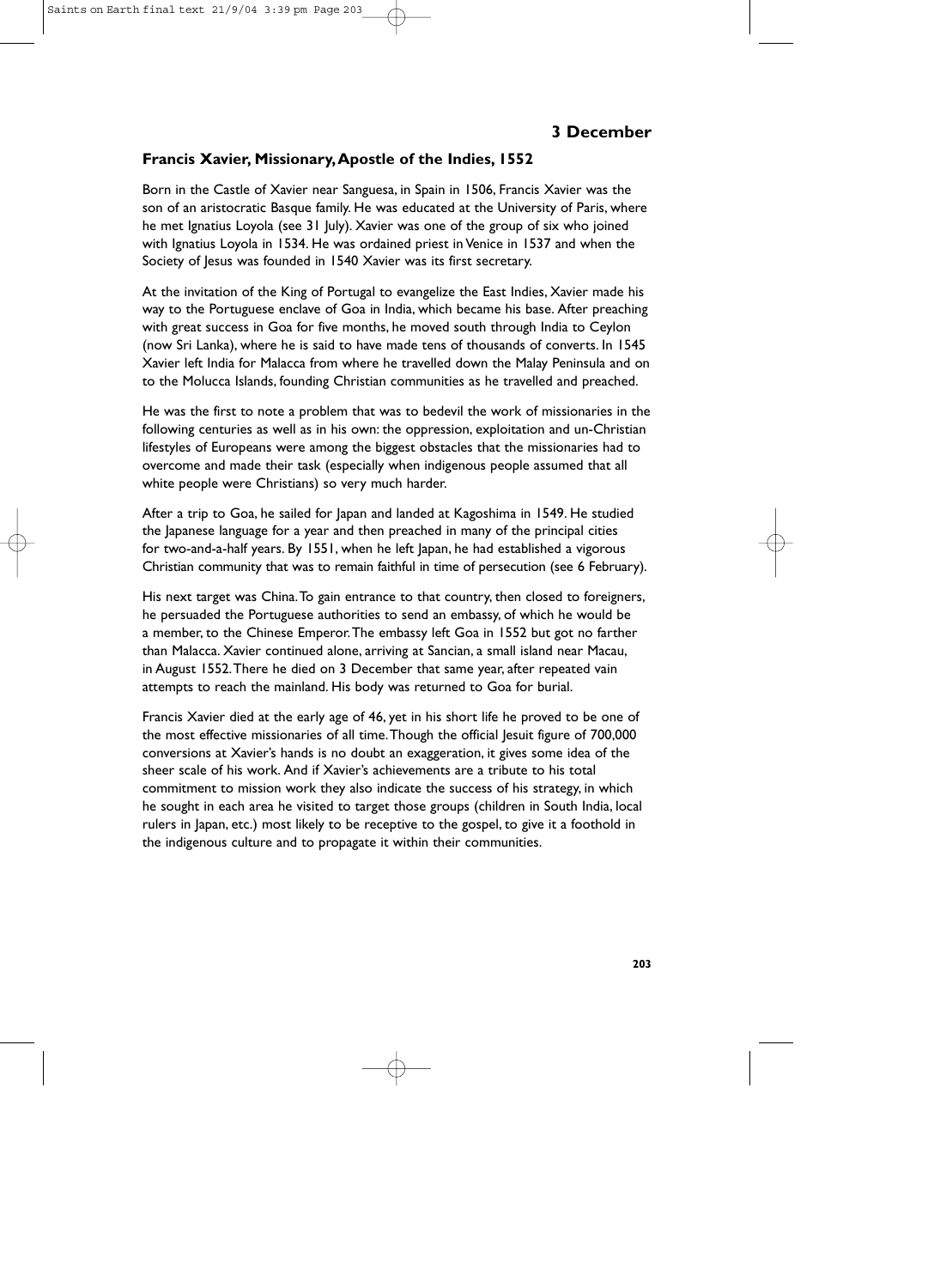#### **John of Damascus, Monk,Teacher of the Faith, c.749**

John, born of a noble Arab Christian family, lived under Muslim rule most of his life. He received a quality education through a Sicilian monk, and held an important position in the court of the Caliph. In 725 when John's relationships with the ruling Islamic court became more difficult he resigned to pursue his vocation as a monk in the monastery of Mar Saba in the Judean desert.There he was ordained priest.

John taught and wrote a great deal, both doctrinal works and popular hymns. He strongly defended the use of images and icons in the iconoclastic controversy.This stance made him unpopular with the Byzantine Christian emperors, but as he was living outside of their jurisdiction in the Muslim-controlled territory they were unable to exert any influence upon him.

John worked to preserve and summarize the teachings of the Fathers of the Church. In his writings he draws on what is best within their work, citing them regularly, often making their sayings clearer. By doing so John was able to present a scholarly synthesis of church theology in the eighth century, and to build his own views and philosophy upon it. His work is of immense theological note, and influenced both Peter Lombard and Thomas Aquinas (see 28 January). John also sought to explain how Mary could remain free from the 'stain of sin', and in doing so was the first theologian to produce a fully developed theology of the place of Mary in the relation to the divinity of Christ.

John's spirituality revolved around the search for perfection, and a desire for the vision of God. He stressed purity of heart and love, and emphasized the need for preparation in the contemplation of the Divine. He stressed the need to imitate the walk of faith of those who have gone before, and ultimately to imitate God, as humankind was created in God's image.

His 'Hymn to the Life-giving Cross' illustrates John's life of perpetual worship:

Ceaselessly we bow O Christ our God Before your Cross That gives us Life; And glorify your Resurrection, Most powerful Lord, When on that third day You made anew The failing nature of Mankind Showing us so clearly The Way back to heaven above: For you alone are Good, The Lover of Mankind.

*John Damascus:'Hymn to the Life-giving Cross'*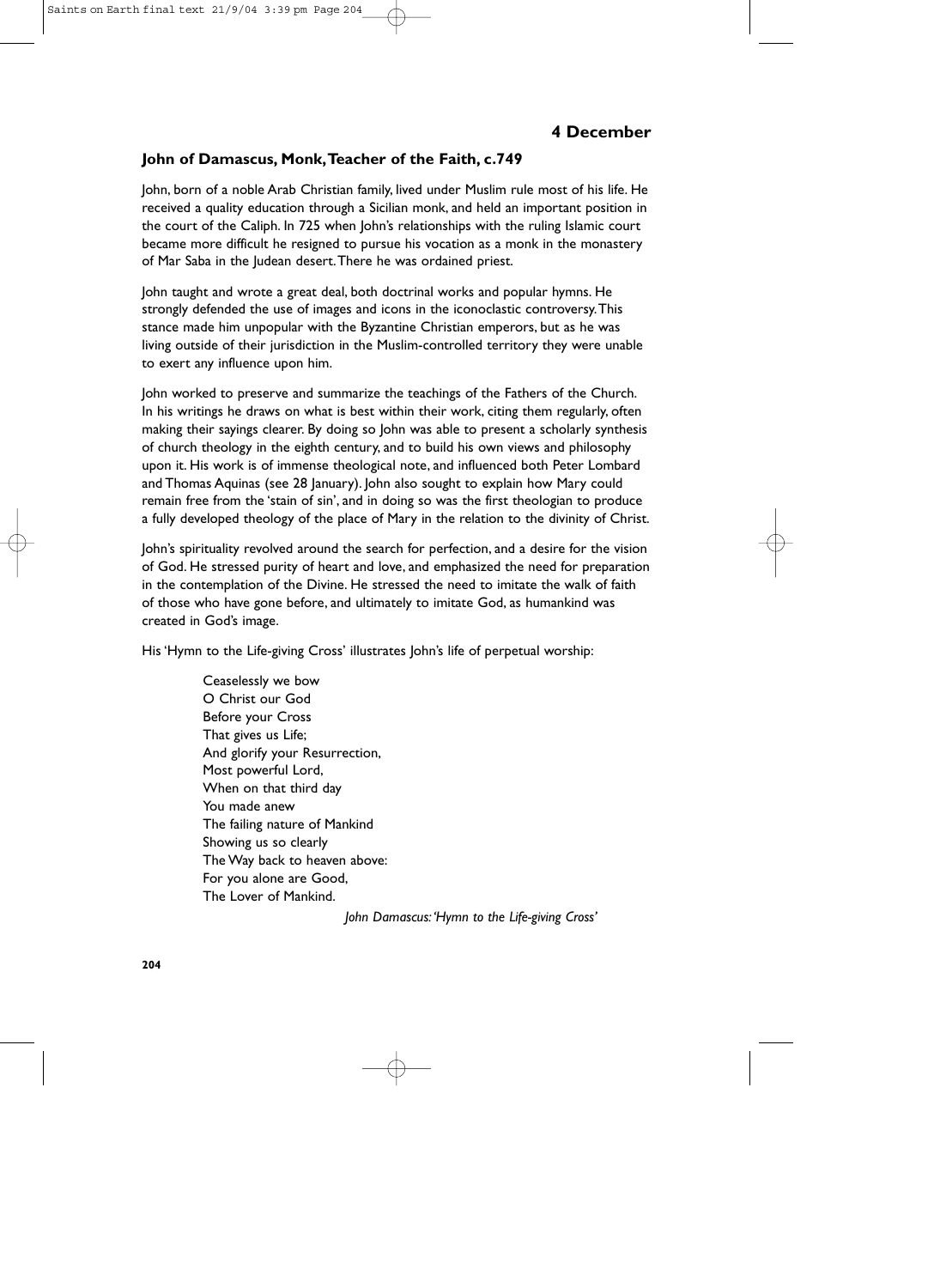# **Nicholas Ferrar, Deacon, Founder of the Little Gidding Community, 1637**

Born in London in 1592, Nicholas Ferrar was educated at Clare Hall, Cambridge, where he was elected a Fellow in 1610. In 1613 he left Cambridge for reasons of health and spent five years travelling in Europe.When he returned he began work for the ailing Virginia Company (in which his family was heavily involved), becoming its Deputy Treasurer in 1622. He was elected to Parliament 1624, possibly in order to use parliamentary influence to support the company, but all efforts were unsuccessful and its Royal Charter was revoked.

Ferrar's motives can only be guessed at, but in 1625 he left Parliament.Then with his brother, brother-in-law and their families and a number of friends, he settled at Little Gidding in Huntingdonshire, a rural estate deserted since the Black Death in the fourteenth century.The community occupied the manor house and restored the abandoned church building. Ferrar was ordained deacon by Bishop William Laud (see 10 January).

The community read the regular daily offices of *The Book of Common Prayer*, including a daily recital of the complete Psalter. A continuous vigil of prayer was always maintained in the sanctuary. Community members wrote books and stories dealing with various aspects of Christian faith and practice.They fasted with great rigour, and in other ways embraced voluntary poverty, so that they might have as much money as possible for the relief of the poor.They taught the local children, and cared for the health and well-being of the people of the district. Possibly prompted by Laud, King Charles I made several private visits to the community.

Nicholas Ferrar died in 1637 and the life of the community continued under the leadership of his brother John. But with militant Puritanism in the ascendant and the lawlessness of the Civil War prevailing in England, the days of the community were numbered and, denounced as 'an Arminian nunnery', it was forcibly dissolved by Parliamentary troops in 1646.

Though a comparatively short-lived experiment, Little Gidding was a uniquely Anglican community – open, family-friendly, with its spirituality centred on *The Book of Common Prayer*, and held together by ties that did not require monastic vows. The memory of the community survived to inspire and influence later undertakings in Christian communal living, and the name of Little Gidding was given a literary place of honour in the twentieth century as the title of the last of T. S. Eliot's *Four Quartets.*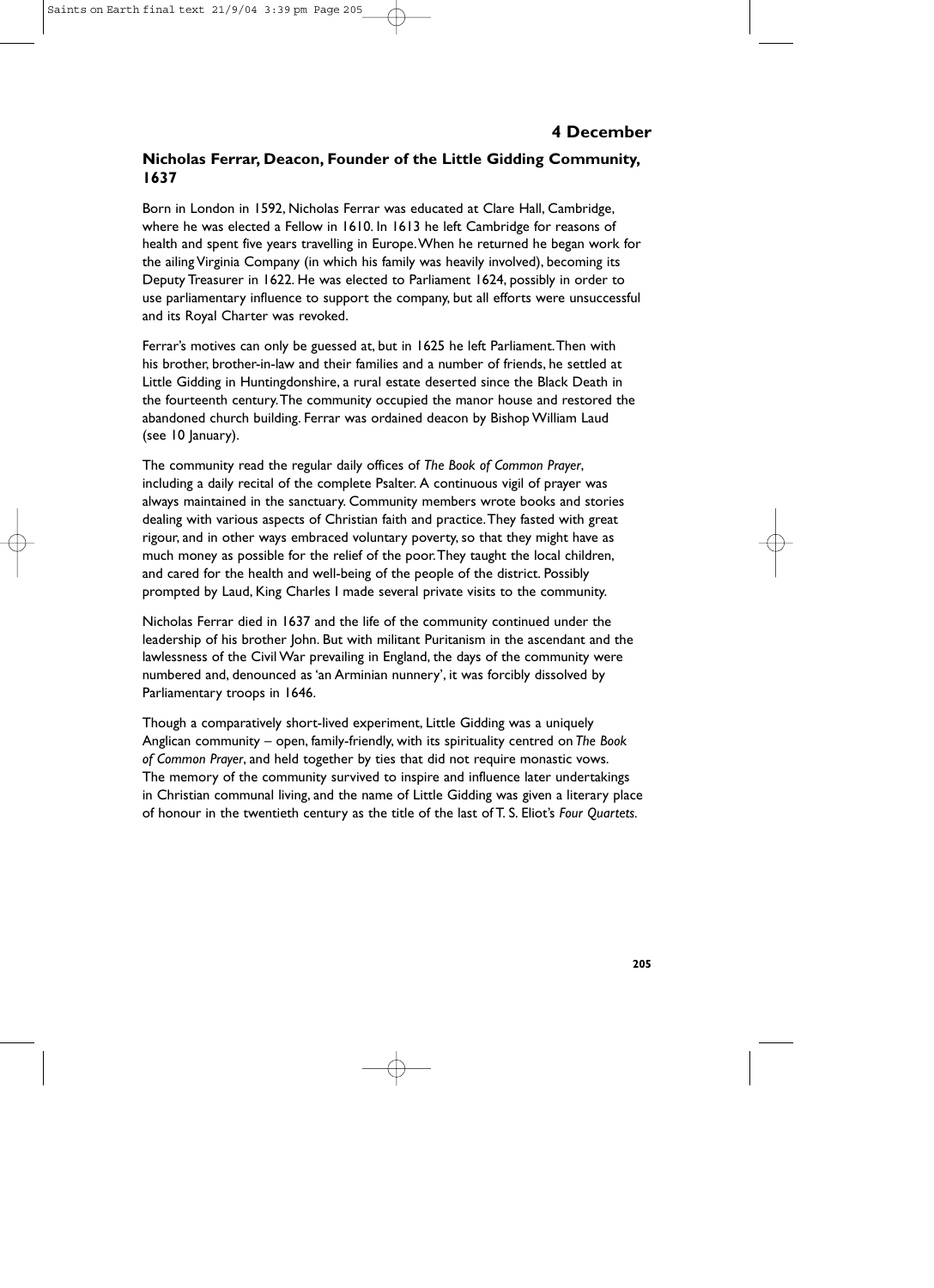# **6 December**

#### **Nicholas, Bishop of Myra, c.326**

Nicholas, one of the most popular saints in both Greek and Latin Churches, is something of a mystery. All that can be said for certain is that he was Bishop of Myra, (Lycia in modern Turkey) at the beginning of the fourth century. He was buried outside of his city, facing towards the sea. His legend says that he was imprisoned during the Diocletian persecution of 303–4, and was one of the signatories of the Council of Nicea, although there is no record of his name on any of the lists of bishops at the Council.

Nicholas is the patron saint of sailors and of children. His legend speaks of him giving three girls a dowry to prevent them having to enter prostitution when their family fell on hard times. He delivered the gifts at night to avoid detection. He is also believed to have raised to life three drowned boys, and saved three unjustly convicted sailors from death.

Nicholas was honoured from early after his death, being buried in an artistic mausoleum, which became a place of pilgrimage. His legend can be traced back to the sixth century, and was embellished in the mid ninth century. His remains were translated to Bari in 1087, and his cult became popular in the West from that time onwards. His relics are still held in Bari.

He is especially popular in Russia. In Germany, Switzerland and the Netherlands Nicholas is customarily known as the provider of gifts to children on 6 December (his feast day). Dutch settlers in North America merged this legend to Nordic folklore that tells of a magician who punished naughty children and rewarded good ones, to create the modern figure of Santa Claus (Dutch for Saint Nicholas).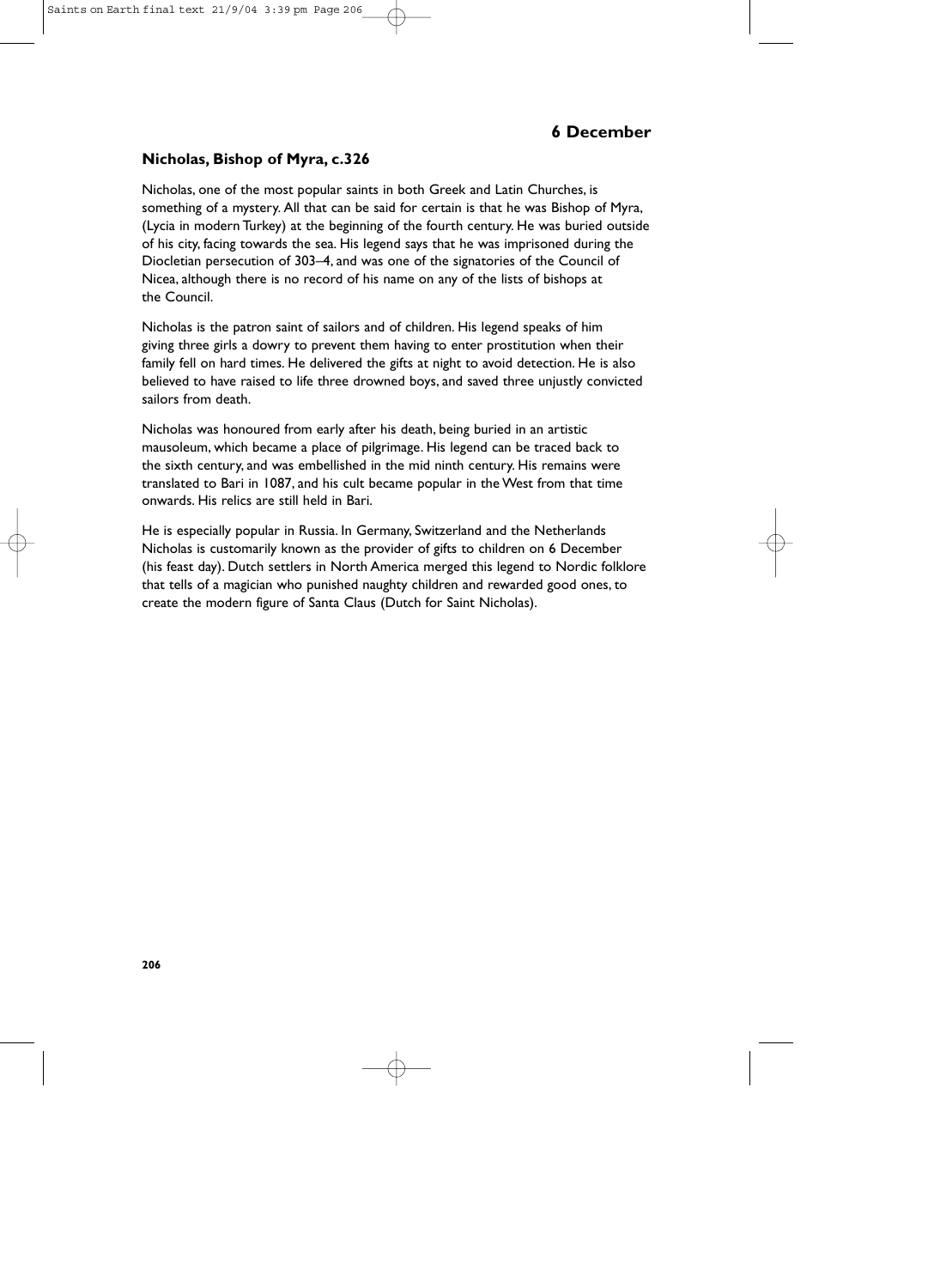### **Ambrose, Bishop of Milan,Teacher of the Faith, 397**

Born in Trier 337/9 and brought up in a Christian family,Ambrose was recommended as bishop in 374. Although he was a Christian he had not yet been baptized. After he accepted the position Ambrose received baptism, ordination and consecration as bishop within a single week. His election as bishop is a testimony to his ability in government and his personal integrity.The Church in Milan was torn between two opposing theologies concerning the nature of Christ.The Arian party denied the full divinity of Christ, whilst the anti-Arian (or orthodox) party affirmed it.The two parties could not agree on a candidate for bishop and the argument spilled over into civil unrest. Ambrose was the only candidate both parties could agree on.

In the debate Ambrose initially followed the decrees of the Emperor who was an Arian supporter. However he soon started to act for the defence of orthodoxy and pursued an anti-Arian agenda in his appointments and social affairs. One famous anti-Arian event occurred in 386 when the Arian party requested a church building in which to conduct their worship. Although agreed by the Emperor, the request was refused by Ambrose and he underlined the refusal by occupying the requested building with his whole congregation.The occupation lasted from Palm Sunday to Easter Day, and the time was passed by the singing of songs. It was the origin of Ambrosian chant in which hymns drew content from the religious events rather than just Scripture. A prolific hymn writer,Ambrose became known as the founder of liturgical hymnody in the Western Church.

Ambrose had many disagreements with the Emperor Theodosius. Although a Christian, Theodosius had difficulty ruling his empire in a Christian manner, often blindly following the advice of his largely pagan court and occasionally over-reacting in a violent manner to quell public unrest. In 390 Ambrose's power over Theodosius was demonstrated.The people of Thessalonica murdered one of Theodosius' senior officers.The Emperor had the citizens invited to the Circus and then sent in soldiers to massacre them. Records note that in three hours 6,000 citizens lost their lives. Ambrose's response was to withdraw the Eucharist from the Emperor, until he had performed public penance. Ambrose constantly challenged him over his behaviour and his policies, and pushed the boundaries of church influence deeper and deeper into the role of the State. In all this,Ambrose's main weapon was the withholding of the Eucharist from the Emperor and through this threat Ambrose claimed for the Church the right of veto over the decisions of the State.

Ambrose was a staunch defender of the Church in a time of theological unrest and debate. He was unwilling to compromise the Church's position in society. He was also willing to act for the State, making several peace missions, and intervening in civil unrest on more than one occasion. Ambrose demanded integrity in leadership from the governing class, and from the Emperor in particular. He stated quite plainly that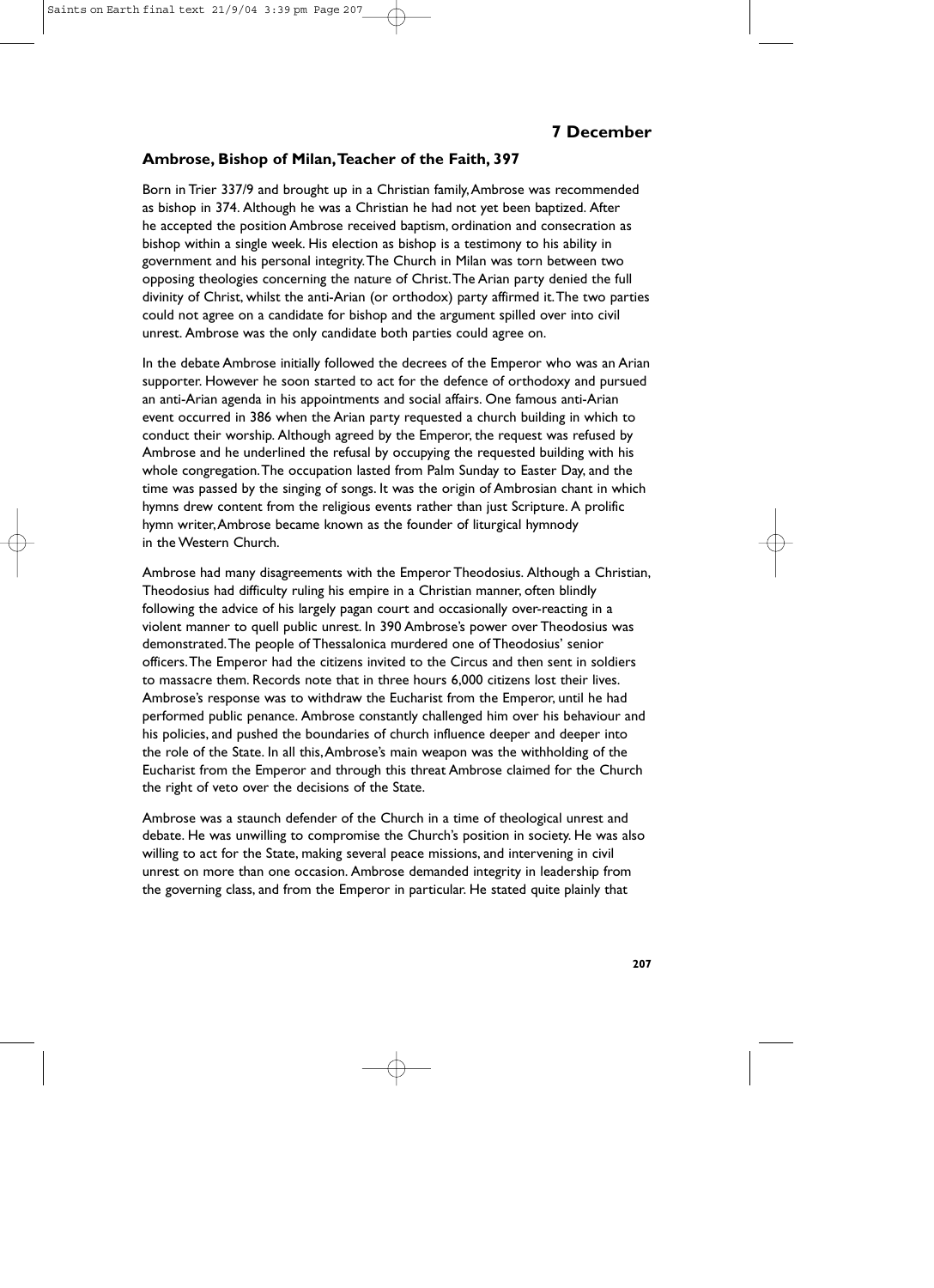'the Emperor is in the Church, not over it'. He died two years after Theodosius, on Good Friday 397.

Ambrose's 'Hymn for the time of Advent' shows how he could combine doctrine and song to produce images of theological beauty:

> Redeemer of the nations come, That we may taste the virgin's fruit And every age in wonder gaze On such a birth, worthy of God! No earthly father's seed played here, But mystic Breath touched holy virgin womb: The Word of God took human form And human flesh blossomed divine.

> > *Hymn for the Time of Advent*

## **13 December**

### **Lucy, Martyr at Syracuse, 304**

The tomb of Lucy can still be found in a Catacomb at Syracuse (Sicily). She was martyred in the Diocletian persecutions of 303–4.This was the most decisive and widespread of all Early Church persecutions.

Although based on the actual martyrdom of a young girl, the record of her persecution, which so influenced her commemoration by the Church, is an account of fiction. Although the record is beautifully written, and provides a romantic view of her death, it is pure legend. Lucy is said to have been arrested whilst distributing goods to the poor at the height of the persecution, handed over to the authorities by the one to whom she was betrothed. Her judge ordered her to be raped in a brothel, and then burnt.Attempts at fulfilling both of these orders were unsuccessful, due to the protection of God. Lucy was finally killed by the sword.The record of her martyrdom was written in the fifth century.

Early fourth-century inscriptions bearing her name (Euskia) survive in Syracuse, and Lucy was honoured in Rome from the sixth century onwards. Her name means 'light' and this, together with the extravagant claims of the legend, make her the saint invoked for those with eye diseases. Her feast day is close to the shortest day of the year, and is celebrated especially in Sweden as a festival of light.

Although the detailed account of her death is legend, it is based upon the martyrdom of a young female at Syracuse in 303–4.The Diocletian persecution was intense. Lucy is an example of those who have given their lives for the sake of the gospel, and whose full story has been lost in time.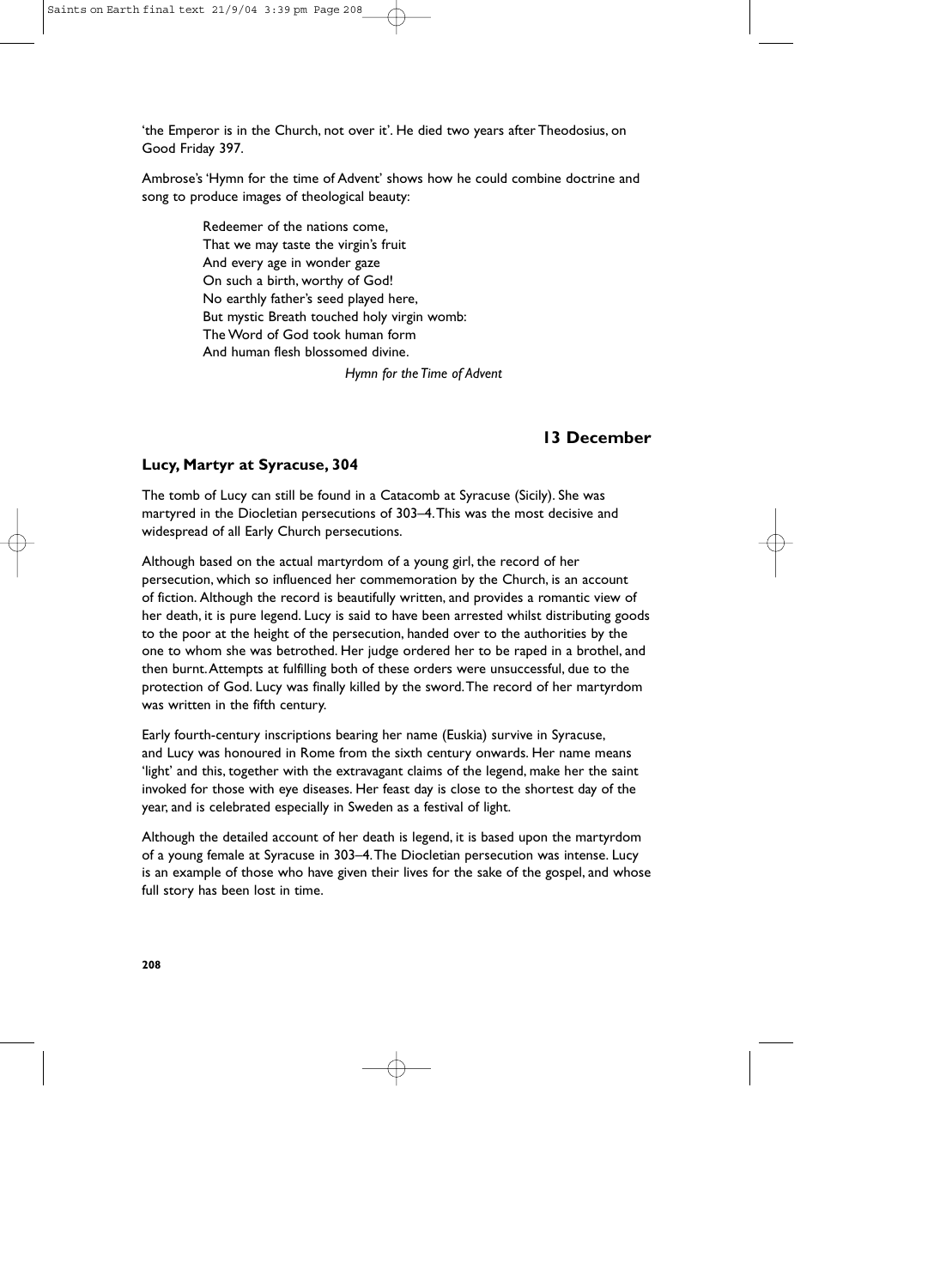### **Samuel Johnson, Moralist, 1784**

Samuel Johnson was born in Lichfield in 1709, the son of a bookseller. He attended the local school, and, probably more importantly, eagerly read the books in his father's shop. In 1728 he entered Pembroke College, Oxford, but left without taking a degree. It was perhaps appropriate that it was through reading that he came to faith. Boswell recalls him saying:

I became a sort of lax talker against religion, for I did not think much against it; and this lasted until I went to Oxford, where it would not be suffered. When at Oxford, I took up Law's Serious Call, expecting to find it a dull book (as such books generally are), and perhaps to laugh at it. But I found Law quite an overmatch for me; and this was the first occasion of my thinking in earnest of religion after I became capable of rational inquiry.

In an age of generally lax religious observance, Johnson was a dutiful son of the Church of England. A strong High Churchman, in the pre-Tractarian sense of that term, he was tolerant towards Roman Catholicism though not of Nonconformity.

After an unsuccessful teaching career in Lichfield, Johnson went up to London in 1737. He was best known for his dictionary, which, after eight years in the making, was published in 1755 with around 40,000 entries. He was the subject of one of the greatest biographies ever written, James Boswell's *Life of Samuel Johnson*, published in 1791.

Some uncertainty surrounds the question of whether Johnson experienced an evangelical conversion in February 1784 in the last year of his life.There is no written record by either Johnson or Boswell, but William Cowper was clearly aware of it since he wrote to John Newton on 11 May 1784 that news of Johnson's conversion was 'a singular proof of the omnipotence of Grace'.Throughout his life Johnson suffered from depression and had a terrible fear of death and judgement and it may have been that at the last he received the assurance of forgiveness and salvation. Certainly, he received Communion eight days before his death in December 1784 and is said to have prayed:

Grant O Lord that my whole hope and confidence may be in his merits and in thy mercy: forgive and accept my late conversion, enforce and accept my imperfect repentance . . . and make the death of thy son Jesus effectual to my redemption.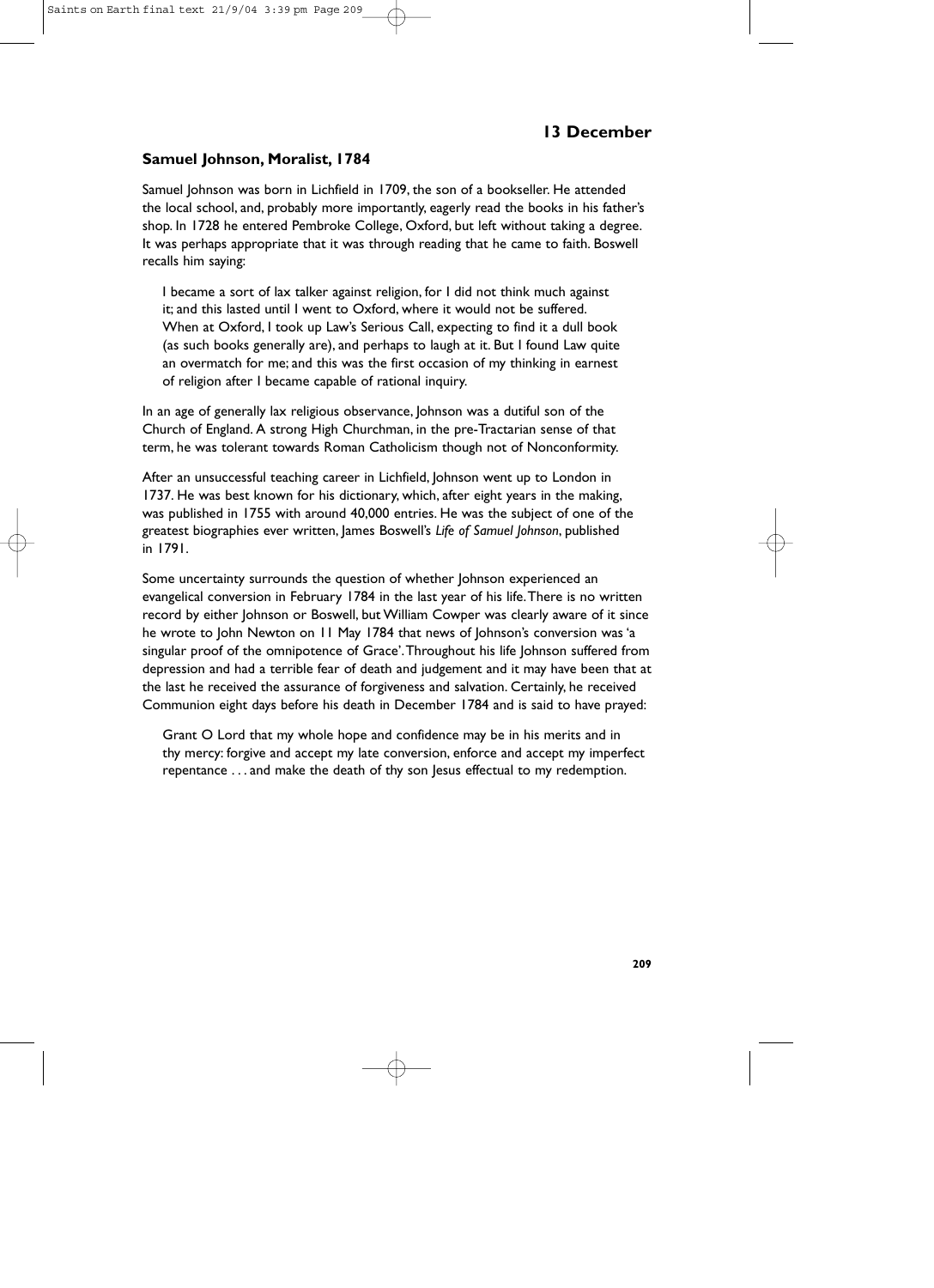### **John of the Cross, Poet,Teacher of the Faith, 1591**

The Spanish mystic and poet John de Yepes was born in 1542 at Fontiveros, near Avila in Spain. His family had fallen upon hard times and he became a Carmelite monk in 1563 subsequently being ordained priest in 1567. Dissatisfied with the easy-going and lax ways of the Carmelites John was considering joining the Carthusians when Teresa of Avila (see 15 October) persuaded him to remain and to help extend her reforms to the male side of the Carmelite order. In 1568 he opened the first monastery of the strict or 'Discalced' Carmelites, who emphasized a life of contemplation and austerity. But as reaction set in to their initial success he was imprisoned in the monastery at Toledo in 1577 from where, after nine months of great hardships, which he alleviated by beginning to write poetry, he escaped.

The formal separation of the two branches of the Carmelite order took place in 1579–80. From 1579 to 1582 John founded and was rector of the Discalced Carmelite college at Baeza. He became prior at Granada in 1582 and Segovia in 1588. But control of the new order soon fell into the hands of extremists and in 1591 the new Vicar-General removed John from office and banished him to Ubeda in Andalusia.There he suffered inhuman treatment and died after a period of severe illness at the end of that year.

But John is best known for his writings, all of which have been translated from the original Spanish into English.They are notable for combining the imagination and sensitivity of a poet with the intellectual knowledge of a theologian trained in the tradition of Thomas Aquinas (see 28 January).The themes of his poetry concentrate on the reconciliation of human beings with God through a series of mystical steps that begin with self-communion and renunciation of the distractions of the world. His best known work, *Noche obscura del alma*, has given the phrase 'The Dark Night of the Soul' to the English language. Here he described the soul's progress in seeking and finally attaining union with God through an experience parallel to Christ's crucifixion and glory:

> By dark of blessed night, In secrecy, for no one saw me And I regarded nothing, My only light and guide The one that in my heart was burning.

This guided, led me on More surely than the radiance of noon To where there waited one Who was to me well known. And in a place where no one came in view.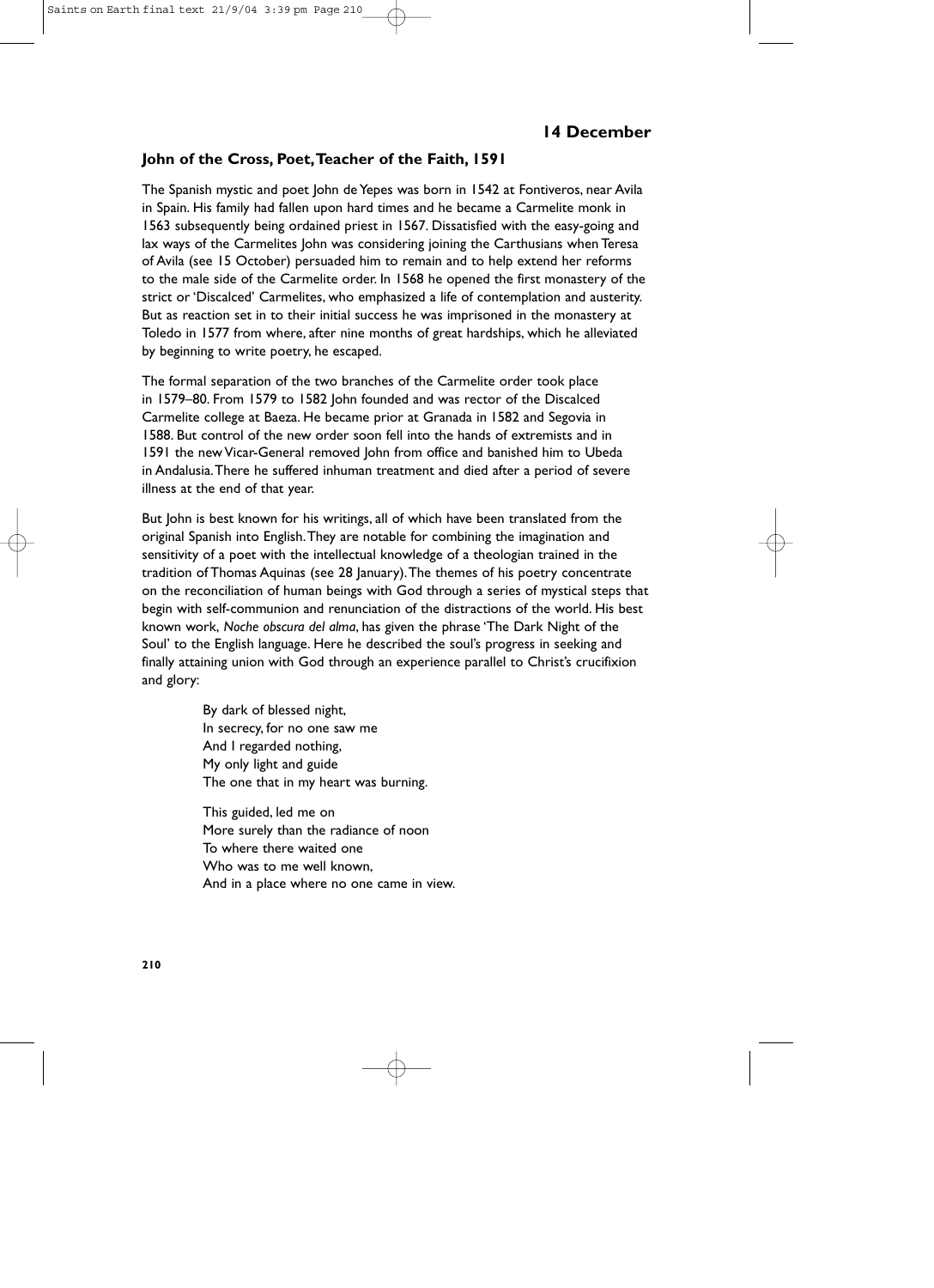### **Eglantyne Jebb, Social Reformer, Founder of 'Save the Children', 1928**

Eglantyne Jebb was born in Shropshire in 1876 and grew up at Ellesmere where she was encouraged to read, write and develop her own opinions. She studied history at Lady Margaret Hall, Oxford, where she developed an interest in social issues. After teacher training she taught at Marlborough in Wiltshire. But she found teaching too physically demanding and went to live with her mother in Cambridge. In 1906 she published her research into poverty in that city – *Cambridge: a Study in Social Questions.*

When the Balkan Wars broke out in 1912, Eglantyne went to Macedonia to aid refugees. Here she began to form views and develop strategies for long-term constructive aid as being more effective than short-term handouts. Her concern for suffering civilians was not limited by nationalistic considerations, and during the First World War she was horrified at the effect the Allied blockade on Germany and Austria-Hungary was having on their civilian populations, especially the children.

The blockade continued after the Armistice in order to put pressure on the Central Powers to sign the harsh peace treaties. So at the beginning of 1919 Eglantyne and her sister Dorothy Buxton were among the founders of the 'Fight the Famine' Council, committed to ending the blockade and establishing a League of Nations. During a rally in Trafalgar Square she was arrested and later fined for distributing an uncensored leaflet, *A Starving Baby.*

'Save the Children', launched by Eglantyne and Dorothy at the Albert Hall in May 1919, was set up to raise money for food for the suffering populations of central Europe. But as well as being a committed Christian Eglantyne was also a businesslike professional: 'The new charity  $\dots$  must be scientific; it must have the same clear conceptions of its objects and seek to compass them with the same care, the same thoroughness, the same intelligence as are to be found in the best commercial and industrial enterprises.' £400,000 was raised in 1919 alone and by 1922 Save the Children was one of Britain's biggest charities. It has since spread throughout the world.

Her Declaration of the Rights of the Child, written in 1923, was adopted by the League of Nations the following year.The present United Nations Convention on the Rights of the Child is derived from it. But ten years of exhausting work for Save the Children sapped Eglantyne's health and she died in 1928 in Geneva, aged 52.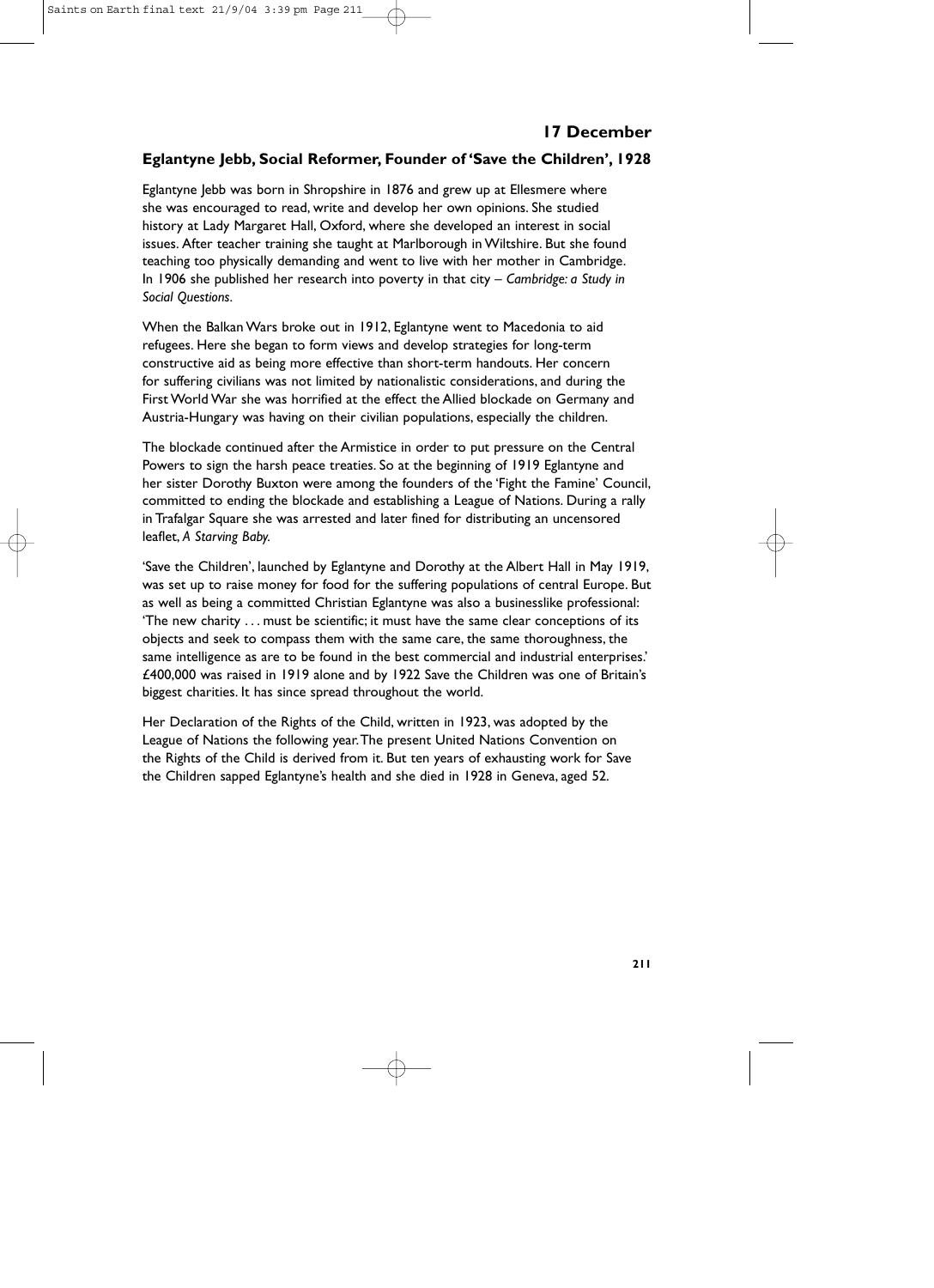### **Thomas Becket,Archbishop of Canterbury, Martyr, 1170**

Born in London around 1118, the son of a wealthy Norman merchant, Becket was educated at Merton Priory in Surrey and later in Paris. About 1141 he entered the household of the Archbishop of Canterbury,Theobald of Bec, who sent him to Bologna to study law and on his return in 1154 ordained him and appointed him Archdeacon of Canterbury.

In the Middle Ages it was the Church, with a virtual monopoly on the supply of educated men, who provided the officials to administer the king's government.The new King Henry II needed a Chancellor (in effect his principal minister) and on the recommendation of Theolbald, who hoped that he would look after the Church's interests, Becket was appointed Chancellor in 1155.The next eight years he spent in unstinting service to the king and the two apparently became close personal friends. Thus in 1161 when Archbishop Theolbald died, Henry, no doubt hoping to bring the Church more firmly under his control, appointed Becket as archbishop in his place. But Henry had miscalculated. Immediately after his consecration in 1162 Becket resigned the Chancellorship, turned away from the luxuries of court to an austere lifestyle and 'from being the king's dutiful minister he became the uncompromising champion of the church'.

Good working relations between Henry and Becket soon evaporated as misunderstandings developed and conflict came to a head over the 1164 Constitutions of Clarendon, the king's attempt to extend the legal jurisdiction of his courts over clergy as well as lay people and to forbid their right of appeal to Rome. Becket saw this as a crude attack on the Church's ancient privileges and his relationship with the king deteriorated into outright hostility, as a result of which he fled to France.

Eventually, under threat of papal sanctions, a reconciliation was patched up and Becket returned to England in November 1170. But when he excommunicated some of the bishops and barons who had supported the king, Henry flew into a rage and called for the removal of 'this turbulent priest'. Four knights, who interpreted this as a coded instruction to action, made their way to Canterbury and murdered Becket before the high altar of the cathedral on 29 December 1170. Becket was canonized less than three years after his murder and Henry was obliged to do public penance at his tomb, which became a place of popular pilgrimage throughout the Middle Ages.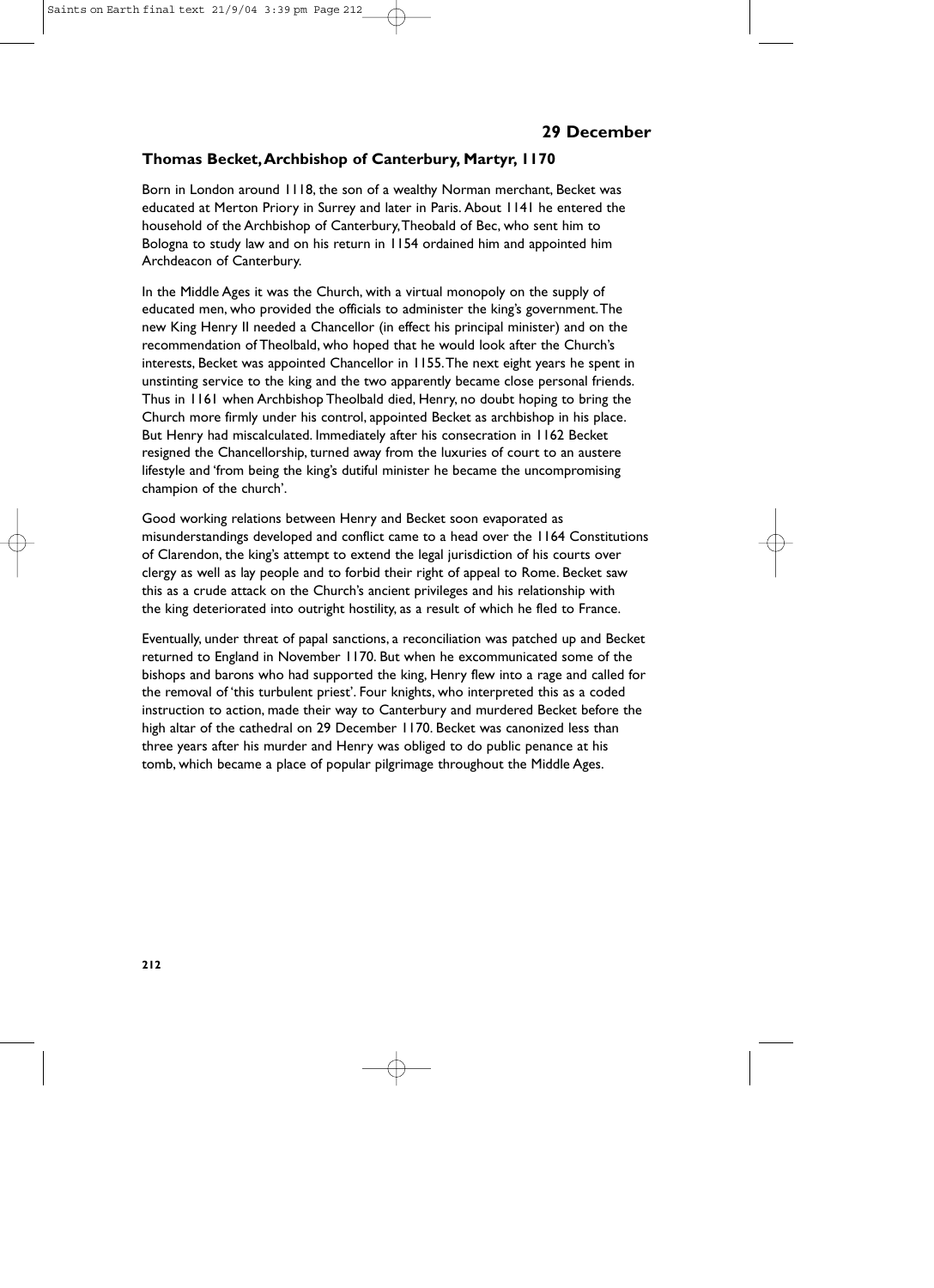### **John Wyclif, Reformer, 1384**

Because of the far-reaching effects on the Church of the sixteenth century Reformation, it is easy to forget that there were those, both in England and in Europe, who had previously expressed their disquiet with the doctrine and practice of the medieval Church and unsuccessfully sought to reform it. One of these was John Wyclif, sometimes referred to as the 'Morning Star of the Reformation'. Born at Hipswell in Yorkshire c.1330,Wyclif was educated at Oxford.Though he held the livings of Fillingham, Ludgershall and Lutterworth, he remained for most of his life at Oxford where he taught philosophy and theology. He quickly rose in the academic hierarchy from Fellow of Merton to Master of Balliol and Warden of Canterbury Hall.

Wyclif came to prominence in 1374 when he took the king's side in a financial dispute with the Pope.Wyclif soon found himself backed by two powerful patrons – John of Gaunt, Duke of Lancaster and the Black Prince – and as he began to develop unconventional theological views, they were able to protect him from the persecution that would normally have followed from his criticisms of the doctrine and practice of the medieval Church.

In what ways did Wyclif anticipate the Reformation? First he upheld the idea of a national Church over and against the international use (or abuse) of papal authority. Second, he believed in a direct relationship between humanity and God, without priestly mediation.Third, reacting against the speculations of medieval scholasticism, Wyclif sought inspiration and authority in the Scriptures and the Fathers and he initiated a translation of the Latin Vulgate Bible into English. Fourth, he repudiated the doctrine of transubstantiation as philosophically unsound and liable to cause superstition.The inevitable condemnation of his eucharistic views came in 1381, the same year as the Peasants' Revolt, for which he was unfairly blamed. He left Oxford and retired to Lutterworth in Leicestershire, where he died three years later.

Wyclif's followers became known as 'Lollards' and despite attempts to stamp them out, they remained as small illicit groups of Christian worshippers in southern England until the sixteenth-century Reformation.Wyclif's writings strongly influenced the Bohemian Reformer John Hus. After Hus's condemnation by the Council of Constance in 1415 the Council reviewed Wyclif's heresies and ordered his body to be disinterred and burned. Martin Luther (see 31 October) later acknowledged his debt to Wyclif.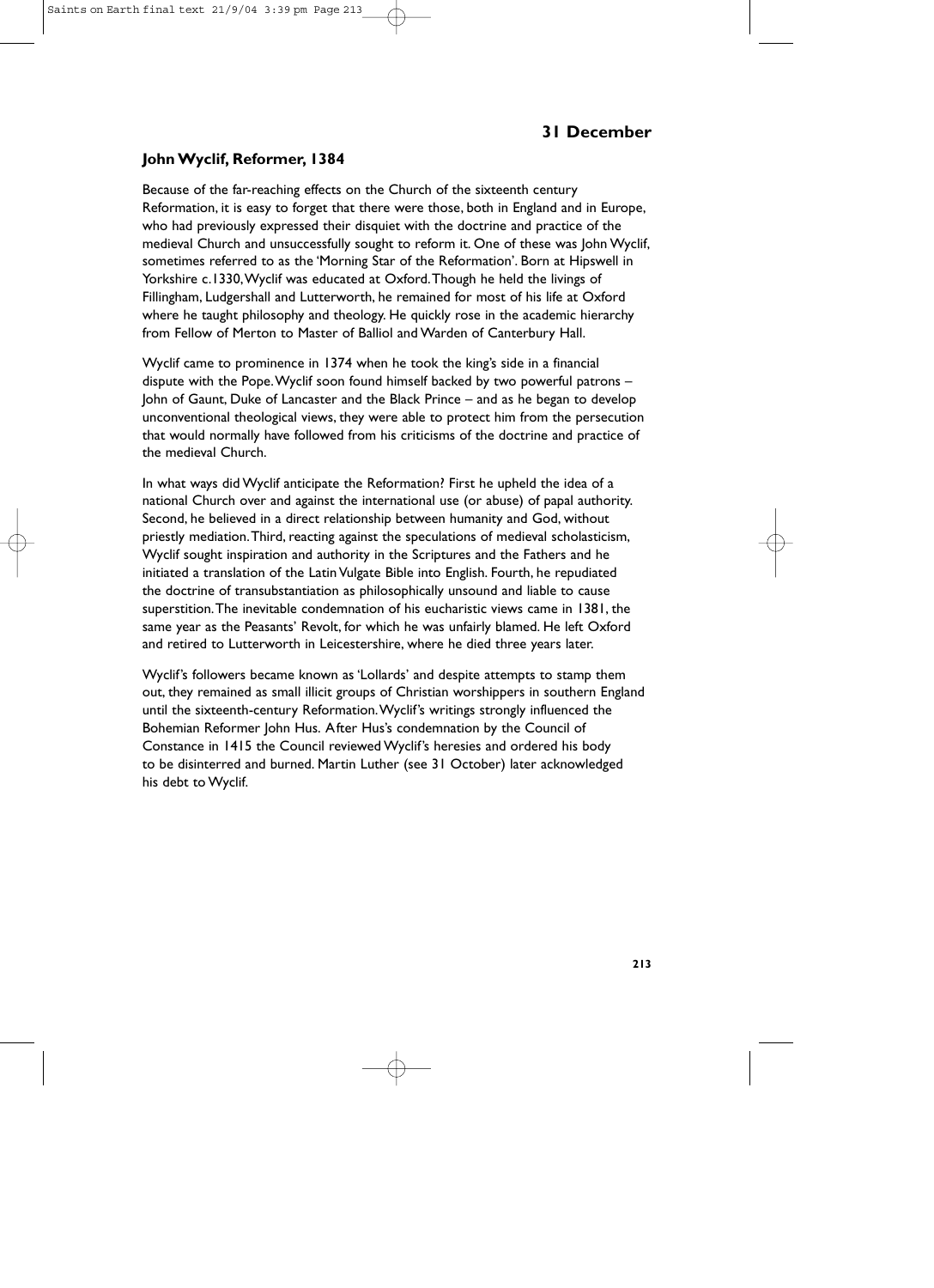# **The** *Common Worship* **Calendar – Holy Days**

*In the printing of the Calendar, Principal Feasts and other Principal Holy Days and Festivals are printed in bold; other Sundays and Lesser Festivals are printed in bold italics. Commemorations are printed in standard italics.*

### **January**

- **1 The Naming and Circumcision of Jesus**
- *2 Basil the Great and Gregory of Nazianzus, Bishops, Teachers of the Faith, 379 and 389*
- *2 Seraphim, Monk of Sarov, Spiritual Guide, 1833*
- *2 Vedanayagam Samuel Azariah, Bishop in South India, Evangelist, 1945*
- **6 The Epiphany**
- *10 William Laud,Archbishop of Canterbury, 1645*
- *11 Mary Slessor, Missionary in West Africa, 1915*
- *12 Aelred of Hexham,Abbot of Rievaulx, 1167*
- *12 Benedict Biscop,Abbot of Wearmouth, Scholar, 689*
- *13 Hilary, Bishop of Poitiers,Teacher of the Faith, 367*
- *13 Kentigern (Mungo), Missionary Bishop in Strathclyde and Cumbria, 603*
- *13 George Fox, Founder of the Society of Friends (the Quakers), 1691*
- *17 Antony of Egypt, Hermit,Abbot, 356*
- *17 Charles Gore,Bishop, Founder of the Community of the Resurrection, 1932*
- *18-25 Week of Prayer for Christian Unity*
	- *19 Wulfstan, Bishop of Worcester, 1095*
	- *20 Richard Rolle of Hampole, Spiritual Writer, 1349*
	- *21 Agnes, Child Martyr at Rome, 304*
	- *22 Vincent of Saragossa, Deacon, first Martyr of Spain, 304*
	- *24 Francis de Sales, Bishop of Geneva,Teacher of the Faith, 1622*
	- **25 The Conversion of Paul**
	- *26 Timothy and Titus, Companions of Paul*
	- *28 Thomas Aquinas, Priest, Philosopher,Teacher of the Faith, 1274*
	- *30 Charles, King and Martyr, 1649*
	- *31 John Bosco, Priest, Founder of the Salesian Teaching Order, 1888*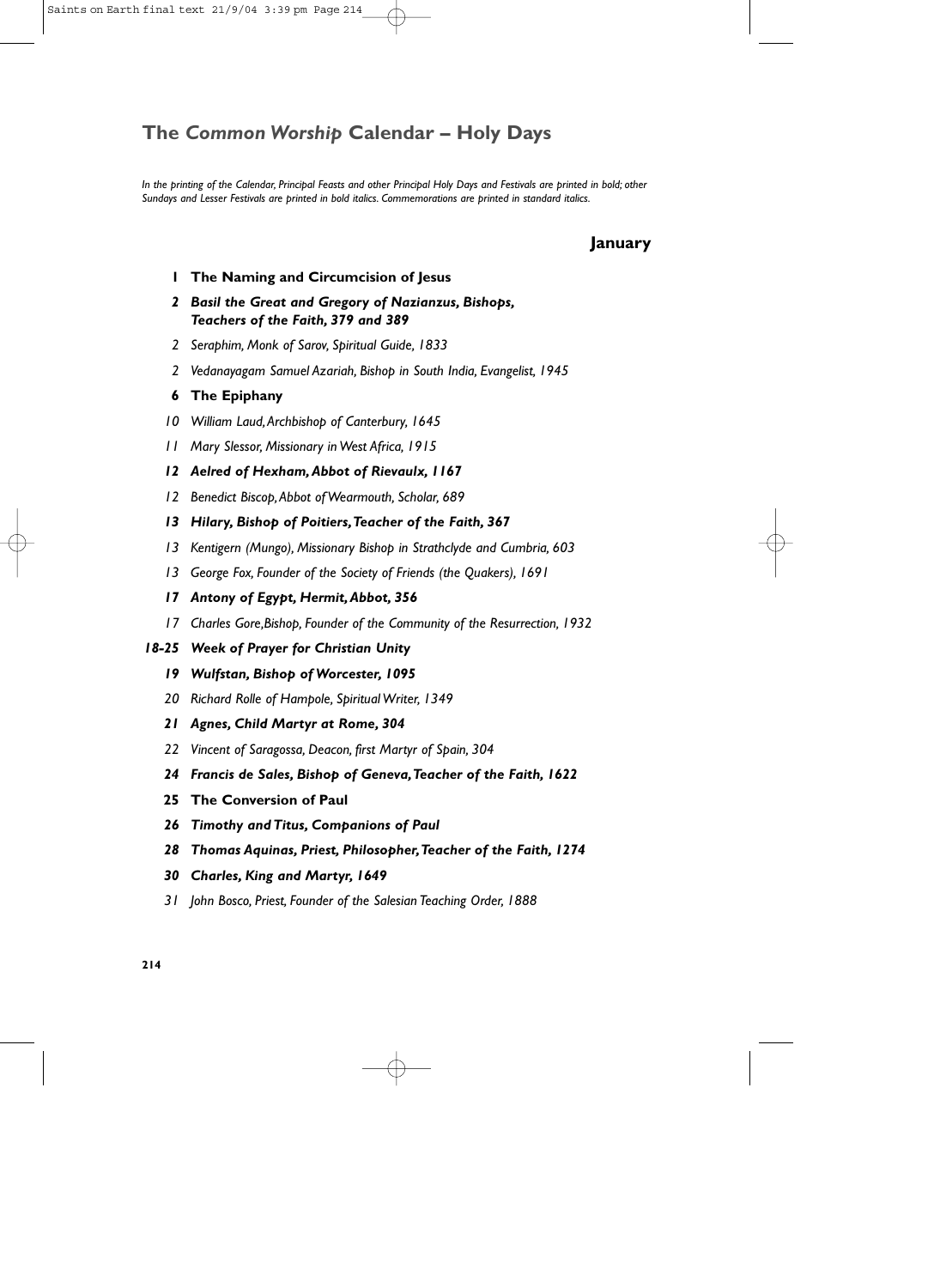### **February**

- *1 Brigid,Abbess of Kildare, c.525*
- **2 The Presentation of Christ in the Temple (Candlemas)**
- *3 Anskar,Archbishop of Hamburg, Missionary in Denmark and Sweden, 865*
- *4 Gilbert of Sempringham, Founder of the Gilbertine Order, 1189*
- *6 The Martyrs of Japan, 1597*
- *10 Scholastica, sister of Benedict,Abbess of Plombariola, c.543*
- *14 Cyril and Methodius, Missionaries to the Slavs, 869 and 885*
- *14 Valentine, Martyr at Rome, c.269*
- *15 Sigfrid, Bishop,Apostle of Sweden, 1045*
- *15 Thomas Bray, Priest, Founder of the SPCK and the SPG, 1730*
- *17 Janani Luwum,Archbishop of Uganda, Martyr, 1977*
- *23 Polycarp, Bishop of Smyrna, Martyr, c.155*
- *27 George Herbert, Priest, Poet, 1633*

### **Alternative dates**

Matthias may be celebrated on 24 February instead of 14 May.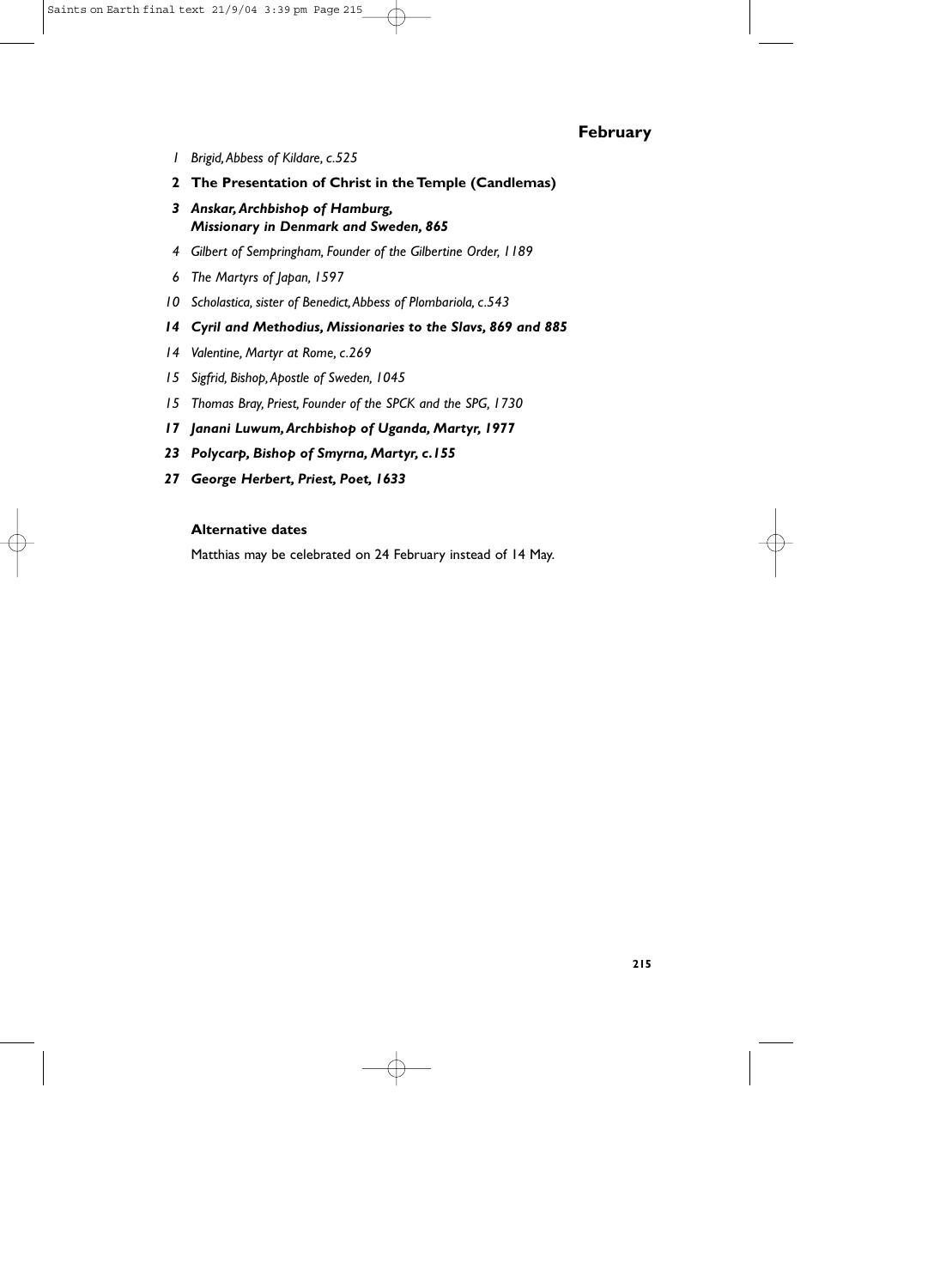### **March**

- *1 David, Bishop of Menevia, Patron of Wales, c.601*
- *2 Chad, Bishop of Lichfield, Missionary, 672*
- *7 Perpetua, Felicity and their Companions, Martyrs at Carthage, 203*
- *8 Edward King, Bishop of Lincoln, 1910*
- *8 Felix, Bishop,Apostle to the East Angles, 647*
- *8 Geoffrey Studdert Kennedy, Priest, Poet, 1929*
- *17 Patrick, Bishop, Missionary, Patron of Ireland, c.460*
- *18 Cyril, Bishop of Jerusalem,Teacher of the Faith, 386*
- **19 Joseph of Nazareth**
- *20 Cuthbert, Bishop of Lindisfarne, Missionary, 687*
- *21 Thomas Cranmer,Archbishop of Canterbury, Reformation Martyr, 1556*
- *24 Walter Hilton of Thurgarton,Augustinian Canon, Mystic, 1396*
- *24 Oscar Romero,Archbishop of San Salvador, Martyr, 1980*
- **25 The Annunciation of Our Lord to the Blessed Virgin Mary**
- *26 Harriet Monsell, Founder of the Community of St John the Baptist, 1883*
- *31 John Donne, Priest, Poet, 1631*

### **Alternative dates**

Chad may be celebrated with Cedd on 26 October instead of 2 March. Cuthbert may be celebrated on 4 September instead of 20 March.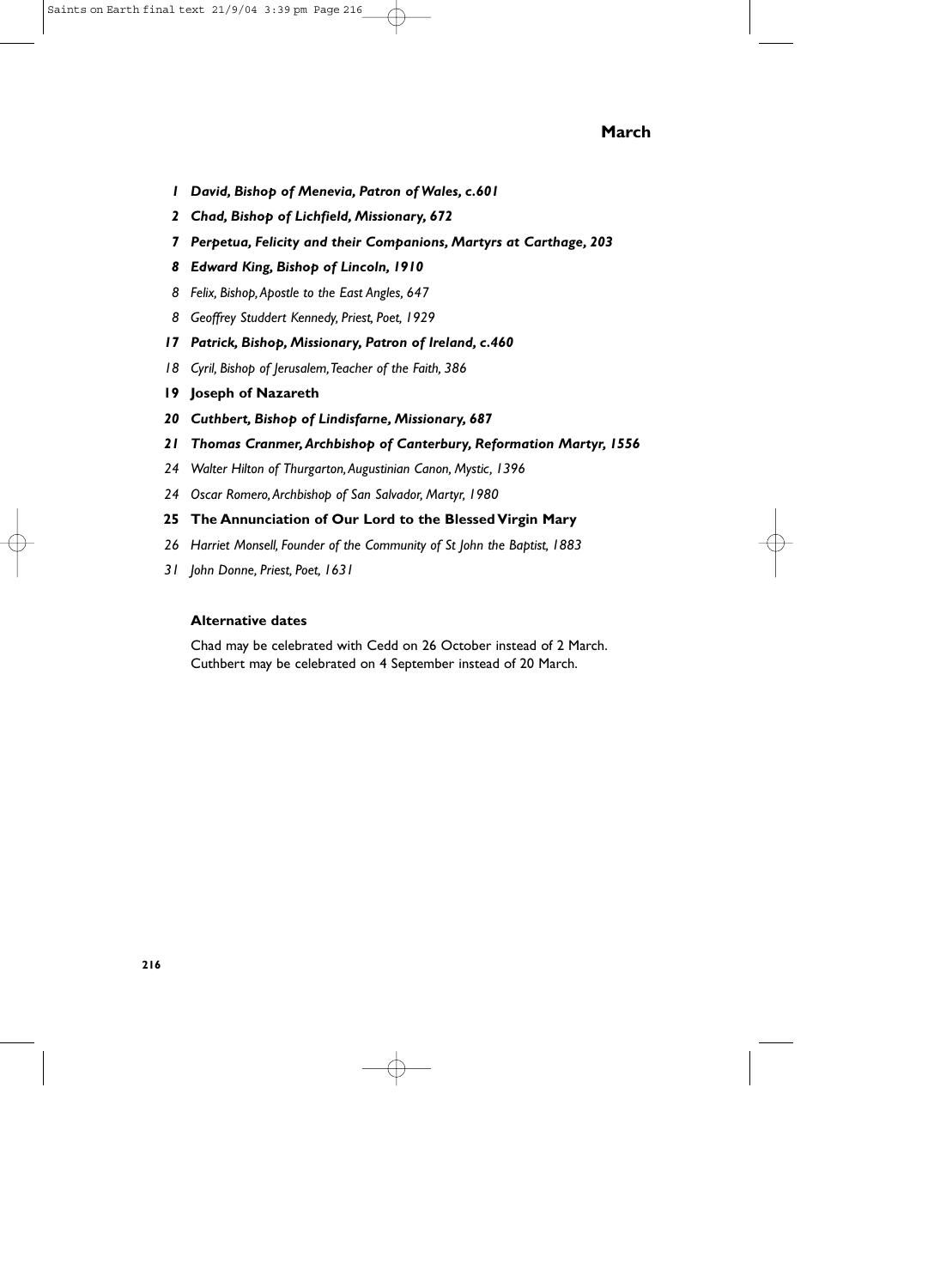## **April**

- *1 Frederick Denison Maurice, Priest,Teacher of the Faith, 1872*
- *9 Dietrich Bonhoeffer, Lutheran Pastor, Martyr, 1945*
- *10 William Law, Priest, Spiritual Writer, 1761*
- *10 William of Ockham, Friar, Philosopher,Teacher of the Faith, 1347*
- *11 George Augustus Selwyn, first Bishop of New Zealand, 1878*
- *16 Isabella Gilmore, Deaconess, 1923*
- *19 Alphege,Archbishop of Canterbury, Martyr, 1012*
- *21 Anselm,Abbot of Le Bec,Archbishop of Canterbury, Teacher of the Faith, 1109*
- **23 George, Martyr, Patron of England, c.304**
- *24 Mellitus, Bishop of London, first Bishop at St Paul's, 624*

### **25 Mark the Evangelist**

- *27 Christina Rossetti, Poet, 1894*
- *28 Peter Chanel, Missionary in the South Pacific, Martyr, 1841*
- *29 Catherine of Siena,Teacher of the Faith, 1380*
- *30 Pandita Mary Ramabai,Translator of the Scriptures, 1922*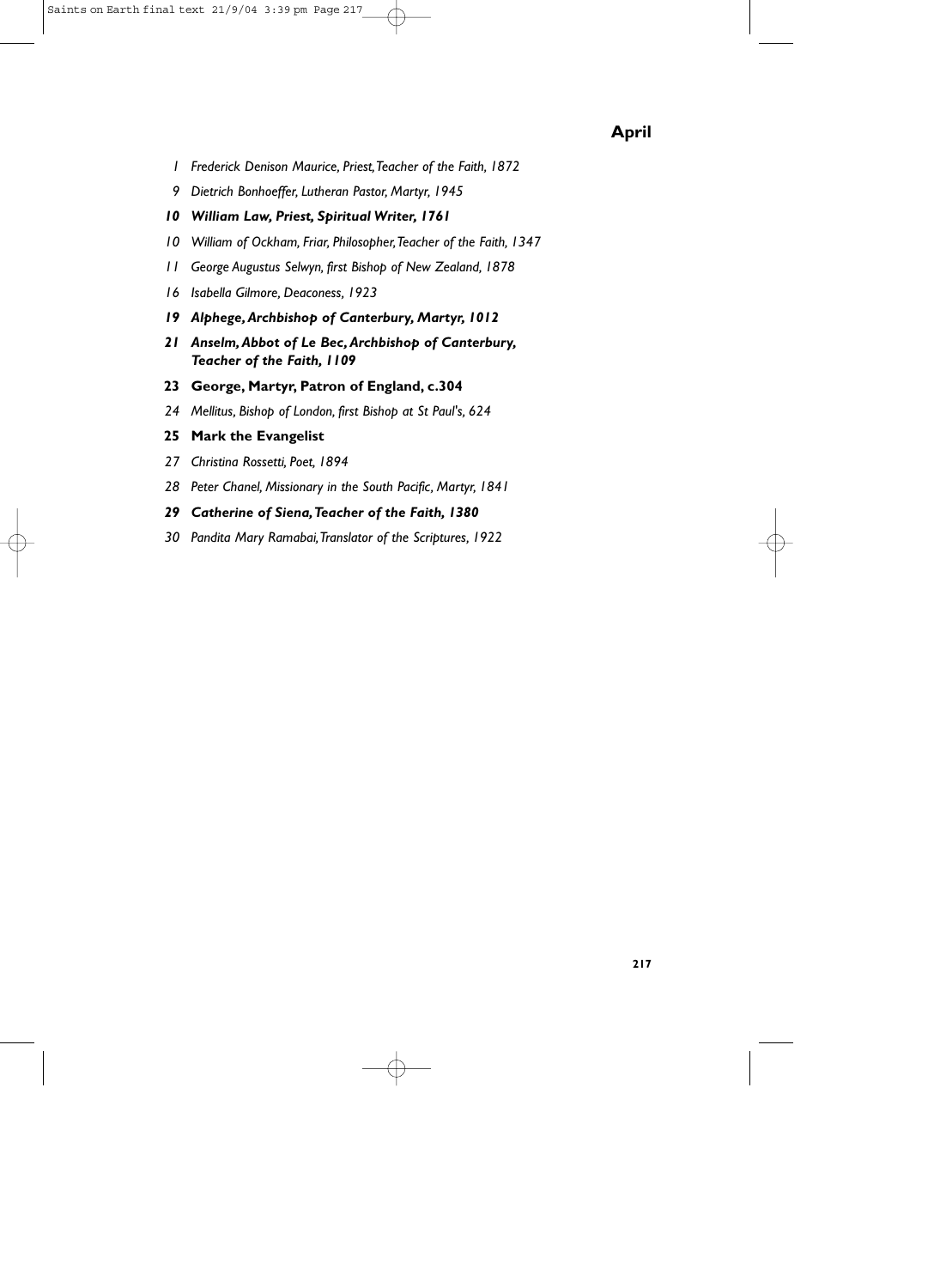#### **1 Philip and James,Apostles**

- *2 Athanasius, Bishop of Alexandria,Teacher of the Faith, 373*
- *4 English Saints and Martyrs of the Reformation Era*
- *8 Julian of Norwich, Spiritual Writer, c.1417*

#### **14 Matthias the Apostle**

- *16 Caroline Chisholm, Social Reformer, 1877*
- *19 Dunstan,Archbishop of Canterbury, Restorer of Monastic Life, 988*
- *20 Alcuin of York, Deacon,Abbot of Tours, 804*
- *21 Helena, Protector of the Holy Places, 330*
- *24 John and Charles Wesley, Evangelists, Hymn Writers, 1791 and 1788*
- *25 The Venerable Bede, Monk at Jarrow, Scholar, Historian, 735*
- *25 Aldhelm, Bishop of Sherborne, 709*
- *26 Augustine, first Archbishop of Canterbury, 605*
- *26 John Calvin, Reformer, 1564*
- *26 Philip Neri, Founder of the Oratorians, Spiritual Guide, 1595*
- *28 Lanfranc, Prior of Le Bec,Archbishop of Canterbury, Scholar, 1089*

#### *30 Josephine Butler, Social Reformer, 1906*

- *30 Joan of Arc,Visionary, 1431*
- *30 Apolo Kivebulaya, Priest, Evangelist in Central Africa, 1933*
- **31 The Visit of the Blessed Virgin Mary to Elizabeth**

#### **Alternative dates**

Matthias may be celebrated on 24 February instead of 14 May.

The Visit of the Blessed Virgin Mary to Elizabeth may be celebrated on 2 July instead of 31 May.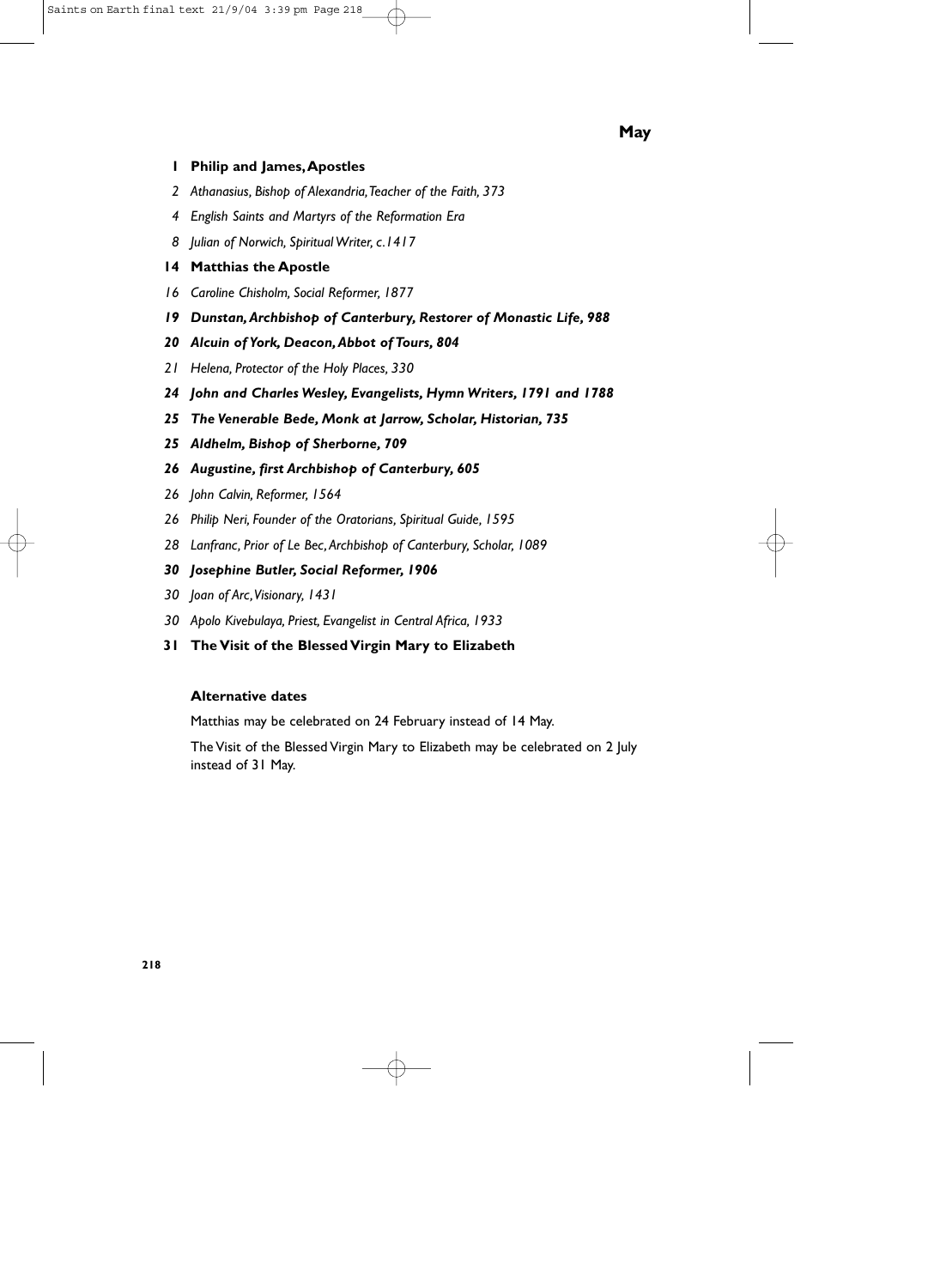### **June**

- *1 Justin, Martyr at Rome, c.165*
- *3 The Martyrs of Uganda, 1885–7 and 1977*
- *4 Petroc,Abbot of Padstow, 6th century*
- *5 Boniface (Wynfrith) of Crediton, Bishop,Apostle of Germany, Martyr, 754*
- *6 Ini Kopuria, Founder of the Melanesian Brotherhood, 1945*
- *8 Thomas Ken, Bishop of Bath and Wells, Nonjuror, Hymn Writer, 1711*
- *9 Columba,Abbot of Iona, Missionary, 597*
- *9 Ephrem of Syria, Deacon, Hymn Writer,Teacher of the Faith, 373*

#### **11 Barnabas the Apostle**

- *14 Richard Baxter, Puritan Divine, 1691*
- *15 Evelyn Underhill, Spiritual Writer, 1941*
- *16 Richard, Bishop of Chichester, 1253*
- *16 Joseph Butler, Bishop of Durham, Philosopher, 1752*
- *17 Samuel and Henrietta Barnett, Social Reformers, 1913 and 1936*
- *18 Bernard Mizeki,Apostle of the MaShona, Martyr, 1896*
- *19 Sundar Singh of India, Sadhu (holy man), Evangelist,Teacher of the Faith, 1929*
- *22 Alban, first Martyr of Britain, c.250*
- *23 Etheldreda,Abbess of Ely, c.678*
- **24 The Birth of John the Baptist**
- *27 Cyril, Bishop of Alexandria,Teacher of the Faith, 444*
- *28 Irenaeus, Bishop of Lyons,Teacher of the Faith, c.200*
- **29 Peter and Paul,Apostles**

#### **Alternative dates**

Peter the Apostle may be celebrated alone, without Paul, on 29 June.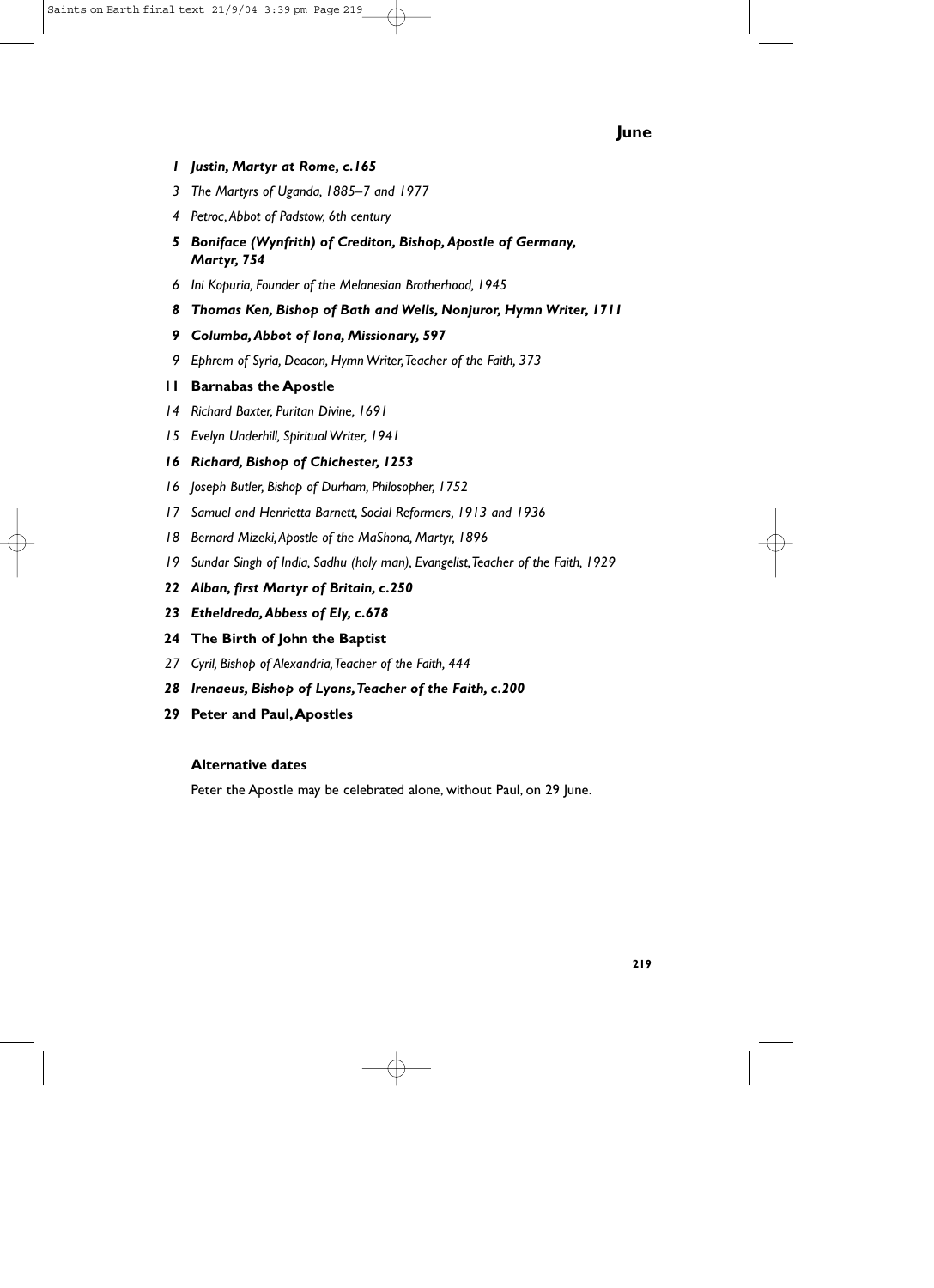#### **3 Thomas the Apostle**

- *6 Thomas More, Scholar, and John Fisher, Bishop of Rochester, Reformation Martyrs, 1535*
- *11 Benedict of Nursia,Abbot of Monte Cassino, Father of Western Monasticism, c.550*
- *14 John Keble, Priest,Tractarian, Poet, 1866*

#### *15 Swithun, Bishop of Winchester, c.862*

- *15 Bonaventure, Friar, Bishop,Teacher of the Faith, 1274*
- *16 Osmund, Bishop of Salisbury, 1099*
- *18 Elizabeth Ferard, first Deaconess of the Church of England, Founder of the Community of St Andrew, 1883*
- *19 Gregory, Bishop of Nyssa, and his sister Macrina, Deaconess, Teachers of the Faith, c.394 and c.379*
- *20 Margaret of Antioch, Martyr, 4th century*
- *20 Bartolomé de las Casas,Apostle to the Indies, 1566*
- **22 Mary Magdalene**
- *23 Bridget of Sweden,Abbess of Vadstena, 1373*
- **25 James the Apostle**
- *26 Anne and Joachim, Parents of the Blessed Virgin Mary*
- *27 Brooke Foss Westcott, Bishop of Durham,Teacher of the Faith, 1901*
- *29 Mary, Martha and Lazarus, Companions of our Lord*

#### *30 William Wilberforce, Social Reformer, 1833*

*31 Ignatius of Loyola, Founder of the Society of Jesus, 1556*

#### **Alternative dates**

The Visit of the Blessed Virgin Mary to Elizabeth may be celebrated on 2 July instead of 31 May.

Thomas the Apostle may be celebrated on 21 December instead of 3 July.

Thomas Becket may be celebrated on 7 July instead of 29 December.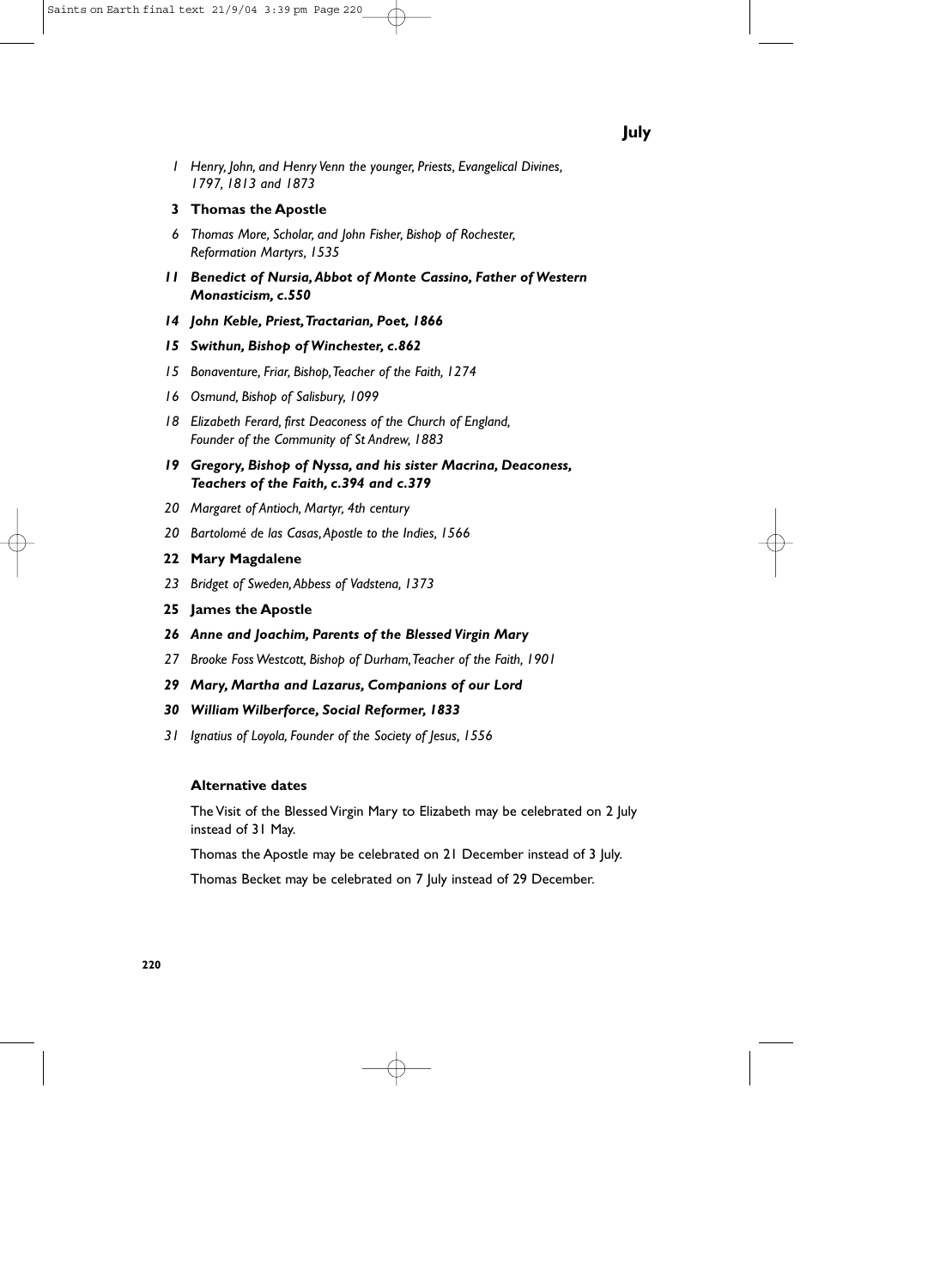### **August**

- *4 Jean-Baptiste Vianney, Curé d'Ars, Spiritual Guide, 1859*
- *5 Oswald, King of Northumbria, Martyr, 642*
- **6 The Transfiguration of our Lord**
- *7 John Mason Neale, Priest, Hymn Writer, 1866*
- *8 Dominic, Priest, Founder of the Order of Preachers, 1221*
- *9 Mary Sumner, Founder of the Mothers' Union, 1921*
- *10 Laurence, Deacon at Rome, Martyr, 258*
- *11 Clare of Assisi, Founder of the Minoresses (Poor Clares), 1253*
- *11 John Henry Newman, Priest,Tractarian, 1890*
- *13 Jeremy Taylor, Bishop of Down and Connor,Teacher of the Faith, 1667*
- *13 Florence Nightingale, Nurse, Social Reformer, 1910*
- *13 Octavia Hill, Social Reformer, 1912*
- *14 Maximilian Kolbe, Friar, Martyr, 1941*
- **15 The Blessed Virgin Mary**
- *20 Bernard,Abbot of Clairvaux,Teacher of the Faith, 1153*
- *20 William and Catherine Booth, Founders of the Salvation Army, 1912 and 1890*
- **24 Bartholomew the Apostle**
- *27 Monica, mother of Augustine of Hippo, 387*
- *28 Augustine, Bishop of Hippo,Teacher of the Faith, 430*
- *29 The Beheading of John the Baptist*
- *30 John Bunyan, Spiritual Writer, 1688*
- *31 Aidan, Bishop of Lindisfarne, Missionary, 651*

#### **Alternative dates**

The Blessed Virgin Mary may be celebrated on 8 September instead of 15 August.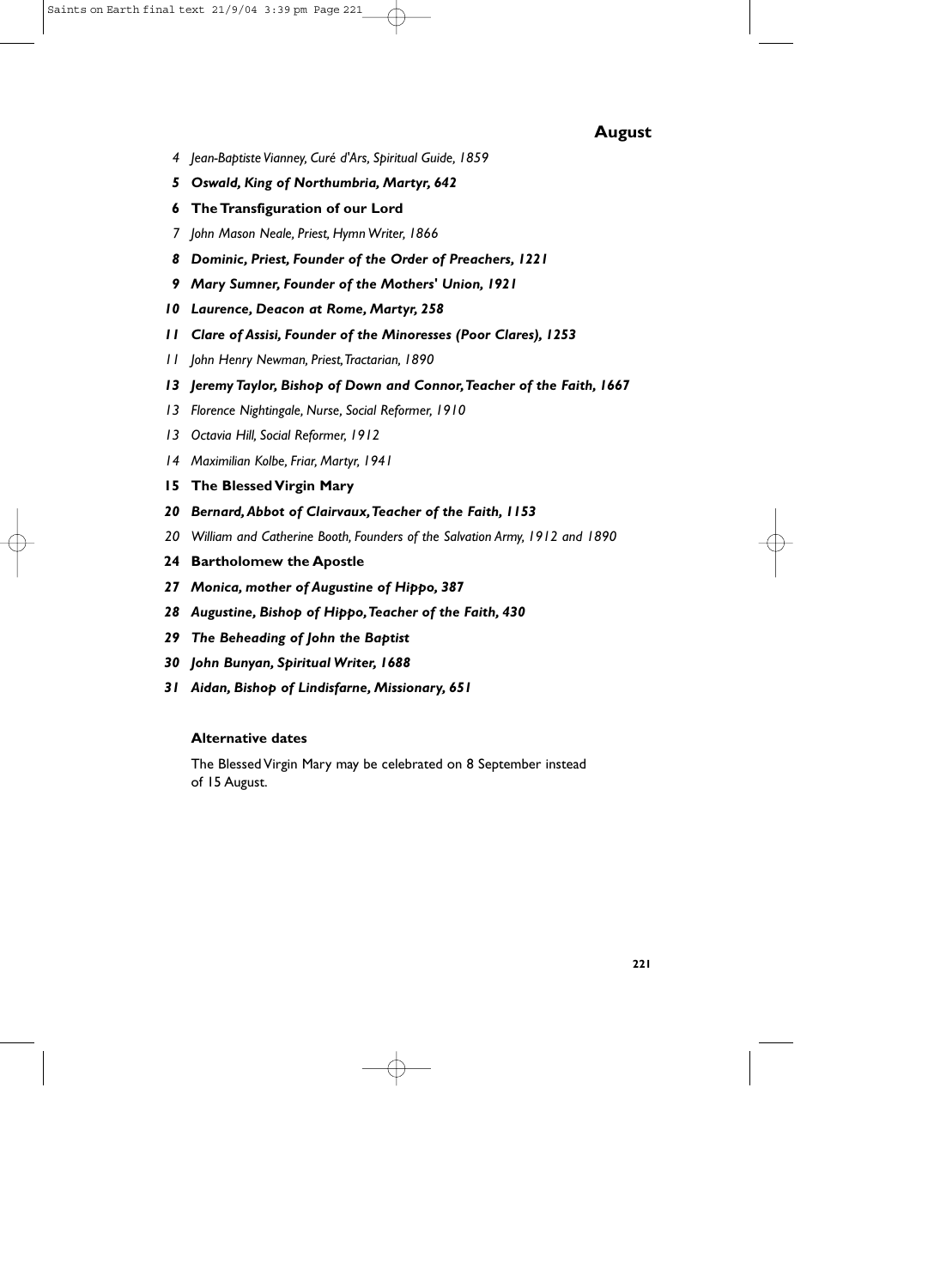### **September**

- *1 Giles of Provence, Hermit, c.710*
- *2 The Martyrs of Papua New Guinea, 1901 and 1942*
- *3 Gregory the Great, Bishop of Rome,Teacher of the Faith, 604*
- *4 Birinus, Bishop of Dorchester (Oxon),Apostle of Wessex, 650*
- *6 Allen Gardiner, Missionary, Founder of the South American Mission Society, 1851*
- *8 The Birth of the Blessed Virgin Mary*
- *9 Charles Fuge Lowder, Priest, 1880*
- *13 John Chrysostom, Bishop of Constantinople,Teacher of the Faith, 407*
- **14 Holy Cross Day**
- *15 Cyprian, Bishop of Carthage, Martyr, 258*
- *16 Ninian, Bishop of Galloway,Apostle of the Picts, c.432*
- *16 Edward Bouverie Pusey, Priest,Tractarian, 1882*
- *17 Hildegard,Abbess of Bingen,Visionary, 1179*
- *19 Theodore of Tarsus,Archbishop of Canterbury, 690*
- *20 John Coleridge Patteson, First Bishop of Melanesia, and his Companions, Martyrs, 1871*
- **21 Matthew,Apostle and Evangelist**
- *25 Lancelot Andrewes, Bishop of Winchester, Spiritual Writer, 1626*
- *25 Sergei of Radonezh, Russian Monastic Reformer,Teacher of the Faith, 1392*
- *26 Wilson Carlile, Founder of the Church Army,1942*
- *27 Vincent de Paul, Founder of the Congregation of the Mission (Lazarists), 1660*
- **29 Michael and All Angels**
- *30 Jerome,Translator of the Scriptures,Teacher of the Faith, 420*

### **Alternative dates**

Cuthbert may be celebrated on 4 September instead of 20 March.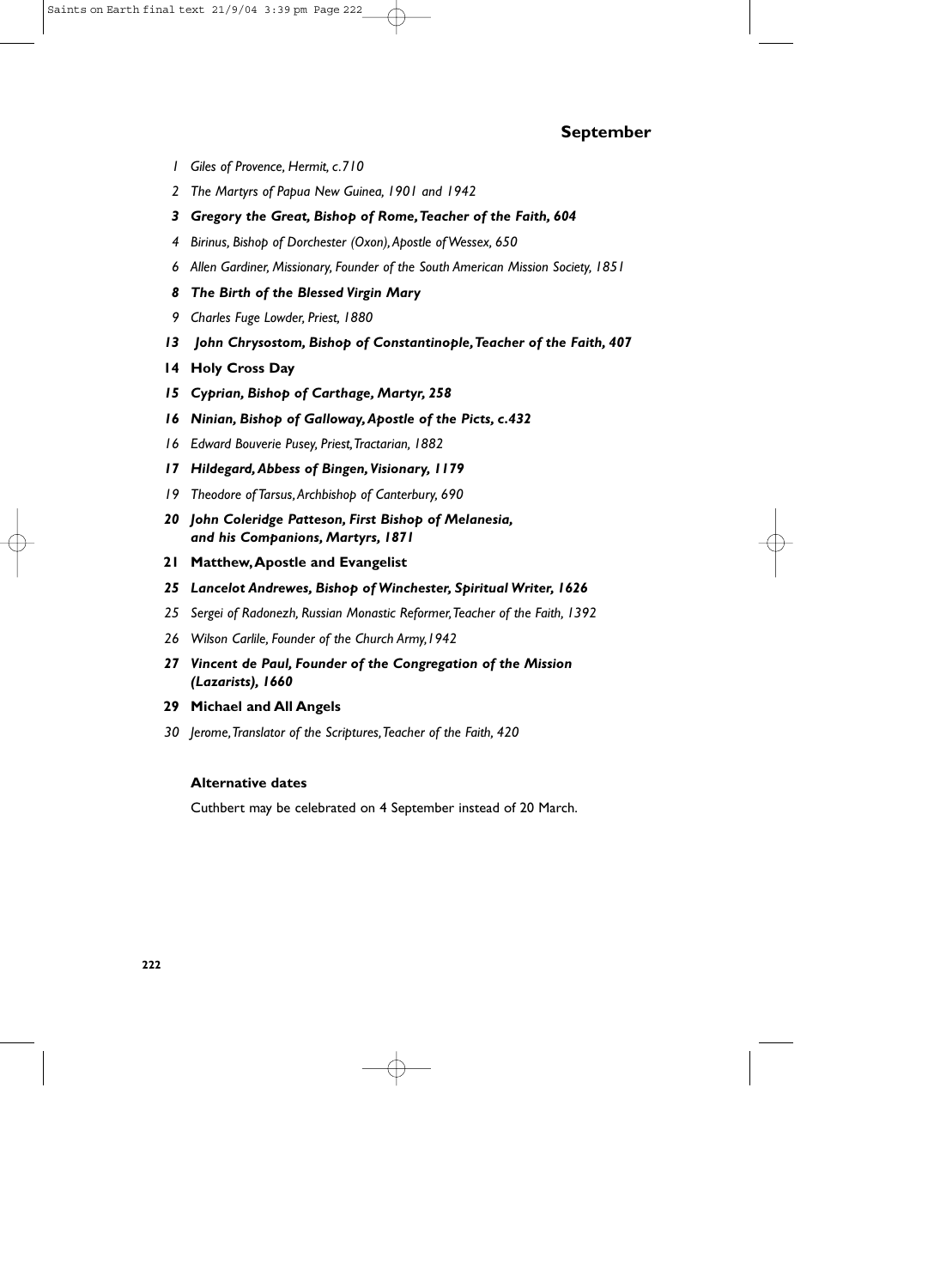### **October**

- *1 Remigius, Bishop of Rheims,Apostle of the Franks, 533*
- *1 Anthony Ashley Cooper, Earl of Shaftesbury, Social Reformer, 1885*
- *4 Francis of Assisi, Friar, Deacon, Founder of the Friars Minor, 1226*
- *6 William Tyndale,Translator of the Scriptures, Reformation Martyr, 1536*
- *9 Denys, Bishop of Paris, and his Companions, Martyrs, c.250*
- *9 Robert Grosseteste, Bishop of Lincoln, Philosopher, Scientist, 1253*

#### *10 Paulinus, Bishop of York, Missionary, 644*

- *10 Thomas Traherne, Poet, Spiritual Writer, 1674*
- *11 Ethelburga,Abbess of Barking, 675*
- *11 James the Deacon, companion of Paulinus, 7th century*

#### *12 Wilfrid of Ripon, Bishop, Missionary, 709*

- *12 Elizabeth Fry, Prison Reformer, 1845*
- *12 Edith Cavell, Nurse, 1915*
- *13 Edward the Confessor, King of England, 1066*
- *15 Teresa of Avila,Teacher of the Faith, 1582*
- *16 Nicholas Ridley, Bishop of London, and Hugh Latimer, Bishop of Worcester, Reformation Martyrs, 1555*
- *17 Ignatius, Bishop of Antioch, Martyr, c.107*
- **18 Luke the Evangelist**
- *19 Henry Martyn,Translator of the Scriptures, Missionary in India and Persia, 1812*
- *25 Crispin and Crispinian, Martyrs at Rome, c.287*
- *26 Alfred the Great, King of the West Saxons, Scholar, 899*
- *26 Cedd,Abbot of Lastingham, Bishop of the East Saxons, 664*
- **28 Simon and Jude,Apostles**
- *29 James Hannington, Bishop of Eastern Equatorial Africa, Martyr in Uganda, 1885*
- *31 Martin Luther, Reformer, 1546*

#### **Alternative dates**

Chad may be celebrated with Cedd on 26 October instead of 2 March.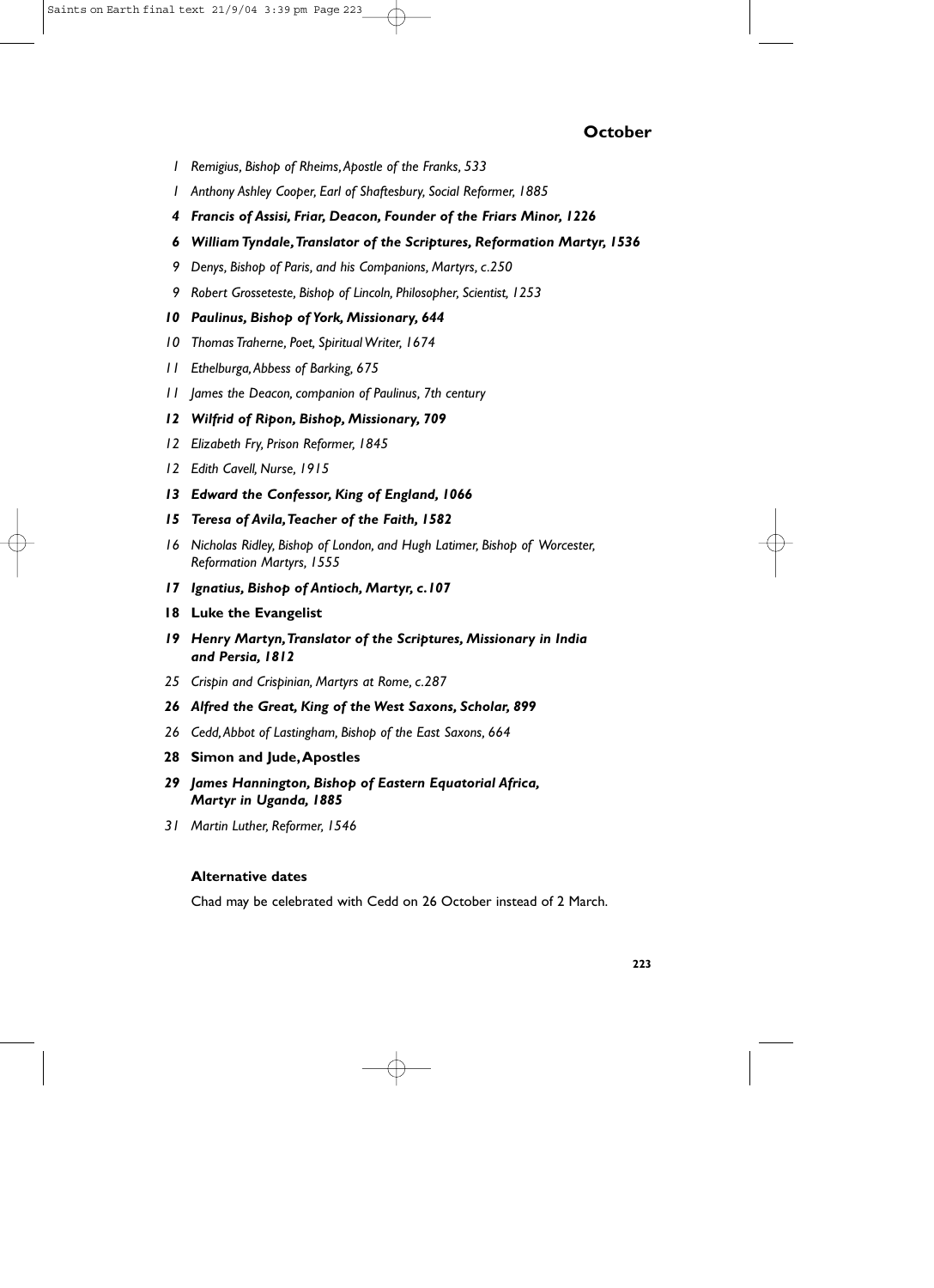### **November**

- **1 All Saints' Day**
- *2 Commemoration of the Faithful Departed (All Souls' Day)*
- *3 Richard Hooker, Priest,Anglican Apologist,Teacher of the Faith, 1600*
- *3 Martin of Porres, Friar, 1639*
- *6 Leonard, Hermit, 6th century*
- *6 William Temple,Archbishop of Canterbury,Teacher of the Faith, 1944*
- *7 Willibrord of York, Bishop,Apostle of Frisia, 739*
- *8 The Saints and Martyrs of England*
- *9 Margery Kempe, Mystic, c.1440*
- *10 Leo the Great, Bishop of Rome,Teacher of the Faith, 461*
- *11 Martin, Bishop of Tours, c.397*
- *13 Charles Simeon, Priest, Evangelical Divine, 1836*
- *14 Samuel Seabury, first Anglican Bishop in North America, 1796*
- *16 Margaret, Queen of Scotland, Philanthropist, Reformer of the Church, 1093*
- *16 Edmund Rich of Abingdon,Archbishop of Canterbury, 1240*
- *17 Hugh, Bishop of Lincoln, 1200*
- *18 Elizabeth of Hungary, Princess of Thuringia, Philanthropist, 1231*
- *19 Hilda,Abbess of Whitby, 680*
- *19 Mechtild, Béguine of Magdeburg, Mystic, 1280*
- *20 Edmund, King of the East Angles, Martyr, 870*
- *20 Priscilla Lydia Sellon, a Restorer of the Religious Life in the Church of England, 1876*
- *22 Cecilia, Martyr at Rome, c.230*
- *23 Clement, Bishop of Rome, Martyr, c.100*
- *25 Catherine of Alexandria, Martyr, 4th century*
- *25 Isaac Watts, Hymn Writer, 1748*
- *29 Day of Intercession and Thanksgiving for the Missionary Work of the Church*
- **30 Andrew the Apostle**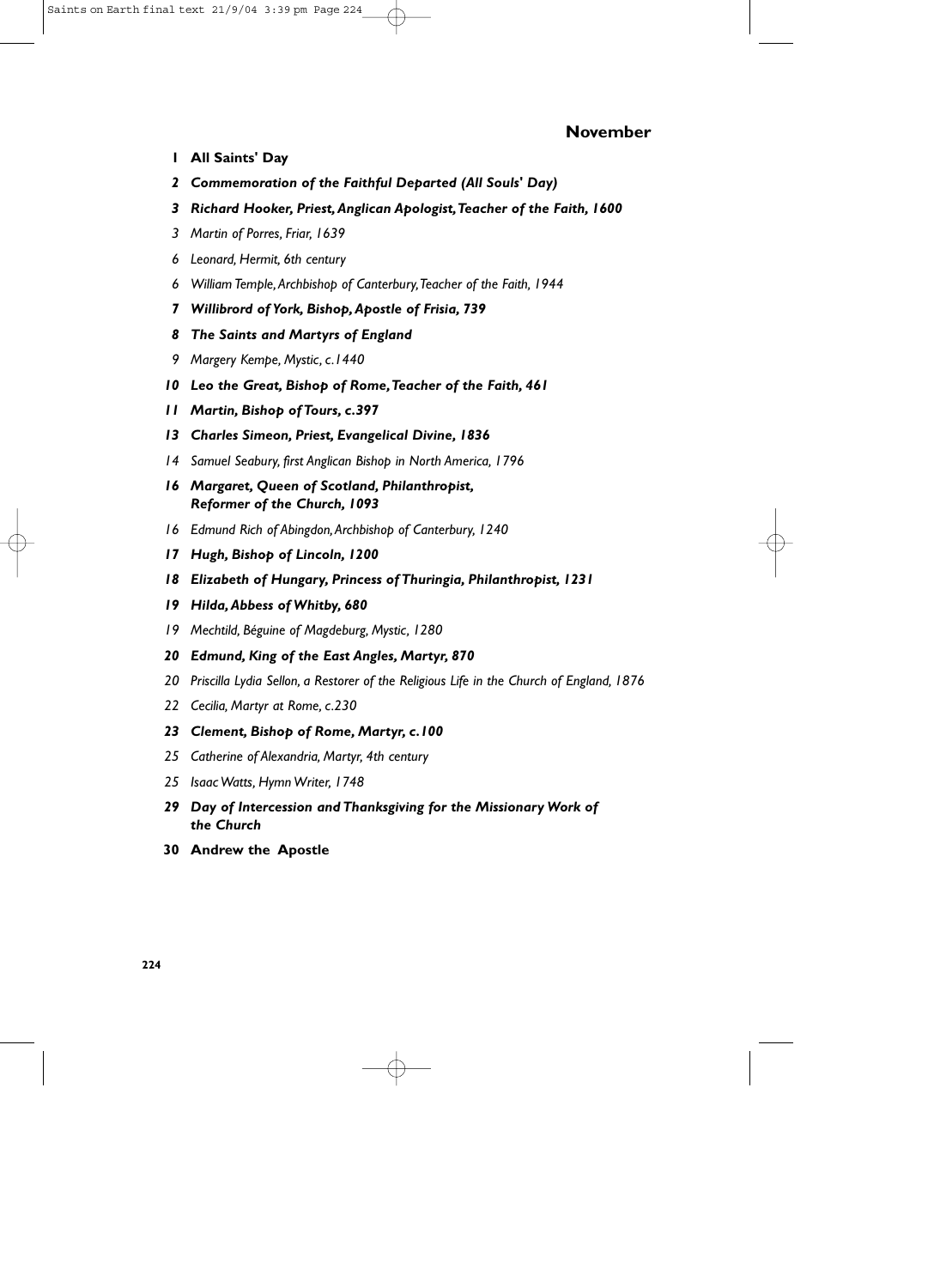- *1 Charles de Foucauld, Hermit in the Sahara, 1916*
- *3 Francis Xavier, Missionary,Apostle of the Indies, 1552*
- *4 John of Damascus, Monk,Teacher of the Faith, c.749*
- *4 Nicholas Ferrar, Deacon, Founder of the Little Gidding Community, 1637*
- *6 Nicholas, Bishop of Myra, c.326*
- *7 Ambrose, Bishop of Milan,Teacher of the Faith, 397*
- *8 The Conception of the Blessed Virgin Mary*
- *13 Lucy, Martyr at Syracuse, 304*
- *13 Samuel Johnson, Moralist, 1784*
- *14 John of the Cross, Poet,Teacher of the Faith,1591*
- *17 O Sapientia*
- *17 Eglantyne Jebb, Social Reformer, Founder of 'Save The Children', 1928*
- *24 Christmas Eve*
- **25 Christmas Day**
- **26 Stephen, Deacon, First Martyr**
- **27 John,Apostle and Evangelist**
- **28 The Holy Innocents**
- *29 Thomas Becket,Archbishop of Canterbury, Martyr, 1170*
- *31 John Wyclif, Reformer, 1384*

#### **Alternative dates**

Thomas the Apostle may be celebrated on 21 December instead of 3 July. Thomas Becket may be celebrated on 7 July instead of 29 December.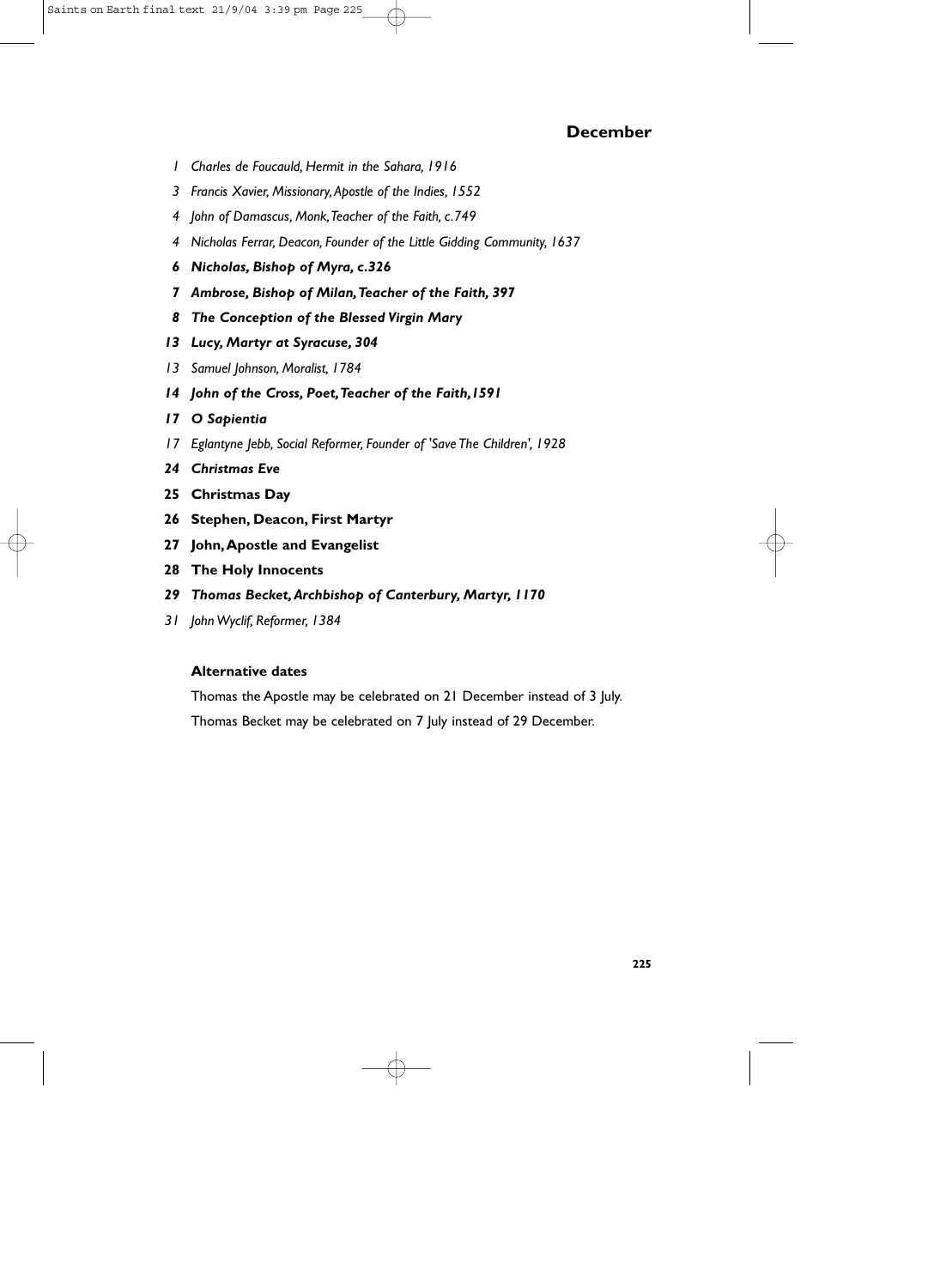# **Index of Names**

Aelred of Hexham 7 Agnes of Rome 16 Aidan of Lindisfarne 136 Alban 94 Alcuin of York 66 Aldhelm 71 Alfred the Great 175 Allen Gardiner 141 Alphege 54 Ambrose 207 Andrewes, Lancelot 150 Anne and Joachim 114 Anselm 54 Anskar 24 Anthony Ashley Cooper, Earl of Shaftesbury 156 Antony of Egypt 12 Apolo Kivebulaya 78 Aquinas,Thomas 19 Athanasius 62 Augustine 72 Augustine of Hippo 133 Azariah,Vandanayagam Samuel 4 Barnett, Samuel and Henrietta 91 Bartolomé de las Casas 112 Basil the Great 1 Baxter, Richard 87 Becket,Thomas 212 Bede,Venerable 70 Benedict Biscop 8 Benedict of Nursia 103 Bernard of Clairvaux 130 Bernard Mizeki 92 Birinus 140 Bonaventure 106 Bonhoeffer, Dietrich 49 Boniface (Wynfrith) 81 Booth,William and Catherine 131 Bosco, John 22 Bray,Thomas 30 Bridget of Sweden 113 Brigid 23 Brooke Foss Westcott 115 Bunyan, John 135 Butler, Joseph 90 Butler, Josephine 76

Calvin, John 73 Carlile,Wilson 152 Caroline Chisholm 64 Catherine of Alexandria 200 Catherine of Siena 60 Cavell, Edith 167 Cecilia 198 Cedd 176 Chad 35 Chanel, Peter 59 Charles, King 21 Charles de Foucauld 202 Charles Fuge Lowder 142 Charles Gore 13 Charles Simeon 188 Charles Wesley 69 Chisholm, Caroline 64 Christina Rossetti 58 Chrysostom, John 143 Clare of Assisi 124 Clement 199 Columba 85 Cooper,Anthony Ashley, Earl of Shaftesbury 156 Cranmer,Thomas 43 Crispin and Crispinian 174 Cuthbert 42 Cyprian 144 Cyril of Alexandria 96 Cyril of Jerusalem 40 Cyril and Methodius 27

David 34 Denys 159 Dietrich Bonhoeffer 49 Dominic 121 Donne, John 47 Dunstan 65

Edith Cavell 167 Edmund the Martyr 196 Edmund Rich 191 Edward Bouverie Pusey 146 Edward the Confessor 168 Edward King 37 Eglantyne Jebb 211 Elizabeth Ferard 108 Elizabeth Fry 166 Elizabeth of Hungary 193 Ephrem of Syria 86 Ethelburga 163 Etheldreda 95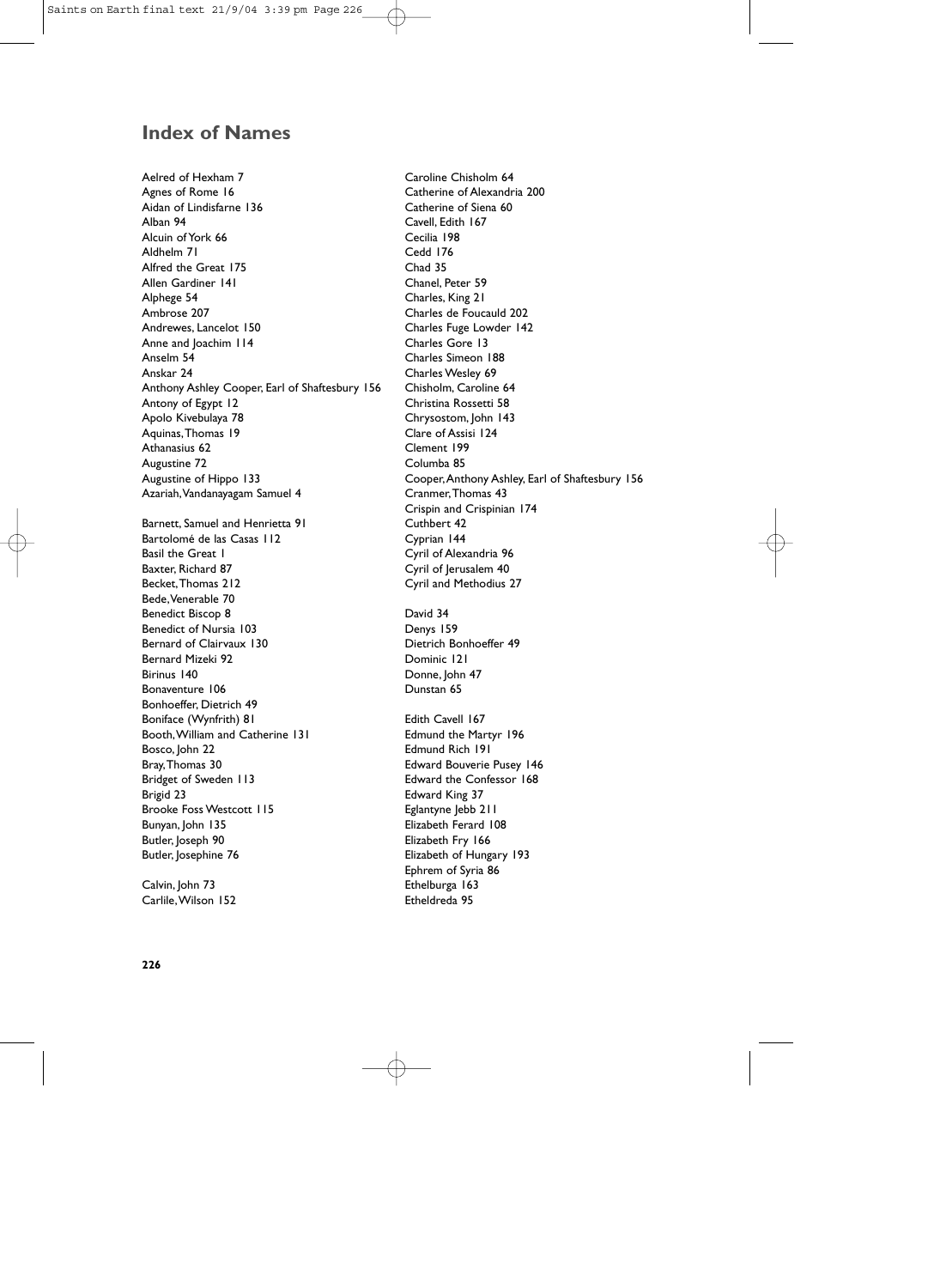#### Evelyn Underhill 88

Felicity and Perpetua 36 Felix 38 Ferard, Elizabeth 108 Ferrar, Nicholas 205 Fisher, John 102 Florence Nightingale 127 Fox, George 11 Francis of Assisi 157 Francis de Sales 18 Francis Xavier 203 Frederick Denison Maurice 48 Fry, Elizabeth 166

Gardiner,Allen 141 Geoffrey Studdert Kennedy 38 George 56 George Augustus Selwyn 52 George Fox 11 George Herbert 33 Gilbert of Sempringham 25 Giles of Provence 137 Gilmore, Isabella 53 Gore, Charles 13 Gregory the Great 139 Gregory of Nazianzus 2 Gregory of Nyassa 109 Grosseteste, Robert 160

Hannington, James 177 Harriet Monsell 46 Helena 67 Henrietta Barnett 91 Henry Martyn 173 Henry Venn 98 Henry Venn the younger 100 Herbert, George 33 Hilary, Bishop of Poitiers 9 Hilda of Whitby 194 Hildegard of Bingen 147 Hill, Octavia 128 Hilton,Walter of Thurgarton 44 Hooker, Richard 180 Hugh Latimer 171 Hugh of Lincoln 192

Ignatius of Antioch 172 Ignatius of Loyola 117 Ini Kopuria 83 Irenaeus 97 Isaac Watts 201

Isabella Gilmore 53

James the Deacon 164 James Hannington 177 Janani Luwum 31 lapan, Martyrs of 26 Jean-Baptiste Vianney 118 Jebb, Eglantyne 211 Jeremy Taylor 126 Jerome 154 Joachim and Anne 114 Joan of Arc 77 John Bosco 22 John Bunyan 135 John Calvin 73 John Chrysostom 143 John Coleridge Patteson 149 John of the Cross 210 John of Damascus 204 John Donne 47 John Fisher 102 John Henry Newman 125 John Keble 104 John Mason Neale 120 John Venn 99 John Wesley 68 John Wyclif 213 Johnson, Samuel 209 Joseph Butler 90 Josephine Butler 76 Julian of Norwich 63 Justin 79

Keble, John 104 Kempe, Margery 185 Ken,Thomas 84 Kennedy, Geoffrey Studdert 38 Kentigern (Mungo) 10 King, Edward 37 Kivebulaya,Apolo 78 Kolbe, Maximilian 129 Kopuria, Ini 83

Lancelot Andrewes 150 Lanfranc 75 Las Casas, Bartolomé de 112 Latimer, Hugh 171 Laud,William 5 Laurence 123 Law,William 50 Leo the Great 186 Leonard 182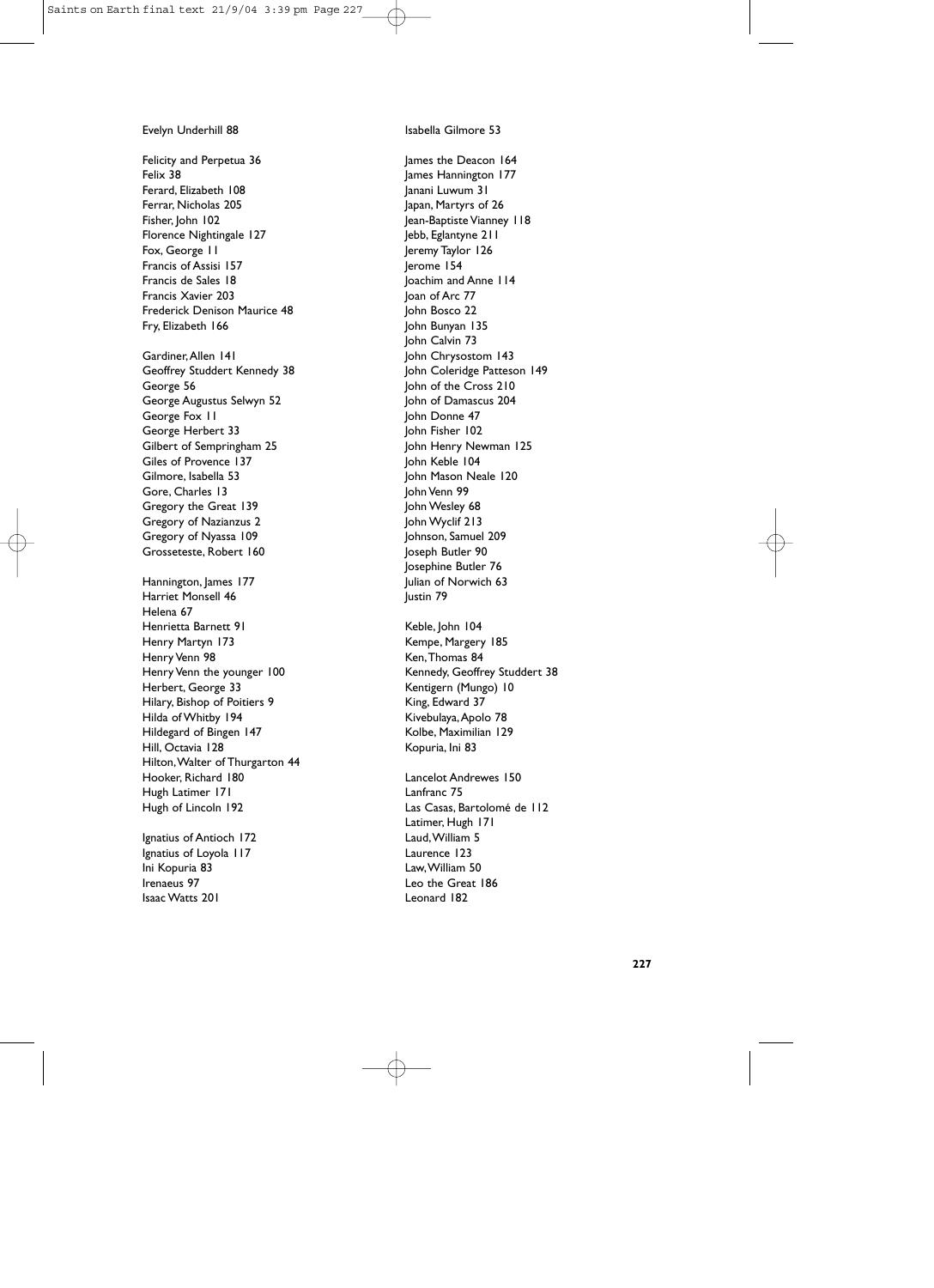Lowder, Charles Fuge 142 Lucy 208 Luther, Martin 178 Luwum, lanani 31

Macrina 110 Margaret of Antioch 111 Margaret of Scotland 190 Margery Kempe 185 Martin Luther 178 Martin of Porres 181 Martin of Tours 187 Martyn, Henry 173 Mary Slessor 6 Mary Sumner 122 Maurice, Frederick Denison 48 Maximilian Kolbe 129 Mechthild 195 Mellitus 57 Methodius and Cyril 27 Mizeki, Bernard 92 Monica 132 Monsell, Harriet 46 More,Thomas 101 Mungo see Kentigern

Neale, John Mason 120 Neri, Philip 74 Newman, John Henry 125 Nicholas 206 Nicholas Ferrar 205 Nicholas Ridley 170 Nightingale, Florence 127 Ninian 145

Octavia Hill 128 Oscar Romero 45 Osmund 107 Oswald of Northumbria 119

Pandita Mary Ramabai 61 Papua New Guinea, Martyrs of 138 Patrick 39 Patteson, John Coleridge 149 Paulinus 161 Pertetua and Felicity 36 Peter Chanel 59 Petroc 81 Polycarp 32 Priscilla Lydia Sellon 197 Pusey, Edward Bouverie 146

Ramabai, Pandita Mary 61 Remigius 155 Rich, Edmund 191 Richard Baxter 87 Richard of Chichester 89 Richard Hooker 180 Richard Rolle of Hampole 15 Ridley, Nicholas 170 Robert Grosseteste 160 Romero, Oscar 45 Rossetti, Christina 58

Samuel Barnett 91 Samuel Johnson 209 Samuel Seabury 189 Scholastica 27 Seabury, Samuel 189 Sellon, Priscilla Lydia 197 Selwyn, George Augustus 52 Seraphim 3 Sergei of Radonezh 151 Shaftesbury, Earl of 156 Sigfrid 29 Simeon, Charles 188 Slessor, Mary 6 Sumner, Mary 122 Sundar Singh of India 93 Swithun 105

Taylor, Jeremy 126 Temple,William 183 Teresa of Avila 169 Theodore of Tarsus 148 Thomas Aquinas 19 Thomas Becket 212 Thomas Bray 30 Thomas Cranmer 43 Thomas Ken 84 Thomas More 101 Thomas Traherne 162 Traherne,Thomas 162 Tyndale,William 158

Uganda, Martyrs of 80 Underhill, Evelyn 88

Valentine 28 Venerable Bede 70 Venn, Henry 98 Venn, Henry the younger 100 Venn, John 99 Vianney, Jean-Baptiste 118